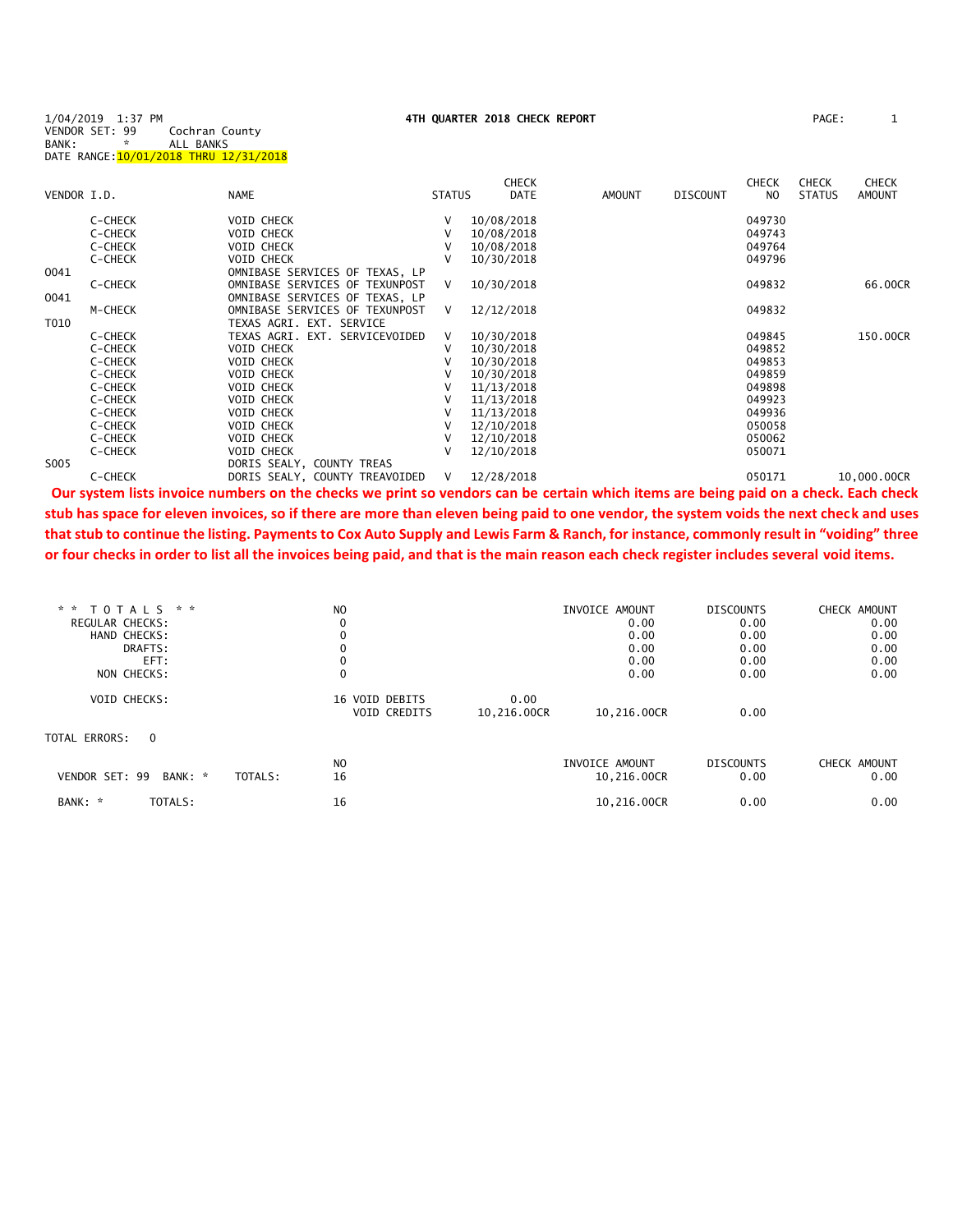1/04/2019 1:37 PM 4TH QUARTER 2018 CHECK REPORT PAGE: 2 VENDOR SET: 99 Cochran County BANK: CC REGULAR NON-P/R PAYABLES DATE RANGE:10/01/2018 THRU 12/31/2018

| 'AGE : |  |  |  |
|--------|--|--|--|
|        |  |  |  |

|             |                            |                              |                     | <b>CHECK</b>                                 |               |                 | <b>CHECK</b>   | <b>CHECK</b>  | <b>CHECK</b>  |
|-------------|----------------------------|------------------------------|---------------------|----------------------------------------------|---------------|-----------------|----------------|---------------|---------------|
| VENDOR I.D. |                            | <b>NAME</b>                  | <b>STATUS</b>       | <b>DATE</b>                                  | <b>AMOUNT</b> | <b>DISCOUNT</b> | N <sub>O</sub> | <b>STATUS</b> | <b>AMOUNT</b> |
| A109        |                            | ALBUS FARM EQUIPMENT         |                     |                                              |               |                 |                |               |               |
|             | I-010505                   | PREC 3                       | R                   | 10/08/2018                                   |               |                 | 049720         |               |               |
|             | 15 623-5451                | <b>REPAIRS</b>               | 7 1/2FT 1x2 TUBING  |                                              | 20.63         |                 |                |               |               |
|             | 15 623-5451                | REPAIRS                      | 4FT 3/16x1 FLAT     |                                              | 4.00          |                 |                |               |               |
|             | I-010999                   | PREC <sub>3</sub>            |                     | R 10/08/2018                                 |               |                 | 049720         |               |               |
|             | 15 623-5451                | <b>REPAIRS</b>               | $4/.5x2$ HEX        |                                              | 2.20          |                 |                |               |               |
|             | 15 623-5451                | REPAIRS                      | $8/.5$ FLAT         |                                              | 0.80          |                 |                |               |               |
|             | 15 623-5451                | <b>REPAIRS</b>               | $4/.5$ L&N          |                                              | 0.80          |                 |                |               |               |
|             | 15 623-5451                | REPAIRS                      |                     | 12FT/11GAx1x2 TUBING                         | 33.00         |                 |                |               | 61.43         |
|             |                            |                              |                     |                                              |               |                 |                |               |               |
| B001        |                            | BAILEY CO. ELECTRIC COOP     |                     |                                              |               |                 |                |               |               |
|             | I-412787                   | PREC 4                       | R                   | 10/08/2018                                   |               |                 | 049721         |               |               |
|             | 15 624-5440                | UTILITIES                    | 380 KWH 8/20-9/21   |                                              | 61.29         |                 |                |               |               |
|             | 15 624-5440                | UTILITIES                    | AREA LIGHT          |                                              | 11.33         |                 |                |               |               |
|             | I-412788                   | PREC 3                       | R.                  | 10/08/2018                                   |               |                 | 049721         |               |               |
|             | 15 623-5440                | UTILITIES                    | 191KWH 8/15-9/18    |                                              | 43.25         |                 |                |               |               |
|             | 15 623-5440                | UTILITIES                    | 2 AREA LIGHTS       |                                              | 23.56         |                 |                |               |               |
|             | I-412789                   | NON-DEPT'L/SHERIFF POSSE     | R                   | 10/08/2018                                   |               |                 | 049721         |               |               |
|             | 10 409-5440                | UTILITIES                    | ELEC SVC $8/3-9/5$  |                                              | 32.50         |                 |                |               | 171.93        |
|             |                            |                              |                     |                                              |               |                 |                |               |               |
| B007        |                            | BOB BARKER COMPANY, INC.     |                     |                                              |               |                 |                |               |               |
|             | I-UT1000471581             | SHERIFF                      | R                   | 10/08/2018                                   |               |                 | 049722         |               |               |
|             | 10 560-5205                | <b>UNIFORMS</b>              | 3/TROUSERS/PROTHRO  |                                              | 59.97         |                 |                |               |               |
|             | 10 560-5205                | UNIFORMS                     | SHIPPING            |                                              | 12.80         |                 |                |               |               |
|             | I-UT1000472312             | SHERIFF                      | R                   | 10/08/2018                                   |               |                 | 049722         |               |               |
|             | 10 560-5205                | UNIFORMS                     | 3/TROUSERS/PROTHRO  |                                              | 48.00         |                 |                |               |               |
|             | 10 560-5205                | <b>UNIFORMS</b>              | 2/TROUSERS/ROCHA    |                                              | 32.00         |                 |                |               | 152.77        |
| <b>B198</b> |                            | BLAINE INDUSTRIAL SUPPLY     |                     |                                              |               |                 |                |               |               |
|             | I-S4401032.001             | LIBRARY                      | R                   | 10/08/2018                                   |               |                 | 049723         |               |               |
|             | 10 650-5332                | CUSTODIAL SUPPLIES           | 1CS/TISSUE          |                                              | 65.71         |                 |                |               |               |
|             | I-S4404281.001             | <b>ACTIVITY BLDG</b>         | R <sub>a</sub>      | 10/08/2018                                   |               |                 | 049723         |               |               |
|             | 10 662-5332                | CUSTODIAL SUPPLIES           | 1CS/TISSUE          |                                              | 65.71         |                 |                |               |               |
|             | 10 662-5332                | CUSTODIAL SUPPLIES           | 1PK/URINAL SCREEN   |                                              | 22.79         |                 |                |               | 154.21        |
|             |                            |                              |                     |                                              |               |                 |                |               |               |
| B210        |                            | <b>BROCK'S CARPET</b>        |                     |                                              |               |                 |                |               |               |
|             | I-16815                    | ACTIVITY BLDG                | R                   | 10/08/2018                                   |               |                 | 049724         |               |               |
|             | 10 662-5451                | REPAIR                       |                     | VINYL TILE--ENTRY&RE                         | 350.00        |                 |                |               |               |
|             | 10 662-5451                | REPAIR                       |                     | 144sq ft FLORENTINO(                         | 375.00        |                 |                |               |               |
|             | 10 662-5451                | REPAIR                       |                     | COVE BASE(BLACK BROW                         | 25.00         |                 |                |               | 750.00        |
| B257        |                            | <b>BROAD REACH</b>           |                     |                                              |               |                 |                |               |               |
|             | I-ARU0264471               | LIBRARY                      | R                   | 10/08/2018                                   |               |                 | 049725         |               |               |
|             | 10 650-5590                | <b>BOOKS</b>                 | SURVIVING A BIGFOOT |                                              | 19.38         |                 |                |               |               |
|             | 10 650-5590                | <b>BOOKS</b>                 |                     | SURVIVING A SHIPWREC                         | 19.38         |                 |                |               |               |
|             |                            |                              |                     |                                              | 19.38         |                 |                |               |               |
|             | 10 650-5590<br>10 650-5590 | <b>BOOKS</b><br><b>BOOKS</b> |                     | SURVIVING A ZOMBIE A<br>SURVIVING AN ALIEN A | 19.38         |                 |                |               |               |
|             |                            |                              |                     |                                              |               |                 |                |               |               |
|             | 10<br>650-5590             | <b>BOOKS</b>                 |                     | SURVIVING IN THE JUN                         | 19.38         |                 |                |               |               |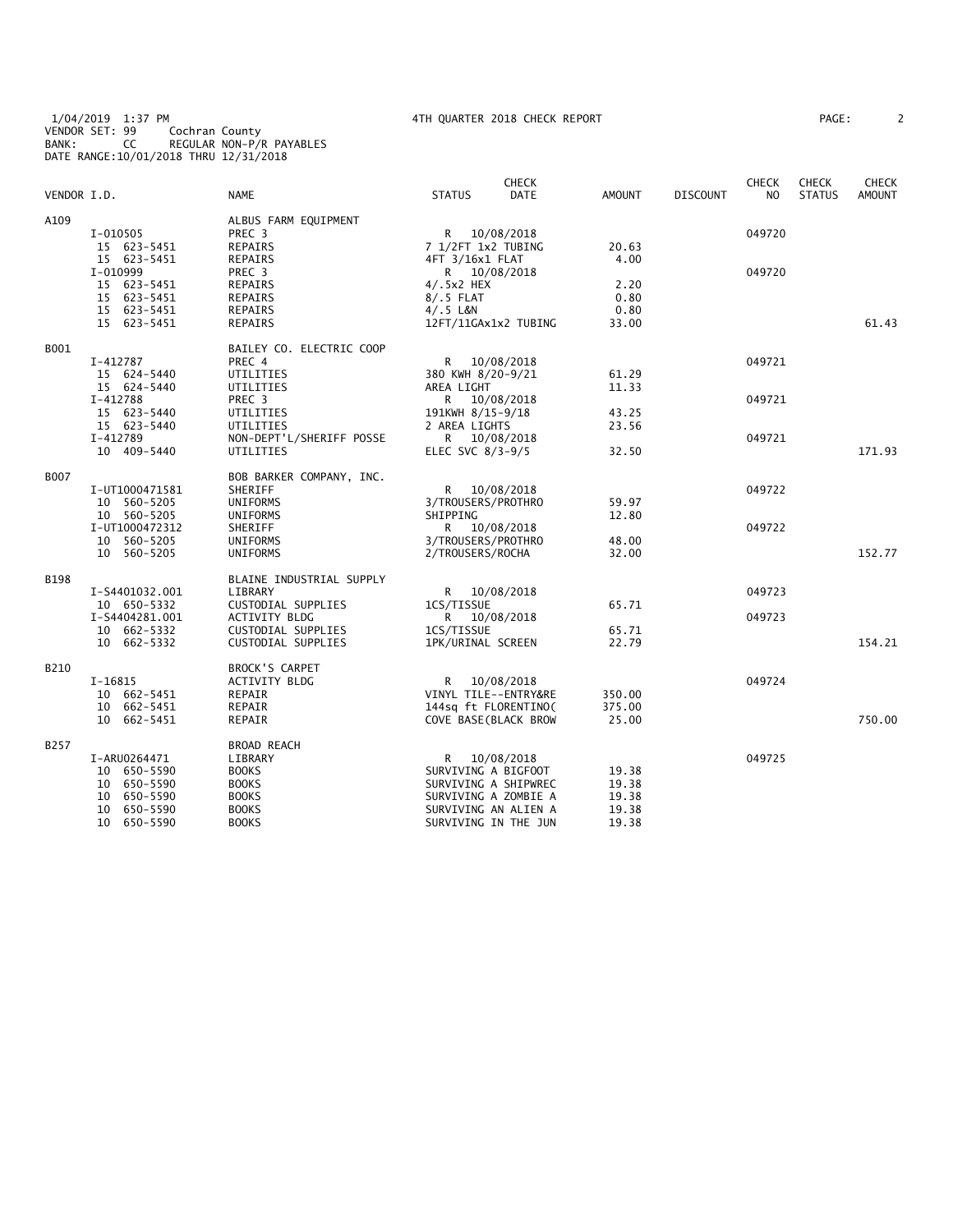1/04/2019 1:37 PM 4TH QUARTER 2018 CHECK REPORT PAGE: 3 VENDOR SET: 99 Cochran County BANK: CC REGULAR NON-P/R PAYABLES DATE RANGE:10/01/2018 THRU 12/31/2018

| VENDOR I.D.      |          |                  | NAME                                        |             | <b>STATUS</b>           | <b>CHECK</b><br>DATE | AMOUNT   | <b>DISCOUNT</b> | <b>CHECK</b><br>NO. | <b>CHECK</b><br><b>STATUS</b> | <b>CHECK</b><br><b>AMOUNT</b> |
|------------------|----------|------------------|---------------------------------------------|-------------|-------------------------|----------------------|----------|-----------------|---------------------|-------------------------------|-------------------------------|
| B257<br>049725   |          |                  | BROAD REACH                                 | *CONTINUED* |                         | I-ARU0264471         | LIBRARY  |                 |                     | R                             | 10/08/2018                    |
|                  |          | 10 650-5590      | <b>BOOKS</b>                                |             | SURVIVING ON A DESER    |                      | 19.38    |                 |                     |                               |                               |
|                  | 10       | 650-5590         | <b>BOOKS</b>                                |             | ATTACK ON PEARL HARB    |                      | 28.12    |                 |                     |                               |                               |
|                  |          | 10 650-5590      | <b>BOOKS</b>                                |             | CHALLENGER EXPLOSION    |                      | 28.12    |                 |                     |                               |                               |
|                  |          | 10 650-5590      | <b>BOOKS</b>                                |             | DEEPWATER HORIZON OI    |                      | 28.12    |                 |                     |                               |                               |
|                  |          | 10 650-5590      | <b>BOOKS</b>                                |             | SINKING OF THE TITAN    |                      | 28.12    |                 |                     |                               | 228.76                        |
| C007             |          |                  | CITY OF MORTON                              |             |                         |                      |          |                 |                     |                               |                               |
|                  | I-092818 |                  | LIB/MUS/ACT BLDG/CRTHSE/PREC 1 R 10/08/2018 |             |                         |                      |          |                 | 049726              |                               |                               |
|                  |          | 10 650-5440      | UTILITIES                                   |             | LIBRARY GAS             |                      | 19.00    |                 |                     |                               |                               |
|                  |          | 10 650-5440      | UTILITIES                                   |             | LIBRARY WATER           |                      | 28.00    |                 |                     |                               |                               |
|                  |          | 10 650-5440      | UTILITIES                                   |             | LIBRARY GARBAGE         |                      | 51.50    |                 |                     |                               |                               |
|                  |          | 10 650-5440      | UTILITIES                                   |             | LIBRARY SEWER           |                      | 18.00    |                 |                     |                               |                               |
|                  |          | 10 652-5440      | UTILITIES                                   |             | MUSEUM GAS              |                      | 19.00    |                 |                     |                               |                               |
|                  |          | 10 652-5440      | UTILITIES                                   |             | MUSEUM WATER            |                      | 28.00    |                 |                     |                               |                               |
|                  |          | 10 652-5440      | UTILITIES                                   |             | MUSEUM GARBAGE          |                      | 28.00    |                 |                     |                               |                               |
|                  |          | 10 652-5440      | UTILITIES                                   |             | MUSEUM SEWER            |                      | 16.00    |                 |                     |                               |                               |
|                  |          | 10 662-5440      | UTILITIES                                   |             | ACTIVITY BLDG GAS       |                      | 36.00    |                 |                     |                               |                               |
|                  |          | 10 662-5440      | UTILITIES                                   |             | ACT. BLDG WATER         |                      | 41.00    |                 |                     |                               |                               |
|                  |          | 10 662-5440      | UTILITIES                                   |             | ACT. BLDG GARBAGE       |                      | 77.00    |                 |                     |                               |                               |
|                  |          | 10 662-5440      | UTILITIES                                   |             | ACT. BLDG SEWER         |                      | 48.00    |                 |                     |                               |                               |
|                  |          |                  |                                             |             | COURTHOUSE GAS          |                      |          |                 |                     |                               |                               |
|                  |          | 10 510-5440      | UTILITIES                                   |             |                         |                      | 36.00    |                 |                     |                               |                               |
|                  | 10       | 510-5440         | UTILITIES                                   |             | <b>COURTHOUSE WATER</b> |                      | 519.50   |                 |                     |                               |                               |
|                  |          | 10 510-5440      | UTILITIES                                   |             | CRTHSE GARBAGE          |                      | 334.50   |                 |                     |                               |                               |
|                  |          | 10 510-5440      | UTILITIES                                   |             | COURTHOUSE SEWER        |                      | 54.00    |                 |                     |                               |                               |
|                  |          | 15 621-5440      | UTILITIES                                   |             | PREC 1 GAS              |                      | 19.00    |                 |                     |                               |                               |
|                  |          | 15 621-5440      | UTILITIES                                   |             | PREC 1 WATER            |                      | 28.00    |                 |                     |                               |                               |
|                  |          | 15 621-5440      | UTILITIES                                   |             | PREC 1 GARBAGE          |                      | 51.50    |                 |                     |                               | 1,452.00                      |
| C008             |          |                  | CITY OF WHITEFACE                           |             |                         |                      |          |                 |                     |                               |                               |
|                  |          | $I-409$ 9/18     | PREC 2                                      |             | R 10/08/2018            |                      |          |                 | 049727              |                               |                               |
|                  |          | 15 622-5440      | UTILITIES                                   |             | GAS SVC 8/15-9/14       |                      | 16.25    |                 |                     |                               |                               |
|                  |          | 15 622-5440      | UTILITIES                                   |             | WATER SVC               |                      | 26.00    |                 |                     |                               |                               |
|                  |          | 15 622-5440      | UTILITIES                                   |             | GARBAGE SVC             |                      | 54.37    |                 |                     |                               |                               |
|                  |          | 15 622-5440      | UTILITIES                                   |             | SEWER SVC               |                      | 22.50    |                 |                     |                               | 119.12                        |
| C <sub>015</sub> |          |                  | COCHRAN COUNTY SENIOR                       |             |                         |                      |          |                 |                     |                               |                               |
|                  |          | I-OCT'18 INSTLMT | SENIOR CITIZENS                             |             | R <sub>a</sub>          | 10/08/2018           |          |                 | 049728              |                               |                               |
|                  |          | 10 663-5418      | SENIOR CITIZENS CONTRACT                    |             | OCTOBER 2018            |                      | 6,250.00 |                 |                     |                               | 6,250.00                      |
| C035             |          |                  | COX AUTO SUPPLY CO                          |             |                         |                      |          |                 |                     |                               |                               |
|                  | I-401472 |                  | CONSTABLE                                   |             | R                       | 10/08/2018           |          |                 | 049729              |                               |                               |
|                  |          | 10 550-5334      | OTHER SUPPLIES                              |             | STAPLE GUN              |                      | 24.99    |                 |                     |                               |                               |
|                  |          | 10 550-5334      | OTHER SUPPLIES                              |             | <b>STAPLES</b>          |                      | 2.29     |                 |                     |                               |                               |
|                  | I-401562 |                  | PARK                                        |             | R 10/08/2018            |                      |          |                 | 049729              |                               |                               |
|                  |          | 10 660-5451      | REPAIR                                      |             | MYSTIC OIL              |                      | 59.99    |                 |                     |                               |                               |
|                  |          | 10 660-5451      | REPAIR                                      |             | 5/20C OIL               |                      | 56.95    |                 |                     |                               |                               |
|                  | I-401571 |                  | PREC 2                                      |             | R                       | 10/08/2018           |          |                 | 049729              |                               |                               |
|                  |          |                  |                                             |             |                         |                      |          |                 |                     |                               |                               |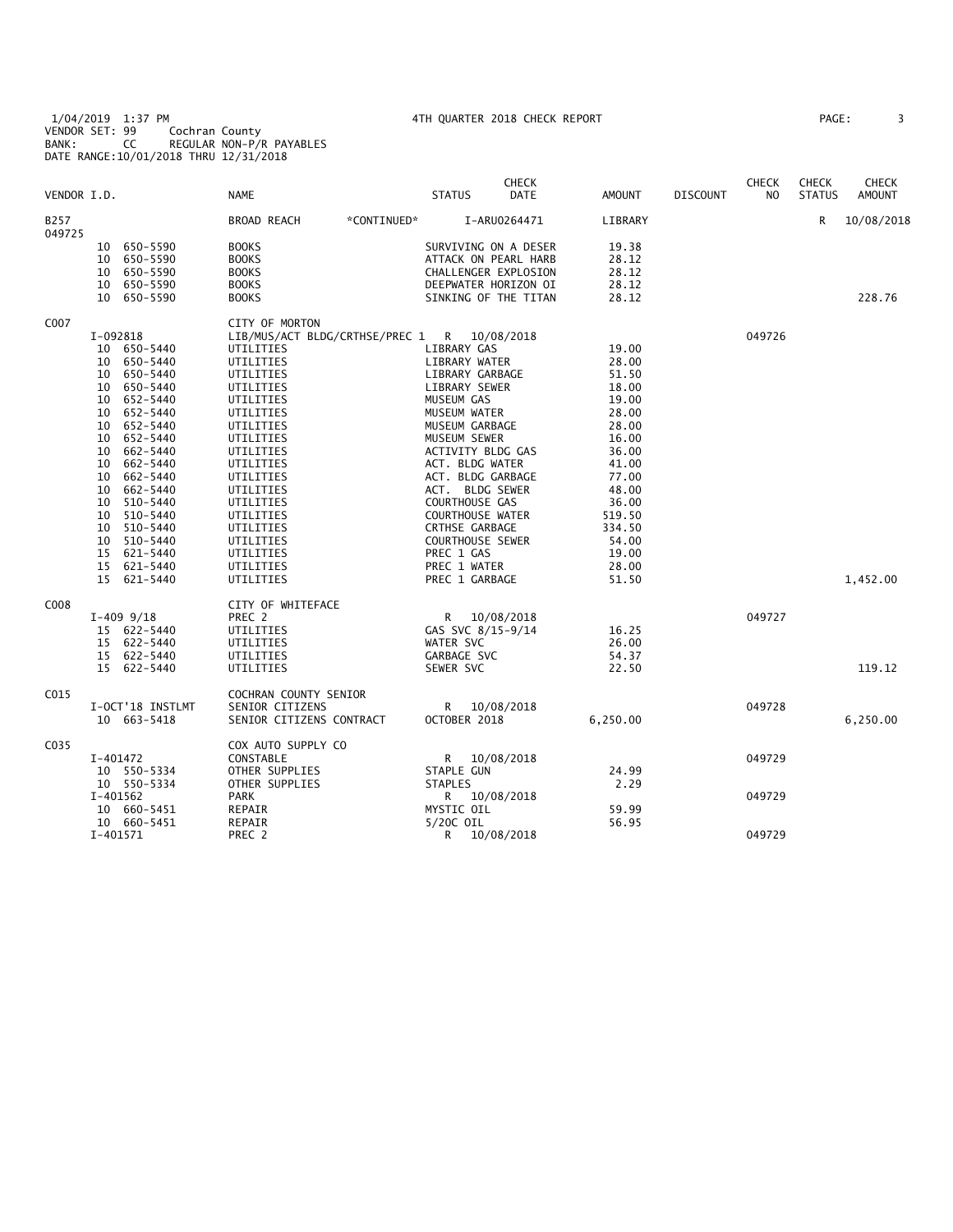1/04/2019 1:37 PM 4TH QUARTER 2018 CHECK REPORT PAGE: 4 VENDOR SET: 99 Cochran County BANK: CC REGULAR NON-P/R PAYABLES DATE RANGE:10/01/2018 THRU 12/31/2018

| PAGE : |  |
|--------|--|
|        |  |

| VENDOR I.D. |                            | NAME                                        | <b>CHECK</b><br>DATE<br><b>STATUS</b> | AMOUNT        | <b>DISCOUNT</b> | <b>CHECK</b><br>NO. | <b>CHECK</b><br><b>STATUS</b> | <b>CHECK</b><br><b>AMOUNT</b> |
|-------------|----------------------------|---------------------------------------------|---------------------------------------|---------------|-----------------|---------------------|-------------------------------|-------------------------------|
|             |                            |                                             |                                       |               |                 |                     |                               |                               |
| C035        |                            | COX AUTO SUPPLY CO<br>*CONTINUED*           |                                       |               |                 |                     |                               |                               |
|             | I-401571                   | PREC 2                                      | R<br>10/08/2018                       |               |                 | 049729              |                               |                               |
|             | 15 622-5356                | ROAD MATERIALS & SUPPLIES                   | <b>MARKER</b>                         | 4.09          |                 |                     |                               |                               |
|             | 15 622-5451                | REPAIRS                                     | OCTANE BOOSTER                        | 11.99         |                 |                     |                               |                               |
|             | I-401662                   | PREC 2                                      | R.<br>10/08/2018                      |               |                 | 049729              |                               |                               |
|             | 15 622-5451                | REPAIRS                                     | 4/FITTINGS                            | 1.28          |                 |                     |                               |                               |
|             | 15 622-5356                | ROAD MATERIALS & SUPPLIES                   | <b>BRAKE CLEANER</b>                  | 3.29          |                 |                     |                               |                               |
|             | I-401960                   | PREC <sub>3</sub>                           | R 10/08/2018                          |               |                 | 049729              |                               |                               |
|             | 15 623-5356                | ROAD MATERIALS & SUPPLIES                   | 2/BATTERIES                           | 16.98         |                 |                     |                               |                               |
|             | 15 623-5356                | ROAD MATERIALS & SUPPLIES                   | ARMORALL                              | 6.49          |                 |                     |                               |                               |
|             | 15 623-5356                | ROAD MATERIALS & SUPPLIES                   | DAWN SOAP                             | 3.29          |                 |                     |                               |                               |
|             | I-402056                   | PREC <sub>3</sub>                           | R 10/08/2018                          |               |                 | 049729              |                               |                               |
|             | 15 623-5356                | ROAD MATERIALS & SUPPLIES                   | 2/NUSHINE                             | 10.98         |                 |                     |                               |                               |
|             | 15 623-5356                | ROAD MATERIALS & SUPPLIES                   | 30/BLUE SHOP TOWELS                   | 119.70        |                 |                     |                               |                               |
|             | I-402131                   | PREC 4                                      | R 10/08/2018                          |               |                 | 049729              |                               |                               |
|             | 15 624-5356                | ROAD MATERIALS & SUPPLIES                   | 2/BUG WASH                            | 7.98          |                 |                     |                               |                               |
|             | I-402312                   | SHERIFF                                     | R<br>10/08/2018                       |               |                 | 049729              |                               |                               |
|             | 10 560-5451                | MACHINERY-NON-OFFICE REPAIR                 | OIL FILTER                            | 6.98          |                 |                     |                               |                               |
|             | 10 560-5451                | MACHINERY-NON-OFFICE REPAIR                 | AIR FILTER                            | 23.99         |                 |                     |                               |                               |
|             | 10 560-5451                | MACHINERY-NON-OFFICE REPAIR                 | 8/0W/20 DEXOS OIL                     | 47.92         |                 |                     |                               |                               |
|             | 10 560-5451                | MACHINERY-NON-OFFICE REPAIR                 | WASHER FLUID                          | 3.99          |                 |                     |                               |                               |
|             | I-402368                   | <b>SHERIFF</b>                              | 10/08/2018<br>R.                      |               |                 | 049729              |                               |                               |
|             | 10 560-5451                | MACHINERY-NON-OFFICE REPAIR                 | 2/22" WINDSHIELD WIP                  | 23.98         |                 |                     |                               |                               |
|             | I-402504                   | NON-DEPT'L                                  | R.<br>10/08/2018                      |               |                 | 049729              |                               |                               |
|             | 10 409-5451                | REPAIRS                                     | 2/22" WIPER BLADES/C                  | 9.98          |                 |                     |                               |                               |
|             | I-402506                   | PREC 3                                      | R 10/08/2018                          |               |                 | 049729              |                               |                               |
|             | 15 623-5356                | ROAD MATERIALS & SUPPLIES                   | SEA FOAM                              | 10.99         |                 |                     |                               |                               |
|             | 15 623-5356                | ROAD MATERIALS & SUPPLIES                   | <b>BULB</b>                           | 1.99          |                 |                     |                               |                               |
|             | I-402873                   | PREC <sub>3</sub>                           | R<br>10/08/2018                       |               |                 | 049729              |                               |                               |
|             | 15 623-5356                |                                             |                                       | 10.99         |                 |                     |                               |                               |
|             | 15 623-5451                | ROAD MATERIALS & SUPPLIES<br><b>REPAIRS</b> | JOINT KNIFE<br>1CS 5/30 OIL           |               |                 |                     |                               |                               |
|             | 15 623-5356                | ROAD MATERIALS & SUPPLIES                   | CAR SOAP                              | 58.50<br>9.99 |                 |                     |                               |                               |
|             |                            |                                             |                                       | 4.99          |                 |                     |                               |                               |
|             | 15 623-5356<br>15 623-5451 | ROAD MATERIALS & SUPPLIES                   | MICROFIBER GLOVE                      | 4.89          |                 |                     |                               |                               |
|             |                            | REPAIRS                                     | ON/OFF TOGGLE                         |               |                 |                     |                               |                               |
|             | I-403021                   | PREC 3                                      | R 10/08/2018                          |               |                 | 049729              |                               |                               |
|             | 15 623-5330                | FUEL AND OIL                                | 15/DEF                                | 179.85        |                 |                     |                               |                               |
|             | 15 623-5356                | ROAD MATERIALS & SUPPLIES                   | SPRAY PAINT                           | 4.29          |                 |                     |                               |                               |
|             | 15 623-5356                | ROAD MATERIALS & SUPPLIES                   | 2/CUTTING WHEELS                      | 23.98         |                 |                     |                               |                               |
|             | I-403117                   | PREC <sub>3</sub>                           | R 10/08/2018                          |               |                 | 049729              |                               |                               |
|             | 15 623-5356                | ROAD MATERIALS & SUPPLIES                   | RATCHET STRAP                         | 18.99         |                 |                     |                               |                               |
|             | 15 623-5356                | ROAD MATERIALS & SUPPLIES                   | 4/EYE BOLTS                           | 5.16          |                 |                     |                               |                               |
|             | 15 623-5356                | ROAD MATERIALS & SUPPLIES                   | 3/BLACK TAPE                          | 4.77          |                 |                     |                               |                               |
|             | I-403232                   | PREC <sub>3</sub>                           | 10/08/2018<br>R.                      |               |                 | 049729              |                               |                               |
|             | 15 623-5451                | REPAIRS                                     | 24/WEEDEATER FUEL LI                  | 4.56          |                 |                     |                               |                               |
|             | I-403424                   | PARK                                        | R 10/08/2018                          |               |                 | 049729              |                               |                               |
|             | 10 660-5451                | REPAIR                                      | OIL FILTER                            | 6.99          |                 |                     |                               |                               |
|             | 10 660-5451                | REPAIR                                      | STEEL MIX                             | 4.99          |                 |                     |                               |                               |
|             | I-403510                   | <b>JAIL</b>                                 | 10/08/2018<br>R.                      |               |                 | 049729              |                               |                               |
|             |                            |                                             |                                       |               |                 |                     |                               |                               |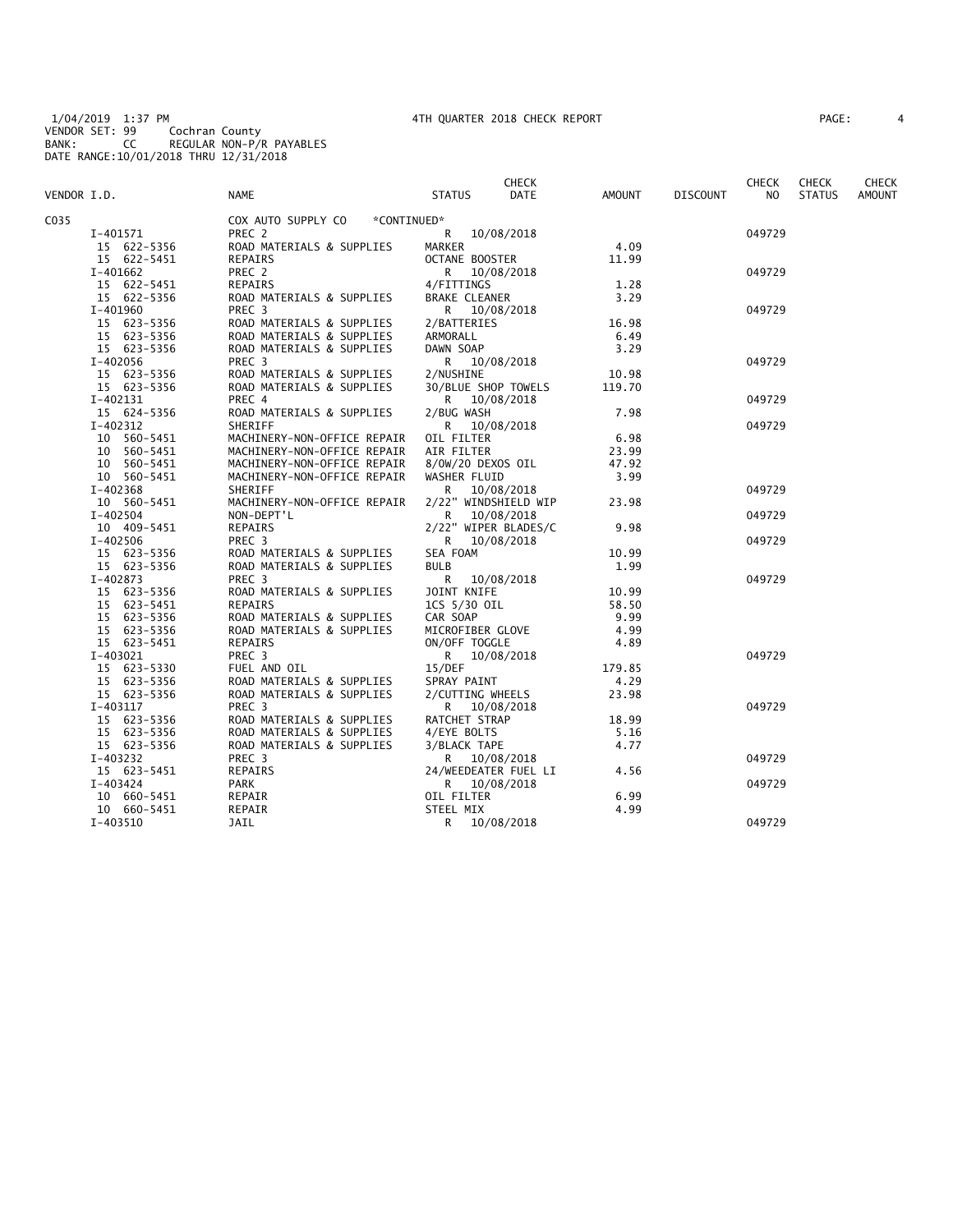1/04/2019 1:37 PM 4TH QUARTER 2018 CHECK REPORT PAGE: 5 VENDOR SET: 99 Cochran County BANK: CC REGULAR NON-P/R PAYABLES DATE RANGE:10/01/2018 THRU 12/31/2018

| VENDOR I.D. |               | <b>NAME</b>                       | <b>STATUS</b>         | CHECK<br><b>DATE</b> | AMOUNT   | <b>DISCOUNT</b> | <b>CHECK</b><br>NO | <b>CHECK</b><br><b>STATUS</b> | CHECK<br><b>AMOUNT</b> |
|-------------|---------------|-----------------------------------|-----------------------|----------------------|----------|-----------------|--------------------|-------------------------------|------------------------|
| C035        |               | COX AUTO SUPPLY CO<br>*CONTINUED* |                       |                      |          |                 |                    |                               |                        |
|             | I-403510      | JAIL                              | R                     | 10/08/2018           |          |                 | 049729             |                               |                        |
|             | 10 512-5451   | REPAIR                            | LIQUID FIRE           |                      | 28.99    |                 |                    |                               |                        |
|             | 10 512-5451   | REPAIR                            | <b>ELBOW</b>          |                      | 0.49     |                 |                    |                               |                        |
|             | I-403568      | <b>PARK</b>                       | R                     | 10/08/2018           |          |                 | 049729             |                               |                        |
|             | 10 660-5332   | CUSTODIAL SUPPLIES                | 2/ANTIFREEZE          |                      | 25.98    |                 |                    |                               | 858.51                 |
| C367        |               | COMPUTER TRANSITION SERVICES,     |                       |                      |          |                 |                    |                               |                        |
|             | I-169763      | NON-DEPT'L                        | R                     | 10/08/2018           |          |                 | 049731             |                               |                        |
|             | 10 409-5451   | REPAIRS                           | 2HRS/TRAVEL 8/29      |                      | 97.00    |                 |                    |                               |                        |
|             | 10 409-5451   | REPAIRS                           | 5.75HRS/RPR CRTHSE W  |                      | 557.75   |                 |                    |                               |                        |
|             | 10 409-5451   | REPAIRS                           | 124MI/TO FR SITE 0.5  |                      | 67.58    |                 |                    |                               |                        |
|             | 10 409-5451   | REPAIRS                           | 2HRS/TRAVEL 8/30      |                      | 89.00    |                 |                    |                               |                        |
|             | 10 409-5451   | REPAIRS                           |                       | .5HR/RPR CABLING/KAR | 44.50    |                 |                    |                               |                        |
|             | 10 409-5451   | REPAIRS                           | 124MI/TO FR SITE 0.5  |                      | 67.58    |                 |                    |                               |                        |
|             | I-169934      | SHERIFF                           | R 10/08/2018          |                      |          |                 | 049731             |                               |                        |
|             | 10 560-5451   | MACHINERY-NON-OFFICE REPAIR       | 2HRS/TO FR MORTON 9/  |                      | 97.00    |                 |                    |                               |                        |
|             | 10 560-5451   | MACHINERY-NON-OFFICE REPAIR       | 118MI@55c             |                      | 64.31    |                 |                    |                               |                        |
|             | 10 560-5451   | MACHINERY-NON-OFFICE REPAIR       | 2HRS/RPR WATCHGUARD/  |                      | 194.00   |                 |                    |                               |                        |
|             | I-170140      | NON-DEPT'L                        | R.                    | 10/08/2018           |          |                 | 049731             |                               |                        |
|             | 10 409-5420   | TELECOMMUNICATIONS                |                       | 18 TREND MICRO OCT 1 | 28.80    |                 |                    |                               |                        |
|             | I-170371HD    | <b>COURTHOUSE</b>                 | R —                   | 10/08/2018           |          |                 | 049731             |                               |                        |
|             | 10 510-5411   | MAINTENANCE CONTRACTS             | HELP DESK OCT 18      |                      | 733.90   |                 |                    |                               | 2,041.42               |
| C392        |               | CONDUENT GOVERNMENT RECORDS SV    |                       |                      |          |                 |                    |                               |                        |
|             | I-1486192     | <b>CLERK</b>                      | R.                    | 10/08/2018           |          |                 | 049732             |                               |                        |
|             | 10 403-5416   | FILMING & INDEXING                | 20/20 LAND REC        |                      | 1,250.00 |                 |                    |                               |                        |
|             | 10 403-5416   | FILMING & INDEXING                | FREIGHT               |                      | 15.96    |                 |                    |                               | 1,265.96               |
| D196        |               | JORGE DE LA CRUZ, SHERIFF         |                       |                      |          |                 |                    |                               |                        |
|             | I-092718/GROC | JAIL                              | R 10/08/2018          |                      |          |                 | 049733             |                               |                        |
|             | 10 512-5333   | FOOD-PRISONERS                    | 5/BREAD/ALLSUPS 8/7   |                      | 2.50     |                 |                    |                               |                        |
|             | 10 512-5333   | FOOD-PRISONERS                    |                       | 8/BREAD/ALLSUPS 9/11 | 6.36     |                 |                    |                               |                        |
|             | 10 512-5333   | FOOD-PRISONERS                    | CORN OIL/FAM\$ 9/12   |                      | 3.75     |                 |                    |                               |                        |
|             | 10 512-5333   | FOOD-PRISONERS                    | 2/MILK/ALLSUPS 9/12   |                      | 6.98     |                 |                    |                               |                        |
|             | 10 512-5333   | FOOD-PRISONERS                    | MILK/ALLSUPS 9/15     |                      | 3.49     |                 |                    |                               |                        |
|             | 10 512-5333   | FOOD-PRISONERS                    | EGGS/ALLSUPS 9/20     |                      | 2.99     |                 |                    |                               |                        |
|             | 10 512-5333   | FOOD-PRISONERS                    | 3/MILK/FAM\$ 9/24     |                      | 7.50     |                 |                    |                               |                        |
|             | 10 512-5333   | FOOD-PRISONERS                    | 4/BREAD               |                      | 5.00     |                 |                    |                               |                        |
|             | 10 512-5333   | FOOD-PRISONERS                    | 2/MILK/ALLSUPS 9/25   |                      | 6.98     |                 |                    |                               |                        |
|             | 10 512-5392   | MISCELLANEOUS SUPPLIES            | DRANO/FAM\$ 9/25      |                      | 8.25     |                 |                    |                               |                        |
|             | 10 512-5392   | MISCELLANEOUS SUPPLIES            | 4/TOILET PAPER/FAM\$  |                      | 4.00     |                 |                    |                               |                        |
|             | I-092718/K9   | SHERIFF                           | R 10/08/2018          |                      |          |                 | 049733             |                               |                        |
|             | 10 560-5335   | CANINE CARE & SUPPLIES            | COLLAR/TRACTOR SUPPL  |                      | 16.99    |                 |                    |                               |                        |
|             | I-100418/GROC | JAIL                              | R.                    | 10/08/2018           |          |                 | 049733             |                               |                        |
|             | 10 512-5391   | MEDICAL CARE-PRISONERS            |                       | PREG TEST/INMATE/FAM | 11.00    |                 |                    |                               |                        |
|             | 10 512-5333   | FOOD-PRISONERS                    | 2/SOUR CREAM/FAM\$ 9/ |                      | 4.30     |                 |                    |                               |                        |
|             | 10 512-5333   | FOOD-PRISONERS                    | 2/SUGAR/FAM\$         |                      | 4.50     |                 |                    |                               |                        |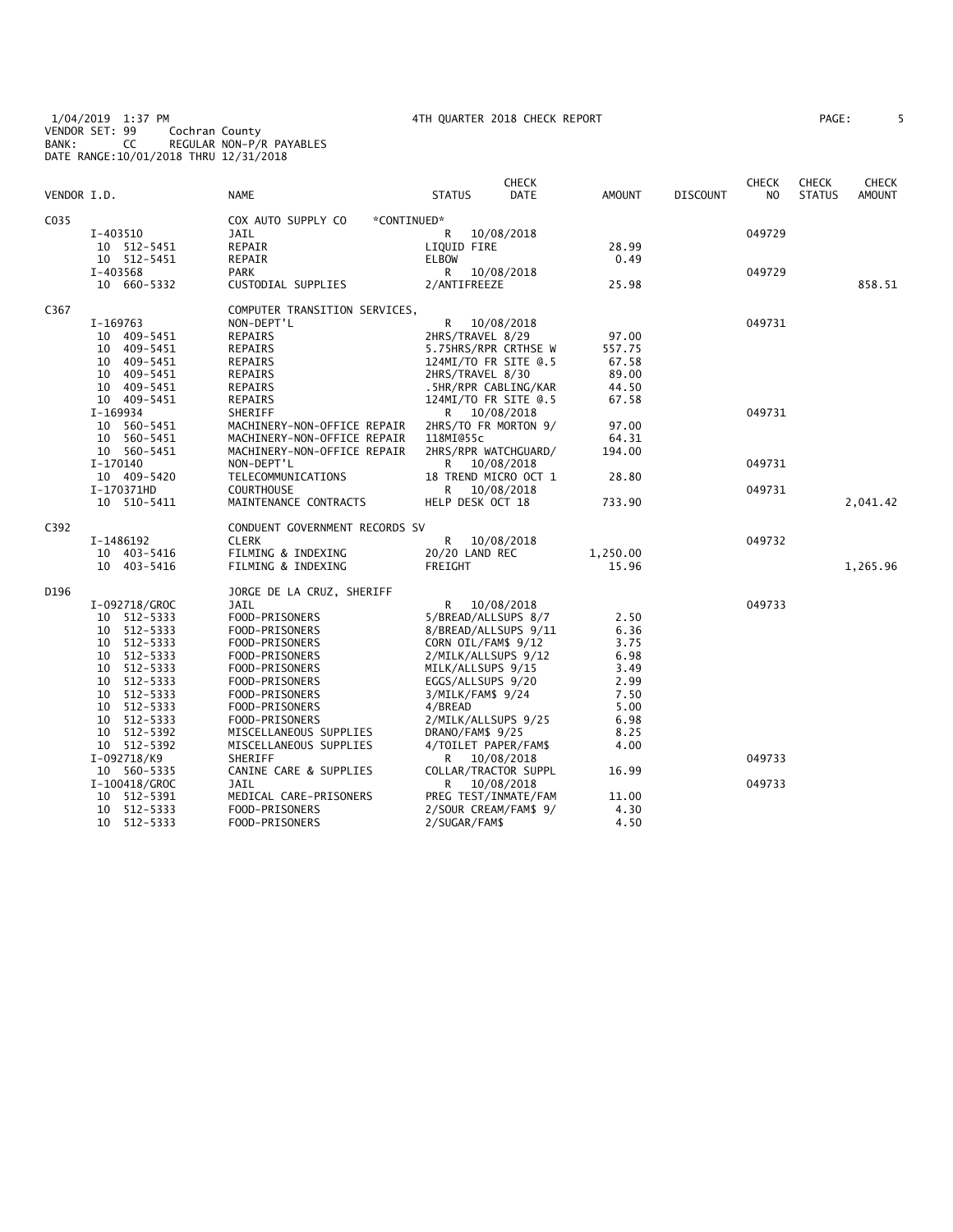1/04/2019 1:37 PM 4TH QUARTER 2018 CHECK REPORT PAGE: 6 VENDOR SET: 99 Cochran County BANK: CC REGULAR NON-P/R PAYABLES DATE RANGE:10/01/2018 THRU 12/31/2018

| VENDOR I.D. |                    | <b>NAME</b>                            | <b>STATUS</b>       | <b>CHECK</b><br><b>DATE</b> | <b>AMOUNT</b> | <b>DISCOUNT</b> | <b>CHECK</b><br>N <sub>O</sub> | <b>CHECK</b><br><b>STATUS</b> | <b>CHECK</b><br><b>AMOUNT</b> |
|-------------|--------------------|----------------------------------------|---------------------|-----------------------------|---------------|-----------------|--------------------------------|-------------------------------|-------------------------------|
| D196        |                    | JORGE DE LA CRUZ, SHERIFF              | *CONTINUED*         |                             |               |                 |                                |                               |                               |
|             | I-100418/GROC      | JAIL                                   |                     | R 10/08/2018                |               |                 | 049733                         |                               |                               |
|             | 10 512-5333        | FOOD-PRISONERS                         | 2/SALT/ALLSUPS 9/28 |                             | 1.58          |                 |                                |                               |                               |
|             | 10 512-5333        | FOOD-PRISONERS                         | MILK/ALLSUPS        |                             | 3.49          |                 |                                |                               |                               |
|             | 10 512-5333        | FOOD-PRISONERS                         |                     | 2/CORN TORTILLAS/ALL        | 2.78          |                 |                                |                               |                               |
|             | 10 512-5333        | FOOD-PRISONERS                         | 8/BANANAS/ALLSUPS   |                             | 2.00          |                 |                                |                               |                               |
|             | 10 512-5333        | FOOD-PRISONERS                         |                     | 8/BREAD/ALLSUPS 10/3        | 6.36          |                 |                                |                               |                               |
|             | 10 512-5333        | FOOD-PRISONERS                         | 2/MILK/ALLSUPS 10/3 |                             | 6.98          |                 | 049733                         |                               |                               |
|             | I-JAIL TRNG/100418 | SHERIFF                                |                     | R 10/08/2018                |               |                 |                                |                               |                               |
|             | 10 560-5427        | CONTINUING EDUCATION<br><b>SHERIFF</b> |                     | MEAL/ROSA, ELIDA/LDRS       | 14.27         |                 |                                |                               |                               |
|             | I-R/B FUEL/092918  |                                        |                     | R 10/08/2018                |               |                 | 049733                         |                               |                               |
|             | 10 560-5330        | FUEL AND OIL                           |                     | 19.935GL/UNL 9/29;AU        | 55.00         |                 |                                |                               | 187.05                        |
| E069        |                    | ENCARTELE, INC                         |                     |                             |               |                 |                                |                               |                               |
|             | I-7907             | JAIL                                   | $\mathsf{R}$        | 10/08/2018                  |               |                 | 049734                         |                               |                               |
|             | 10 000-4380.200    | OTHER [MISCELLANEOUS]                  | 100 PHONE CARDS     |                             | 500.00        |                 |                                |                               | 500.00                        |
| E075        |                    | <b>WEX BANK</b>                        |                     |                             |               |                 |                                |                               |                               |
|             | I-56027926         | JUV PROB/CONSTABLE/SHERIFF             |                     | R 10/08/2018                |               |                 | 049735                         |                               |                               |
|             | 17 573-5499        | OPERATING EXPENSES                     |                     | 16.115GL/ETH 9/10;MO        | 39.90         |                 |                                |                               |                               |
|             | 17 573-5427        | TRAVEL & TRAINING                      |                     | 21.603GL/UNL 9/13;MO        | 53.49         |                 |                                |                               |                               |
|             | 17 573-5427        | TRAVEL & TRAINING                      | 9/11 TO BRNFLD/9/13 |                             |               |                 |                                |                               |                               |
|             | 10 550-5330        | FUEL & OIL                             |                     | 23.007GL/UNL 9/24; WH       | 56.97         |                 |                                |                               |                               |
|             | 10 550-5330        | FUEL & OIL                             |                     | 23.048GL/UNL 9/5; MOR       | 57.06         |                 |                                |                               |                               |
|             | 10 560-5330        | FUEL AND OIL                           |                     | 24.009GL/UNL 9/26;LV        | 55.61         |                 |                                |                               | 263.03                        |
| F010        |                    | FIVE-AREA TELEPHONE CO-OP              |                     |                             |               |                 |                                |                               |                               |
|             | I-927-5510 OCT 18  | PREC 4                                 |                     | R 10/08/2018                |               |                 | 049736                         |                               |                               |
|             | 15 624-5420        | TELECOMMUNICATIONS                     | BASIC SVC           |                             | 32.25         |                 |                                |                               |                               |
|             | 15 624-5420        | TELECOMMUNICATIONS                     | <b>FEES</b>         |                             | 10.77         |                 |                                |                               |                               |
|             | 15 624-5420        | TELECOMMUNICATIONS                     | LONG DISTANCE SVC   |                             | 0.80          |                 |                                |                               | 43.82                         |
| G031        |                    | GRAINGER                               |                     |                             |               |                 |                                |                               |                               |
|             | I-9916895684       | PREC 1                                 | R                   | 10/08/2018                  |               |                 | 049737                         |                               |                               |
|             | 15 621-5356        | ROAD MATERIALS & SUPPLIES              |                     | SINGLE FOLD TOWELS/#        | 35.97         |                 |                                |                               |                               |
|             | 15 621-5356        | ROAD MATERIALS & SUPPLIES              |                     | TOILET PAPER/#38C405        | 43.43         |                 |                                |                               |                               |
|             | I-9916895692       | <b>PARK</b>                            | R                   | 10/08/2018                  |               |                 | 049737                         |                               |                               |
|             | 10 660-5332        | CUSTODIAL SUPPLIES                     | 6/DEEP WOODS OFF    |                             | 32.58         |                 |                                |                               | 111.98                        |
| G074        |                    | GRAVES, HUMPHRIES, STAHL, LTD          |                     |                             |               |                 |                                |                               |                               |
|             | I-FEES SEP 18      | <b>JUSTICE OF PEACE</b>                | R.                  | 10/08/2018                  |               |                 | 049738                         |                               |                               |
|             | 10 000-2206.002    | COLLECTION AGENCY FEES                 |                     | COLLECTION FEES SEPT        | 86.71         |                 |                                |                               | 86.71                         |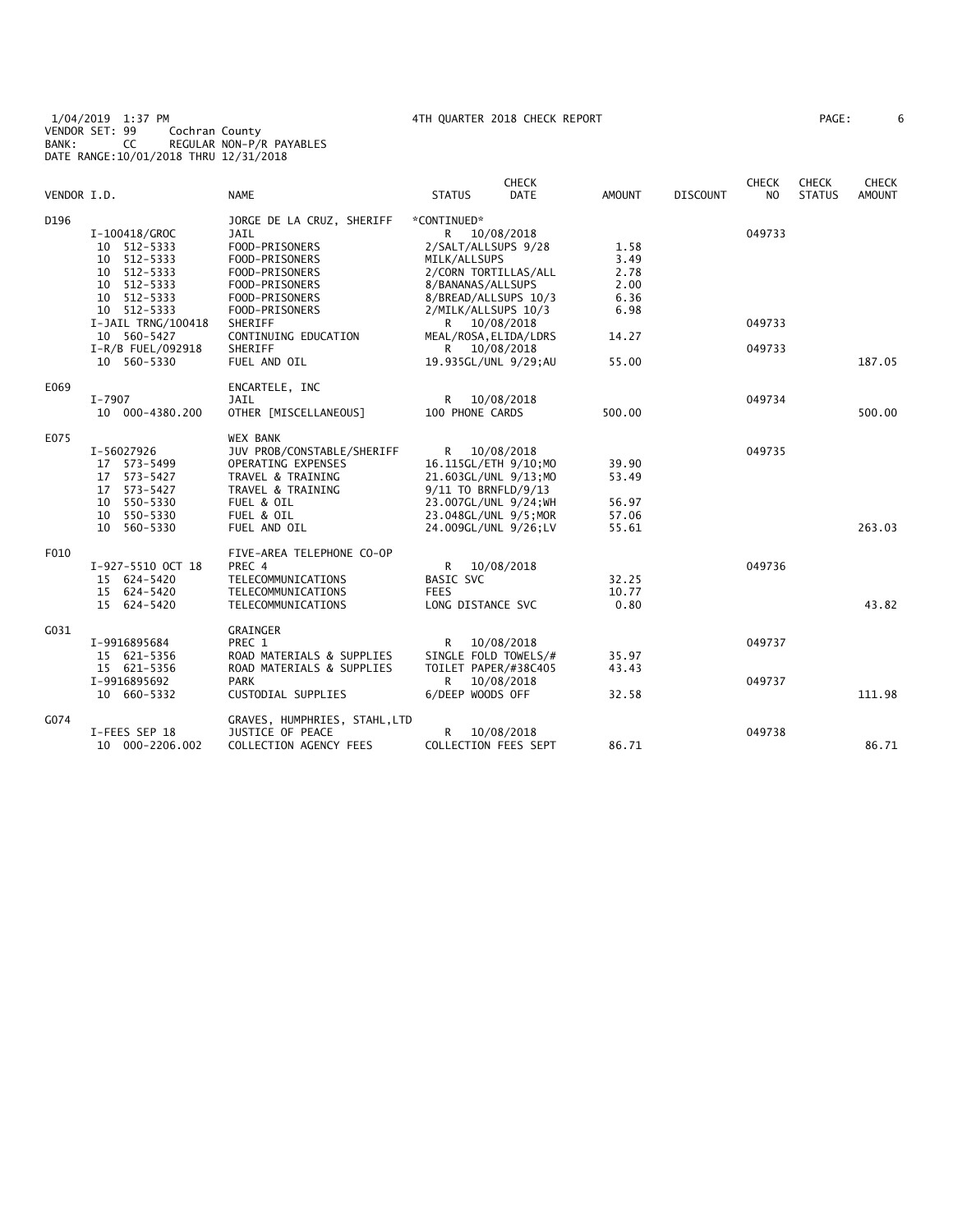1/04/2019 1:37 PM 4TH QUARTER 2018 CHECK REPORT PAGE: 7 VENDOR SET: 99 Cochran County BANK: CC REGULAR NON-P/R PAYABLES DATE RANGE:10/01/2018 THRU 12/31/2018

| 'AGE : |  |  |
|--------|--|--|
|        |  |  |

|             |                                                                                                                                |                                                                                                                                                                                                                            |                                                                                | <b>CHECK</b>                                                                                                                         |                                                           |                 | <b>CHECK</b>     | <b>CHECK</b>  | CHECK         |
|-------------|--------------------------------------------------------------------------------------------------------------------------------|----------------------------------------------------------------------------------------------------------------------------------------------------------------------------------------------------------------------------|--------------------------------------------------------------------------------|--------------------------------------------------------------------------------------------------------------------------------------|-----------------------------------------------------------|-----------------|------------------|---------------|---------------|
| VENDOR I.D. |                                                                                                                                | NAME                                                                                                                                                                                                                       | <b>STATUS</b>                                                                  | DATE                                                                                                                                 | AMOUNT                                                    | <b>DISCOUNT</b> | NO.              | <b>STATUS</b> | <b>AMOUNT</b> |
| G145        | I-INV1802643<br>10 560-5334<br>560-5334<br>10<br>10 560-5334<br>10 560-5334<br>10 560-5334                                     | GT DISTRIBUTORS, INC.<br>SHERIFF<br>OTHER SUPPLIES<br>OTHER SUPPLIES<br>OTHER SUPPLIES<br>OTHER SUPPLIES<br>OTHER SUPPLIES                                                                                                 |                                                                                | R 10/08/2018<br>TRADE IN 6 GLOCK35 4<br>6/GLOCK 17GEN5 9mm P<br>6/STREAMLIGHT TRL1 M<br>6/QUICKKIT SAFARILAN<br>6/SAFARILAND 7TS HOL | 2,353.50CR<br>2,571.00<br>625.68<br>129.30<br>701.70      |                 | 049739           |               | 1,674.18      |
| J049        | I-LOCAL MATCH 10/18<br>10 571-5472                                                                                             | JUVENILE PROBATION FUND<br>JUVENILE PROBATION<br>LOCAL SUPPORT-JUV BOARD                                                                                                                                                   | R                                                                              | 10/08/2018<br>LOCAL FUNDS MATCH OC                                                                                                   | 4,166.00                                                  |                 | 049740           |               | 4,166.00      |
| J074        | I-FRAUD TRNG/18<br>499-5427<br>10<br>10 499-5427<br>10 499-5427<br>499-5427<br>10<br>10 499-5427<br>10 499-5427<br>10 499-5427 | TREVA JACKSON, TAX ASSESSOR/CO<br>TAX A/C<br>CONTINUING EDUCATION<br>CONTINUING EDUCATION<br>CONTINUING EDUCATION<br>CONTINUING EDUCATION<br>CONTINUING EDUCATION<br>CONTINUING EDUCATION<br>CONTINUING EDUCATION          | R<br>LODGING TAX<br>TAX                                                        | 10/08/2018<br>1/3 ROOM/AUSTIN 9/25<br>1/3 VALET PARKING<br>MEALS 9/25-9/27<br>FUEL/LYNN CO TAX A/C<br>120MI TO/FR LBK @.54           | 97.32<br>9.50<br>28.00<br>2.54<br>63.60<br>41.71<br>64.50 |                 | 049741           |               | 307.17        |
| L010        | $I - 78846$<br>10 512-5392<br>10 512-5392<br>10 512-5392<br>I-78890<br>15 624-5356<br>15 624-5356<br>15 624-5356               | LEWIS FARM & RANCH STORE INC<br><b>JAIL</b><br>MISCELLANEOUS SUPPLIES<br>MISCELLANEOUS SUPPLIES<br>MISCELLANEOUS SUPPLIES<br>PREC 4<br>ROAD MATERIALS & SUPPLIES<br>ROAD MATERIALS & SUPPLIES<br>ROAD MATERIALS & SUPPLIES | R —<br>2CS/BLEACH<br><b>DISC</b><br>R.<br>2/AMDRO<br>2/TOWELS<br><b>TOWELS</b> | 10/08/2018<br>2CS/GLASS CLEANER<br>10/08/2018                                                                                        | 71.76<br>47.84<br>11.96CR<br>25.98<br>9.58<br>4.49        |                 | 049742<br>049742 |               |               |
|             | 15 624-5356<br>I-79247<br>15 621-5356<br>15 621-5356<br>I-79285<br>15 624-5451                                                 | ROAD MATERIALS & SUPPLIES<br>PREC 1<br>ROAD MATERIALS & SUPPLIES<br>ROAD MATERIALS & SUPPLIES<br>PREC 4<br>REPAIRS                                                                                                         | <b>DISC</b><br>R<br>2/BATT<br><b>DISC</b><br>R                                 | 10/08/2018<br>10/08/2018<br>2/WATER FILTERS                                                                                          | 4.01CR<br>9.98<br>1.00CR<br>67.98                         |                 | 049742<br>049742 |               |               |
|             | 15 624-5451<br>I-79461<br>10 662-5332<br>10 662-5332<br>I-79590<br>10 512-5392<br>10 512-5392                                  | <b>REPAIRS</b><br>ACTIVITY BLDG<br>CUSTODIAL SUPPLIES<br>CUSTODIAL SUPPLIES<br>JAIL<br>MISCELLANEOUS SUPPLIES<br>MISCELLANEOUS SUPPLIES                                                                                    | DISC<br>R<br><b>DISC</b><br>R<br>DRYER<br><b>DISC</b>                          | 10/08/2018<br>CLEANING SUPPLIES<br>10/08/2018                                                                                        | 6.80CR<br>56.72<br>5.67CR<br>569.95<br>57.00CR            |                 | 049742<br>049742 |               |               |
|             | $I - 79642$<br>10 662-5332<br>10 662-5332<br>I-79676                                                                           | ACTIVITY BLDG<br>CUSTODIAL SUPPLIES<br>CUSTODIAL SUPPLIES<br>PREC 3                                                                                                                                                        | R<br>4/HAND SOAP<br>DISC<br>R                                                  | 10/08/2018<br>10/08/2018                                                                                                             | 7.96<br>0.80CR                                            |                 | 049742<br>049742 |               |               |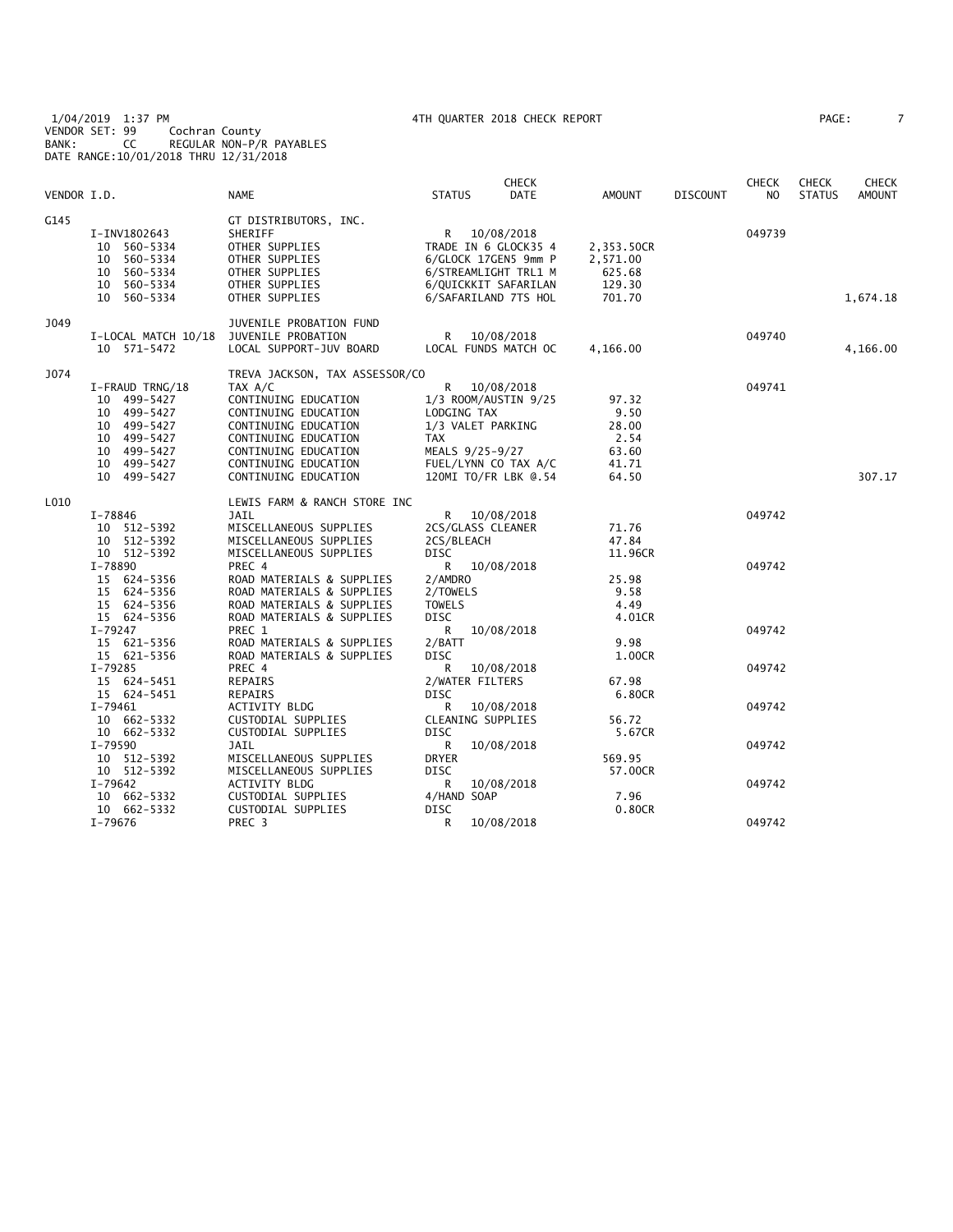1/04/2019 1:37 PM 4TH QUARTER 2018 CHECK REPORT PAGE: 8 VENDOR SET: 99 Cochran County BANK: CC REGULAR NON-P/R PAYABLES DATE RANGE:10/01/2018 THRU 12/31/2018

| PAGE : |  |
|--------|--|
|        |  |

|             |                    |                                |                      | <b>CHECK</b> |               |                 | <b>CHECK</b>   | <b>CHECK</b>  | <b>CHECK</b>  |
|-------------|--------------------|--------------------------------|----------------------|--------------|---------------|-----------------|----------------|---------------|---------------|
| VENDOR I.D. |                    | <b>NAME</b>                    | <b>STATUS</b>        | DATE         | <b>AMOUNT</b> | <b>DISCOUNT</b> | N <sub>O</sub> | <b>STATUS</b> | <b>AMOUNT</b> |
| L010        |                    | LEWIS FARM & RANCH STORE       | *CONTINUED*          |              |               |                 |                |               |               |
|             | I-79676            | PREC 3                         | R.                   | 10/08/2018   |               |                 | 049742         |               |               |
|             | 15 623-5356        | ROAD MATERIALS & SUPPLIES      | <b>VOLT METER</b>    |              | 16.99         |                 |                |               |               |
|             | 15 623-5356        | ROAD MATERIALS & SUPPLIES      | DISC                 |              | 1.70CR        |                 |                |               |               |
|             | I-79766            | PREC 4                         | R                    | 10/08/2018   |               |                 | 049742         |               |               |
|             | 15 624-5356        | ROAD MATERIALS & SUPPLIES      | SOCKET SET IMPACT    |              | 89.99         |                 |                |               |               |
|             | 15 624-5356        | ROAD MATERIALS & SUPPLIES      | <b>DISC</b>          |              | 9.00CR        |                 |                |               |               |
|             | I-79922            | PREC 4                         | $\mathsf{R}$         | 10/08/2018   |               |                 | 049742         |               |               |
|             | 15 624-5356        | ROAD MATERIALS & SUPPLIES      | <b>GOGGLES</b>       |              | 11.99         |                 |                |               |               |
|             | 15 624-5356        | ROAD MATERIALS & SUPPLIES      | <b>GRINDER</b>       |              | 159.99        |                 |                |               |               |
|             | 15 624-5356        | ROAD MATERIALS & SUPPLIES      | DISC                 |              | 17.20CR       |                 |                |               |               |
|             | I-79993            | <b>ACTIVITY BLDG</b>           | R                    | 10/08/2018   |               |                 | 049742         |               |               |
|             | 10 662-5332        | CUSTODIAL SUPPLIES             | <b>AMDRO</b>         |              | 7.99          |                 |                |               |               |
|             | I-79998            | <b>EXTENSION SVC</b>           | R                    | 10/08/2018   |               |                 | 049742         |               |               |
|             | 10 665-5451        | REPAIRS                        | BATTERY EXT P/U #027 |              | 149.95        |                 |                |               |               |
|             | 10 665-5451        | REPAIRS                        | <b>SBF</b>           |              | 6.00          |                 |                |               |               |
|             | $I - 80020$        | PREC 3                         | R 10/08/2018         |              |               |                 | 049742         |               |               |
|             | 15 623-5356        | ROAD MATERIALS & SUPPLIES      | 25GL SPRAY TANK      |              | 169.95        |                 |                |               |               |
|             | 15 623-5356        | ROAD MATERIALS & SUPPLIES      | 5GL/ROUND-UP         |              | 80.00         |                 |                |               |               |
|             | I-80222            | PREC <sub>3</sub>              | R.                   | 10/08/2018   |               |                 | 049742         |               |               |
|             | 15 623-5356        | ROAD MATERIALS & SUPPLIES      | 3/0FF                |              | 19.77         |                 |                |               |               |
|             | 15 623-5356        | ROAD MATERIALS & SUPPLIES      | FLY SPRAY            |              | 12.99         |                 |                |               |               |
|             | 15 623-5356        | ROAD MATERIALS & SUPPLIES      | <b>DISC</b>          |              | 3.28CR        |                 |                |               | 1,479.43      |
|             |                    |                                |                      |              |               |                 |                |               |               |
| L227        |                    | LYNN COUNTY SHERIFF'S OFFICE   |                      |              |               |                 |                |               |               |
|             | I-SEP 2018         | JAIL                           | R                    | 10/08/2018   |               |                 | 049744         |               |               |
|             | 10 512-5499        | MISCELLANEOUS                  | 19 DAYS/YONDON DANCE |              | 760.00        |                 |                |               |               |
|             | 10 512-5499        | MISCELLANEOUS                  | 19 DAYS/EDUARDO MEND |              | 760.00        |                 |                |               | 1,520.00      |
| M097        |                    | REYNALDO MORIN                 |                      |              |               |                 |                |               |               |
|             | I-'18 PROF ED CONF | COMMISSIONERS COURT            | R 10/08/2018         |              |               |                 | 049745         |               |               |
|             | 15 610-5427        | COMM-CONTINUING EDUCATION      | 2 NITES/ABILENE 10/2 |              | 186.00        |                 |                |               |               |
|             | 15 610-5427        | COMM-CONTINUING EDUCATION      | LODGING TAX          |              | 27.90         |                 |                |               |               |
|             | 15 610-5427        | COMM-CONTINUING EDUCATION      | 440 MI TO/FR ABILENE |              | 239.80        |                 |                |               | 453.70        |
| N082        |                    | NETDATA                        |                      |              |               |                 |                |               |               |
|             | I-19413            | CLERK/SHERIFF/JUSTICE OF PEACE | R 10/08/2018         |              |               |                 | 049746         |               |               |
|             | 10 403-5411        | MAINTENANCE CONTRACTS          | ANN SFWR 1/1/19-12/3 |              | 6,325.00      |                 |                |               |               |
|             | 10 403-5411        | MAINTENANCE CONTRACTS          | 3% EARLY PAY DISC    |              | 189.75CR      |                 |                |               |               |
|             | 10 560-5411        | MAINTENANCE CONTRACTS          | LAW ENF/MUG SFWR 1/1 |              | 9,850.00      |                 |                |               |               |
|             | 10 560-5411        | MAINTENANCE CONTRACTS          | 3% EARLY PAY DISC    |              | 295.50CR      |                 |                |               |               |
|             | 10 455-5411        | MAINTENANCE CONTRACTS          |                      |              | 4,675.00      |                 |                |               |               |
|             | 10 455-5411        | MAINTENANCE CONTRACTS          | ANN MAINT SFWR 1/1/1 |              |               |                 |                |               |               |
|             |                    |                                | 3% EARLY PAY DISC    |              | 140.25CR      |                 | 049746         |               |               |
|             | I-19435            | <b>CLERK</b>                   | R                    | 10/08/2018   |               |                 |                |               |               |
|             | 10 403-5411        | MAINTENANCE CONTRACTS          | IT/HRDW MAINT 10/1/1 |              | 6,000.00      |                 |                |               |               |
|             | I-iTICKET SEP 18   | JUSTICE OF PEACE               | R.                   | 10/08/2018   | 24.00         |                 | 049746         |               |               |
|             | 10 455-5499        | MISCELLANEOUS                  | SEPTEMBER 2018       |              |               |                 |                |               | 26,248.50     |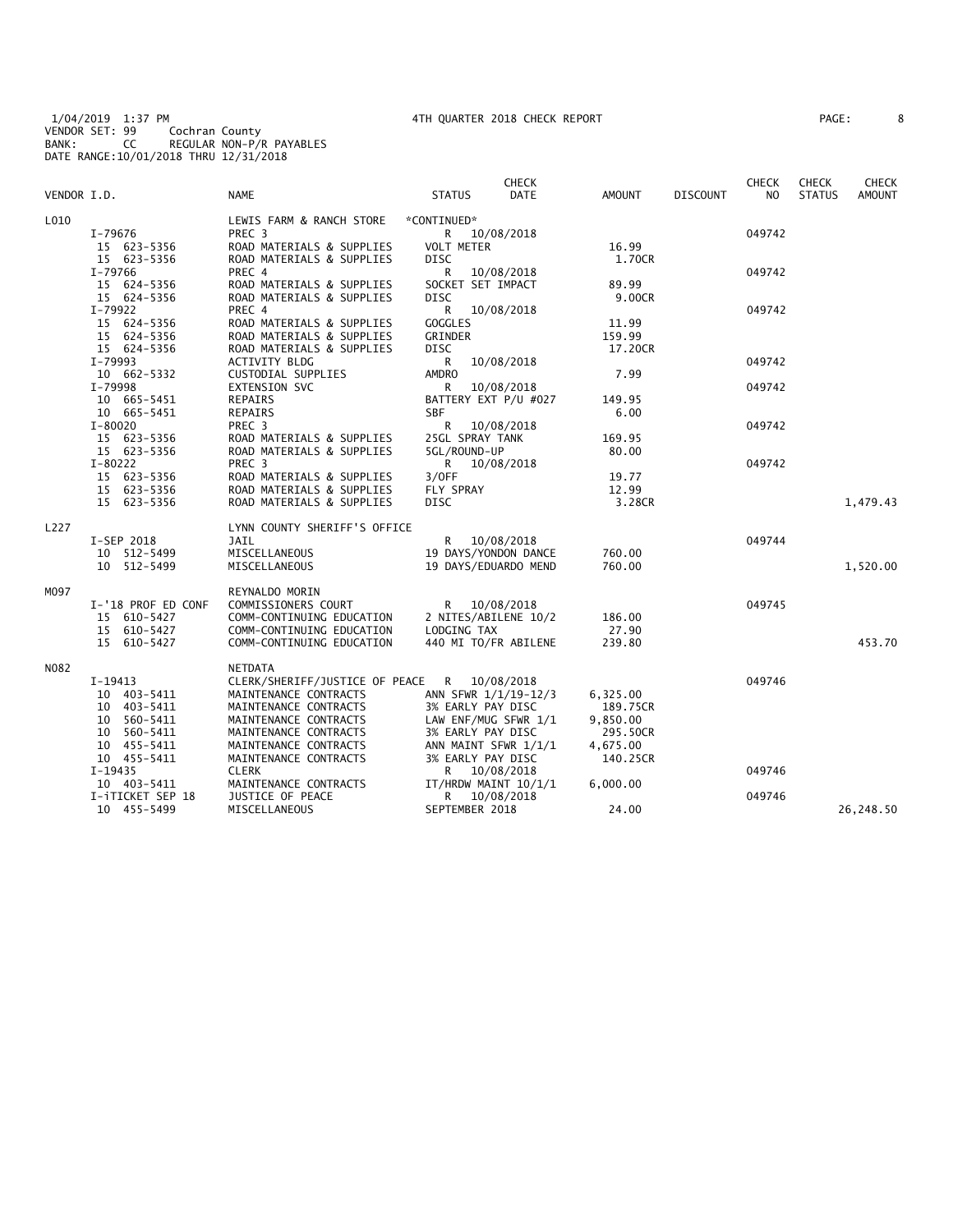1/04/2019 1:37 PM 4TH QUARTER 2018 CHECK REPORT PAGE: 9 VENDOR SET: 99 Cochran County BANK: CC REGULAR NON-P/R PAYABLES DATE RANGE:10/01/2018 THRU 12/31/2018

| AGE : |  |  |
|-------|--|--|
|       |  |  |

| VENDOR I.D. |                                                          | <b>NAME</b>                                                                                                                                                 | <b>STATUS</b>                                                 | <b>CHECK</b><br><b>DATE</b> | AMOUNT                          | <b>DISCOUNT</b> | <b>CHECK</b><br>N <sub>O</sub> | <b>CHECK</b><br><b>STATUS</b> | <b>CHECK</b><br><b>AMOUNT</b> |
|-------------|----------------------------------------------------------|-------------------------------------------------------------------------------------------------------------------------------------------------------------|---------------------------------------------------------------|-----------------------------|---------------------------------|-----------------|--------------------------------|-------------------------------|-------------------------------|
| N101        | $I-787$<br>17  573-5413.001<br>17  573-5413.001          | NOBLE SOFTWARE GROUP, LLC<br>JUVENILE PROBATION<br>Inter-Cnty Contr TELECOUNSEL'GANNUAL HOSTING 9/1/1<br>Inter-Cnty Contr TELECOUNSEL'GALLOCATED TRAINING C | R 10/08/2018                                                  |                             | 414.04<br>106.88                |                 | 049747                         |                               | 520.92                        |
| 0013        | I-W150326943/JARED18 SHERIFF<br>10 560-5480              | OLD REPUBLIC SURETY COMPA<br><b>BONDS &amp; NOTARY FEES</b>                                                                                                 | R.<br>NOTARY BOND/18 JARED                                    | 10/08/2018                  | 50.00                           |                 | 049748                         |                               | 50.00                         |
| P017        | I-JAIL 10/4/18<br>10 560-5311                            | <b>POSTMASTER</b><br>SHERIFF/JAIL<br>POSTAL EXPENSES                                                                                                        | R 10/08/2018<br>2RLS/FOREVER STAMPS                           |                             | 100.00                          |                 | 049749                         |                               | 100.00                        |
| S016        | I-2019-007<br>15 610-5481                                | SOUTH PLAINS ASSN. OF GOV<br>COMMISSIONERS COURT<br>DUES AND REGISTRATION                                                                                   | R 10/08/2018<br>FY 2019 SPAG DUES                             |                             | 234.53                          |                 | 049750                         |                               | 234.53                        |
| S071        | I-55500<br>10 403-5310                                   | SCRIPT OFFICE PRODUCTS, INC.<br><b>CLERK</b><br>OFFICE SUPPLIES                                                                                             | R —<br>POP-UP NOTES                                           | 10/08/2018                  | 5.95                            |                 | 049751                         |                               |                               |
|             | $I - 55507$<br>10 499-5310<br>10 499-5310<br>10 499-5310 | TAX A/C<br>OFFICE SUPPLIES<br>OFFICE SUPPLIES<br>OFFICE SUPPLIES                                                                                            | R —<br>4BX/COPY PAPER<br>2/CALCULATOR RIBBONS<br>POP-UP NOTES | 10/08/2018                  | 194.00<br>5.90<br>8.95<br>14.78 |                 | 049751                         |                               |                               |
|             | 10 499-5310<br>I-55508<br>17 573-5499                    | OFFICE SUPPLIES<br>JUVENILE PROBATION<br>OPERATING EXPENSES                                                                                                 | POP UP NOTES/LINED<br>R 10/08/2018<br>TRASHCAN                |                             | 10.62                           |                 | 049751                         |                               |                               |
|             | $I - 55510$<br>15 610-5310<br>I-55583                    | CO JUDGE/COMM'R CT<br>OFFICE SUPPLIES<br>TAX A/C                                                                                                            | R —<br>2/CN053AN/932XL BLAC<br>R 10/08/2018                   | 10/08/2018                  | 77.90                           |                 | 049751<br>049751               |                               |                               |
|             | 10 499-5310<br>I-55600<br>10 403-5310                    | OFFICE SUPPLIES<br><b>CLERK</b><br>OFFICE SUPPLIES                                                                                                          | 2/HEVCE255A CRTG/BLK<br>R 10/08/2018<br>1BX/9"x12"CLASP ENV   |                             | 329.90<br>13.35                 |                 | 049751                         |                               |                               |
|             | 10 403-5310<br>$I-55601$<br>10 475-5310                  | OFFICE SUPPLIES<br>ATTORNEY<br>OFFICE SUPPLIES                                                                                                              | <b>STAMP</b><br>R 10/08/2018<br>9"x12"CLASP ENV               |                             | 21.80<br>13.95                  |                 | 049751                         |                               |                               |
|             | $I - 55604$<br>10 495-5310                               | AUDITOR<br>OFFICE SUPPLIES                                                                                                                                  | R<br>FASTENER COMPRESSER                                      | 10/08/2018                  | 9.95                            |                 | 049751                         |                               |                               |
|             | I-55669<br>10 497-5310<br>10 497-5310                    | TREASURER<br>OFFICE SUPPLIES<br>OFFICE SUPPLIES                                                                                                             | R.<br>COPY PAPER<br>MESSAGE PADS                              | 10/08/2018                  | 48.50<br>7.63                   |                 | 049751                         |                               |                               |
|             | $I - 55695$<br>17 573-5499<br>17 573-5499                | JUVENILE PROBATION<br>OPERATING EXPENSES<br>OPERATING EXPENSES                                                                                              | R 10/08/2018<br>2/AUTO MILEAGE BOOKS<br>MONTHLY PLANNER       |                             | 4.70<br>23.95                   |                 | 049751                         |                               | 791.83                        |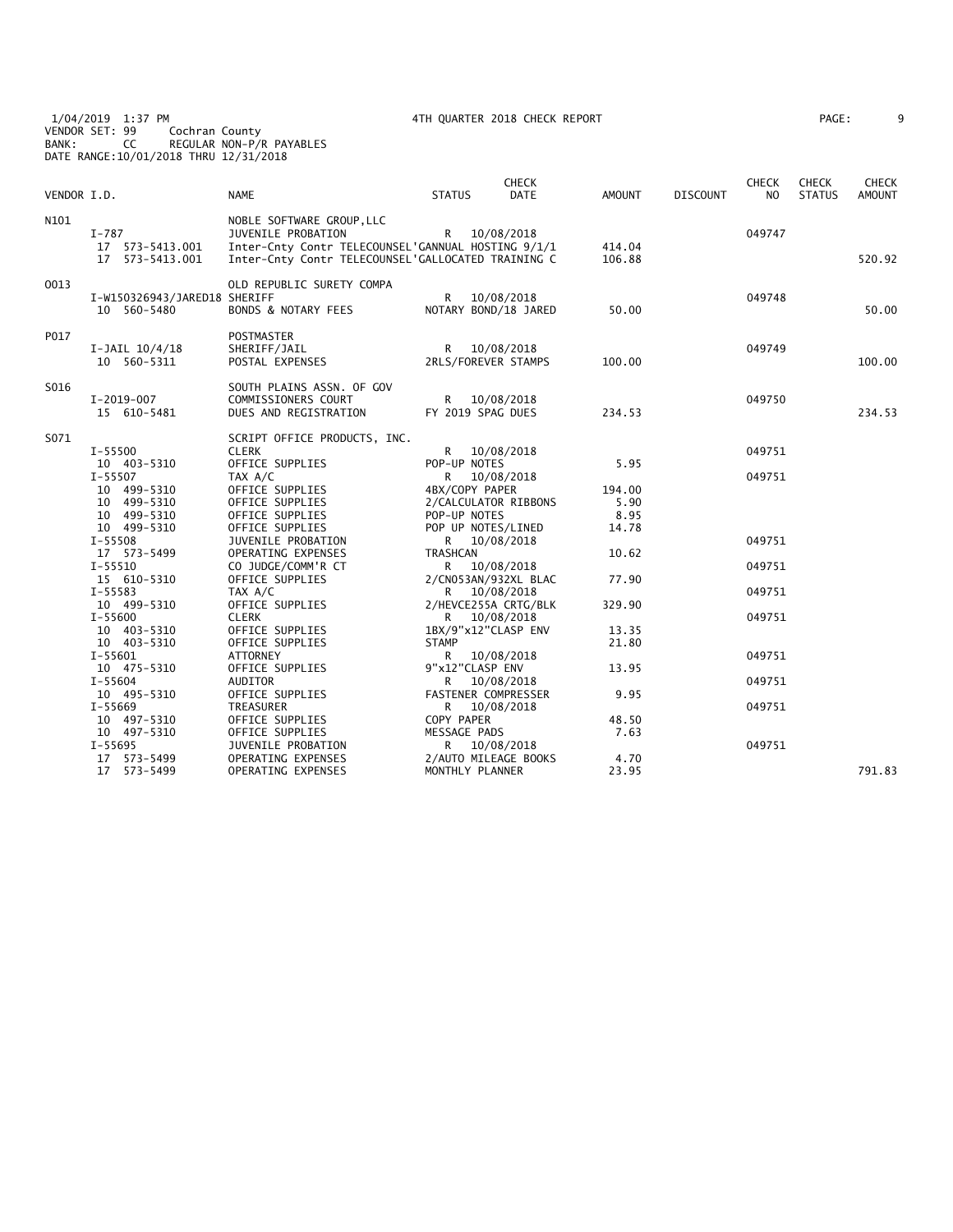1/04/2019 1:37 PM 4TH QUARTER 2018 CHECK REPORT PAGE: 10 VENDOR SET: 99 Cochran County BANK: CC REGULAR NON-P/R PAYABLES DATE RANGE:10/01/2018 THRU 12/31/2018

| AGE: | 10 |
|------|----|
|------|----|

|             |                                  |                                     |                           | <b>CHECK</b> |               |                 | <b>CHECK</b> | <b>CHECK</b>  | <b>CHECK</b>  |
|-------------|----------------------------------|-------------------------------------|---------------------------|--------------|---------------|-----------------|--------------|---------------|---------------|
| VENDOR I.D. |                                  | <b>NAME</b>                         | <b>STATUS</b>             | <b>DATE</b>  | <b>AMOUNT</b> | <b>DISCOUNT</b> | NO.          | <b>STATUS</b> | <b>AMOUNT</b> |
| S195        |                                  | SOUTH PLAINS RURAL HEALTH           |                           |              |               |                 |              |               |               |
|             | I-GRADO 092718                   | <b>JAIL</b>                         | R 10/08/2018              |              |               |                 | 049752       |               |               |
|             | 10 512-5391                      | MEDICAL CARE-PRISONERS              | ORAL EXAM                 |              | 67.05         |                 |              |               |               |
|             | 10 512-5391                      | MEDICAL CARE-PRISONERS              | PERIAPICAL                |              | 25.93         |                 |              |               |               |
|             | 10 512-5391                      | MEDICAL CARE-PRISONERS              | EXTRACTION                |              | 156.45        |                 |              |               | 249.43        |
| S222        |                                  | SOUTH PLAINS COMMUNICATIONS         |                           |              |               |                 |              |               |               |
|             | I-0115814-IN                     | <b>SHERIFF</b>                      | R.                        | 10/08/2018   |               |                 | 049753       |               |               |
|             | 10 560-5451                      | MACHINERY-NON-OFFICE REPAIR         | 1.5HRS/RPR INCAR RAD      |              | 112.50        |                 |              |               | 112.50        |
| S379        |                                  | SOUTH PLAINS FORENSIC PATHOLOG      |                           |              |               |                 |              |               |               |
|             | $I - 4698$                       | JUSTICE OF PEACE                    | R 10/08/2018              |              |               |                 | 049754       |               |               |
|             | 10 455-5405                      | <b>AUTOPSY</b>                      | LEV1/IDA SABALA 8/7/      |              | 2,200.00      |                 |              |               |               |
|             | $I - 4714$                       | JUSTICE OF PEACE                    | R.                        | 10/08/2018   |               |                 | 049754       |               |               |
|             | 10 455-5405                      | <b>AUTOPSY</b>                      | LEV1/DOMETRICE PATTO      |              | 2,200.00      |                 |              |               |               |
|             | $I - 4720$                       | JUSTICE OF PEACE                    | R 10/08/2018              |              |               |                 | 049754       |               |               |
|             | 10 455-5405                      | <b>AUTOPSY</b>                      | LEV2/RICKY MENDOZA        |              | 2,750.00      |                 |              |               | 7,150.00      |
| S398        |                                  | SECRETARY OF STATE                  |                           |              |               |                 |              |               |               |
|             | I-NOTR FEE/JREEVES18 SHERIFF     |                                     | R 10/08/2018              |              |               |                 | 049755       |               |               |
|             | 10 560-5480                      | <b>BONDS &amp; NOTARY FEES</b>      | FILING FEE/JARED REE      |              | 21.00         |                 |              |               | 21.00         |
| S400        |                                  | STUEART'S PIT STOP KWIK LUBE        |                           |              |               |                 |              |               |               |
|             | I-97990                          | <b>EXTENSION SVC</b>                | R 10/08/2018              |              |               |                 | 049756       |               |               |
|             | 10 665-5451                      | REPAIRS                             | OIL CHG/#0270             |              | 43.99         |                 |              |               |               |
|             | 10 665-5451                      | REPAIRS                             | 6 5/30 SYNTH              |              | 5.74          |                 |              |               | 49.73         |
| T067        |                                  | TREE LOVING CARE                    |                           |              |               |                 |              |               |               |
|             | I-100818/'18 LIGHTS              | CRTHSE/NON-DEPT'L                   | R 10/08/2018              |              |               |                 | 049757       |               |               |
|             | 10 409-5499                      | MISCELLANEOUS                       | INSTL LIGHTS, WREATHS     |              | 4,676.86      |                 |              |               |               |
|             | 10 409-5499                      | MISCELLANEOUS                       | LESS LOYALTY&EARLY I      |              | 467.69CR      |                 |              |               |               |
|             | 10 409-5499                      | MISCELLANEOUS                       | LESS LOYALTY INCENTI      |              | 701.53CR      |                 |              |               |               |
|             | 10 409-5499                      | MISCELLANEOUS                       | FULL PAYMENT DISCOUN      |              | 105.23CR      |                 |              |               | 3,402.41      |
| T092        |                                  | TEXAS TECH UNIVERSITY               |                           |              |               |                 |              |               |               |
|             | I-#1502/MORIN                    | <b>DISTRICT COURT</b>               | R 10/08/2018              |              |               |                 | 049758       |               |               |
|             | 10 435-5400                      | ATTORNEY AD LITEM                   | SENTENCED(F)/ISIAH M      |              | 300.00        |                 |              |               |               |
|             | I-NO#/ACC/I MORIN                | DISTRICT COURT                      | R                         | 10/08/2018   |               |                 | 049758       |               |               |
|             | 10 435-5400                      | ATTORNEY AD LITEM                   | UNFILED ACC/INJ/ISIA      |              | 300.00        |                 |              |               |               |
|             | I-NO#/AGG/I MORIN<br>10 435-5400 | DISTRICT COURT<br>ATTORNEY AD LITEM | R<br>UNFILED AGG ASSLT/IS | 10/08/2018   | 300.00        |                 | 049758       |               |               |
|             | I-NO#/EVAD/I MORIN               | <b>DISTRICT COURT</b>               | R —                       | 10/08/2018   |               |                 | 049758       |               |               |
|             | 10 435-5400                      | ATTORNEY AD LITEM                   | UNFILED EVADING/ISIA      |              | 300.00        |                 |              |               | 1,200.00      |
|             |                                  |                                     |                           |              |               |                 |              |               |               |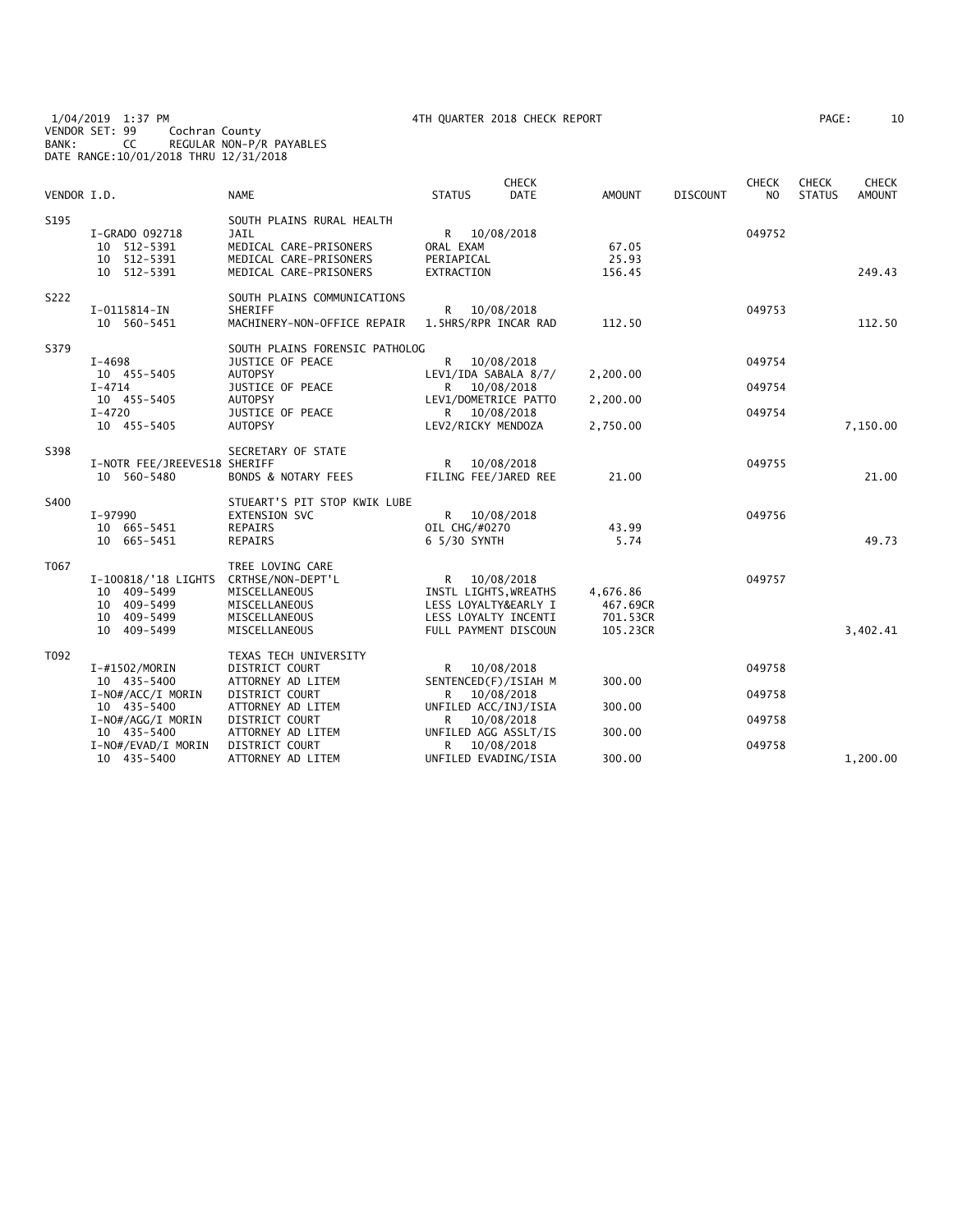1/04/2019 1:37 PM 4TH QUARTER 2018 CHECK REPORT PAGE: 11 VENDOR SET: 99 Cochran County BANK: CC REGULAR NON-P/R PAYABLES DATE RANGE:10/01/2018 THRU 12/31/2018

| 'AGE : |  |  |
|--------|--|--|
|--------|--|--|

| VENDOR I.D. |                                                                                                   | <b>NAME</b>                                                                                                                                                       | <b>STATUS</b>                                                                | <b>CHECK</b><br><b>DATE</b>                                  | <b>AMOUNT</b>                              | <b>DISCOUNT</b> | <b>CHECK</b><br>NO. | <b>CHECK</b><br><b>STATUS</b> | CHECK<br><b>AMOUNT</b> |
|-------------|---------------------------------------------------------------------------------------------------|-------------------------------------------------------------------------------------------------------------------------------------------------------------------|------------------------------------------------------------------------------|--------------------------------------------------------------|--------------------------------------------|-----------------|---------------------|-------------------------------|------------------------|
| T184        | I-3004183440<br>10 510-5411                                                                       | THYSSENKRUPP ELEVATOR COR<br><b>COURTHOUSE</b><br>MAINTENANCE CONTRACTS                                                                                           | R                                                                            | 10/08/2018<br>ELEVATOR MAINT 4TH Q                           | 2,078.82                                   |                 | 049759              |                               | 2,078.82               |
| T271        | I-FY19 JP TRNG<br>10 455-5427<br>10 455-5427                                                      | TEXAS STATE UNIVERSITY<br>JUSTICE OF PEACE<br>CONTINUING EDUCATION<br>CONTINUING EDUCATION                                                                        | R                                                                            | 10/08/2018<br>REGIS FEE/DONNA SCHM<br>TSU OVERHEAD ASSESSM   | 10.00<br>140.00                            |                 | 049760              |                               | 150.00                 |
| T297        | I-200057335<br>15 623-5454<br>15 623-5454                                                         | TRACTOR SUPPLY CO.<br>PREC 3<br>TIRES<br><b>TIRES</b>                                                                                                             | R<br>TIRE SEALANT                                                            | 10/08/2018<br>2/TIRES 16x6.5-8 2 P                           | 79.98<br>24.99                             |                 | 049761              |                               | 104.97                 |
| U036        | I-831 2387283<br>512-5392<br>10<br>512-5392<br>10<br>10<br>512-5392<br>10 512-5392<br>10 512-5392 | UNIFIRST HOLDINGS, INC.<br>JAIL<br>MISCELLANEOUS SUPPLIES<br>MISCELLANEOUS SUPPLIES<br>MISCELLANEOUS SUPPLIES<br>MISCELLANEOUS SUPPLIES<br>MISCELLANEOUS SUPPLIES | 3x5 MAT<br>2/WET MOPS<br>DEFE CHARGE                                         | R 10/08/2018<br>3x5 ANTI-FATIGUE MAT<br>200/MICROFIBER TOWEL | 4.40<br>5.75<br>3.30<br>38.00<br>13.10     |                 | 049762              |                               | 64.55                  |
| W055        | I-266-0638 OCT 18<br>10 652-5420<br>10 652-5420<br>10 652-5420<br>10<br>652-5420<br>10 652-5420   | WINDSTREAM COMMUNICATIONS SW<br><b>MUSEUM</b><br>TELECOMMUNICATIONS<br>TELECOMMUNICATIONS<br>TELECOMMUNICATIONS<br>TELECOMMUNICATIONS<br>TELECOMMUNICATIONS       | R<br><b>SERVICES</b><br>DISC<br><b>FEES</b><br>PICC CHG<br>LONG DISTANCE SVC | 10/08/2018                                                   | 134.94<br>35.00CR<br>32.35<br>1.16<br>8.34 |                 | 049763              |                               |                        |
|             | I-266-5051 OCT 18<br>10 650-5420<br>10 650-5420<br>10 650-5420                                    | LIBRARY<br>TELECOMMUNICATIONS<br>TELECOMMUNICATIONS<br>TELECOMMUNICATIONS                                                                                         | R<br>SERVICES/2 LINES<br><b>FEES</b><br>LONG DISTANCE SVC                    | 10/08/2018                                                   | 126.12<br>38.95<br>0.67                    |                 | 049763              |                               |                        |
|             | I-266-5074 OCT 18<br>10 570-5420<br>10 570-5420<br>I-266-5161 OCT 18<br>10 497-5420               | ADULT PROBATION<br>TELECOMMUNICATIONS<br>TELECOMMUNICATIONS<br>TREASURER<br>TELECOMMUNICATIONS                                                                    | R<br>SERVICES<br><b>FEES</b><br>R<br>SERVICES                                | 10/08/2018<br>10/08/2018                                     | 43.78<br>17.13<br>31.83                    |                 | 049763<br>049763    |                               |                        |
|             | 10 497-5420<br>10 497-5420<br>I-266-5171 OCT 18<br>10 499-5420<br>10 499-5420                     | TELECOMMUNICATIONS<br>TELECOMMUNICATIONS<br>TAX A/C<br>TELECOMMUNICATIONS<br>TELECOMMUNICATIONS                                                                   | <b>FEES</b><br>LONG DISTANCE SVC<br>R<br>SERVICES/3 LINES<br><b>FEES</b>     | 10/08/2018                                                   | 17.11<br>0.10<br>246.58<br>64.59           |                 | 049763              |                               |                        |
|             | 10 499-5420<br>I-266-5181 OCT 18<br>10<br>490-5420<br>10 490-5420                                 | TELECOMMUNICATIONS<br><b>ELECTIONS</b><br>TELECOMMUNICATIONS<br>TELECOMMUNICATIONS                                                                                | LONG DISTANCE SVC<br>R<br>SERVICES<br><b>FEES</b>                            | 10/08/2018                                                   | 18.45<br>35.58<br>20.69                    |                 | 049763              |                               |                        |
|             | 10 490-5420<br>I-266-5211 OCT 18                                                                  | TELECOMMUNICATIONS<br>SHERIFF                                                                                                                                     | LONG DISTANCE SVC<br>R                                                       | 10/08/2018                                                   | 7.68                                       |                 | 049763              |                               |                        |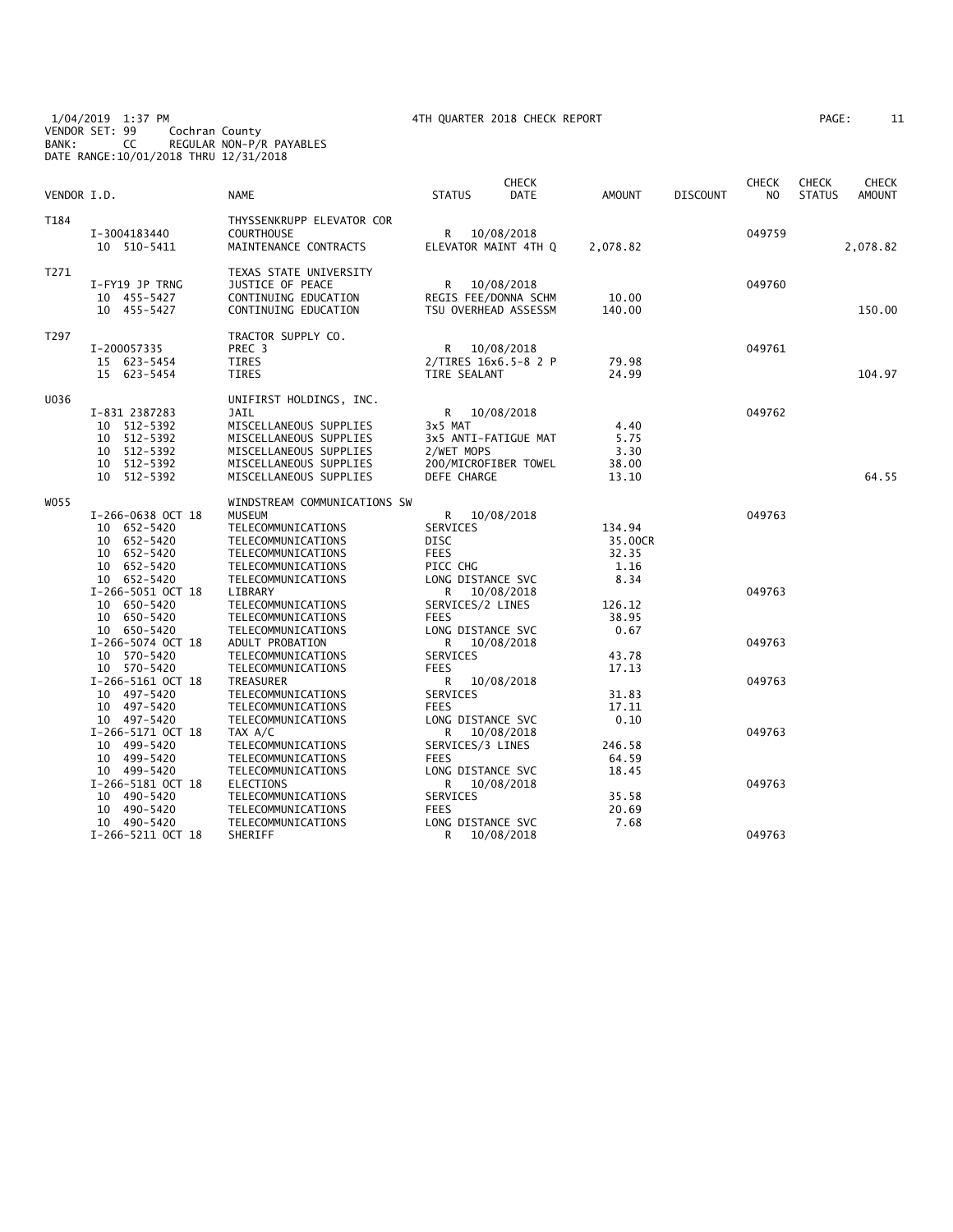1/04/2019 1:37 PM 4TH QUARTER 2018 CHECK REPORT PAGE: 12 VENDOR SET: 99 Cochran County BANK: CC REGULAR NON-P/R PAYABLES DATE RANGE:10/01/2018 THRU 12/31/2018

| AGE: | 12 |
|------|----|
|------|----|

|             |                   |                              |                      | <b>CHECK</b> |               |                 | <b>CHECK</b> | <b>CHECK</b>  | CHECK  |
|-------------|-------------------|------------------------------|----------------------|--------------|---------------|-----------------|--------------|---------------|--------|
| VENDOR I.D. |                   | NAME                         | <b>STATUS</b>        | <b>DATE</b>  | <b>AMOUNT</b> | <b>DISCOUNT</b> | NO.          | <b>STATUS</b> | AMOUNT |
| WO55        |                   | WINDSTREAM COMMUNICATIONS SW | *CONTINUED*          |              |               |                 |              |               |        |
|             | I-266-5211 OCT 18 | SHERIFF                      | R 10/08/2018         |              |               |                 | 049763       |               |        |
|             | 10 560-5420       | TELECOMMUNICATIONS           | SERVICES/3 LINES     |              | 111.54        |                 |              |               |        |
|             | 10 560-5420       | TELECOMMUNICATIONS           | <b>FEES</b>          |              | 58.42         |                 |              |               |        |
|             | 10 560-5420       | TELECOMMUNICATIONS           | LONG DISTANCE SVC    |              | 8.65          |                 |              |               |        |
|             | I-266-5215 OCT 18 | EXTENSION SVC                | R                    | 10/08/2018   |               |                 | 049763       |               |        |
|             | 10 665-5420       | TELECOMMUNICATIONS           | SERVICES/3 LINES     |              | 143.38        |                 |              |               |        |
|             | 10 665-5420       | TELECOMMUNICATIONS           | <b>FEES</b>          |              | 58.41         |                 |              |               |        |
|             | 10 665-5420       | TELECOMMUNICATIONS           | LONG DISTANCE SVC    |              | 0.95          |                 |              |               |        |
|             | I-266-5302 OCT 18 | JUSTICE OF PEACE             | R                    | 10/08/2018   |               |                 | 049763       |               |        |
|             | 10 455-5420       | TELECOMMUNICATIONS           | SERVICES             |              | 31.83         |                 |              |               |        |
|             | 10 455-5420       | TELECOMMUNICATIONS           | <b>FEES</b>          |              | 17.11         |                 |              |               |        |
|             | 10 455-5420       | TELECOMMUNICATIONS           | LONG DISTANCE SVC    |              | 0.87          |                 |              |               |        |
|             | I-266-5411 OCT 18 | JUVENILE PROBATION           | R.                   | 10/08/2018   |               |                 | 049763       |               |        |
|             | 17 573-5499       | OPERATING EXPENSES           | SERVICES             |              | 31.83         |                 |              |               |        |
|             | 17 573-5499       | OPERATING EXPENSES           | <b>FEES</b>          |              | 17.11         |                 |              |               |        |
|             | 17 573-5499       | OPERATING EXPENSES           | LONG DISTANCE SVC    |              | 2.44          |                 |              |               |        |
|             | I-266-5412 OCT 18 | DIST CT/NON-DEPT'L/CONSTABLE | R 10/08/2018         |              |               |                 | 049763       |               |        |
|             | 10 435-5420       | TELECOMMUNICATIONS           | SERVICES             |              | 23.36         |                 |              |               |        |
|             | 10 435-5420       | TELECOMMUNICATIONS           | <b>INTERNET</b>      |              | 130.00        |                 |              |               |        |
|             | 10 435-5420       | TELECOMMUNICATIONS           | <b>FEES</b>          |              | 11.75         |                 |              |               |        |
|             | 10 435-5420       | TELECOMMUNICATIONS           | PICC CHG             |              | 1.16          |                 |              |               |        |
|             | 10 409-5420       | TELECOMMUNICATIONS           | COURTHOUSE INTERNET  |              | 130.00        |                 |              |               |        |
|             | 10 409-5420       | TELECOMMUNICATIONS           | <b>FEES</b>          |              | 15.66         |                 |              |               |        |
|             | 10 550-5420       | TELECOMMUNICATIONS           | SERVICES             |              | 23.37         |                 |              |               |        |
|             | 10<br>550-5420    | TELECOMMUNICATIONS           | <b>FEES</b>          |              | 11.74         |                 |              |               |        |
|             | 10 550-5420       | TELECOMMUNICATIONS           | LONG DISTANCE SVC    |              | 0.43          |                 |              |               |        |
|             | I-266-5450 OCT 18 | <b>CLERK</b>                 | R.                   | 10/08/2018   |               |                 | 049763       |               |        |
|             | 10 403-5420       | TELECOMMUNICATIONS           | SERVICES/3 LINES     |              | 96.59         |                 |              |               |        |
|             | 10 403-5420       | TELECOMMUNICATIONS           | <b>FEES</b>          |              | 73.17         |                 |              |               |        |
|             | 10 403-5420       | TELECOMMUNICATIONS           | LONG DISTANCE SVC    |              | 13.88         |                 |              |               |        |
|             | I-266-5508 OCT 18 | CO JUDGE/COMM'R CT           | R.                   | 10/08/2018   |               |                 | 049763       |               |        |
|             | 15 610-5420       | TELECOMMUNICATIONS           | SERVICES/2 LINES     |              | 64.76         |                 |              |               |        |
|             | 610-5420<br>15    | TELECOMMUNICATIONS           | <b>FEES</b>          |              | 54.25         |                 |              |               |        |
|             | 15 610-5420       | TELECOMMUNICATIONS           | LONG DISTANCE SVC    |              | 3.64          |                 |              |               |        |
|             | I-266-5700 OCT 18 | SHERIFF                      | R                    | 10/08/2018   |               |                 | 049763       |               |        |
|             | 10 560-5420       | TELECOMMUNICATIONS           | SERVICES             |              | 43.38         |                 |              |               |        |
|             | 10 560-5420       | TELECOMMUNICATIONS           | <b>FEES</b>          |              | 13.89         |                 |              |               |        |
|             | 10 560-5420       | TELECOMMUNICATIONS           | LONG DISTANCE SVC    |              | 1.10          |                 |              |               |        |
|             | I-266-5822 OCT 18 | AUDITOR/NON-DEPT'L           | R 10/08/2018         |              |               |                 | 049763       |               |        |
|             | 10 409-5420       | TELECOMMUNICATIONS           | 266-5629 FAX LINE SE |              | 20.89         |                 |              |               |        |
|             | 10 409-5420       | TELECOMMUNICATIONS           | <b>FEES</b>          |              | 19.70         |                 |              |               |        |
|             | 10 409-5420       | TELECOMMUNICATIONS           | INTERNET             |              | 130.00        |                 |              |               |        |
|             | 10 409-5420       | TELECOMMUNICATIONS           | PICC CHG             |              | 1.16          |                 |              |               |        |
|             | 409-5420<br>10    | TELECOMMUNICATIONS           | STATIC IP            |              | 15.00         |                 |              |               |        |
|             | 10<br>495-5420    | TELECOMMUNICATIONS           | SERVICES             |              | 20.89         |                 |              |               |        |
|             | 10<br>495-5420    | TELECOMMUNICATIONS           | <b>FEES</b>          |              | 19.71         |                 |              |               |        |
|             | 10<br>495-5420    | TELECOMMUNICATIONS           | INTERNET             |              | 130.00        |                 |              |               |        |
|             |                   |                              |                      |              |               |                 |              |               |        |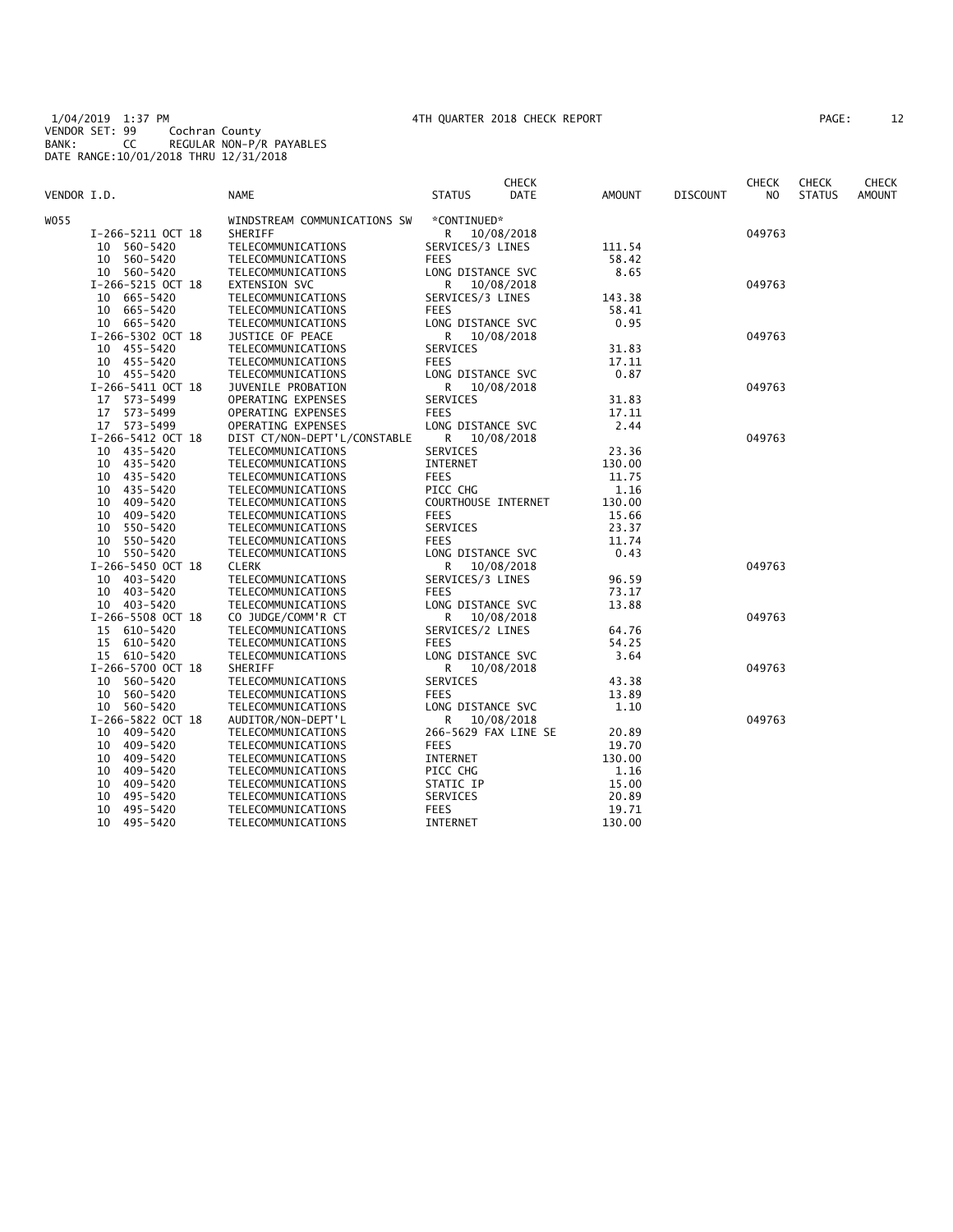1/04/2019 1:37 PM 4TH QUARTER 2018 CHECK REPORT PAGE: 13 VENDOR SET: 99 Cochran County BANK: CC REGULAR NON-P/R PAYABLES DATE RANGE:10/01/2018 THRU 12/31/2018

| 13<br>AGE: |  |
|------------|--|
|------------|--|

|             |                     |                                                    |                      | <b>CHECK</b> |               |                 | <b>CHECK</b>   | <b>CHECK</b>  | <b>CHECK</b>  |
|-------------|---------------------|----------------------------------------------------|----------------------|--------------|---------------|-----------------|----------------|---------------|---------------|
| VENDOR I.D. |                     | <b>NAME</b>                                        | <b>STATUS</b>        | DATE         | <b>AMOUNT</b> | <b>DISCOUNT</b> | N <sub>O</sub> | <b>STATUS</b> | <b>AMOUNT</b> |
| W055        |                     | WINDSTREAM COMMUNICATIONS SW                       | *CONTINUED*          |              |               |                 |                |               |               |
|             | I-266-5822 OCT 18   | AUDITOR/NON-DEPT'L                                 | R 10/08/2018         |              |               |                 | 049763         |               |               |
|             | 10 495-5420         | TELECOMMUNICATIONS                                 | PICC CHG             |              | 1.16          |                 |                |               |               |
|             | 10 495-5420         | TELECOMMUNICATIONS                                 | LONG DISTANCE SVC    |              | 1.16          |                 |                |               |               |
|             | I-266-8661 OCT 18   | ATTORNEY                                           | R                    | 10/08/2018   |               |                 | 049763         |               |               |
|             | 10 475-5420         | TELECOMMUNICATIONS                                 | SERVICES/2 LINES     |              | 75.21         |                 |                |               |               |
|             | 10 475-5420         | TELECOMMUNICATIONS                                 | <b>FEES</b>          |              | 38.95         |                 |                |               |               |
|             | I-266-8888 OCT 18   | SHERIFF                                            | R                    | 10/08/2018   |               |                 | 049763         |               |               |
|             | 10 560-5420         | TELECOMMUNICATIONS                                 | FAX LINE/CRIME CONTR |              | 32.38         |                 |                |               |               |
|             | 10 560-5420         | TELECOMMUNICATIONS                                 | <b>FEES</b>          |              | 13.87         |                 |                |               |               |
|             | 10 560-5420         | TELECOMMUNICATIONS                                 | LONG DISTANCE SVC    |              | 1.60          |                 |                |               | 2,527.40      |
| G005        |                     | <b>GENERAL FUND</b>                                |                      |              |               |                 |                |               |               |
|             | I-3RD QTR '18 SPEC  | SPECIALTY CT SVC FEES                              | R                    | 10/19/2018   |               |                 | 049765         |               |               |
|             | 90 000-2379.001     | Drug Court Fee CCP102.0178                         | 3RD QTR SPECIALTY CT |              | 12.11         |                 |                |               |               |
|             | I-3RD QTR CIVIL '18 | STATE CIVIL FEES                                   | R                    | 10/19/2018   |               |                 | 049765         |               |               |
|             | 000-2363.004<br>90  | Co Filing Fee Ind Lgl Serv.                        | 3RD QTR CIVIL FEES   |              | 1.80          |                 |                |               |               |
|             | 000-2363.004<br>90  | Co Filing Fee Ind Lgl Serv.                        | 3RD QTR CIVIL FEES   |              | 0.93          |                 |                |               |               |
|             | 000-2363.001<br>90  | Divorce & Family Gov't 133.1513RD QTR CIVIL FEES   |                      |              | 0.75          |                 |                |               |               |
|             | 000-2363.002<br>90  | Other Than Divorce/Family 10B 3RD QTR CIVIL FEES   |                      |              | 1.50          |                 |                |               |               |
|             | 90 000-2363.004     | Co Filing Fee Ind Lgl Serv.                        | 3RD QTR CIVIL FEES   |              | 1.50          |                 |                |               |               |
|             | I-3RD QTR CRIM '18  | STATE CRIM SVC FEES                                | R 10/19/2018         |              |               |                 | 049765         |               |               |
|             | 90 000-2358.001     | State CCC Date 010104 Forward 3RD QTR CRIMINAL FEE |                      |              | 285.48        |                 |                |               |               |
|             | 90 000-2368         | BB Bond Fee (Gov CD 41.258)                        | 3RD QTR CRIMINAL FEE |              | 49.50         |                 |                |               |               |
|             | 000-2369<br>90      | EMS Trauma Sec49.02 SB1131                         | 3RD QTR CRIMINAL FEE |              | 3.00          |                 |                |               |               |
|             | 000-2378<br>90      | JRF Jury Reimb Fee CCP102.00453RD QTR CRIMINAL FEE |                      |              | 26.52         |                 |                |               |               |
|             | 000-2363.003<br>90  | Indigent Defense Fee                               | 3RD QTR CRIMINAL FEE |              | 13.46         |                 |                |               |               |
|             | 000-2355<br>90      | MVF CCP 102.002                                    | 3RD QTR CRIMINAL FEE |              | 0.41          |                 |                |               |               |
|             | 000-2367<br>90      | STF-Sub 95% C(Trans CD542.40 3RD QTR CRIMINAL FEE  |                      |              | 60.52         |                 |                |               | 457.48        |
| S217        |                     | STATE COMPTROLLER                                  |                      |              |               |                 |                |               |               |
|             | I-3RD QTR CIVIL '18 | STATE CIVIL FEES                                   | R                    | 10/19/2018   |               |                 | 049766         |               |               |
|             | 90 000-2372         | Birth Cert. Gov118.015                             | 3RD QTR REMITTANCE F |              | 66.60         |                 |                |               |               |
|             | 000-2373<br>90      | Marriage License Gov 118.011 3RD QTR REMITTANCE F  |                      |              | 210.00        |                 |                |               |               |
|             | 000-2364<br>90      | Juror Donations                                    | 3RD OTR REMITTANCE F |              | 40.00         |                 |                |               |               |
|             | 000-2363.004<br>90  | Co Filing Fee Ind Lgl Serv.                        | 3RD QTR REMITTANCE F |              | 34.20         |                 |                |               |               |
|             | 90<br>000-2363.004  | Co Filing Fee Ind Lgl Serv.                        | 3RD QTR REMITTANCE F |              | 17.60         |                 |                |               |               |
|             | 000-2363.001<br>90  | Divorce & Family Gov't 133.1513RD QTR REMITTANCE F |                      |              | 99.53         |                 |                |               |               |
|             | 000-2363.002<br>90  | Other Than Divorce/Family 10B 3RD QTR REMITTANCE F |                      |              | 148.50        |                 |                |               |               |
|             | 90<br>000-2363.004  | Co Filing Fee Ind Lgl Serv.                        | 3RD QTR REMITTANCE F |              | 28.50         |                 |                |               |               |
|             | 000-2379<br>90      | Judicial Support Fee/L133.105 3RD QTR REMITTANCE F |                      |              | 220.56        |                 |                |               |               |
|             | 000-2380.001<br>90  | CJCPT PERSONAL TRAINGSEC51.9713RD QTR REMITTANCE F |                      |              | 45.00         |                 |                |               | 910.49        |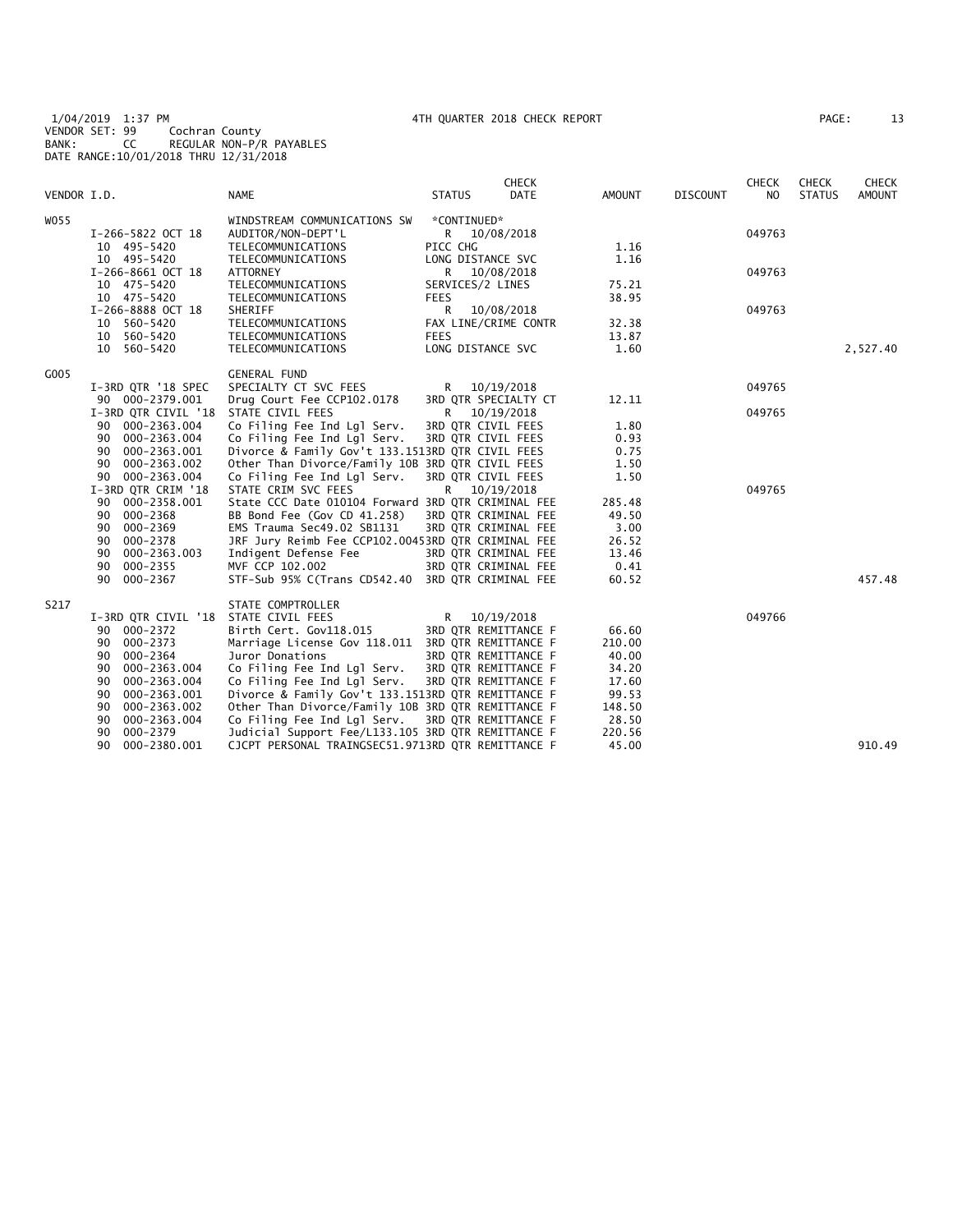1/04/2019 1:37 PM 4TH QUARTER 2018 CHECK REPORT PAGE: 14 VENDOR SET: 99 Cochran County BANK: CC REGULAR NON-P/R PAYABLES DATE RANGE:10/01/2018 THRU 12/31/2018

| AGE: |  | 14 |
|------|--|----|
|      |  |    |

|             |                                                                                                                                                                                                                                                                                                                |                                                                                                                                                                                                                                                                                                                                                                                                                                                                                                                                                     |                                                                                                                                                                                                                                         | <b>CHECK</b>                                                                                                                       |                                                                                                                                                                |                 | <b>CHECK</b>     | <b>CHECK</b>  | CHECK         |
|-------------|----------------------------------------------------------------------------------------------------------------------------------------------------------------------------------------------------------------------------------------------------------------------------------------------------------------|-----------------------------------------------------------------------------------------------------------------------------------------------------------------------------------------------------------------------------------------------------------------------------------------------------------------------------------------------------------------------------------------------------------------------------------------------------------------------------------------------------------------------------------------------------|-----------------------------------------------------------------------------------------------------------------------------------------------------------------------------------------------------------------------------------------|------------------------------------------------------------------------------------------------------------------------------------|----------------------------------------------------------------------------------------------------------------------------------------------------------------|-----------------|------------------|---------------|---------------|
| VENDOR I.D. |                                                                                                                                                                                                                                                                                                                | <b>NAME</b>                                                                                                                                                                                                                                                                                                                                                                                                                                                                                                                                         | <b>STATUS</b>                                                                                                                                                                                                                           | DATE                                                                                                                               | AMOUNT                                                                                                                                                         | <b>DISCOUNT</b> | NO               | <b>STATUS</b> | <b>AMOUNT</b> |
| S217        | I-3RD QTR CRIM '18<br>90 000-2358.001<br>90 000-2368<br>90 000-2369<br>90 000-2378<br>90<br>000-2363.003<br>90<br>000-2355<br>90 000-2367<br>90 000-2342<br>90<br>000-2342.001<br>90 000-2361<br>90 000-2379<br>90 000-2347.001                                                                                | STATE COMPTROLLER<br>STATE CRIMINAL FEES<br>State CCC Date 010104 Forward 3RD QTR REMITTANCE F<br>BB Bond Fee (Gov CD 41.258)<br>EMS Trauma Sec49.02 SB1131<br>JRF Jury Reimb Fee CCP102.00453RD QTR REMITTANCE F<br>Indigent Defense Fee<br>MVF CCP 102.002<br>STF-Sub 95% C(Trans CD542.40 3RD QTR REMITTANCE F<br>Arrest Fees - State Officers 3RD QTR REMITTANCE F<br>Omni FTA<br>50% of Time Payment to State 3RD QTR REMITTANCE F<br>Judicial Support Fee/L133.105 3RD QTR REMITTANCE F<br>Truancy Prvtn & Diver. 102.0153RD QTR REMITTANCE F | R                                                                                                                                                                                                                                       | 10/19/2018<br>3RD QTR REMITTANCE F<br>3RD QTR REMITTANCE F<br>3RD QTR REMITTANCE F<br>3RD QTR REMITTANCE F<br>3RD QTR REMITTANCE F | 2,569.34<br>445.50<br>27.00<br>238.63<br>121.11<br>3.73<br>1,149.91<br>17.87<br>200.00<br>80.69<br>371.03<br>129.65                                            |                 | 049767           |               | 5,354.46      |
| S217        | I-3RD QTR E-FILE '18 STATE E-FILE FEES<br>90 000-2363.005<br>90 000-2363.007<br>90 000-2376.001<br>90 000-2376.002                                                                                                                                                                                             | STATE COMPTROLLER<br>ELE. FILING FEE DIS CLK<br>ELE FILING FEE JP<br>CRIM ELECTRONIC EFF DIS CLK 3RD QTR REMITTANCE F<br>CRIMINAL ELECTRONIC EFF CO.                                                                                                                                                                                                                                                                                                                                                                                                | R                                                                                                                                                                                                                                       | 10/19/2018<br>3RD QTR REMITTANCE F<br>3RD QTR REMITTANCE F<br>3RD QTR REMITTANCE F                                                 | 90.00<br>60.00<br>5.96<br>29.71                                                                                                                                |                 | 049768           |               | 185.67        |
| S217        | 90 000-2379.001                                                                                                                                                                                                                                                                                                | STATE COMPTROLLER<br>I-SPEC CT 3RD QTR 18 SPECIALTY COURT COSTS<br>Drug Court Fee CCP102.0178                                                                                                                                                                                                                                                                                                                                                                                                                                                       | R                                                                                                                                                                                                                                       | 10/19/2018<br>3RD QTR REMITTANCE F                                                                                                 | 108.97                                                                                                                                                         |                 | 049769           |               | 108.97        |
| A178        | I-444544557998<br>10 650-5590<br>10 650-5590<br>10 650-5590<br>10 650-5590<br>10 650-5590<br>10 650-5590<br>10 650-5590<br>10 650-5499<br>10 650-5590<br>10 650-5590<br>10 650-5590<br>10 650-5590<br>10 650-5590<br>10 650-5590<br>10 650-5590<br>I-635445843639<br>10 650-5590<br>10 650-5590<br>10 650-5590 | AMAZON<br>LIBRARY<br><b>BOOKS</b><br><b>BOOKS</b><br><b>BOOKS</b><br><b>BOOKS</b><br><b>BOOKS</b><br><b>BOOKS</b><br><b>BOOKS</b><br>MISCELLANEOUS<br><b>BOOKS</b><br><b>BOOKS</b><br><b>BOOKS</b><br><b>BOOKS</b><br><b>BOOKS</b><br><b>BOOKS</b><br><b>BOOKS</b><br>LIBRARY/JAIL<br><b>BOOKS</b><br><b>BOOKS</b><br><b>BOOKS</b>                                                                                                                                                                                                                  | R<br><b>RULE</b><br>DEPTH OF WINTER<br>TIME'S CONVERT<br>ASH PRINCESS<br>UNCHAINED<br>SUPER BUBBLE GUM<br>LEGENDARY<br>WILDCARDS<br>LEVERAGE IN DEATH<br>THE DARKDEEP<br>JUROR #3<br>R<br>THE OTHER WOMAN<br>A KILLER'S MIND<br>SEAFIRE | 10/30/2018<br>ROBERT B. PARKER'S C<br>PERCY JACKSON AND TH<br>I SURVIVED THE ATTAC<br>WHERE THE CRAWDADS S<br>10/30/2018           | 16.98<br>12.32<br>18.30<br>17.40<br>15.19<br>14.71<br>10.99<br>15.99<br>12.13<br>16.99<br>15.60<br>12.91<br>17.05<br>11.72<br>16.80<br>17.21<br>15.99<br>12.91 |                 | 049795<br>049795 |               |               |
|             | 10 650-5590                                                                                                                                                                                                                                                                                                    | <b>BOOKS</b>                                                                                                                                                                                                                                                                                                                                                                                                                                                                                                                                        |                                                                                                                                                                                                                                         | LOST IN THE LIBRARY                                                                                                                | 17.99                                                                                                                                                          |                 |                  |               |               |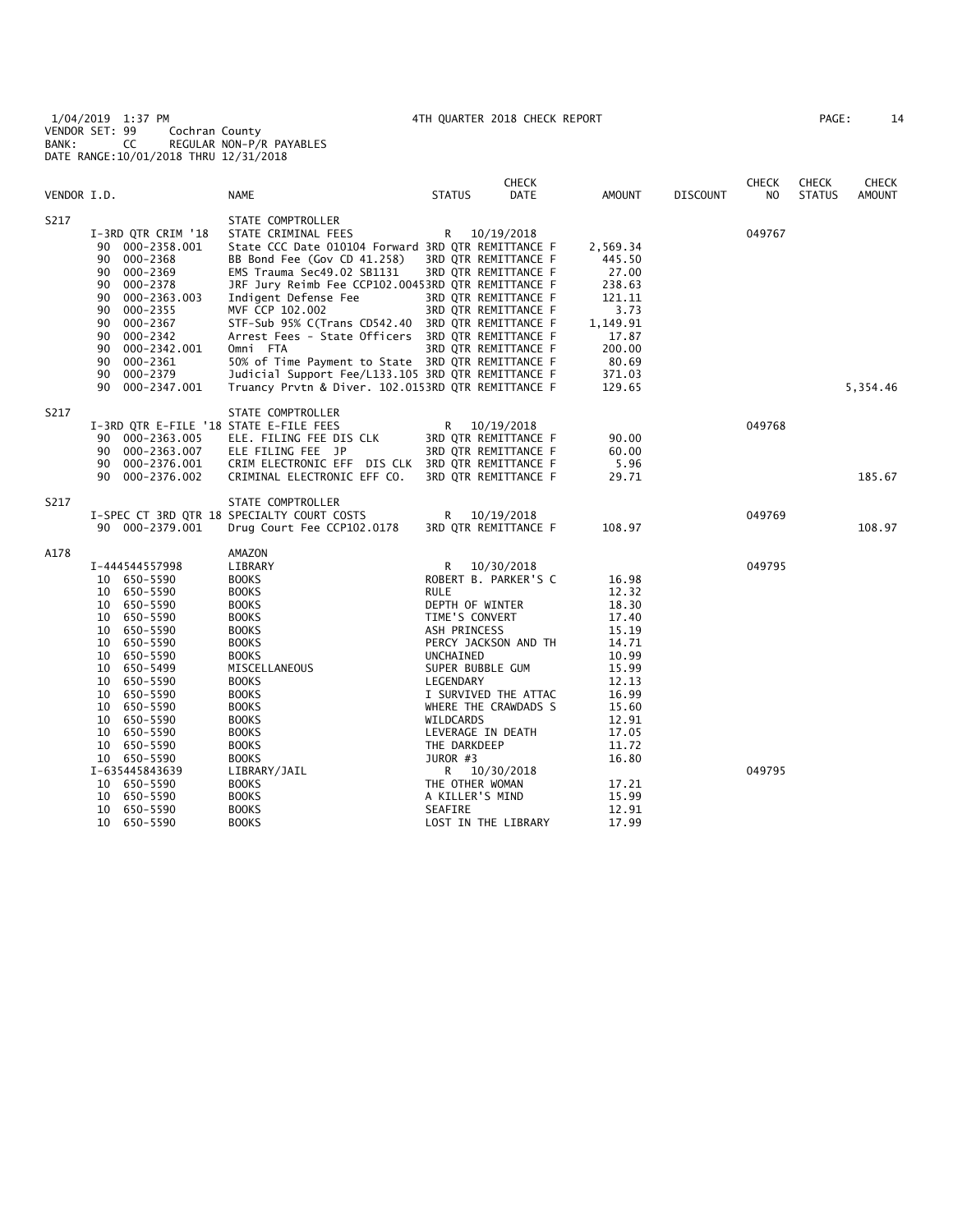1/04/2019 1:37 PM 4TH QUARTER 2018 CHECK REPORT PAGE: 15 VENDOR SET: 99 Cochran County BANK: CC REGULAR NON-P/R PAYABLES DATE RANGE:10/01/2018 THRU 12/31/2018

| VENDOR I.D. |                | <b>NAME</b>                                      | <b>STATUS</b>        | <b>CHECK</b><br><b>DATE</b> | <b>AMOUNT</b> | <b>DISCOUNT</b> | <b>CHECK</b><br>N <sub>O</sub> | CHECK<br><b>STATUS</b> | <b>CHECK</b><br><b>AMOUNT</b> |
|-------------|----------------|--------------------------------------------------|----------------------|-----------------------------|---------------|-----------------|--------------------------------|------------------------|-------------------------------|
| A178        |                | AMAZON<br>*CONTINUED*                            |                      |                             |               |                 |                                |                        |                               |
|             | I-635445843639 | LIBRARY/JAIL                                     | R                    | 10/30/2018                  |               |                 | 049795                         |                        |                               |
|             | 10 650-5590    | <b>BOOKS</b>                                     | PIECES OF HER        |                             | 16.64         |                 |                                |                        |                               |
|             | 10 650-5590    | <b>BOOKS</b>                                     | DESOLATION MOUNTIAN  |                             | 15.60         |                 |                                |                        |                               |
|             | 10 650-5590    | <b>BOOKS</b>                                     | VOX.                 |                             | 16.56         |                 |                                |                        |                               |
|             | 10 650-5590    | <b>BOOKS</b>                                     | AN UNWANTED GIFT     |                             | 15.60         |                 |                                |                        |                               |
|             | 10 650-5590    | <b>BOOKS</b>                                     | WALKING SHADOWS      |                             | 18.29         |                 |                                |                        |                               |
|             | 10 512-5392    | MISCELLANEOUS SUPPLIES                           | SPANISH/ENGLISH DICT |                             | 4.49          |                 |                                |                        |                               |
|             | 10 650-5590    | <b>BOOKS</b>                                     | THE CATCHER IN THE R |                             | 20.34         |                 |                                |                        |                               |
|             | I-665443873863 | SHERIFF/JUV PROB/AUDITOR                         | R 10/30/2018         |                             |               |                 | 049795                         |                        |                               |
|             | 10 560-5310    | OFFICE SUPPLIES                                  | 8TB/EXTERNAL HARD DR |                             | 139.00        |                 |                                |                        |                               |
|             | 17 573-5499    | OPERATING EXPENSES                               | INK CRTG SET         |                             | 18.89         |                 |                                |                        |                               |
|             | 10 495-5310    | OFFICE SUPPLIES                                  | COMPRESSED AIR/4CT   |                             | 22.32         |                 |                                |                        |                               |
|             | I-736938863766 | SHERIFF/JAIL                                     | R                    | 10/30/2018                  |               |                 | 049795                         |                        |                               |
|             | 10 560-5310    | OFFICE SUPPLIES                                  | 2/10PK 32GB USB FLAS |                             | 75.22         |                 |                                |                        |                               |
|             | 10 512-5310    | OFFICE SUPPLIES                                  | 2/10PK 32GB USB FLAS |                             | 75.22         |                 |                                |                        |                               |
|             | I-945598753378 | LIBRARY                                          | R 10/30/2018         |                             |               |                 | 049795                         |                        |                               |
|             | 10 650-5590    | <b>BOOKS</b>                                     | PATH OF DESTRUCTION  |                             | 31.64         |                 |                                |                        |                               |
|             | I-966876946999 | ATTORNEY/SHERIFF                                 | R.                   | 10/30/2018                  |               |                 | 049795                         |                        |                               |
|             | 10 475-5310    | OFFICE SUPPLIES                                  | <b>SHREDDER</b>      |                             | 29.99         |                 |                                |                        |                               |
|             | 10 475-5310    | OFFICE SUPPLIES                                  | ANSWERING MACHINE AT |                             | 17.26         |                 |                                |                        |                               |
|             | 10 560-5335    | CANINE CARE & SUPPLIES                           | DOGTRA 1900S/TRNG SY |                             | 210.99        |                 |                                |                        |                               |
|             | 10 475-5310    | OFFICE SUPPLIES                                  | SHREDDER OIL         |                             | 7.48          |                 |                                |                        |                               |
|             | I-983788757987 | <b>CLERK</b>                                     | R 10/30/2018         |                             |               |                 | 049795                         |                        |                               |
|             | 22 403-5499    | CNTY CLERK R.M. & P LGC118.05 TONER DELL 5130cdn |                      |                             | 79.99         |                 |                                |                        | 1,104.70                      |
| <b>B007</b> |                | BOB BARKER COMPANY, INC.                         |                      |                             |               |                 |                                |                        |                               |
|             | I-UT1000472030 | SHERIFF                                          | R 10/30/2018         |                             |               |                 | 049797                         |                        |                               |
|             | 10 560-5205    | UNIFORMS                                         | 3/POLO BLK/ROCHA     |                             | 46.47         |                 |                                |                        |                               |
|             | 10 560-5205    | <b>UNIFORMS</b>                                  | COCHRAN COUNTY 5PT S |                             | 41.37         |                 |                                |                        |                               |
|             | 10 560-5205    | UNIFORMS                                         | SHIPPING             |                             | 12.31         |                 |                                |                        | 100.15                        |
| B026        |                | BLEDSOE WATER SUPPLY CORP                        |                      |                             |               |                 |                                |                        |                               |
|             | $I-3004$ 10/18 | PREC <sub>3</sub>                                | R                    | 10/30/2018                  |               |                 | 049798                         |                        |                               |
|             | 15 623-5440    | UTILITIES                                        | 530GL WATER SEP 18   |                             | 22.11         |                 |                                |                        | 22.11                         |
| B197        |                | <b>BRETT BUTLER</b>                              |                      |                             |               |                 |                                |                        |                               |
|             | I-31852        | CLERK/JP/SHERIFF                                 | R 10/30/2018         |                             |               |                 | 049799                         |                        |                               |
|             | 10 403-5451    | REPAIRS                                          | 1/3 FRWL CONFIG/NETD |                             | 250.00        |                 |                                |                        |                               |
|             | 10 455-5451    | REPAIRS                                          | 1/3 FRWL CONFIG/NETD |                             | 250.00        |                 |                                |                        |                               |
|             | 10 560-5452    | OFFICE EQUIPMENT REPAIR                          | 1/3 FRWL CONFIG/NETD |                             | 250.00        |                 |                                |                        | 750.00                        |
| B248        |                | BAILEY COUNTY SHERIFF'S OFFICE                   |                      |                             |               |                 |                                |                        |                               |
|             | I-AUG/SEP/MBR  | JAIL                                             | R.                   | 10/30/2018                  |               |                 | 049800                         |                        |                               |
|             | 10 512-5391    | MEDICAL CARE-PRISONERS                           | 8/2 X-RAY#1/MIKEAL R |                             | 39.03         |                 |                                |                        |                               |
|             | 10 512-5391    | MEDICAL CARE-PRISONERS                           | 8/2 X-RAY#2/MIKEAL R |                             | 32.00         |                 |                                |                        |                               |
|             | 10 512-5391    | MEDICAL CARE-PRISONERS                           | 9/17 X-RAY/MIKEAL RI |                             | 24.00         |                 |                                |                        |                               |
|             | 10 512-5391    | MEDICAL CARE-PRISONERS                           | 9/25 PT/MIKEAL RICHA |                             | 266.00        |                 |                                |                        |                               |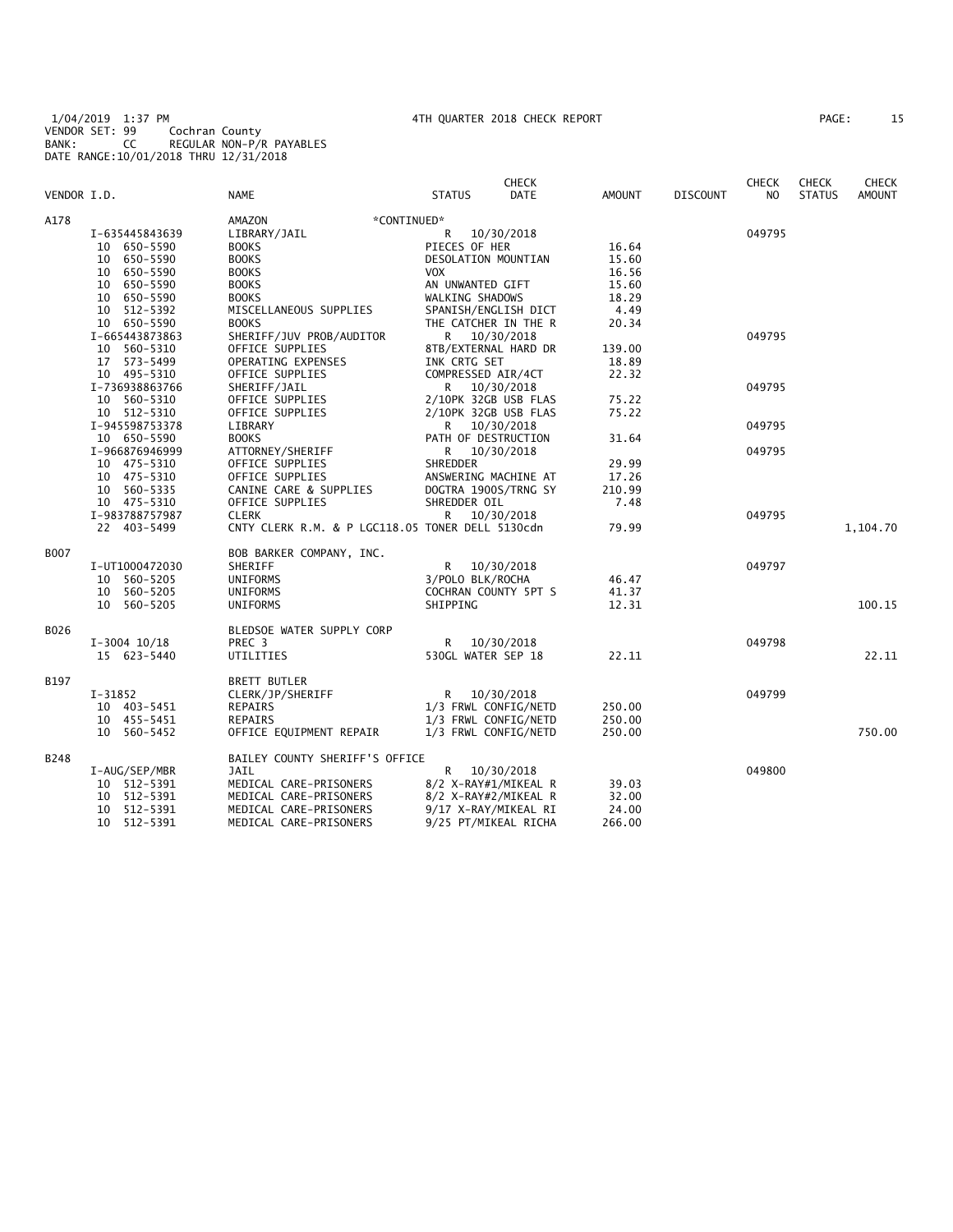1/04/2019 1:37 PM 4TH QUARTER 2018 CHECK REPORT PAGE: 16 VENDOR SET: 99 Cochran County BANK: CC REGULAR NON-P/R PAYABLES DATE RANGE:10/01/2018 THRU 12/31/2018

| 16<br>PAGE: |  |
|-------------|--|
|-------------|--|

| VENDOR I.D. |                                                                                                | <b>NAME</b>                                                                                                                                | <b>STATUS</b>                                                                                   | <b>CHECK</b><br><b>DATE</b> | <b>AMOUNT</b>                        | <b>DISCOUNT</b> | CHECK<br>N <sub>O</sub> | <b>CHECK</b><br><b>STATUS</b> | <b>CHECK</b><br><b>AMOUNT</b> |
|-------------|------------------------------------------------------------------------------------------------|--------------------------------------------------------------------------------------------------------------------------------------------|-------------------------------------------------------------------------------------------------|-----------------------------|--------------------------------------|-----------------|-------------------------|-------------------------------|-------------------------------|
| B248        | I-AUG/SEP/MBR<br>10 512-5391                                                                   | BAILEY COUNTY SHERIFF'S OFFICE<br><b>JAIL</b><br>MEDICAL CARE-PRISONERS                                                                    | *CONTINUED*<br>R 10/30/2018<br>9/30 ER/MEDS/MIKEAL                                              |                             | 281.74                               |                 | 049800                  |                               |                               |
|             | 10 512-5391<br>I-SEP 2018<br>10 512-5499                                                       | MEDICAL CARE-PRISONERS<br><b>JAIL</b><br>MISCELLANEOUS                                                                                     | ER PHYS FEE/MIKEAL R<br>R 10/30/2018<br>30 DAYS/MIKEAL RICHA                                    |                             | 81.24<br>1,200.00                    |                 | 049800                  |                               |                               |
|             | I-SEP18/MEDS/MBR<br>10 512-5391                                                                | JAIL<br>MEDICAL CARE-PRISONERS                                                                                                             | R 10/30/2018<br>RX#1/MIKEAL RICHARDS                                                            |                             | 22.77                                |                 | 049800                  |                               | 1,946.78                      |
| C033        | I-166195<br>10 560-5335                                                                        | COLLEGE AVE ANIMAL CLINIC<br><b>SHERIFF</b><br>CANINE CARE & SUPPLIES                                                                      | R.<br>BRAVECTO K9 22-44; VA                                                                     | 10/30/2018                  | 63.00                                |                 | 049801                  |                               | 63.00                         |
| C084        | $I-SEP$ 18<br>90 000-2379.002<br>90 000-2379.002                                               | CLERK, SEVENTH COURT OF APPEAL<br>STATE FEES<br>7th Crt of Appeal Gov't22.2081COUNTY COURT<br>7th Crt of Appeal Gov't22.2081DISTRICT COURT | R                                                                                               | 10/30/2018                  | 10.00<br>5.00                        |                 | 049802                  |                               | 15.00                         |
| C321        | I-116114<br>10 560-5451                                                                        | CLEAR- VU<br>SHERIFF<br>MACHINERY-NON-OFFICE REPAIR                                                                                        | R.<br>ROCK CHIP RPR/18 CHE                                                                      | 10/30/2018                  | 30.00                                |                 | 049803                  |                               | 30.00                         |
| C340        | I-S0P009702<br>10 409-5420                                                                     | COUNTY INFORMATION RESOURCE AG<br>NON-DEPT'L<br>TELECOMMUNICATIONS                                                                         | R 10/30/2018<br>29 EMAIL ACCTS SEP 2                                                            |                             | 58.00                                |                 | 049804                  |                               | 58.00                         |
| C371        | I-VET VAN INSP '19<br>10 405-5451                                                              | COCHRAN COUNTY TAX A/C<br>VETERANS SVC<br>REPAIRS                                                                                          | R 10/30/2018<br>ST INSP/15 CHEVY VAN                                                            |                             | 7.50                                 |                 | 049805                  |                               | 7.50                          |
| C384        | I-3304363<br>10 510-5411                                                                       | CHEMAQUA<br><b>COURTHOUSE</b><br>MAINTENANCE CONTRACTS                                                                                     | R<br>WATER TREATMENT OCT                                                                        | 10/30/2018                  | 125.00                               |                 | 049806                  |                               | 125.00                        |
| D048        | I-IN91636<br>10 665-5411                                                                       | DATA-LINE OFFICE SYSTEMS<br>EXTENSION SVC<br>MAINTENANCE CONTRACTS                                                                         | R<br>COPIER MAINT 10/5-11                                                                       | 10/30/2018                  | 33.00                                |                 | 049807                  |                               |                               |
|             | I-IN91983<br>10 650-5411<br>10 650-5411                                                        | LIBRARY<br>MAINTENANCE CONTRACTS<br>MAINTENANCE CONTRACTS                                                                                  | R<br>COPIER MAINT 10/21-1<br>340 COLOR COPIES 9/2                                               | 10/30/2018                  | 37.50<br>34.00                       |                 | 049807                  |                               | 104.50                        |
| D196        | I-101118/GROC/K9<br>10 512-5333<br>10 512-5333<br>512-5333<br>10<br>10 512-5333<br>10 512-5333 | JORGE DE LA CRUZ, SHERIFF<br>JAIL/SHERIFF<br>FOOD-PRISONERS<br>FOOD-PRISONERS<br>FOOD-PRISONERS<br>FOOD-PRISONERS<br>FOOD-PRISONERS        | R<br>WHIPPED TOPPING/FAM\$<br>2/TOMATOES/ALLSUPS 1<br>LETTUCE<br>ONIONS<br>2/FLOUR TOTILLAS/ALL | 10/30/2018                  | 1.59<br>1.98<br>2.59<br>0.99<br>3.98 |                 | 049808                  |                               |                               |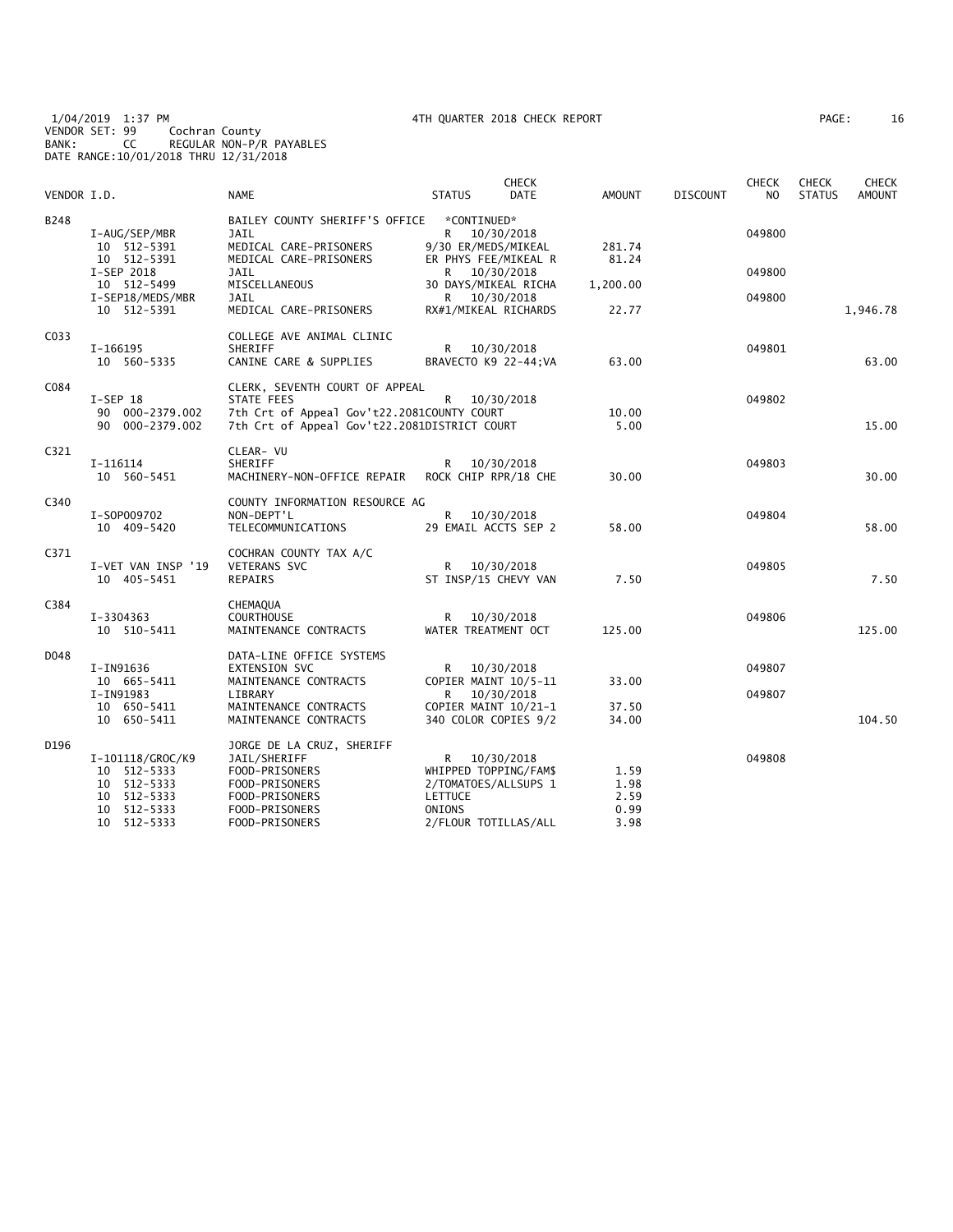1/04/2019 1:37 PM 4TH QUARTER 2018 CHECK REPORT PAGE: 17 VENDOR SET: 99 Cochran County BANK: CC REGULAR NON-P/R PAYABLES DATE RANGE:10/01/2018 THRU 12/31/2018

| PAGE : |  |
|--------|--|
|--------|--|

| VENDOR I.D. |    |                            | <b>NAME</b>                      | <b>STATUS</b>                             | <b>CHECK</b><br><b>DATE</b> | AMOUNT       | <b>DISCOUNT</b> | <b>CHECK</b><br>NO. | <b>CHECK</b><br><b>STATUS</b> | CHECK<br><b>AMOUNT</b> |
|-------------|----|----------------------------|----------------------------------|-------------------------------------------|-----------------------------|--------------|-----------------|---------------------|-------------------------------|------------------------|
|             |    |                            |                                  |                                           |                             |              |                 |                     |                               |                        |
| D196        |    |                            | JORGE DE LA CRUZ, SHERIFF        | *CONTINUED*                               |                             |              |                 |                     |                               |                        |
|             |    | I-101118/GROC/K9           | JAIL/SHERIFF                     | R                                         | 10/30/2018                  |              |                 | 049808              |                               |                        |
|             |    | 10 512 - 5333              | FOOD-PRISONERS                   | 4/CORN TORTILLAS                          |                             | 5.56         |                 |                     |                               |                        |
|             |    | 10 560-5335                | CANINE CARE & SUPPLIES           |                                           | CRAVE DOG FOOD/WALMA        | 27.66        |                 |                     |                               |                        |
|             |    | 10 512-5333                | FOOD-PRISONERS                   |                                           | 3/SPAGHETTI/FAM\$ 10/       | 3.00         |                 |                     |                               |                        |
|             |    | 10 512-5333                | FOOD-PRISONERS                   | VELVEETA                                  |                             | 4.75         |                 |                     |                               |                        |
|             |    | 10 512-5333                | FOOD-PRISONERS                   |                                           | 2/TOMATOES/ALLSUPS 1        | 1.98         |                 |                     |                               |                        |
|             |    | 10 512-5333                | FOOD-PRISONERS                   | EGGS                                      |                             | 2.99         |                 |                     |                               |                        |
|             |    | 10 512-5333                | FOOD-PRISONERS                   | 12/BREAD                                  |                             | 9.54<br>6.98 |                 |                     |                               |                        |
|             |    | 10 512-5333                | FOOD-PRISONERS                   |                                           | 2/MILK/ALLSUPS 10/10        |              |                 |                     |                               |                        |
|             |    | 10 512-5333                | FOOD-PRISONERS                   |                                           | POTATOES/ALLSUPS 10/        | 2.99         |                 |                     |                               |                        |
|             |    | 10 512-5333                | FOOD-PRISONERS                   | <b>TOMATOES</b>                           |                             | 0.99         |                 |                     |                               |                        |
|             |    | 10 512-5333                | FOOD-PRISONERS                   | 2/LETTUCE                                 |                             | 3.18         |                 |                     |                               |                        |
|             |    | 10 512-5333                | FOOD-PRISONERS                   | EGGS                                      |                             | 2.99         |                 |                     |                               |                        |
|             |    | 10 512-5333                | FOOD-PRISONERS                   |                                           | 4/VEG OIL/FAM\$ 10/11       | 10.00        |                 |                     |                               |                        |
|             |    | 10 512-5333                | FOOD-PRISONERS                   | 4/BEEF PATTIES/FAM\$                      |                             | 22.00        |                 | 049808              |                               |                        |
|             |    | I-101818/GROC              | JAIL                             | R                                         | 10/30/2018                  |              |                 |                     |                               |                        |
|             |    | 10 512-5333                | FOOD-PRISONERS                   |                                           | LEMONS/ALLSUPS 10/12        | 2.69         |                 |                     |                               |                        |
|             |    | 10 512-5333<br>10 512-5333 | FOOD-PRISONERS<br>FOOD-PRISONERS | 4/CHIPS/FAM\$ 10/12<br>MILK/ALLSUPS 10/14 |                             | 7.00<br>3.49 |                 |                     |                               |                        |
|             |    |                            |                                  |                                           |                             |              |                 |                     |                               |                        |
|             |    | 10 512-5333<br>10 512-5333 | FOOD-PRISONERS                   | MILK/ALLSUPS 10/15                        |                             | 3.49<br>6.98 |                 |                     |                               |                        |
|             |    | 10 512-5333                | FOOD-PRISONERS                   |                                           | 2/MILK/ALLSUPS 10/16        | 5.66         |                 |                     |                               |                        |
|             |    |                            | FOOD-PRISONERS                   | 7/BREAD                                   |                             |              |                 |                     |                               |                        |
|             |    | 10 512-5333<br>10 512-5333 | FOOD-PRISONERS                   | 4/CHIPS/FAM\$ 10/17                       |                             | 7.00<br>2.78 |                 |                     |                               |                        |
|             |    | 10 512-5333                | FOOD-PRISONERS<br>FOOD-PRISONERS | LETTUCE                                   | 2/TOMATOES/ALLSUPS 1        | 1.59         |                 |                     |                               |                        |
|             |    | I-102918/GROC              | JAIL                             |                                           | R 10/30/2018                |              |                 | 049808              |                               |                        |
|             |    | 10 512-5333                | FOOD-PRISONERS                   | RAGU/FAM\$ 10/21                          |                             | 3.00         |                 |                     |                               |                        |
|             |    | 10 512-5333                | FOOD-PRISONERS                   |                                           | 2/BREAD/ALLSUPS 10/2        | 1.59         |                 |                     |                               |                        |
|             |    | 10 512-5333                | FOOD-PRISONERS                   | 8/CHIPS/FAM\$ 10/22                       |                             | 12.00        |                 |                     |                               |                        |
|             |    | 10 512-5333                | FOOD-PRISONERS                   | MASHED POTATOES/ALLS                      |                             | 2.49         |                 |                     |                               |                        |
|             |    | 10 512-5333                | FOOD-PRISONERS                   |                                           | 12/BREAD/ALLSUPS 10/        | 9.54         |                 |                     |                               |                        |
|             |    | 10 512-5333                | FOOD-PRISONERS                   | 2/LETTUCE                                 |                             | 3.18         |                 |                     |                               |                        |
|             |    | 10 512-5333                | FOOD-PRISONERS                   | 4/TOMATOES                                |                             | 5.56         |                 |                     |                               |                        |
|             |    | 10 512-5333                | FOOD-PRISONERS                   | MILK                                      |                             | 3.49         |                 |                     |                               |                        |
|             |    | 10 512-5333                | FOOD-PRISONERS                   | MILK/ALLSUPS 10/22                        |                             | 3.49         |                 |                     |                               |                        |
|             |    | 10 512-5333                | FOOD-PRISONERS                   |                                           | POTATOES/ALLSUPS 10/        | 2.99         |                 |                     |                               |                        |
|             |    | 10 512-5333                | FOOD-PRISONERS                   | LEMONADE/FAM\$ 10/25                      |                             | 1.00         |                 |                     |                               |                        |
|             |    | 10 512-5392                | MISCELLANEOUS SUPPLIES           | LAUNDRY SOAP                              |                             | 6.00         |                 |                     |                               |                        |
|             |    | 10 512-5333                | FOOD-PRISONERS                   |                                           | 12/JALAPENOS/ALLSUPS        | 1.20         |                 |                     |                               |                        |
|             |    | 10 512-5333                | FOOD-PRISONERS                   | ONIONS                                    |                             | 0.99         |                 |                     |                               |                        |
|             |    | 10 512-5333                | FOOD-PRISONERS                   | 4/JUMBO BISCUITS/ALL                      |                             | 7.96         |                 |                     |                               |                        |
|             | 10 | 512-5333                   | FOOD-PRISONERS                   | MILK/ALLSUPS 10/26                        |                             | 3.49         |                 |                     |                               |                        |
|             |    | 10 512-5333                | FOOD-PRISONERS                   |                                           | CINNAMON ROLLS/ALLSU        | 2.59         |                 |                     |                               |                        |
|             |    | I-XPORT/101818             | JAIL                             | R                                         | 10/30/2018                  |              |                 | 049808              |                               |                        |
|             |    | 10 512-5499                | MISCELLANEOUS                    | XPORT LEVENS, LOPEZ/E                     |                             | 10.58        |                 |                     |                               | 237.56                 |
|             |    |                            |                                  |                                           |                             |              |                 |                     |                               |                        |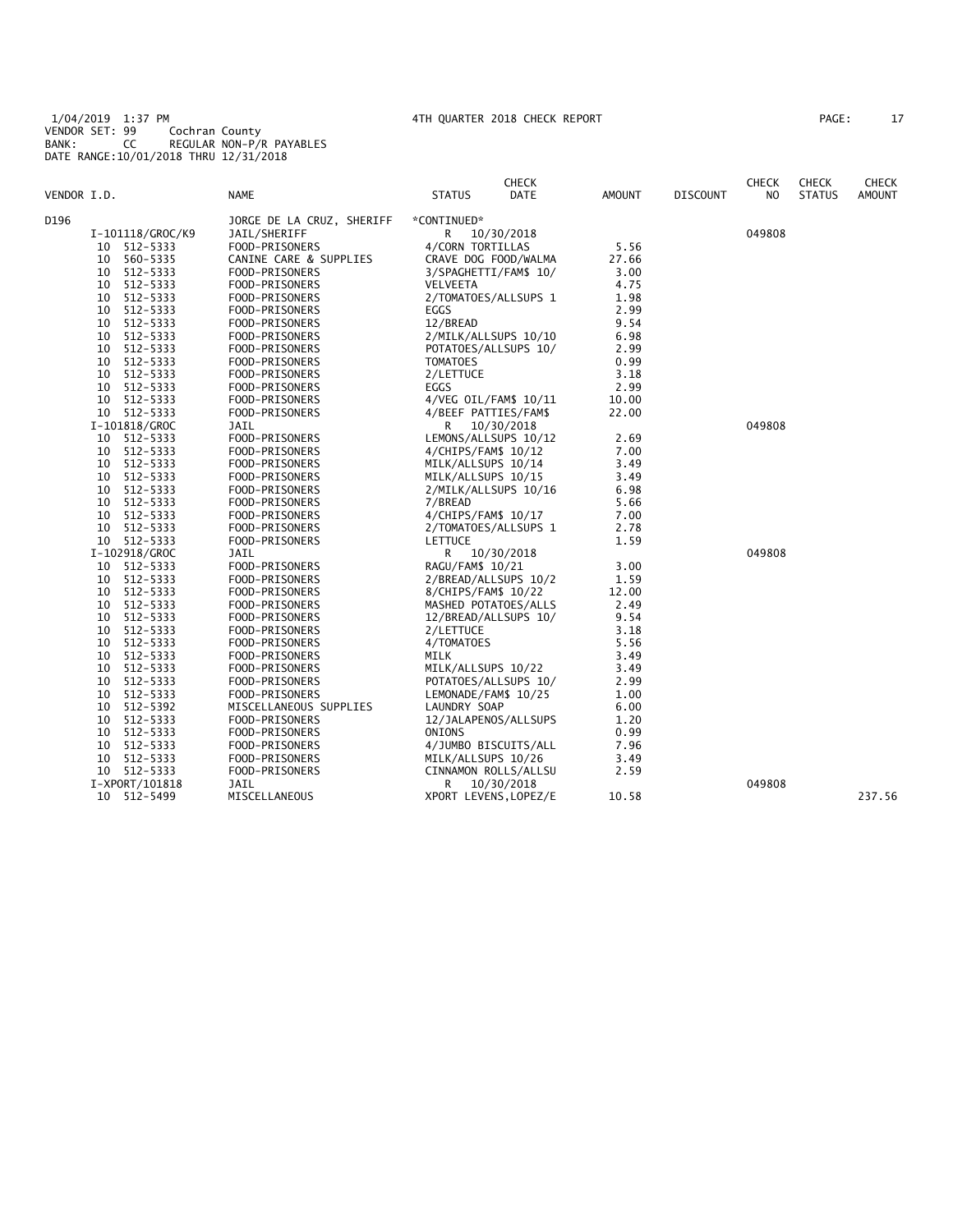1/04/2019 1:37 PM 4TH QUARTER 2018 CHECK REPORT PAGE: 18 VENDOR SET: 99 Cochran County BANK: CC REGULAR NON-P/R PAYABLES DATE RANGE:10/01/2018 THRU 12/31/2018

| AGE: | 18 |
|------|----|
|------|----|

|                  |                |                             |                         | <b>CHECK</b> |               |                 | <b>CHECK</b> | <b>CHECK</b>  | <b>CHECK</b>  |
|------------------|----------------|-----------------------------|-------------------------|--------------|---------------|-----------------|--------------|---------------|---------------|
| VENDOR I.D.      |                | <b>NAME</b>                 | <b>STATUS</b>           | DATE         | <b>AMOUNT</b> | <b>DISCOUNT</b> | NO.          | <b>STATUS</b> | <b>AMOUNT</b> |
| D <sub>205</sub> |                | DANIEL SALAZAR dba          |                         |              |               |                 |              |               |               |
|                  | I-JACKETS'18   | SHERIFF/JAIL                | R.                      | 10/30/2018   |               |                 | 049809       |               |               |
|                  | 10 512-5205    | UNIFORMS                    | 4/SOFT SHELL JACKETS    |              | 140.00        |                 |              |               |               |
|                  | 10 560-5205    | <b>UNIFORMS</b>             | 12/SOFT SHELL JACKET    |              | 438.00        |                 |              |               | 578.00        |
| E057             |                | ELECTION SYSTEMS & SOFTWARE |                         |              |               |                 |              |               |               |
|                  | I-1064157      | ELECTIONS                   | R                       | 10/30/2018   |               |                 | 049810       |               |               |
|                  | 10 490-5335    | ELECTION SUPPLIES           | PREC KIT/EARLY VOTIN    |              | 23.93         |                 |              |               |               |
|                  | 10 490-5335    | ELECTION SUPPLIES           | 5/PREC KIT/ELECT DAY    |              | 110.35        |                 |              |               |               |
|                  | 10 490-5335    | <b>ELECTION SUPPLIES</b>    | 20/RETURNS LOG PAPER    |              | 10.00         |                 |              |               |               |
|                  | 10 490-5335    | <b>ELECTION SUPPLIES</b>    | FREIGHT                 |              | 16.29         |                 |              |               |               |
|                  | I-1064830      | ELECTIONS                   | R 10/30/2018            |              |               |                 | 049810       |               |               |
|                  | 10 490-5335    | <b>ELECTION SUPPLIES</b>    | <b>GENERAL ELECTION</b> |              |               |                 |              |               |               |
|                  | 10 490-5335    | ELECTION SUPPLIES           | 5/LAYOUT CHARGE 1-50    |              | 183.75        |                 |              |               |               |
|                  | 10 490-5335    | ELECTION SUPPLIES           | ADMIN COLLECTION SUR    |              | 14.00         |                 |              |               |               |
|                  | 10 490-5335    | <b>ELECTION SUPPLIES</b>    | DISC/PROMPT PAY         |              | 14.00CR       |                 |              |               |               |
|                  | I-1065699      | <b>ELECTIONS</b>            | R.                      | 10/30/2018   |               |                 | 049810       |               |               |
|                  | 10<br>490-5411 | MAINTENANCE CONTRACTS       | 8/FILMWARE LICENSE-A    |              | 299.92        |                 |              |               |               |
|                  | 10 490-5411    | MAINTENANCE CONTRACTS       | 4/FIRMWARE LICENSE-M    |              | 149.96        |                 |              |               |               |
|                  | 10 490-5411    | MAINTENANCE CONTRACTS       | 8/HARDWARE MAINT-AUT    |              | 2,240.00      |                 |              |               |               |
|                  | 10 490-5411    | MAINTENANCE CONTRACTS       | 4/HARDWARE MAINT-AUT    |              | 780.00        |                 |              |               |               |
|                  | I-1066926      | <b>ELECTIONS</b>            | R 10/30/2018            |              |               |                 | 049810       |               |               |
|                  | 10 490-5335    | <b>ELECTION SUPPLIES</b>    | BASE CHARGE/PREC TAB    |              | 525.00        |                 |              |               |               |
|                  | 10 490-5335    | <b>ELECTION SUPPLIES</b>    | BALLOT TYPES/GENERAL    |              | 78.75         |                 |              |               |               |
|                  | 10 490-5335    | <b>ELECTION SUPPLIES</b>    | 5/PRECINCTS             |              | 47.25         |                 |              |               |               |
|                  | 10 490-5335    | <b>ELECTION SUPPLIES</b>    | 5/BALLOT FACES          |              | 84.00         |                 |              |               |               |
|                  | 490-5335<br>10 | <b>ELECTION SUPPLIES</b>    | 27/CONTESTS ISSUES      |              | 499.50        |                 |              |               |               |
|                  | 490-5335<br>10 | <b>ELECTION SUPPLIES</b>    | 55/CANDIDATE RESPONS    |              | 440.00        |                 |              |               |               |
|                  | 490-5335<br>10 | <b>ELECTION SUPPLIES</b>    | 4/MEDIA BURN/THUMB D    |              | 50.00         |                 |              |               |               |
|                  | 490-5335<br>10 | <b>ELECTION SUPPLIES</b>    | ELECTIONS SVS LEV 2     |              |               |                 |              |               |               |
|                  | 490-5335<br>10 | <b>ELECTION SUPPLIES</b>    | FREIGHT                 |              | 56.01         |                 |              |               |               |
|                  | 10<br>490-5335 | ELECTION SUPPLIES           | ADMIN COLLECTION SUR    |              | 129.00        |                 |              |               |               |
|                  | 10 490-5335    | <b>ELECTION SUPPLIES</b>    | PROMPT PAY DISC         |              | 129.00CR      |                 |              |               |               |
|                  | I-1068761      | <b>ELECTIONS</b>            | R                       | 10/30/2018   |               |                 | 049810       |               |               |
|                  | 10 490-5335    | <b>ELECTION SUPPLIES</b>    | <b>GENERAL ELECTION</b> |              |               |                 |              |               |               |
|                  | 490-5335<br>10 | ELECTION SUPPLIES           | 850/ABSENTEE BALLOTS    |              | 272.00        |                 |              |               |               |
|                  | 490-5335<br>10 | <b>ELECTION SUPPLIES</b>    | 1,310/ELECTION DAY B    |              | 419.20        |                 |              |               |               |
|                  | 490-5335<br>10 | <b>ELECTION SUPPLIES</b>    | 44/CODING BALLOTS       |              | 14.08         |                 |              |               |               |
|                  | 10<br>490-5335 | <b>ELECTION SUPPLIES</b>    | 25/SAMPLE BALLOTS       |              | 8.00          |                 |              |               |               |
|                  | 490-5335<br>10 | <b>ELECTION SUPPLIES</b>    | 25/TEST BALLOTS         |              | 8.00          |                 |              |               |               |
|                  | 490-5335<br>10 | <b>ELECTION SUPPLIES</b>    | ADMIN COLLECTION SUR    |              | 54.00         |                 |              |               |               |
|                  | 10<br>490-5335 | ELECTION SUPPLIES           | DISC/PROMPT PAY         |              | 54.00CR       |                 |              |               |               |
|                  | 10<br>490-5335 | <b>ELECTION SUPPLIES</b>    | SHIPPING                |              | 53.54         |                 |              |               | 6,369.53      |
|                  |                |                             |                         |              |               |                 |              |               |               |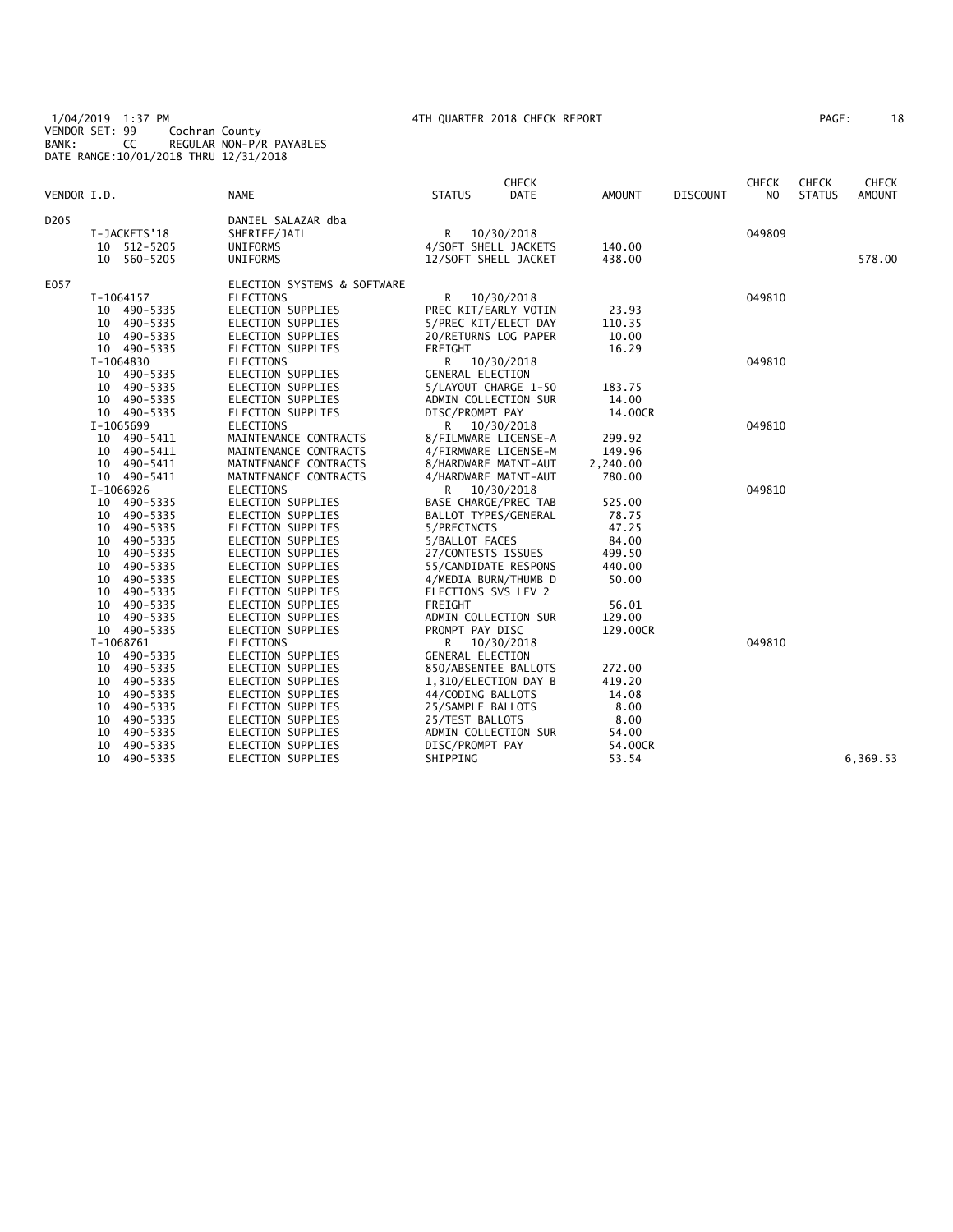1/04/2019 1:37 PM 4TH QUARTER 2018 CHECK REPORT PAGE: 19 VENDOR SET: 99 Cochran County BANK: CC REGULAR NON-P/R PAYABLES DATE RANGE:10/01/2018 THRU 12/31/2018

| AGE: | 19 |
|------|----|
|------|----|

|                  |                                                                                                                                             |                                                                                                                                                                                                                                               |                                                                                                                                                                                               | <b>CHECK</b>             |                                                                                          |                 | <b>CHECK</b>     | CHECK         | <b>CHECK</b>  |
|------------------|---------------------------------------------------------------------------------------------------------------------------------------------|-----------------------------------------------------------------------------------------------------------------------------------------------------------------------------------------------------------------------------------------------|-----------------------------------------------------------------------------------------------------------------------------------------------------------------------------------------------|--------------------------|------------------------------------------------------------------------------------------|-----------------|------------------|---------------|---------------|
| VENDOR I.D.      |                                                                                                                                             | <b>NAME</b>                                                                                                                                                                                                                                   | <b>STATUS</b>                                                                                                                                                                                 | <b>DATE</b>              | <b>AMOUNT</b>                                                                            | <b>DISCOUNT</b> | N <sub>O</sub>   | <b>STATUS</b> | <b>AMOUNT</b> |
| G027             | $I - 924$<br>10 435-5410<br>10 435-5410<br>10 435-5410<br>435–5410<br>10<br>10 435-5410<br>10 435-5410<br>10 435-5410                       | ANNETTE GOODMAN, C.S.R.<br>DISTRICT COURT<br>COURT REPORTER SERVICES<br>COURT REPORTER SERVICES<br>COURT REPORTER SERVICES<br><b>COURT REPORTER SERVICES</b><br>COURT REPORTER SERVICES<br>COURT REPORTER SERVICES<br>COURT REPORTER SERVICES | R<br>15PG/MASTER CORAIMA<br>16PG/PRETRIAL HRNG 5<br>20PG/PRETRIAL HRNG 1<br>148PG/JURY VOIR DIRE<br>122PG/GUILT/INNOCENC<br>55PG/GUILT/INNOCENCE<br>59PG/PUNISHMENT 5/22                      | 10/30/2018               | 97.50<br>104.00<br>130.00<br>962.00<br>793.00<br>357.50<br>383.50                        |                 | 049811           |               | 2,827.50      |
| G098             | I-010813986<br>10 560-5334<br>I-010901829<br>10 560-5334                                                                                    | GALL'S, LLC<br>SHERIFF<br>OTHER SUPPLIES<br>SHERIFF<br>OTHER SUPPLIES                                                                                                                                                                         | R<br>2/XT4 LED SURF MT LI<br>R.<br>BODY CAMERA CA1003 B                                                                                                                                       | 10/30/2018<br>10/30/2018 | 149.18<br>399.99                                                                         |                 | 049812<br>049812 |               | 549.17        |
| G161             | I-22990<br>15 621-5356<br>15 621-5356                                                                                                       | <b>GEBO'S CREDIT CORPORATION</b><br>PREC 1<br>ROAD MATERIALS & SUPPLIES<br>ROAD MATERIALS & SUPPLIES                                                                                                                                          | R<br>SHOP TOWELS<br>2/SPRAYWAY GLASS CLN                                                                                                                                                      | 10/30/2018               | 10.99<br>5.98                                                                            |                 | 049813           |               | 16.97         |
| G270             | I-SEP 2018<br>10 512-5499<br>10 512-5499<br>10 512-5499<br>10 512-5499<br>512-5499<br>10<br>512-5499<br>10<br>512-5499<br>10<br>10 512-5499 | GARZA COUNTY LAW ENFORCEMENT C<br>JAIL<br>MISCELLANEOUS<br>MISCELLANEOUS<br>MISCELLANEOUS<br>MISCELLANEOUS<br>MISCELLANEOUS<br>MISCELLANEOUS<br>MISCELLANEOUS<br>MISCELLANEOUS                                                                | R<br>4 DAYS/BILLY GONZALE<br>26 DAYS/TUCKER MATTH<br>30 DAYS/ANTHONY MILL<br>26 DAYS/ISIAH MORIN<br>30 DAYS/JESUS PONCE<br>30 DAYS/MICHAEL RICH<br>4 DAYS/JOSE ROMERO<br>30 DAYS/BENITO SMITH | 10/30/2018               | 180.00<br>1,170.00<br>1,350.00<br>1,170.00<br>1,350.00<br>1,350.00<br>180.00<br>1,350.00 |                 | 049814           |               | 8,100.00      |
| H <sub>029</sub> | I-INV6785283<br>10 497-5310<br>10 497-5310<br>10 497-5310<br>560-5310<br>10<br>10<br>560-5310<br>560-5310<br>10                             | TAYLOR CORPORATION dba<br>TREASURER/SHERIFF<br>OFFICE SUPPLIES<br>OFFICE SUPPLIES<br>OFFICE SUPPLIES<br>OFFICE SUPPLIES<br>OFFICE SUPPLIES<br>OFFICE SUPPLIES                                                                                 | R<br>1PK/CONFID PERSONNEL<br><b>DISC</b><br>1/2 SHIPPING<br>1PK/CONFID PERSONNE<br>DISC<br>1/2 SHIPPING                                                                                       | 10/30/2018               | 69.99<br>14.00CR<br>10.41<br>69.99<br>14.00CR<br>10.41                                   |                 | 049815           |               | 132.80        |
| H126             | I-00131147<br>10 499-5310                                                                                                                   | HOLLAND'S OFFICE TECHNOLOGIES<br>TAX A/C<br>OFFICE SUPPLIES                                                                                                                                                                                   | R<br>TONER/FS4200                                                                                                                                                                             | 10/30/2018               | 99.95                                                                                    |                 | 049816           |               | 99.95         |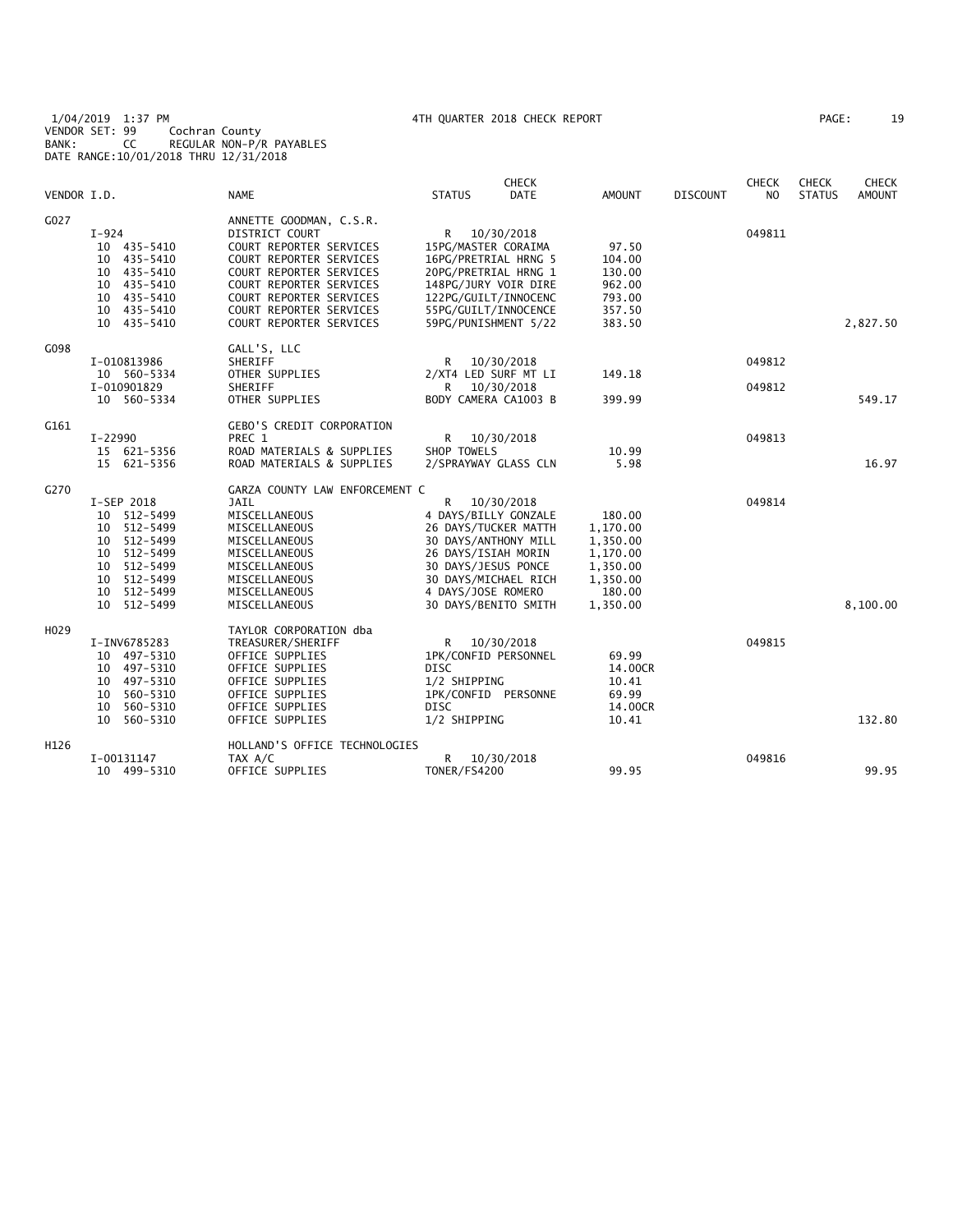1/04/2019 1:37 PM 4TH QUARTER 2018 CHECK REPORT PAGE: 20 VENDOR SET: 99 Cochran County BANK: CC REGULAR NON-P/R PAYABLES DATE RANGE:10/01/2018 THRU 12/31/2018

| PAGE : | 20 |  |
|--------|----|--|
|--------|----|--|

| VENDOR I.D.      |                              | <b>NAME</b>                   | <b>STATUS</b>        | <b>CHECK</b><br><b>DATE</b> | <b>AMOUNT</b> | <b>DISCOUNT</b> | CHECK<br>N <sub>O</sub> | CHECK<br><b>STATUS</b> | <b>CHECK</b><br><b>AMOUNT</b> |
|------------------|------------------------------|-------------------------------|----------------------|-----------------------------|---------------|-----------------|-------------------------|------------------------|-------------------------------|
| H <sub>242</sub> |                              | DANA HEFLIN                   |                      |                             |               |                 |                         |                        |                               |
|                  | I-TRUNK OR TREAT '18 LIBRARY |                               | R                    | 10/30/2018                  |               |                 | 049817                  |                        |                               |
|                  | 10 650-5499                  | MISCELLANEOUS                 |                      | CANDY FOR TRUNK OR T        | 53.44         |                 |                         |                        |                               |
|                  | I-WTLG FALL MTG'18           | LIBRARY                       | R                    | 10/30/2018                  |               |                 | 049817                  |                        |                               |
|                  | 10 650-5427                  | CONTINUING EDUCATION          |                      | 104.6MI TO/FR WOLFFO        | 57.01         |                 |                         |                        | 110.45                        |
| <b>J082</b>      |                              | JOHN DEERE FINANCIAL          |                      |                             |               |                 |                         |                        |                               |
|                  | I-633456                     | <b>PARK</b>                   | R                    | 10/30/2018                  |               |                 | 049818                  |                        |                               |
|                  | 10 660-5451                  | REPAIR                        | <b>WASHER</b>        |                             | 1.80          |                 |                         |                        |                               |
|                  | 660-5451<br>10               | REPAIR                        | <b>HINGE</b>         |                             | 28.29         |                 |                         |                        |                               |
|                  | 10<br>660-5451               | REPAIR                        | <b>HINGE</b>         |                             | 49.90         |                 |                         |                        |                               |
|                  | 660-5451<br>10               | REPAIR                        | 10/SCREWS            |                             | 8.00          |                 |                         |                        |                               |
|                  | 660-5451<br>10               | REPAIR                        | SEALING WASHER       |                             | 11.40         |                 |                         |                        |                               |
|                  | 660-5451<br>10               | REPAIR                        | <b>DOOR</b>          |                             | 523.37        |                 |                         |                        |                               |
|                  | 660-5451<br>10               | REPAIR                        | 3/RIVETS             |                             | 4.53          |                 |                         |                        |                               |
|                  | 660-5451<br>10               | REPAIR                        | 10/WEATHERSTRIP      |                             | 55.80         |                 |                         |                        |                               |
|                  | 10<br>660-5451               | REPAIR                        | 0-RING               |                             | 0.96          |                 |                         |                        |                               |
|                  | 660-5451<br>10               | REPAIR                        | A/C LINE             |                             | 86.91         |                 |                         |                        |                               |
|                  | 10<br>660-5451               | REPAIR                        |                      | RPL DOOR/L SIDE JD 5        | 525.00        |                 |                         |                        |                               |
|                  | 10<br>660-5451               | REPAIR                        |                      | RPL HIGH PRESSURE A/        |               |                 |                         |                        |                               |
|                  | 660-5451<br>10               | REPAIR                        | EPA                  |                             | 13.13         |                 |                         |                        |                               |
|                  | 10 660-5451                  | REPAIR                        | SVC ACCESSORIES      |                             | 12.96         |                 |                         |                        |                               |
|                  | I-642098                     | PREC 3                        | R                    | 10/30/2018                  |               |                 | 049818                  |                        |                               |
|                  | 15 623-5451                  | REPAIRS                       | SWITCH               |                             | 111.58        |                 |                         |                        |                               |
|                  | I-642835                     | PREC 4                        | $\mathsf{R}$         | 10/30/2018                  |               |                 | 049818                  |                        |                               |
|                  |                              |                               | SPRING               |                             |               |                 |                         |                        |                               |
|                  | 15 624-5451<br>$I - 644134$  | REPAIRS                       |                      |                             | 74.61         |                 |                         |                        |                               |
|                  |                              | <b>PARK</b>                   | R                    | 10/30/2018                  |               |                 | 049818                  |                        |                               |
|                  | 10 660-5451                  | REPAIR                        | FILTER ELEM          |                             | 22.33         |                 |                         |                        | 1,530.57                      |
| <b>J084</b>      |                              | JD'S HEATING AIR CONDITIONING |                      |                             |               |                 |                         |                        |                               |
|                  | $I-2135$<br>10 512-5451      | JAIL<br>REPAIR                | R                    | 10/30/2018                  | 274.00        |                 | 049819                  |                        | 274.00                        |
|                  |                              |                               |                      | CABLED DRAIN/PAPERTO        |               |                 |                         |                        |                               |
| K053             |                              | KNOWBUDDY RESOURCES           |                      |                             |               |                 |                         |                        |                               |
|                  | I-ARU0266657                 | LIBRARY                       | R                    | 10/30/2018                  |               |                 | 049820                  |                        |                               |
|                  | 10 650-5590                  | <b>BOOKS</b>                  | CASE OF THE MISSING  |                             | 9.95          |                 |                         |                        |                               |
|                  | 10 650-5590                  | <b>BOOKS</b>                  | TANK&FIZZ THE CASE O |                             | 9.95          |                 |                         |                        |                               |
|                  | 10 650-5590                  | <b>BOOKS</b>                  |                      | THE CASE OF BATTLING        | 9.95          |                 |                         |                        |                               |
|                  | 10 650-5590                  | <b>BOOKS</b>                  |                      | THE CASE OF THE SLIM        | 9.95          |                 |                         |                        | 39.80                         |
| L <sub>113</sub> |                              | LAW ENFORCEMENT SYSTEMS       |                      |                             |               |                 |                         |                        |                               |
|                  | I-204398                     | SHERIFF                       | R                    | 10/30/2018                  |               |                 | 049821                  |                        |                               |
|                  | 10 560-5334                  | OTHER SUPPLIES                |                      | 1000 WARNING TRAFFIC        | 128.00        |                 |                         |                        |                               |
|                  | 10 560-5334                  | OTHER SUPPLIES                | SHIPPING             |                             | 14.00         |                 |                         |                        | 142.00                        |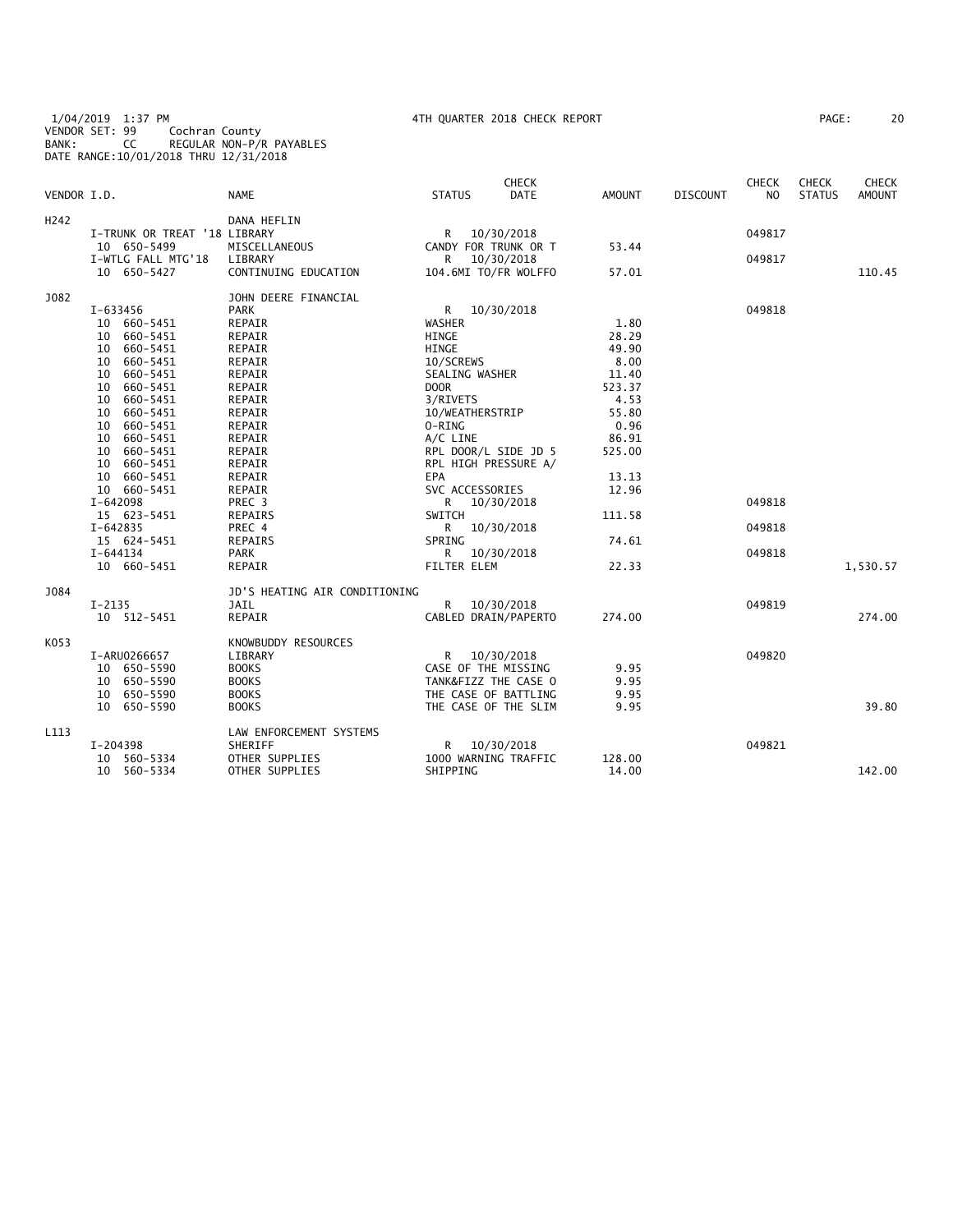1/04/2019 1:37 PM 4TH QUARTER 2018 CHECK REPORT PAGE: 21 VENDOR SET: 99 Cochran County BANK: CC REGULAR NON-P/R PAYABLES DATE RANGE:10/01/2018 THRU 12/31/2018

|  | AGE: | 21 |  |
|--|------|----|--|
|  |      |    |  |

| VENDOR I.D. |                                         | <b>NAME</b>                    | <b>STATUS</b>               | <b>CHECK</b><br><b>DATE</b> | AMOUNT | <b>DISCOUNT</b> | <b>CHECK</b><br>N <sub>O</sub> | <b>CHECK</b><br><b>STATUS</b> | CHECK<br><b>AMOUNT</b> |
|-------------|-----------------------------------------|--------------------------------|-----------------------------|-----------------------------|--------|-----------------|--------------------------------|-------------------------------|------------------------|
| L189        | I-11957/SAL INC NTC COMMISSIONERS COURT | HOCKLEY COUNTY PUBLISHING CO.I | R 10/30/2018                |                             |        |                 | 049822                         |                               |                        |
|             | 15 610-5430                             | LEGAL NOTICES                  | NTC OFF'L SALARY INC        |                             | 69.50  |                 |                                |                               |                        |
|             | $I-12124$<br>15 610-5430                | COMMISSIONERS COURT            | R —<br>NTC PUBL HRNG PROP B | 10/30/2018                  |        |                 | 049822                         |                               | 117.50                 |
|             |                                         | LEGAL NOTICES                  |                             |                             | 48.00  |                 |                                |                               |                        |
| L228        |                                         | LUBBOCK LOCK AND KEY, INC      |                             |                             |        |                 |                                |                               |                        |
|             | I-325879                                | <b>ACTIVITY BLDG</b>           | R —                         | 10/30/2018                  |        |                 | 049823                         |                               |                        |
|             | 10 662-5451                             | REPAIR                         | .75HRS/RPR LOCK NRSC        |                             | 56.25  |                 |                                |                               |                        |
|             | 10 662-5451                             | REPAIR                         | 110MI TO/FR SITE@1.5        |                             | 165.00 |                 |                                |                               |                        |
|             | 10 662-5451                             | REPAIR                         | SERVICE CALL                |                             | 45.00  |                 |                                |                               |                        |
|             | I-6462971                               | ACTIVITY BLDG                  | R 10/30/2018                |                             |        |                 | 049823                         |                               |                        |
|             | 10 662-5332                             | CUSTODIAL SUPPLIES             | TRI FLOW                    |                             | 10.50  |                 |                                |                               | 276.75                 |
| M182        |                                         | BEVERLY MCCLELLAN              |                             |                             |        |                 |                                |                               |                        |
|             | I-R/B POSTAGE/PREC4                     | PREC 4                         | R 10/30/2018                |                             |        |                 | 049824                         |                               |                        |
|             | 15 624-5499                             | MISCELLANEOUS                  | MAIL OIL SAMPLE TEST        |                             | 11.15  |                 |                                |                               | 11.15                  |
| M239        |                                         | MIDAMERICA BOOKS               |                             |                             |        |                 |                                |                               |                        |
|             | I-464593                                | LIBRARY                        | R                           | 10/30/2018                  |        |                 | 049825                         |                               |                        |
|             | 10 650-5590                             | <b>BOOKS</b>                   | HEARTS AND HOOVES           |                             | 17.95  |                 |                                |                               |                        |
|             | 10 650-5590                             | <b>BOOKS</b>                   | HOLLY, JOLLY HARMONY        |                             | 17.95  |                 |                                |                               |                        |
|             | 10 650-5590                             | <b>BOOKS</b>                   | MEET THE PONIES OF P        |                             | 17.95  |                 |                                |                               |                        |
|             | 650-5590<br>10                          | <b>BOOKS</b>                   | CRUSADERS OF THE LOS        |                             | 17.95  |                 |                                |                               |                        |
|             | 10 650-5590                             | <b>BOOKS</b>                   | HOORAY FOR SPRING           |                             | 17.95  |                 |                                |                               |                        |
|             | 10 650-5590                             | <b>BOOKS</b>                   | REASON FOR THE SEASO        |                             | 17.95  |                 |                                |                               |                        |
|             | 10 650-5590                             | <b>BOOKS</b>                   | SCHOOL SPIRIT               |                             | 17.95  |                 |                                |                               |                        |
|             | 10 650-5590                             | <b>BOOKS</b>                   | TRICKS AND TREATS           |                             | 17.95  |                 |                                |                               | 143.60                 |
|             |                                         |                                |                             |                             |        |                 |                                |                               |                        |
| M304        |                                         | <b>JESSE MENDEZ</b>            |                             |                             |        |                 |                                |                               |                        |
|             | I-#1606/MENDOZA                         | <b>DISTRICT COURT</b>          | R 10/30/2018                |                             |        |                 | 049826                         |                               |                        |
|             | 10 435-5400                             | ATTORNEY AD LITEM              | PLEA BARG(F)/EDUARDO        |                             | 375.00 |                 |                                |                               | 375.00                 |
| M316        |                                         | MAIL FINANCE                   |                             |                             |        |                 |                                |                               |                        |
|             | I-N7375798                              | NON-DEPT'L                     | R 10/30/2018                |                             |        |                 | 049827                         |                               |                        |
|             | 10 409-5311                             | POSTAL EXPENSES                | PSTG MCH LEASE 11/8/        |                             | 737.91 |                 |                                |                               | 737.91                 |
| M341        |                                         | KAYLA MCKENNON, CSR            |                             |                             |        |                 |                                |                               |                        |
|             | $I-1028$                                | DISTRICT COURT                 | R.                          | 10/30/2018                  |        |                 | 049828                         |                               |                        |
|             | 10 435-5410                             | COURT REPORTER SERVICES        | COURT REPORTING/FULL        |                             | 350.00 |                 |                                |                               |                        |
|             | 10 435-5410                             | COURT REPORTER SERVICES        | COURT REPORTING 1/2         |                             | 225.00 |                 |                                |                               |                        |
|             | 10 435-5410                             | COURT REPORTER SERVICES        | MILEAGE 9/20                |                             | 66.08  |                 |                                |                               |                        |
|             | 10 435-5410                             | COURT REPORTER SERVICES        | MILEAGE 10/11               |                             | 66.08  |                 |                                |                               | 707.16                 |
|             |                                         |                                |                             |                             |        |                 |                                |                               |                        |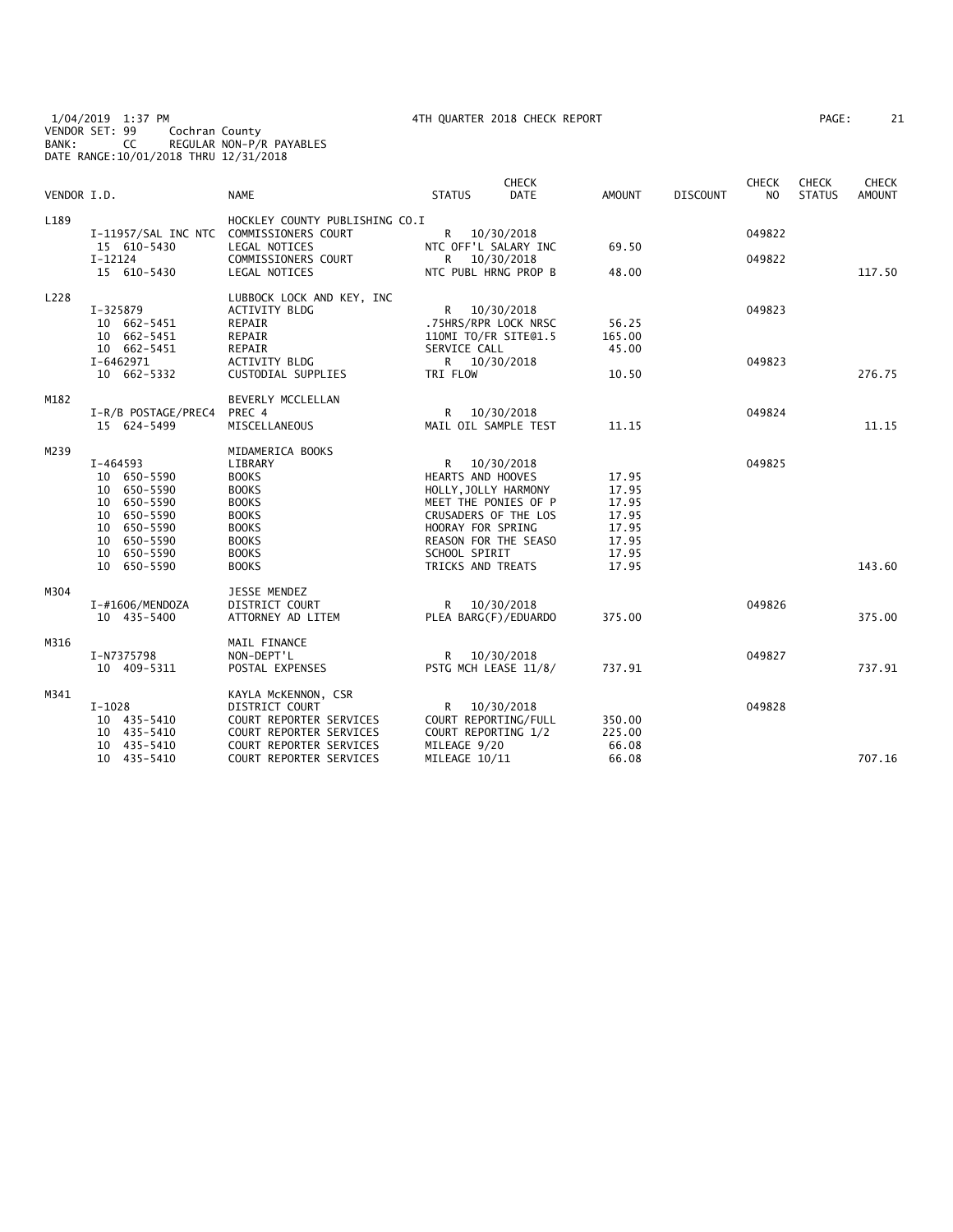| VENDOR I.D. |                                                                                                                                                                                                                                         | <b>NAME</b>                                                                                                                                                                                                                                      | <b>STATUS</b>                                                         | <b>CHECK</b><br><b>DATE</b>                                                                                                                                                                                                       | <b>AMOUNT</b>                                                                                                     | <b>DISCOUNT</b> | <b>CHECK</b><br>NO. | <b>CHECK</b><br><b>STATUS</b> | <b>CHECK</b><br><b>AMOUNT</b> |
|-------------|-----------------------------------------------------------------------------------------------------------------------------------------------------------------------------------------------------------------------------------------|--------------------------------------------------------------------------------------------------------------------------------------------------------------------------------------------------------------------------------------------------|-----------------------------------------------------------------------|-----------------------------------------------------------------------------------------------------------------------------------------------------------------------------------------------------------------------------------|-------------------------------------------------------------------------------------------------------------------|-----------------|---------------------|-------------------------------|-------------------------------|
| N001        | I-48079<br>15 610-5481<br>15 610-5481                                                                                                                                                                                                   | NATIONAL ASSN. OF COUNTIES<br>COMMISSIONERS COURT<br>DUES AND REGISTRATION<br>DUES AND REGISTRATION                                                                                                                                              |                                                                       | R 10/30/2018<br>NOV-DEC 2018 MEMBERS<br>2019 MEMBERSHIP DUES                                                                                                                                                                      | 75.00<br>450.00                                                                                                   |                 | 049829              |                               | 525.00                        |
| 0013        | I-W150327696/SHAY18<br>10 665-5499<br>I-W150327699/FRENC18 SHERIFF<br>10 560-5480                                                                                                                                                       | OLD REPUBLIC SURETY COMPA<br><b>EXTENSION SVC</b><br>MISCELLANEOUS<br>BONDS & NOTARY FEES                                                                                                                                                        | R.<br>R.                                                              | 10/30/2018<br>NOTARY BOND/18 SHAY<br>10/30/2018<br>NOTARY BOND/18 MICHE                                                                                                                                                           | 50.00<br>50.00                                                                                                    |                 | 049830<br>049830    |                               |                               |
|             | I-W150327700/ELIDA18 SHERIFF<br>10 560-5480                                                                                                                                                                                             | BONDS & NOTARY FEES                                                                                                                                                                                                                              | R.                                                                    | 10/30/2018<br>NOTARY BOND/ELIDA 11                                                                                                                                                                                                | 50.00                                                                                                             |                 | 049830              |                               | 150.00                        |
| 0028        | I-221424530001<br>10 499-5310                                                                                                                                                                                                           | OFFICE DEPOT, INC<br>TAX A/C<br>OFFICE SUPPLIES                                                                                                                                                                                                  | R                                                                     | 10/30/2018<br>SERTA SL AIR OFC CHA                                                                                                                                                                                                | 199.99                                                                                                            |                 | 049831              |                               | 199.99                        |
| 0041        | I-3RD QTR FEES 2018 FTA FEES                                                                                                                                                                                                            | OMNIBASE SERVICES OF TEXAS, LP                                                                                                                                                                                                                   | V                                                                     | 10/30/2018                                                                                                                                                                                                                        |                                                                                                                   |                 | 049832              |                               | 66.00                         |
| 0041        | M-CHECK                                                                                                                                                                                                                                 | OMNIBASE SERVICES OF TEXAS, LP<br>OMNIBASE SERVICES OF TEXUNPOST                                                                                                                                                                                 | V                                                                     | 12/12/2018                                                                                                                                                                                                                        |                                                                                                                   |                 | 049832              |                               | 66.00CR                       |
| 0122        | I-R/B RULEBOOK'18<br>10 475-5310<br>10 475-5310<br>I-R/B WRITING 101218 COUNTY ATTORNEY                                                                                                                                                 | ANGELA OVERMAN, CO ATTY<br>ATTORNEY<br>OFFICE SUPPLIES<br>OFFICE SUPPLIES                                                                                                                                                                        | R.<br><b>TAX</b><br>R <sub>a</sub>                                    | 10/30/2018<br>RULEBOOK 20th ED/iPH<br>10/30/2018                                                                                                                                                                                  | 39.99<br>3.30                                                                                                     |                 | 049833<br>049833    |                               |                               |
|             | 10 475-5427                                                                                                                                                                                                                             | CONTINUING EDUCATION                                                                                                                                                                                                                             |                                                                       | R/B LEGAL WRITING TO                                                                                                                                                                                                              | 260.00                                                                                                            |                 |                     |                               | 303.29                        |
| P073        | I-0545233-IN<br>10 650-5590<br>10 650-5590<br>10 650-5590<br>10 650-5590<br>650-5590<br>10<br>650-5590<br>10<br>10<br>650-5590<br>10 650-5590<br>10<br>650-5590<br>10<br>650-5590<br>650-5590<br>10<br>10<br>650–5590<br>650-5590<br>10 | THE PENWORTHY COMPANY<br>LIBRARY<br><b>BOOKS</b><br><b>BOOKS</b><br><b>BOOKS</b><br><b>BOOKS</b><br><b>BOOKS</b><br><b>BOOKS</b><br><b>BOOKS</b><br><b>BOOKS</b><br><b>BOOKS</b><br><b>BOOKS</b><br><b>BOOKS</b><br><b>BOOKS</b><br><b>BOOKS</b> | R.<br>IN MY LIFE<br>MONSTER CRUISE<br>PIZZA MOUSE<br>TEAMWORK TROUBLE | 10/30/2018<br>BAD KITTY DOES NOT L<br>BAD KITTY DOES VIDEO<br>BB AND THE DUCKLINGS<br>BB VISIT GRIZZLYLAND<br>LOOK&FIND TRANSYLVAN<br>LOOK&FIND DISNEY VAM<br>LOOK&FIND JURASSIC W<br>PETE THE CAT CATERPI<br>PETE THE CAT'S BAKE | 13.89<br>13.89<br>13.89<br>13.89<br>13.89<br>22.36<br>22.36<br>22.36<br>13.89<br>13.89<br>13.89<br>17.36<br>13.89 |                 | 049834              |                               |                               |
|             | 10 650-5590                                                                                                                                                                                                                             | <b>BOOKS</b>                                                                                                                                                                                                                                     |                                                                       | WHAT DO YOU HOUSE IS                                                                                                                                                                                                              | 19.96                                                                                                             |                 |                     |                               | 229.41                        |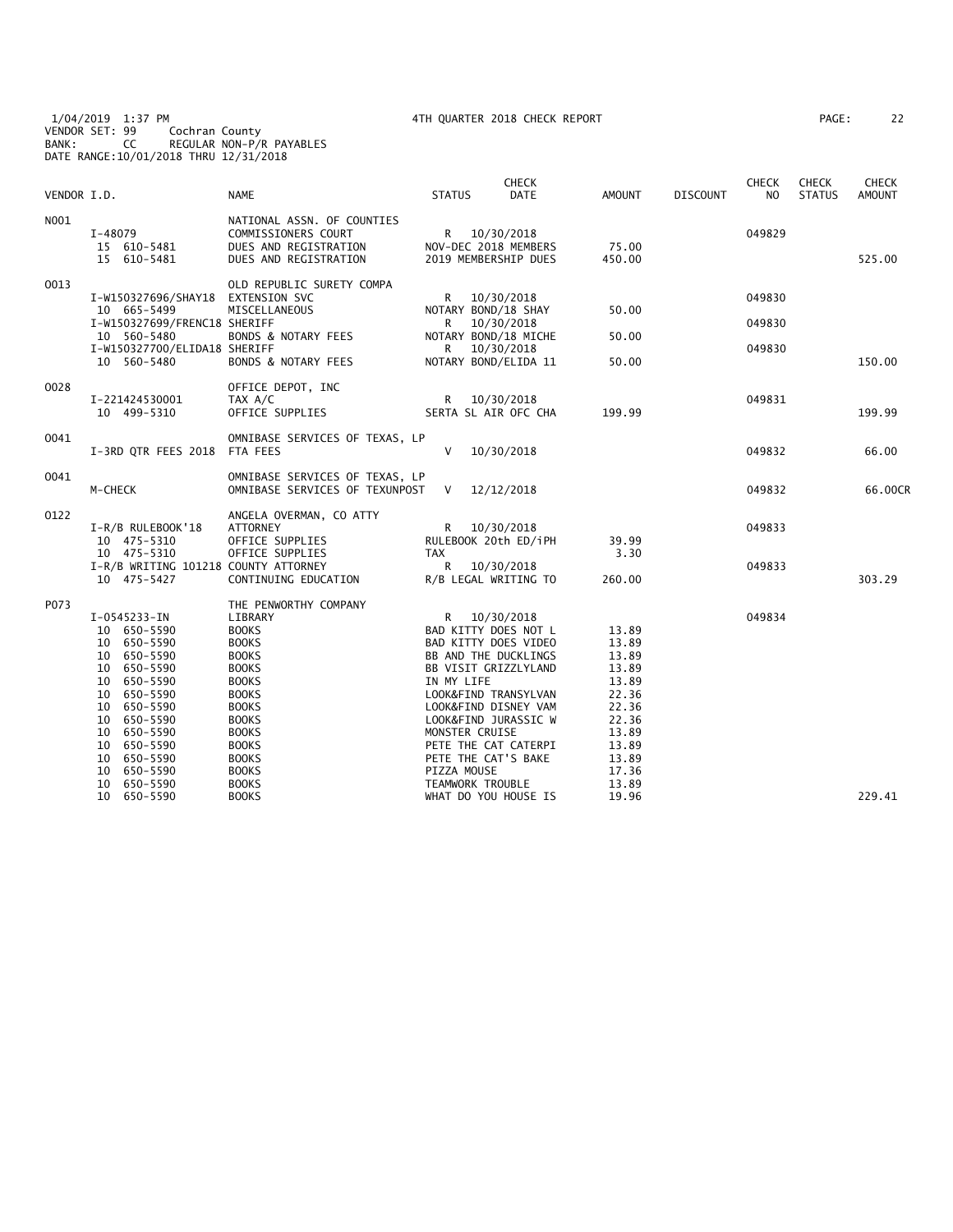1/04/2019 1:37 PM 4TH QUARTER 2018 CHECK REPORT PAGE: 23 VENDOR SET: 99 Cochran County BANK: CC REGULAR NON-P/R PAYABLES DATE RANGE:10/01/2018 THRU 12/31/2018

| 23<br>PAGE : |
|--------------|
|              |

| VENDOR I.D.      |                   | <b>NAME</b>               | <b>STATUS</b>         | <b>CHECK</b><br><b>DATE</b> | AMOUNT   | DISCOUNT | <b>CHECK</b><br>N <sub>O</sub> | <b>CHECK</b><br><b>STATUS</b> | <b>CHECK</b><br><b>AMOUNT</b> |
|------------------|-------------------|---------------------------|-----------------------|-----------------------------|----------|----------|--------------------------------|-------------------------------|-------------------------------|
| R <sub>272</sub> |                   | RICKER LAW FIRM, PC       |                       |                             |          |          |                                |                               |                               |
|                  | I-CPS#4501 101918 | DISTRICT COURT            | R                     | 10/30/2018                  |          |          | 049835                         |                               |                               |
|                  | 10 435-5400       | ATTORNEY AD LITEM         |                       | ADOPTION HRNG/(C)#45        | 300.00   |          |                                |                               | 300.00                        |
| S017             |                   | SOUTH PLAINS E. M. S. INC |                       |                             |          |          |                                |                               |                               |
|                  | I-18/19 SPEMS     | PUBLIC SAFETY*OTHER       | R                     | 10/30/2018                  |          |          | 049836                         |                               |                               |
|                  | 10 580-5404       | MEDICAL-E.M.S. SUBSIDIES  |                       | 2018/19 SPEMS ASSESS        | 4,000.00 |          |                                |                               | 4,000.00                      |
| S242             |                   | SAM'S CLUB                |                       |                             |          |          |                                |                               |                               |
|                  | I-3922 101218     | JAIL/NON-DEPT'L           | R                     | 10/30/2018                  |          |          | 049837                         |                               |                               |
|                  | 512-5333<br>10    | FOOD-PRISONERS            | <b>SUGAR</b>          |                             | 24.98    |          |                                |                               |                               |
|                  | 512-5333<br>10    | FOOD-PRISONERS            | 3/2PK CANOLA OIL      |                             | 23.94    |          |                                |                               |                               |
|                  | 512-5392<br>10    | MISCELLANEOUS SUPPLIES    | <b>PLATES</b>         |                             | 12.48    |          |                                |                               |                               |
|                  | 512-5333<br>10    | FOOD-PRISONERS            | 3/RANCH               |                             | 29.94    |          |                                |                               |                               |
|                  | 512-5333<br>10    | FOOD-PRISONERS            | 2/SHREDDED CHEESE     |                             | 14.96    |          |                                |                               |                               |
|                  | 10<br>512-5333    | FOOD-PRISONERS            | 4/TILAPIA             |                             | 45.92    |          |                                |                               |                               |
|                  | 512-5333<br>10    | FOOD-PRISONERS            | SOUR CREAM            |                             | 4.42     |          |                                |                               |                               |
|                  | 512-5333<br>10    | FOOD-PRISONERS            | 2/SLICED PEACHES      |                             | 11.96    |          |                                |                               |                               |
|                  | 512-5333<br>10    | FOOD-PRISONERS            | 2/CANNED PINEAPPLE    |                             | 9.56     |          |                                |                               |                               |
|                  | 10<br>512-5333    | FOOD-PRISONERS            | 2/PICKLES             |                             | 10.96    |          |                                |                               |                               |
|                  | 512-5333<br>10    | FOOD-PRISONERS            | 2/CHEESE SAUCE        |                             | 13.96    |          |                                |                               |                               |
|                  | 10<br>512-5333    | FOOD-PRISONERS            | 2/WOLF CHILI          |                             | 18.54    |          |                                |                               |                               |
|                  | 10<br>512-5333    | FOOD-PRISONERS            | POWDERED SUGAR        |                             | 4.48     |          |                                |                               |                               |
|                  | 512-5333<br>10    | FOOD-PRISONERS            | 2/SHREDDED CHEESE     |                             | 23.04    |          |                                |                               |                               |
|                  | 512-5333<br>10    | FOOD-PRISONERS            | 4/POPCORN SHRIMP      |                             | 47.92    |          |                                |                               |                               |
|                  | 10<br>512-5333    | FOOD-PRISONERS            | 2/JAL PRETZEL         |                             | 26.94    |          |                                |                               |                               |
|                  | 512-5333<br>10    | FOOD-PRISONERS            | 2/APPLE SAUCE         |                             | 13.96    |          |                                |                               |                               |
|                  | 512-5333<br>10    | FOOD-PRISONERS            | RICE                  |                             | 18.98    |          |                                |                               |                               |
|                  | 512-5333<br>10    | FOOD-PRISONERS            | EGGS                  |                             | 20.98    |          |                                |                               |                               |
|                  | 10<br>512-5333    | FOOD-PRISONERS            | ONION RINGS           |                             | 19.98    |          |                                |                               |                               |
|                  | 409-5300<br>10    | COUNTY-WIDE SUPPLIES      | 200Z CUPS             |                             | 24.28    |          |                                |                               |                               |
|                  | 512-5333<br>10    | FOOD-PRISONERS            | 6/DRINK BOX           |                             | 53.88    |          |                                |                               |                               |
|                  | 10<br>512-5333    | FOOD-PRISONERS            | VELVEETA              |                             | 15.98    |          |                                |                               |                               |
|                  | 512-5333<br>10    | FOOD-PRISONERS            | 2/CORN DOGS           |                             | 23.96    |          |                                |                               |                               |
|                  | 512-5333<br>10    | FOOD-PRISONERS            | 2/BBQ SANDWICH        |                             | 23.96    |          |                                |                               |                               |
|                  | 10<br>512-5392    | MISCELLANEOUS SUPPLIES    | FOIL                  |                             | 16.88    |          |                                |                               |                               |
|                  | 10<br>512-5333    | FOOD-PRISONERS            | 2/VEG MIX             |                             | 11.96    |          |                                |                               |                               |
|                  | 512-5333<br>10    | FOOD-PRISONERS            | <b>COTTAGE CHEESE</b> |                             | 3.38     |          |                                |                               |                               |
|                  | 10<br>512-5333    | FOOD-PRISONERS            | 2/GREEN BEANS         |                             | 11.96    |          |                                |                               |                               |
|                  | 10<br>512-5333    | FOOD-PRISONERS            | <b>GRAVY MIX</b>      |                             | 7.32     |          |                                |                               |                               |
|                  | 10<br>512-5333    | FOOD-PRISONERS            | 2/CINN ROLLS          |                             | 13.56    |          |                                |                               |                               |
|                  | 10<br>512-5333    | FOOD-PRISONERS            | PINTO BEANS           |                             | 7.58     |          |                                |                               |                               |
|                  | 512-5333<br>10    | FOOD-PRISONERS            | 4/SAUSAGE             |                             | 31.92    |          |                                |                               |                               |
|                  | 512-5333<br>10    | FOOD-PRISONERS            | <b>CASH REWARDS</b>   |                             | 170.00CR |          |                                |                               | 474.52                        |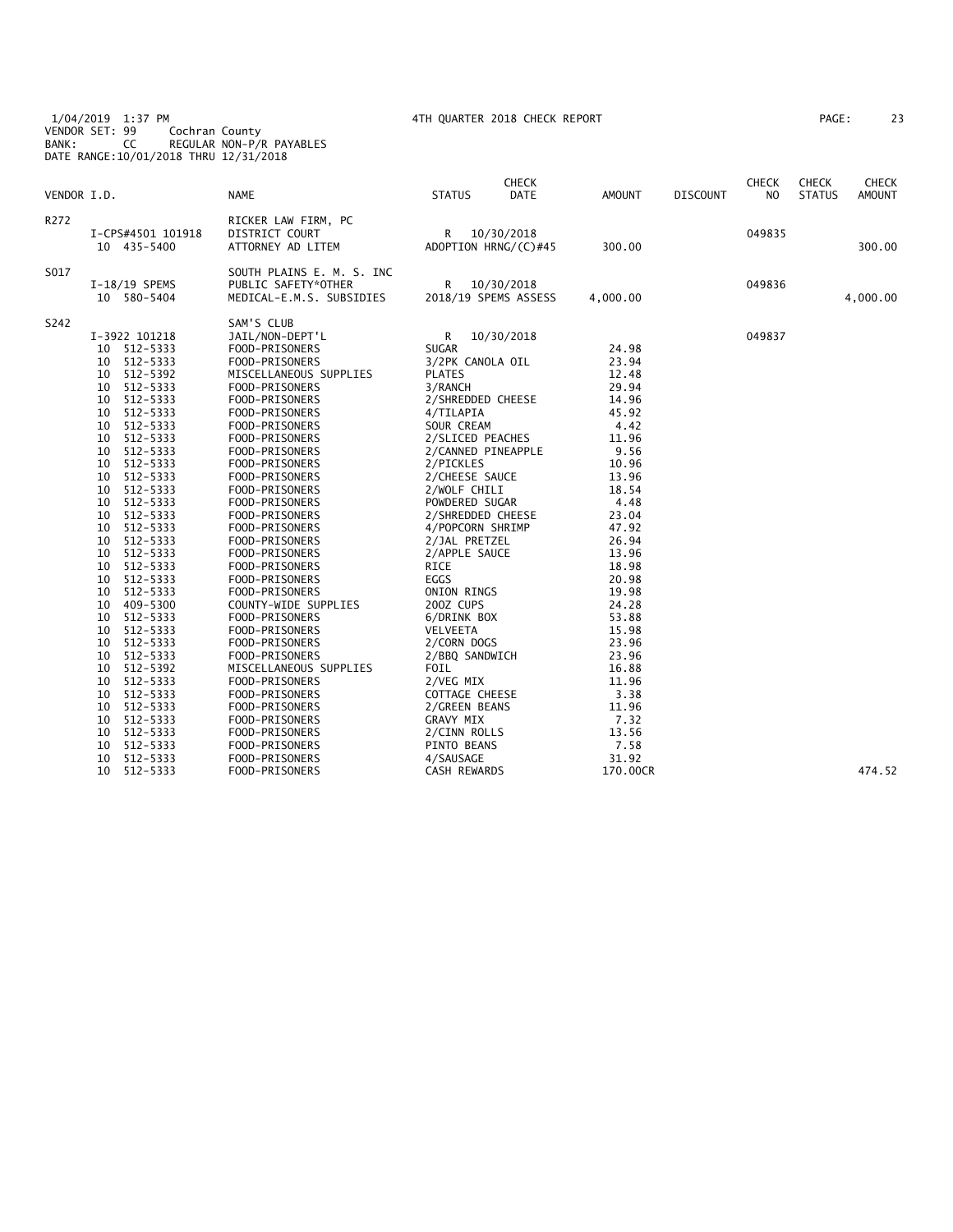|             |                                                                 |                                                                                                          |                              | <b>CHECK</b>                                             |                          |                 | <b>CHECK</b> | <b>CHECK</b>  | <b>CHECK</b>  |
|-------------|-----------------------------------------------------------------|----------------------------------------------------------------------------------------------------------|------------------------------|----------------------------------------------------------|--------------------------|-----------------|--------------|---------------|---------------|
| VENDOR I.D. |                                                                 | <b>NAME</b>                                                                                              | <b>STATUS</b>                | <b>DATE</b>                                              | AMOUNT                   | <b>DISCOUNT</b> | NO.          | <b>STATUS</b> | <b>AMOUNT</b> |
| S281        | I-2162252211<br>10 512-5310<br>10 512-5310                      | <b>STAPLES</b><br><b>JAIL</b><br>OFFICE SUPPLIES<br>OFFICE SUPPLIES                                      | SHIPPING                     | R 10/30/2018<br>2/14"CABLE TIES                          | 14.38<br>9.95            |                 | 049838       |               |               |
|             | I-2169456931<br>10 512-5310<br>10 560-5310                      | JAIL/SHERIFF<br>OFFICE SUPPLIES<br>OFFICE SUPPLIES                                                       | R.                           | 10/30/2018<br>2/12"LABEL TAPE<br>2/12"LABEL TAPE         | 22.78<br>22.78           |                 | 049838       |               |               |
|             | 10 512-5310<br>10 560-5310                                      | OFFICE SUPPLIES<br>OFFICE SUPPLIES                                                                       | 1/2 SHIPPING<br>1/2 SHIPPING |                                                          | 4.97<br>4.98             |                 |              |               | 79.84         |
| S316        | I-CH.341 WRKSHP/18<br>17 573-5427<br>17 573-5427<br>17 573-5427 | <b>BRYANT SEARS</b><br>JUVENILE PROBATION<br>TRAVEL & TRAINING<br>TRAVEL & TRAINING<br>TRAVEL & TRAINING | R.<br>LODGING TAX            | 10/30/2018<br>1 NITE/AUSTIN 10/8<br>MEALS 10/8-10/9      | 129.00<br>19.35<br>69.59 |                 | 049839       |               | 217.94        |
| S347        | I-70271969<br>15 621-5454                                       | SOUTHERN TIRE MART, LLC<br>PREC 1<br>TIRES                                                               |                              | R 10/30/2018<br>2/17.5R25 ULTRA TRAC                     | 2,346.12                 |                 | 049840       |               | 2,346.12      |
| S398        | I-NOTR FEE/ELIDA18<br>10 560-5480                               | SECRETARY OF STATE<br>SHERIFF<br><b>BONDS &amp; NOTARY FEES</b>                                          | R —                          | 10/30/2018<br>FILING FEE/ELIDA ALV                       | 21.00                    |                 | 049841       |               | 21.00         |
| S398        | I-NOTR FEE/MFRENCH18 SHERIFF<br>10 560-5480                     | SECRETARY OF STATE<br><b>BONDS &amp; NOTARY FEES</b>                                                     | R.                           | 10/30/2018<br>FILING FEE/MICHELLE                        | 21.00                    |                 | 049842       |               | 21.00         |
| S398        | I-NOTR FEE/SBUTLER18 EXTENSION SVC<br>10 665-5499               | SECRETARY OF STATE<br>MISCELLANEOUS                                                                      | R.                           | 10/30/2018<br>FILING FEE/SHAY BUTL                       | 21.00                    |                 | 049843       |               | 21.00         |
| S416        | $I - 52515$<br>15 623-5440<br>15 624-5440                       | SOS WASTE DISPOSAL, INC<br>PREC 3/PREC 4<br>UTILITIES<br>UTILITIES                                       | R                            | 10/30/2018<br>DUMPSTER SVC NOV 18<br>DUMPSTER SVC NOV 18 | 57.25<br>55.25           |                 | 049844       |               | 112.50        |
| T010        | I-CCT CONF/2018                                                 | TEXAS AGRI. EXT. SERVICE<br>COMMISSIONERS COURT                                                          | V                            | 10/30/2018                                               |                          |                 | 049845       |               | 150.00        |
| T010        | M-CHECK                                                         | TEXAS AGRI. EXT. SERVICE<br>TEXAS AGRI. EXT. SERVICEVOIDED                                               | V                            | 10/30/2018                                               |                          |                 | 049845       |               | 150.00CR      |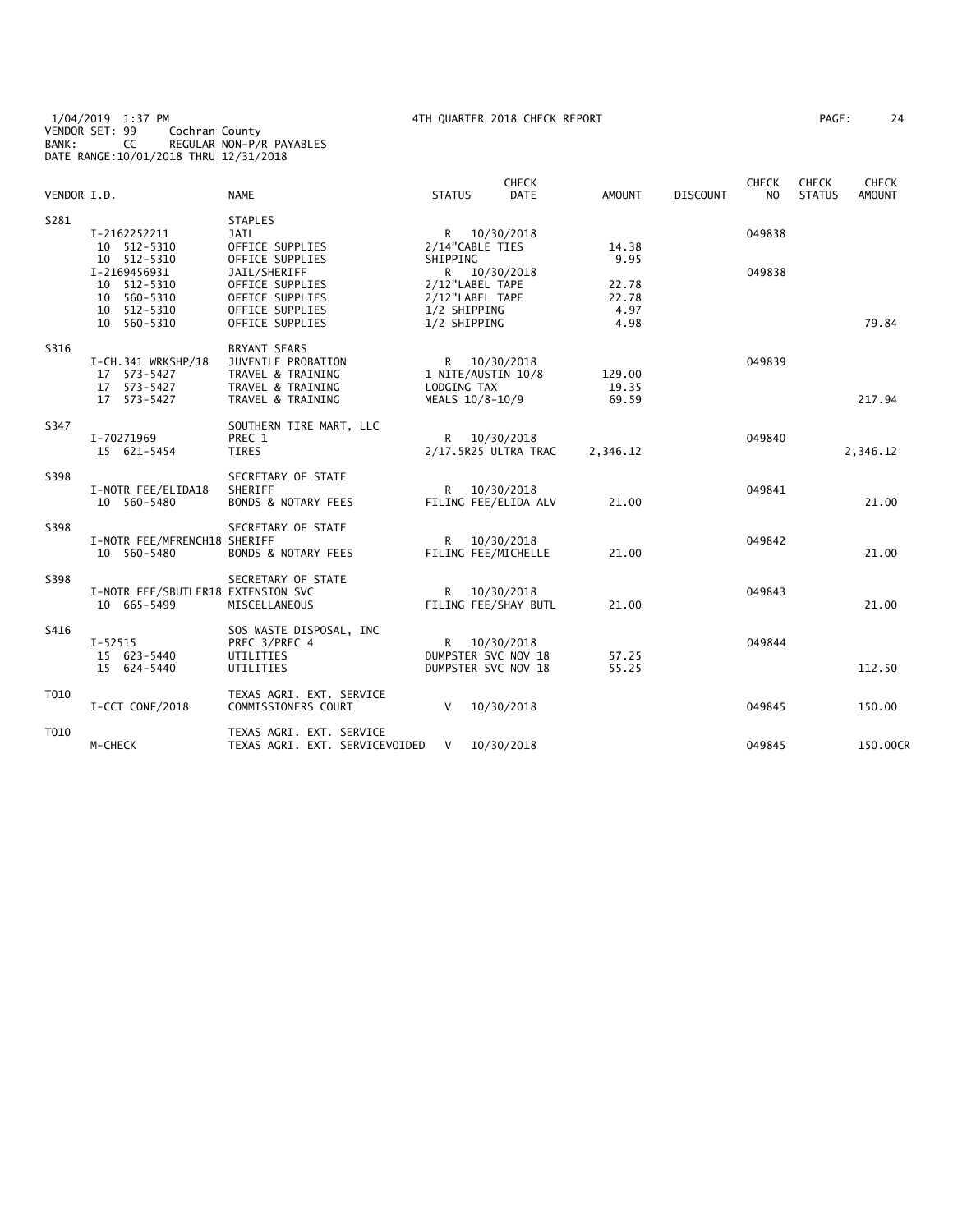1/04/2019 1:37 PM 4TH QUARTER 2018 CHECK REPORT PAGE: 25 VENDOR SET: 99 Cochran County BANK: CC REGULAR NON-P/R PAYABLES DATE RANGE:10/01/2018 THRU 12/31/2018

| AGE: | っ<br>- |
|------|--------|
|------|--------|

| VENDOR I.D. |                                                                                                                                                                                                                                                                                                                                                                                                                                          | NAME                                                                                                                                                                                                                                                                                                                                                                                                                               | <b>STATUS</b>                                                                                                                                                                                                                                                                                                                                                                     | <b>CHECK</b><br>DATE | AMOUNT                                                                                                                                                                                                | <b>DISCOUNT</b> | <b>CHECK</b><br>NO. | <b>CHECK</b><br><b>STATUS</b> | <b>CHECK</b><br><b>AMOUNT</b> |
|-------------|------------------------------------------------------------------------------------------------------------------------------------------------------------------------------------------------------------------------------------------------------------------------------------------------------------------------------------------------------------------------------------------------------------------------------------------|------------------------------------------------------------------------------------------------------------------------------------------------------------------------------------------------------------------------------------------------------------------------------------------------------------------------------------------------------------------------------------------------------------------------------------|-----------------------------------------------------------------------------------------------------------------------------------------------------------------------------------------------------------------------------------------------------------------------------------------------------------------------------------------------------------------------------------|----------------------|-------------------------------------------------------------------------------------------------------------------------------------------------------------------------------------------------------|-----------------|---------------------|-------------------------------|-------------------------------|
| T083        | I-025-239736<br>10 409-5411                                                                                                                                                                                                                                                                                                                                                                                                              | TYLER TECHNOLOGIES, INC<br>NON-DEPT'L<br>MAINTENANCE CONTRACTS                                                                                                                                                                                                                                                                                                                                                                     | R<br>MONTHLY NETWORK MAIN                                                                                                                                                                                                                                                                                                                                                         | 10/30/2018           | 220.50                                                                                                                                                                                                |                 | 049846              |                               | 220.50                        |
| T087        | I-2006772<br>10 403-5310                                                                                                                                                                                                                                                                                                                                                                                                                 | TEXAS DEPARTMENT OF HEALTH<br><b>CLERK</b><br>OFFICE SUPPLIES                                                                                                                                                                                                                                                                                                                                                                      | R<br>9 REMOTE BIRTH ACCES                                                                                                                                                                                                                                                                                                                                                         | 10/30/2018           | 16.47                                                                                                                                                                                                 |                 | 049847              |                               | 16.47                         |
| T092        | I-NO#/PCS/D BLATT<br>10 435-5400                                                                                                                                                                                                                                                                                                                                                                                                         | TEXAS TECH UNIVERSITY<br>DISTRICT COURT<br>ATTORNEY AD LITEM                                                                                                                                                                                                                                                                                                                                                                       | R<br>UNFILED PCS/DANA BLA                                                                                                                                                                                                                                                                                                                                                         | 10/30/2018           | 300.00                                                                                                                                                                                                |                 | 049848              |                               | 300.00                        |
| T148        | I-80782<br>10 403-5411                                                                                                                                                                                                                                                                                                                                                                                                                   | TASCOSA OFFICE MACHINES INC<br><b>CLERK</b><br>MAINTENANCE CONTRACTS                                                                                                                                                                                                                                                                                                                                                               | R<br>1,521 COPIES 9/10-10                                                                                                                                                                                                                                                                                                                                                         | 10/30/2018           | 22.82                                                                                                                                                                                                 |                 | 049849              |                               | 22.82                         |
| T222        | I-239340 '18-'19<br>15 610-5481                                                                                                                                                                                                                                                                                                                                                                                                          | TEXAS JUDICIAL ACADEMY<br>COMMISSIONERS COURT<br>DUES AND REGISTRATION                                                                                                                                                                                                                                                                                                                                                             | R<br>MEMBERSHIP DUES 9/1/                                                                                                                                                                                                                                                                                                                                                         | 10/30/2018           | 200.00                                                                                                                                                                                                |                 | 049850              |                               | 200.00                        |
| U019        | I-2215 091918<br>10 512-5391                                                                                                                                                                                                                                                                                                                                                                                                             | UNITED SUPERMARKETS, INC<br>JAIL<br>MEDICAL CARE-PRISONERS                                                                                                                                                                                                                                                                                                                                                                         | R<br>RX#1/HOLLAND                                                                                                                                                                                                                                                                                                                                                                 | 10/30/2018           | 35.04                                                                                                                                                                                                 |                 | 049851              |                               |                               |
|             | I-2240 091118<br>10 512-5333<br>512-5333<br>10<br>512-5333<br>10<br>512-5333<br>10<br>512-5333<br>10<br>512-5333<br>10<br>512-5333<br>10<br>512-5333<br>10<br>512-5333<br>10<br>512-5333<br>10<br>512-5333<br>10<br>512-5333<br>10<br>512-5333<br>10<br>512-5333<br>10<br>512-5333<br>10<br>512-5333<br>10<br>512-5333<br>10<br>512-5333<br>10<br>512-5333<br>10<br>512-5333<br>10<br>10<br>512-5333<br>512-5333<br>10<br>512-5333<br>10 | JAIL<br>FOOD-PRISONERS<br>FOOD-PRISONERS<br>FOOD-PRISONERS<br>FOOD-PRISONERS<br>FOOD-PRISONERS<br>FOOD-PRISONERS<br>FOOD-PRISONERS<br>FOOD-PRISONERS<br>FOOD-PRISONERS<br>FOOD-PRISONERS<br>FOOD-PRISONERS<br>FOOD-PRISONERS<br>FOOD-PRISONERS<br>FOOD-PRISONERS<br>FOOD-PRISONERS<br>FOOD-PRISONERS<br>FOOD-PRISONERS<br>FOOD-PRISONERS<br>FOOD-PRISONERS<br>FOOD-PRISONERS<br>FOOD-PRISONERS<br>FOOD-PRISONERS<br>FOOD-PRISONERS | R.<br>4/ELBOW MACARONI<br>4/CALIDAD<br>24/SOUPS<br>2/CHOC PUDDING<br>2/MIRACLE WHIP<br>12/RANCH STYLE BEANS<br>2/NACHO CHEESE<br>20/MAC N CHEESE<br>4/APPLE SAUCE<br>24/CORN<br>8/FRUIT COCKTAIL<br>8/PEACHES<br>12/PINEAPPLES<br>6/CHIPS<br>24/TOMATO SAUCE<br>SUGAR<br>VANILLA<br>24/WOLF CHILI<br><b>POTATOES</b><br>3/GARDEN SALAD<br>2/LETTUCE<br>6/BEEF CHUBS<br>12/WEENIES | 10/30/2018           | 5.00<br>17.16<br>30.00<br>12.98<br>7.38<br>13.08<br>16.98<br>10.00<br>11.96<br>16.56<br>19.92<br>17.52<br>17.88<br>23.94<br>8.00<br>13.99<br>1.99<br>62.16<br>3.99<br>11.97<br>2.58<br>74.94<br>11.88 |                 | 049851              |                               |                               |
|             | 10<br>512-5333                                                                                                                                                                                                                                                                                                                                                                                                                           | FOOD-PRISONERS                                                                                                                                                                                                                                                                                                                                                                                                                     | 6/CNTRY POST LEG QTR                                                                                                                                                                                                                                                                                                                                                              |                      | 41.94                                                                                                                                                                                                 |                 |                     |                               |                               |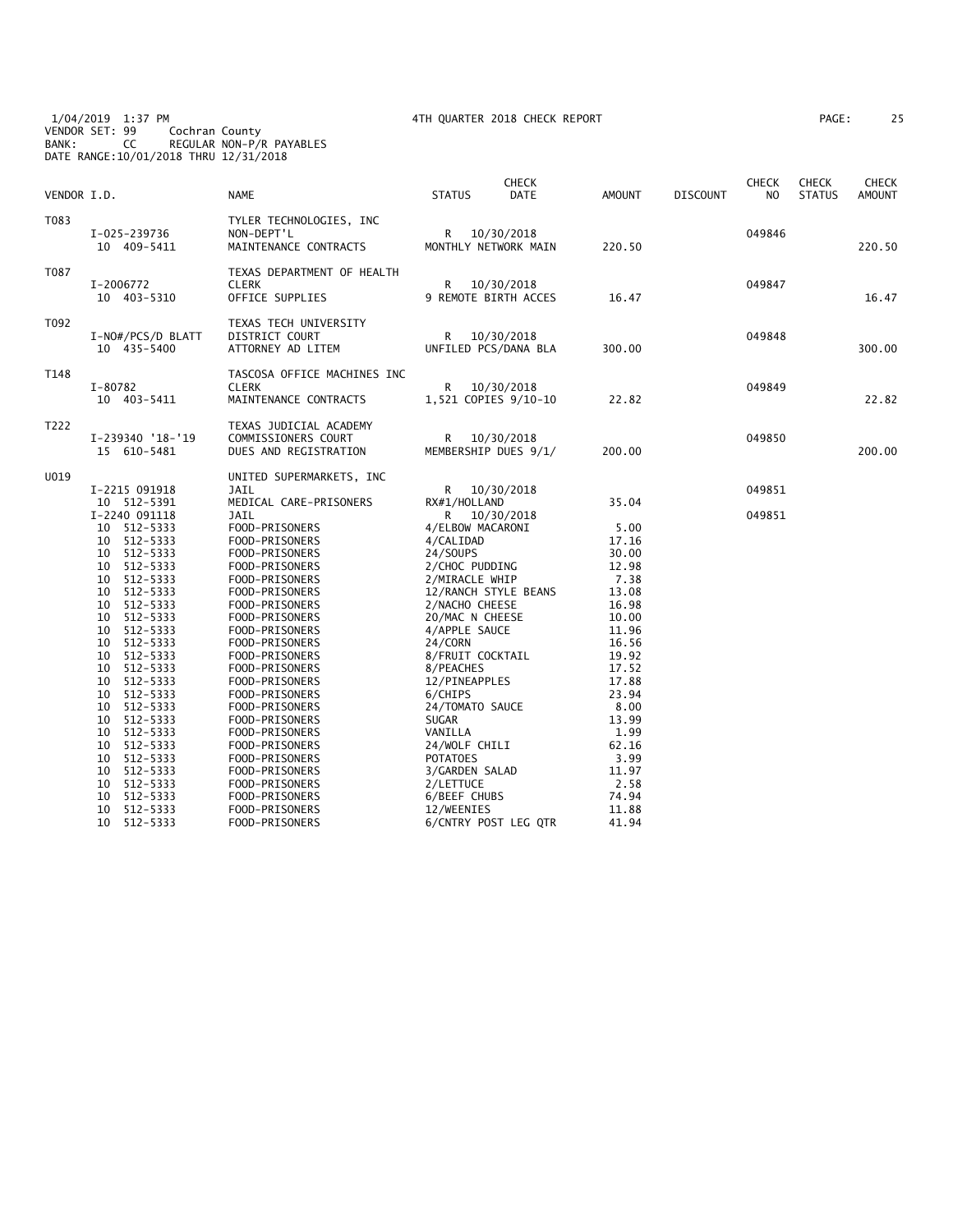1/04/2019 1:37 PM 4TH QUARTER 2018 CHECK REPORT PAGE: 26 VENDOR SET: 99 Cochran County BANK: CC REGULAR NON-P/R PAYABLES DATE RANGE:10/01/2018 THRU 12/31/2018

| 26<br>AGE: |
|------------|
|------------|

|                |                          | <b>CHECK</b>          |               |                 | <b>CHECK</b> | <b>CHECK</b>  | <b>CHECK</b>  |
|----------------|--------------------------|-----------------------|---------------|-----------------|--------------|---------------|---------------|
| VENDOR I.D.    | NAME                     | DATE<br><b>STATUS</b> | <b>AMOUNT</b> | <b>DISCOUNT</b> | NO           | <b>STATUS</b> | <b>AMOUNT</b> |
| U019           | UNITED SUPERMARKETS, INC | *CONTINUED*           |               |                 |              |               |               |
| I-2240 091118  | JAIL                     | 10/30/2018<br>R.      |               |                 | 049851       |               |               |
| 512-5333<br>10 | FOOD-PRISONERS           | 3/BACON               | 47.97         |                 |              |               |               |
| 512-5333<br>10 | FOOD-PRISONERS           | 2/SAUSAGE             | 12.00         |                 |              |               |               |
| 512-5333<br>10 | FOOD-PRISONERS           | 2/CHEESE SLICES       | 15.98         |                 |              |               |               |
| 512-5333<br>10 | FOOD-PRISONERS           | 2/SHREDDED CHEESE     | 17.98         |                 |              |               |               |
| 512-5333<br>10 | FOOD-PRISONERS           | 6/CREAM CHEESE        | 10.74         |                 |              |               |               |
| 512-5333<br>10 | FOOD-PRISONERS           | 6/CHICKEN DRUMS       | 26.80         |                 |              |               |               |
| 10<br>512-5333 | FOOD-PRISONERS           | 6/CHICKEN THIGHS      | 26.80         |                 |              |               |               |
| 512-5333<br>10 | FOOD-PRISONERS           | 4/HAM&CHEESE          | 12.00         |                 |              |               |               |
| 512-5333<br>10 | FOOD-PRISONERS           | 2/SAUSAGE PATTIES     | 19.98         |                 |              |               |               |
| 512-5333<br>10 | FOOD-PRISONERS           | CHICKEN BRST FILLETS  | 58.41         |                 |              |               |               |
| 512-5333<br>10 | FOOD-PRISONERS           | DISC                  | 27.69CR       |                 |              |               |               |
| 512-5333<br>10 | FOOD-PRISONERS           | PORK CHOPS            | 94.32         |                 |              |               |               |
| 512-5333<br>10 | FOOD-PRISONERS           | <b>DISC</b>           | 45.80CR       |                 |              |               |               |
| 512-5333<br>10 | FOOD-PRISONERS           | 3/TORTILLAS           | 12.87         |                 |              |               |               |
| 10<br>512-5333 | FOOD-PRISONERS           | 3/BROC                | 8.07          |                 |              |               |               |
| 512-5333<br>10 | FOOD-PRISONERS           | 3/VEG MIX             | 8.07          |                 |              |               |               |
| 512-5333<br>10 | FOOD-PRISONERS           | 2/HASHBROWNS          | 7.98          |                 |              |               |               |
| 10<br>512-5333 | FOOD-PRISONERS           | 2/BANANA PUDDING      | 11.98         |                 |              |               |               |
| 10 512-5333    | FOOD-PRISONERS           | 2/EGGS                | 8.28          |                 |              |               |               |
| I-2411 092818  | JAIL                     | R —<br>10/30/2018     |               |                 | 049851       |               |               |
| 10 512-5391    | MEDICAL CARE-PRISONERS   | RX#1/HOLLAND          | 59.93         |                 |              |               |               |
| I-2639 091218  | <b>JAIL</b>              | R.<br>10/30/2018      |               |                 | 049851       |               |               |
| 10 512-5333    | FOOD-PRISONERS           | 3/CANOLA OIL          | 25.47         |                 |              |               |               |
| I-2833 102318  | JAIL                     | R<br>10/30/2018       |               |                 | 049851       |               |               |
| 10 512-5391    | MEDICAL CARE-PRISONERS   | RX#1/MORIN            | 35.04         |                 |              |               |               |
| I-2886 102518  | JAIL/MEDS                | 10/30/2018<br>R       |               |                 | 049851       |               |               |
| 10 512-5391    | MEDICAL CARE-PRISONERS   | RX#1/MORIN            | 65.41         |                 |              |               |               |
| I-3365 092018  | JAIL                     | R<br>10/30/2018       |               |                 | 049851       |               |               |
| 10 512-5392    | MISCELLANEOUS SUPPLIES   | 3/DAWN                | 17.37         |                 |              |               |               |
| 10 512-5333    | FOOD-PRISONERS           | 8/BREAD               | 11.92         |                 |              |               |               |
| 512-5333<br>10 | FOOD-PRISONERS           | 3/SUGAR               | 17.97         |                 |              |               |               |
| 512-5333<br>10 | FOOD-PRISONERS           | <b>TOMATOES</b>       | 1.84          |                 |              |               |               |
| 512-5333<br>10 | FOOD-PRISONERS           | <b>JAPAPENOS</b>      | 1.03          |                 |              |               |               |
| 512-5333<br>10 | FOOD-PRISONERS           | 16/APPLES             | 8.00          |                 |              |               |               |
| 10<br>512-5333 | FOOD-PRISONERS           | 16/ORANGES            | 5.34          |                 |              |               |               |
| 512-5333<br>10 | FOOD-PRISONERS           | 3/GROUND BEEF CHUBS   | 37.47         |                 |              |               |               |
| 512-5333<br>10 | FOOD-PRISONERS           | 4/TORTILLAS           | 17.16         |                 |              |               |               |
| 10<br>512-5333 | FOOD-PRISONERS           | 2/HASHBROWNS          | 7.98          |                 |              |               |               |
| 512-5333<br>10 | FOOD-PRISONERS           | 2/MILK                | 6.98          |                 |              |               |               |
| 10 512-5333    | FOOD-PRISONERS           | 2/EGGS                | 10.98         |                 |              |               |               |
| I-5139 100418  | JAIL/MEDS                | R.<br>10/30/2018      |               |                 | 049851       |               |               |
| 10 512-5391    | MEDICAL CARE-PRISONERS   | RX/JOE LAMB           | 16.93         |                 |              |               |               |
| I-6497 102418  | JAIL                     | R<br>10/30/2018       |               |                 | 049851       |               |               |
| 10 512-5391    | MEDICAL CARE-PRISONERS   | RX#1/GARRETT          | 10.70         |                 |              |               |               |
| 10 512-5391    | MEDICAL CARE-PRISONERS   | RX#2/GARRETT          | 21.63         |                 |              |               |               |
| I-9275 091418  | JAIL                     | R<br>10/30/2018       |               |                 | 049851       |               |               |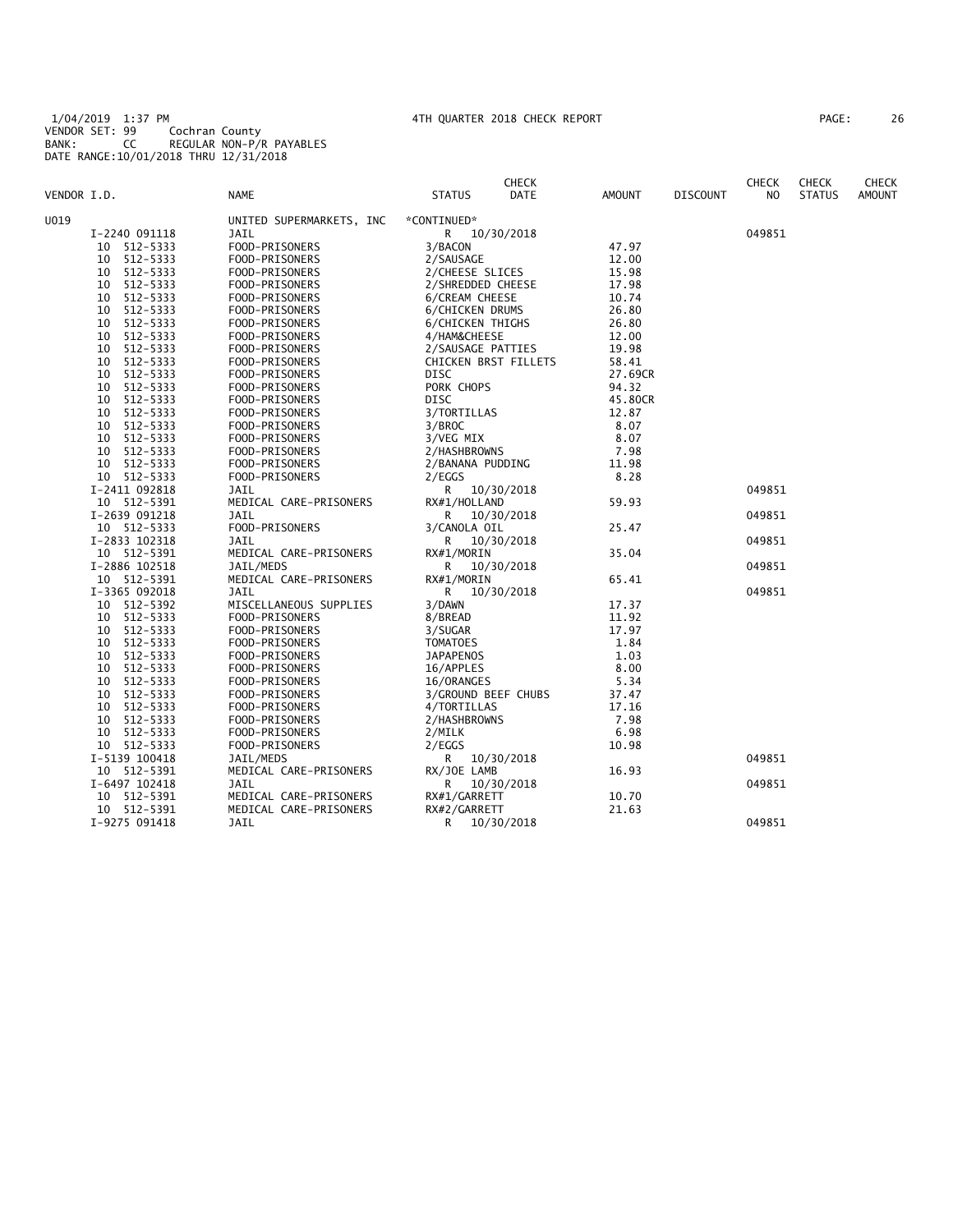1/04/2019 1:37 PM 4TH QUARTER 2018 CHECK REPORT PAGE: 27 VENDOR SET: 99 Cochran County BANK: CC REGULAR NON-P/R PAYABLES DATE RANGE:10/01/2018 THRU 12/31/2018

| PAGE: |  |  |
|-------|--|--|
|       |  |  |

|                |                          | <b>CHECK</b>                 |          |                 | <b>CHECK</b> | <b>CHECK</b>  | <b>CHECK</b>  |
|----------------|--------------------------|------------------------------|----------|-----------------|--------------|---------------|---------------|
| VENDOR I.D.    | <b>NAME</b>              | <b>STATUS</b><br>DATE        | AMOUNT   | <b>DISCOUNT</b> | NO.          | <b>STATUS</b> | <b>AMOUNT</b> |
| U019           | UNITED SUPERMARKETS, INC | *CONTINUED*                  |          |                 |              |               |               |
| I-9275 091418  | JAIL                     | 10/30/2018<br>R.             |          |                 | 049851       |               |               |
| 10 512-5391    | MEDICAL CARE-PRISONERS   | RX#1/HOLLAND                 | 44.88    |                 |              |               |               |
| 10 512-5391    | MEDICAL CARE-PRISONERS   | RX#2/HOLLAND                 | 17.55    |                 |              |               |               |
| I-9564 091818  | JAIL                     | R 10/30/2018                 |          |                 | 049851       |               |               |
| 10 512-5391    | MEDICAL CARE-PRISONERS   | RX#1/NOE MORIN               | 65.41    |                 |              |               |               |
| I-9848 101218  | JAIL                     | R —<br>10/30/2018            |          |                 | 049851       |               |               |
| 10 512-5333    | FOOD-PRISONERS           | 39/CAKE MIX                  | 46.75    |                 |              |               |               |
| 10 512-5333    | FOOD-PRISONERS           | 4/BAKED BEANS                | 5.00     |                 |              |               |               |
| 10 512-5333    | FOOD-PRISONERS           | 3/MASHED POTATOES            | 10.17    |                 |              |               |               |
| 10 512-5333    | FOOD-PRISONERS           | 5/MANWICH                    | 5.00     |                 |              |               |               |
| 10 512-5333    | FOOD-PRISONERS           | <b>PEPPERS</b>               | 1.99     |                 |              |               |               |
| 10 512-5333    | FOOD-PRISONERS           | 2/CHOC PUDDING               | 12.98    |                 |              |               |               |
| 512-5333<br>10 | FOOD-PRISONERS           | 2/RAGU                       | 6.98     |                 |              |               |               |
| 10 512-5333    | FOOD-PRISONERS           | 3/SPAGHETTI                  | 5.97     |                 |              |               |               |
| 512-5333<br>10 | FOOD-PRISONERS           | 9/MAC N CHEESE               | 7.11     |                 |              |               |               |
| 10 512-5333    | FOOD-PRISONERS           | SHREDDED LETTUCE             | 2.99     |                 |              |               |               |
| 512-5333<br>10 | FOOD-PRISONERS           | <b>TOMATOES</b>              | 4.26     |                 |              |               |               |
| 10 512-5333    | FOOD-PRISONERS           | 6/BEEF FRANKS                | 5.94     |                 |              |               |               |
| 10 512-5333    | FOOD-PRISONERS           | <b>BRISKET</b>               | 30.29    |                 |              |               |               |
| 10 512-5333    | FOOD-PRISONERS           | <b>BRISKET</b>               | 32.29    |                 |              |               |               |
| 10 512-5333    | FOOD-PRISONERS           | 2/BACON                      | 31.98    |                 |              |               |               |
| 10 512-5333    | FOOD-PRISONERS           | 3/SAUSAGE                    | 18.00    |                 |              |               |               |
| 10 512-5333    | FOOD-PRISONERS           | 4/FLOUR TORTILLAS            | 15.96    |                 |              |               |               |
| 10 512-5333    | FOOD-PRISONERS           | 3/CORN TORTILLAS             | 11.97    |                 |              |               |               |
| 10 512-5333    | FOOD-PRISONERS           | 6/PORK CHOPS                 | 44.57    |                 |              |               |               |
| 10 512-5333    | FOOD-PRISONERS           | <b>GROUND BEEF</b>           | 695.33   |                 |              |               |               |
| 10 512-5333    | FOOD-PRISONERS           | DISC BEEF                    | 341.77CR |                 |              |               |               |
| 10 512-5333    | FOOD-PRISONERS           | 2/BANANA PUDDING             | 11.98    |                 |              |               |               |
| 10 512-5333    | FOOD-PRISONERS           | DISC                         | 66.57CR  |                 |              |               | 1,921.74      |
| U036           | UNIFIRST HOLDINGS, INC.  |                              |          |                 |              |               |               |
| I-831 2388613  | JAIL                     | R <sub>a</sub><br>10/30/2018 |          |                 | 049854       |               |               |
| 10 512-5392    | MISCELLANEOUS SUPPLIES   | 3x5 MAT                      | 4.40     |                 |              |               |               |
| 10 512-5392    | MISCELLANEOUS SUPPLIES   | 3x5 ANTI-FATIGUE MAT         | 5.75     |                 |              |               |               |
| 10 512-5392    | MISCELLANEOUS SUPPLIES   | 2/WET MOPS                   | 3.30     |                 |              |               |               |
| 10 512-5392    | MISCELLANEOUS SUPPLIES   | 200/MICROFIBER TOWEL         | 38.00    |                 |              |               |               |
| 10 512-5392    | MISCELLANEOUS SUPPLIES   | DEFE CHARGE                  | 13.10    |                 |              |               |               |
| I-831 2389943  | JAIL                     | R 10/30/2018                 |          |                 | 049854       |               |               |
| 10 512-5392    | MISCELLANEOUS SUPPLIES   | 3x5 MAT                      | 4.40     |                 |              |               |               |
| 10 512-5392    | MISCELLANEOUS SUPPLIES   | 3x5 ANTI-FATIGUE MAT         | 5.75     |                 |              |               |               |
| 10 512-5392    | MISCELLANEOUS SUPPLIES   | 2/WET MOPS                   | 3.30     |                 |              |               |               |
| 10 512-5392    | MISCELLANEOUS SUPPLIES   | 200/MICROFIBER TOWEL         | 38.00    |                 |              |               |               |
| 10 512-5392    | MISCELLANEOUS SUPPLIES   | DEFE CHARGE                  | 13.10    |                 |              |               |               |
| I-831 2391288  | JAIL                     | R.<br>10/30/2018             |          |                 | 049854       |               |               |
| 10 512-5392    | MISCELLANEOUS SUPPLIES   | 3x5 MAT                      | 4.40     |                 |              |               |               |
| 10 512-5392    | MISCELLANEOUS SUPPLIES   | 3x5 ANTI-FATIGUE MAT         | 5.75     |                 |              |               |               |
| 10 512-5392    | MISCELLANEOUS SUPPLIES   | 2/WET MOPS                   | 3.30     |                 |              |               |               |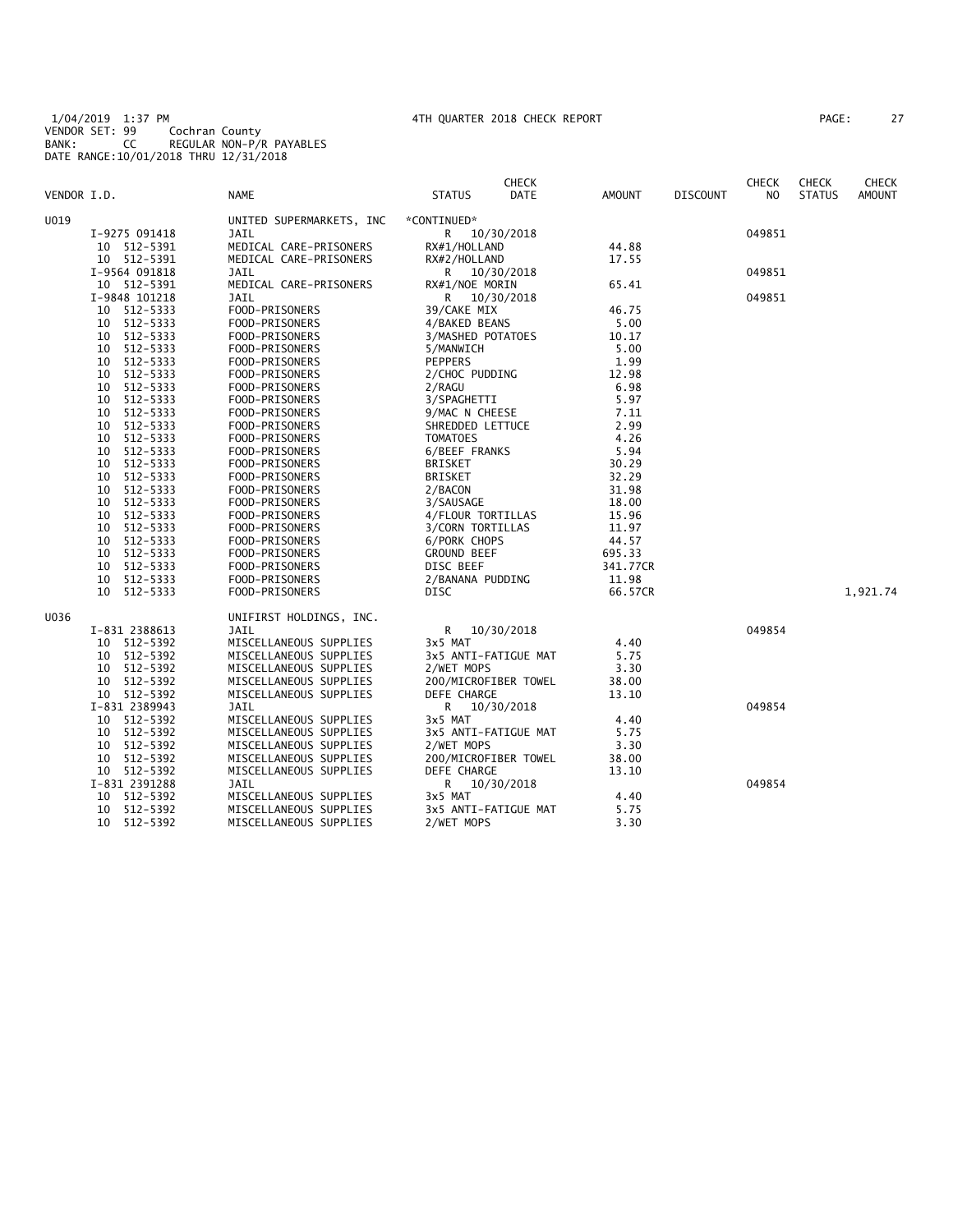1/04/2019 1:37 PM 4TH QUARTER 2018 CHECK REPORT PAGE: 28 VENDOR SET: 99 Cochran County BANK: CC REGULAR NON-P/R PAYABLES DATE RANGE:10/01/2018 THRU 12/31/2018

|  |  | AGE: |  | 28 |  |
|--|--|------|--|----|--|
|--|--|------|--|----|--|

|             |               |                                |                      | <b>CHECK</b> |            |                 | <b>CHECK</b>   | <b>CHECK</b>  | CHECK         |
|-------------|---------------|--------------------------------|----------------------|--------------|------------|-----------------|----------------|---------------|---------------|
| VENDOR I.D. |               | <b>NAME</b>                    | <b>STATUS</b>        | DATE         | AMOUNT     | <b>DISCOUNT</b> | N <sub>O</sub> | <b>STATUS</b> | <b>AMOUNT</b> |
| U036        |               | UNIFIRST HOLDINGS, INC         | *CONTINUED*          |              |            |                 |                |               |               |
|             | I-831 2391288 | JAIL                           | R 10/30/2018         |              |            |                 | 049854         |               |               |
|             | 10 512-5392   | MISCELLANEOUS SUPPLIES         | 200/MICROFIBER TOWEL |              | 38.00      |                 |                |               |               |
|             | 10 512-5392   | MISCELLANEOUS SUPPLIES         | DEFE CHARGE          |              | 13.10      |                 |                |               |               |
|             | I-831 2392626 | JAIL                           | R 10/30/2018         |              |            |                 | 049854         |               |               |
|             | 10 512-5392   | MISCELLANEOUS SUPPLIES         | 3x5 MAT              |              | 4.40       |                 |                |               |               |
|             | 10 512-5392   | MISCELLANEOUS SUPPLIES         | 3x5 ANTI-FATIGUE MAT |              | 5.75       |                 |                |               |               |
|             | 10 512-5392   | MISCELLANEOUS SUPPLIES         | 2/WET MOPS           |              | 3.30       |                 |                |               |               |
|             | 10 512-5392   | MISCELLANEOUS SUPPLIES         | 200/MICROFIBER TOWEL |              | 38.00      |                 |                |               |               |
|             | 10 512-5392   | MISCELLANEOUS SUPPLIES         | DEFE CHARGE          |              | 13.10      |                 |                |               | 258.20        |
| V035        |               | VARIVERGE, LLC                 |                      |              |            |                 |                |               |               |
|             | $I - 22443$   | TAX A/C                        | R 10/30/2018         |              |            |                 | 049855         |               |               |
|             | 10 499-5408   | TAX ROLL                       | 8,125 LASER PRINT ST |              | 357.50     |                 |                |               |               |
|             | 10 499-5408   | TAX ROLL                       | 2,386 RENDERING      |              | 155.09     |                 |                |               |               |
|             | 10 499-5408   | TAX ROLL                       | 4,955 PAPER FOR LASE |              | 89.19      |                 |                |               |               |
|             | 10 499-5408   | TAX ROLL                       | 63 FLATS @.85        |              | 53.55      |                 |                |               |               |
|             | 10 499-5408   | TAX ROLL                       | 2,359 PRE-SORT       |              | 58.98      |                 |                |               |               |
|             | 10 499-5311   | POSTAL EXPENSES                | 2,359 POSTAGE        |              | 1,130.48   |                 |                |               |               |
|             | 10 499-5311   | POSTAL EXPENSES                | POSTAGE PREV PAID    |              | 1,500.00CR |                 |                |               |               |
|             | $I - 22444$   | TAX A/C                        | R 10/30/2018         |              |            |                 | 049855         |               |               |
|             | 10 499-5408   | TAX ROLL                       | 15,268 LASER PRINT/T |              | 671.79     |                 |                |               |               |
|             | 10 499-5408   | TAX ROLL                       | 4,006 RENDERING      |              | 260.39     |                 |                |               |               |
|             | 10 499-5408   | TAX ROLL                       | 7,634 PAPER FOR LASE |              | 137.41     |                 |                |               |               |
|             | 10 499-5408   | TAX ROLL                       | 4.006 DPV/LACS UPDAT |              | 20.03      |                 |                |               |               |
|             | 10 499-5408   | TAX ROLL                       | 18 FLATS             |              | 15.30      |                 |                |               |               |
|             | 10 499-5408   | TAX ROLL                       | 3,927 PRE-SORT       |              | 98.18      |                 |                |               |               |
|             | 10 499-5311   | POSTAL EXPENSES                | 3,927 POSTAGE        |              | 1,628.88   |                 |                |               |               |
|             | 10 499-5311   | POSTAL EXPENSES                | POSTAGE PREV PAID    |              | 1,500.00CR |                 |                |               | 1,676.77      |
| <b>WOO7</b> |               | THOMSON REUTERS-WEST PAYMENT C |                      |              |            |                 |                |               |               |
|             | I-839003191   | ATTORNEY/LAW LIBRARY           | R 10/30/2018         |              |            |                 | 049856         |               |               |
|             | 10 475-5590   | LAW LIBRARY MTRLS/UPDATES      | DATABASE CHG OCT18   |              | 315.00     |                 |                |               |               |
|             | I-839086286   | ATTORNEY/LAW LIBRARY           | R.                   | 10/30/2018   |            |                 | 049856         |               |               |
|             | 10 475-5590   | LAW LIBRARY MTRLS/UPDATES      | BOOKS&BOUND VOL OCT  |              | 577.08     |                 |                |               |               |
|             | I-839094930   | ATTORNEY                       | R                    | 10/30/2018   |            |                 | 049856         |               |               |
|             | 10 475-5590   | LAW LIBRARY MTRLS/UPDATES      | BOOKS&BOUND VOL OCT  |              | 115.29     |                 |                |               |               |
|             | I-839096468   | AUDITOR                        | R                    | 10/30/2018   |            |                 | 049856         |               |               |
|             | 10 495-5310   | OFFICE SUPPLIES                | TX VERN STAT LGC 201 |              | 59.00      |                 |                |               |               |
|             | 10 495-5310   | OFFICE SUPPLIES                | LGC 2018 PP V1A      |              | 59.00      |                 |                |               |               |
|             | 10 495-5310   | OFFICE SUPPLIES                | LGC 2018 PP V1B      |              | 59.00      |                 |                |               |               |
|             | 10 495-5310   | OFFICE SUPPLIES                | LGC 2018 PP V2       |              | 59.00      |                 |                |               |               |
|             | 10 495-5310   | OFFICE SUPPLIES                | LGC 2018 PP V3       |              | 59.00      |                 |                |               |               |
|             | 10 495-5310   | OFFICE SUPPLIES                | LGC 2018 PP V4       |              | 59.00      |                 |                |               |               |
|             | 10 495-5310   | OFFICE SUPPLIES                | LGC 2018 PP V5       |              | 59.00      |                 |                |               |               |
|             | 10 495-5310   | OFFICE SUPPLIES                | LGC 2018 PP V6       |              | 59.00      |                 |                |               |               |
|             | 10 495-5310   | OFFICE SUPPLIES                | LGC 2018 PP V7       |              | 59.00      |                 |                |               | 1,538.37      |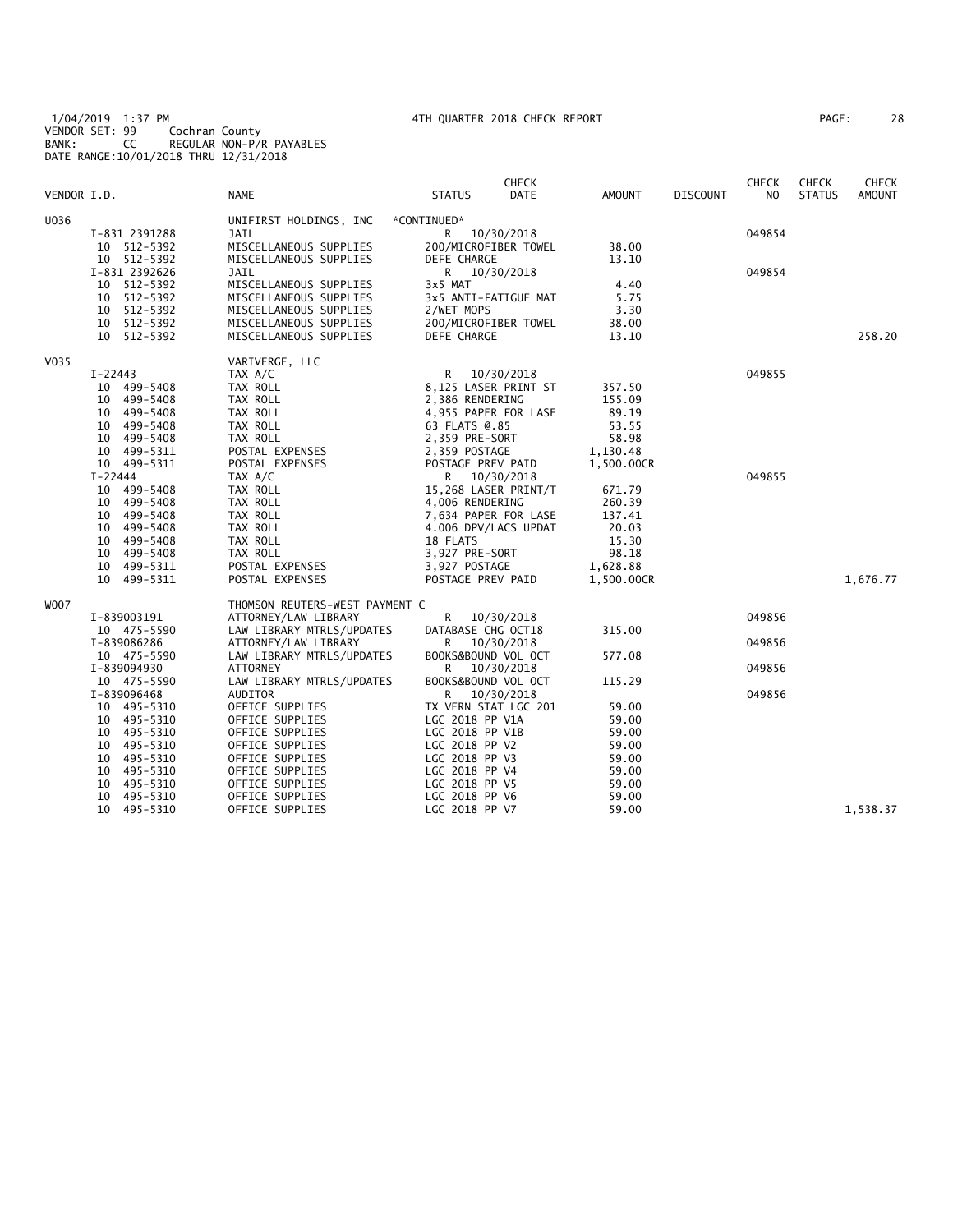1/04/2019 1:37 PM 4TH QUARTER 2018 CHECK REPORT PAGE: 29 VENDOR SET: 99 Cochran County BANK: CC REGULAR NON-P/R PAYABLES DATE RANGE:10/01/2018 THRU 12/31/2018

| PAGE: | 29 |
|-------|----|
|-------|----|

|             |                                |                                        |                           | <b>CHECK</b> |                |                 | <b>CHECK</b>   | <b>CHECK</b>  | <b>CHECK</b>  |
|-------------|--------------------------------|----------------------------------------|---------------------------|--------------|----------------|-----------------|----------------|---------------|---------------|
| VENDOR I.D. |                                | <b>NAME</b>                            | <b>STATUS</b>             | <b>DATE</b>  | <b>AMOUNT</b>  | <b>DISCOUNT</b> | N <sub>O</sub> | <b>STATUS</b> | <b>AMOUNT</b> |
| W010        |                                | WEST TEXAS GAS INC                     |                           |              |                |                 |                |               |               |
|             | I-020036001501 10/18 PARK/SHOP |                                        | R                         | 10/30/2018   |                |                 | 049857         |               |               |
|             | 10<br>660–5440                 | UTILITIES & IRRIGATION                 | CUSTOMER CHG 9/4-10/      |              | 10.00          |                 |                |               |               |
|             | 10<br>660-5440                 | UTILITIES & IRRIGATION                 | GRIP CHG                  |              | 4.13           |                 |                |               |               |
|             | 660-5440<br>10                 | UTILITIES & IRRIGATION                 | RATE REDUCTION REFUN      |              | 13.03CR        |                 |                |               | 1.10          |
| W055        |                                | WINDSTREAM COMMUNICATIONS SW           |                           |              |                |                 |                |               |               |
|             | I-266-0638 102418              | <b>MUSEUM</b>                          | R                         | 10/30/2018   |                |                 | 049858         |               |               |
|             | 10 652-5420                    | TELECOMMUNICATIONS                     | SERVICES                  |              | 134.94         |                 |                |               |               |
|             | 652-5420<br>10                 | TELECOMMUNICATIONS                     | <b>DISC</b>               |              | 35.00CR        |                 |                |               |               |
|             | 652-5420<br>10                 | TELECOMMUNICATIONS                     | <b>FEES</b>               |              | 39.72          |                 |                |               |               |
|             | 10 652-5420                    | TELECOMMUNICATIONS                     | PICC CHG                  |              | 1.16           |                 |                |               |               |
|             | 10 652-5420                    | TELECOMMUNICATIONS                     | LONG DISTANCE SVC         |              | 8.53           |                 |                |               |               |
|             | I-266-5051 102418              | LIBRARY                                | R                         | 10/30/2018   |                |                 | 049858         |               |               |
|             | 650-5420<br>10                 | TELECOMMUNICATIONS                     | SERVICES/2 LINES          |              | 129.12         |                 |                |               |               |
|             | 10 650-5420                    | TELECOMMUNICATIONS                     | <b>FEES</b>               |              | 39.51          |                 |                |               |               |
|             | 10 650-5420                    | TELECOMMUNICATIONS                     | LONG DISTANCE SVC         |              | 1.03           |                 |                |               |               |
|             | I-266-5074 102418              | ADULT PROBATION                        | R 10/30/2018              |              |                |                 | 049858         |               |               |
|             | 10 570-5420                    | TELECOMMUNICATIONS                     | SERVICES                  |              | 21.90          |                 |                |               |               |
|             | 570-5420<br>10                 | TELECOMMUNICATIONS                     | <b>FEES</b>               |              | 13.58          |                 |                |               |               |
|             | 570-5420<br>10                 | TELECOMMUNICATIONS                     | BASIC SVC ADJ 9/22-1      |              | 19.69          |                 |                |               |               |
|             | 10 570-5420                    | TELECOMMUNICATIONS                     | BASIC SVC ADJ 10/19-      |              | 2.74           |                 |                |               |               |
|             | I-266-5161 102418              | TREASURER                              | R                         | 10/30/2018   |                |                 | 049858         |               |               |
|             | 497-5420<br>10                 | TELECOMMUNICATIONS                     | SERVICES                  |              | 37.30          |                 |                |               |               |
|             | 10 497-5420                    | TELECOMMUNICATIONS                     | <b>FEES</b>               |              | 17.36          |                 |                |               |               |
|             | 10 497-5420                    | TELECOMMUNICATIONS                     | BASIC SVC ADJ 10/19-      |              | 0.55           |                 |                |               |               |
|             | 10 497-5420                    | TELECOMMUNICATIONS                     | LONG DISTANCE SVC         |              | 0.07           |                 |                |               |               |
|             | I-266-5171 102418              | TAX A/C                                | R                         | 10/30/2018   |                |                 | 049858         |               |               |
|             | 10 499-5420                    | TELECOMMUNICATIONS                     | SERVICES/3 LINES          |              | 246.58         |                 |                |               |               |
|             | 10 499-5420                    |                                        |                           |              |                |                 |                |               |               |
|             | 10 499-5420                    | TELECOMMUNICATIONS                     | FEES<br>LONG DISTANCE SVC |              | 65.37<br>20.93 |                 |                |               |               |
|             | I-266-5181 SEP 18              | TELECOMMUNICATIONS<br><b>ELECTIONS</b> | R                         | 10/30/2018   |                |                 | 049858         |               |               |
|             | 10 490-5420                    | TELECOMMUNICATIONS                     | SERVICES                  |              | 35.58          |                 |                |               |               |
|             | 10 490-5420                    | TELECOMMUNICATIONS                     | <b>FEES</b>               |              | 24.12          |                 |                |               |               |
|             | 10 490-5420                    | TELECOMMUNICATIONS                     | LONG DISTANCE SVC         |              | 7.82           |                 |                |               |               |
|             | I-266-5211 102418              | SHERIFF                                |                           |              |                |                 | 049858         |               |               |
|             | 560-5420<br>10                 | TELECOMMUNICATIONS                     | R<br>SERVICES/3 LINES     | 10/30/2018   | 127.95         |                 |                |               |               |
|             |                                |                                        |                           |              |                |                 |                |               |               |
|             | 560-5420<br>10                 | TELECOMMUNICATIONS                     | FEES                      |              | 59.29          |                 |                |               |               |
|             | 560-5420<br>10                 | TELECOMMUNICATIONS                     | LONG DISTANCE SVC         |              | 11.23          |                 |                |               |               |
|             | 10 560-5420                    | TELECOMMUNICATIONS                     | BASIC SVC ADJ             |              | 2.19           |                 |                |               |               |
|             | I-266-5215 102418              | EXTENSION SVC                          | R                         | 10/30/2018   |                |                 | 049858         |               |               |
|             | 10 665-5420                    | TELECOMMUNICATIONS                     | SERVICES/3 LINES          |              | 143.38         |                 |                |               |               |
|             | 10 665-5420                    | TELECOMMUNICATIONS                     | <b>FEES</b>               |              | 59.25          |                 |                |               |               |
|             | 10 665-5420                    | TELECOMMUNICATIONS                     | LONG DISTANCE SVC         |              | 0.20           |                 |                |               |               |
|             | I-266-5302 102418              | JUSTICE OF PEACE                       | R                         | 10/30/2018   |                |                 | 049858         |               |               |
|             | 10 455-5420                    | TELECOMMUNICATIONS                     | SERVICES                  |              | 31.83          |                 |                |               |               |
|             | 10 455-5420                    | TELECOMMUNICATIONS                     | <b>FEES</b>               |              | 17.34          |                 |                |               |               |
|             | 10 455-5420                    | TELECOMMUNICATIONS                     | LONG DISTANCE SVC         |              | 2.71           |                 |                |               |               |
|             | I-266-5411 102418              | JUVENILE PROBATION                     | R                         | 10/30/2018   |                |                 | 049858         |               |               |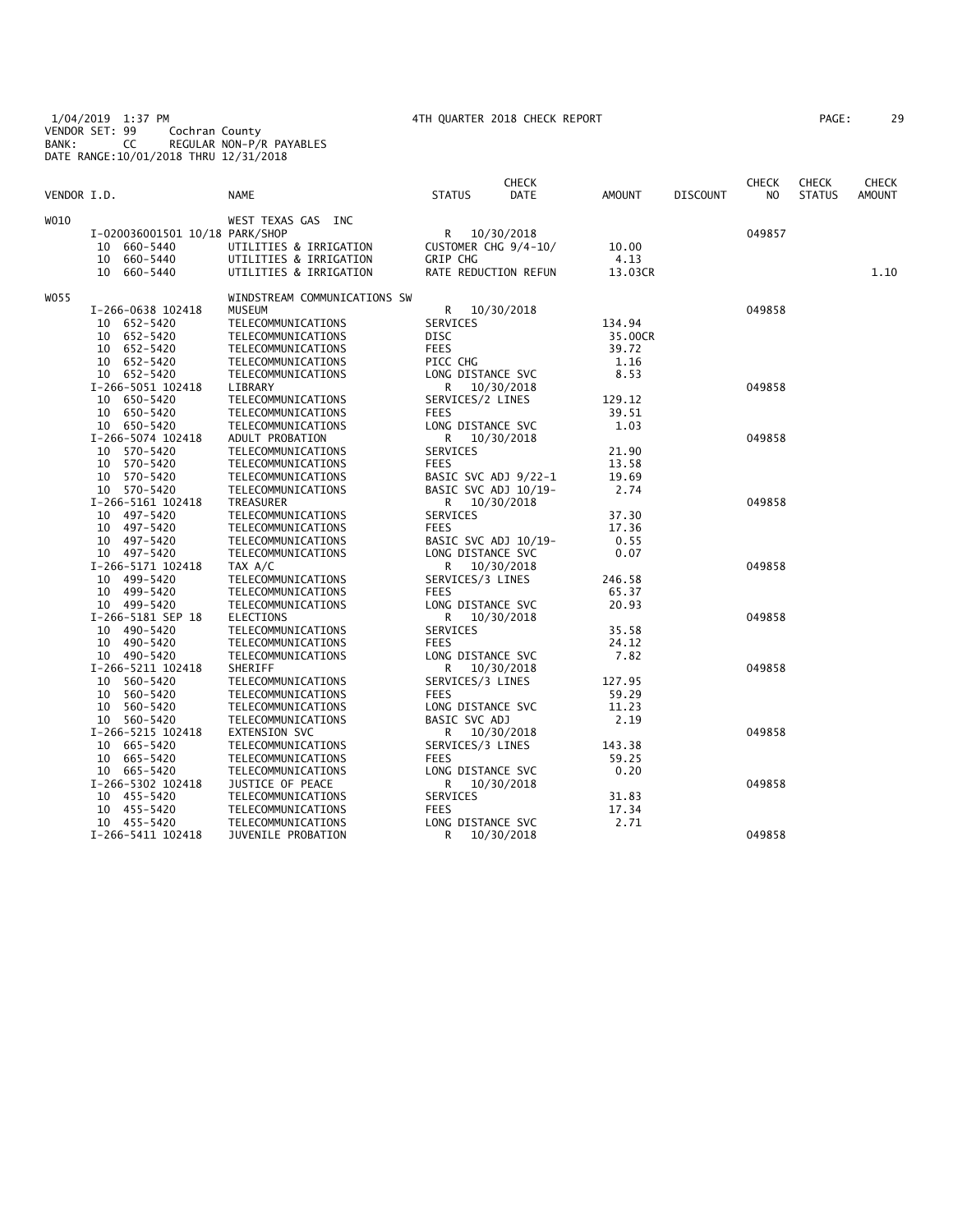1/04/2019 1:37 PM 4TH QUARTER 2018 CHECK REPORT PAGE: 30 VENDOR SET: 99 Cochran County BANK: CC REGULAR NON-P/R PAYABLES DATE RANGE:10/01/2018 THRU 12/31/2018

| PAGE : | 30 |
|--------|----|
|        |    |

| VENDOR I.D. |                                  | <b>NAME</b>                              | <b>STATUS</b>                        | <b>CHECK</b><br><b>DATE</b> | <b>AMOUNT</b>  | <b>DISCOUNT</b> | <b>CHECK</b><br>NO. | <b>CHECK</b><br><b>STATUS</b> | <b>CHECK</b><br><b>AMOUNT</b> |
|-------------|----------------------------------|------------------------------------------|--------------------------------------|-----------------------------|----------------|-----------------|---------------------|-------------------------------|-------------------------------|
|             |                                  |                                          |                                      |                             |                |                 |                     |                               |                               |
| WO55        |                                  | WINDSTREAM COMMUNICATIONS SW             | *CONTINUED*                          |                             |                |                 |                     |                               |                               |
|             | I-266-5411 102418                | JUVENILE PROBATION                       | R.                                   | 10/30/2018                  |                |                 | 049858              |                               |                               |
|             | 17 573-5499                      | OPERATING EXPENSES                       | SERVICES                             |                             | 31.83          |                 |                     |                               |                               |
|             | 17<br>573-5499                   | OPERATING EXPENSES                       | <b>FEES</b>                          |                             | 17.35          |                 |                     |                               |                               |
|             | 17 573-5499                      | OPERATING EXPENSES                       | LONG DISTANCE SVC                    |                             | 0.69           |                 |                     |                               |                               |
|             | I-266-5412 102418                | DIST CT/NON-DEPT'L/CONSTABLE             | R                                    | 10/30/2018                  |                |                 | 049858              |                               |                               |
|             | 10 435-5420                      | TELECOMMUNICATIONS                       | SERVICES                             |                             | 24.61          |                 |                     |                               |                               |
|             | 10 435-5420                      | TELECOMMUNICATIONS                       | <b>INTERNET</b>                      |                             | 130.00         |                 |                     |                               |                               |
|             | 10 435-5420                      | TELECOMMUNICATIONS                       | <b>FEES</b>                          |                             | 11.92          |                 |                     |                               |                               |
|             | 10 435-5420                      | TELECOMMUNICATIONS                       | PICC CHG                             |                             | 1.16           |                 |                     |                               |                               |
|             | 10 409-5420                      | TELECOMMUNICATIONS                       | COURTHOUSE INTERNET                  |                             | 130.00         |                 |                     |                               |                               |
|             | 10 409-5420                      | TELECOMMUNICATIONS                       | FEES                                 |                             | 15.89          |                 |                     |                               |                               |
|             | 10 550-5420                      | TELECOMMUNICATIONS                       | SERVICES                             |                             | 24.62          |                 |                     |                               |                               |
|             | 10 550-5420                      | TELECOMMUNICATIONS                       | <b>FEES</b>                          |                             | 11.92          |                 |                     |                               |                               |
|             | 10 550-5420                      | TELECOMMUNICATIONS                       | LONG DISTANCE SVC                    |                             | 0.46           |                 |                     |                               |                               |
|             | I-266-5450 102418                | <b>CLERK</b>                             | R                                    | 10/30/2018                  | 113.00         |                 | 049858              |                               |                               |
|             | 10 403-5420                      | TELECOMMUNICATIONS                       | SERVICES/3 LINES                     |                             |                |                 |                     |                               |                               |
|             | 10 403-5420                      | TELECOMMUNICATIONS                       | <b>FEES</b><br>LONG DISTANCE SVC     |                             | 74.28<br>18.29 |                 |                     |                               |                               |
|             | 10 403-5420                      | TELECOMMUNICATIONS                       |                                      |                             |                |                 |                     |                               |                               |
|             | I-266-5508 102418                | CO JUDGE/COMM'R CT                       | R                                    | 10/30/2018                  |                |                 | 049858              |                               |                               |
|             | 15 610-5420                      | TELECOMMUNICATIONS                       | SERVICES/2 LINES                     |                             | 64.76          |                 |                     |                               |                               |
|             | 15 610-5420                      | TELECOMMUNICATIONS                       | <b>FEES</b>                          |                             | 55.11<br>0.69  |                 |                     |                               |                               |
|             | 15 610-5420<br>I-266-5700 102418 | TELECOMMUNICATIONS<br>SHERIFF            | LONG DISTANCE SVC                    |                             |                |                 | 049858              |                               |                               |
|             | 10 560-5420                      | TELECOMMUNICATIONS                       | R.<br>SERVICES                       | 10/30/2018                  | 43.38          |                 |                     |                               |                               |
|             | 10 560-5420                      | TELECOMMUNICATIONS                       | <b>FEES</b>                          |                             | 14.08          |                 |                     |                               |                               |
|             | 10 560-5420                      | TELECOMMUNICATIONS                       | LONG DISTANCE SVC                    |                             | 0.82           |                 |                     |                               |                               |
|             | I-266-5822 102418                |                                          |                                      |                             |                |                 | 049858              |                               |                               |
|             | 10 409-5420                      | AUDITOR/NON-DEPT'L<br>TELECOMMUNICATIONS | R 10/30/2018<br>266-5629 FAX LINE SE |                             | 20.89          |                 |                     |                               |                               |
|             | 10 409-5420                      | TELECOMMUNICATIONS                       | <b>FEES</b>                          |                             | 20.01          |                 |                     |                               |                               |
|             | 10 409-5420                      | TELECOMMUNICATIONS                       | INTERNET                             |                             | 130.00         |                 |                     |                               |                               |
|             | 10 409-5420                      | TELECOMMUNICATIONS                       | PICC CHG                             |                             | 1.16           |                 |                     |                               |                               |
|             | 409-5420<br>10                   | TELECOMMUNICATIONS                       | STATIC IP                            |                             | 15.00          |                 |                     |                               |                               |
|             | 10<br>409-5420                   | TELECOMMUNICATIONS                       | LONG DISTANCE SVC                    |                             | 0.97           |                 |                     |                               |                               |
|             | 495-5420<br>10                   | TELECOMMUNICATIONS                       | SERVICES                             |                             | 20.89          |                 |                     |                               |                               |
|             | 10 495-5420                      | TELECOMMUNICATIONS                       | <b>FEES</b>                          |                             | 20.00          |                 |                     |                               |                               |
|             | 495-5420<br>10                   | TELECOMMUNICATIONS                       | INTERNET                             |                             | 130.00         |                 |                     |                               |                               |
|             | 495–5420<br>10                   | TELECOMMUNICATIONS                       | PICC CHG                             |                             | 1.16           |                 |                     |                               |                               |
|             | 10 495-5420                      | TELECOMMUNICATIONS                       | LONG DISTANCE SVC                    |                             | 0.63           |                 |                     |                               |                               |
|             | I-266-8661 102418                | <b>ATTORNEY</b>                          | R                                    | 10/30/2018                  |                |                 | 049858              |                               |                               |
|             | 10 475-5420                      | TELECOMMUNICATIONS                       | SERVICES/2 LINES                     |                             | 75.21          |                 |                     |                               |                               |
|             | 10 475-5420                      | TELECOMMUNICATIONS                       | <b>FEES</b>                          |                             | 39.51          |                 |                     |                               |                               |
|             | I-266-8888 102418                | SHERIFF                                  | R                                    | 10/30/2018                  |                |                 | 049858              |                               |                               |
|             | 10 560-5420                      | TELECOMMUNICATIONS                       | SERVICES/FAX LINE/CR                 |                             | 32.38          |                 |                     |                               |                               |
|             | 560-5420<br>10                   | TELECOMMUNICATIONS                       | <b>FEES</b>                          |                             | 14.06          |                 |                     |                               |                               |
|             | 10 560-5420                      | TELECOMMUNICATIONS                       | LONG DISTANCE SVC                    |                             | 0.66           |                 |                     |                               | 2,595.36                      |
|             |                                  |                                          |                                      |                             |                |                 |                     |                               |                               |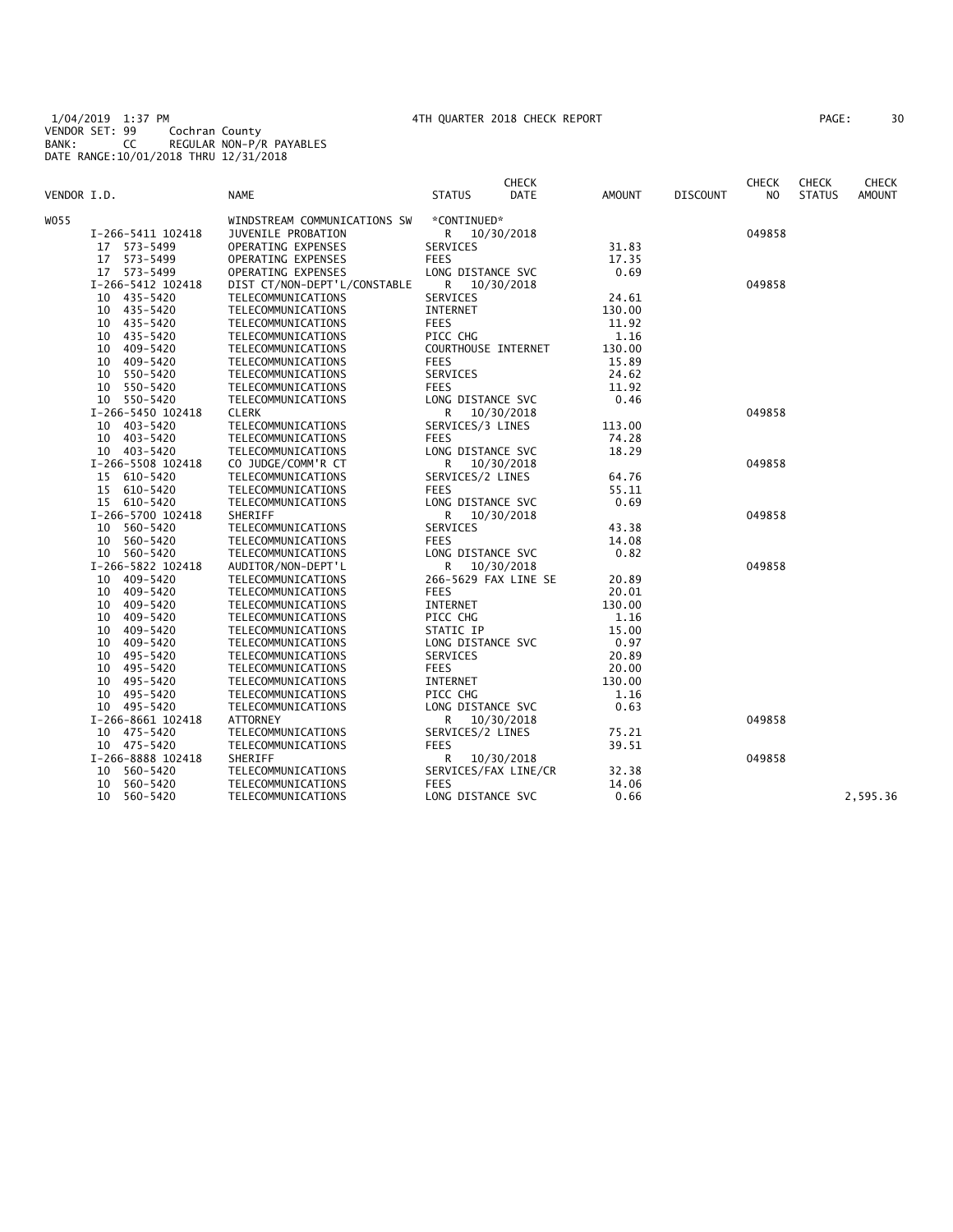1/04/2019 1:37 PM 4TH QUARTER 2018 CHECK REPORT PAGE: 31 VENDOR SET: 99 Cochran County BANK: CC REGULAR NON-P/R PAYABLES DATE RANGE:10/01/2018 THRU 12/31/2018

| PAGE : | 31 |
|--------|----|
|        |    |

|             |                 |                        | <b>CHECK</b>                 |               |                 | <b>CHECK</b>   | <b>CHECK</b>  | <b>CHECK</b>  |
|-------------|-----------------|------------------------|------------------------------|---------------|-----------------|----------------|---------------|---------------|
| VENDOR I.D. |                 | <b>NAME</b>            | <b>STATUS</b><br><b>DATE</b> | <b>AMOUNT</b> | <b>DISCOUNT</b> | N <sub>O</sub> | <b>STATUS</b> | <b>AMOUNT</b> |
| W062        |                 | WAL-MART COMMUNITY     |                              |               |                 |                |               |               |
|             | I-003556 100318 | JAIL/NON-DEPT'L        | R<br>10/30/2018              |               |                 | 049860         |               |               |
|             | 512-5333<br>10  | FOOD-PRISONERS         | 2/HASHBROWNS                 | 8.56          |                 |                |               |               |
|             | 512-5333<br>10  | FOOD-PRISONERS         | <b>SUGAR</b>                 | 11.26         |                 |                |               |               |
|             | 512-5333<br>10  | FOOD-PRISONERS         | 2/ICEBERG SALAD              | 5.88          |                 |                |               |               |
|             | 512-5333<br>10  | FOOD-PRISONERS         | 2/PORK CHORIZO               | 2.44          |                 |                |               |               |
|             | 512-5333<br>10  | FOOD-PRISONERS         | 10LB BEEF CHUB               | 19.88         |                 |                |               |               |
|             | 512-5333<br>10  | FOOD-PRISONERS         | 3/SALT                       | 1.62          |                 |                |               |               |
|             | 512-5333<br>10  | FOOD-PRISONERS         | 2/MILK                       | 5.60          |                 |                |               |               |
|             | 512-5333<br>10  | FOOD-PRISONERS         | 2/CANOLA OIL                 | 11.94         |                 |                |               |               |
|             | 512-5333<br>10  | FOOD-PRISONERS         | <b>EGGS</b>                  | 9.12          |                 |                |               |               |
|             | 512-5333<br>10  | FOOD-PRISONERS         | 2/CHORIZO                    | 2.44          |                 |                |               |               |
|             | 409-5300<br>10  | COUNTY-WIDE SUPPLIES   | 4/FOAM CUPS                  | 3.92          |                 |                |               |               |
|             | 512-5333<br>10  | FOOD-PRISONERS         | SHREDDED CHEESE              | 7.97          |                 |                |               |               |
|             | 512-5333<br>10  | FOOD-PRISONERS         | PORK CHOPS                   | 11.34         |                 |                |               |               |
|             | 512-5333<br>10  | FOOD-PRISONERS         | PORK CHOPS                   | 9.67          |                 |                |               |               |
|             | 10 512-5333     | FOOD-PRISONERS         | 10LB BEEF CHUB               | 19.88         |                 |                |               |               |
|             | I-003616 100318 | JAIL/MEDS              | $\mathsf{R}$<br>10/30/2018   |               |                 | 049860         |               |               |
|             | 10 512-5391     | MEDICAL CARE-PRISONERS | RX#1/GRADO                   | 20.85         |                 |                |               |               |
|             | 10 512-5391     | MEDICAL CARE-PRISONERS | RX#2/GRADO                   | 17.20         |                 |                |               |               |
|             | 512-5391<br>10  | MEDICAL CARE-PRISONERS | RX#3/GRADO                   | 8.04          |                 |                |               |               |
|             | 512-5391<br>10  | MEDICAL CARE-PRISONERS | RX#4/GRADO                   | 26.01         |                 |                |               |               |
|             | 10 512-5391     | MEDICAL CARE-PRISONERS | RX#5/GRADO                   | 4.00          |                 |                |               |               |
|             | I-26986 092618  | JAIL                   | R.<br>10/30/2018             |               |                 | 049860         |               |               |
|             | 10 512-5333     | FOOD-PRISONERS         | EGGS                         | 9.12          |                 |                |               |               |
|             | 512-5333<br>10  | FOOD-PRISONERS         | 2/HASHBROWNS                 | 8.56          |                 |                |               |               |
|             | 512-5391<br>10  | MEDICAL CARE-PRISONERS | 2/TIGER BALM                 | 9.96          |                 |                |               |               |
|             | 512-5391<br>10  | MEDICAL CARE-PRISONERS | RICOLA                       | 3.83          |                 |                |               |               |
|             | 512-5391<br>10  | MEDICAL CARE-PRISONERS | 3/TRIPLE ANTIBIOTIC          | 7.02          |                 |                |               |               |
|             | 512-5392<br>10  | MISCELLANEOUS SUPPLIES | 30/KLEENEX                   | 27.60         |                 |                |               |               |
|             | 512-5392<br>10  | MISCELLANEOUS SUPPLIES | 3/TOILET PAPER               | 44.22         |                 |                |               |               |
|             | 512-5333<br>10  | FOOD-PRISONERS         | <b>TOMATOES</b>              | 1.50          |                 |                |               |               |
|             | 512-5391<br>10  | MEDICAL CARE-PRISONERS | 2/MEDICAL TAPE               | 5.94          |                 |                |               |               |
|             | 512-5391<br>10  | MEDICAL CARE-PRISONERS | 5/BAND-AIDS                  | 18.88         |                 |                |               |               |
|             | 512-5391<br>10  | MEDICAL CARE-PRISONERS | NAPROXEN                     | 8.97          |                 |                |               |               |
|             | 512-5333<br>10  | FOOD-PRISONERS         | 2/ICEBERG SALAD              | 5.88          |                 |                |               |               |
|             | 512-5333<br>10  | FOOD-PRISONERS         | 2/LETTUCE                    | 2.56          |                 |                |               |               |
|             | 10 512-5333     | FOOD-PRISONERS         | 10/BREAD                     | 9.60          |                 |                |               |               |
|             | I-8794 101818   | JAIL                   | R.<br>10/30/2018             |               |                 | 049860         |               |               |
|             | 10 512-5392     | MISCELLANEOUS SUPPLIES | PAPER TOWELS                 | 8.42          |                 |                |               |               |
|             | 10 512-5392     | MISCELLANEOUS SUPPLIES | 2/TOILET PAPER               | 18.24         |                 |                |               |               |
|             | 512-5392<br>10  | MISCELLANEOUS SUPPLIES | 12/RULED PAPER               | 3.00          |                 |                |               | 400.92        |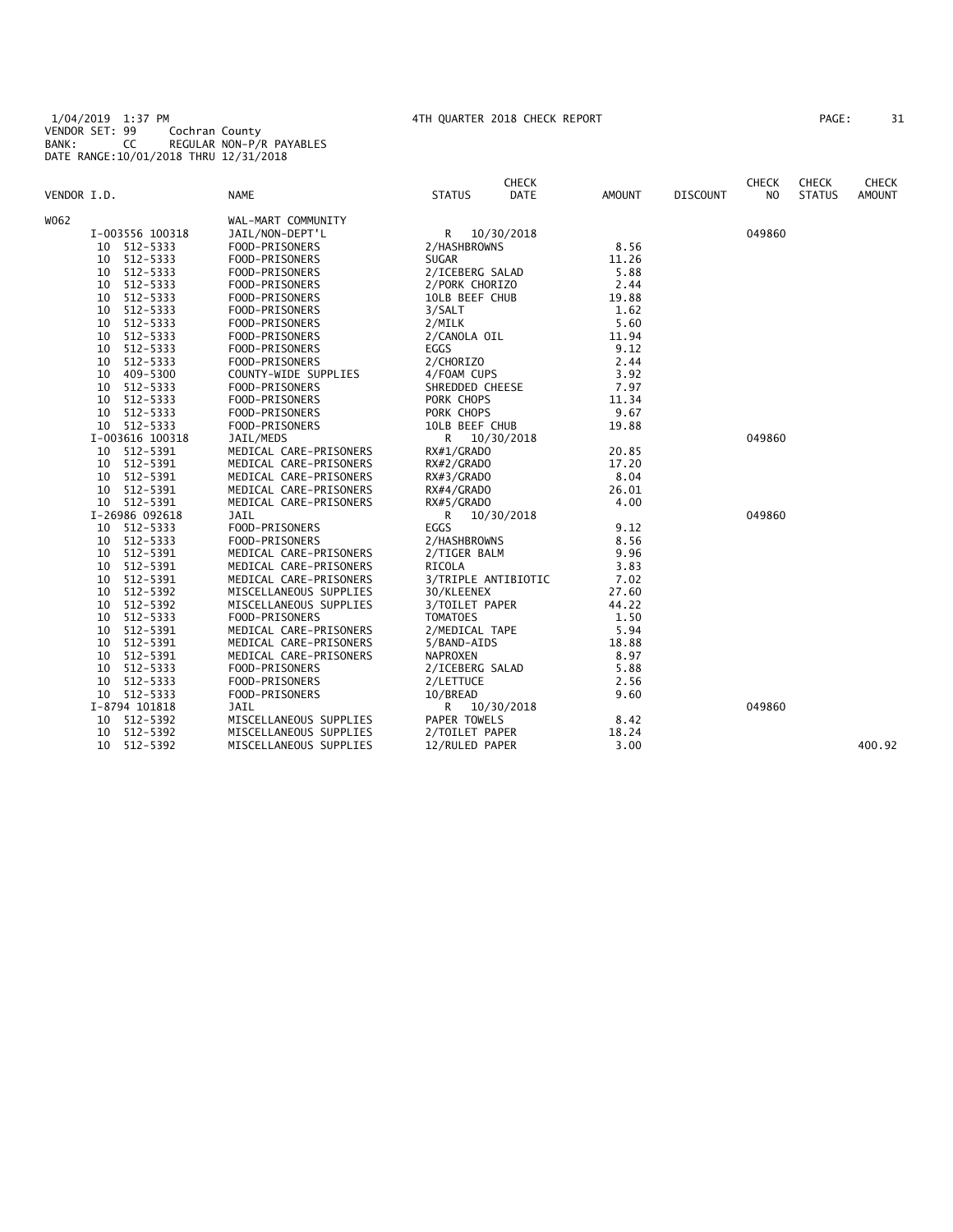1/04/2019 1:37 PM 4TH QUARTER 2018 CHECK REPORT PAGE: 32 VENDOR SET: 99 Cochran County BANK: CC REGULAR NON-P/R PAYABLES DATE RANGE:10/01/2018 THRU 12/31/2018

| 32<br>PAGE : |
|--------------|
|--------------|

| VENDOR I.D.                      | <b>NAME</b>                  | <b>STATUS</b>                        | <b>CHECK</b><br>DATE | <b>AMOUNT</b>  | <b>DISCOUNT</b> | <b>CHECK</b><br>NO. | <b>CHECK</b><br><b>STATUS</b> | <b>CHECK</b><br><b>AMOUNT</b> |
|----------------------------------|------------------------------|--------------------------------------|----------------------|----------------|-----------------|---------------------|-------------------------------|-------------------------------|
| W070                             | R D WALLACE OIL CO INC       |                                      |                      |                |                 |                     |                               |                               |
| I-12520010 SEP18                 | <b>CEMETERY</b>              | R 10/30/2018                         |                      |                |                 | 049861              |                               |                               |
| 516-5330<br>10                   | FUEL & OIL                   | 25GL/UNL 9/12                        |                      | 61.08          |                 |                     |                               |                               |
| 516-5330<br>10                   | FUEL & OIL                   | 27GL/UNL 9/24                        |                      | 65.96          |                 |                     |                               |                               |
| 10 516-5330                      | FUEL & OIL                   | <b>ADJ</b>                           |                      | 0.17CR         |                 |                     |                               |                               |
| I-12520021 SEP18                 | PREC 3                       | R<br>10/30/2018                      |                      |                |                 | 049861              |                               |                               |
| 15 623-5330                      | FUEL AND OIL                 | 401.1GL/DYED DIESEL                  |                      | 1,054.89       |                 |                     |                               |                               |
| 15<br>623-5330                   | FUEL AND OIL                 | 2/POWER SVC                          |                      | 23.90          |                 |                     |                               |                               |
| 623-5330<br>15                   | FUEL AND OIL                 | 779.7GL/DYED DIESEL                  |                      | 2,089.60       |                 |                     |                               |                               |
| 15 623-5330                      | FUEL AND OIL                 | 4/POWER SVC                          |                      | 47.80          |                 |                     |                               |                               |
| 623-5330<br>15                   | FUEL AND OIL                 | 134GL/REG ETH 9/29                   |                      | 312.10         |                 |                     |                               |                               |
| 15 623-5330                      | FUEL AND OIL                 | ADJ                                  |                      | 0.39CR         |                 |                     |                               |                               |
| I-12520030 SEP18                 | PREC 1                       | R<br>10/30/2018                      |                      |                |                 | 049861              |                               |                               |
| 15<br>621-5330                   | FUEL & OIL                   | 44.5GL/DYED DIESEL 9                 |                      | 114.81         |                 |                     |                               |                               |
| 621-5330<br>15                   | FUEL & OIL                   | 83.8GL/DYED DIESEL 9                 |                      | 216.20         |                 |                     |                               |                               |
| 621-5330<br>15                   | FUEL & OIL                   | 36.6GL/DYED DIESEL 9                 |                      | 94.43          |                 |                     |                               |                               |
| 15<br>621-5330                   | FUEL & OIL                   | 48.5GL/DYED DIESEL 9                 |                      | 125.13         |                 |                     |                               |                               |
| 621-5330<br>15                   | FUEL & OIL                   | 74.6GL/DYED DIESEL 9                 |                      | 192.47         |                 |                     |                               |                               |
| 15<br>621-5330                   | FUEL & OIL                   | 68.1GL/DYED DIESEL 9                 |                      | 175.70         |                 |                     |                               |                               |
| 621-5330<br>15                   | FUEL & OIL                   | 52.9GL/DYED DIESEL 9                 |                      | 139.13         |                 |                     |                               |                               |
| 15<br>621-5330                   | FUEL & OIL                   | 27GL/UNL 9/4                         |                      | 60.56          |                 |                     |                               |                               |
| 621-5330<br>15                   | FUEL & OIL                   | 24.01GL/UNL 9/6                      |                      | 53.85          |                 |                     |                               |                               |
| 15<br>621-5330                   | FUEL & OIL                   | 2.94GL/UNL 9/10                      |                      | 6.59           |                 |                     |                               |                               |
| 15<br>621-5330                   | FUEL & OIL                   | 26.87GL/SUP 9/17                     |                      | 65.64          |                 |                     |                               |                               |
| 15<br>621-5330                   | FUEL & OIL                   | 21.46GL/UNL 9/20                     |                      | 48.15          |                 |                     |                               |                               |
| 15<br>621-5330                   | FUEL & OIL                   | 24.66GL/UNL 9/27                     |                      | 55.32          |                 |                     |                               |                               |
| 15 621-5330                      | FUEL & OIL                   | ADJ                                  |                      | 0.24           |                 |                     |                               |                               |
| I-12520032 AUG18                 | PREC 2                       | R<br>10/30/2018                      |                      |                |                 | 049861              |                               |                               |
| 15 622-5330                      | FUEL AND OIL                 | 4/DEF                                |                      | 43.00          |                 |                     |                               |                               |
| 15<br>622-5330                   | FUEL AND OIL                 | 85.1GL/DYED DIESEL 8                 |                      | 213.60         |                 |                     |                               |                               |
| 622-5330<br>15                   | FUEL AND OIL                 | 904.2GL/DYED DIESEL                  |                      | 2,314.75       |                 |                     |                               |                               |
| 15<br>622-5330                   | FUEL AND OIL                 | 16GL/UNL 8/3                         |                      | 37.01          |                 |                     |                               |                               |
| 622-5330<br>15                   | FUEL AND OIL                 | 15.03GL/UNL 8/9                      |                      | 34.76          |                 |                     |                               |                               |
| 15<br>622-5330<br>15<br>622-5330 | FUEL AND OIL<br>FUEL AND OIL | 13GL/UNL 8/13                        |                      | 28.78<br>74.04 |                 |                     |                               |                               |
| 15 622-5330                      | FUEL AND OIL                 | 33.46GL/UNL 8/20<br>15.01GL/UNL 8/30 |                      | 33.66          |                 |                     |                               |                               |
| I-12520032 SEP18                 | PREC 2                       | R 10/30/2018                         |                      |                |                 | 049861              |                               |                               |
| 622-5330<br>15                   | FUEL AND OIL                 | 800.1GL/DYED DIESEL                  |                      | 2,144.27       |                 |                     |                               |                               |
| 622-5330<br>15                   | FUEL AND OIL                 | 3/POWER SVC                          |                      | 35.85          |                 |                     |                               |                               |
| 622-5330<br>15                   | FUEL AND OIL                 | POWER SVC                            |                      | 6.35           |                 |                     |                               |                               |
| 15<br>622-5330                   | FUEL AND OIL                 | 25.04GL/UNL 9/4                      |                      | 56.16          |                 |                     |                               |                               |
| 622-5330<br>15                   | FUEL AND OIL                 | 10GL/SUP 9/6                         |                      | 24.44          |                 |                     |                               |                               |
| 622-5330<br>15                   | FUEL AND OIL                 | 34.30GL/UNL 9/11                     |                      | 76.94          |                 |                     |                               |                               |
| 15<br>622-5330                   | FUEL AND OIL                 | 15.04GL/UNL 9/24                     |                      | 33.73          |                 |                     |                               |                               |
| 15 622-5330                      | FUEL AND OIL                 | 32GL/UNL 9/26                        |                      | 71.78          |                 |                     |                               |                               |
| I-12520041 AUG18                 | PREC 4                       | R 10/30/2018                         |                      |                |                 | 049861              |                               |                               |
| 624-5330<br>15                   | FUEL AND OIL                 | 850.2GL/DYED DIESEL                  |                      | 2,176.51       |                 |                     |                               |                               |
| 15<br>624-5330                   | FUEL AND OIL                 | 4/POWER SVC                          |                      | 42.20          |                 |                     |                               |                               |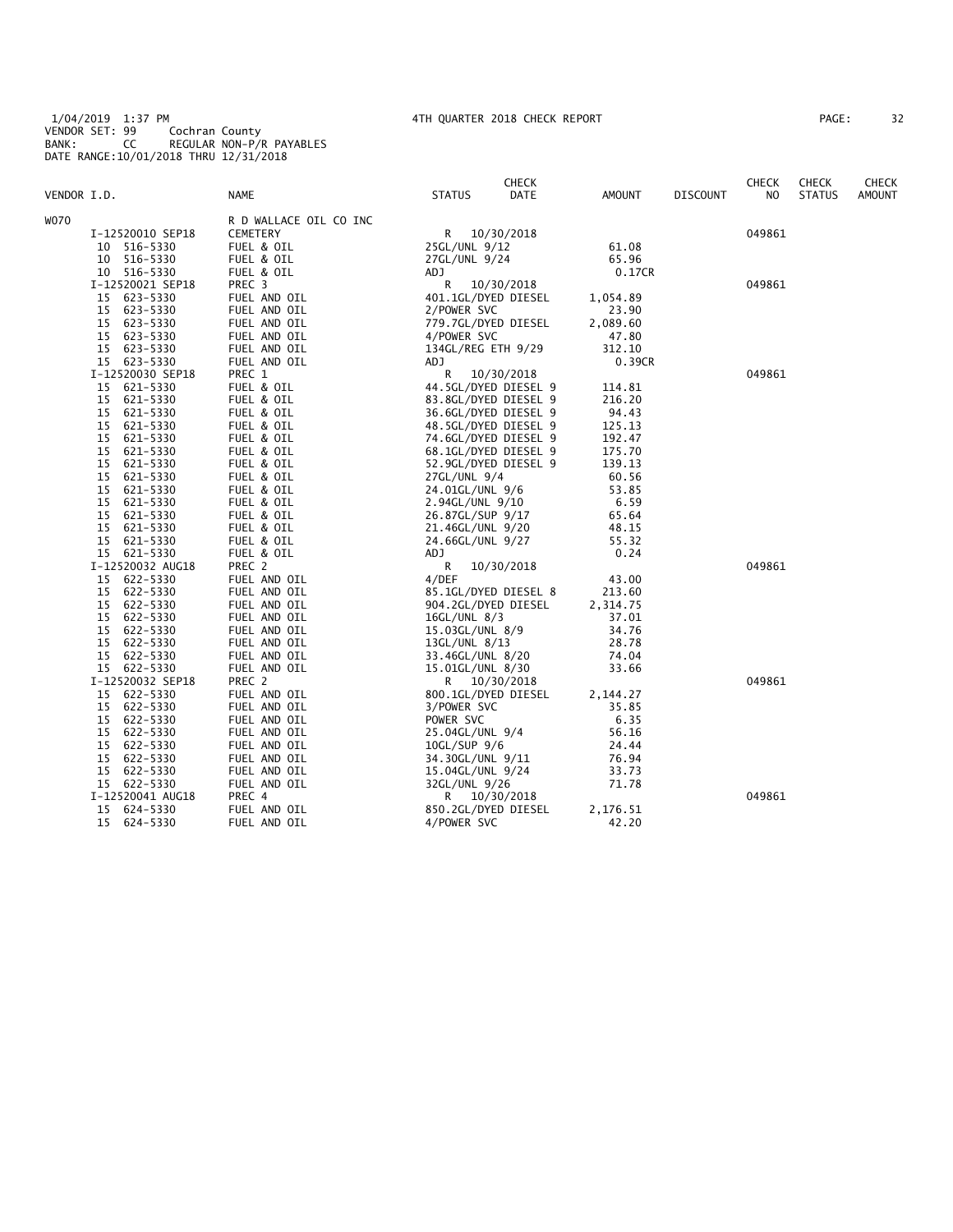1/04/2019 1:37 PM 4TH QUARTER 2018 CHECK REPORT PAGE: 33 VENDOR SET: 99 Cochran County BANK: CC REGULAR NON-P/R PAYABLES DATE RANGE:10/01/2018 THRU 12/31/2018

| 33<br>PAGE : |  |  |
|--------------|--|--|
|--------------|--|--|

|             |                  |                                               |                      | <b>CHECK</b> |            |                 | <b>CHECK</b>   | <b>CHECK</b>  | <b>CHECK</b>  |
|-------------|------------------|-----------------------------------------------|----------------------|--------------|------------|-----------------|----------------|---------------|---------------|
| VENDOR I.D. |                  | <b>NAME</b>                                   | <b>STATUS</b>        | <b>DATE</b>  | AMOUNT     | <b>DISCOUNT</b> | N <sub>O</sub> | <b>STATUS</b> | <b>AMOUNT</b> |
| <b>W070</b> |                  | R D WALLACE OIL CO INC                        | *CONTINUED*          |              |            |                 |                |               |               |
|             | I-12520041 AUG18 | PREC 4                                        | R                    | 10/30/2018   |            |                 | 049861         |               |               |
|             | 15 624-5451      | <b>REPAIRS</b>                                | 115V AC PUMP 8/8     |              | 611.76     |                 |                |               |               |
|             | 15 624-5451      | REPAIRS                                       | <b>FUEL FILTER</b>   |              | 10.30      |                 |                |               |               |
|             | 15 624-5330      | FUEL AND OIL                                  | 10/DEF               |              | 107.50     |                 |                |               |               |
|             | 15 624-5330      | FUEL AND OIL                                  | 805GL/DYED DIESEL 8/ |              | 2, 117. 15 |                 |                |               |               |
|             | 15 624-5330      | FUEL AND OIL                                  | 3/POWER SVC          |              | 35.85      |                 |                |               |               |
|             | 15 624-5330      | FUEL AND OIL                                  | 32.25GL/UNL 8/8      |              | 81.05      |                 |                |               |               |
|             | 15 624-5330      | FUEL AND OIL                                  | 24GL/UNL 8/29        |              | 58.64      |                 |                |               |               |
|             | I-12520041 SEP18 | PREC 4                                        | R 10/30/2018         |              |            |                 | 049861         |               |               |
|             | 15 624-5451      | REPAIRS                                       | ST INSP/'00 PTRBLT # |              | 7.00       |                 |                |               |               |
|             | 15 624-5451      | <b>REPAIRS</b>                                | PAPER FORM           |              | 3.00       |                 |                |               |               |
|             | 15 624-5451      | REPAIRS                                       | ST INSP/'05 MACK #68 |              | 7.00       |                 |                |               |               |
|             | 15 624-5451      | <b>REPAIRS</b>                                | PAPER FORM           |              | 3.00       |                 |                |               |               |
|             | 15 624-5330      | FUEL AND OIL                                  | 21GL/SUP 9/7         |              | 55.50      |                 |                |               |               |
|             | 15 624-5330      | FUEL AND OIL                                  | 20GL/UNL 9/26        |              | 48.86      |                 |                |               |               |
|             | I-12520043 SEP18 | SHERIFF                                       | R 10/30/2018         |              |            |                 | 049861         |               |               |
|             | 10 560-5330      | FUEL AND OIL                                  | 895.113GL/UNL SEPTEM |              | 2,763.46   |                 |                |               |               |
|             | I-12520239 SEP18 | NON-DEPT'L/COMMR CT                           | R                    | 10/30/2018   |            |                 | 049861         |               |               |
|             | 15 610-5428      | CO. JUDGE-CONTINUING EDUCATION14.60GL/UNL 9/6 |                      |              | 35.67      |                 |                |               |               |
|             | 15 610-5428      | CO. JUDGE-CONTINUING EDUCATION6.90GL/UNL 9/12 |                      |              | 16.86      |                 |                |               |               |
|             | I-12520241 SEP18 | EXTENSION SVC                                 | R 10/30/2018         |              |            |                 | 049861         |               |               |
|             | 10 665-5330      | FUEL AND OIL                                  | 21.77GL/UNL 9/4      |              | 53.18      |                 |                |               |               |
|             | 10 665-5330      | FUEL AND OIL                                  | 31.96GL/UNL 9/11     |              | 78.09      |                 |                |               |               |
|             | 10 665-5330      | FUEL AND OIL                                  | 23.88GL/UNL 9/20     |              | 58.33      |                 |                |               |               |
|             | 10 665-5330      | FUEL AND OIL                                  | 20.05GL/UNL 9/24     |              | 48.98      |                 |                |               |               |
|             | 10 665-5330      | FUEL AND OIL                                  | 26.31GL/UNL 9/27     |              | 64.27      |                 |                |               |               |
|             | 10 665-5330      | FUEL AND OIL                                  | ADJ                  |              | 0.12CR     |                 |                |               | 18,716.15     |
| W164        |                  | WARREN CAT                                    |                      |              |            |                 |                |               |               |
|             | I-PS020360400    | PREC 2                                        | R.                   | 10/30/2018   |            |                 | 049862         |               |               |
|             | 15 622-5451      | <b>REPAIRS</b>                                | <b>FILTER</b>        |              | 31.97      |                 |                |               |               |
|             | 15 622-5451      | <b>REPAIRS</b>                                | 2/FILTER             |              | 50.86      |                 |                |               |               |
|             | 15 622-5451      | <b>REPAIRS</b>                                | <b>FILTER</b>        |              | 40.83      |                 |                |               |               |
|             | 15 622-5451      | REPAIRS                                       | <b>ELEMENT</b>       |              | 94.97      |                 |                |               |               |
|             | 15 622-5451      | <b>REPAIRS</b>                                | LUBE FILTER          |              | 17.17      |                 |                |               |               |
|             | 15 622-5451      | <b>REPAIRS</b>                                | <b>ELEMENT</b>       |              | 41.21      |                 |                |               | 277.01        |
| W193        |                  | WESTWARD AUTOMOTIVE REPAIR LLC                |                      |              |            |                 |                |               |               |
|             | I-693            | SHERIFF                                       | R                    | 10/30/2018   |            |                 | 049863         |               |               |
|             | 10 560-5451      | MACHINERY-NON-OFFICE REPAIR                   | RPL BLOWER MOTOR/#85 |              | 91.00      |                 |                |               |               |
|             | 10 560-5451      | MACHINERY-NON-OFFICE REPAIR                   | <b>BLOWER MOTOR</b>  |              | 133.57     |                 |                |               | 224.57        |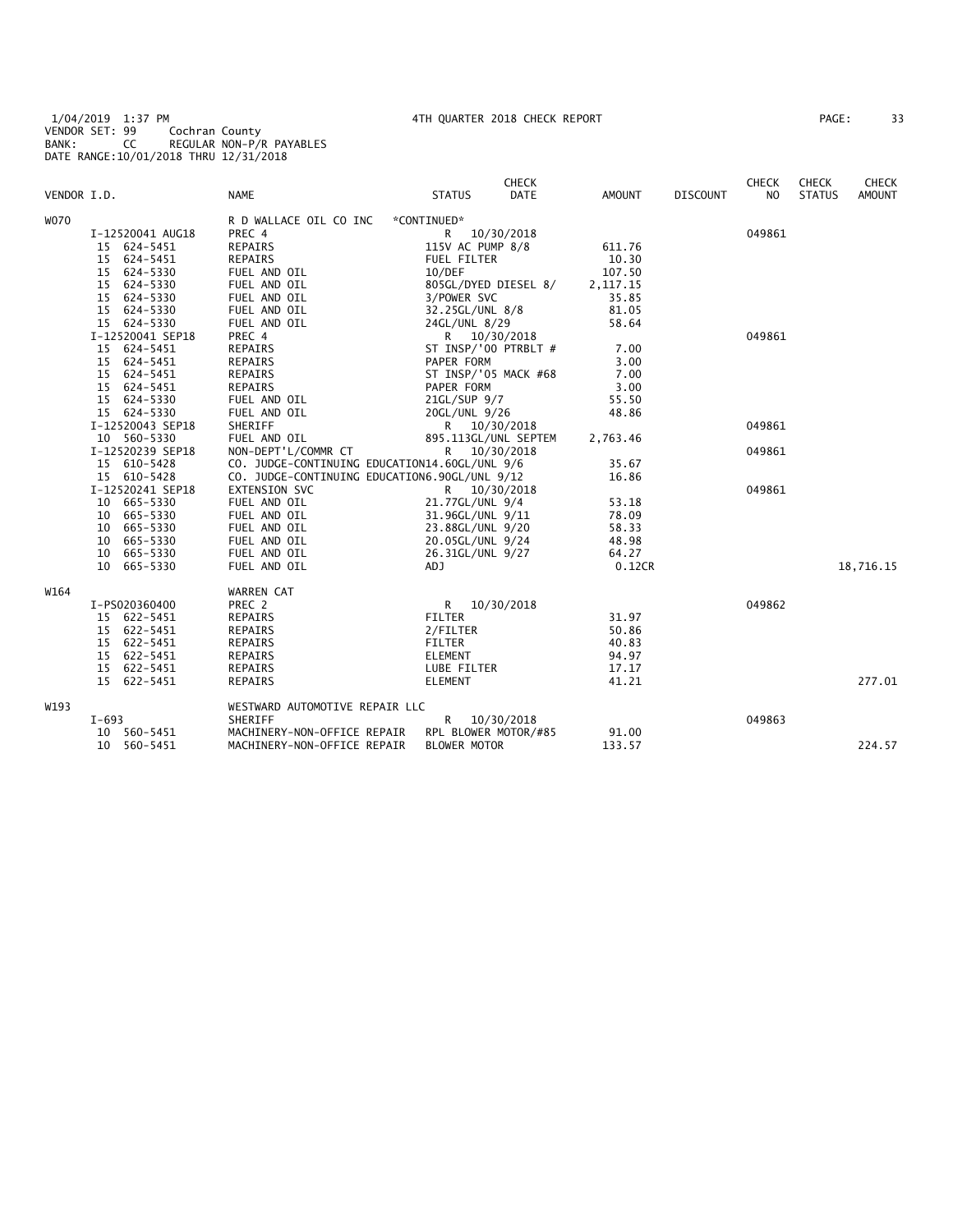|             |                                       |                                                    |                    | <b>CHECK</b>         |               |                 | <b>CHECK</b> | <b>CHECK</b>  | <b>CHECK</b>  |
|-------------|---------------------------------------|----------------------------------------------------|--------------------|----------------------|---------------|-----------------|--------------|---------------|---------------|
| VENDOR I.D. |                                       | <b>NAME</b>                                        | <b>STATUS</b>      | <b>DATE</b>          | <b>AMOUNT</b> | <b>DISCOUNT</b> | NO.          | <b>STATUS</b> | <b>AMOUNT</b> |
| W235        |                                       | VANDY NELSON dba                                   |                    |                      |               |                 |              |               |               |
|             | $I-2815$                              | CRTHSE/ACT BLDG/LIBRARY                            |                    | R 10/30/2018         |               |                 | 049864       |               |               |
|             | 10 510-5332                           | CUSTODIAL SUPPLIES                                 | SPRAY BUGS         |                      | 70.00         |                 |              |               |               |
|             | 10 662-5332                           | CUSTODIAL SUPPLIES                                 | SPRAY BUGS         |                      | 45.00         |                 |              |               |               |
|             | 10 650-5332                           | CUSTODIAL SUPPLIES                                 | SPRAY BUGS         |                      | 35.00         |                 |              |               | 150.00        |
| X001        |                                       | <b>XCEL ENERGY</b>                                 |                    |                      |               |                 |              |               |               |
|             | I-54-1324315-7 NOV18 ALMOST ALL DEPTS |                                                    | R                  | 10/30/2018           |               |                 | 049865       |               |               |
|             | 30 518-5440                           | UTILITIES                                          |                    | 300210167 RUNWAY LIG | 69.52         |                 |              |               |               |
|             | 510-5440<br>10                        | UTILITIES                                          |                    | 300240736 COURTHOUSE | 1,392.64      |                 |              |               |               |
|             | 10 660-5440                           | UTILITIES & IRRIGATION                             |                    | 300265059 SOFTBALL P | 11.28         |                 |              |               |               |
|             | 580-5440<br>10                        | UTILITIES [TOWER]                                  | 300282806 TOWER    |                      | 98.80         |                 |              |               |               |
|             | 15 621-5440                           | UTILITIES                                          |                    | 300294119 PREC 1 SHO | 45.55         |                 |              |               |               |
|             | 650-5440<br>10                        | UTILITIES                                          | 300338546 LIBRARY  |                      | 137.41        |                 |              |               |               |
|             | 652-5440<br>10                        | UTILITIES                                          | 300342232 MUSEUM   |                      | 16.81         |                 |              |               |               |
|             | 10<br>662-5440                        | UTILITIES                                          |                    | 300390484 ACTIVITY B | 508.32        |                 |              |               |               |
|             | 660-5440<br>10                        | UTILITIES & IRRIGATION                             | 300410370 PARK     |                      | 110.44        |                 |              |               |               |
|             | 660-5440<br>10                        | UTILITIES & IRRIGATION                             |                    | 300457515 PARK/SHOP  | 25.54         |                 |              |               |               |
|             | 10<br>516-5440                        | UTILITIES                                          | 300555198 CEMETERY |                      | 11.28         |                 |              |               |               |
|             | 660-5440<br>10                        | UTILITIES & IRRIGATION                             | 300587052 SHOWBARN |                      | 69.05         |                 |              |               |               |
|             | 660-5440<br>10                        | UTILITIES & IRRIGATION                             |                    | 300587753 RODEO GROU | 11.28         |                 |              |               |               |
|             | 409–5440<br>10                        | UTILITIES                                          | 300588989 ANNEX    |                      | 17.94         |                 |              |               |               |
|             | 10<br>516-5440                        | UTILITIES                                          | 300603417 CEMETERY |                      | 22.03         |                 |              |               |               |
|             | 10 516-5440                           | UTILITIES                                          |                    | 300637038 CEMETERY S | 11.28         |                 |              |               | 2,559.17      |
| X001        |                                       | XCEL ENERGY                                        |                    |                      |               |                 |              |               |               |
|             | I-54-1829977-7 OCT18 PREC 2           |                                                    |                    | R 10/30/2018         |               |                 | 049866       |               |               |
|             | 15 622-5440                           | UTILITIES                                          | 232 KWH 9/12-10/11 |                      | 31.19         |                 |              |               |               |
|             | 15 622-5440                           | UTILITIES                                          |                    | AREA LIGHT 9/12-10/1 | 15.27         |                 |              |               | 46.46         |
| Y026        |                                       | YOAKUM COUNTY SHERIFF'S OFFICE                     |                    |                      |               |                 |              |               |               |
|             | I-SEP 2018                            | JAIL                                               | R.                 | 10/30/2018           |               |                 | 049867       |               |               |
|             | 10 512-5499                           | MISCELLANEOUS                                      |                    | 5 DAYS/MARY SUE BROD | 250.00        |                 |              |               |               |
|             | 10 512-5499                           | MISCELLANEOUS                                      | 3 DAYS/JESUS GRADO |                      | 150.00        |                 |              |               |               |
|             | 10 512-5499                           | MISCELLANEOUS                                      |                    | 3 DAYS/RICKY LYNN LE | 150.00        |                 |              |               |               |
|             | 512-5499<br>10                        | MISCELLANEOUS                                      |                    | 3 DAYS/TUCKER MATTHE | 150.00        |                 |              |               |               |
|             | 512-5499<br>10                        | MISCELLANEOUS                                      | 2 DAYS/ISIAH MORIN |                      | 100.00        |                 |              |               |               |
|             | 10<br>512-5499                        | MISCELLANEOUS                                      |                    | 5 DAYS/J'LESA SEHON  | 250.00        |                 |              |               |               |
|             | 512-5499<br>10                        | MISCELLANEOUS                                      |                    | 4 DAYS/CHARLOTTE TAR | 200.00        |                 |              |               | 1,250.00      |
| T010        |                                       | TEXAS AGRI. EXT. SERVICE                           |                    |                      |               |                 |              |               |               |
|             | I-DIST 2 MTG 103118                   | CO JUDGE/COMMISSIONERS CT                          | R                  | 10/30/2018           |               |                 | 049868       |               |               |
|             | 15 610-5428                           | CO. JUDGE-CONTINUING EDUCATIONREGIS/PAT SABALA HEN |                    |                      | 50.00         |                 |              |               | 50.00         |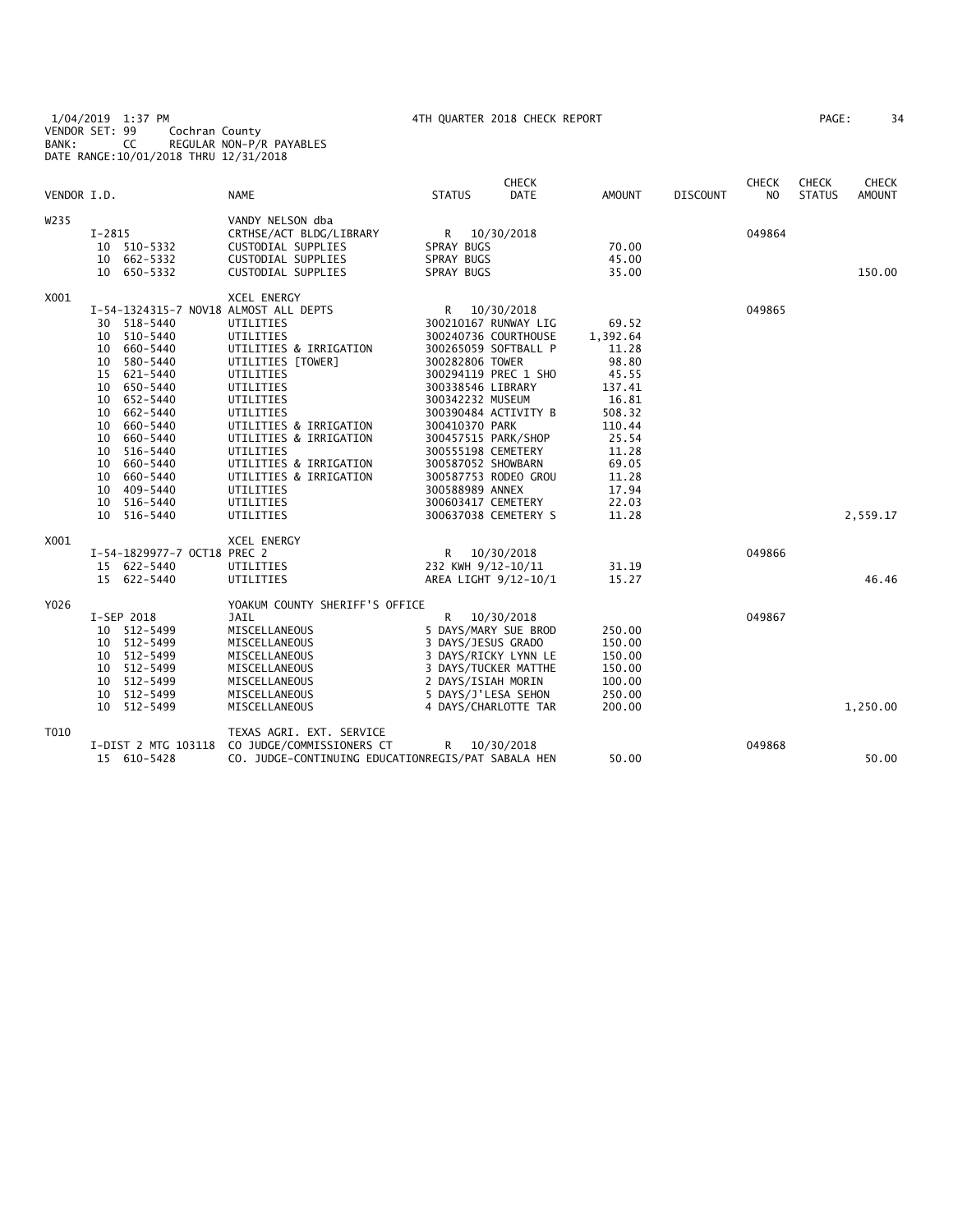1/04/2019 1:37 PM 4TH QUARTER 2018 CHECK REPORT PAGE: 35 VENDOR SET: 99 Cochran County BANK: CC REGULAR NON-P/R PAYABLES DATE RANGE:10/01/2018 THRU 12/31/2018

| PAGE : | 3! |
|--------|----|
|--------|----|

| VENDOR I.D. |                                                   | <b>NAME</b>                                                       | <b>STATUS</b> | <b>CHECK</b><br><b>DATE</b>              | AMOUNT | <b>DISCOUNT</b> | <b>CHECK</b><br>N <sub>O</sub> | <b>CHECK</b><br><b>STATUS</b> | <b>CHECK</b><br><b>AMOUNT</b> |
|-------------|---------------------------------------------------|-------------------------------------------------------------------|---------------|------------------------------------------|--------|-----------------|--------------------------------|-------------------------------|-------------------------------|
| X001        | I-54-1514164-7 10/18 WELFARE<br>10 640-5440       | <b>XCEL ENERGY</b><br>UTILITIES                                   |               | R 10/31/2018<br>CYNTHIA CASAREZ OCT      | 142.81 |                 | 049869                         |                               | 142.81                        |
| B053        | I-GRAND JURY 110118 DISTRICT COURT<br>10 435-5491 | FREDDIE BROWN<br><b>GRAND JURY</b>                                |               | R 11/05/2018<br>GRAND JURY RECALL        | 40.00  |                 | 049870                         |                               | 40.00                         |
| B294        | I-GRAND JURY 110118<br>10 435-5491                | CASSANDRA BIHL<br>DISTRICT COURT<br><b>GRAND JURY</b>             |               | R 11/05/2018<br>GRAND JURY RECALL        | 40.00  |                 | 049871                         |                               | 40.00                         |
| M267        | I-GRAND JURY 110118 DISTRICT COURT<br>10 435-5491 | CHRISTINA MENDOZA<br><b>GRAND JURY</b>                            |               | R 11/05/2018<br>GRAND JURY RECALL        | 40.00  |                 | 049872                         |                               | 40.00                         |
| M340        | I-GRAND JURY 110118<br>10 435-5491                | KAYLA MENDOZA<br><b>DISTRICT COURT</b><br><b>GRAND JURY</b>       | R             | 11/05/2018<br><b>GRAND JURY RECALL</b>   | 40.00  |                 | 049873                         |                               | 40.00                         |
| M342        | I-GRAND JURY 110118 DISTRICT COURT<br>10 435-5491 | CARA MAREK<br><b>GRAND JURY</b>                                   |               | R 11/05/2018<br><b>GRAND JURY RECALL</b> | 40.00  |                 | 049874                         |                               | 40.00                         |
| P254        | I-GRAND JURY 110118<br>10 435-5491                | TIRSIA PRIETO<br>DISTRICT COURT<br><b>GRAND JURY</b>              |               | R 11/05/2018<br><b>GRAND JURY RECALL</b> | 40.00  |                 | 049875                         |                               | 40.00                         |
| R303        | I-GRAND JURY 110118<br>10 435-5491                | LUIS RUBIO<br>DISTRICT COURT<br><b>GRAND JURY</b>                 |               | R 11/05/2018<br><b>GRAND JURY RECALL</b> | 40.00  |                 | 049876                         |                               | 40.00                         |
| S333        | I-GRAND JURY 110118<br>10 435-5491                | <b>JUSTIN SEALY</b><br><b>DISTRICT COURT</b><br><b>GRAND JURY</b> | R             | 11/05/2018<br><b>GRAND JURY RECALL</b>   | 40.00  |                 | 049877                         |                               | 40.00                         |
| W144        | I-GRAND JURY 110118 DISTRICT COURT<br>10 435-5491 | CRISTY WILLIAMS<br><b>GRAND JURY</b>                              | R             | 11/05/2018<br>GRAND JURY RECALL          | 40.00  |                 | 049878                         |                               | 40.00                         |
| W226        | I-GRAND JURY 110118<br>10 435-5491                | JOE DON WILCOX<br>DISTRICT COURT<br><b>GRAND JURY</b>             | R             | 11/05/2018<br>GRAND JURY RECALL          | 40.00  |                 | 049879                         |                               | 40.00                         |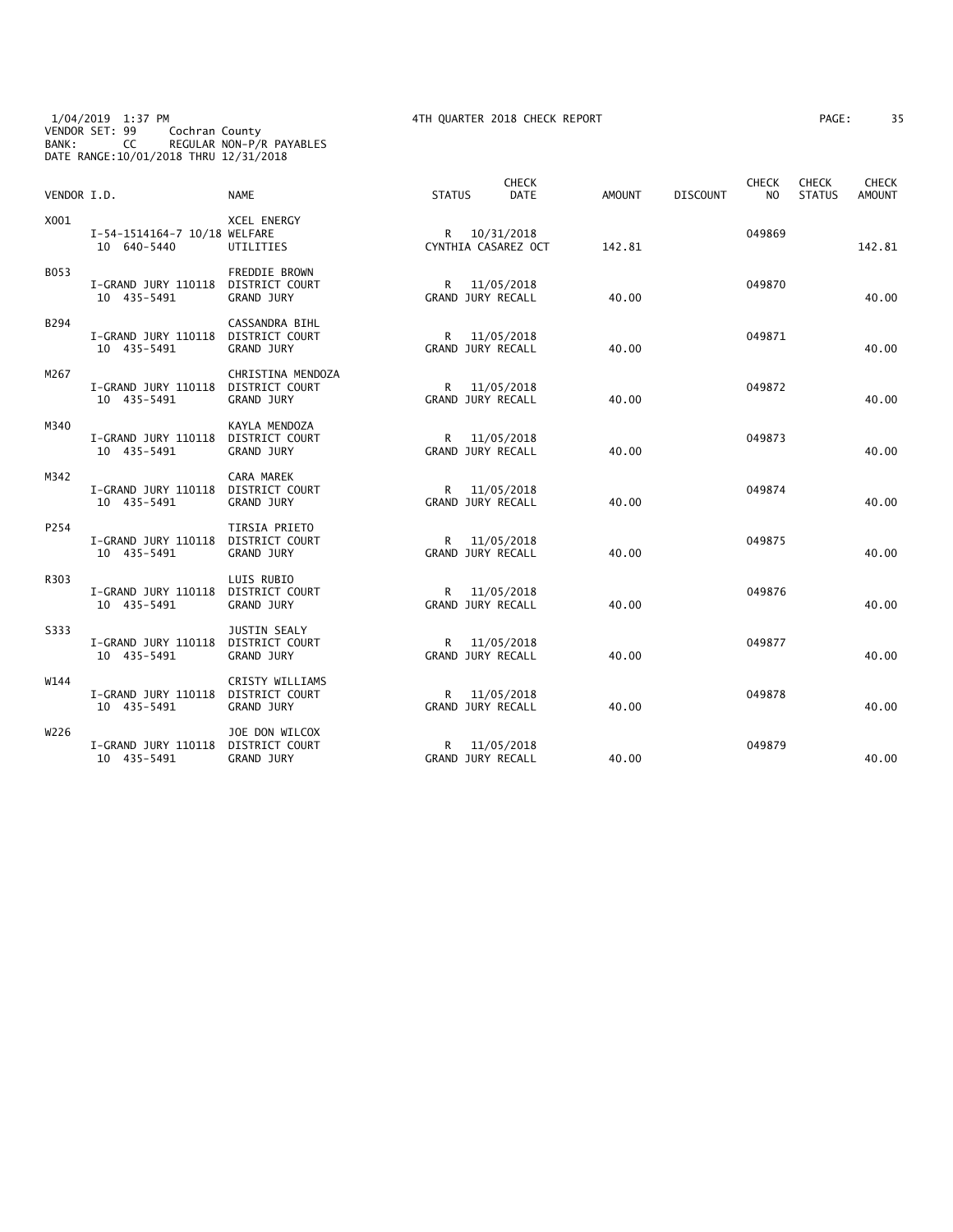1/04/2019 1:37 PM 4TH QUARTER 2018 CHECK REPORT PAGE: 36 VENDOR SET: 99 Cochran County BANK: CC REGULAR NON-P/R PAYABLES DATE RANGE:10/01/2018 THRU 12/31/2018

| VENDOR I.D. |                                                        | <b>NAME</b>                                                                                         | <b>STATUS</b>                      | <b>CHECK</b><br><b>DATE</b>                                  | <b>AMOUNT</b>              | <b>DISCOUNT</b> | <b>CHECK</b><br>N <sub>O</sub> | <b>CHECK</b><br><b>STATUS</b> | <b>CHECK</b><br><b>AMOUNT</b> |
|-------------|--------------------------------------------------------|-----------------------------------------------------------------------------------------------------|------------------------------------|--------------------------------------------------------------|----------------------------|-----------------|--------------------------------|-------------------------------|-------------------------------|
| W238        | I-GRAND JURY 110118<br>10 435-5491                     | MICHAEL WHITEHEAD<br>DISTRICT COURT<br><b>GRAND JURY</b>                                            | R<br><b>GRAND JURY RECALL</b>      | 11/05/2018                                                   | 40.00                      |                 | 049880                         |                               | 40.00                         |
| A029        | I-063869<br>10 510-5451<br>10 510-5451<br>10 510-5451  | ANTHONY MECHANICAL SERVICE, INC<br><b>COURTHOUSE</b><br>REPAIR<br>REPAIR<br>REPAIR                  | R.<br>MATERIALS<br>VEH CHG         | 11/13/2018<br>8HRS/CLN STRAINERS C                           | 760.00<br>211.05<br>130.00 |                 | 049881                         |                               | 1,101.05                      |
| A109        | $I-010651$<br>10 660-5332                              | ALBUS FARM EQUIPMENT<br><b>PARK</b><br>CUSTODIAL SUPPLIES                                           | <b>WELD BREAKER</b>                | R 11/13/2018                                                 | 10.00                      |                 | 049882                         |                               | 10.00                         |
| A133        | I-FW20102<br>15 610-5499<br>15 610-5499<br>15 610-5499 | ALLIED COMPLIANCE SERVICE<br>COMMISSIONERS COURT<br>MISCELLANEOUS<br>MISCELLANEOUS<br>MISCELLANEOUS | ON SITE FEE                        | R 11/13/2018<br>DOT RANDOM ALCOHOL S<br>DOT RANDOM TEST 10/3 | 33.00<br>60.00<br>70.00    |                 | 049883                         |                               | 163.00                        |
| A176        | I-ELEC SCH 11/1/18<br>10 490-5102                      | MACK ASHMORE<br><b>ELECTIONS</b><br>ELECTION SALARIES                                               | $\mathsf{R}$                       | 11/13/2018<br>ELECTION SCHOOL/1.5H                           | 15.00                      |                 | 049884                         |                               | 15.00                         |
| A244        | I-ELEC SCH $11/1/18$<br>10 490-5102                    | ALVERTO ALVARADO<br><b>ELECTIONS</b><br>ELECTION SALARIES                                           |                                    | R 11/13/2018<br>ELECTION SCHOOL/1.5H                         | 15.00                      |                 | 049885                         |                               | 15.00                         |
| A267        | I-ELEC SCH 11/1/18<br>10 490-5102                      | DEANNA AGUIRRE<br><b>ELECTIONS</b><br>ELECTION SALARIES                                             |                                    | R 11/13/2018<br>ELECTION SCHOOL/1.5H                         | 15.00                      |                 | 049886                         |                               | 15.00                         |
| B001        | I-414786<br>15 624-5440<br>15 624-5440                 | BAILEY CO. ELECTRIC COOP<br>PREC 4<br>UTILITIES<br>UTILITIES                                        | 270KWH/9/21-10/22<br>AREA LIGHT    | R 11/13/2018                                                 | 41.34<br>9.70              |                 | 049887                         |                               |                               |
|             | $I - 414787$<br>15 623-5440<br>15 623-5440<br>I-414788 | PREC <sub>3</sub><br>UTILITIES<br>UTILITIES<br>NON-DEPT'L/SHERIFF POSSE                             | 139KWH 9/18-10/17<br>2/AREA LIGHTS | R 11/13/2018<br>R 11/13/2018                                 | 33.41<br>20.80             |                 | 049887<br>049887               |                               |                               |
|             | 10 409-5440                                            | UTILITIES                                                                                           | ELEC SVC 9/5-10/4                  |                                                              | 32.50                      |                 |                                |                               | 137.75                        |
| B026        | $I-3004$ 11/18<br>15 623-5440                          | BLEDSOE WATER SUPPLY CORP<br>PREC <sub>3</sub><br>UTILITIES                                         | R.<br>560GL WATER OCT 18           | 11/13/2018                                                   | 22.11                      |                 | 049888                         |                               | 22.11                         |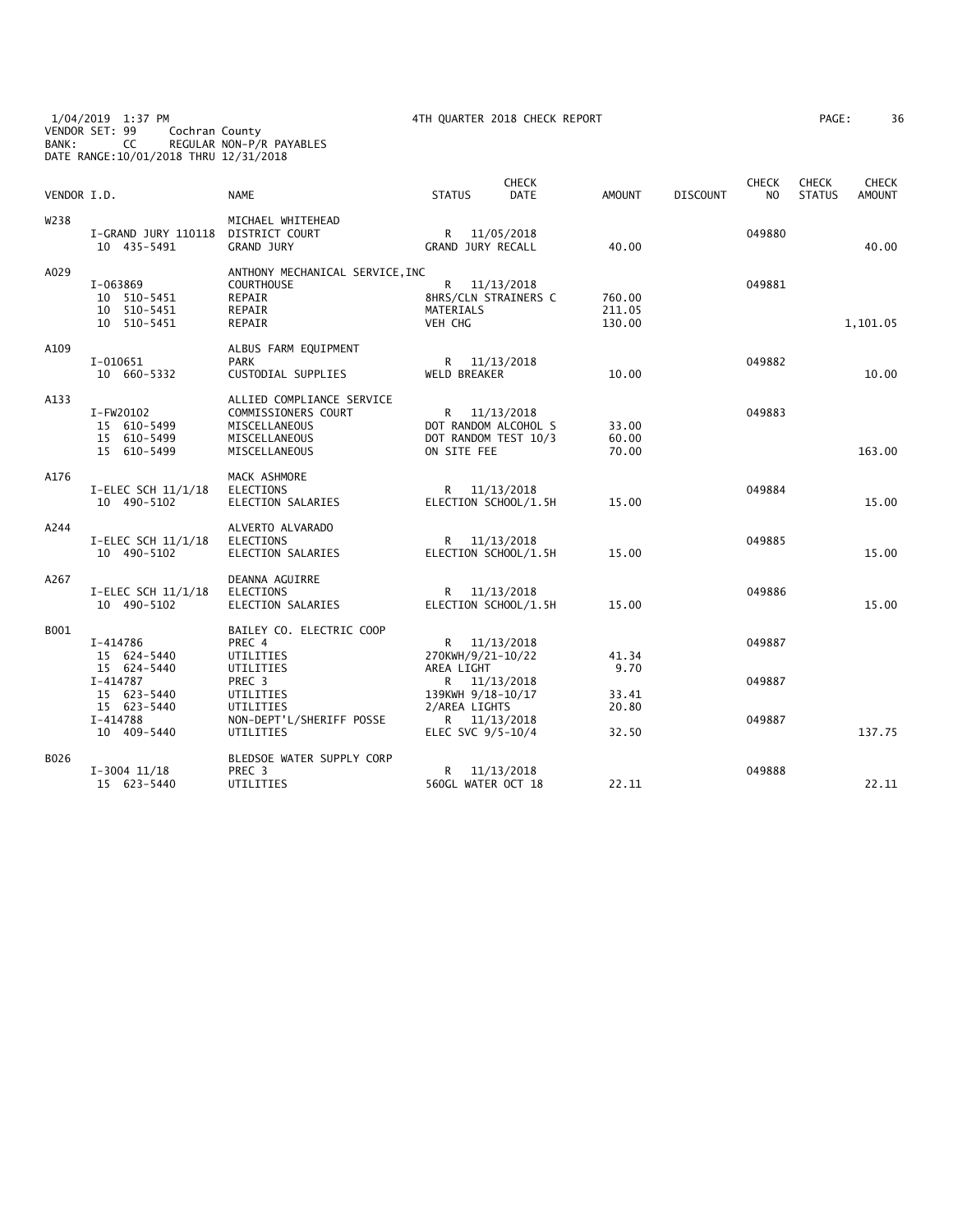1/04/2019 1:37 PM 4TH QUARTER 2018 CHECK REPORT PAGE: 37 VENDOR SET: 99 Cochran County BANK: CC REGULAR NON-P/R PAYABLES DATE RANGE:10/01/2018 THRU 12/31/2018

| AGE: | 37 |
|------|----|
|------|----|

| VENDOR I.D. |                                                                                                                                                                         | NAME                                                                                                                                                                                                                                                                     | <b>STATUS</b>                                             | <b>CHECK</b><br><b>DATE</b>                                                                                                                                                                          | <b>AMOUNT</b>                                                                 | <b>DISCOUNT</b> | CHECK<br>N <sub>O</sub> | <b>CHECK</b><br><b>STATUS</b> | <b>CHECK</b><br><b>AMOUNT</b> |
|-------------|-------------------------------------------------------------------------------------------------------------------------------------------------------------------------|--------------------------------------------------------------------------------------------------------------------------------------------------------------------------------------------------------------------------------------------------------------------------|-----------------------------------------------------------|------------------------------------------------------------------------------------------------------------------------------------------------------------------------------------------------------|-------------------------------------------------------------------------------|-----------------|-------------------------|-------------------------------|-------------------------------|
| B029        | I-413294L                                                                                                                                                               | BRUCKNER'S TRUCK SALES, INC<br>PREC 2                                                                                                                                                                                                                                    | R                                                         | 11/13/2018                                                                                                                                                                                           |                                                                               |                 | 049889                  |                               |                               |
|             | 15 622-5356<br>I-413595L<br>15 622-5356                                                                                                                                 | ROAD MATERIALS & SUPPLIES<br>PREC 2<br>ROAD MATERIALS & SUPPLIES                                                                                                                                                                                                         | 2/LUBE<br>R<br>LUBE                                       | 11/13/2018                                                                                                                                                                                           | 21.74<br>10.87                                                                |                 | 049889                  |                               | 32.61                         |
| B184        | $I-ELEC SCH$ 11/1/18<br>10 490-5102                                                                                                                                     | MELINDA BLACKSTOCK<br><b>ELECTIONS</b><br>ELECTION SALARIES                                                                                                                                                                                                              | R                                                         | 11/13/2018<br>ELECTION SCHOOL/1.5H                                                                                                                                                                   | 15.00                                                                         |                 | 049890                  |                               | 15.00                         |
| B198        | I-S4404283.001<br>10 510-5332<br>10 510-5332<br>10 510-5332<br>10 510-5332<br>10 510-5332<br>10 510-5332<br>I-S4437583.001<br>10 510-5332<br>10 510-5332<br>10 510-5332 | BLAINE INDUSTRIAL SUPPLY<br><b>COURTHOUSE</b><br>CUSTODIAL SUPPLIES<br>CUSTODIAL SUPPLIES<br>CUSTODIAL SUPPLIES<br>CUSTODIAL SUPPLIES<br>CUSTODIAL SUPPLIES<br>CUSTODIAL SUPPLIES<br><b>COURTHOUSE</b><br>CUSTODIAL SUPPLIES<br>CUSTODIAL SUPPLIES<br>CUSTODIAL SUPPLIES | 1CS/PINESOL                                               | R 11/13/2018<br>1CS/COTTONELL<br>1CS/PAPER TOWELS<br>1CS/BLK CAN LINER<br>1CS/WHT CAN LINER<br>1CS/DISINFECTANT CLN<br>R 11/13/2018<br>1CS/TOILET PAPER<br>1CS/AJAX W/BLEACH<br>2DZ/MANGO RIM HANGER | 70.04<br>56.42<br>54.14<br>42.36<br>43.01<br>53.54<br>79.48<br>36.15<br>50.71 |                 | 049891<br>049891        |                               |                               |
|             | 510-5332<br>10<br>510-5332<br>10                                                                                                                                        | CUSTODIAL SUPPLIES<br>CUSTODIAL SUPPLIES                                                                                                                                                                                                                                 |                                                           | 2DZ/LAVENDER LACE RI<br>2PKS/URINAL SCREEN/L                                                                                                                                                         | 50.71<br>42.32                                                                |                 |                         |                               | 578.88                        |
| B248        | I-OCT 2018<br>10 512-5499<br>I-OCT18/MEDS/MBR<br>10 512-5391<br>10 512-5391<br>10 512-5391<br>10 512-5391                                                               | BAILEY COUNTY SHERIFF'S OFFICE<br>JAIL<br>MISCELLANEOUS<br>JAIL<br>MEDICAL CARE-PRISONERS<br>MEDICAL CARE-PRISONERS<br>MEDICAL CARE-PRISONERS<br>MEDICAL CARE-PRISONERS                                                                                                  | R.<br>R.                                                  | 11/13/2018<br>31 DAYS/MIKEAL RICHA<br>11/13/2018<br>9/17 X-RAY/MIKEAL RI<br>10/1 ORAL EVAL/M.B.R<br>INTRAORAL XRAY/M.B.R<br>EXTRACTION/M.B.RICHA                                                     | 1,705.00<br>7.09<br>50.00<br>25.00<br>150.00                                  |                 | 049892<br>049892        |                               | 1,937.09                      |
| B297        | I-ELEC SCH $11/1/18$<br>10 490-5102                                                                                                                                     | APRIL BIHL<br><b>ELECTIONS</b><br>ELECTION SALARIES                                                                                                                                                                                                                      | R                                                         | 11/13/2018<br>ELECTION SCHOOL/1.5H                                                                                                                                                                   | 15.00                                                                         |                 | 049893                  |                               | 15.00                         |
| C007        | I-103118<br>10 650-5440<br>10 650-5440<br>10 650-5440<br>10 650-5440<br>10 652-5440<br>652-5440<br>10<br>652-5440<br>10<br>10 652-5440                                  | CITY OF MORTON<br>LIB/MUS/ACT BLDG/CRTHSE/PREC 1<br>UTILITIES<br>UTILITIES<br>UTILITIES<br>UTILITIES<br>UTILITIES<br>UTILITIES<br>UTILITIES<br>UTILITIES                                                                                                                 | LIBRARY GAS<br>MUSEUM GAS<br>MUSEUM WATER<br>MUSEUM SEWER | R 11/13/2018<br>LIBRARY WATER<br>LIBRARY GARBAGE<br>LIBRARY SEWER<br>MUSEUM GARBAGE                                                                                                                  | 19.00<br>54.00<br>51.50<br>18.00<br>19.00<br>28.00<br>28.00<br>16.00          |                 | 049894                  |                               |                               |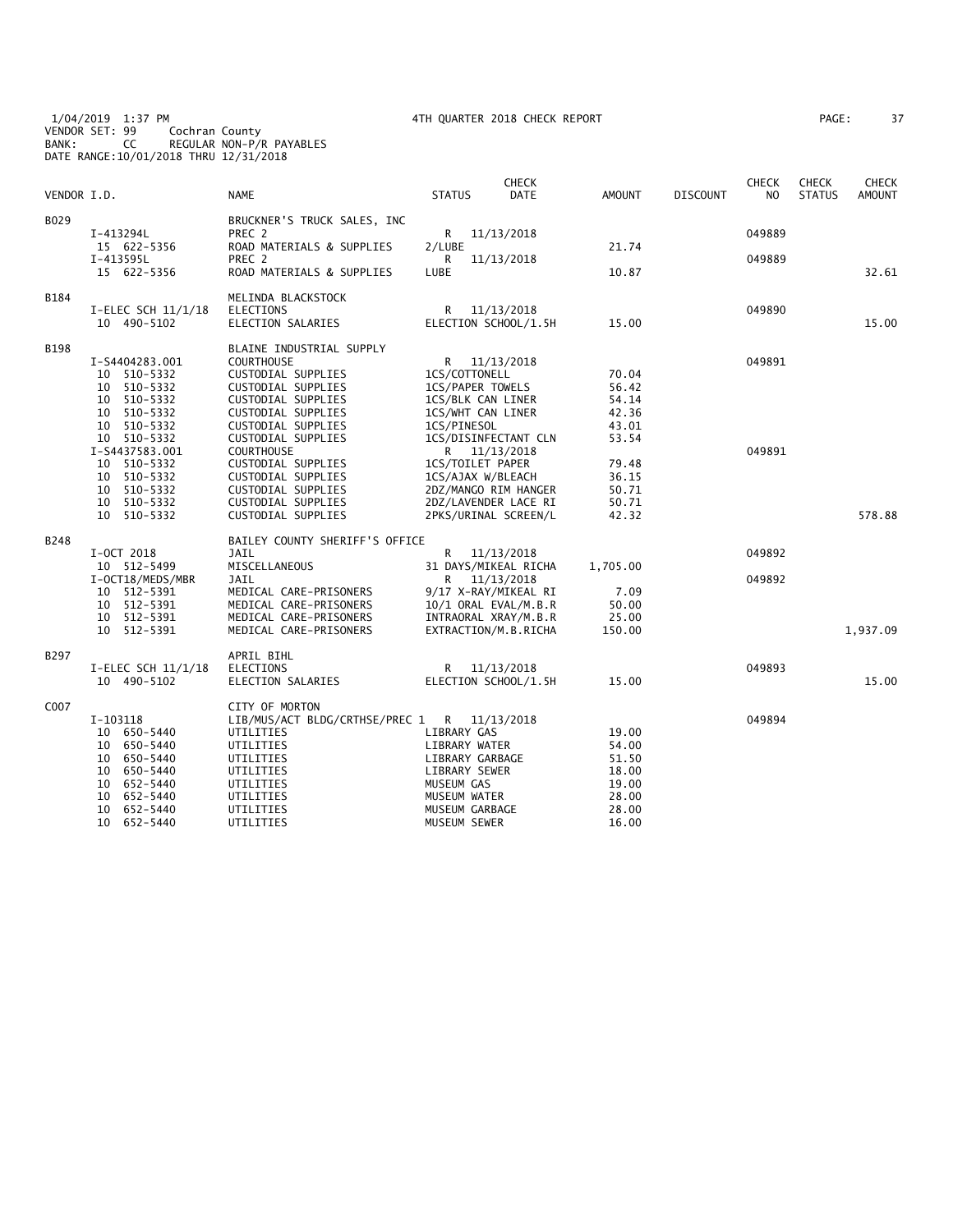1/04/2019 1:37 PM 4TH QUARTER 2018 CHECK REPORT PAGE: 38 VENDOR SET: 99 Cochran County BANK: CC REGULAR NON-P/R PAYABLES DATE RANGE:10/01/2018 THRU 12/31/2018

| PAGE : | 38 |  |
|--------|----|--|
|--------|----|--|

|                  |                  |                                             |                         | <b>CHECK</b> |          |                 | <b>CHECK</b> | <b>CHECK</b>  | <b>CHECK</b>  |
|------------------|------------------|---------------------------------------------|-------------------------|--------------|----------|-----------------|--------------|---------------|---------------|
| VENDOR I.D.      |                  | NAME                                        | <b>STATUS</b>           | DATE         | AMOUNT   | <b>DISCOUNT</b> | NO           | <b>STATUS</b> | <b>AMOUNT</b> |
| C007             |                  | CITY OF MORTON<br>*CONTINUED*               |                         |              |          |                 |              |               |               |
|                  | I-103118         | LIB/MUS/ACT BLDG/CRTHSE/PREC 1 R 11/13/2018 |                         |              |          |                 | 049894       |               |               |
|                  | 10 662-5440      | UTILITIES                                   | ACTIVITY BLDG GAS       |              | 44.50    |                 |              |               |               |
|                  | 10 662-5440      | UTILITIES                                   | ACT. BLDG WATER         |              | 31.25    |                 |              |               |               |
|                  | 10 662-5440      | UTILITIES                                   | ACT. BLDG GARBAGE       |              | 77.00    |                 |              |               |               |
|                  | 10 662-5440      | UTILITIES                                   | ACT. BLDG SEWER         |              | 48.00    |                 |              |               |               |
|                  | 10 510-5440      | UTILITIES                                   | <b>COURTHOUSE GAS</b>   |              | 189.00   |                 |              |               |               |
|                  | 10 510-5440      | UTILITIES                                   | <b>COURTHOUSE WATER</b> |              | 344.00   |                 |              |               |               |
|                  | 10 510-5440      | UTILITIES                                   | CRTHSE GARBAGE          |              | 334.50   |                 |              |               |               |
|                  | 10 510-5440      | UTILITIES                                   | <b>COURTHOUSE SEWER</b> |              | 54.00    |                 |              |               |               |
|                  | 15 621-5440      | UTILITIES                                   | PREC 1 GAS              |              | 19.00    |                 |              |               |               |
|                  | 15 621-5440      | UTILITIES                                   | PREC 1 WATER            |              | 28.00    |                 |              |               |               |
|                  | 15 621-5440      | UTILITIES                                   | PREC 1 GARBAGE          |              | 51.50    |                 |              |               | 1,454.25      |
|                  |                  |                                             |                         |              |          |                 |              |               |               |
| C008             |                  | CITY OF WHITEFACE                           |                         |              |          |                 |              |               |               |
|                  | $I-409$ $10/18$  | PREC <sub>2</sub>                           | R 11/13/2018            |              |          |                 | 049895       |               |               |
|                  | 15 622-5440      | UTILITIES                                   | GAS SVC $9/14-10/15$    |              | 16.25    |                 |              |               |               |
|                  | 15 622-5440      | UTILITIES                                   | WATER SVC               |              | 26.00    |                 |              |               |               |
|                  | 15 622-5440      | UTILITIES                                   | GARBAGE SVC             |              | 54.37    |                 |              |               |               |
|                  | 15 622-5440      | UTILITIES                                   | SEWER SVC               |              | 22.50    |                 |              |               | 119.12        |
| C <sub>015</sub> |                  | COCHRAN COUNTY SENIOR                       |                         |              |          |                 |              |               |               |
|                  | I-NOV'18 INSTLMT | SENIOR CITIZENS                             | R 11/13/2018            |              |          |                 | 049896       |               |               |
|                  | 10 663-5418      | SENIOR CITIZENS CONTRACT                    | NOVEMBER 2018           |              | 6,250.00 |                 |              |               | 6,250.00      |
| C035             |                  | COX AUTO SUPPLY CO                          |                         |              |          |                 |              |               |               |
|                  | I-403894         | ACTIVTY BLDG                                | R 11/13/2018            |              |          |                 | 049897       |               |               |
|                  | 10 662-5451      | REPAIR                                      | WEATHER STRIP           |              | 3.49     |                 |              |               |               |
|                  | I-403895         | PREC 1                                      | R 11/13/2018            |              |          |                 | 049897       |               |               |
|                  | 15 621-5356      | ROAD MATERIALS & SUPPLIES                   | 2/BLUE SHOP TOWELS      |              | 7.98     |                 |              |               |               |
|                  | 15 621-5356      | ROAD MATERIALS & SUPPLIES                   | 3/PAPER TOWELS          |              | 5.97     |                 |              |               |               |
|                  | I-404109         | PARK                                        | R 11/13/2018            |              |          |                 | 049897       |               |               |
|                  | 10 660-5332      | CUSTODIAL SUPPLIES                          | HI-T GREASE RED         |              | 49.99    |                 |              |               |               |
|                  | I-404257         | PREC <sub>2</sub>                           | R 11/13/2018            |              |          |                 | 049897       |               |               |
|                  | 15 622-5356      | ROAD MATERIALS & SUPPLIES                   | WASHER FLUID            |              | 3.99     |                 |              |               |               |
|                  | 15 622-5356      | ROAD MATERIALS & SUPPLIES                   | RADIATOR SEALER         |              | 2.69     |                 |              |               |               |
|                  | I-404578         | PREC <sub>3</sub>                           | R 11/13/2018            |              |          |                 | 049897       |               |               |
|                  | 15 623-5356      | ROAD MATERIALS & SUPPLIES                   | <b>BLUE SHOP TOWELS</b> |              | 3.99     |                 |              |               |               |
|                  | 15 623-5451      | REPAIRS                                     | 2/DELCO BATT 31STUD     |              | 275.96   |                 |              |               |               |
|                  | 15 623-5451      | REPAIRS                                     | 2/STATE BATT FEE        |              | 6.00     |                 |              |               |               |
|                  | I-404828         | SHERIFF                                     | R 11/13/2018            |              |          |                 | 049897       |               |               |
|                  | 10 560-5451      | MACHINERY-NON-OFFICE REPAIR                 | AIR FILTER              |              | 23.99    |                 |              |               |               |
|                  | I-404961         | PREC 2                                      | R 11/13/2018            |              |          |                 | 049897       |               |               |
|                  | 15 622-5451      | REPAIRS                                     | 2/15 AMP FUSES          |              | 1.50     |                 |              |               |               |
|                  | 15 622-5356      | ROAD MATERIALS & SUPPLIES                   | PLIERS                  |              | 4.99     |                 |              |               |               |
|                  | I-405046         | PREC 1                                      | R 11/13/2018            |              |          |                 | 049897       |               |               |
|                  | 15 621-5451      | REPAIRS                                     | 2/22" ADVANTAGE BEAM    |              | 29.98    |                 |              |               |               |
|                  | I-405323         | SHERIFF                                     | R                       | 11/13/2018   |          |                 | 049897       |               |               |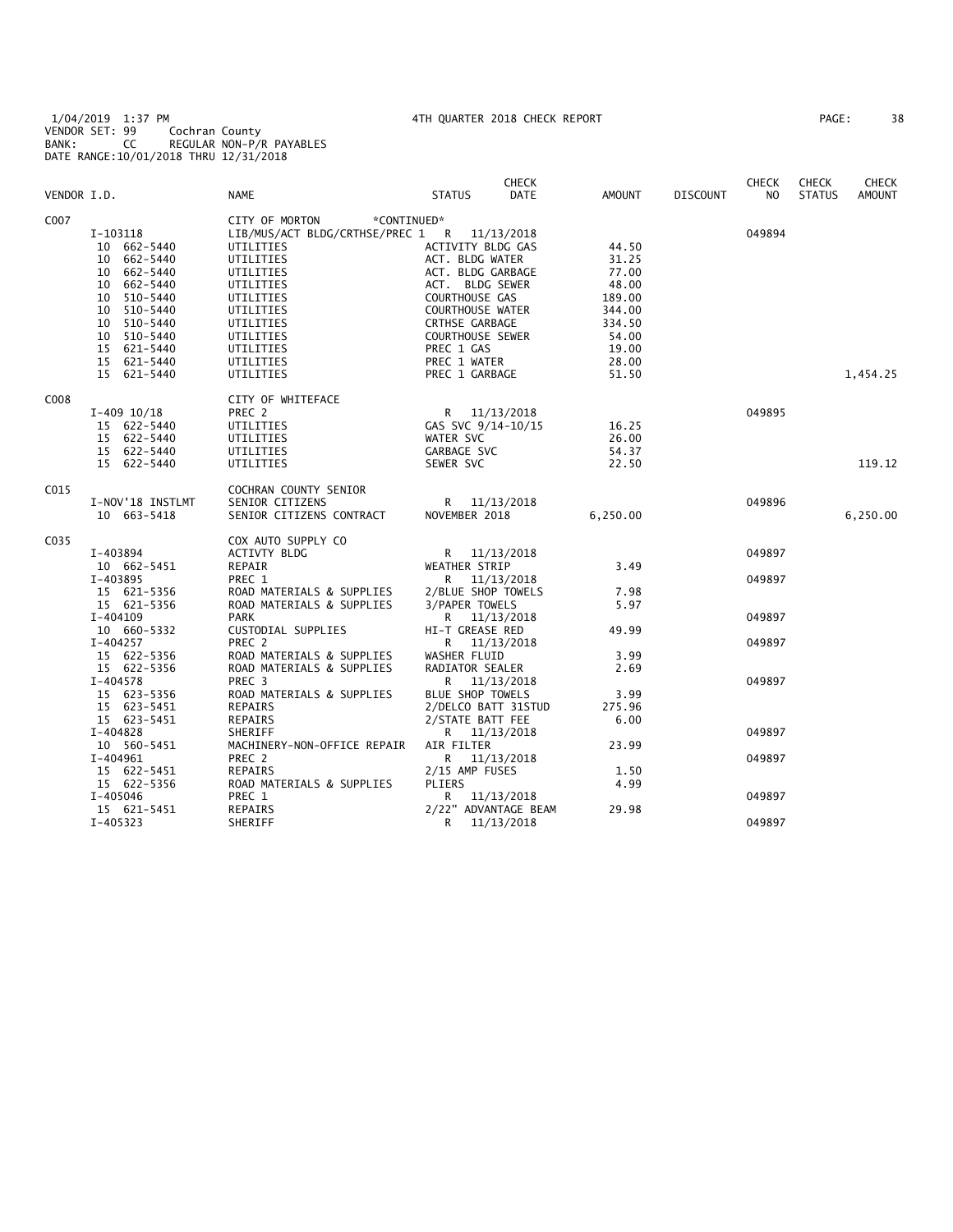1/04/2019 1:37 PM 4TH QUARTER 2018 CHECK REPORT PAGE: 39 VENDOR SET: 99 Cochran County BANK: CC REGULAR NON-P/R PAYABLES DATE RANGE:10/01/2018 THRU 12/31/2018

| PAGE: | 39 |
|-------|----|
|-------|----|

| VENDOR I.D.      |                                  | NAME                                             | <b>STATUS</b>        | <b>CHECK</b><br>DATE                         | AMOUNT                | <b>DISCOUNT</b> | <b>CHECK</b><br>NO. | <b>CHECK</b><br><b>STATUS</b> | CHECK<br><b>AMOUNT</b> |
|------------------|----------------------------------|--------------------------------------------------|----------------------|----------------------------------------------|-----------------------|-----------------|---------------------|-------------------------------|------------------------|
| C035             |                                  | COX AUTO SUPPLY CO<br>*CONTINUED*                |                      |                                              |                       |                 |                     |                               |                        |
|                  | I-405323                         | SHERIFF                                          | R 11/13/2018         |                                              |                       |                 | 049897              |                               |                        |
|                  | 10 560-5334                      | OTHER SUPPLIES                                   | LIQUID WAXY SUDS     |                                              | 9.99                  |                 |                     |                               |                        |
|                  | I-405475                         | PREC 2                                           | R.                   | 11/13/2018                                   |                       |                 | 049897              |                               |                        |
|                  | 15 622-5356                      | ROAD MATERIALS & SUPPLIES                        | <b>BLEACH</b>        |                                              | 5.49                  |                 |                     |                               |                        |
|                  | I-405531                         | SHERIFF                                          |                      | R 11/13/2018                                 |                       |                 | 049897              |                               |                        |
|                  | 10 560-5334<br>10 560-5451       | OTHER SUPPLIES                                   | WASHER FLUID         |                                              | 3.99                  |                 |                     |                               |                        |
|                  | I-405542                         | MACHINERY-NON-OFFICE REPAIR<br><b>COURTHOUSE</b> | 5/15AMP FUSES        | R 11/13/2018                                 | 9.95                  |                 | 049897              |                               |                        |
|                  | 10 510-5332                      | CUSTODIAL SUPPLIES                               |                      | 2/KEYS DISTRICT COUR                         | 2.00                  |                 |                     |                               | 451.94                 |
|                  |                                  |                                                  |                      |                                              |                       |                 |                     |                               |                        |
| C066             |                                  | ISABELL CAVEZUELA                                |                      |                                              |                       |                 |                     |                               |                        |
|                  | $I-ELEC SCH$ 11/1/18             | <b>ELECTIONS</b>                                 |                      | R 11/13/2018                                 |                       |                 | 049899              |                               |                        |
|                  | 10 490-5102                      | ELECTION SALARIES                                |                      | ELECTION SCHOOL/1.5H                         | 15.00                 |                 |                     |                               | 15.00                  |
| C084             |                                  | CLERK, SEVENTH COURT OF APPEAL                   |                      |                                              |                       |                 |                     |                               |                        |
|                  | $I-OCT$ 18                       | STATE FEES                                       |                      | R 11/13/2018                                 |                       |                 | 049900              |                               |                        |
|                  | 90 000-2379.002                  | 7th Crt of Appeal Gov't22.2081COUNTY COURT       |                      |                                              | 5.00                  |                 |                     |                               |                        |
|                  | 90 000-2379.002                  | 7th Crt of Appeal Gov't22.2081DISTRICT COURT     |                      |                                              | 10.00                 |                 |                     |                               | 15.00                  |
| C <sub>253</sub> |                                  | COCHRAN COUNTY MONEY MKT                         |                      |                                              |                       |                 |                     |                               |                        |
|                  | I-ADD'L DEP SAF 2018 ALL DEPTS   |                                                  | R                    | 11/13/2018                                   |                       |                 | 049901              |                               |                        |
|                  | 10 400-5203                      | RETIREMENT                                       |                      | Add'l dep to SAF-Cnt                         | 3,296.11              |                 |                     |                               |                        |
|                  | 10 403-5203                      | RETIREMENT                                       |                      | Add'l dep to SAF-Cle                         | 5,257.82              |                 |                     |                               |                        |
|                  | 10 435-5203                      | RETIREMENT                                       |                      | Add'l dep to SAF-Dis                         | 939.48                |                 |                     |                               |                        |
|                  | 455-5203<br>10<br>10<br>475-5203 | RETIREMENT<br>RETIREMENT                         |                      | Add'l dep to SAF-Jus<br>Add'l dep to SAF-Cnt | 2,359.54<br>6,012.04  |                 |                     |                               |                        |
|                  | 476-5203<br>10                   | RETIREMENT                                       |                      | Add'l dep to SAF-Dis                         | 595.15                |                 |                     |                               |                        |
|                  | 490-5203.001<br>10               | RETIREMENT                                       |                      | Add'l dep to SAF-Ele                         | 687.81                |                 |                     |                               |                        |
|                  | 495-5203<br>10                   | RETIREMENT                                       |                      | Add'l dep to SAF-Aud                         | 4,210.88              |                 |                     |                               |                        |
|                  | 497-5203<br>10                   | RETIREMENT                                       |                      | Add'l dep to SAF-Tre                         | 2,610.66              |                 |                     |                               |                        |
|                  | 10<br>499–5203                   | RETIREMENT                                       |                      | Add'l dep to SAF-Tax                         | 6,246.23              |                 |                     |                               |                        |
|                  | 10<br>510-5203                   | RETIREMENT                                       |                      | Add'l dep to SAF-Cou                         | 1,695.42              |                 |                     |                               |                        |
|                  | 512-5203<br>10                   | RETIREMENT                                       |                      | Add'l dep to SAF-Jai                         | 5,914.29              |                 |                     |                               |                        |
|                  | 10<br>516-5203                   | RETIREMENT                                       |                      | Add'l dep to SAF-Cem                         | 2,084.40              |                 |                     |                               |                        |
|                  | 550-5203<br>10                   | RETIREMENT                                       |                      | Add'l dep to SAF-Con                         | 1,836.36              |                 |                     |                               |                        |
|                  | 560-5203<br>10                   | RETIREMENT                                       |                      | Add'l dep to SAF-She                         | 21,427.80             |                 |                     |                               |                        |
|                  | 10<br>650-5203                   | RETIREMENT                                       |                      | Add'l dep to SAF-Lib                         | 1,965.47              |                 |                     |                               |                        |
|                  | 652-5203<br>10                   | RETIREMENT                                       |                      | Add'l dep to SAF-Mus                         | 100.14                |                 |                     |                               |                        |
|                  | 660-5203<br>10                   | RETIREMENT                                       |                      | Add'l dep to SAF-Par                         | 1,381.28              |                 |                     |                               |                        |
|                  | 10<br>662-5203                   | RETIREMENT                                       |                      | Add'l dep to SAF-Act                         | 1,890.79              |                 |                     |                               |                        |
|                  | 665-5203<br>10<br>15<br>610-5203 | RETIREMENT<br>RETIREMENT                         |                      | Add'l dep to SAF-Ext<br>Add'l dep to SAF-Com | 2,065.13<br>10,068.24 |                 |                     |                               |                        |
|                  | 15<br>621-5203                   | RETIREMENT                                       |                      | Add'l dep to SAF-Pre                         | 4,087.86              |                 |                     |                               |                        |
|                  | 15<br>622-5203                   | RETIREMENT                                       |                      | Add'l dep to SAF-Pre                         | 4,172.06              |                 |                     |                               |                        |
|                  | 623-5203<br>15                   | RETIREMENT                                       |                      | Add'l dep to SAF-Pre                         | 4,257.71              |                 |                     |                               |                        |
|                  | 15<br>624-5203                   | RETIREMENT                                       |                      | Add'l dep to SAF-Pre                         | 4,245.35              |                 |                     |                               |                        |
|                  | 30<br>518-5203                   | RETIREMENT                                       | Add'l dep to SAF-Air |                                              | 591.98                |                 |                     |                               | 100,000.00             |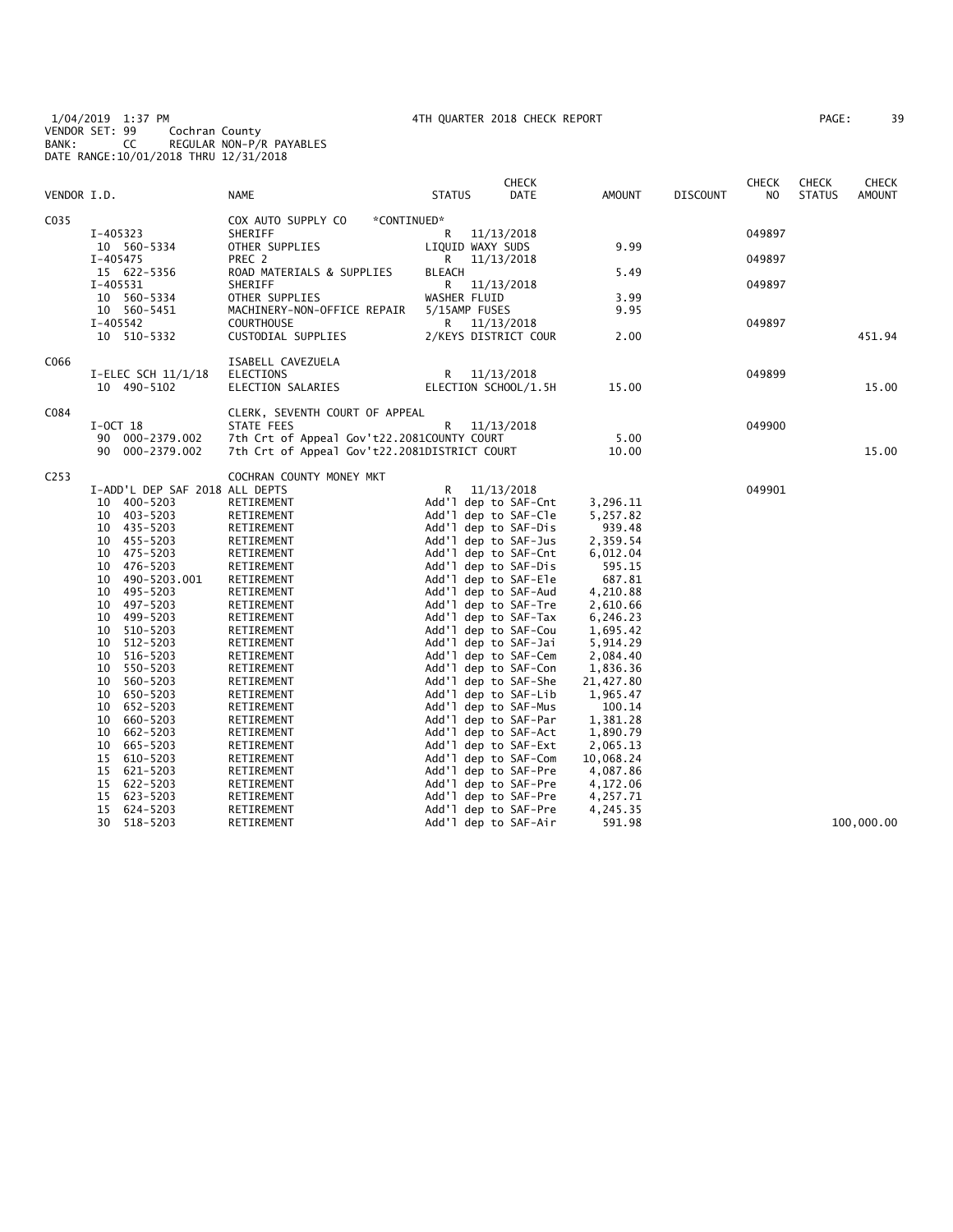1/04/2019 1:37 PM 4TH QUARTER 2018 CHECK REPORT PAGE: 40 VENDOR SET: 99 Cochran County BANK: CC REGULAR NON-P/R PAYABLES DATE RANGE:10/01/2018 THRU 12/31/2018

| 40<br>'AGE : |
|--------------|
|--------------|

| VENDOR I.D.      |                                                                                                                                                                     | <b>NAME</b>                                                                                                                                                                                                                   | <b>STATUS</b>                                  | <b>CHECK</b><br><b>DATE</b>                                                                                                                                 | AMOUNT                                                                         | <b>DISCOUNT</b> | <b>CHECK</b><br>N <sub>O</sub> | <b>CHECK</b><br><b>STATUS</b> | <b>CHECK</b><br><b>AMOUNT</b> |
|------------------|---------------------------------------------------------------------------------------------------------------------------------------------------------------------|-------------------------------------------------------------------------------------------------------------------------------------------------------------------------------------------------------------------------------|------------------------------------------------|-------------------------------------------------------------------------------------------------------------------------------------------------------------|--------------------------------------------------------------------------------|-----------------|--------------------------------|-------------------------------|-------------------------------|
| C <sub>260</sub> | $I-TAX A/C 10/29/18$<br>10 499-5310                                                                                                                                 | CITY BANK<br>TAX A/C<br>OFFICE SUPPLIES                                                                                                                                                                                       |                                                | R 11/13/2018<br>DEPOSIT SLIPS-HIGHWA                                                                                                                        | 63.18                                                                          |                 | 049902                         |                               | 63.18                         |
| C310             | I-ELEC SCH $11/1/18$<br>10 490-5102                                                                                                                                 | DAVID CORDER<br>ELECTIONS<br>ELECTION SALARIES                                                                                                                                                                                |                                                | R 11/13/2018<br>ELECTION SCHOOL/1.5H                                                                                                                        | 15.00                                                                          |                 | 049903                         |                               | 15.00                         |
| C367             | I-170532<br>10 560-5451<br>10 560-5451                                                                                                                              | COMPUTER TRANSITION SERVICES,<br>SHERIFF<br>MACHINERY-NON-OFFICE REPAIR<br>MACHINERY-NON-OFFICE REPAIR                                                                                                                        | 118MI@55c                                      | R 11/13/2018<br>2.5HRS/TO FR MORTON                                                                                                                         | 121.26<br>64.31                                                                |                 | 049904                         |                               |                               |
|                  | 10 560-5451<br>I-171054<br>10 409-5420                                                                                                                              | MACHINERY-NON-OFFICE REPAIR<br>NON-DEPT'L<br>TELECOMMUNICATIONS                                                                                                                                                               |                                                | 1.75HRS/RPR WATCHGUA<br>R 11/13/2018<br>18 TREND MICRO NOV 1                                                                                                | 169.75<br>28.80                                                                |                 | 049904                         |                               | 384.12                        |
| C392             | I-1492571<br>10 403-5416                                                                                                                                            | CONDUENT GOVERNMENT RECORDS SV<br><b>CLERK</b><br>FILMING & INDEXING                                                                                                                                                          | 20/20 LAND REC                                 | R 11/13/2018                                                                                                                                                | 1,250.00                                                                       |                 | 049905                         |                               | 1,250.00                      |
| C408             | I-CHEIFS CONF 0218<br>17 573-5427                                                                                                                                   | CENTRAL TEXAS JUVENILE CHIEFS<br><b>JUVENILE PROBATION</b><br>TRAVEL & TRAINING                                                                                                                                               | R                                              | 11/13/2018<br>REGIS CHIEFS SUMMIT                                                                                                                           | 125.00                                                                         |                 | 049906                         |                               | 125.00                        |
| C409             | I-ELEC SCH 11/1/18<br>10 490-5102                                                                                                                                   | SHANIAH CAVEZUELA<br>ELECTIONS<br>ELECTION SALARIES                                                                                                                                                                           | R                                              | 11/13/2018<br>ELECTION SCHOOL/1.5H                                                                                                                          | 15.00                                                                          |                 | 049907                         |                               | 15.00                         |
| D040             | $I-ELEC SCH$ 11/1/18<br>10 490-5102                                                                                                                                 | JUDY DEAVOURS<br>ELECTIONS<br>ELECTION SALARIES                                                                                                                                                                               |                                                | R 11/13/2018<br>ELECTION SCHOOL/1.5H                                                                                                                        | 15.00                                                                          |                 | 049908                         |                               | 15.00                         |
| D048             | I-IN92796<br>10 665-5411                                                                                                                                            | DATA-LINE OFFICE SYSTEMS<br>EXTENSION SVC<br>MAINTENANCE CONTRACTS                                                                                                                                                            | R <sub>a</sub>                                 | 11/13/2018<br>COPIER MAINT 11/5-12                                                                                                                          | 33.00                                                                          |                 | 049909                         |                               | 33.00                         |
| D196             | I-110818/GROC<br>10 512-5333<br>10 512-5333<br>10 512-5333<br>10 512-5392<br>10 512-5333<br>10 512-5333<br>10 512-5333<br>10 512-5333<br>10 512-5333<br>10 512-5333 | JORGE DE LA CRUZ, SHERIFF<br>JAIL<br>FOOD-PRISONERS<br>FOOD-PRISONERS<br>FOOD-PRISONERS<br>MISCELLANEOUS SUPPLIES<br>FOOD-PRISONERS<br>FOOD-PRISONERS<br>FOOD-PRISONERS<br>FOOD-PRISONERS<br>FOOD-PRISONERS<br>FOOD-PRISONERS | 2/DAWN<br>2/TUNA<br>PEANUT BUTTER<br>2/LETTUCE | R 11/13/2018<br>12/BREAD/ALLSUPS 10/<br>3/BAR S FRANKS/ALLSU<br>6/CHIPS/FAM\$ 10/30<br>2/SUGAR/FAM\$ 10/30<br>3/TOMATOES/ALLSUPS 1<br>4/VEG OIL/FAM\$ 10/31 | 9.54<br>3.87<br>10.50<br>7.00<br>1.90<br>3.65<br>6.00<br>4.17<br>3.18<br>10.00 |                 | 049910                         |                               |                               |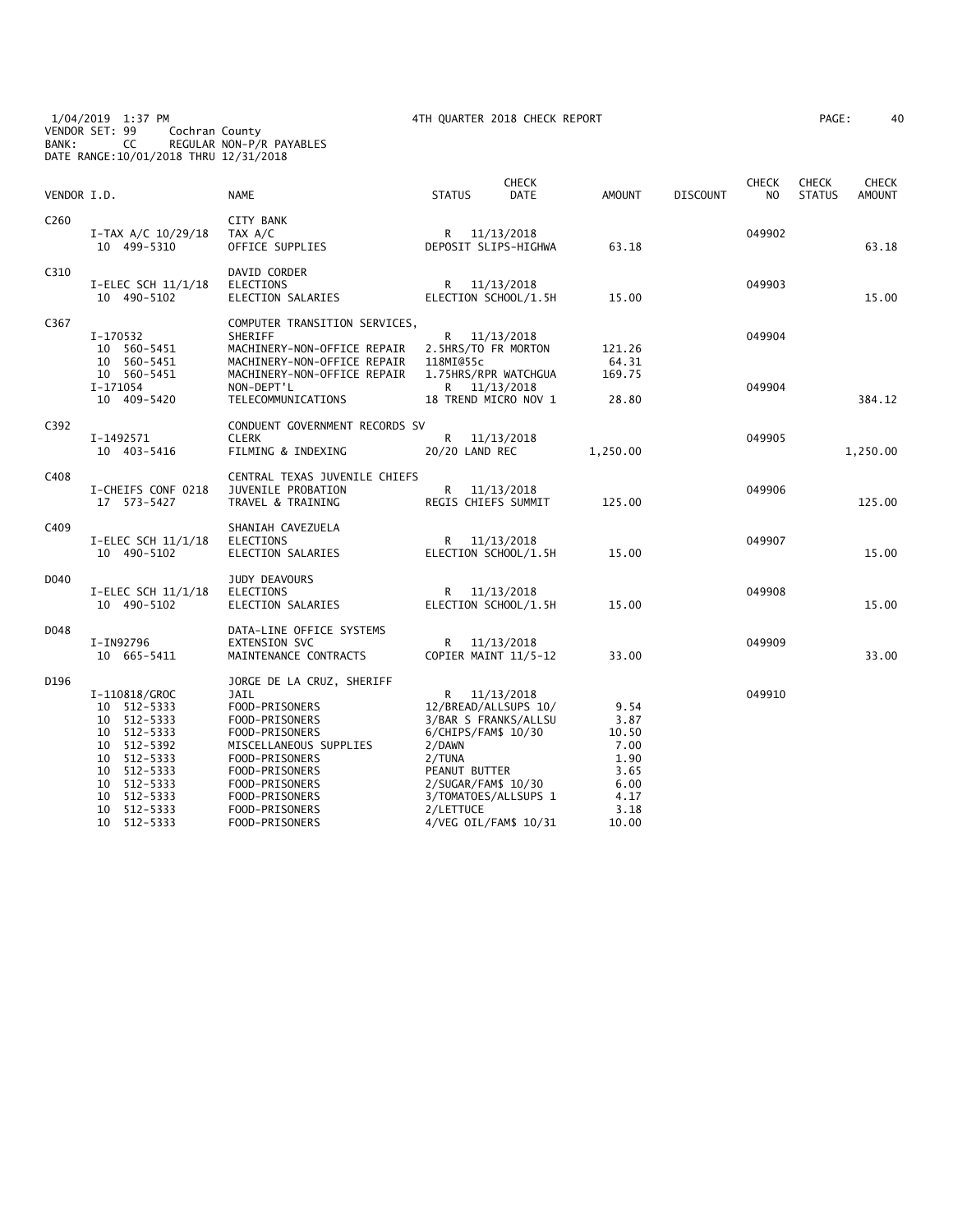1/04/2019 1:37 PM 4TH QUARTER 2018 CHECK REPORT PAGE: 41 VENDOR SET: 99 Cochran County BANK: CC REGULAR NON-P/R PAYABLES DATE RANGE:10/01/2018 THRU 12/31/2018

|                  |                      |                               |                       | <b>CHECK</b> |               |                 | <b>CHECK</b>   | <b>CHECK</b>  | <b>CHECK</b>  |
|------------------|----------------------|-------------------------------|-----------------------|--------------|---------------|-----------------|----------------|---------------|---------------|
| VENDOR I.D.      |                      | <b>NAME</b>                   | <b>STATUS</b>         | <b>DATE</b>  | <b>AMOUNT</b> | <b>DISCOUNT</b> | N <sub>O</sub> | <b>STATUS</b> | <b>AMOUNT</b> |
| D196             |                      | JORGE DE LA CRUZ, SHERIFF     | *CONTINUED*           |              |               |                 |                |               |               |
|                  | I-110818/GROC        | JAIL                          | R 11/13/2018          |              |               |                 | 049910         |               |               |
|                  | 10 512-5333          | FOOD-PRISONERS                | 2/MILK/ALLSUPS 11/1   |              | 6.98          |                 |                |               |               |
|                  | 10 512-5333          | FOOD-PRISONERS                | 2/TOMATOES/ALLSUPS 1  |              | 2.78          |                 |                |               |               |
|                  | 10 512-5333          | FOOD-PRISONERS                | 3/BUTTER/FAM\$ 11/2   |              | 3.75          |                 |                |               |               |
|                  | 10 512-5333          | FOOD-PRISONERS                | SUGAR/FAM\$ 11/2      |              | 2.25          |                 |                |               |               |
|                  | 10 512-5392          | MISCELLANEOUS SUPPLIES        | 6/TOILET PAPER/FAM\$  |              | 6.00          |                 |                |               |               |
|                  | 10 512-5333          | FOOD-PRISONERS                | 4/CHIPS/FAM\$ 11/5    |              | 7.00          |                 |                |               |               |
|                  | 10 512-5333          | FOOD-PRISONERS                | 12/BREAD/ALLSUPS 11/  |              | 9.54          |                 |                |               |               |
|                  | 10 512-5333          | FOOD-PRISONERS                |                       |              | 6.98          |                 |                |               |               |
|                  | 10 512-5333          |                               | 2/MILK                |              |               |                 |                |               |               |
|                  |                      | FOOD-PRISONERS                | 4/TOMATOES            |              | 5.56          |                 |                |               |               |
|                  | 10 512-5333          | FOOD-PRISONERS                | 2/LETTUCE             |              | 3.18          |                 |                |               |               |
|                  | 10 512-5333          | FOOD-PRISONERS                | SUGAR/ALLSUPS 11/7    |              | 1.99          |                 |                |               |               |
|                  | 10 512-5333          | FOOD-PRISONERS                | SUGAR/ALLSUPS 11/7    |              | 1.99          |                 |                |               |               |
|                  | 10 512-5333          | FOOD-PRISONERS                | 2/PUMPKIN FILLING/FA  |              | 3.98          |                 |                |               | 121.79        |
| D <sub>206</sub> |                      | HOLLY DEAVOURS                |                       |              |               |                 |                |               |               |
|                  | I-ELEC SCH $11/1/18$ | <b>ELECTIONS</b>              | R                     | 11/13/2018   |               |                 | 049911         |               |               |
|                  | 10 490-5102          | ELECTION SALARIES             | ELECTION SCHOOL/1.5H  |              | 15.00         |                 |                |               | 15.00         |
| E002             |                      | EASTERN EQUIPMENT SUPPLY      |                       |              |               |                 |                |               |               |
|                  | I-G54886             | PREC 2                        | R                     | 11/13/2018   |               |                 | 049912         |               |               |
|                  | 15 622-5356          | ROAD MATERIALS & SUPPLIES     | ANNUAL OXY CYL LEASE  |              | 50.00         |                 |                |               |               |
|                  | I-G54887             | PREC 2                        | R                     | 11/13/2018   |               |                 | 049912         |               |               |
|                  | 15 622-5356          | ROAD MATERIALS & SUPPLIES     | ANNUAL ACET CYL LEAS  |              | 50.00         |                 |                |               | 100.00        |
|                  |                      |                               |                       |              |               |                 |                |               |               |
| E075             |                      | WEX BANK                      |                       |              |               |                 |                |               |               |
|                  | I-56417934           | CONSTABLE                     | R.                    | 11/13/2018   |               |                 | 049913         |               |               |
|                  | 10 550-5330          | FUEL & OIL                    | 57.06GL/UNL 10/22; WH |              | 57.06         |                 |                |               | 57.06         |
| F010             |                      | FIVE-AREA TELEPHONE CO-OP     |                       |              |               |                 |                |               |               |
|                  | I-927-5510 NOV 18    | PREC 4                        | R                     | 11/13/2018   |               |                 | 049914         |               |               |
|                  | 15 624-5420          | TELECOMMUNICATIONS            | <b>BASIC SVC</b>      |              | 32.25         |                 |                |               |               |
|                  | 15 624-5420          | TELECOMMUNICATIONS            | <b>FEES</b>           |              | 10.77         |                 |                |               | 43.02         |
| F211             |                      | <b>FLATLAND TIRES</b>         |                       |              |               |                 |                |               |               |
|                  | I-2170676            | PREC 4                        | R.                    | 11/13/2018   |               |                 | 049915         |               |               |
|                  | 15 624-5454          | TIRES                         | FLAT RPR GRADER       |              | 55.00         |                 |                |               |               |
|                  | 15 624-5454          | <b>TIRES</b>                  | ORING                 |              | 23.96         |                 |                |               | 78.96         |
|                  |                      |                               |                       |              |               |                 |                |               |               |
| G074             |                      | GRAVES, HUMPHRIES, STAHL, LTD |                       |              |               |                 |                |               |               |
|                  | I-FEES OCT 18        | JUSTICE OF PEACE              | R                     | 11/13/2018   |               |                 | 049916         |               |               |
|                  | 10 000-2206.002      | COLLECTION AGENCY FEES        | COLLECTION FEES OCTO  |              | 291.89        |                 |                |               | 291.89        |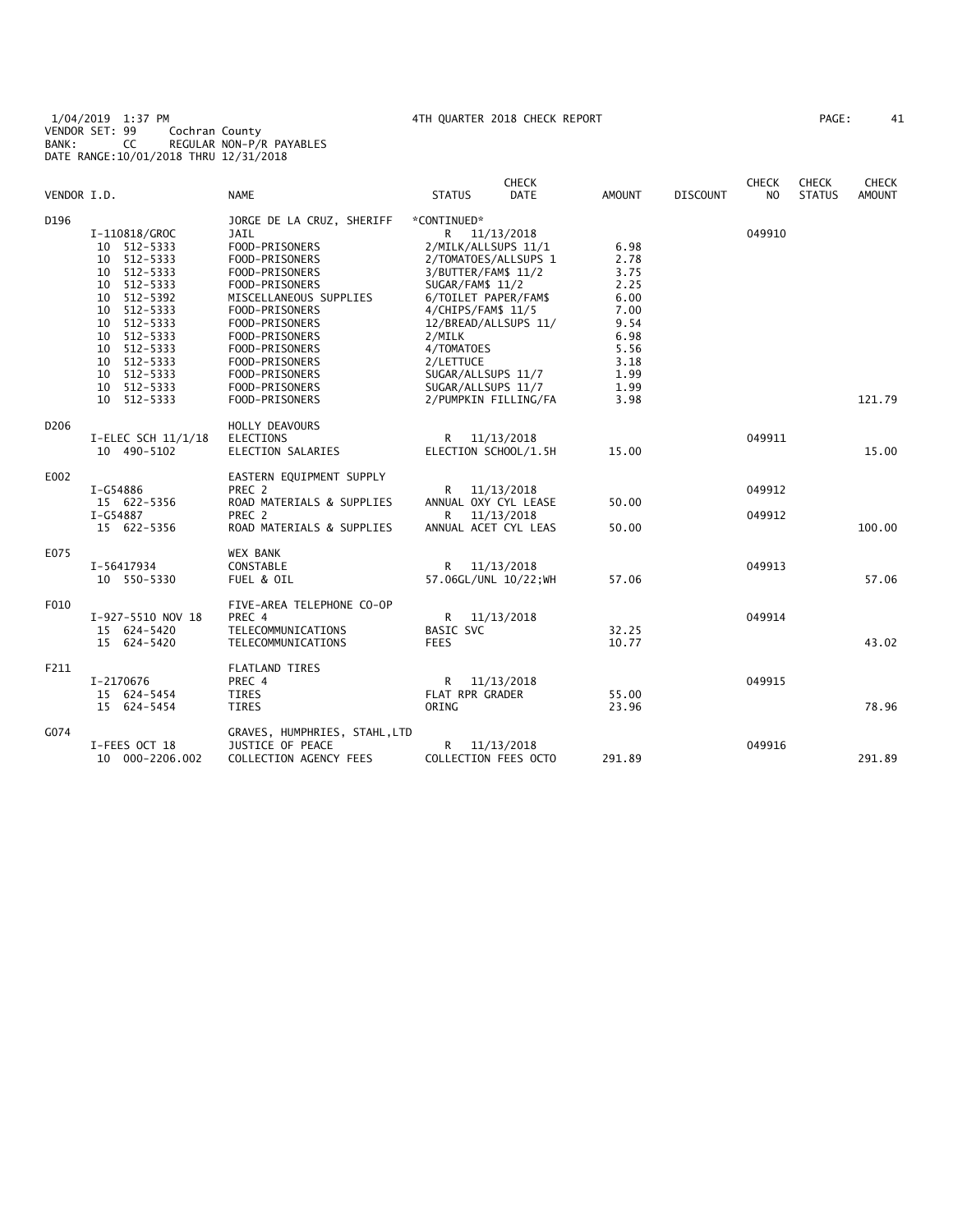1/04/2019 1:37 PM 4TH QUARTER 2018 CHECK REPORT PAGE: 42 VENDOR SET: 99 Cochran County BANK: CC REGULAR NON-P/R PAYABLES DATE RANGE:10/01/2018 THRU 12/31/2018

| VENDOR I.D. |                                                                                                                   | NAME                                                                                           | <b>STATUS</b>                                                                             |                              | <b>CHECK</b><br>DATE | AMOUNT                                                      | <b>DISCOUNT</b> | <b>CHECK</b><br>NO | <b>CHECK</b><br><b>STATUS</b> | <b>CHECK</b><br><b>AMOUNT</b> |
|-------------|-------------------------------------------------------------------------------------------------------------------|------------------------------------------------------------------------------------------------|-------------------------------------------------------------------------------------------|------------------------------|----------------------|-------------------------------------------------------------|-----------------|--------------------|-------------------------------|-------------------------------|
| H126        | I-00131295<br>10 560-5452<br>10 560-5452                                                                          | HOLLAND'S OFFICE TECHNOLOGIES<br>SHERIFF<br>OFFICE EQUIPMENT REPAIR<br>OFFICE EQUIPMENT REPAIR | SVC CALL                                                                                  | R 11/13/2018                 | SVC MANUAL FEED RLLR | 125.00<br>30.00                                             |                 | 049917             |                               | 155.00                        |
| H318        | I-497750<br>10 512-5391                                                                                           | AGP PHARMACY, LLC dba<br>JAIL/MEDS<br>MEDICAL CARE-PRISONERS                                   |                                                                                           | R 11/13/2018                 | RX#1/PONCE-NAVARRETT | 27.59                                                       |                 | 049918             |                               | 27.59                         |
| H319        | I-ELEC SCH 11/1/18<br>10 490-5102                                                                                 | ABIGAIL HERNANDEZ<br>ELECTIONS<br>ELECTION SALARIES                                            |                                                                                           | R 11/13/2018                 | ELECTION SCHOOL/1.5H | 15.00                                                       |                 | 049919             |                               | 15.00                         |
| J049        | I-LOCAL MATCH 11/18 JUVENILE PROBATION<br>10 571-5472                                                             | JUVENILE PROBATION FUND<br>LOCAL SUPPORT-JUV BOARD                                             |                                                                                           | R 11/13/2018                 | LOCAL FUNDS MATCH NO | 4,166.00                                                    |                 | 049920             |                               | 4,166.00                      |
| J082        | I-647381<br>15 624-5451<br>15 624-5451                                                                            | JOHN DEERE FINANCIAL<br>PREC 4<br>REPAIRS<br>REPAIRS                                           | $6/PLUS-50$<br>2/FILTER KITS                                                              | R 11/13/2018                 |                      | 101.04<br>58.70                                             |                 | 049921             |                               |                               |
|             | I-650332<br>15 621-5330<br>I-650991<br>15 621-5451                                                                | PREC 1<br>FUEL & OIL<br>PREC 1<br>REPAIRS                                                      | 12/PLUS 50II<br>AIR FILTER                                                                | R 11/13/2018<br>R 11/13/2018 |                      | 202.08<br>135.90                                            |                 | 049921<br>049921   |                               |                               |
|             | 15 621-5451<br>I-652833<br>10 516-5451<br>10 516-5451<br>10 516-5451<br>10 516-5451<br>10 516-5451<br>10 516-5451 | REPAIRS<br>CEMETERY<br>REPAIR<br>REPAIR<br>REPAIR<br>REPAIR<br>REPAIR<br>REPAIR                | FILTER KIT<br>OIL FILTER<br>FILTER ELEMENT<br>ADJUSTER<br>BOWL<br><b>STRAP</b><br>FREIGHT | R 11/13/2018                 |                      | 29.35<br>34.06<br>13.73<br>21.46<br>35.96<br>16.86<br>32.96 |                 | 049921             |                               |                               |
|             | I-656577<br>10 660-5451<br>I-657951<br>15 622-5451                                                                | PARK<br>REPAIR<br>PREC 2<br>REPAIRS                                                            | <b>SCREW</b><br>R<br>4/HYDR QUIC                                                          | R 11/13/2018                 | 11/13/2018           | 3.49<br>53.80                                               |                 | 049921<br>049921   |                               | 739.39                        |
| L010        | $C - 80596$                                                                                                       | LEWIS FARM & RANCH STORE INC<br>ACTIVITY BLDG                                                  |                                                                                           | R 11/13/2018                 |                      |                                                             |                 | 049922             |                               |                               |
|             | 10 662-5451<br>I-80328<br>10 662-5332                                                                             | REPAIR<br>ACTIVITY BLDG<br>CUSTODIAL SUPPLIES                                                  | DIFF IN CAULK<br>R<br>2/AIR FRESHNER                                                      | 11/13/2018                   |                      | 1.50CR<br>13.98                                             |                 | 049922             |                               |                               |
|             | 10 662-5332<br>I-80333<br>15 621-5356<br>15 621-5356                                                              | CUSTODIAL SUPPLIES<br>PREC 1<br>ROAD MATERIALS & SUPPLIES<br>ROAD MATERIALS & SUPPLIES         | <b>DISC</b><br>R<br>TOILET PAPER<br><b>DISC</b>                                           |                              | 11/13/2018           | 1.40CR<br>11.99<br>1.20CR                                   |                 | 049922             |                               |                               |
|             | $I - 80460$                                                                                                       | <b>PARK</b>                                                                                    | R                                                                                         |                              | 11/13/2018           |                                                             |                 | 049922             |                               |                               |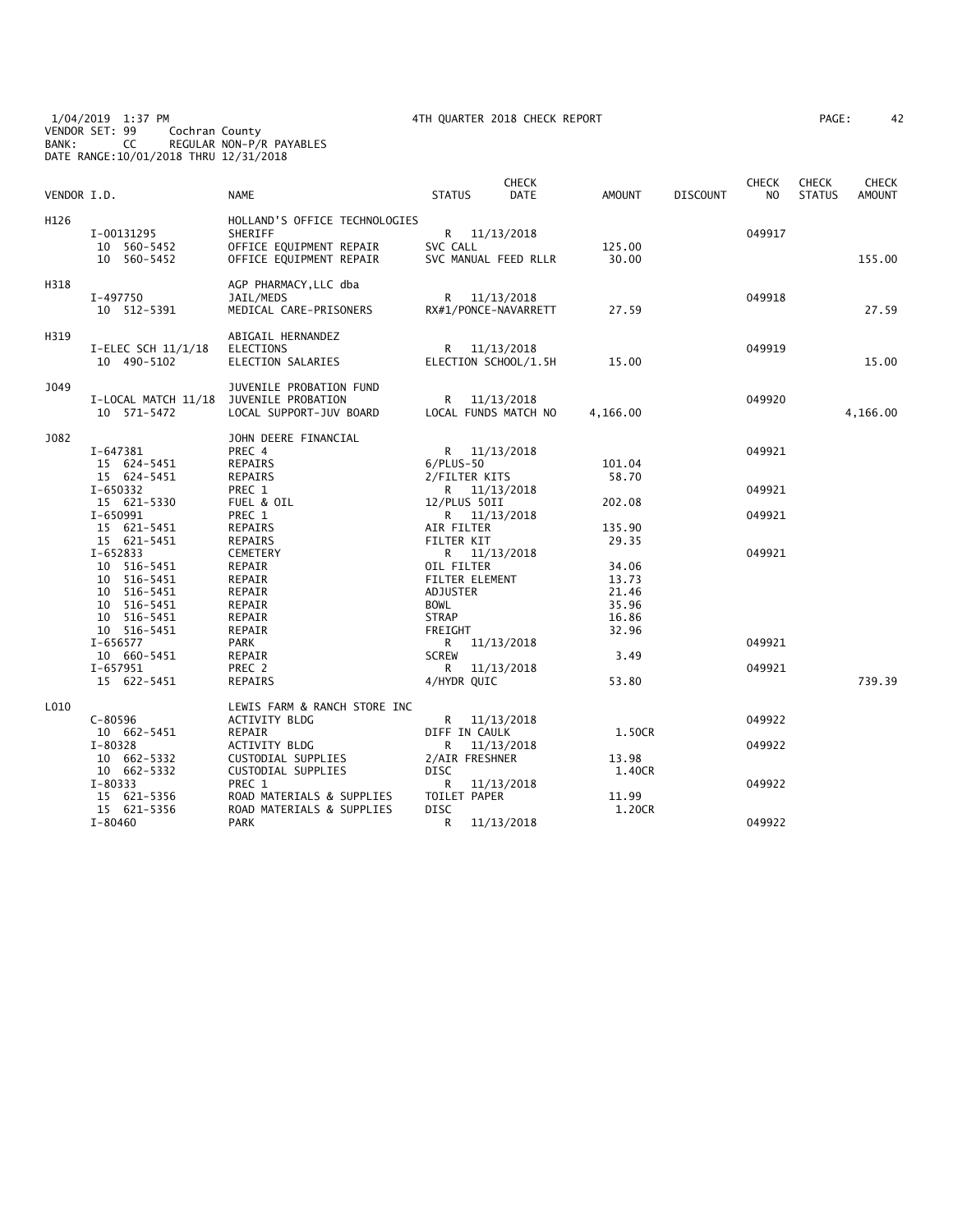1/04/2019 1:37 PM 4TH QUARTER 2018 CHECK REPORT PAGE: 43 VENDOR SET: 99 Cochran County BANK: CC REGULAR NON-P/R PAYABLES DATE RANGE:10/01/2018 THRU 12/31/2018

| AGE: | 43 |  |
|------|----|--|
|------|----|--|

|             |                |                           |                      | <b>CHECK</b> |               |                 | <b>CHECK</b> | <b>CHECK</b>  | <b>CHECK</b>  |
|-------------|----------------|---------------------------|----------------------|--------------|---------------|-----------------|--------------|---------------|---------------|
| VENDOR I.D. |                | <b>NAME</b>               | <b>STATUS</b>        | DATE         | <b>AMOUNT</b> | <b>DISCOUNT</b> | NO.          | <b>STATUS</b> | <b>AMOUNT</b> |
| L010        |                | LEWIS FARM & RANCH STORE  | *CONTINUED*          |              |               |                 |              |               |               |
|             | I-80460        | <b>PARK</b>               | R.                   | 11/13/2018   |               |                 | 049922       |               |               |
|             | 10 660-5332    | CUSTODIAL SUPPLIES        | 2/ANTIFREEZE         |              | 7.18          |                 |              |               |               |
|             | 10 660-5332    | CUSTODIAL SUPPLIES        | SPRAY PAINT          |              | 4.99          |                 |              |               |               |
|             | 10 660-5332    | CUSTODIAL SUPPLIES        | <b>DISC</b>          |              | 1.22CR        |                 |              |               |               |
|             | I-80568        | ACTIVITY BLDG             | R                    | 11/13/2018   |               |                 | 049922       |               |               |
|             | 10 662-5451    | REPAIR                    | CONCRETE&MORTAR FILL |              | 4.99          |                 |              |               |               |
|             | 10 662-5451    | REPAIR                    | <b>DISC</b>          |              | 0.50CR        |                 |              |               |               |
|             | I-80653        | PREC 1                    | R                    | 11/13/2018   |               |                 | 049922       |               |               |
|             | 15 621-5451    | REPAIRS                   | 5FT/HOSE             |              | 3.95          |                 |              |               |               |
|             | 15 621-5451    | REPAIRS                   | <b>DISC</b>          |              | 0.40CR        |                 |              |               |               |
|             | $I - 80721$    | ACTIVITY BLDG             | R                    | 11/13/2018   |               |                 | 049922       |               |               |
|             |                |                           |                      |              | 9.99          |                 |              |               |               |
|             | 10 662-5332    | CUSTODIAL SUPPLIES        | GRINDING PACK        |              |               |                 |              |               |               |
|             | 10 662-5332    | CUSTODIAL SUPPLIES        | <b>DISC</b>          |              | 1.00CR        |                 |              |               |               |
|             | $I - 80845$    | <b>CEMETERY</b>           | R                    | 11/13/2018   |               |                 | 049922       |               |               |
|             | 10 516-5332    | CUSTODIAL SUPPLIES        | REDIMIX CEMENT       |              | 5.25          |                 |              |               |               |
|             | I-80894        | ACTIVITY BLDG             | R                    | 11/13/2018   |               |                 | 049922       |               |               |
|             | 10 662-5332    | CUSTODIAL SUPPLIES        | 2/PALMOLIVE          |              | 5.18          |                 |              |               |               |
|             | 10 662-5332    | CUSTODIAL SUPPLIES        | <b>DISC</b>          |              | 0.52CR        |                 |              |               |               |
|             | I-80914        | <b>COURTHOUSE</b>         | R                    | 11/13/2018   |               |                 | 049922       |               |               |
|             | 10 510-5451    | REPAIR                    | ROTOR SPRINKLER      |              | 12.99         |                 |              |               |               |
|             | 10 510-5451    | REPAIR                    | DISC                 |              | 1.30CR        |                 |              |               |               |
|             | $I - 81112$    | ACTIVITY BLDG             | R                    | 11/13/2018   |               |                 | 049922       |               |               |
|             | 10 662-5332    | CUSTODIAL SUPPLIES        | <b>BULBS</b>         |              | 7.59          |                 |              |               |               |
|             | 10 662-5332    | CUSTODIAL SUPPLIES        | <b>DISC</b>          |              | 0.76CR        |                 |              |               |               |
|             | I-81372        | PREC <sub>3</sub>         | R                    | 11/13/2018   |               |                 | 049922       |               |               |
|             | 15 623-5451    | <b>REPAIRS</b>            | PAINT PAN            |              | 5.99          |                 |              |               |               |
|             | 15 623-5451    | REPAIRS                   | 4/PAINT LINER        |              | 3.96          |                 |              |               |               |
|             | 15 623-5451    | REPAIRS                   | 2/ROLLER COVERS      |              | 9.98          |                 |              |               |               |
|             | 15 623-5451    | REPAIRS                   | 2/ROLLER COVERS      |              | 7.98          |                 |              |               |               |
|             | 623-5451<br>15 | REPAIRS                   | <b>BRUSH SET</b>     |              | 11.99         |                 |              |               |               |
|             | 15 623-5451    | <b>REPAIRS</b>            | 3GL/PAINT            |              | 35.97         |                 |              |               |               |
|             | 15 623-5451    | REPAIRS                   | LATEX GLOVES         |              | 19.95         |                 |              |               |               |
|             | 15 623-5451    | REPAIRS                   | WASH GLOVES          |              | 6.59          |                 |              |               |               |
|             | 15 623-5451    | REPAIRS                   | 3GL/PAINT            |              | 83.97         |                 |              |               |               |
|             | 623–5451<br>15 | REPAIRS                   | PAINT                |              | 30.99         |                 |              |               |               |
|             | 15 623-5451    | <b>REPAIRS</b>            | PAINT                |              | 28.99         |                 |              |               |               |
|             | 15 623-5451    | REPAIRS                   | DISC                 |              | 24.64CR       |                 |              |               |               |
|             | $I - 81440$    | JAIL                      | R                    | 11/13/2018   |               |                 | 049922       |               |               |
|             | 10 512-5392    | MISCELLANEOUS SUPPLIES    | 2CS/BLEACH           |              | 47.84         |                 |              |               |               |
|             | 10 512-5392    | MISCELLANEOUS SUPPLIES    | 7BX/GLOVES           |              | 139.65        |                 |              |               |               |
|             | 10 512-5392    | MISCELLANEOUS SUPPLIES    | DISC                 |              | 13.91CR       |                 |              |               |               |
|             | I-81693        | PREC 4                    | R                    | 11/13/2018   |               |                 | 049922       |               |               |
|             | 15 624-5356    | ROAD MATERIALS & SUPPLIES | SUPPLIES             |              | 20.10         |                 |              |               |               |
|             | I-81986        | PREC 2                    | R                    | 11/13/2018   |               |                 | 049922       |               |               |
|             | 15 622-5356    | ROAD MATERIALS & SUPPLIES | <b>TAPE</b>          |              | 0.99          |                 |              |               |               |
|             | 15 622-5356    | ROAD MATERIALS & SUPPLIES | MOTH BALLS           |              | 5.99          |                 |              |               |               |
|             | 15 622-5356    | ROAD MATERIALS & SUPPLIES | <b>LYSOL</b>         |              | 5.95          |                 |              |               |               |
|             | I-82037        | <b>CEMETERY</b>           | R                    | 11/13/2018   |               |                 | 049922       |               |               |
|             |                |                           |                      |              |               |                 |              |               |               |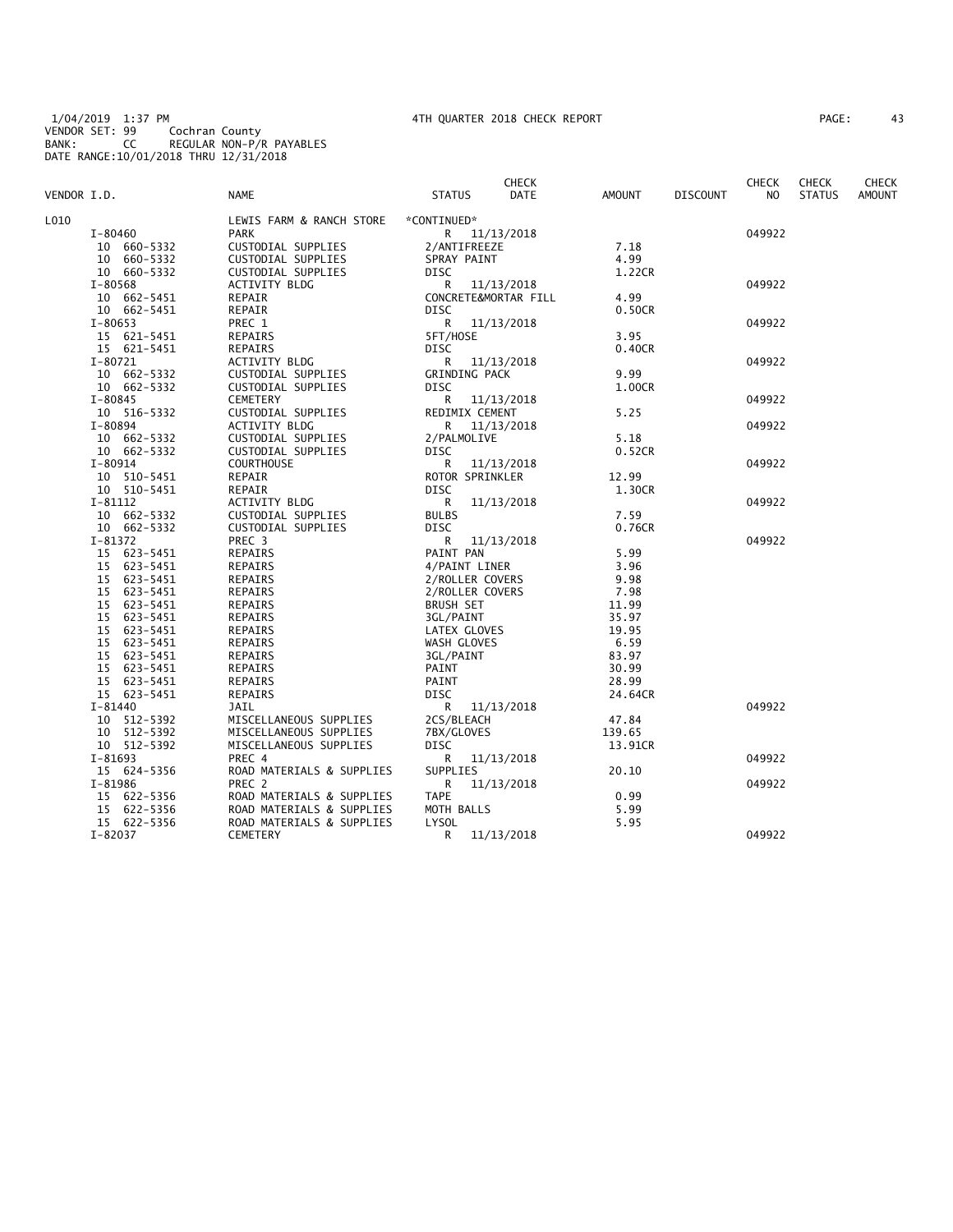1/04/2019 1:37 PM 4TH QUARTER 2018 CHECK REPORT PAGE: 44 VENDOR SET: 99 Cochran County BANK: CC REGULAR NON-P/R PAYABLES DATE RANGE:10/01/2018 THRU 12/31/2018

| AGE: | 44 |
|------|----|
|      |    |

| VENDOR I.D. |                                          | <b>NAME</b>                    | <b>STATUS</b>                          | <b>CHECK</b><br><b>DATE</b> | <b>AMOUNT</b>    | <b>DISCOUNT</b> | <b>CHECK</b><br>N <sub>O</sub> | <b>CHECK</b><br><b>STATUS</b> | <b>CHECK</b><br>AMOUNT |
|-------------|------------------------------------------|--------------------------------|----------------------------------------|-----------------------------|------------------|-----------------|--------------------------------|-------------------------------|------------------------|
| L010        |                                          | LEWIS FARM & RANCH STORE       | *CONTINUED*                            |                             |                  |                 |                                |                               |                        |
|             | $I - 82037$                              | CEMETERY                       |                                        | R 11/13/2018                |                  |                 | 049922                         |                               |                        |
|             | 10 516-5451                              | REPAIR                         | JOINT 1/2 PVC                          |                             | 4.99             |                 |                                |                               |                        |
|             | 10 516-5451                              | REPAIR                         | <b>DISC</b>                            |                             | 0.50CR           |                 |                                |                               | 511.10                 |
| L018        |                                          | LUBBOCK GRADER BLADE, INC      |                                        |                             |                  |                 |                                |                               |                        |
|             | I-65006                                  | PREC 2                         |                                        | R 11/13/2018                |                  |                 | 049924                         |                               |                        |
|             | 15 622-5356                              | ROAD MATERIALS & SUPPLIES      | 6/GRADER BLADES                        |                             | 837.90           |                 |                                |                               |                        |
|             | 15 622-5356                              | ROAD MATERIALS & SUPPLIES      | 30/BOLTS W/NUTS                        |                             | 41.40            |                 |                                |                               | 879.30                 |
| L227        |                                          | LYNN COUNTY SHERIFF'S OFFICE   |                                        |                             |                  |                 |                                |                               |                        |
|             | I-OCT 2018                               | JAIL                           |                                        | R 11/13/2018                |                  |                 | 049925                         |                               |                        |
|             | 10 512-5499                              | MISCELLANEOUS                  |                                        | 31 DAYS/YONDON DANCE        | 1,240.00         |                 |                                |                               |                        |
|             | 10 512-5499                              | MISCELLANEOUS                  |                                        | 10 DAYS/EDUARDO MEND        | 400.00           |                 |                                |                               |                        |
|             | I-OCT 2018/MEDS                          | JAIL                           |                                        | R 11/13/2018                |                  |                 | 049925                         |                               |                        |
|             | 10 512-5391                              | MEDICAL CARE-PRISONERS         |                                        | DR VISIT/MENDOZA 10/        | 40.00            |                 |                                |                               |                        |
|             | 10 512-5391                              | MEDICAL CARE-PRISONERS         | DR VISIT/NAVARRETTE<br><b>DISCOUNT</b> |                             | 40.00<br>16,00CR |                 |                                |                               |                        |
|             | 10 512-5391                              | MEDICAL CARE-PRISONERS         |                                        |                             |                  |                 |                                |                               | 1,704.00               |
| M321        |                                          | JAMES M MOORE                  |                                        |                             |                  |                 |                                |                               |                        |
|             | I-JUV#630 110518                         | COUNTY COURT                   |                                        | R 11/13/2018                |                  |                 | 049926                         |                               |                        |
|             | 10 426-5400                              | ATTORNEY AD LITEM              | DET HRNG/JUV#630                       |                             | 200.00           |                 |                                |                               | 200.00                 |
| M343        |                                          | GIOVANNI MARQUEZ               |                                        |                             |                  |                 |                                |                               |                        |
|             | I-ELEC SCH $11/1/18$                     | ELECTIONS                      |                                        | R 11/13/2018                |                  |                 | 049927                         |                               |                        |
|             | 10 490-5102                              | ELECTION SALARIES              |                                        | ELECTION SCHOOL/1.5H        | 15.00            |                 |                                |                               | 15.00                  |
| N082        |                                          | <b>NETDATA</b>                 |                                        |                             |                  |                 |                                |                               |                        |
|             | I-19578                                  | JUSTICE OF PEACE               |                                        | R 11/13/2018                |                  |                 | 049928                         |                               |                        |
|             | 10 455-5310                              | OFFICE SUPPLIES                | CREDIT CARD READER                     |                             | 245.00           |                 |                                |                               |                        |
|             | I-iTICKET OCT 18                         | JUSTICE OF PEACE               | R                                      | 11/13/2018                  |                  |                 | 049928                         |                               |                        |
|             | 10 455-5499                              | MISCELLANEOUS                  | OCTOBER 2018                           |                             | 2.00             |                 |                                |                               | 247.00                 |
| 0013        |                                          | OLD REPUBLIC SURETY COMPA      |                                        |                             |                  |                 |                                |                               |                        |
|             | I-LP02145092/HENRY19 COMMISSIONERS COURT |                                |                                        | R 11/13/2018                |                  |                 | 049929                         |                               |                        |
|             | 15 610-5480                              | <b>BONDS &amp; NOTARY FEES</b> | PUB OFF'L BOND RNW/P                   |                             | 350.00           |                 |                                |                               | 350.00                 |
| 0111        |                                          | <b>BENNIE O'BRIEN</b>          |                                        |                             |                  |                 |                                |                               |                        |
|             | I-ELEC SCH 11/1/18                       | <b>ELECTIONS</b>               |                                        | R 11/13/2018                |                  |                 | 049930                         |                               |                        |
|             | 10 490-5102                              | ELECTION SALARIES              |                                        | ELECTION SCHOOL/1.5H        | 15.00            |                 |                                |                               | 15.00                  |
| 0123        |                                          | KRISTEN OLGUIN                 |                                        |                             |                  |                 |                                |                               |                        |
|             | I-ELEC SCH 11/1/18                       | <b>ELECTIONS</b>               |                                        | R 11/13/2018                |                  |                 | 049931                         |                               |                        |
|             | 10 490-5102                              | ELECTION SALARIES              |                                        | ELECTION SCHOOL/1.5H        | 15.00            |                 |                                |                               | 15.00                  |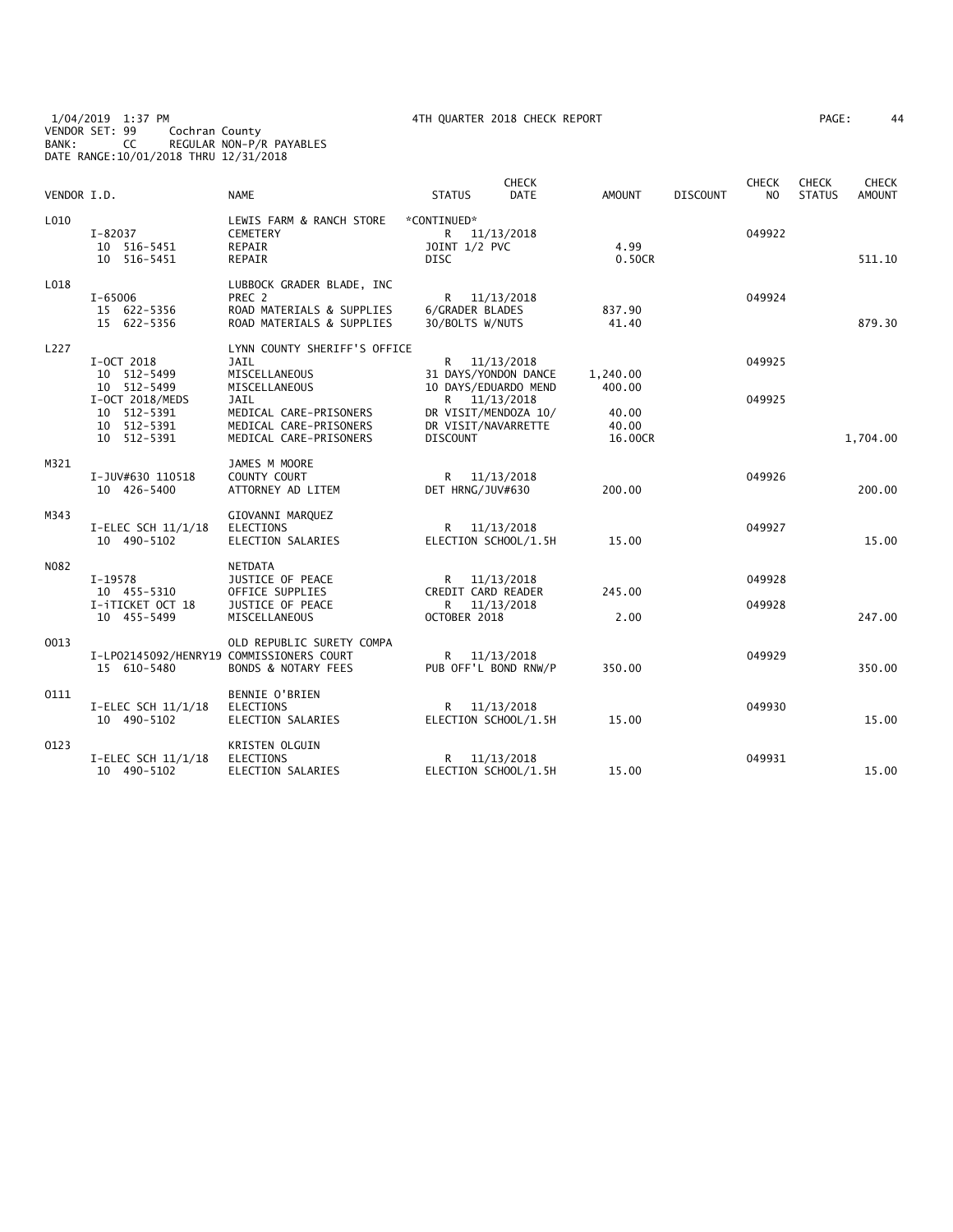1/04/2019 1:37 PM 4TH QUARTER 2018 CHECK REPORT PAGE: 45 VENDOR SET: 99 Cochran County BANK: CC REGULAR NON-P/R PAYABLES DATE RANGE:10/01/2018 THRU 12/31/2018

| PAGE :<br>45 |
|--------------|
|              |

| VENDOR I.D. |                                                                                                                                                                                         | <b>NAME</b>                                                                                                                                                                                                                         | <b>STATUS</b>                                                                                                                                                                                                           | <b>CHECK</b><br>DATE               | AMOUNT                                                                              | DISCOUNT | <b>CHECK</b><br>NO         | <b>CHECK</b><br><b>STATUS</b> | CHECK<br><b>AMOUNT</b> |
|-------------|-----------------------------------------------------------------------------------------------------------------------------------------------------------------------------------------|-------------------------------------------------------------------------------------------------------------------------------------------------------------------------------------------------------------------------------------|-------------------------------------------------------------------------------------------------------------------------------------------------------------------------------------------------------------------------|------------------------------------|-------------------------------------------------------------------------------------|----------|----------------------------|-------------------------------|------------------------|
| P256        | $I-ELEC SCH$ 11/1/18<br>10 490-5102                                                                                                                                                     | JOCELYNN PINA<br><b>ELECTIONS</b><br>ELECTION SALARIES                                                                                                                                                                              | R<br>ELECTION SCHOOL/1.5H                                                                                                                                                                                               | 11/13/2018                         | 15.00                                                                               |          | 049932                     |                               | 15.00                  |
| R157        | I-ELEC SCH 11/1/18<br>10 490-5102                                                                                                                                                       | ETHEL RICHARDSON<br><b>ELECTIONS</b><br>ELECTION SALARIES                                                                                                                                                                           | R<br>ELECTION SCHOOL/1.5H                                                                                                                                                                                               | 11/13/2018                         | 15.00                                                                               |          | 049933                     |                               | 15.00                  |
| S063        | I-011033<br>15 621-5454<br>15 621-5454<br>15 621-5454<br>15 621-5454<br>15 621-5454                                                                                                     | ANGEL RAMIREZ, dba<br>PREC 1<br>TIRES<br>TIRES<br>TIRES<br>TIRES<br><b>TIRES</b>                                                                                                                                                    | R 11/13/2018<br>SVC CALL/R.R.F.AXLE<br>MILEAGE<br>DISMT/MT<br>NEW TIRE/OWNER<br>0-RING                                                                                                                                  |                                    | 35.00<br>18.00<br>85.00<br>15.00                                                    |          | 049934                     |                               |                        |
|             | I-011035<br>15 621-5454<br>15 621-5454<br>15 621-5454<br>15 621-5454<br>15 621-5454<br>15 621-5454                                                                                      | PREC 1<br>TIRES<br><b>TIRES</b><br><b>TIRES</b><br>TIRES<br><b>TIRES</b><br>TIRES                                                                                                                                                   | R 11/13/2018<br>SVC CALL/RIGHT C11<br>MILEAGE<br>3/DISMT/MT<br>3/NEW TIRES/OWNER<br>$3/0 - RINGS$<br>3/VALVE STEMS                                                                                                      |                                    | 35.00<br>24.00<br>300.00<br>45.00<br>30.00                                          |          | 049934                     |                               | 587.00                 |
| S071        | I-55696<br>10 490-5310<br>10 490-5310<br>10 490-5310<br>10 490-5310<br>$I-55701$                                                                                                        | SCRIPT OFFICE PRODUCTS, INC.<br><b>ELECTIONS</b><br>OFFICE SUPPLIES<br>OFFICE SUPPLIES<br>OFFICE SUPPLIES<br>OFFICE SUPPLIES<br>CO JUDGE/COMM'R CT                                                                                  | R.<br>3RM/COPY PAPER<br>BLK INK/HEWI6U19AN<br>TRI COLOR/HEWN9K27AN<br>R 11/13/2018                                                                                                                                      | 11/13/2018<br>3RM/LEGAL COPY PAPER | 32.85<br>17.85<br>44.95<br>60.95                                                    |          | 049935<br>049935           |                               |                        |
|             | 15 610-5310<br>I-55722                                                                                                                                                                  | OFFICE SUPPLIES<br>ATTORNEY                                                                                                                                                                                                         | 2/BRILC203BK/CTG<br>R                                                                                                                                                                                                   | 11/13/2018                         | 48.98                                                                               |          | 049935                     |                               |                        |
|             | 10 475-5310<br>$I-55754$<br>10 475-5310<br>10 475-5310<br>10 475-5310<br>10 475-5310<br>10 475-5310<br>10 475-5310<br>10 475-5310<br>10 475-5310<br>$I-55756$<br>10 495-5310<br>I-55766 | OFFICE SUPPLIES<br><b>ATTORNEY</b><br>OFFICE SUPPLIES<br>OFFICE SUPPLIES<br>OFFICE SUPPLIES<br>OFFICE SUPPLIES<br>OFFICE SUPPLIES<br>OFFICE SUPPLIES<br>OFFICE SUPPLIES<br>OFFICE SUPPLIES<br>AUDITOR<br>OFFICE SUPPLIES<br>AUDITOR | 1BX/COPY PAPER<br>R<br><b>TAPE</b><br>DESK CALENDAR<br>SWI87845 OPTIMA STAP<br><b>STAPLES</b><br>STICKY NOTES<br><b>CORRECTION TAPE</b><br>1DZ/BLUE PENS<br>1DZ/LEGAL PADS<br>R 11/13/2018<br>3 MONTH WALL CALENDA<br>R | 11/13/2018<br>11/13/2018           | 48.50<br>1.95<br>13.90<br>41.95<br>7.79<br>11.85<br>9.76<br>21.95<br>14.95<br>19.95 |          | 049935<br>049935<br>049935 |                               |                        |
|             | 10 495-5310<br>10 495-5310<br>$I-55767$                                                                                                                                                 | OFFICE SUPPLIES<br>OFFICE SUPPLIES<br>JUVENILE PROBATION                                                                                                                                                                            | DESK CALENDAR<br>2/32GB USB DRIVES<br>R                                                                                                                                                                                 | 11/13/2018                         | 12.95<br>38.00                                                                      |          | 049935                     |                               |                        |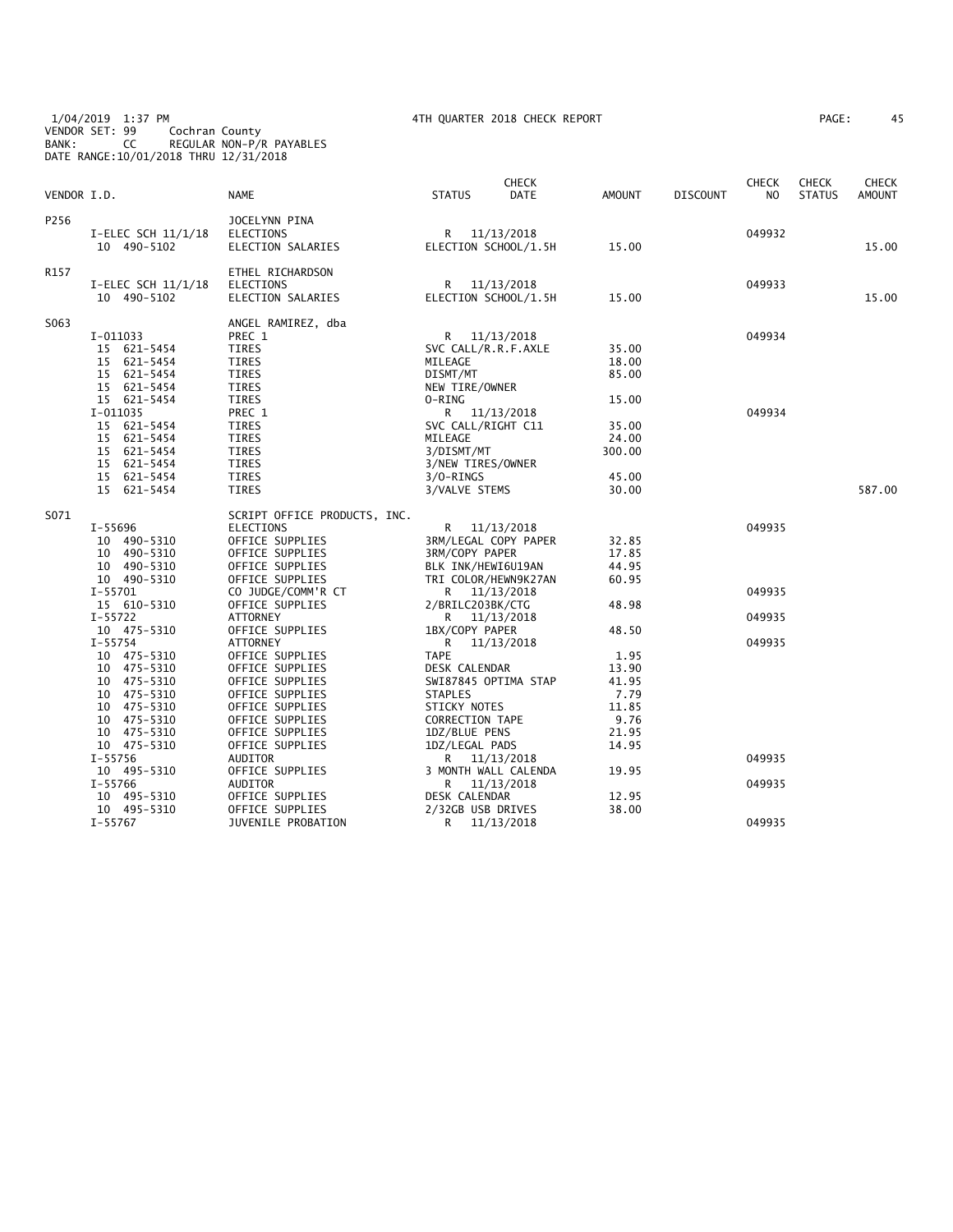1/04/2019 1:37 PM 4TH QUARTER 2018 CHECK REPORT PAGE: 46 VENDOR SET: 99 Cochran County BANK: CC REGULAR NON-P/R PAYABLES DATE RANGE:10/01/2018 THRU 12/31/2018

| PAGE : | 46 |  |
|--------|----|--|
|--------|----|--|

|             |                    |                                           |                      | <b>CHECK</b>         |               |                 | <b>CHECK</b> | <b>CHECK</b>  | <b>CHECK</b>  |
|-------------|--------------------|-------------------------------------------|----------------------|----------------------|---------------|-----------------|--------------|---------------|---------------|
| VENDOR I.D. |                    | <b>NAME</b>                               | <b>STATUS</b>        | <b>DATE</b>          | <b>AMOUNT</b> | <b>DISCOUNT</b> | NO.          | <b>STATUS</b> | <b>AMOUNT</b> |
| S071        |                    | SCRIPT OFFICE PRODUCTS                    | *CONTINUED*          |                      |               |                 |              |               |               |
|             | I-55767            | JUVENILE PROBATION                        | R 11/13/2018         |                      |               |                 | 049935       |               |               |
|             | 17 573-5499        | OPERATING EXPENSES                        | 12/BLK ENERGEL REFIL |                      | 15.48         |                 |              |               |               |
|             | I-55799            | <b>CLERK</b>                              | R.                   | 11/13/2018           |               |                 | 049935       |               |               |
|             | 10 403-5310        | OFFICE SUPPLIES                           | 1BX/COPY PAPER       |                      | 42.50         |                 |              |               |               |
|             | $I - 55805$        | <b>ELECTIONS</b>                          | R 11/13/2018         |                      |               |                 | 049935       |               |               |
|             | 10 490-5310        | OFFICE SUPPLIES                           | 1BX/LABELS           |                      | 26.95         |                 |              |               |               |
|             | 10 490-5310        | OFFICE SUPPLIES                           | HON314P-P FILING CAB |                      | 425.95        |                 |              |               |               |
|             | 10 490-5310        | OFFICE SUPPLIES                           | 1PK/POP UP NOTES     |                      | 8.95          |                 |              |               |               |
|             | I-55806            | <b>AUDITOR</b>                            | R 11/13/2018         |                      |               |                 | 049935       |               |               |
|             | 10 495-5310        | OFFICE SUPPLIES                           | 2BX/SM010334 MANILA  |                      | 67.90         |                 |              |               |               |
|             | 10 495-5310        | OFFICE SUPPLIES                           | 2BX/SM01193 ASSORTED |                      | 104.32        |                 |              |               |               |
|             | 10 495-5310        | OFFICE SUPPLIES                           | 2BX/COPY PAPER       |                      | 85.00         |                 |              |               |               |
|             | $I - 55835$        | TAX A/C                                   | R 11/13/2018         |                      |               |                 | 049935       |               |               |
|             | 10 499-5310        | OFFICE SUPPLIES                           | 1PK/ADDING MACHINE R |                      | 9.95          |                 |              |               |               |
|             | 10 499-5310        | OFFICE SUPPLIES                           | HEWCEZ78A TONER      |                      | 84.95         |                 |              |               |               |
|             | I-55853            | AUDITOR                                   | R 11/13/2018         |                      |               |                 | 049935       |               |               |
|             | 10 495-5310        | OFFICE SUPPLIES                           | SMD11942/COMM'R FOLD |                      | 34.95         |                 |              |               |               |
|             | I-55858            | DISTRICT COURT/CRTRM SECURITY             | R 11/13/2018         |                      |               |                 | 049935       |               |               |
|             | 10 435-5310        | OFFICE SUPPLIES                           | 4/"PRIVATE" SIGNS    |                      | 39.80         |                 |              |               | 1,395.78      |
| S222        |                    | SOUTH PLAINS COMMUNICATIONS               |                      |                      |               |                 |              |               |               |
|             | I-0115985-IN       | SHERIFF                                   | R 11/13/2018         |                      |               |                 | 049937       |               |               |
|             | 10 560-5451        | MACHINERY-NON-OFFICE REPAIR               | KENWOOD RADIO RPR/#1 |                      | 159.00        |                 |              |               |               |
|             | $I-0116040-IN$     | <b>SHERIFF</b>                            | R 11/13/2018         |                      |               |                 | 049937       |               |               |
|             | 10 560-5451        | MACHINERY-NON-OFFICE REPAIR               | DC CABLE 50-110W/#16 |                      | 84.00         |                 |              |               | 243.00        |
| S326        |                    | JOHN H. SCHMIDT                           |                      |                      |               |                 |              |               |               |
|             | I-ELEC SCH 11/1/18 | <b>ELECTIONS</b>                          | R 11/13/2018         |                      |               |                 | 049938       |               |               |
|             | 10 490-5102        | ELECTION SALARIES                         |                      | ELECTION SCHOOL/1.5H | 15.00         |                 |              |               | 15.00         |
| S366        |                    |                                           |                      |                      |               |                 |              |               |               |
|             | I-846263           | SOUTHEASTERN EMERGENCY EQUIPME<br>SHERIFF | R 11/13/2018         |                      |               |                 | 049939       |               |               |
|             | 10 560-5334        | OTHER SUPPLIES                            | 7/AED SMART PAD CRTG |                      | 299.11        |                 |              |               |               |
|             | 10 560-5334        | OTHER SUPPLIES                            | FREIGHT              |                      | 11.65         |                 |              |               | 310.76        |
|             |                    |                                           |                      |                      |               |                 |              |               |               |
| T068        |                    | TEXAS COMPTROLLER OF PUBLIC AC            |                      |                      |               |                 |              |               |               |
|             | I-2018 COOP FEE    | COMMISSIONERS COURT                       | R 11/13/2018         |                      |               |                 | 049940       |               |               |
|             | 15 610-5481        | DUES AND REGISTRATION                     | 2018 CO-OP MEMBERSHI |                      | 100.00        |                 |              |               | 100.00        |
| T081        |                    | TAC RISK MANAGEMENT POOL                  |                      |                      |               |                 |              |               |               |
|             | I-NRCN-23880-AL    | NON-DEPT'L/AUTO LIABILITY                 | R 11/13/2018         |                      |               |                 | 049941       |               |               |
|             | 10 409-5497        | LIABILITY INSURANCE                       | AUTO LIABILITY CVG 2 |                      | 3,868.00      |                 |              |               |               |
|             | I-NRCN-23880-AP    | NON-DEPT'L/AUTO LIABILITY                 | R                    | 11/13/2018           |               |                 | 049941       |               |               |
|             | 10 409-5497        | LIABILITY INSURANCE                       | AUTO PHYS DAMAGE 201 |                      | 2,438.00      |                 |              |               |               |
|             | I-NRCN-23880-GL    | NON-DEPT'L/GENERAL LIABILITY              | R 11/13/2018         |                      |               |                 | 049941       |               |               |
|             | 10 409-5497        | LIABILITY INSURANCE                       | GENERAL LIABILITY CV |                      | 2,037.00      |                 |              |               | 8,343.00      |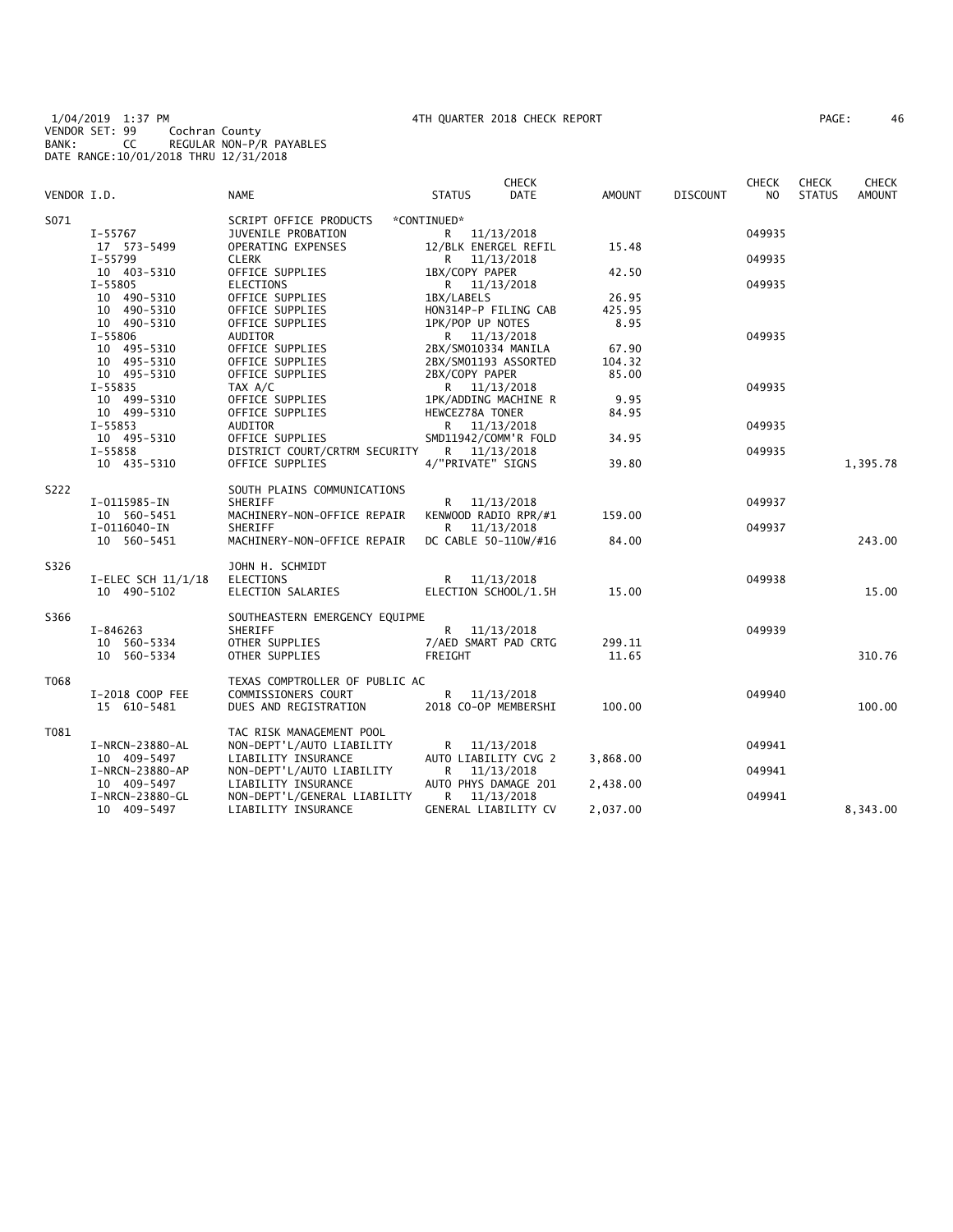1/04/2019 1:37 PM 4TH QUARTER 2018 CHECK REPORT PAGE: 47 VENDOR SET: 99 Cochran County BANK: CC REGULAR NON-P/R PAYABLES DATE RANGE:10/01/2018 THRU 12/31/2018

| AGE: | 47 |
|------|----|
|------|----|

| VENDOR I.D. |                            | NAME                                       | <b>STATUS</b>                          | <b>CHECK</b><br>DATE                 | AMOUNT         | <b>DISCOUNT</b> | <b>CHECK</b><br>NO. | <b>CHECK</b><br><b>STATUS</b> | <b>CHECK</b><br><b>AMOUNT</b> |
|-------------|----------------------------|--------------------------------------------|----------------------------------------|--------------------------------------|----------------|-----------------|---------------------|-------------------------------|-------------------------------|
|             |                            |                                            |                                        |                                      |                |                 |                     |                               |                               |
| T087        |                            | TEXAS DEPARTMENT OF HEALTH<br><b>CLERK</b> |                                        |                                      |                |                 | 049942              |                               |                               |
|             | I-2006975<br>10 403-5310   | OFFICE SUPPLIES                            |                                        | R 11/13/2018<br>11 REMOTE BIRTH ACCE | 20.13          |                 |                     |                               | 20.13                         |
|             |                            |                                            |                                        |                                      |                |                 |                     |                               |                               |
| T297        |                            | TRACTOR SUPPLY CO.                         |                                        |                                      |                |                 |                     |                               |                               |
|             | I-200062248                | SHERIFF/K9                                 |                                        | R 11/13/2018                         |                |                 | 049943              |                               |                               |
|             | 10 560-5335                | CANINE CARE & SUPPLIES                     | CANINEX/40LBS                          |                                      | 39.99          |                 |                     |                               |                               |
|             | 10 560-5335                | CANINE CARE & SUPPLIES                     | 2/MILKBONE TREATS                      |                                      | 20.00          |                 |                     |                               | 59.99                         |
| W070        |                            | R D WALLACE OIL CO INC                     |                                        |                                      |                |                 |                     |                               |                               |
|             | I-12520010 OCT18           | <b>CEMETERY</b>                            |                                        | R 11/13/2018                         |                |                 | 049944              |                               |                               |
|             | 10 516-5330                | FUEL & OIL                                 | 24GL/UNL 10/4                          |                                      | 61.03          |                 |                     |                               |                               |
|             | 10 516-5330                | FUEL & OIL                                 | 23.5GL/UNL 10/16                       |                                      | 56.71          |                 |                     |                               |                               |
|             | I-12520019 OCT18           | <b>PARK</b>                                |                                        | R 11/13/2018                         |                |                 | 049944              |                               |                               |
|             | 10 660-5330                | FUEL AND OIL                               |                                        | 11.1GL/DYED DIESEL 1                 | 30.41          |                 |                     |                               |                               |
|             | 10 660-5330                | FUEL AND OIL                               | ADJ                                    |                                      | 0.16CR         |                 |                     |                               |                               |
|             | 10 660-5330                | FUEL AND OIL                               | 25GL/UNL 10/26                         |                                      | 60.33          |                 |                     |                               |                               |
|             | I-12520021 OCT18           | PREC 3                                     |                                        | R 11/13/2018                         |                |                 | 049944              |                               |                               |
|             | 15 623-5330                | FUEL AND OIL                               | 277.2GL/DYED DIESEL                    |                                      | 773.39         |                 |                     |                               |                               |
|             | 15 623-5330                | FUEL AND OIL                               | 2/POWER SVC                            |                                      | 18.30          |                 |                     |                               |                               |
|             | 15 623-5330                | FUEL AND OIL                               | 27GL/UNL 10/25                         |                                      | 67.73          |                 |                     |                               |                               |
|             | 15 623-5330                | FUEL AND OIL                               |                                        | 78.50GL/REG ETH 10/3                 | 199.78         |                 |                     |                               |                               |
|             | I-12520030 OCT18           | PREC 1                                     |                                        | R 11/13/2018                         |                |                 | 049944              |                               |                               |
|             | 15 621-5330                | FUEL & OIL                                 |                                        | 89.7GL/DYED DIESEL 1                 | 245.78         |                 |                     |                               |                               |
|             | 15 621-5330                | FUEL & OIL                                 |                                        | 68.6GL/DYED DIESEL 1                 | 187.14         |                 |                     |                               |                               |
|             | 15 621-5330                | FUEL & OIL                                 |                                        | 59.1GL/DYED DIESEL 1                 | 161.93         |                 |                     |                               |                               |
|             | 15 621-5330                | FUEL & OIL                                 |                                        | 71.2GL/DYED DIESEL 1                 | 195.08         |                 |                     |                               |                               |
|             | 15 621-5330                | FUEL & OIL                                 |                                        | 50.8GL/DYED DIESEL 1                 | 135.64         |                 |                     |                               |                               |
|             | 15<br>621-5330             | FUEL & OIL                                 | 9/DEF 10/17                            |                                      | 96.75          |                 |                     |                               |                               |
|             | 15 621-5330                | FUEL & OIL                                 |                                        | 75.6GL/DYED DIESEL 1                 | 201.85         |                 |                     |                               |                               |
|             | 621-5330<br>15             | FUEL & OIL                                 |                                        | 47.5GL/DYED DIESEL 1                 | 126.83         |                 |                     |                               |                               |
|             | 15 621-5330                | FUEL & OIL                                 | 18.2GL/UNL 10/24                       |                                      | 44.50          |                 |                     |                               |                               |
|             | 15 621-5330                | FUEL & OIL                                 |                                        | 57.5GL/DYED DIESEL 1                 | 153.53         |                 |                     |                               |                               |
|             | 15 621-5330                | FUEL & OIL                                 |                                        | 80GL/DYED DIESEL 10/                 | 213.60         |                 |                     |                               |                               |
|             | 621-5330<br>15             | FUEL & OIL                                 |                                        | 50GL/DYED DIESEL 10/                 | 132.50         |                 |                     |                               |                               |
|             | 15 621-5330                | FUEL & OIL                                 | 27.74GL/UNL 10/5                       |                                      | 64.99          |                 |                     |                               |                               |
|             | 15 621-5330                | FUEL & OIL                                 | 27.65GL/SUPREME UNL                    |                                      | 70.32          |                 |                     |                               |                               |
|             | 15 621-5330                | FUEL & OIL                                 | 24.43GL/UNL 10/31                      |                                      | 51.62          |                 |                     |                               |                               |
|             | I-12520032 OCT18           | PREC 2                                     |                                        | R 11/13/2018                         |                |                 | 049944              |                               |                               |
|             | 15 622-5330                | FUEL AND OIL                               | $6/DEF$ 10/3                           |                                      | 64.50          |                 |                     |                               |                               |
|             | 15 622-5330<br>15 622-5330 | FUEL AND OIL                               | 31.32GL/UNL 10/8                       |                                      | 73.38<br>35.16 |                 |                     |                               |                               |
|             |                            | FUEL AND OIL                               | 15.01GL/UNL 10/11                      |                                      |                |                 |                     |                               |                               |
|             | 15 622-5330<br>15 622-5330 | FUEL AND OIL<br>FUEL AND OIL               | 33.71GL/UNL 10/16<br>20.59GL/UNL 10/24 |                                      | 74.60<br>45.57 |                 |                     |                               |                               |
|             | 15 622-5330                | FUEL AND OIL                               | 29GL/UNL 10/31                         |                                      | 61.29          |                 |                     |                               |                               |
|             | I-12520041 OCT18           | PREC 4                                     |                                        | R 11/13/2018                         |                |                 | 049944              |                               |                               |
|             | 15 624-5330                | FUEL AND OIL                               | 721.1GL/DYED DIESEL                    |                                      | 1,961.39       |                 |                     |                               |                               |
|             | 15 624-5330                | FUEL AND OIL                               | 4/POWER SVC                            |                                      | 47.80          |                 |                     |                               |                               |
|             |                            |                                            |                                        |                                      |                |                 |                     |                               |                               |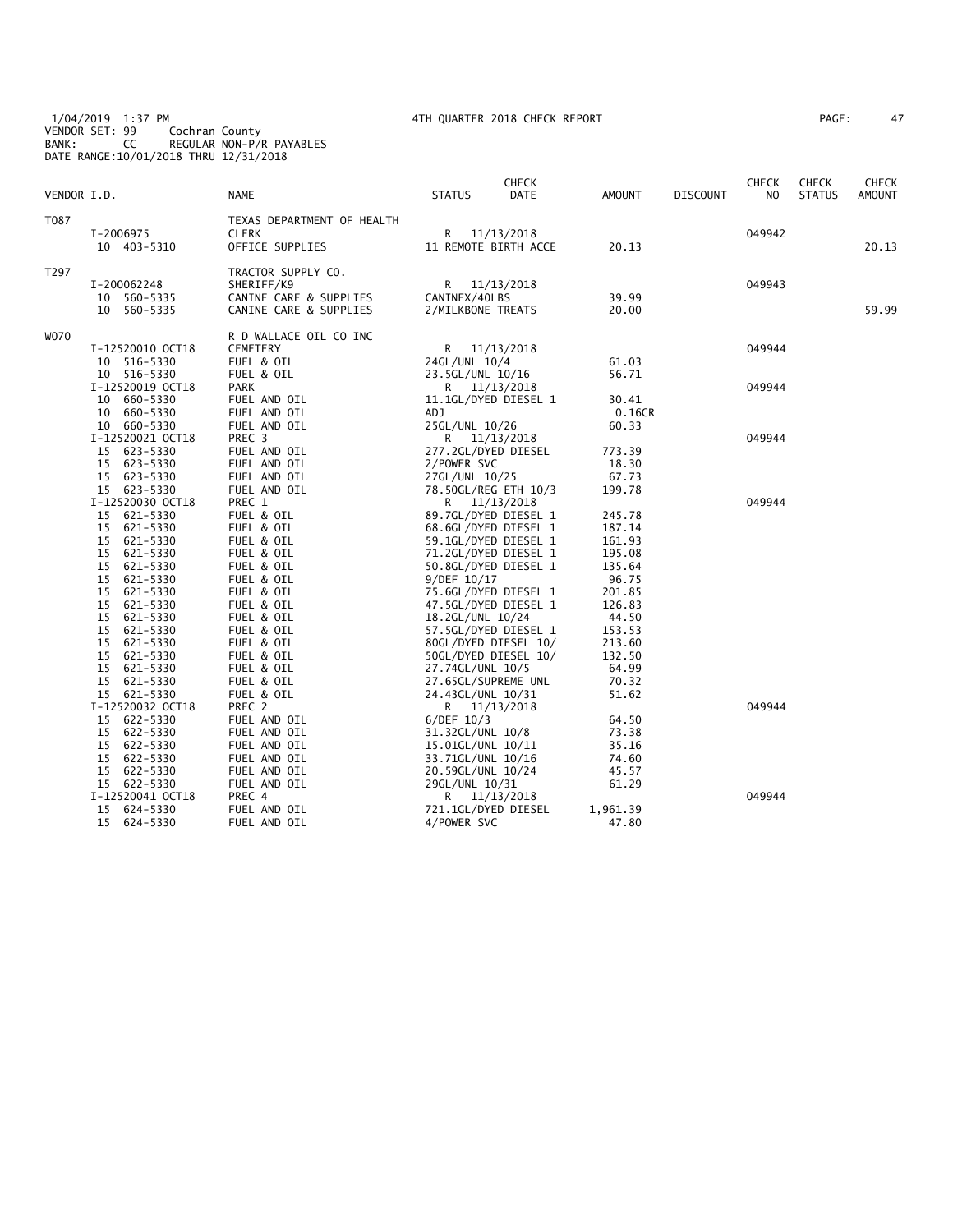1/04/2019 1:37 PM 4TH QUARTER 2018 CHECK REPORT PAGE: 48 VENDOR SET: 99 Cochran County BANK: CC REGULAR NON-P/R PAYABLES DATE RANGE:10/01/2018 THRU 12/31/2018

| PAGE: | 48 |
|-------|----|
|-------|----|

| VENDOR I.D. |                                                                            | <b>NAME</b>                                                                                          | <b>STATUS</b>                                                                        | <b>CHECK</b><br><b>DATE</b> | <b>AMOUNT</b>             | <b>DISCOUNT</b> | <b>CHECK</b><br>N <sub>O</sub> | <b>CHECK</b><br><b>STATUS</b> | <b>CHECK</b><br><b>AMOUNT</b> |
|-------------|----------------------------------------------------------------------------|------------------------------------------------------------------------------------------------------|--------------------------------------------------------------------------------------|-----------------------------|---------------------------|-----------------|--------------------------------|-------------------------------|-------------------------------|
| <b>WO70</b> | I-12520041 OCT18<br>15 624-5330<br>15 624-5330<br>15 624-5330              | R D WALLACE OIL CO INC<br>PREC 4<br>FUEL AND OIL<br>FUEL AND OIL<br>FUEL AND OIL                     | *CONTINUED*<br>R 11/13/2018<br>10/DEF<br>26.93GL/UNL 10/24<br>ADJ.                   |                             | 107.50<br>64.98<br>0.15CR |                 | 049944                         |                               |                               |
|             | I-12520043 OCT18<br>10 560-5330                                            | SHERIFF<br>FUEL AND OIL                                                                              | 11/13/2018<br>R<br>1,294.908GL/UNL OCTO                                              |                             | 3,291.50                  |                 | 049944                         |                               |                               |
|             | I-12520241 OCT18<br>10 665-5330<br>10 665-5330                             | <b>EXTENSION SVC</b><br>FUEL AND OIL<br>FUEL AND OIL                                                 | R 11/13/2018<br>24.43GL/UNL 10/24<br>32.21GL/UNL 10/31                               |                             | 58.96<br>74.49            |                 | 049944                         |                               |                               |
|             | I-12520261 OCT18<br>10 405-5451                                            | <b>VETERANS SVC</b><br>REPAIRS                                                                       | R 11/13/2018<br>ST INSP/#7843                                                        |                             | 7.00                      |                 | 049944                         |                               |                               |
|             | 10 405-5451                                                                | <b>REPAIRS</b>                                                                                       | PAPER FORM                                                                           |                             | 3.00                      |                 |                                |                               | 9,320.55                      |
| W193        | $I-704$<br>10 560-5451                                                     | WESTWARD AUTOMOTIVE REPAIR LLC<br>SHERIFF<br>MACHINERY-NON-OFFICE REPAIR                             | R 11/13/2018<br>OIL CHG/#7808                                                        |                             | 20.00                     |                 | 049945                         |                               |                               |
|             | 10 560-5451<br>$I - 711$<br>10 560-5451<br>10 560-5451                     | MACHINERY-NON-OFFICE REPAIR<br>SHERIFF<br>MACHINERY-NON-OFFICE REPAIR<br>MACHINERY-NON-OFFICE REPAIR | SCAN/RPR CRUISE CTRL<br>R 11/13/2018<br>REINSTL INNER FENDER<br>12/PUSH PIN RETAINER |                             | 70.00<br>35.00<br>25.80   |                 | 049945                         |                               | 150.80                        |
| W239        |                                                                            | KAYLIE WAGGONER                                                                                      |                                                                                      |                             |                           |                 |                                |                               |                               |
|             | I-ELEC SCH 11/1/18<br>10 490-5102                                          | <b>ELECTIONS</b><br>ELECTION SALARIES                                                                | R<br>ELECTION SCHOOL/1.5H                                                            | 11/13/2018                  | 15.00                     |                 | 049946                         |                               | 15.00                         |
| X001        | I-54-1829977-7 NOV18 PREC 2<br>15 622-5440<br>15 622-5440                  | <b>XCEL ENERGY</b><br>UTILITIES<br>UTILITIES                                                         | R 11/13/2018<br>162KWH 10/11-11/8<br>AREA LIGHT 10/11-11/                            |                             | 24.26<br>15.20            |                 | 049947                         |                               | 39.46                         |
| A176        | I-GEN ELEC '18<br>10 490-5102<br>10 490-5102                               | MACK ASHMORE<br><b>ELECTIONS</b><br>ELECTION SALARIES<br>ELECTION SALARIES                           | R<br>13.25HRS @\$10.00/BOX<br>DELIVERY FEE                                           | 11/29/2018                  | 132.50<br>15.00           |                 | 049970                         |                               | 147.50                        |
| A178        |                                                                            | AMAZON                                                                                               |                                                                                      |                             |                           |                 |                                |                               |                               |
|             | I-684674473594<br>10 650-5590                                              | LIBRARY<br><b>BOOKS</b>                                                                              | R<br>HOUSE WITH A CLOCK I                                                            | 11/29/2018                  | 10.62                     |                 | 049971                         |                               |                               |
|             | I-848763646785<br>10 560-5310                                              | SHERIFF<br>OFFICE SUPPLIES                                                                           | R<br>1DZ/SHARPIE CD/DVD M                                                            | 11/29/2018                  | 59.99                     |                 | 049971                         |                               |                               |
|             | I-849679568873<br>10 435-5310                                              | DISTRICT COURT<br>OFFICE SUPPLIES                                                                    | R 11/29/2018<br>WALL CLOCK<br>SHIPPING                                               |                             | 20.99<br>5.99             |                 | 049971                         |                               |                               |
|             | 10 435-5310<br>I-857549663468<br>10 650-5590<br>10 650-5590<br>10 650-5590 | OFFICE SUPPLIES<br>LIBRARY<br><b>BOOKS</b><br><b>BOOKS</b><br><b>BOOKS</b>                           | R 11/29/2018<br>MAX EINSTEIN<br><b>COSURE</b><br><b>ELBOW GREASE</b>                 |                             | 8.99<br>16.50<br>10.79    |                 | 049971                         |                               |                               |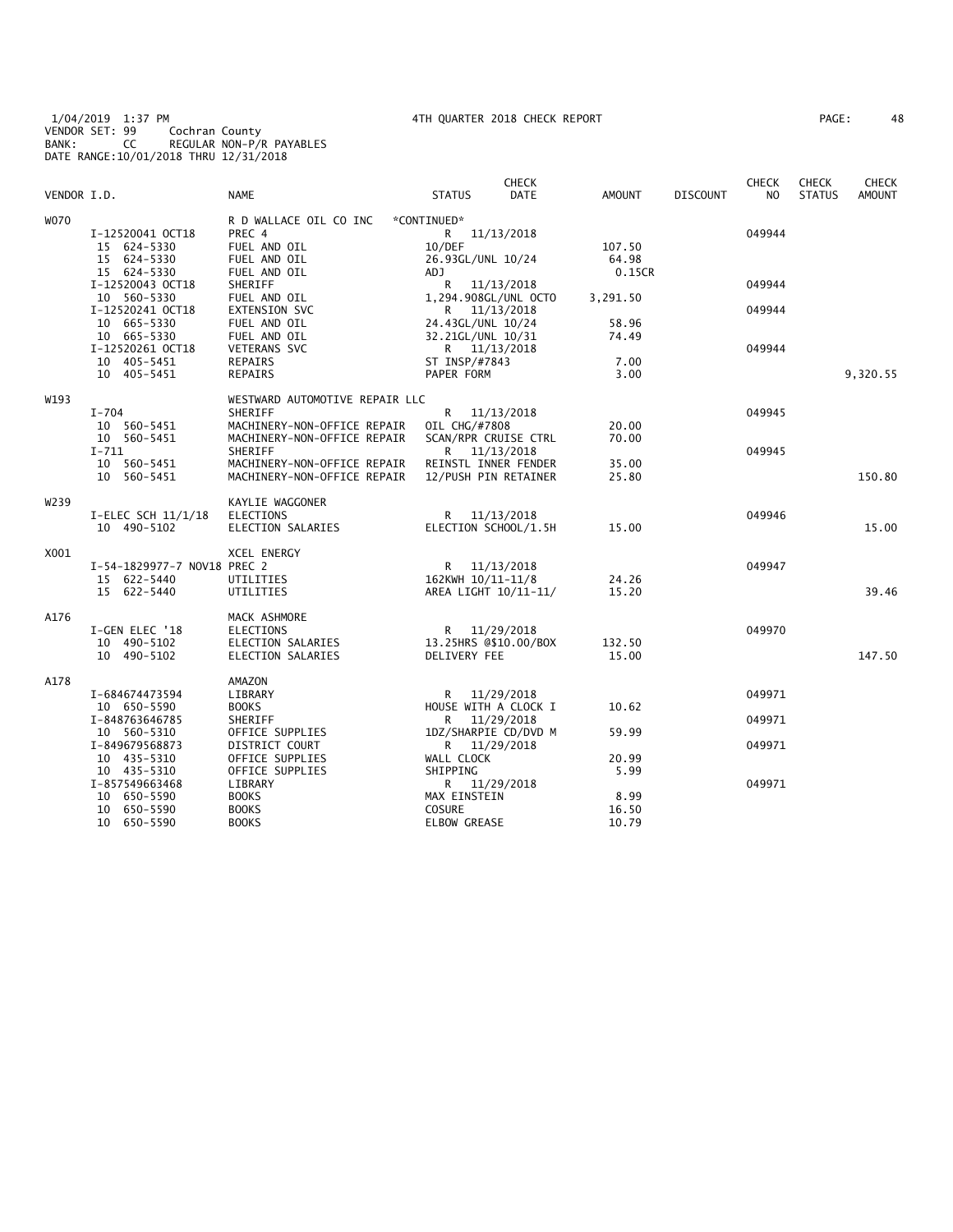## 1/04/2019 1:37 PM 4TH QUARTER 2018 CHECK REPORT PAGE: 49 VENDOR SET: 99 Cochran County BANK: CC REGULAR NON-P/R PAYABLES DATE RANGE:10/01/2018 THRU 12/31/2018

|             |                            |                                 |                                              | <b>CHECK</b> |                |                 | <b>CHECK</b>   | <b>CHECK</b>  | <b>CHECK</b>  |
|-------------|----------------------------|---------------------------------|----------------------------------------------|--------------|----------------|-----------------|----------------|---------------|---------------|
| VENDOR I.D. |                            | <b>NAME</b>                     | <b>STATUS</b>                                | <b>DATE</b>  | <b>AMOUNT</b>  | <b>DISCOUNT</b> | N <sub>O</sub> | <b>STATUS</b> | <b>AMOUNT</b> |
| A178        |                            | AMAZON                          | *CONTINUED*                                  |              |                |                 |                |               |               |
|             | I-857549663468             | LIBRARY                         | R                                            | 11/29/2018   |                |                 | 049971         |               |               |
|             | 10 650-5590                | <b>BOOKS</b>                    | AN ABSOLUTELY REMARK                         |              | 15.60          |                 |                |               |               |
|             | 10 650-5590                | <b>BOOKS</b>                    | THIS IS HOW IT ALWAY                         |              | 17.67          |                 |                |               |               |
|             | 10 650-5590                | <b>BOOKS</b>                    | HOW TO HANG A WITCH                          |              | 20.99          |                 |                |               |               |
|             | 10 650-5590                | <b>BOOKS</b>                    | WIND RIDER                                   |              | 13.51          |                 |                |               |               |
|             | I-965447563838             | LIBRARY                         | R 11/29/2018                                 |              |                |                 | 049971         |               |               |
|             | 10 650-5590                | <b>BOOKS</b>                    | THE MELTDOWN                                 |              | 8.37           |                 |                |               |               |
|             | 10 650-5590                | <b>BOOKS</b>                    | LOUISIANA LONGSHOT                           |              | 11.99          |                 |                |               |               |
|             | 650–5590<br>10             | <b>BOOKS</b>                    | ODD(LY) ENOUGH                               |              | 10.39          |                 |                |               |               |
|             | 10 650-5590                | <b>BOOKS</b>                    | KINGDOM OF ASH                               |              | 12.22          |                 |                |               |               |
|             | 10 650-5590                | <b>BOOKS</b>                    | THE WONKY DONKEY                             |              | 5.20           |                 |                |               |               |
|             | 10 650-5590                | <b>BOOKS</b>                    | THE GIRL WHO LIVED                           |              | 14.39          |                 |                |               |               |
|             | 10 650-5590                | <b>BOOKS</b>                    | 9 FROM THE NINE WORL                         |              | 9.33           |                 |                |               |               |
|             | 10 650-5590                | <b>BOOKS</b>                    | THE PROPHETIC VOICE                          |              | 24.99          |                 |                |               |               |
|             | 10 650-5590                | <b>BOOKS</b>                    | SHIPPING                                     |              | 1.12           |                 |                |               | 299.64        |
| A244        |                            | ALVERTO ALVARADO                |                                              |              |                |                 |                |               |               |
|             | I-GEN ELEC '18             | ELECTIONS                       | R                                            | 11/29/2018   |                |                 | 049972         |               |               |
|             | 10 490-5102                | ELECTION SALARIES               | 3.5HRS @\$10.00/EARLY                        |              | 35.00          |                 |                |               | 35.00         |
| A267        |                            | DEANNA AGUIRRE                  |                                              |              |                |                 |                |               |               |
|             | I-GEN ELEC '18             | <b>ELECTIONS</b>                | R                                            | 11/29/2018   |                |                 | 049973         |               |               |
|             | 10 490-5102                | ELECTION SALARIES               | 12.75HRS @\$10.00/BOX                        |              | 127.50         |                 |                |               | 127.50        |
| B007        |                            | BOB BARKER COMPANY, INC.        |                                              |              |                |                 |                |               |               |
|             | I-UT1000472310             | SHERIFF                         | R                                            | 11/29/2018   |                |                 | 049974         |               |               |
|             | 10 560-5205                | UNIFORMS                        | 5/BLK POLO/ROCHA                             |              | 68.95          |                 |                |               |               |
|             | 10 560-5205                | UNIFORMS                        | 5/COCHRAN COUNTY 5PT                         |              | 65.00          |                 |                |               |               |
|             | I-UT1000477296             | JAIL/SHERIFF                    | R 11/29/2018                                 |              |                |                 | 049974         |               |               |
|             | 10 512-5205<br>10 512-5205 | UNIFORMS<br><b>UNIFORMS</b>     | 4/SILVER TAN SHIRTS/<br>4/SILVER TAN SHIRTS/ |              | 61.96<br>61.96 |                 |                |               |               |
|             | 10 512-5205                | <b>UNIFORMS</b>                 | 4/SILVER TAN SHIRTS/                         |              | 61.96          |                 |                |               |               |
|             | 10 512-5205                | <b>UNIFORMS</b>                 | 4/SILVER TAN SHIRT/H                         |              | 61.96          |                 |                |               |               |
|             | 560-5205<br>10             | <b>UNIFORMS</b>                 | 4/BLK POLO/GALVAN                            |              | 61.96          |                 |                |               |               |
|             | 10 560-5205                | UNIFORMS                        | 4/BLK POLO/PROTHRO                           |              | 61.96          |                 |                |               |               |
|             | 512-5205<br>10             | UNIFORMS                        | 16/5PT STAR                                  |              | 118.56         |                 |                |               |               |
|             | 10 560-5205                | UNIFORMS                        | 8/5PT STAR                                   |              | 59.28          |                 |                |               |               |
|             | 10 512-5205                | UNIFORMS                        | 1/2 SHIPPING                                 |              | 16.48          |                 |                |               |               |
|             |                            |                                 |                                              |              |                |                 |                |               | 716.51        |
|             | 10 560-5205                | UNIFORMS                        | 1/2 SHIPPING                                 |              | 16.48          |                 |                |               |               |
| <b>B184</b> | I-GEN ELEC '18             | MELINDA BLACKSTOCK<br>ELECTIONS | R                                            | 11/29/2018   |                |                 | 049975         |               |               |
|             | 10 490-5102                | ELECTION SALARIES               | 3.5HRS @\$10.00/EARLY                        |              | 35.00          |                 |                |               |               |
|             | 10 490-5102                | ELECTION SALARIES               | DELIVERY FEE                                 |              | 15.00          |                 |                |               | 50.00         |
|             |                            |                                 |                                              |              |                |                 |                |               |               |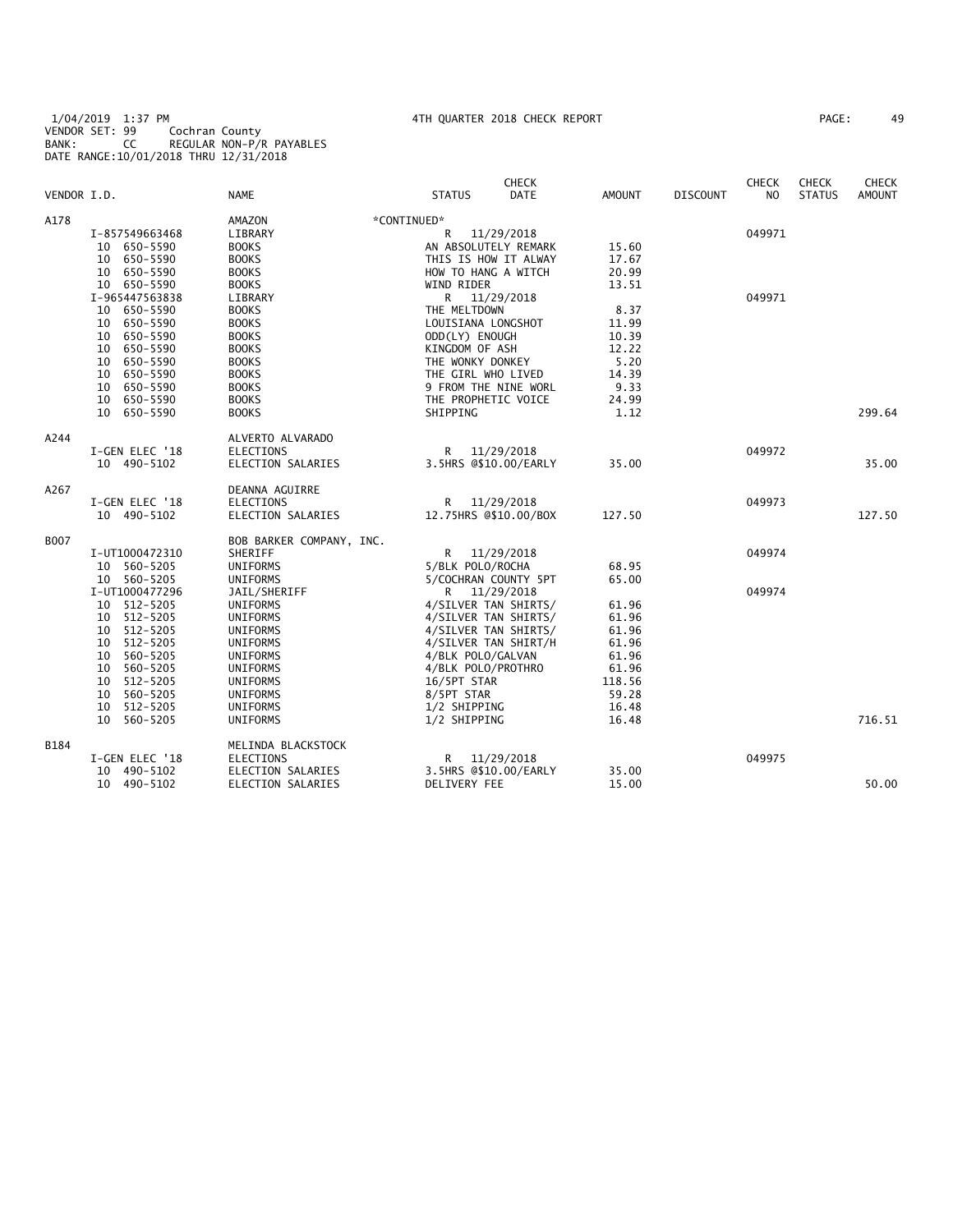1/04/2019 1:37 PM 4TH QUARTER 2018 CHECK REPORT PAGE: 50 VENDOR SET: 99 Cochran County BANK: CC REGULAR NON-P/R PAYABLES DATE RANGE:10/01/2018 THRU 12/31/2018

| 50<br>PAGE : |
|--------------|
|--------------|

| VENDOR I.D. |                                                                                                                                                                                                 | <b>NAME</b>                                                                                                                                                                                                                                                                                                                                                                               | <b>STATUS</b>                                                                                                                                                                                                                                                                                | <b>CHECK</b><br><b>DATE</b> | <b>AMOUNT</b>                                                                | <b>DISCOUNT</b> | <b>CHECK</b><br>N <sub>O</sub> | <b>CHECK</b><br><b>STATUS</b> | <b>CHECK</b><br><b>AMOUNT</b> |
|-------------|-------------------------------------------------------------------------------------------------------------------------------------------------------------------------------------------------|-------------------------------------------------------------------------------------------------------------------------------------------------------------------------------------------------------------------------------------------------------------------------------------------------------------------------------------------------------------------------------------------|----------------------------------------------------------------------------------------------------------------------------------------------------------------------------------------------------------------------------------------------------------------------------------------------|-----------------------------|------------------------------------------------------------------------------|-----------------|--------------------------------|-------------------------------|-------------------------------|
| B197        | I-31881<br>22 403-5499<br>22 403-5499<br>10 560-5452<br>10 560-5452                                                                                                                             | <b>BRETT BUTLER</b><br>CLERK/SHERIFF<br>CNTY CLERK R.M. & P LGC118.05 2/3 UPGRD NetData SV<br>CNTY CLERK R.M. & P LGC118.05 2/3 RMV VIRUSsmartbe<br>OFFICE EQUIPMENT REPAIR<br>OFFICE EQUIPMENT REPAIR                                                                                                                                                                                    | R 11/29/2018<br>1/3 UPGRD NetData SV<br>1/3 RMV VIRUSsmartbe                                                                                                                                                                                                                                 |                             | 332.67<br>600.00<br>166.33<br>300.00                                         |                 | 049976                         |                               | 1,399.00                      |
| B297        | I-GEN ELEC '18<br>10 490-5102                                                                                                                                                                   | APRIL BIHL<br><b>ELECTIONS</b><br>ELECTION SALARIES                                                                                                                                                                                                                                                                                                                                       | R 11/29/2018<br>12.75HRS @\$10.00/BOX                                                                                                                                                                                                                                                        |                             | 127.50                                                                       |                 | 049977                         |                               | 127.50                        |
| C064        | I-AUGUST 2018<br>10 580-5414<br>10 580-5414<br>10 580-5414<br>10 580-5414<br>10 580-5414<br>I-OCT 2018<br>10 580-5414<br>10 580-5414<br>I-SEP 2018<br>10 580-5414<br>10 580-5414<br>10 580-5414 | CITY OF MORTON F D<br>PUBLIC SAFETY*OTHER<br>FIRE PROTECTION CONTRACTS<br>FIRE PROTECTION CONTRACTS<br>FIRE PROTECTION CONTRACTS<br>FIRE PROTECTION CONTRACTS<br>FIRE PROTECTION CONTRACTS<br>PUBLIC SAFETY*OTHER<br>FIRE PROTECTION CONTRACTS<br>FIRE PROTECTION CONTRACTS<br>PUBLIC SAFETY*OTHER<br>FIRE PROTECTION CONTRACTS<br>FIRE PROTECTION CONTRACTS<br>FIRE PROTECTION CONTRACTS | R 11/29/2018<br>CR297&CR197 GRASS 8/<br>200 CLEV S SIDE; DUMP<br>14MI S ON 214; WRECK<br>FM596&HWY114 GRASS 8<br>CR207&FM1585GRASS 8<br>R 11/29/2018<br>NE8TH&1780 NS:10/6 I<br>1585&1mi E 214; WRECK<br>R 11/29/2018<br>ASST AERO CARE; 9/3 N<br>FM1585&CR55GRASS 9/<br>FM1780&FM1585 WRECK |                             | 350.00<br>350.00<br>350.00<br>350.00<br>350.00<br>350.00<br>350.00<br>350.00 |                 | 049978<br>049978<br>049978     |                               | 2,800.00                      |
| C066        | I-GEN ELECT '18<br>10 490-5102                                                                                                                                                                  | ISABELL CAVEZUELA<br><b>ELECTIONS</b><br>ELECTION SALARIES                                                                                                                                                                                                                                                                                                                                | R<br>14HRS @\$10.00/BOX 30                                                                                                                                                                                                                                                                   | 11/29/2018                  | 140.00                                                                       |                 | 049979                         |                               | 140.00                        |
| C310        | I-GEN ELEC '18<br>10 490-5102                                                                                                                                                                   | DAVID CORDER<br><b>ELECTIONS</b><br>ELECTION SALARIES                                                                                                                                                                                                                                                                                                                                     | R 11/29/2018<br>13.75HRS @\$10.00/BOX                                                                                                                                                                                                                                                        |                             | 137.50                                                                       |                 | 049980                         |                               | 137.50                        |
| C340        | I-S0P009835<br>10 409-5420                                                                                                                                                                      | COUNTY INFORMATION RESOURCE AG<br>NON-DEPT'L<br>TELECOMMUNICATIONS                                                                                                                                                                                                                                                                                                                        | R 11/29/2018<br>29 EMAIL ACCTS OCT 2                                                                                                                                                                                                                                                         |                             | 58.00                                                                        |                 | 049981                         |                               | 58.00                         |
| C367        | I-INV51171<br>10 455-5310                                                                                                                                                                       | COMPUTER TRANSITION SERVICES,<br>JUSTICE OF PEACE<br>OFFICE SUPPLIES                                                                                                                                                                                                                                                                                                                      | R 11/29/2018<br>ETHERNET SW/5 PRT.CR                                                                                                                                                                                                                                                         |                             | 75.00                                                                        |                 | 049982                         |                               | 75.00                         |
| C371        | I-ST INSP/#6873'18<br>10 516-5451                                                                                                                                                               | COCHRAN COUNTY TAX A/C<br>CEMETERY<br>REPAIR                                                                                                                                                                                                                                                                                                                                              | R <sub>a</sub><br>ST INSP/1984 CHEVY #                                                                                                                                                                                                                                                       | 11/29/2018                  | 7.50                                                                         |                 | 049983                         |                               | 7.50                          |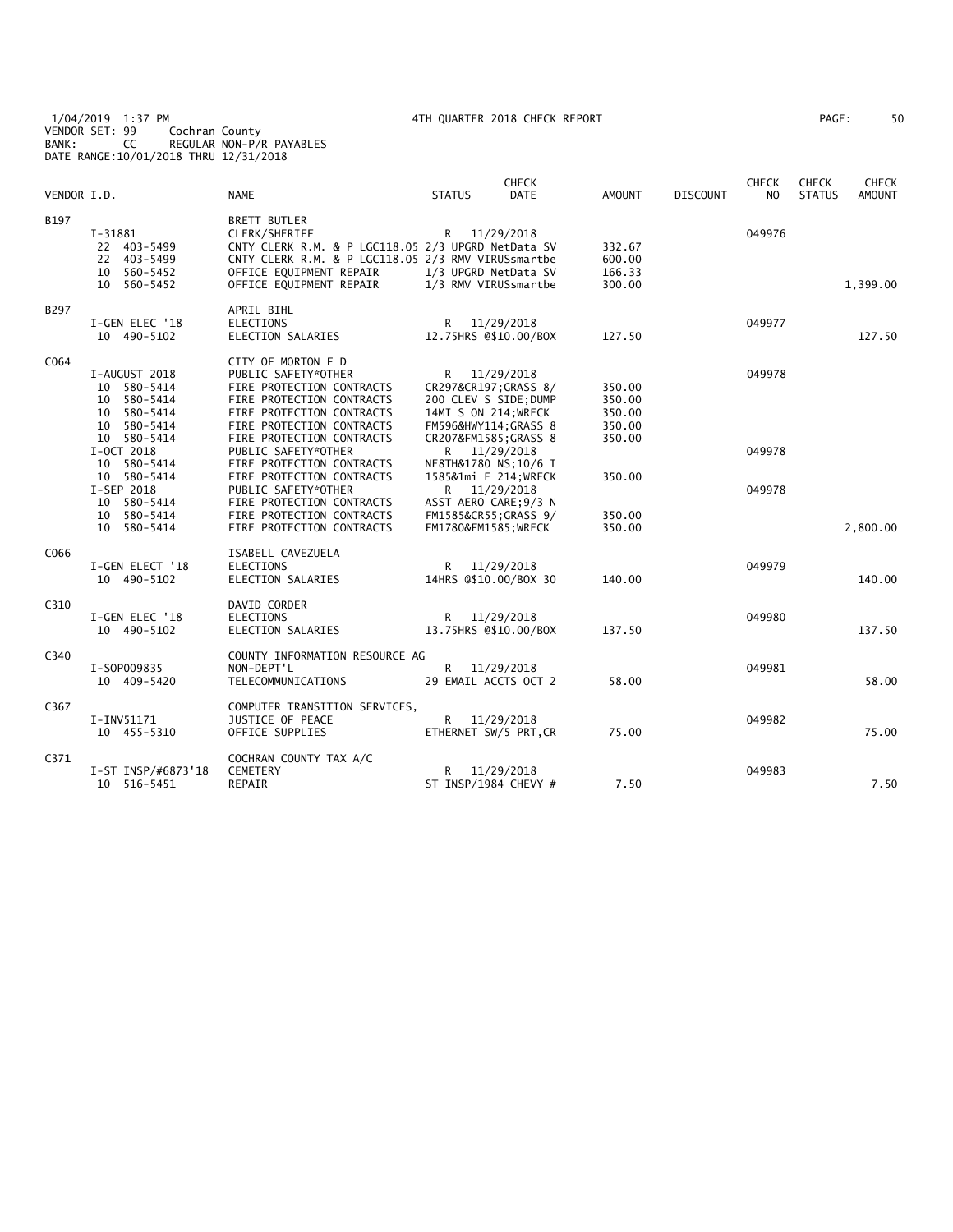1/04/2019 1:37 PM 4TH QUARTER 2018 CHECK REPORT PAGE: 51 VENDOR SET: 99 Cochran County BANK: CC REGULAR NON-P/R PAYABLES DATE RANGE:10/01/2018 THRU 12/31/2018

| AGE: |  |  |
|------|--|--|
|      |  |  |

| VENDOR I.D. |                                                                                                                                                                                                                                                                 | <b>NAME</b>                                                                                                                                                                                                                                                                                                             | <b>STATUS</b>                                                                                                                                                                                                                                                                                                                                                 | CHECK<br><b>DATE</b> | <b>AMOUNT</b>                                                                                                          | <b>DISCOUNT</b> | <b>CHECK</b><br>NO | CHECK<br><b>STATUS</b> | CHECK<br><b>AMOUNT</b> |
|-------------|-----------------------------------------------------------------------------------------------------------------------------------------------------------------------------------------------------------------------------------------------------------------|-------------------------------------------------------------------------------------------------------------------------------------------------------------------------------------------------------------------------------------------------------------------------------------------------------------------------|---------------------------------------------------------------------------------------------------------------------------------------------------------------------------------------------------------------------------------------------------------------------------------------------------------------------------------------------------------------|----------------------|------------------------------------------------------------------------------------------------------------------------|-----------------|--------------------|------------------------|------------------------|
| C384        | I-3346012<br>10 510-5411                                                                                                                                                                                                                                        | CHEMAQUA<br><b>COURTHOUSE</b><br>MAINTENANCE CONTRACTS                                                                                                                                                                                                                                                                  | R<br>WATER TREATMENT NOV                                                                                                                                                                                                                                                                                                                                      | 11/29/2018           | 125.00                                                                                                                 |                 | 049984             |                        | 125.00                 |
| C399        | I-GEN ELEC '18<br>10 490-5102                                                                                                                                                                                                                                   | MARIAH CAVEZUELA<br><b>ELECTIONS</b><br>ELECTION SALARIES                                                                                                                                                                                                                                                               | R<br>13HRS @\$10.00/BOX 30                                                                                                                                                                                                                                                                                                                                    | 11/29/2018           | 130.00                                                                                                                 |                 | 049985             |                        | 130.00                 |
| C409        | I-GEN ELEC '18<br>10 490-5102                                                                                                                                                                                                                                   | SHANIAH CAVEZUELA<br><b>ELECTIONS</b><br>ELECTION SALARIES                                                                                                                                                                                                                                                              | R<br>13HRS @\$10.00/BOX 30                                                                                                                                                                                                                                                                                                                                    | 11/29/2018           | 130.00                                                                                                                 |                 | 049986             |                        | 130.00                 |
| D027        | I-6489964<br>10 650-5310<br>10 650-5590<br>10 650-5590<br>650-5590<br>10<br>10<br>650-5310<br>10 650-5590                                                                                                                                                       | <b>DEMCO</b><br>LIBRARY<br>OFFICE SUPPLIES<br><b>BOOKS</b><br><b>BOOKS</b><br><b>BOOKS</b><br>OFFICE SUPPLIES<br><b>BOOKS</b>                                                                                                                                                                                           | R<br>8/HEADPHONES<br>10"x300" POLYFIT BOO<br>6/BOOK JACKET COVERS<br><b>BOOK JACKETS</b><br>DESK CALENDAR<br>2PKGS/THERMAL LAMINA                                                                                                                                                                                                                             | 11/29/2018           | 70.48<br>39.59<br>47.38<br>32.75<br>15.20<br>35.09                                                                     |                 | 049987             |                        | 240.49                 |
| D035        | I-COUNT ELECT 11/18<br>10 490-5102                                                                                                                                                                                                                              | <b>KERBY DEWBRE</b><br>ELECTIONS<br>ELECTION SALARIES                                                                                                                                                                                                                                                                   | R.<br>COUNT GEN ELEC 7PM-8                                                                                                                                                                                                                                                                                                                                    | 11/29/2018           | 10.00                                                                                                                  |                 | 049988             |                        | 10.00                  |
| D040        | I-GEN ELEC '18<br>10 490-5102                                                                                                                                                                                                                                   | JUDY DEAVOURS<br><b>ELECTIONS</b><br>ELECTION SALARIES                                                                                                                                                                                                                                                                  | R<br>13HRS @\$10.00/BOX 20                                                                                                                                                                                                                                                                                                                                    | 11/29/2018           | 130.00                                                                                                                 |                 | 049989             |                        | 130.00                 |
| D196        | I-112118/GROC<br>10 512-5333<br>10 512-5333<br>10 512-5333<br>10 512-5333<br>10 512-5333<br>10 512-5333<br>10 512-5333<br>10 512-5333<br>10 512-5333<br>10 512-5333<br>10 512-5333<br>10 512-5333<br>10 512-5333<br>I-112818/GROC<br>10 512-5333<br>10 512-5333 | JORGE DE LA CRUZ, SHERIFF<br>JAIL<br>FOOD-PRISONERS<br>FOOD-PRISONERS<br>FOOD-PRISONERS<br>FOOD-PRISONERS<br>FOOD-PRISONERS<br>FOOD-PRISONERS<br>FOOD-PRISONERS<br>FOOD-PRISONERS<br>FOOD-PRISONERS<br>FOOD-PRISONERS<br>FOOD-PRISONERS<br>FOOD-PRISONERS<br>FOOD-PRISONERS<br>JAIL<br>FOOD-PRISONERS<br>FOOD-PRISONERS | R<br>LETTUCE/ALLSUPS 11/7<br>9/BANANAS<br>3/BISCUITS/ALLSUPS 1<br>12/BREAD/ALLSUPS 11/<br>12/TOMATO SAUCE/FAM\$<br>SYRUP/ALLSUPS 11/13<br>MILK/ALLSUPS 11/15<br>MILK/ALLSUPS 11/18<br>2/MILK/ALLSUPS 11/20<br>FREE MILK/STAMPS<br>3/TOMATOES/ALLSUPS 1<br>3/BAR-S FRANKS<br>SYRUP/ALLSUPS 11/20<br>R 11/29/2018<br>MILK/ALLSUPS 11/24<br>2/BREAD/ALLSUPS 11/2 | 11/29/2018           | 1.59<br>2.25<br>5.97<br>9.54<br>5.40<br>2.39<br>3.49<br>3.49<br>4.98<br>3.49CR<br>4.17<br>3.87<br>2.39<br>2.49<br>1.59 |                 | 049990<br>049990   |                        |                        |
|             | 10 512-5333                                                                                                                                                                                                                                                     | FOOD-PRISONERS                                                                                                                                                                                                                                                                                                          | ICEBERG LETTUCE/ALLS                                                                                                                                                                                                                                                                                                                                          |                      | 1.29                                                                                                                   |                 |                    |                        |                        |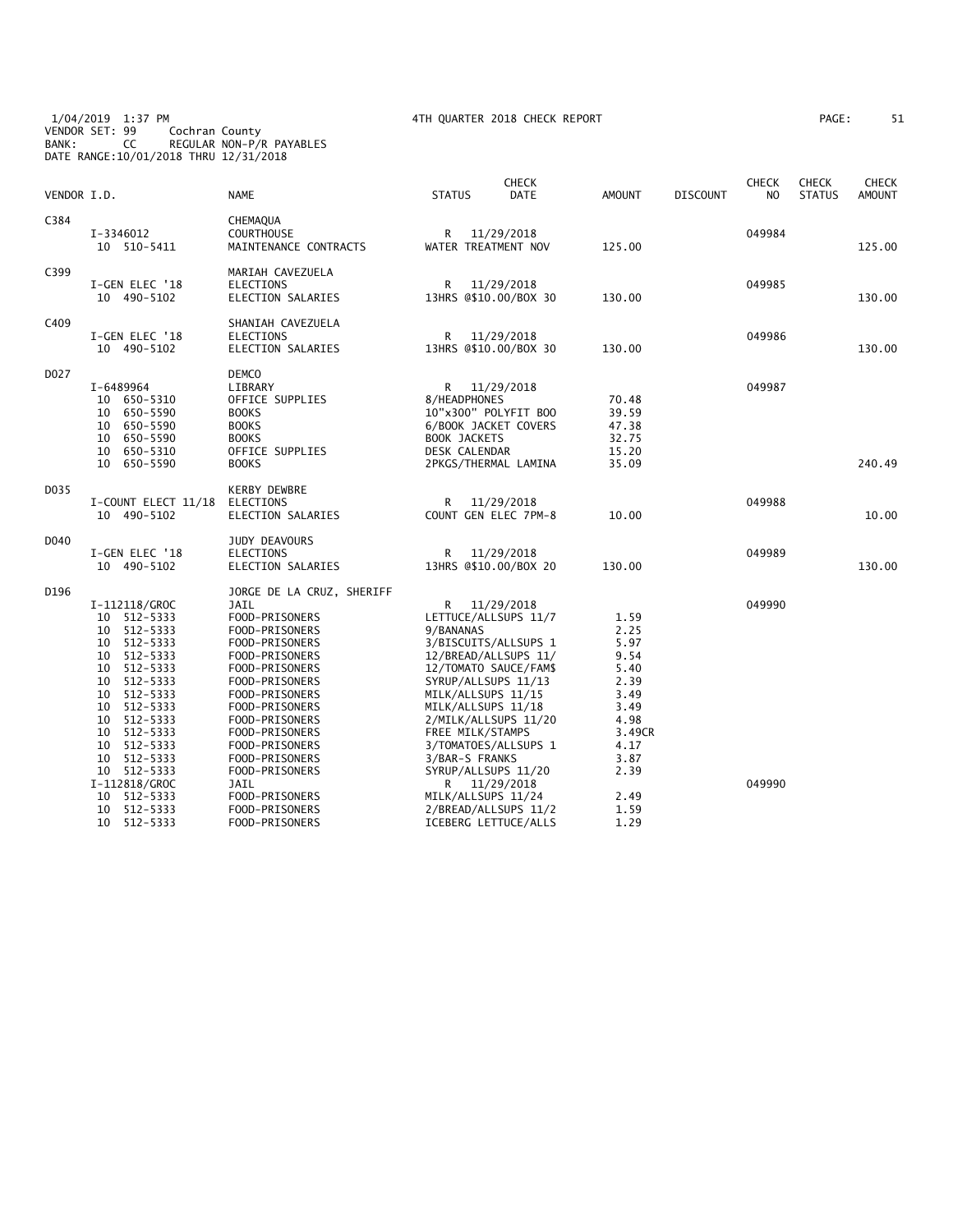1/04/2019 1:37 PM 4TH QUARTER 2018 CHECK REPORT PAGE: 52 VENDOR SET: 99 Cochran County BANK: CC REGULAR NON-P/R PAYABLES DATE RANGE:10/01/2018 THRU 12/31/2018

| PAGE : |  | 52 |
|--------|--|----|
|        |  |    |

| VENDOR I.D. |                                                                                                                                               | <b>NAME</b>                                                                                                                                                | <b>CHECK</b><br><b>DATE</b><br><b>STATUS</b>                                                                                                                            | <b>AMOUNT</b>                                 | <b>DISCOUNT</b> | <b>CHECK</b><br>NO.        | <b>CHECK</b><br><b>STATUS</b> | <b>CHECK</b><br><b>AMOUNT</b> |
|-------------|-----------------------------------------------------------------------------------------------------------------------------------------------|------------------------------------------------------------------------------------------------------------------------------------------------------------|-------------------------------------------------------------------------------------------------------------------------------------------------------------------------|-----------------------------------------------|-----------------|----------------------------|-------------------------------|-------------------------------|
| D196        | I-112818/GROC<br>10 512-5333<br>10 512-5333<br>10 512-5333<br>10 512-5333<br>10 512-5333<br>I-112818/SALAZAR<br>10 560-5205<br>I-XPORT/111318 | JORGE DE LA CRUZ, SHERIFF<br>JAIL<br>FOOD-PRISONERS<br>FOOD-PRISONERS<br>FOOD-PRISONERS<br>FOOD-PRISONERS<br>FOOD-PRISONERS<br>SHERIFF<br>UNIFORMS<br>JAIL | *CONTINUED*<br>R 11/29/2018<br>8/BREAD/ALLSUPS 11/2<br>2/MILK<br>LETTUCE<br>2/CHEETOS/FAM\$ 11/27<br>3/CHIPS<br>R 11/29/2018<br>R/B 2PR BLK PANTS/LA<br>R<br>11/29/2018 | 6.36<br>4.98<br>2.59<br>7.00<br>5.25<br>27.98 |                 | 049990<br>049990<br>049990 |                               |                               |
|             | 10 512-5499                                                                                                                                   | MISCELLANEOUS                                                                                                                                              | XPORT N.TRINIDAD/ELI                                                                                                                                                    | 22.91                                         |                 |                            |                               | 128.48                        |
| D206        | I-GEN ELEC '18<br>10 490-5102                                                                                                                 | HOLLY DEAVOURS<br><b>ELECTIONS</b><br>ELECTION SALARIES                                                                                                    | R<br>11/29/2018<br>13.25HRS @\$10.00/BOX                                                                                                                                | 132.50                                        |                 | 049991                     |                               | 132.50                        |
| G265        | I-0312569<br>10 403-5310                                                                                                                      | GOVERNMENT FORMS AND SUPPLIES,<br>CO/DIST CLERK<br>OFFICE SUPPLIES                                                                                         | R 11/29/2018<br>OPR BINDER VOL 362                                                                                                                                      | 165.00                                        |                 | 049992                     |                               |                               |
|             | 10 403-5310<br>I-0312667<br>10 403-5310<br>10 403-5310                                                                                        | OFFICE SUPPLIES<br>CO/DIST CLERK<br>OFFICE SUPPLIES<br>OFFICE SUPPLIES                                                                                     | FREIGHT<br>R 11/29/2018<br>2/OPR BINDER VOL 363<br>FREIGHT                                                                                                              | 20.85<br>275.00<br>22.19                      |                 | 049992                     |                               | 483.04                        |
| G270        | I-OCT 2018<br>10 512-5499<br>10 512-5499<br>10 512-5499<br>10 512-5499                                                                        | GARZA COUNTY LAW ENFORCEMENT C<br>JAIL<br>MISCELLANEOUS<br>MISCELLANEOUS<br>MISCELLANEOUS<br>MISCELLANEOUS                                                 | R.<br>11/29/2018<br>31 DAS/BILLY GONZALE<br>31 DAS/ANTHONY MILLE<br>31 DAS/JESUS PONCE N<br>31 DAS/MICHAEL RICHA                                                        | 1,395.00<br>1,395.00<br>1,395.00<br>1,395.00  |                 | 049993                     |                               |                               |
|             | 10 512-5499<br>I-OCT 2018/MEDICAL<br>10 512-5391                                                                                              | MISCELLANEOUS<br>JAIL<br>MEDICAL CARE-PRISONERS                                                                                                            | 31 DAS/JOSE ROMERO<br>R 11/29/2018<br>PSYCH EVAL/JM PONCE                                                                                                               | 1,395.00<br>240.00                            |                 | 049993                     |                               | 7,215.00                      |
| H319        | I-GEN ELEC '18<br>10 490-5102                                                                                                                 | ABIGAIL HERNANDEZ<br><b>ELECTIONS</b><br>ELECTION SALARIES                                                                                                 | R.<br>11/29/2018<br>12.75HRS @\$10.00/BOX                                                                                                                               | 127.50                                        |                 | 049994                     |                               | 127.50                        |
| L015        | I-OCT18/JUV#1025<br>17 573-5413                                                                                                               | LUBBOCK COUNTY, TEXAS<br>JUVENILE PROBATION<br>Detention Services                                                                                          | R 11/29/2018<br>9 DAYS/PRE/#1025                                                                                                                                        | 900.00                                        |                 | 049995                     |                               | 900.00                        |
| L062        | I-NSI-23793<br>10 510-5451<br>10 510-5451                                                                                                     | LUBBOCK ELECTRIC CO., INC.<br><b>COURTHOUSE</b><br>REPAIR<br>REPAIR                                                                                        | R 11/29/2018<br>1/2" REGULATOR, PARKE<br>FREIGHT                                                                                                                        | 52.74<br>12.89                                |                 | 049996                     |                               | 65.63                         |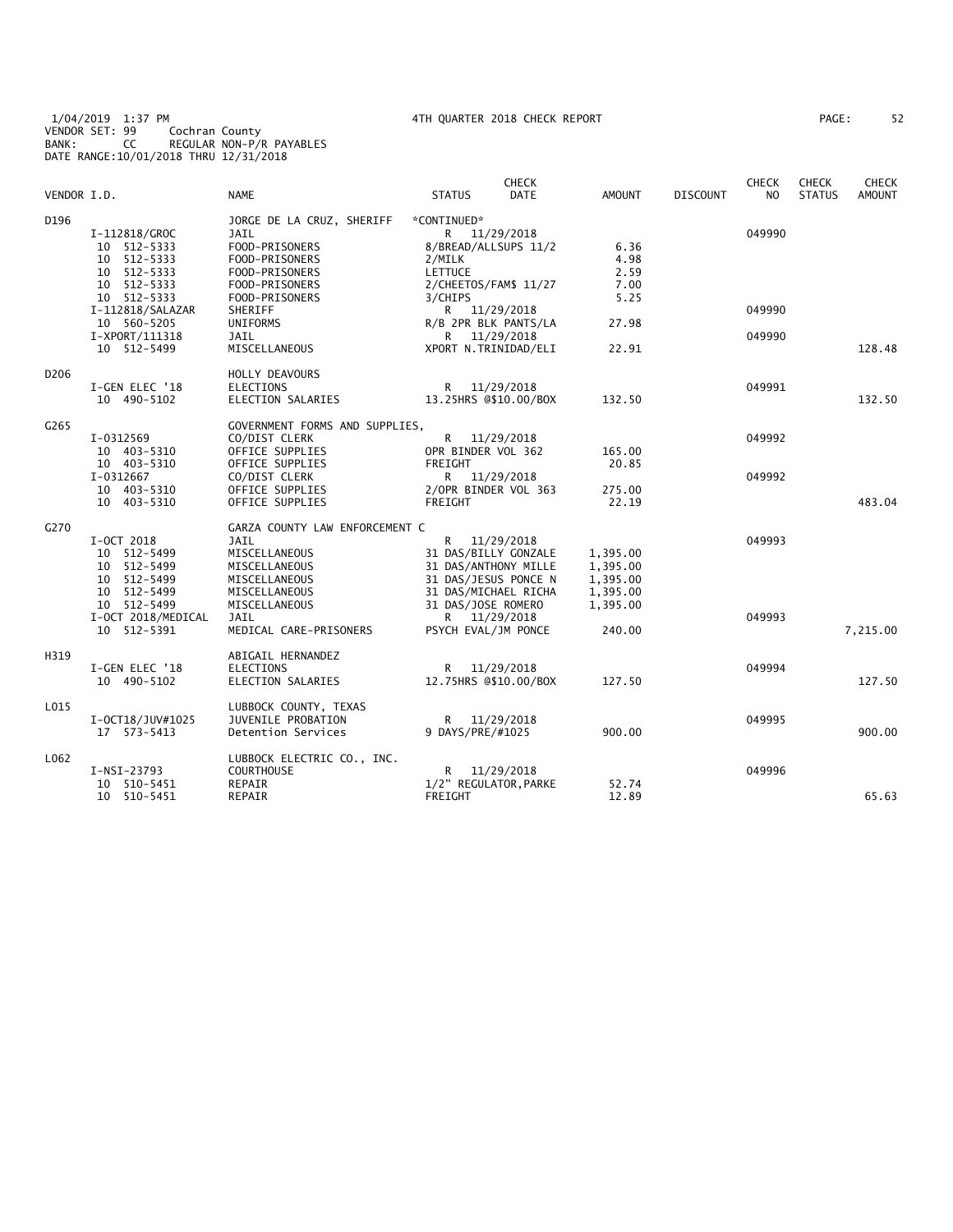1/04/2019 1:37 PM 4TH QUARTER 2018 CHECK REPORT PAGE: 53 VENDOR SET: 99 Cochran County BANK: CC REGULAR NON-P/R PAYABLES DATE RANGE:10/01/2018 THRU 12/31/2018

| VENDOR I.D. |                                                                                                        | <b>NAME</b>                                                                                                              | <b>STATUS</b>                                                                                                                                   | <b>CHECK</b><br><b>DATE</b> | <b>AMOUNT</b>                                      | <b>DISCOUNT</b> | <b>CHECK</b><br>NO. | <b>CHECK</b><br><b>STATUS</b> | <b>CHECK</b><br><b>AMOUNT</b> |
|-------------|--------------------------------------------------------------------------------------------------------|--------------------------------------------------------------------------------------------------------------------------|-------------------------------------------------------------------------------------------------------------------------------------------------|-----------------------------|----------------------------------------------------|-----------------|---------------------|-------------------------------|-------------------------------|
| L172        | I-ARU0268672<br>10 650-5590<br>10 650-5590<br>10 650-5590<br>10 650-5590<br>10 650-5590<br>10 650-5590 | LOOKOUT BOOKS<br>LIBRARY<br><b>BOOKS</b><br><b>BOOKS</b><br><b>BOOKS</b><br><b>BOOKS</b><br><b>BOOKS</b><br><b>BOOKS</b> | R 11/29/2018<br>THE STONEKEEPER'S CU<br>THE CLOUD SEARCHERS<br>THE LAST COUNCIL<br>PRINCE OF THE ELVES<br>ESCAPE FROM LUCIEN<br>THE STONEKEEPER |                             | 24.95<br>24.95<br>24.95<br>24.95<br>24.95<br>24.95 |                 | 049997              |                               | 149.70                        |
| L189        | I-101018/QTRLY RPT<br>15 610-5430                                                                      | HOCKLEY COUNTY PUBLISHING CO.I<br>COMMISSIONERS COURT<br>LEGAL NOTICES                                                   | R.<br>TREAS QTRLY REPORT 1                                                                                                                      | 11/29/2018                  | 207.90                                             |                 | 049998              |                               | 207.90                        |
| L228        | I-326099<br>10 510-5451                                                                                | LUBBOCK LOCK AND KEY, INC<br>COURTHOUSE/CRTRM SEC<br>REPAIR                                                              | R 11/29/2018<br>RPL LOCKS/HANDLE; DIS                                                                                                           |                             | 625.65                                             |                 | 049999              |                               | 625.65                        |
| M304        | $I$ -#1523/LAMB<br>10 435-5400<br>10 435-5400                                                          | JESSE MENDEZ<br>DISTRICT COURT<br>ATTORNEY AD LITEM<br>ATTORNEY AD LITEM                                                 | R.<br>AMEND PROBATION/JOE<br>MILEAGE 8/9/18                                                                                                     | 11/29/2018                  | 375.00<br>57.20                                    |                 | 050000              |                               |                               |
|             | I-#1592/LAMB<br>10 435-5400                                                                            | DISTRICT COURT<br>ATTORNEY AD LITEM                                                                                      | R 11/29/2018<br>DISMISSED(F)/JOE LAM                                                                                                            |                             | 375.00                                             |                 | 050000              |                               |                               |
|             | I-#1595/AGUIRRE<br>10 435-5400                                                                         | DISTRICT COURT<br>ATTORNEY AD LITEM                                                                                      | R 11/29/2018<br>PLEA BARG(F)/NINFA A                                                                                                            |                             | 375.00                                             |                 | 050000              |                               |                               |
|             | I-#1618/NAVARRETTE<br>10 435-5400<br>10 435-5400                                                       | DISTRICT COURT<br>ATTORNEY AD LITEM<br>ATTORNEY AD LITEM                                                                 | R 11/29/2018<br>PLEA BARG(F)/PONCE N<br>MILEAGE 11/15/18                                                                                        |                             | 375.00<br>57.20                                    |                 | 050000              |                               |                               |
|             | I-UNFILE/NAVARRETTE2 DISTRICT COURT<br>10 435-5400                                                     | ATTORNEY AD LITEM                                                                                                        | R 11/29/2018<br>UNINDICTED/ESCAPE FR                                                                                                            |                             | 100.00                                             |                 | 050000              |                               |                               |
|             | I-UNFILED/NAVARRETTE DISTRICT COURT<br>10 435-5400                                                     | ATTORNEY AD LITEM                                                                                                        | R 11/29/2018<br>UNINDICTED POSS CS                                                                                                              |                             | 100.00                                             |                 | 050000              |                               | 1,814.40                      |
| M321        | I-JUV#630 112018<br>10 426-5400                                                                        | JAMES M MOORE<br>COUNTY COURT<br>ATTORNEY AD LITEM                                                                       | R 11/29/2018<br>PLEA HRNG/JUV#1025                                                                                                              |                             | 200.00                                             |                 | 050001              |                               | 200.00                        |
| M343        | I-GEN ELEC '18<br>10 490-5102                                                                          | GIOVANNI MARQUEZ<br><b>ELECTIONS</b><br>ELECTION SALARIES                                                                | R.<br>3.5HRS @\$10.00/EARLY                                                                                                                     | 11/29/2018                  | 35.00                                              |                 | 050002              |                               | 35.00                         |
| M344        | I-DW#18164<br>10 000-4370.102                                                                          | MORTON ATHLETIC BOOSTERS<br>PARK/SHOWBARN<br>RENT-PARK FACILITIES                                                        | R.<br>REF DEP FOR SHOWBARN                                                                                                                      | 11/29/2018                  | 150.00                                             |                 | 050003              |                               | 150.00                        |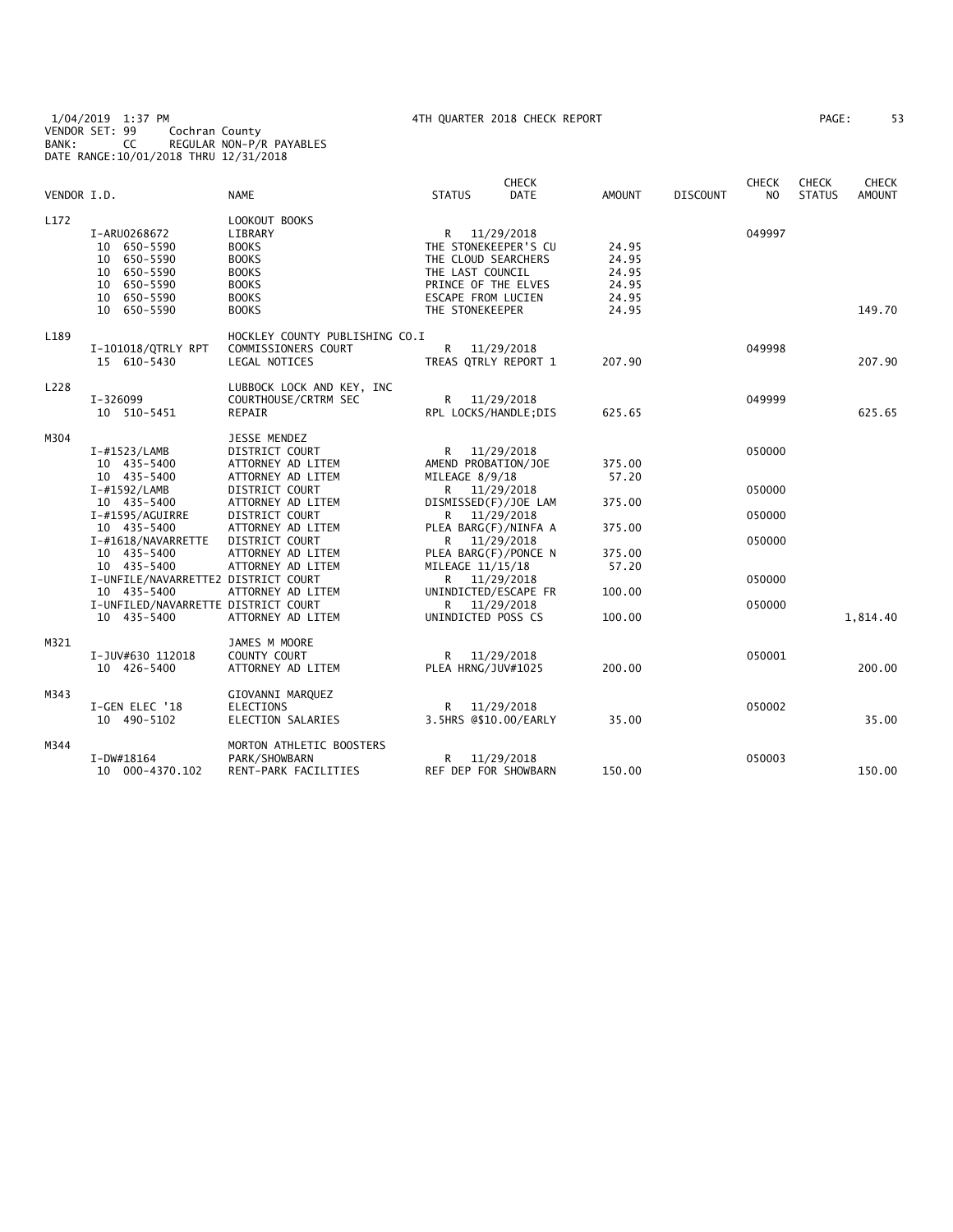1/04/2019 1:37 PM 4TH QUARTER 2018 CHECK REPORT PAGE: 54 VENDOR SET: 99 Cochran County BANK: CC REGULAR NON-P/R PAYABLES DATE RANGE:10/01/2018 THRU 12/31/2018

| AGE: | 54 |
|------|----|
|------|----|

| VENDOR I.D. |                                                                        | <b>NAME</b>                                                                     | <b>STATUS</b>                                                | <b>CHECK</b><br><b>DATE</b> | AMOUNT                            | <b>DISCOUNT</b> | <b>CHECK</b><br>N <sub>O</sub> | <b>CHECK</b><br><b>STATUS</b> | <b>CHECK</b><br><b>AMOUNT</b> |
|-------------|------------------------------------------------------------------------|---------------------------------------------------------------------------------|--------------------------------------------------------------|-----------------------------|-----------------------------------|-----------------|--------------------------------|-------------------------------|-------------------------------|
| N102        | I-GEN ELEC '18<br>10 490-5102                                          | MARILYN R NEAL<br><b>ELECTIONS</b><br>ELECTION SALARIES                         | R 11/29/2018<br>12.75HRS @\$10.00/BOX                        |                             | 127.50                            |                 | 050004                         |                               | 127.50                        |
| 0111        | I-GEN ELEC '18<br>10 490-5102<br>10 490-5102                           | BENNIE O'BRIEN<br><b>ELECTIONS</b><br>ELECTION SALARIES<br>ELECTION SALARIES    | R 11/29/2018<br>13.25HRS @\$10.00/BOX<br>DELIVERY FEE        |                             | 132.25<br>15.00                   |                 | 050005                         |                               | 147.25                        |
| 0123        | I-GEN ELEC '18<br>10 490-5102                                          | KRISTEN OLGUIN<br>ELECTIONS<br>ELECTION SALARIES                                | R 11/29/2018<br>13HRS @\$10.00/BOX 10                        |                             | 130.00                            |                 | 050006                         |                               | 130.00                        |
| P017        | I-BOX 1081, '19 RENT TAX A/C<br>10 499-5311                            | <b>POSTMASTER</b><br>POSTAL EXPENSES                                            | R 11/29/2018<br>2019 BOX RENT                                |                             | 90.00                             |                 | 050007                         |                               | 90.00                         |
| P232        | I-113256<br>10 560-5310<br>10 560-5310                                 | THE POLICE AND SHERIFFS PRESS,<br>SHERIFF<br>OFFICE SUPPLIES<br>OFFICE SUPPLIES | R 11/29/2018<br>ID CARD/JOSH ROCHA<br>SHIPPING               |                             | 15.00<br>2.49                     |                 | 050008                         |                               | 17.49                         |
| P256        | I-GEN ELEC '18<br>10 490-5102                                          | JOCELYNN PINA<br><b>ELECTIONS</b><br>ELECTION SALARIES                          | R 11/29/2018<br>12.25HRS @\$10.00/BOX                        |                             | 122.50                            |                 | 050009                         |                               | 122.50                        |
| R272        | I-CPS#4499 110918<br>10 435-5400                                       | RICKER LAW FIRM, PC<br>DISTRICT COURT<br>ATTORNEY AD LITEM                      | R 11/29/2018<br>ADOPTION HRNG/(C)#44                         |                             | 300.00                            |                 | 050010                         |                               | 300.00                        |
| S063        | $I-011043$<br>15 621-5454<br>15 621-5454<br>15 621-5454<br>15 621-5454 | ANGEL RAMIREZ, dba<br>PREC 1<br>TIRES<br>TIRES<br><b>TIRES</b><br><b>TIRES</b>  | R 11/29/2018<br>SVC CALL<br>MILEAGE<br>O-RING<br>R&R O-RING  |                             | 35.00<br>28.00<br>15.00<br>100.00 |                 | 050011                         |                               | 178.00                        |
| S242        | C-2019 MEMBER DUES<br>10 560-5481<br>10 560-5481                       | SAM'S CLUB<br>JAIL/SHERIFF<br>DUES AND REGISTRATION<br>DUES AND REGISTRATION    | R 11/29/2018<br>'19 PRIMARY DUES/PAY<br>'19 PRIMARY DUES/PAY |                             | 100.00CR                          |                 | 050012                         |                               |                               |
|             | C-CR TAX 110818<br>10 512-5392<br>I-0910 110818                        | <b>JAIL</b><br>MISCELLANEOUS SUPPLIES<br><b>JAIL</b>                            | R 11/29/2018<br>REFUND SALES TAX<br>R 11/29/2018             |                             | 3.08CR                            |                 | 050012<br>050012               |                               |                               |
|             | 10 512-5392<br>10 512-5392                                             | MISCELLANEOUS SUPPLIES<br>MISCELLANEOUS SUPPLIES                                | 2/TOILET PAPER<br>SALES TAX                                  |                             | 37.36<br>3.08                     |                 |                                |                               |                               |
|             | I-1789 110818<br>10 512-5333                                           | JAIL/NON-DEPT'L<br>FOOD-PRISONERS                                               | R 11/29/2018<br>2/SALAD                                      |                             | 3.96                              |                 | 050012                         |                               |                               |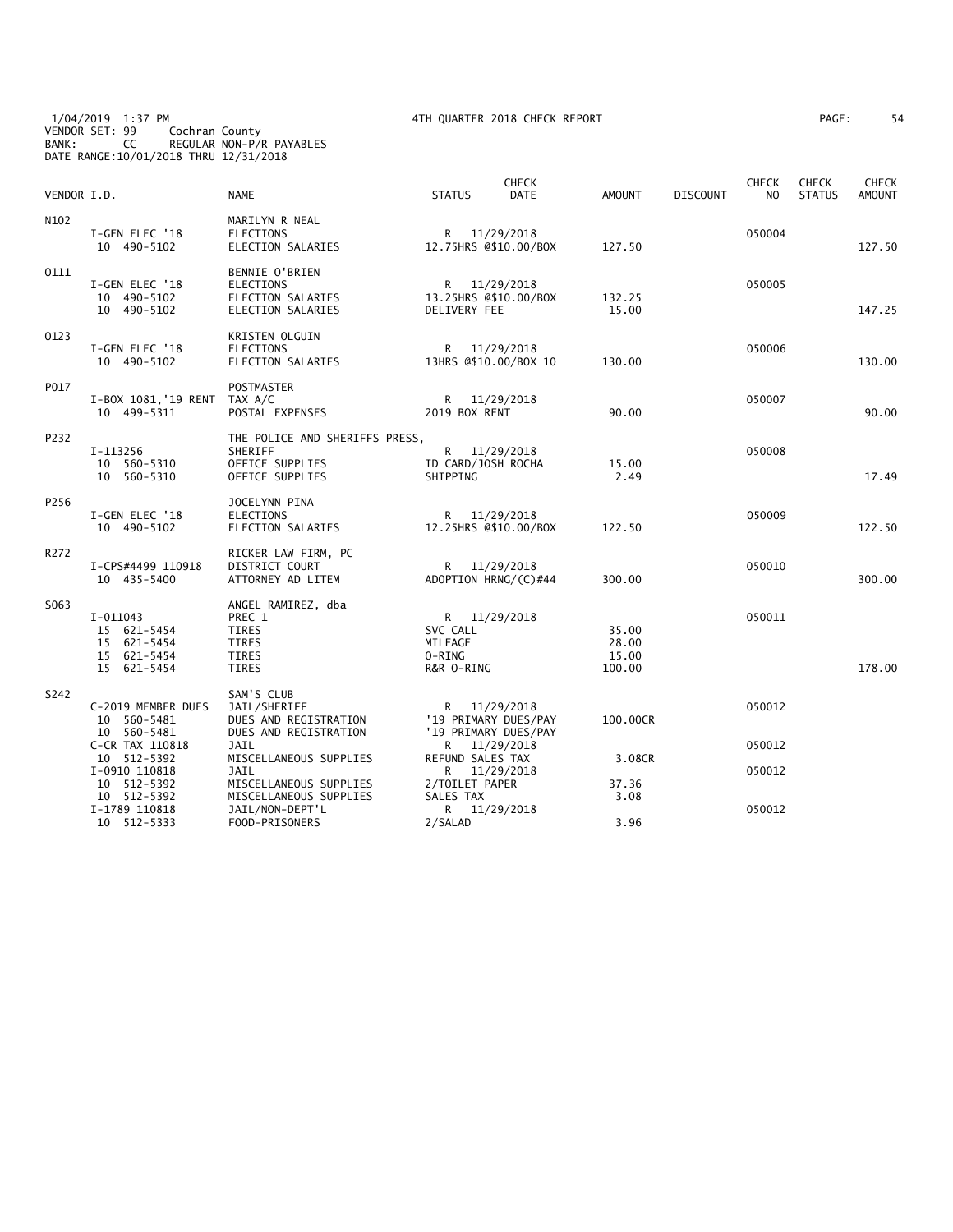|                    |                        |                       | <b>CHECK</b> |               |                 | <b>CHECK</b> | <b>CHECK</b>  | <b>CHECK</b>  |
|--------------------|------------------------|-----------------------|--------------|---------------|-----------------|--------------|---------------|---------------|
| VENDOR I.D.        | NAME                   | <b>STATUS</b>         | DATE         | <b>AMOUNT</b> | <b>DISCOUNT</b> | NO.          | <b>STATUS</b> | <b>AMOUNT</b> |
| S242               | SAM'S CLUB             | *CONTINUED*           |              |               |                 |              |               |               |
| I-1789 110818      | JAIL/NON-DEPT'L        | R                     | 11/29/2018   |               |                 | 050012       |               |               |
| 512-5333<br>10     | FOOD-PRISONERS         | 2/CHIPS               |              | 6.98          |                 |              |               |               |
| 512-5333<br>10     | FOOD-PRISONERS         | <b>DISC</b>           |              | 2.00CR        |                 |              |               |               |
| 512-5333<br>10     | FOOD-PRISONERS         | 2/CHICKEN PATTIES     |              | 29.96         |                 |              |               |               |
| 512-5333<br>10     | FOOD-PRISONERS         | COLESLAW              |              | 1.98          |                 |              |               |               |
| 512-5333<br>10     | FOOD-PRISONERS         | <b>LETTUCE</b>        |              | 1.98          |                 |              |               |               |
| 512-5333<br>10     | FOOD-PRISONERS         | 2/HOTDOG BUNS         |              | 7.36          |                 |              |               |               |
| 512-5333<br>10     | FOOD-PRISONERS         | 2/HB BUNS             |              | 7.36          |                 |              |               |               |
| 512-5333<br>10     | FOOD-PRISONERS         | <b>POTATOES</b>       |              | 6.98          |                 |              |               |               |
| 512-5333<br>10     | FOOD-PRISONERS         | 2/ONION RINGS         |              | 41.96         |                 |              |               |               |
| 512-5333<br>10     | FOOD-PRISONERS         | FRENCH FRIES          |              | 19.98         |                 |              |               |               |
| 512-5333<br>10     | FOOD-PRISONERS         | 8/JUICE BOX           |              | 71.84         |                 |              |               |               |
| 512-5333<br>10     | FOOD-PRISONERS         | BOX OF CHIPS          |              | 9.98          |                 |              |               |               |
| 512-5392<br>10     | MISCELLANEOUS SUPPLIES | 4/COMET               |              | 27.12         |                 |              |               |               |
| 512-5392<br>10     | MISCELLANEOUS SUPPLIES | 2/LAUNDRY SOAP        |              | 32.96         |                 |              |               |               |
| 512-5392<br>10     | MISCELLANEOUS SUPPLIES | DISC                  |              | 2.00CR        |                 |              |               |               |
| 512-5392<br>10     | MISCELLANEOUS SUPPLIES | 6/PINESOL             |              | 63.48         |                 |              |               |               |
| 512-5392<br>10     | MISCELLANEOUS SUPPLIES | 6/LYSOL               |              | 95.88         |                 |              |               |               |
| 512-5392<br>10     | MISCELLANEOUS SUPPLIES | DISC                  |              | 12.50CR       |                 |              |               |               |
| 512-5333<br>10     | FOOD-PRISONERS         | 2/CORNDOGS            |              | 23.96         |                 |              |               |               |
| 512-5333<br>10     | FOOD-PRISONERS         | 3/FRITOS              |              | 10.47         |                 |              |               |               |
| 512-5333<br>10     | FOOD-PRISONERS         | 5/TORTILLAS           |              | 20.90         |                 |              |               |               |
| 512-5333<br>10     | FOOD-PRISONERS         | 2/TORTILLAS           |              | 7.36          |                 |              |               |               |
| 512-5333<br>10     | FOOD-PRISONERS         | 3PK/PUMPKIN           |              | 7.28          |                 |              |               |               |
| 512-5333<br>10     | FOOD-PRISONERS         | DISC                  |              | 1.25CR        |                 |              |               |               |
| 512-5392<br>10     | MISCELLANEOUS SUPPLIES | DISH SOAP             |              | 6.98          |                 |              |               |               |
| 512-5333<br>10     | FOOD-PRISONERS         | 2/CHIPS               |              | 6.98          |                 |              |               |               |
| 10<br>512-5333     | FOOD-PRISONERS         | POPCORN SHRIMP        |              | 11.98         |                 |              |               |               |
| $512 - 5333$<br>10 | FOOD-PRISONERS         | 2/HOTPOCKETS          |              | 24.96         |                 |              |               |               |
| 512-5333<br>10     | FOOD-PRISONERS         | 2/BBQ SANDWICH        |              | 23.96         |                 |              |               |               |
| 512-5333<br>10     | FOOD-PRISONERS         | <b>CHICKEN BREAST</b> |              | 17.98         |                 |              |               |               |
| 512-5333<br>10     | FOOD-PRISONERS         | 2/SUGAR               |              | 49.96         |                 |              |               |               |
| 512-5333<br>10     | FOOD-PRISONERS         | EGGS                  |              | 19.98         |                 |              |               |               |
| 512-5333<br>10     | FOOD-PRISONERS         | <b>CHEESE</b>         |              | 11.52         |                 |              |               |               |
| 512-5333<br>10     | FOOD-PRISONERS         | PANCAKE MIX           |              | 5.98          |                 |              |               |               |
| 512-5333<br>10     | FOOD-PRISONERS         | <b>BROWN SUGAR</b>    |              | 4.48          |                 |              |               |               |
| 512-5333<br>10     | FOOD-PRISONERS         | BAKED GOODS           |              | 37.58         |                 |              |               |               |
| 512-5333<br>10     | FOOD-PRISONERS         | 2/PEAS                |              | 18.96         |                 |              |               |               |
| 10<br>512-5333     | FOOD-PRISONERS         | DISC                  |              | 1.00CR        |                 |              |               |               |
| 512-5333<br>10     | FOOD-PRISONERS         | 9/SAUSAGE             |              | 71.82         |                 |              |               |               |
| 512-5333<br>10     | FOOD-PRISONERS         | 6/CORN                |              | 35.88         |                 |              |               |               |
| 512-5333<br>10     | FOOD-PRISONERS         | 6/GREEN BEANS         |              | 35.88         |                 |              |               |               |
| $512 - 5333$<br>10 | FOOD-PRISONERS         | <b>CHICKEN BREAST</b> |              | 17.98         |                 |              |               |               |
| 512-5333<br>10     | FOOD-PRISONERS         | 2/POPCORN SHRIMP      |              | 23.96         |                 |              |               |               |
| 10<br>512-5333     | FOOD-PRISONERS         | <b>BROCCOLI</b>       |              | 5.98          |                 |              |               |               |
| 10<br>512-5333     | FOOD-PRISONERS         | MUSTARD PACKETS       |              | 7.88          |                 |              |               |               |
| 10<br>512-5333     | FOOD-PRISONERS         | MAYO PACKETS          |              | 9.73          |                 |              |               |               |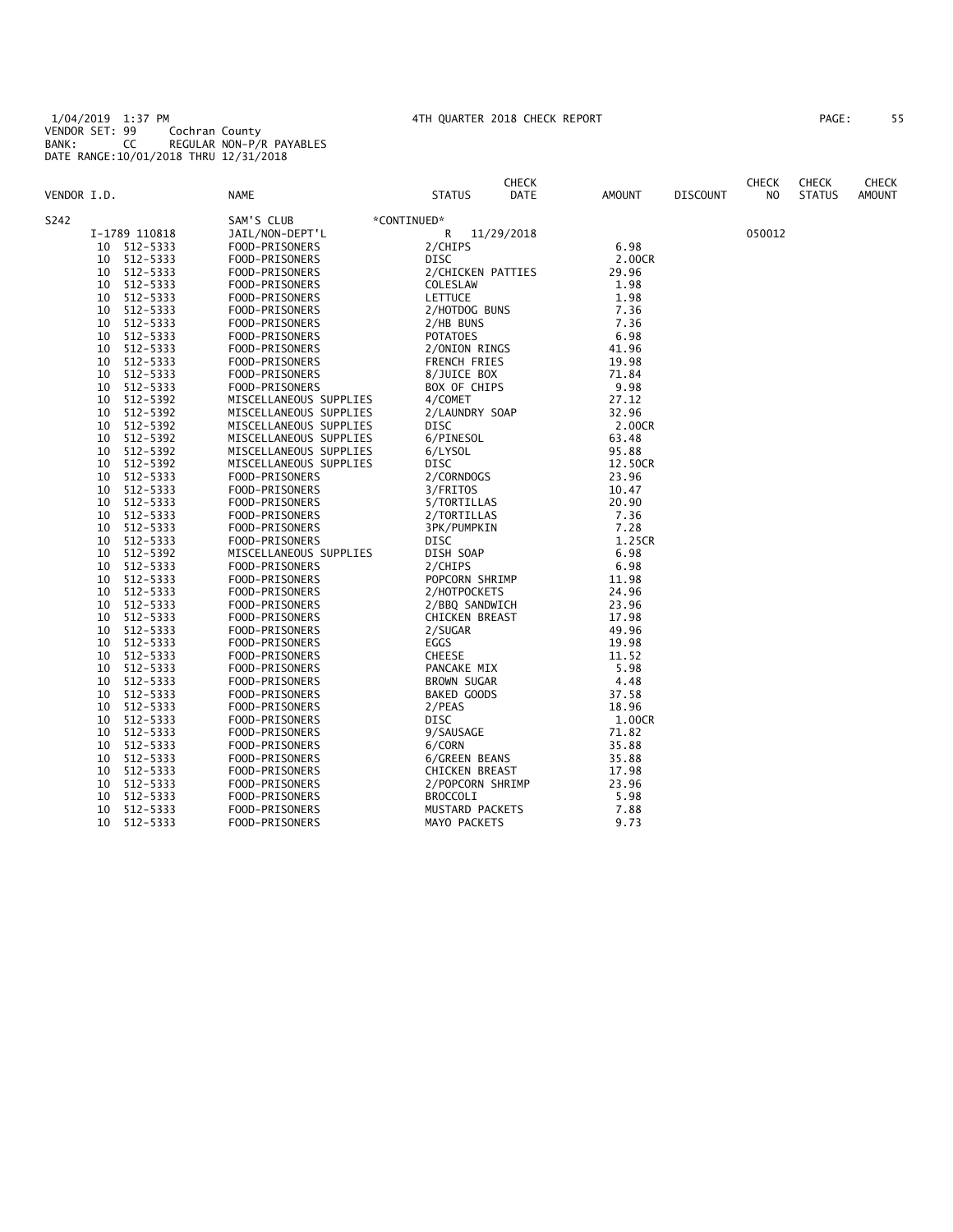1/04/2019 1:37 PM 4TH QUARTER 2018 CHECK REPORT PAGE: 56 VENDOR SET: 99 Cochran County BANK: CC REGULAR NON-P/R PAYABLES DATE RANGE:10/01/2018 THRU 12/31/2018

| AGE: |  | 56 |  |
|------|--|----|--|
|      |  |    |  |

|             |    |               |                        |                       | <b>CHECK</b> |        |                 | <b>CHECK</b> | <b>CHECK</b>  | <b>CHECK</b> |
|-------------|----|---------------|------------------------|-----------------------|--------------|--------|-----------------|--------------|---------------|--------------|
| VENDOR I.D. |    |               | NAME                   | <b>STATUS</b>         | DATE         | AMOUNT | <b>DISCOUNT</b> | NO.          | <b>STATUS</b> | AMOUNT       |
| S242        |    |               | SAM'S CLUB             | *CONTINUED*           |              |        |                 |              |               |              |
|             |    | I-1789 110818 | JAIL/NON-DEPT'L        | R                     | 11/29/2018   |        |                 | 050012       |               |              |
|             | 10 | 409-5300      | COUNTY-WIDE SUPPLIES   | HALF/HALF             |              | 8.72   |                 |              |               |              |
|             | 10 | 512-5333      | FOOD-PRISONERS         | SPAM                  |              | 18.48  |                 |              |               |              |
|             | 10 | 512-5333      | FOOD-PRISONERS         | 2/PNUT BUTTER         |              | 19.96  |                 |              |               |              |
|             | 10 | 512-5333      | FOOD-PRISONERS         | 2/APPLESAUCE          |              | 13.96  |                 |              |               |              |
|             | 10 | 512-5333      | FOOD-PRISONERS         | 3/MIRACLE WHIP        |              | 17.94  |                 |              |               |              |
|             | 10 | 512-5333      | FOOD-PRISONERS         | 2/MUSTARD             |              | 9.76   |                 |              |               |              |
|             | 10 | 512-5333      | FOOD-PRISONERS         | <b>KETCHUP</b>        |              | 7.68   |                 |              |               |              |
|             | 10 | 512-5333      | FOOD-PRISONERS         | BBQ SAUCE             |              | 8.58   |                 |              |               |              |
|             | 10 | 512-5333      | FOOD-PRISONERS         | 2/CANOLA OIL          |              | 15.96  |                 |              |               |              |
|             | 10 | 512-5333      | FOOD-PRISONERS         | PARM CHEESE           |              | 7.48   |                 |              |               |              |
|             | 10 | 512-5333      | FOOD-PRISONERS         | <b>GRAPE JUICE</b>    |              | 3.78   |                 |              |               |              |
|             | 10 | 512-5333      | FOOD-PRISONERS         | 2/SPAGHETTI           |              | 13.76  |                 |              |               |              |
|             | 10 | 512-5333      | FOOD-PRISONERS         | 2/COOKING SPRAY       |              | 9.96   |                 |              |               |              |
|             | 10 | 512-5333      | FOOD-PRISONERS         | <b>TUNA</b>           |              | 9.98   |                 |              |               |              |
|             | 10 | 512-5333      | FOOD-PRISONERS         | PANCAKE MIX           |              | 5.98   |                 |              |               |              |
|             | 10 | 512-5333      | FOOD-PRISONERS         | SAUSAGE               |              | 6.22   |                 |              |               |              |
|             | 10 | 512-5333      | FOOD-PRISONERS         | CHEESE SLICES         |              | 7.48   |                 |              |               |              |
|             | 10 | 512-5333      | FOOD-PRISONERS         | VEG MIX               |              | 6.48   |                 |              |               |              |
|             | 10 | 512-5333      | FOOD-PRISONERS         | MINCED ONION          |              | 5.98   |                 |              |               |              |
|             | 10 | 512-5333      | FOOD-PRISONERS         | CRM OF MSHRM SOUP     |              | 8.98   |                 |              |               |              |
|             | 10 | 512-5333      | FOOD-PRISONERS         | DISC                  |              | 1.50CR |                 |              |               |              |
|             | 10 | 512-5333      | FOOD-PRISONERS         | 2/CHEESE SLICES       |              | 14.96  |                 |              |               |              |
|             | 10 | 512-5333      | FOOD-PRISONERS         | BROWN GRAVY MIX       |              | 4.48   |                 |              |               |              |
|             | 10 | 512-5333      | FOOD-PRISONERS         | <b>BLK PEPPER</b>     |              | 8.68   |                 |              |               |              |
|             | 10 | 512-5333      | FOOD-PRISONERS         | MARSH                 |              | 2.98   |                 |              |               |              |
|             | 10 | 512-5333      | FOOD-PRISONERS         | 2/TILAPIA             |              | 22.96  |                 |              |               |              |
|             | 10 | 512-5333      | FOOD-PRISONERS         | 2/MIX VEG             |              | 12.96  |                 |              |               |              |
|             | 10 | 512-5333      | FOOD-PRISONERS         | SAUSAGE               |              | 6.22   |                 |              |               |              |
|             | 10 | 512-5333      | FOOD-PRISONERS         | 2/TILAPIA             |              | 22.96  |                 |              |               |              |
|             | 10 | 512-5333      | FOOD-PRISONERS         | SPICES                |              | 4.97   |                 |              |               |              |
|             | 10 | 512-5333      | FOOD-PRISONERS         | CHILI POWDER          |              | 6.46   |                 |              |               |              |
|             | 10 | 409-5300      | COUNTY-WIDE SUPPLIES   | NAPKINS               |              | 9.28   |                 |              |               |              |
|             | 10 | 409-5300      | COUNTY-WIDE SUPPLIES   | DISC                  |              | 2.00CR |                 |              |               |              |
|             | 10 | 512-5333      | FOOD-PRISONERS         | 3/PREGO               |              | 23.94  |                 |              |               |              |
|             | 10 | 512-5333      | FOOD-PRISONERS         | DISC                  |              | 4.50CR |                 |              |               |              |
|             | 10 | 512-5333      | FOOD-PRISONERS         | 4/BUTTER              |              | 19.92  |                 |              |               |              |
|             | 10 | 512-5333      | FOOD-PRISONERS         | DISC                  |              | 4.00CR |                 |              |               |              |
|             | 10 | 512-5333      | FOOD-PRISONERS         | <b>MAC&amp;CHEESE</b> |              | 14.78  |                 |              |               |              |
|             | 10 | 512-5392      | MISCELLANEOUS SUPPLIES | <b>PLATES</b>         |              | 8.48   |                 |              |               |              |
|             | 10 | 512-5333      | FOOD-PRISONERS         | 3/PEACHES             |              | 17.94  |                 |              |               |              |
|             | 10 | 409-5300      | COUNTY-WIDE SUPPLIES   | 3oz CUPS/PUNCH        |              | 7.98   |                 |              |               |              |
|             | 10 | 512-5392      | MISCELLANEOUS SUPPLIES | 2/PLATES              |              | 27.76  |                 |              |               |              |
|             | 10 | 512-5392      | MISCELLANEOUS SUPPLIES | <b>BOWLS</b>          |              | 9.98   |                 |              |               |              |
|             | 10 | 409-5300      | COUNTY-WIDE SUPPLIES   | FOAM PLATES           |              | 13.98  |                 |              |               |              |
|             | 10 | 512-5333      | FOOD-PRISONERS         | 2/PINEAPPLE           |              | 9.56   |                 |              |               |              |
|             | 10 | 512-5333      | FOOD-PRISONERS         | <b>PEACHES</b>        |              | 5.98   |                 |              |               |              |
|             |    |               |                        |                       |              |        |                 |              |               |              |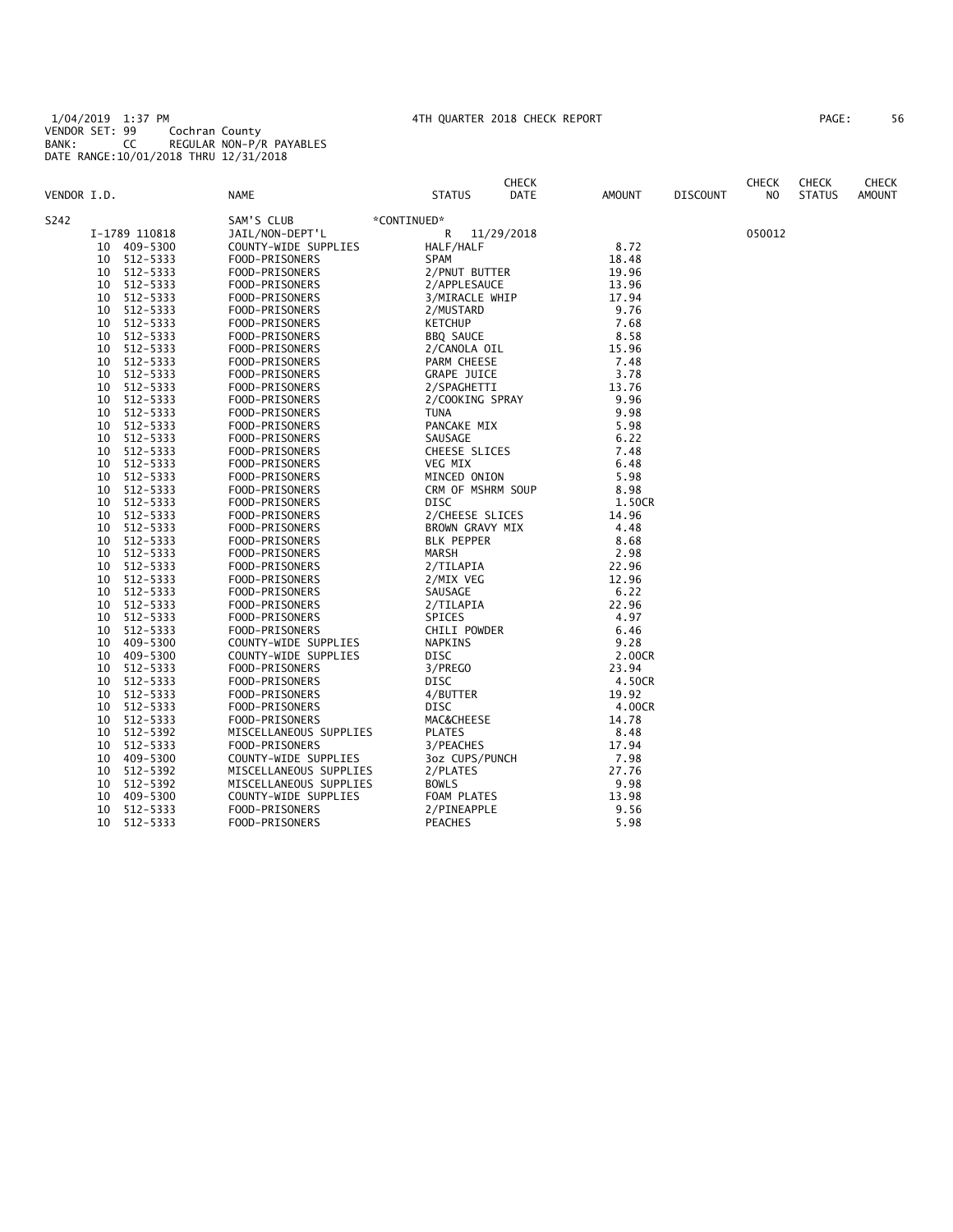1/04/2019 1:37 PM 4TH QUARTER 2018 CHECK REPORT PAGE: 57 VENDOR SET: 99 Cochran County BANK: CC REGULAR NON-P/R PAYABLES DATE RANGE:10/01/2018 THRU 12/31/2018

| PAGE :<br>57 |
|--------------|
|--------------|

|             |                    |                           | CHECK                 |         |                 | CHECK  | <b>CHECK</b>  | <b>CHECK</b>  |
|-------------|--------------------|---------------------------|-----------------------|---------|-----------------|--------|---------------|---------------|
| VENDOR I.D. |                    | <b>NAME</b>               | <b>STATUS</b><br>DATE | AMOUNT  | <b>DISCOUNT</b> | NO     | <b>STATUS</b> | <b>AMOUNT</b> |
| S242        |                    | SAM'S CLUB<br>*CONTINUED* |                       |         |                 |        |               |               |
|             | I-1789 110818      | JAIL/NON-DEPT'L           | R<br>11/29/2018       |         |                 | 050012 |               |               |
|             | 10<br>512-5333     | FOOD-PRISONERS            | 2/FRUIT COCKTAIL      | 13.96   |                 |        |               |               |
|             | 512-5333<br>10     | FOOD-PRISONERS            | 0ATS                  | 8.48    |                 |        |               |               |
|             | 512-5392<br>10     | MISCELLANEOUS SUPPLIES    | <b>FORKS</b>          | 10.48   |                 |        |               |               |
|             | 512-5392<br>10     | MISCELLANEOUS SUPPLIES    | 20oz CUPS             | 24.28   |                 |        |               |               |
|             | 512-5392<br>10     | MISCELLANEOUS SUPPLIES    | FOIL PANS/HALF        | 8.48    |                 |        |               |               |
|             | 512-5392<br>10     | MISCELLANEOUS SUPPLIES    | FOIL PANS/FULL        | 11.78   |                 |        |               |               |
|             | 512-5392<br>10     | MISCELLANEOUS SUPPLIES    | DISC                  | 2.00CR  |                 |        |               |               |
|             | 512-5392<br>10     | MISCELLANEOUS SUPPLIES    | 2/TOWELS              | 36.48   |                 |        |               |               |
|             | 10<br>512-5392     | MISCELLANEOUS SUPPLIES    | DISC                  | 3.00CR  |                 |        |               |               |
|             | 512-5392<br>10     | MISCELLANEOUS SUPPLIES    | 6/TRASH BAGS          | 95.88   |                 |        |               |               |
|             | 512-5392<br>10     | MISCELLANEOUS SUPPLIES    | 3/TRASH BAGS          | 56.94   |                 |        |               |               |
|             | 512-5392<br>10     | MISCELLANEOUS SUPPLIES    | DISC                  | 6.00CR  |                 |        |               |               |
|             | 10<br>512-5392     | MISCELLANEOUS SUPPLIES    | <b>KLEENEX</b>        | 11.98   |                 |        |               |               |
|             | 512-5392<br>10     | MISCELLANEOUS SUPPLIES    | DISC                  | 2.00CR  |                 |        |               |               |
|             | 409-5300<br>10     | COUNTY-WIDE SUPPLIES      | <b>FORKS</b>          | 10.98   |                 |        |               |               |
|             | 10<br>409-5300     | COUNTY-WIDE SUPPLIES      | RED CUPS              | 11.48   |                 |        |               |               |
|             | 409-5300<br>10     | COUNTY-WIDE SUPPLIES      | <b>PLATES</b>         | 8.48    |                 |        |               |               |
|             | 10<br>409-5300     | COUNTY-WIDE SUPPLIES      | 8"FOAM PLATES         | 12.48   |                 |        |               |               |
|             | 409-5300<br>10     | COUNTY-WIDE SUPPLIES      | 9oz CUPS              | 10.98   |                 |        |               |               |
|             | 10<br>409-5300     | COUNTY-WIDE SUPPLIES      | <b>CUTLERY PACK</b>   | 11.78   |                 |        |               |               |
|             | 512-5392<br>10     | MISCELLANEOUS SUPPLIES    | SHEET PANS            | 10.98   |                 |        |               |               |
|             | 10<br>512-5333     | FOOD-PRISONERS            | 2/WOLF CHILI          | 18.54   |                 |        |               |               |
|             | 512-5333<br>10     | FOOD-PRISONERS            | RANCH STYLE BEANS     | 6.47    |                 |        |               |               |
|             | 512-5333<br>10     | FOOD-PRISONERS            | 6/CINN ROLLS          | 40.68   |                 |        |               |               |
|             | 512-5333<br>10     | FOOD-PRISONERS            | DISC                  | 12.00CR |                 |        |               |               |
|             | 512-5392<br>10     | MISCELLANEOUS SUPPLIES    | <b>BOWLS</b>          | 9.98    |                 |        |               |               |
|             | 409-5300<br>10     | COUNTY-WIDE SUPPLIES      | <b>BOWLS</b>          | 9.98    |                 |        |               |               |
|             | 512-5392<br>10     | MISCELLANEOUS SUPPLIES    | 4/ZIPLOCK BAGS        | 55.52   |                 |        |               |               |
|             | 512-5392<br>10     | MISCELLANEOUS SUPPLIES    | 2/SPOONS              | 21.96   |                 |        |               |               |
|             | 10 512-5392        | MISCELLANEOUS SUPPLIES    | 2/FORKS               | 21.96   |                 |        |               |               |
|             | I-2019 MEMBER DUES | JAIL/SHERIFF              | R 11/29/2018          |         |                 | 050012 |               |               |
|             | 560-5481<br>10     | DUES AND REGISTRATION     | '19 PRIMARY-DE LA CR  | 100.00  |                 |        |               |               |
|             | 10 560-5481        | DUES AND REGISTRATION     | '19 MEMBERSHIP/ALVAR  |         |                 |        |               | 1,957.07      |
|             |                    |                           |                       |         |                 |        |               |               |
| S281        |                    | <b>STAPLES</b>            |                       |         |                 |        |               |               |
|             | C-9603400003       | COUNTY ATTORNEY           | R<br>11/29/2018       |         |                 | 050013 |               |               |
|             | 10 475-5310        | OFFICE SUPPLIES           | RETURN MICROSOFT OFF  | 99.99CR |                 |        |               |               |
|             | I-2179421511       | COUNTY ATTORNEY           | R<br>11/29/2018       |         |                 | 050013 |               |               |
|             | 10 475-5310        | OFFICE SUPPLIES           | MICROSOFT OFFICE 365  | 99.99   |                 |        |               |               |
|             | I-2179442831       | COUNTY ATTORNEY           | 11/29/2018<br>R       |         |                 | 050013 |               |               |
|             | 10 475-5310        | OFFICE SUPPLIES           | MICROSFT OFFICE 365   | 99.99   |                 |        |               |               |
|             | I-2187717651       | SHERIFF                   | 11/29/2018<br>R       |         |                 | 050013 |               |               |
|             | 10 560-5310        | OFFICE SUPPLIES           | 2/DESK CALENDAR       | 11.98   |                 |        |               |               |
|             | 560-5310<br>10     | OFFICE SUPPLIES           | WALL CALENDAR         | 26.49   |                 |        |               |               |
|             | 560-5310<br>10     | OFFICE SUPPLIES           | 2/CD/DVD COVERS       | 15.98   |                 |        |               |               |
|             | 560-5310<br>10     | OFFICE SUPPLIES           | BROWN 6"x9" ENVELOPE  | 16.69   |                 |        |               |               |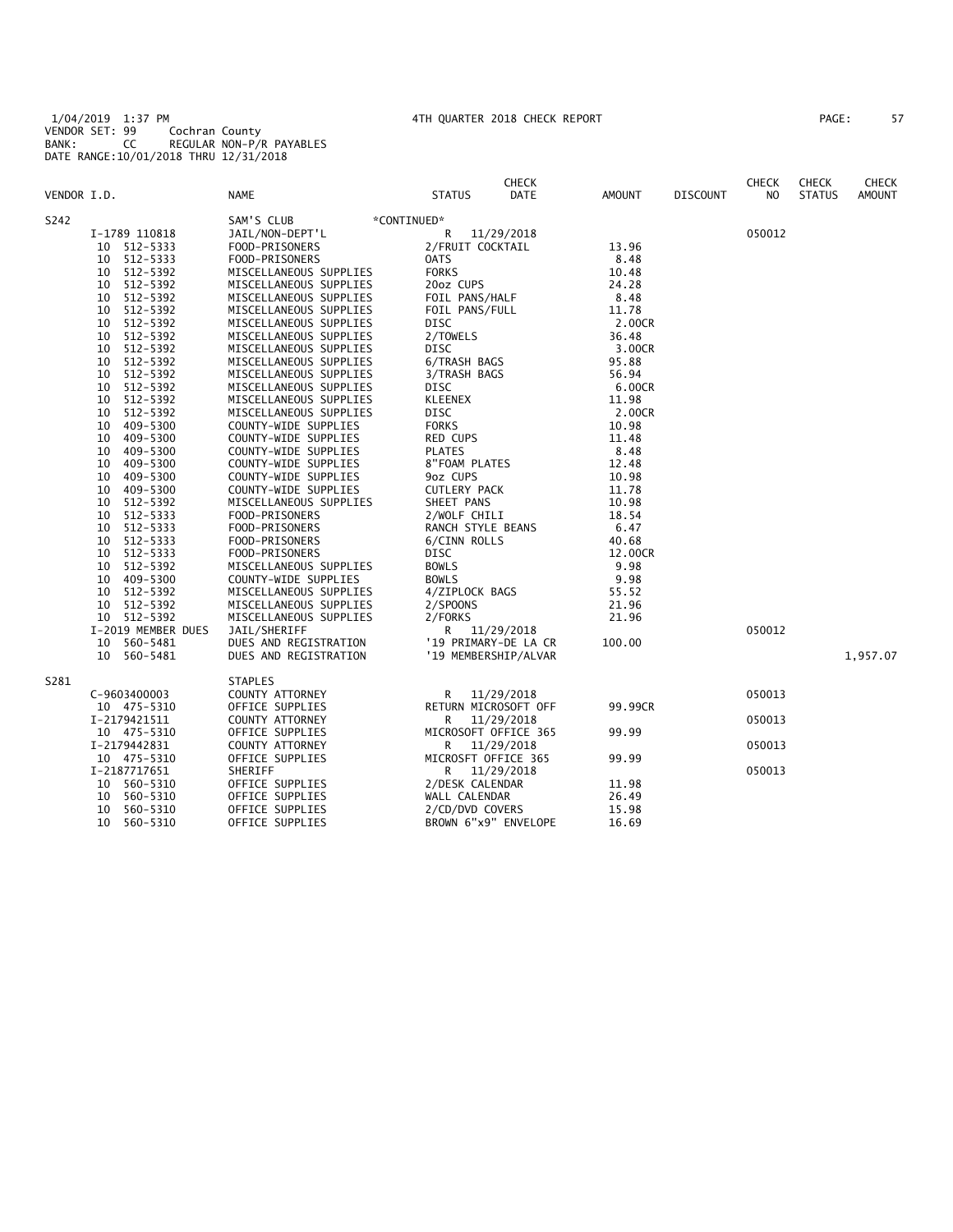1/04/2019 1:37 PM 4TH QUARTER 2018 CHECK REPORT PAGE: 58 VENDOR SET: 99 Cochran County BANK: CC REGULAR NON-P/R PAYABLES DATE RANGE:10/01/2018 THRU 12/31/2018

|             |                                                                                                                                |                                                                                                                                                                          |                                                                                                                                 | <b>CHECK</b>                         |                                                                  |                 | <b>CHECK</b>     | <b>CHECK</b>  | <b>CHECK</b>  |
|-------------|--------------------------------------------------------------------------------------------------------------------------------|--------------------------------------------------------------------------------------------------------------------------------------------------------------------------|---------------------------------------------------------------------------------------------------------------------------------|--------------------------------------|------------------------------------------------------------------|-----------------|------------------|---------------|---------------|
| VENDOR I.D. |                                                                                                                                | NAME                                                                                                                                                                     | <b>STATUS</b>                                                                                                                   | <b>DATE</b>                          | <b>AMOUNT</b>                                                    | <b>DISCOUNT</b> | NO.              | <b>STATUS</b> | <b>AMOUNT</b> |
| S281        | I-2187717651<br>560-5310<br>10<br>560-5310<br>10<br>10 560-5310<br>10<br>560-5310<br>10 560-5310<br>10 560-5310<br>10 560-5310 | STAPLES<br>SHERIFF<br>OFFICE SUPPLIES<br>OFFICE SUPPLIES<br>OFFICE SUPPLIES<br>OFFICE SUPPLIES<br>OFFICE SUPPLIES<br>OFFICE SUPPLIES<br>OFFICE SUPPLIES                  | *CONTINUED*<br>R.<br>DISC/COUPON<br>1RM/ASTROBRIGHTS BLU<br>DISC/COUPON<br>2/NUMBER SETS<br>DISC/COUPON<br>WHITE 6"x9" ENVELOPE | 11/29/2018<br>4/END TAB FASTNER FO   | 1.60CR<br>16.59<br>173.96<br>52.80CR<br>11.18<br>1.20CR<br>22.29 |                 | 050013           |               |               |
|             | I-2187936951<br>10 512-5310                                                                                                    | JAIL<br>OFFICE SUPPLIES                                                                                                                                                  | ART TAPE                                                                                                                        | R 11/29/2018                         | 4.79                                                             |                 | 050013           |               | 344.34        |
| S326        | I-GEN ELEC '18<br>10 490-5102                                                                                                  | JOHN H. SCHMIDT<br><b>ELECTIONS</b><br>ELECTION SALARIES                                                                                                                 | R                                                                                                                               | 11/29/2018<br>13.25HRS @\$10.00/BOX  | 132.50                                                           |                 | 050014           |               | 132.50        |
| S416        | $I - 53739$<br>15 623-5440<br>15 624-5440                                                                                      | SOS WASTE DISPOSAL, INC<br>PREC 3/PREC 4<br>UTILITIES<br>UTILITIES                                                                                                       | DUMPSTER SVC DEC 18<br>DUMPSTER SVC DEC 18                                                                                      | R 11/29/2018                         | 57.25<br>55.25                                                   |                 | 050015           |               | 112.50        |
| T083        | I-025-241852<br>10 409-5411                                                                                                    | TYLER TECHNOLOGIES, INC<br>NON-DEPT'L<br>MAINTENANCE CONTRACTS                                                                                                           | MONTHLY NETWORK MAIN                                                                                                            | R 11/29/2018                         | 220.50                                                           |                 | 050016           |               | 220.50        |
| T148        | I-87337<br>10 403-5411                                                                                                         | TASCOSA OFFICE MACHINES INC<br><b>CLERK</b><br>MAINTENANCE CONTRACTS                                                                                                     | R.                                                                                                                              | 11/29/2018<br>2,229 COPIES 10/10-1   | 33.44                                                            |                 | 050017           |               | 33.44         |
| T302        | I-29790<br>10 510-5451<br>10 510-5451<br>10 510-5451<br>10 512-5451<br>10 512-5451<br>10 512-5451                              | ISI COMMERCIAL REF, LLC<br>JAIL/COURTHOUSE<br>REPAIR<br>REPAIR<br>REPAIR<br>REPAIR<br>REPAIR<br>REPAIR                                                                   | 1/2 45-S-SR SEDIMENT<br>1/2 WASHABLE AIR FIL<br>1/2 SHIPPING/ICE MAC<br>1/2 45-S-SR SEDIMENT<br>1/2 WASHABLE AIR FIL            | R 11/29/2018<br>1/2 SHIPPING/ICE MAC | 158.99<br>19.74<br>11.25<br>158.99<br>19.74<br>11.24             |                 | 050018           |               | 379.95        |
| U019        | I-0471 111718<br>10 512-5333<br>10 512-5333<br>10 512-5333<br>10 512-5333<br>10 512-5333<br>I-2752 102618<br>10 512-5391       | UNITED SUPERMARKETS, INC<br><b>JAIL</b><br>FOOD-PRISONERS<br>FOOD-PRISONERS<br>FOOD-PRISONERS<br>FOOD-PRISONERS<br>FOOD-PRISONERS<br>JAIL/MEDS<br>MEDICAL CARE-PRISONERS | 2/MASHED POTATOES<br><b>COUPON</b><br>24/TOMATO SAUCE<br><b>TURKEY</b><br>HAM<br>R.<br>RX/MORIN                                 | R 11/29/2018<br>11/29/2018           | 6.78<br>0.50CR<br>9.48<br>8.39<br>10.64<br>14.70                 |                 | 050019<br>050019 |               |               |
|             | I-2923 102918                                                                                                                  | JAIL/MEDS                                                                                                                                                                | R                                                                                                                               | 11/29/2018                           |                                                                  |                 | 050019           |               |               |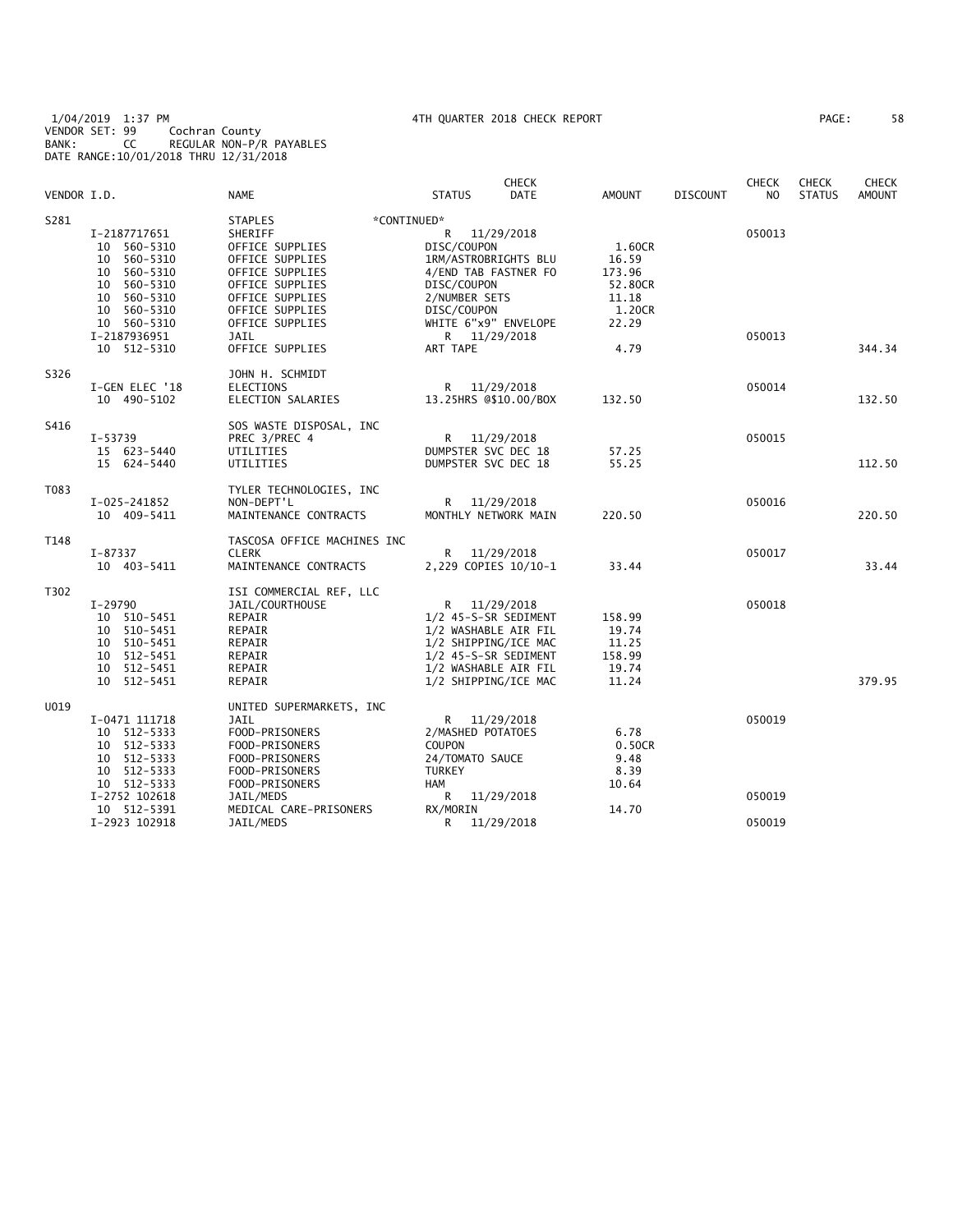1/04/2019 1:37 PM 4TH QUARTER 2018 CHECK REPORT PAGE: 59 VENDOR SET: 99 Cochran County BANK: CC REGULAR NON-P/R PAYABLES DATE RANGE:10/01/2018 THRU 12/31/2018

| 59 |
|----|
|    |

| VENDOR I.D. |               | <b>NAME</b>                    | <b>STATUS</b>        | <b>CHECK</b><br><b>DATE</b> | AMOUNT | <b>DISCOUNT</b> | <b>CHECK</b><br>N <sub>O</sub> | <b>CHECK</b><br><b>STATUS</b> | <b>CHECK</b><br>AMOUNT |
|-------------|---------------|--------------------------------|----------------------|-----------------------------|--------|-----------------|--------------------------------|-------------------------------|------------------------|
|             |               |                                |                      |                             |        |                 |                                |                               |                        |
| U019        |               | UNITED SUPERMARKETS, INC       | *CONTINUED*          |                             |        |                 |                                |                               |                        |
|             | I-2923 102918 | JAIL/MEDS                      | R 11/29/2018         |                             |        |                 | 050019                         |                               | 86.98                  |
|             | 10 512-5391   | MEDICAL CARE-PRISONERS         | RX/MORIN             |                             | 37.49  |                 |                                |                               |                        |
| U036        |               | UNIFIRST HOLDINGS, INC.        |                      |                             |        |                 |                                |                               |                        |
|             | I-831 2394006 | <b>JAIL</b>                    | R 11/29/2018         |                             |        |                 | 050020                         |                               |                        |
|             | 10 512-5392   | MISCELLANEOUS SUPPLIES         | 3x5 MAT              |                             | 4.40   |                 |                                |                               |                        |
|             | 10 512-5392   | MISCELLANEOUS SUPPLIES         | 3x5 ANTI-FATIGUE MAT |                             | 5.75   |                 |                                |                               |                        |
|             | 10 512-5392   | MISCELLANEOUS SUPPLIES         | 2/WET MOPS           |                             | 3.30   |                 |                                |                               |                        |
|             | 10 512-5392   | MISCELLANEOUS SUPPLIES         | 200/MICROFIBER TOWEL |                             | 38.00  |                 |                                |                               |                        |
|             | 10 512-5392   | MISCELLANEOUS SUPPLIES         | DEFE CHARGE          |                             | 13.10  |                 |                                |                               |                        |
|             | I-831 2395354 | JAIL                           | R 11/29/2018         |                             |        |                 | 050020                         |                               |                        |
|             | 10 512-5392   | MISCELLANEOUS SUPPLIES         | 3x5 MAT              |                             | 4.40   |                 |                                |                               |                        |
|             | 10 512-5392   | MISCELLANEOUS SUPPLIES         | 3x5 ANTI-FATIGUE MAT |                             | 5.75   |                 |                                |                               |                        |
|             | 10 512-5392   | MISCELLANEOUS SUPPLIES         | 2/WET MOPS           |                             | 3.30   |                 |                                |                               |                        |
|             | 10 512-5392   | MISCELLANEOUS SUPPLIES         | 200/MICROFIBER TOWEL |                             | 38.00  |                 |                                |                               |                        |
|             | 10 512-5392   | MISCELLANEOUS SUPPLIES         | DEFE CHARGE          |                             | 13.10  |                 |                                |                               |                        |
|             | I-831 2396706 | JAIL                           | R 11/29/2018         |                             |        |                 | 050020                         |                               |                        |
|             | 10 512-5392   | MISCELLANEOUS SUPPLIES         | 3x5 MAT              |                             | 4.40   |                 |                                |                               |                        |
|             | 10 512-5392   | MISCELLANEOUS SUPPLIES         | 3x5 ANTI-FATIGUE MAT |                             | 5.75   |                 |                                |                               |                        |
|             | 10 512-5392   | MISCELLANEOUS SUPPLIES         | 2/WET MOPS           |                             | 3.30   |                 |                                |                               |                        |
|             | 10 512-5392   | MISCELLANEOUS SUPPLIES         | 200/MICROFIBER TOWEL |                             | 38.00  |                 |                                |                               |                        |
|             | 10 512-5392   | MISCELLANEOUS SUPPLIES         | DEFE CHARGE          |                             | 13.10  |                 |                                |                               |                        |
|             | I-831 2398122 | JAIL                           | R 11/29/2018         |                             |        |                 | 050020                         |                               |                        |
|             | 10 512-5392   | MISCELLANEOUS SUPPLIES         | 3x5 MAT              |                             | 4.40   |                 |                                |                               |                        |
|             | 10 512-5392   | MISCELLANEOUS SUPPLIES         | 3x5 ANTI-FATIGUE MAT |                             | 5.75   |                 |                                |                               |                        |
|             | 10 512-5392   | MISCELLANEOUS SUPPLIES         | 2/WET MOPS           |                             | 3.30   |                 |                                |                               |                        |
|             | 10 512-5392   | MISCELLANEOUS SUPPLIES         | 200/MICROFIBER TOWEL |                             | 38.00  |                 |                                |                               |                        |
|             | 10 512-5392   | MISCELLANEOUS SUPPLIES         | DEFE CHARGE          |                             | 13.10  |                 |                                |                               | 258.20                 |
| U040        |               | US FOODS INC                   |                      |                             |        |                 |                                |                               |                        |
|             | I-3487850     | NON-DEPT'L                     | R 11/29/2018         |                             |        |                 | 050021                         |                               |                        |
|             | 10 409-5300   | COUNTY-WIDE SUPPLIES           | 2CS/TEA              |                             | 35.08  |                 |                                |                               |                        |
|             | 10 409-5300   | COUNTY-WIDE SUPPLIES           | 8CS/COFFEE           |                             | 285.04 |                 |                                |                               |                        |
|             | 10 409-5300   | COUNTY-WIDE SUPPLIES           | FUEL CHARGE          |                             | 5.00   |                 |                                |                               | 325.12                 |
| U042        |               | UNDERWOOD LAW FIRM, P.C.       |                      |                             |        |                 |                                |                               |                        |
|             | I-320470      | COMMISSIONERS COURT            | R 11/29/2018         |                             |        |                 | 050022                         |                               |                        |
|             | 15 610-5499   | MISCELLANEOUS                  | 2.6HRS 9/7-10/29/18; |                             | 533.00 |                 |                                |                               | 533.00                 |
| W007        |               | THOMSON REUTERS-WEST PAYMENT C |                      |                             |        |                 |                                |                               |                        |
|             | I-839172254   | ATTORNEY/LAW LIBRARY           | R —                  | 11/29/2018                  |        |                 | 050023                         |                               |                        |
|             | 10 475-5590   | LAW LIBRARY MTRLS/UPDATES      | DATABASE CHG NOV18   |                             | 315.00 |                 |                                |                               |                        |
|             | I-839257763   | ATTORNEY/LAW LIBRARY           | R                    | 11/29/2018                  |        |                 | 050023                         |                               |                        |
|             | 10 475-5590   | LAW LIBRARY MTRLS/UPDATES      | BOOKS&BOUND VOL NOV  |                             | 577.08 |                 |                                |                               |                        |
|             | I-839267179   | ATTORNEY                       | R.                   | 11/29/2018                  |        |                 | 050023                         |                               |                        |
|             | 10 475-5590   | LAW LIBRARY MTRLS/UPDATES      | BOOKS&BOUND VOL NOV  |                             | 115.29 |                 |                                |                               | 1,007.37               |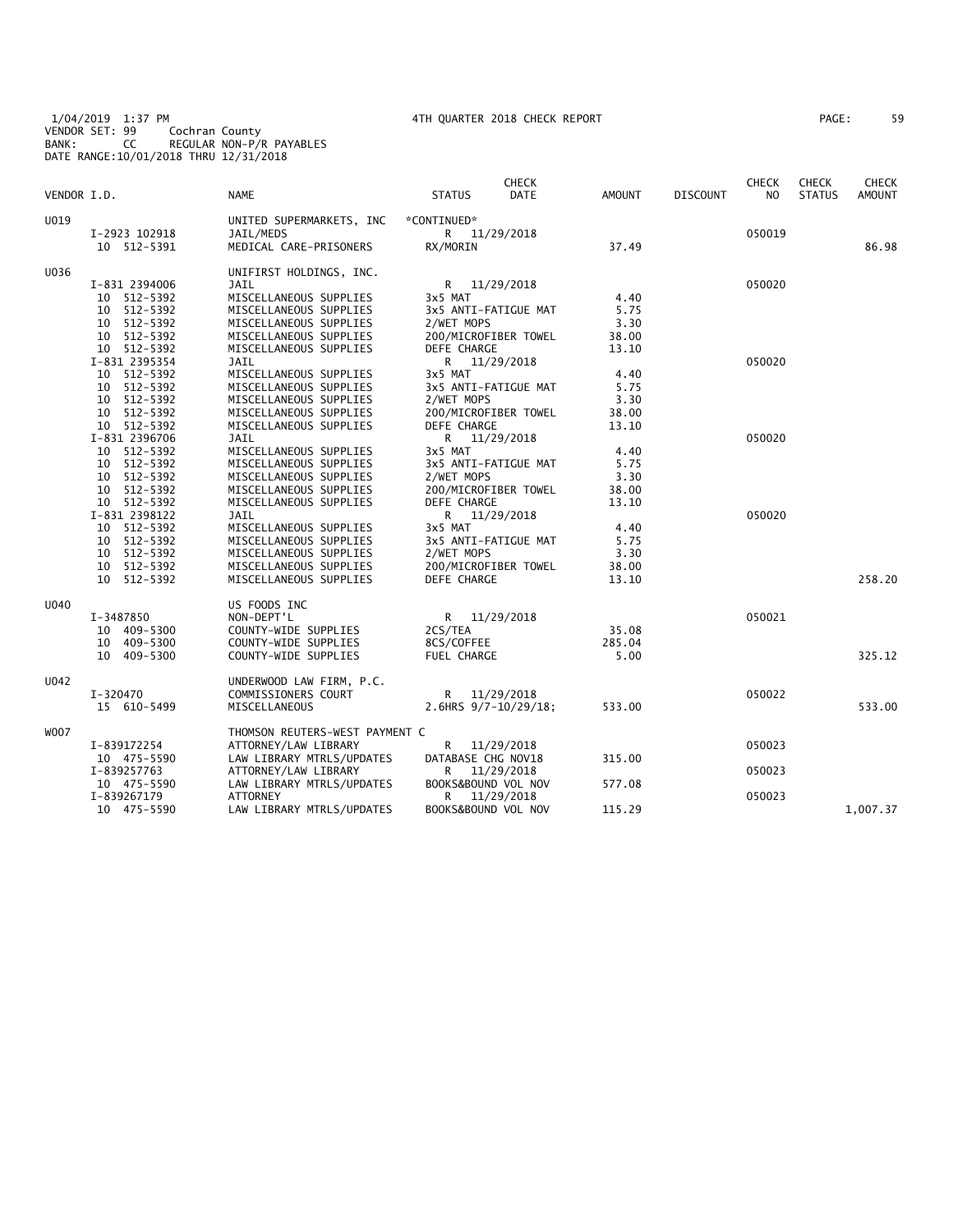1/04/2019 1:37 PM 4TH QUARTER 2018 CHECK REPORT PAGE: 60 VENDOR SET: 99 Cochran County BANK: CC REGULAR NON-P/R PAYABLES DATE RANGE:10/01/2018 THRU 12/31/2018

| AGE: | 60 |
|------|----|
|------|----|

|                  |                                    |                              |                     | <b>CHECK</b>           |               |                 | <b>CHECK</b>   | <b>CHECK</b>  | <b>CHECK</b>  |
|------------------|------------------------------------|------------------------------|---------------------|------------------------|---------------|-----------------|----------------|---------------|---------------|
| VENDOR I.D.      |                                    | <b>NAME</b>                  | <b>STATUS</b>       | <b>DATE</b>            | <b>AMOUNT</b> | <b>DISCOUNT</b> | N <sub>O</sub> | <b>STATUS</b> | <b>AMOUNT</b> |
| W010             |                                    | WEST TEXAS GAS INC           |                     |                        |               |                 |                |               |               |
|                  | C-020036002501 10/18 PARK/SHOWBARN |                              |                     | R 11/29/2018           |               |                 | 050024         |               |               |
|                  | 10 660-5440                        | UTILITIES & IRRIGATION       |                     | .2MCF $(2.47)$ 9/4-10  | 0.49          |                 |                |               |               |
|                  | 10 660-5440                        | UTILITIES & IRRIGATION       | COST OF GAS 1.692   |                        | 0.33          |                 |                |               |               |
|                  | 10 660-5440                        | UTILITIES & IRRIGATION       | <b>CUSTOMER CHG</b> |                        | 13.70         |                 |                |               |               |
|                  | 10 660-5440                        | UTILITIES & IRRIGATION       | GRIP CHG            |                        | 10.98         |                 |                |               |               |
|                  | 10 660-5440                        | UTILITIES & IRRIGATION       |                     | RATE REDUCTION REFUN   | 28.51CR       |                 |                |               |               |
|                  | C-020049022001 10/18 PREC 3        |                              |                     | R 11/29/2018           |               |                 | 050024         |               |               |
|                  | 15 623-5440                        | UTILITIES                    |                     | CUSTOMER CHG 9/4-9/2   | 13.70         |                 |                |               |               |
|                  | 15 623-5440                        | UTILITIES                    | GRIP CHG            |                        | 10.98         |                 |                |               |               |
|                  | 15 623-5440                        | UTILITIES                    |                     | RATE REDUCTION REFUN   | 28.51CR       |                 |                |               |               |
|                  | I-020036001501 11/18 PARK/SHOP     |                              |                     | R 11/29/2018           |               |                 | 050024         |               |               |
|                  |                                    |                              |                     |                        |               |                 |                |               |               |
|                  | 10 660-5440                        | UTILITIES & IRRIGATION       |                     | CUSTOMER CHG 10/1-11   | 10.00         |                 |                |               |               |
|                  | 10 660-5440                        | UTILITIES & IRRIGATION       | GRIP CHG            |                        | 4.13          |                 |                |               |               |
|                  | I-020036002501 11/18 PARK/SHOWBARN |                              |                     | R 11/29/2018           |               |                 | 050024         |               |               |
|                  | 10 660-5440                        | UTILITIES & IRRIGATION       |                     | $1.3MCF (2.47) 10/1-1$ | 3.21          |                 |                |               |               |
|                  | 10 660-5440                        | UTILITIES & IRRIGATION       | COST OF GAS 1.516   |                        | 1.97          |                 |                |               |               |
|                  | 10 660-5440                        | UTILITIES & IRRIGATION       | <b>CUSTOMER CHG</b> |                        | 13.70         |                 |                |               |               |
|                  | 10 660-5440                        | UTILITIES & IRRIGATION       | GRIP CHG            |                        | 10.98         |                 |                |               |               |
|                  | I-020049022001 11/18 PREC 3        |                              |                     | R 11/29/2018           |               |                 | 050024         |               |               |
|                  | 15 623-5440                        | UTILITIES                    |                     | CUSTOMER CHG 9/25-11   | 13.70         |                 |                |               |               |
|                  | 15 623-5440                        | UTILITIES                    | <b>GRIP CHG</b>     |                        | 10.98         |                 |                |               | 61.83         |
|                  |                                    |                              |                     |                        |               |                 |                |               |               |
| W055             |                                    | WINDSTREAM COMMUNICATIONS SW |                     |                        |               |                 |                |               |               |
|                  | I-266-5181 112318                  | <b>ELECTIONS</b>             |                     | R 11/29/2018           |               |                 | 050025         |               |               |
|                  | 10 490-5420                        | TELECOMMUNICATIONS           | SERVICES            |                        | 30.30         |                 |                |               |               |
|                  | 10 490-5420                        | TELECOMMUNICATIONS           | <b>FES</b>          |                        | 20.93         |                 |                |               |               |
|                  | 10 490-5420                        | TELECOMMUNICATIONS           | LONG DISTANCE SVC   |                        | 7.82          |                 |                |               | 59.05         |
|                  |                                    |                              |                     |                        |               |                 |                |               |               |
| W062             |                                    | WAL-MART COMMUNITY           |                     |                        |               |                 |                |               |               |
|                  | I-7316 111718                      | JAIL                         |                     | R 11/29/2018           |               |                 | 050026         |               |               |
|                  | 10 512-5392                        | MISCELLANEOUS SUPPLIES       | RACQUET BALLS       |                        | 9.96          |                 |                |               |               |
|                  | 10 512-5392                        | MISCELLANEOUS SUPPLIES       | HDMI CABLE          |                        | 6.98          |                 |                |               |               |
|                  | 10 512-5392                        | MISCELLANEOUS SUPPLIES       | DVD PLAYER          |                        | 39.88         |                 |                |               | 56.82         |
|                  |                                    |                              |                     |                        |               |                 |                |               |               |
| W235             |                                    | VANDY NELSON dba             |                     |                        |               |                 |                |               |               |
|                  | $I - 2854$                         | CRTHSE/ACT BLDG/LIBRARY      |                     | R 11/29/2018           |               |                 | 050027         |               |               |
|                  | 10 510-5332                        | CUSTODIAL SUPPLIES           | SPRAY BUGS          |                        | 70.00         |                 |                |               |               |
|                  | 10 662-5332                        | CUSTODIAL SUPPLIES           | SPRAY BUGS          |                        | 45.00         |                 |                |               |               |
|                  | 10 650-5332                        | CUSTODIAL SUPPLIES           | SPRAY BUGS          |                        | 35.00         |                 |                |               | 150.00        |
| W <sub>239</sub> |                                    | KAYLIE WAGGONER              |                     |                        |               |                 |                |               |               |
|                  | I-GEN ELEC '18                     | <b>ELECTIONS</b>             | R                   | 11/29/2018             |               |                 | 050028         |               |               |
|                  | 10 490-5102                        | ELECTION SALARIES            |                     | 13HRS @\$10.00/BOX 30  | 130.00        |                 |                |               | 130.00        |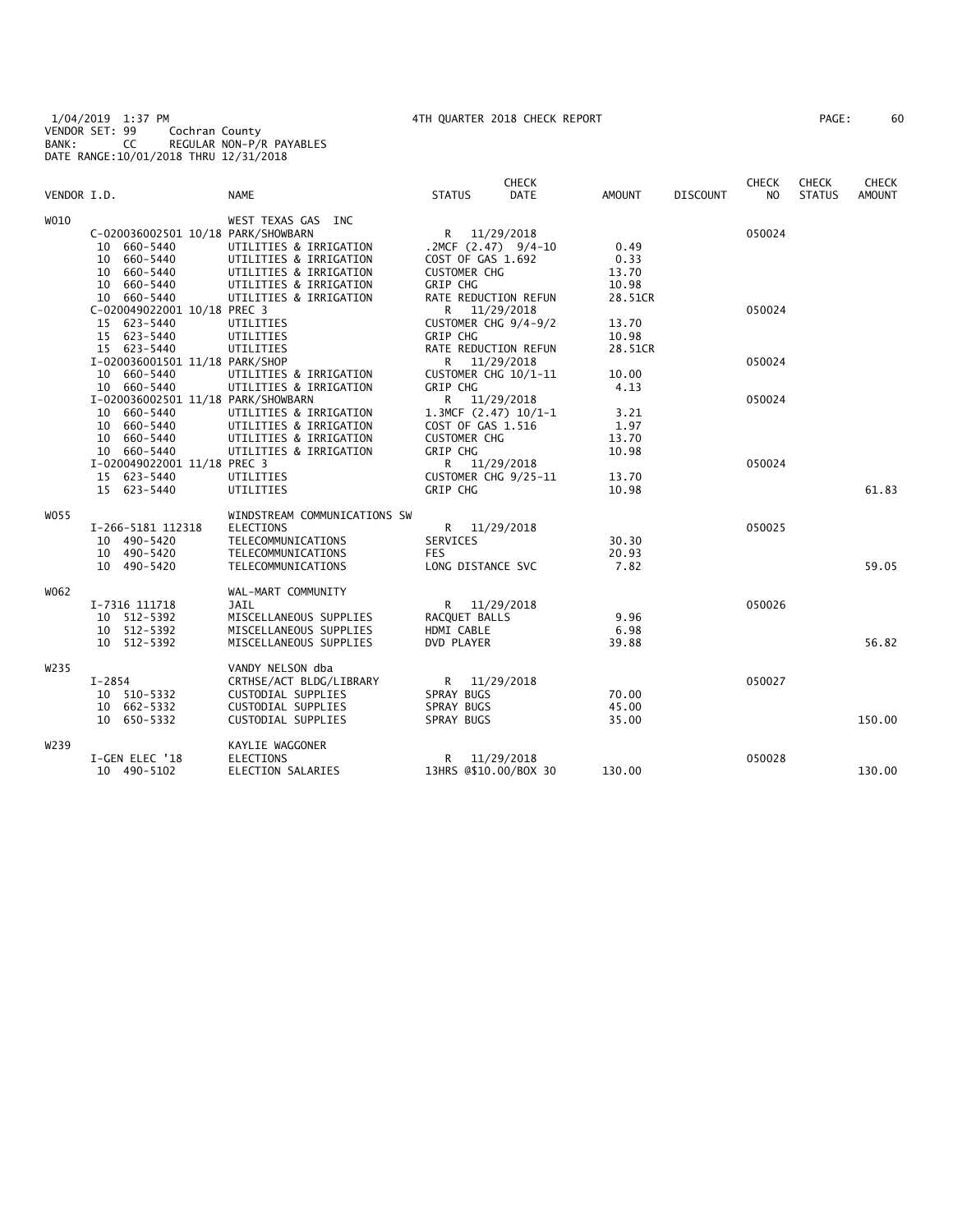1/04/2019 1:37 PM 4TH QUARTER 2018 CHECK REPORT PAGE: 61 VENDOR SET: 99 Cochran County BANK: CC REGULAR NON-P/R PAYABLES DATE RANGE:10/01/2018 THRU 12/31/2018

| PAGE : | 61 |
|--------|----|
|        |    |

|             |                                       |                                               |                                       | <b>CHECK</b>                         |                |                 | <b>CHECK</b>   | <b>CHECK</b>  | <b>CHECK</b>  |
|-------------|---------------------------------------|-----------------------------------------------|---------------------------------------|--------------------------------------|----------------|-----------------|----------------|---------------|---------------|
| VENDOR I.D. |                                       | <b>NAME</b>                                   | <b>STATUS</b>                         | <b>DATE</b>                          | <b>AMOUNT</b>  | <b>DISCOUNT</b> | N <sub>O</sub> | <b>STATUS</b> | <b>AMOUNT</b> |
| X001        |                                       | XCEL ENERGY                                   |                                       |                                      |                |                 |                |               |               |
|             | I-54-1324315-7 DEC18 ALMOST ALL DEPTS |                                               |                                       | R 11/29/2018                         |                |                 | 050029         |               |               |
|             | 30 518-5440                           | UTILITIES                                     |                                       | 300210167 RUNWAY LIG                 | 63.64          |                 |                |               |               |
|             | 510-5440<br>10                        | UTILITIES                                     |                                       | 300240736 COURTHOUSE                 | 1,489.63       |                 |                |               |               |
|             | 660-5440<br>10                        | UTILITIES & IRRIGATION                        |                                       | 300265059 SOFTBALL P                 | 11.28          |                 |                |               |               |
|             | 10<br>580-5440                        | UTILITIES [TOWER]                             | 300282806 TOWER                       |                                      | 83.73          |                 |                |               |               |
|             | 15<br>621-5440                        | UTILITIES                                     |                                       | 300294119 PREC 1 SHO                 | 41.58          |                 |                |               |               |
|             | 650-5440<br>10                        | UTILITIES                                     | 300338546 LIBRARY                     |                                      | 102.61         |                 |                |               |               |
|             | 652-5440<br>10                        | UTILITIES                                     | 300342232 MUSEUM                      |                                      | 14.21          |                 |                |               |               |
|             | 10 662-5440                           | UTILITIES                                     |                                       | 300390484 ACTIVITY B                 | 414.18         |                 |                |               |               |
|             | 10<br>660-5440                        | UTILITIES & IRRIGATION                        | 300410370 PARK                        |                                      | 149.42         |                 |                |               |               |
|             | 660-5440<br>10                        | UTILITIES & IRRIGATION                        |                                       | 300457515 PARK/SHOP                  | 25.41          |                 |                |               |               |
|             | 516-5440<br>10                        | UTILITIES                                     | 300555198 CEMETERY                    |                                      | 11.28          |                 |                |               |               |
|             | 10<br>660-5440                        | UTILITIES & IRRIGATION                        | 300587052 SHOWBARN                    |                                      | 28.70          |                 |                |               |               |
|             | 10<br>660-5440                        | UTILITIES & IRRIGATION                        |                                       | 300587753 RODEO GROU                 | 11.28          |                 |                |               |               |
|             | 409-5440<br>10<br>10<br>516-5440      | UTILITIES<br>UTILITIES                        | 300588989 ANNEX<br>300603417 CEMETERY |                                      | 17.62<br>16.34 |                 |                |               |               |
|             | 10 516-5440                           | UTILITIES                                     |                                       | 300637038 CEMETERY S                 | 11.28          |                 |                |               | 2,492.19      |
|             |                                       |                                               |                                       |                                      |                |                 |                |               |               |
| S242        |                                       | SAM'S CLUB                                    |                                       |                                      |                |                 |                |               |               |
|             | I-'19 MBRSHIP DUES<br>10 560-5481     | JAIL/SHERIFF<br>DUES AND REGISTRATION         |                                       | R 11/29/2018<br>'19 PRIMARY/JORGE DE | 100.00         |                 | 050030         |               | 100.00        |
|             |                                       |                                               |                                       |                                      |                |                 |                |               |               |
| B001        |                                       | BAILEY CO. ELECTRIC COOP                      |                                       |                                      |                |                 |                |               |               |
|             | I-416784                              | PREC 4                                        | R.                                    | 12/10/2018                           | 46.78          |                 | 050031         |               |               |
|             | 15 624-5440<br>15 624-5440            | UTILITIES<br>UTILITIES                        | 360KWH/10/22-11/20<br>AREA LIGHT      |                                      | 9.70           |                 |                |               |               |
|             | I-416785                              | PREC <sub>3</sub>                             |                                       | R 12/10/2018                         |                |                 | 050031         |               |               |
|             | 15 623-5440                           | UTILITIES                                     | 96KWH 10/17-11/15                     |                                      | 30.81          |                 |                |               |               |
|             | 15 623-5440                           | UTILITIES                                     | 2/AREA LIGHTS                         |                                      | 20.80          |                 |                |               |               |
|             | $I-416786$                            | NON-DEPT'L/SHERIFF POSSE                      |                                       | R 12/10/2018                         |                |                 | 050031         |               |               |
|             | 10 409-5440                           | UTILITIES                                     | ELEC SVC 10/4-11/6                    |                                      | 32.50          |                 |                |               | 140.59        |
|             |                                       |                                               |                                       |                                      |                |                 |                |               |               |
| <b>B198</b> | I-S446836.001                         | BLAINE INDUSTRIAL SUPPLY<br><b>COURTHOUSE</b> |                                       | R 12/10/2018                         |                |                 | 050032         |               |               |
|             | 10 510-5332                           | CUSTODIAL SUPPLIES                            | 1CS/BLK CAN LINER                     |                                      | 54.14          |                 |                |               |               |
|             | 510-5332<br>10                        | CUSTODIAL SUPPLIES                            |                                       | 1GL/SSS DISINFECTANT                 | 13.38          |                 |                |               |               |
|             | 510-5332<br>10                        | CUSTODIAL SUPPLIES                            |                                       | 1CS/SPRAYWAY GLASS C                 | 35.11          |                 |                |               |               |
|             | 10<br>510-5332                        | CUSTODIAL SUPPLIES                            | 2/409                                 |                                      | 11.93          |                 |                |               |               |
|             | 10 510-5332                           | CUSTODIAL SUPPLIES                            | <b>BULK RAGS</b>                      |                                      | 30.31          |                 |                |               |               |
|             | I-S4468375.001                        | ACTIVITY BLDG                                 | R                                     | 12/10/2018                           |                |                 | 050032         |               |               |
|             | 10 662-5332                           | CUSTODIAL SUPPLIES                            |                                       | OCEAN MIST METERED S                 | 4.50           |                 |                |               |               |
|             | 662-5332<br>10                        | CUSTODIAL SUPPLIES                            |                                       | HAWAIIAN METERED SPR                 | 4.50           |                 |                |               |               |
|             | 662-5332<br>10                        | CUSTODIAL SUPPLIES                            |                                       | REFESHING SPA METERE                 | 4.50           |                 |                |               |               |
|             | 662-5332<br>10                        | CUSTODIAL SUPPLIES                            | 1CS/TOWELS                            |                                      | 104.95         |                 |                |               |               |
|             | 10<br>662-5332                        | CUSTODIAL SUPPLIES                            | 2/RED BUFF PADS                       |                                      | 15.76          |                 |                |               |               |
|             | 10<br>662-5332                        | CUSTODIAL SUPPLIES                            |                                       | YELLOW COMBO DOWN PR                 | 127.80         |                 |                |               | 406.88        |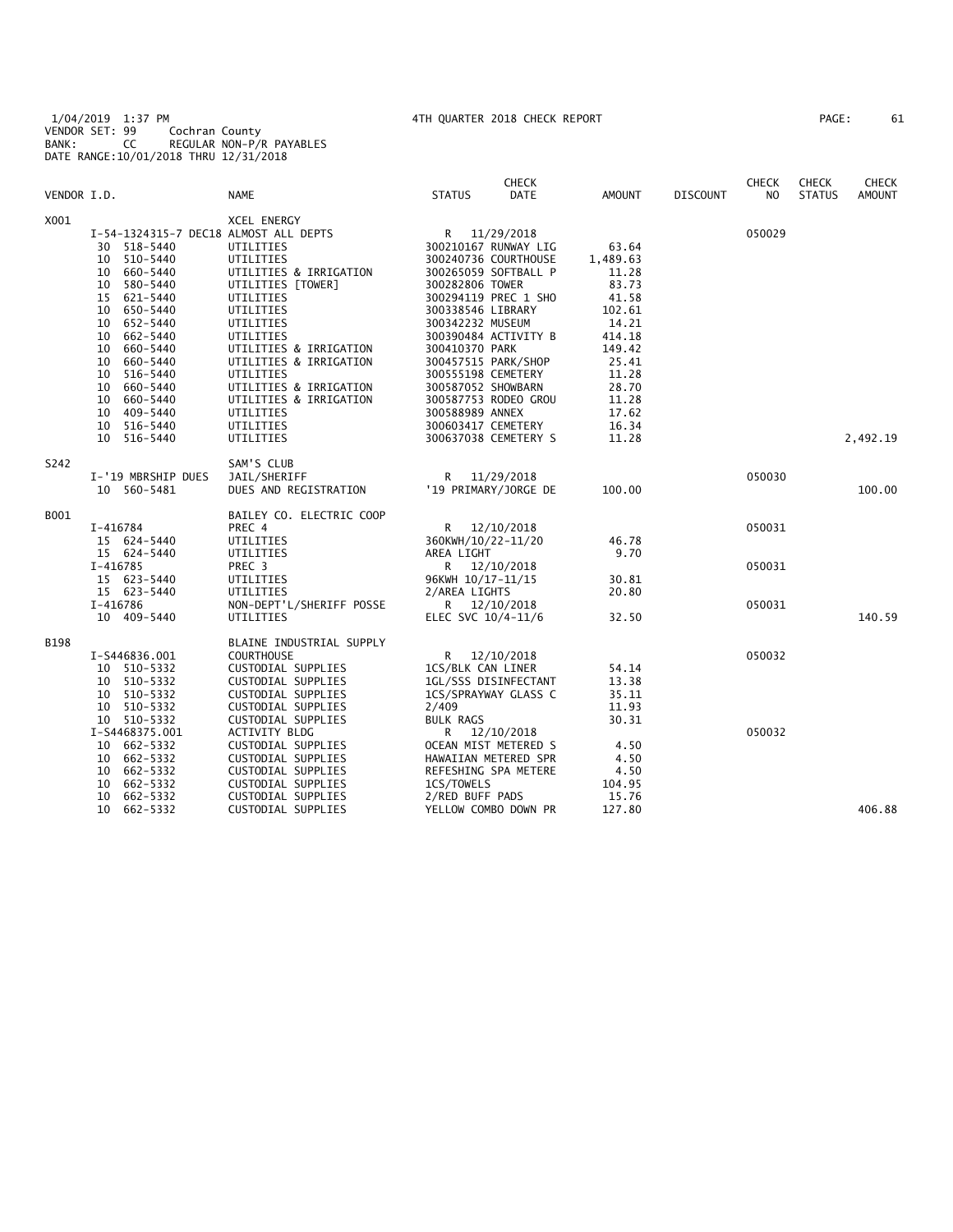1/04/2019 1:37 PM 4TH QUARTER 2018 CHECK REPORT PAGE: 62 VENDOR SET: 99 Cochran County BANK: CC REGULAR NON-P/R PAYABLES DATE RANGE:10/01/2018 THRU 12/31/2018

| PAGE : | 62 |
|--------|----|
|        |    |

|             |                  |                               |                         | <b>CHECK</b> |               |                 | <b>CHECK</b>   | <b>CHECK</b>  | <b>CHECK</b>  |
|-------------|------------------|-------------------------------|-------------------------|--------------|---------------|-----------------|----------------|---------------|---------------|
| VENDOR I.D. |                  | <b>NAME</b>                   | <b>STATUS</b>           | DATE         | <b>AMOUNT</b> | <b>DISCOUNT</b> | N <sub>O</sub> | <b>STATUS</b> | <b>AMOUNT</b> |
| C007        |                  | CITY OF MORTON                |                         |              |               |                 |                |               |               |
|             | I-113018         | LIB/MUS/ACT BLDG/CRHSE/PREC 1 | R 12/10/2018            |              |               |                 | 050033         |               |               |
|             | 10 650-5440      | UTILITIES                     | LIBRARY GAS             |              | 121.00        |                 |                |               |               |
|             | 10 650-5440      | UTILITIES                     | LIBRARY WATER           |              | 28.00         |                 |                |               |               |
|             | 10 650-5440      | UTILITIES                     | LIBRARY GARBAGE         |              | 51.50         |                 |                |               |               |
|             | 10 650-5440      |                               | LIBRARY SEWER           |              | 18.00         |                 |                |               |               |
|             |                  | UTILITIES                     |                         |              |               |                 |                |               |               |
|             | 10 652-5440      | UTILITIES                     | MUSEUM GAS              |              | 36.00         |                 |                |               |               |
|             | 10 652-5440      | UTILITIES                     | MUSEUM WATER            |              | 28.00         |                 |                |               |               |
|             | 10 652-5440      | UTILITIES                     | MUSEUM GARBAGE          |              | 28.00         |                 |                |               |               |
|             | 10 652-5440      | UTILITIES                     | MUSEUM SEWER            |              | 16.00         |                 |                |               |               |
|             | 662-5440<br>10   | UTILITIES                     | ACTIVITY BLDG GAS       |              | 656.50        |                 |                |               |               |
|             | 10 662-5440      | UTILITIES                     | ACT. BLDG WATER         |              | 31.25         |                 |                |               |               |
|             | 10 662-5440      | UTILITIES                     | ACT. BLDG GARBAGE       |              | 77.00         |                 |                |               |               |
|             | 662-5440<br>10   | UTILITIES                     | ACT. BLDG SEWER         |              | 48.00         |                 |                |               |               |
|             | 10<br>510-5440   | UTILITIES                     | COURTHOUSE GAS          |              | 1,540.50      |                 |                |               |               |
|             | 10 510-5440      | UTILITIES                     | <b>COURTHOUSE WATER</b> |              | 249.50        |                 |                |               |               |
|             | 10 510-5440      | UTILITIES                     | CRTHSE GARBAGE          |              | 334.50        |                 |                |               |               |
|             | 10 510-5440      | UTILITIES                     | <b>COURTHOUSE SEWER</b> |              | 54.00         |                 |                |               |               |
|             | 15 621-5440      | UTILITIES                     | PREC 1 GAS              |              | 240.00        |                 |                |               |               |
|             | 15 621-5440      | UTILITIES                     | PREC 1 WATER            |              | 28.00         |                 |                |               |               |
|             | 15 621-5440      | UTILITIES                     | PREC 1 GARBAGE          |              | 51.50         |                 |                |               | 3,637.25      |
|             |                  |                               |                         |              |               |                 |                |               |               |
| C008        |                  | CITY OF WHITEFACE             |                         |              |               |                 |                |               |               |
|             | $I-409$ $11/18$  | PREC 2                        |                         | R 12/10/2018 |               |                 | 050034         |               |               |
|             | 15 622-5440      | UTILITIES                     | GAS SVC 10/15-11/15     |              | 16.25         |                 |                |               |               |
|             | 15 622-5440      | UTILITIES                     | WATER SVC               |              | 26.00         |                 |                |               |               |
|             | 15 622-5440      | UTILITIES                     | GARBAGE SVC             |              | 54.37         |                 |                |               |               |
|             | 15 622-5440      | UTILITIES                     | SEWER SVC               |              | 22.50         |                 |                |               | 119.12        |
|             |                  |                               |                         |              |               |                 |                |               |               |
| C015        |                  | COCHRAN COUNTY SENIOR         |                         |              |               |                 |                |               |               |
|             | I-DEC'18 INSTLMT | SENIOR CITIZENS               | R 12/10/2018            |              |               |                 | 050035         |               |               |
|             | 10 663-5418      | SENIOR CITIZENS CONTRACT      | DECEMBER 2018           |              | 6,250.00      |                 |                |               | 6,250.00      |
| C035        |                  | COX AUTO SUPPLY CO            |                         |              |               |                 |                |               |               |
|             | C-405772         | SHERIFF                       | R                       | 12/10/2018   |               |                 | 050036         |               |               |
|             | 10 560-5334      | OTHER SUPPLIES                | RETURN TRX BIT SET      |              | 20.79CR       |                 |                |               |               |
|             | I-405739         | SHERIFF                       | R.                      | 12/10/2018   |               |                 | 050036         |               |               |
|             | 10 560-5334      | OTHER SUPPLIES                | TRX BIT SET             |              | 20.79         |                 |                |               |               |
|             | I-405874         | PREC 2                        | R                       | 12/10/2018   |               |                 | 050036         |               |               |
|             | 15 622-5451      | REPAIRS                       | <b>FAUCET COVER</b>     |              | 2.99          |                 |                |               |               |
|             |                  |                               | LIGHT                   |              | 9.99          |                 |                |               |               |
|             | 15 622-5451      | REPAIRS                       |                         |              |               |                 |                |               |               |
|             | 15 622-5451      | REPAIRS                       | PIPE INSULATION         |              | 4.79          |                 |                |               |               |
|             | I-406236         | PREC 1                        |                         | R 12/10/2018 |               |                 | 050036         |               |               |
|             | 15 621-5451      | REPAIRS                       | OIL FILTER              |              | 6.98          |                 |                |               |               |
|             | I-406392         | PARK                          | R                       | 12/10/2018   |               |                 | 050036         |               |               |
|             | 10 660-5451      | REPAIR                        | FORD BRAKES             |              | 45.99         |                 |                |               |               |
|             | I-407054         | PREC 3                        | R                       | 12/10/2018   |               |                 | 050036         |               |               |
|             | 15 623-5330      | FUEL AND OIL                  | 20/DEF                  |              | 259.80        |                 |                |               |               |
|             | I-407064         | SHERIFF                       | R                       | 12/10/2018   |               |                 | 050036         |               |               |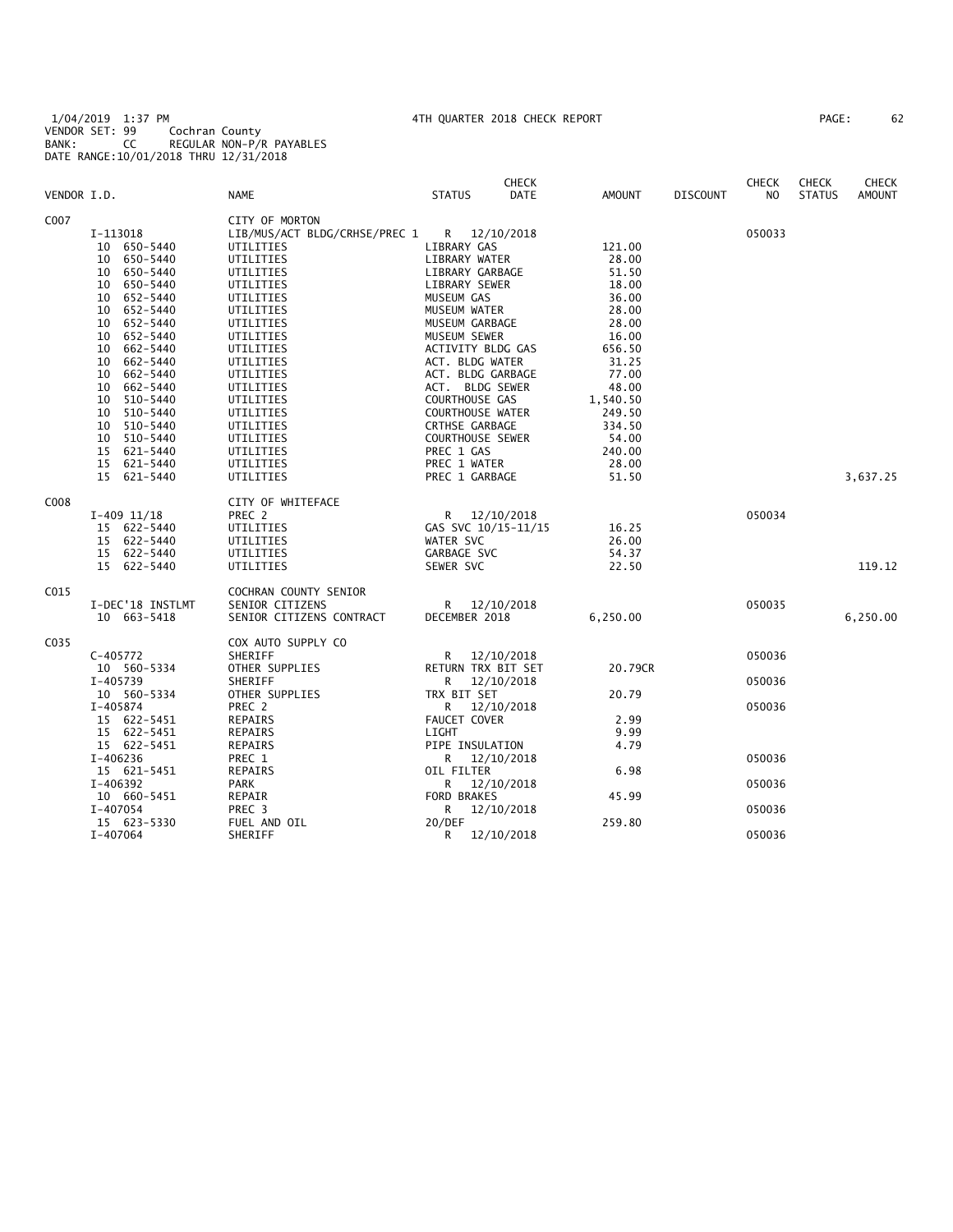1/04/2019 1:37 PM 4TH QUARTER 2018 CHECK REPORT PAGE: 63 VENDOR SET: 99 Cochran County BANK: CC REGULAR NON-P/R PAYABLES DATE RANGE:10/01/2018 THRU 12/31/2018

| PAGE : | 63 |  |
|--------|----|--|
|        |    |  |

| VENDOR I.D.      |                            | NAME                                         | <b>STATUS</b>               | <b>CHECK</b><br>DATE | <b>AMOUNT</b> | <b>DISCOUNT</b> | <b>CHECK</b><br>NO | <b>CHECK</b><br><b>STATUS</b> | <b>CHECK</b><br><b>AMOUNT</b> |
|------------------|----------------------------|----------------------------------------------|-----------------------------|----------------------|---------------|-----------------|--------------------|-------------------------------|-------------------------------|
|                  |                            |                                              |                             |                      |               |                 |                    |                               |                               |
| C035             |                            | COX AUTO SUPPLY CO<br>*CONTINUED*            |                             |                      |               |                 |                    |                               |                               |
|                  | I-407064                   | SHERIFF                                      | R                           | 12/10/2018           |               |                 | 050036             |                               |                               |
|                  | 10 560-5451                | MACHINERY-NON-OFFICE REPAIR                  | 8/0W-20 DEXOS MOTOR         |                      | 47.92         |                 |                    |                               |                               |
|                  | 10 560-5451                | MACHINERY-NON-OFFICE REPAIR                  | OIL FILTER                  |                      | 6.98          |                 |                    |                               |                               |
|                  | 10 560-5451                | MACHINERY-NON-OFFICE REPAIR                  | AIR FILTER                  |                      | 23.99         |                 |                    |                               |                               |
|                  | 10 560-5451                | MACHINERY-NON-OFFICE REPAIR                  | WASHER FLUID                |                      | 3.99          |                 |                    |                               |                               |
|                  | I-407722                   | PREC 2                                       | R 12/10/2018                |                      |               |                 | 050036             |                               |                               |
|                  | 15 622-5451<br>15 622-5451 | REPAIRS<br>REPAIRS                           | OIL FILTER<br>12/QS5/30 OIL |                      | 7.99<br>58.08 |                 |                    |                               |                               |
|                  | 15 622-5356                | ROAD MATERIALS & SUPPLIES                    | <b>FLAGGING TAPE</b>        |                      | 1.69          |                 |                    |                               | 481.18                        |
|                  |                            |                                              |                             |                      |               |                 |                    |                               |                               |
| C057             |                            | CITY BANK AS DEPOSITORY                      |                             |                      |               |                 |                    |                               |                               |
|                  | I-1ST QTR 2019             | NON-DEPT'L/APPR DIST                         | R 12/10/2018                |                      |               |                 | 050037             |                               |                               |
|                  | 10 409-5406                | APPRAISAL DISTRICT                           | 1ST QTR ASSESSMENT-A        |                      | 26,527.01     |                 |                    |                               | 26,527.01                     |
| C065             |                            | CITY OF WHITEFACE F D                        |                             |                      |               |                 |                    |                               |                               |
|                  | $I - 7/30 - 11/27/18$      | PUBLIC SAFETY*OTHER                          | R                           | 12/10/2018           |               |                 | 050038             |                               |                               |
|                  | 10 580-5414                | FIRE PROTECTION CONTRACTS                    | CR34/SH214; Grass 7/3       |                      | 350.00        |                 |                    |                               |                               |
|                  | 10 580-5414                | FIRE PROTECTION CONTRACTS                    | CR 197/125; Grass 8/3       |                      | 350.00        |                 |                    |                               |                               |
|                  | 10 580-5414                | FIRE PROTECTION CONTRACTS                    | 1585/CR277; Grass 8/        |                      | 350.00        |                 |                    |                               |                               |
|                  | 10 580-5414                | FIRE PROTECTION CONTRACTS                    | SH214/CR240, CR107; Gr      |                      | 350.00        |                 |                    |                               |                               |
|                  | 10 580-5414                | FIRE PROTECTION CONTRACTS                    | FM1585/CR55; Grass 9/       |                      | 350.00        |                 |                    |                               |                               |
|                  | 10 580-5414                | FIRE PROTECTION CONTRACTS                    | FM1585/FM1780;Trk fi        |                      | 350.00        |                 |                    |                               |                               |
|                  | 10 580-5414                | FIRE PROTECTION CONTRACTS                    | 1.5mi W SH125;Wreck         |                      | 350.00        |                 |                    |                               |                               |
|                  | 10 580-5414<br>10 580-5414 | FIRE PROTECTION CONTRACTS                    | FM1585/CR95; Grass 11       |                      | 350.00        |                 |                    |                               |                               |
|                  |                            | FIRE PROTECTION CONTRACTS                    | 1585,8mi W FM1780;Gr        |                      | 350.00        |                 |                    |                               | 3,150.00                      |
| C084             |                            | CLERK, SEVENTH COURT OF APPEAL               |                             |                      |               |                 |                    |                               |                               |
|                  | $I-NOV 18$                 | STATE FEES                                   | R                           | 12/10/2018           |               |                 | 050039             |                               |                               |
|                  | 90 000-2379.002            | 7th Crt of Appeal Gov't22.2081DISTRICT COURT |                             |                      | 15.00         |                 |                    |                               | 15.00                         |
| C <sub>260</sub> |                            | <b>CITY BANK</b>                             |                             |                      |               |                 |                    |                               |                               |
|                  | $I-TAX A/C 11/30/18$       | TAX A/C                                      | R 12/10/2018                |                      |               |                 | 050040             |                               |                               |
|                  | 10 499-5310                | OFFICE SUPPLIES                              | DEPOSIT SLIPS-TAX AC        |                      | 127.55        |                 |                    |                               | 127.55                        |
| C367             |                            | COMPUTER TRANSITION SERVICES,                |                             |                      |               |                 |                    |                               |                               |
|                  | C-CM172032                 | <b>COURTHOUSE</b>                            | R                           | 12/10/2018           |               |                 | 050041             |                               |                               |
|                  | 10 510-5411                | MAINTENANCE CONTRACTS                        | CR RE INV#17118HD/NO        |                      | 71.32CR       |                 |                    |                               |                               |
|                  | I-171187HD                 | <b>COURTHOUSE</b>                            | R                           | 12/10/2018           |               |                 | 050041             |                               |                               |
|                  | 10 510-5411                | MAINTENANCE CONTRACTS                        | HELP DESK NOV 18            |                      | 763.36        |                 |                    |                               |                               |
|                  | I-171519                   | <b>COURTHOUSE</b>                            | R                           | 12/10/2018           |               |                 | 050041             |                               |                               |
|                  | 10 510-5451                | REPAIR                                       | 1.5HRS/SO INTERNET 1        |                      | 180.00        |                 |                    |                               |                               |
|                  | 10 510-5451                | REPAIR                                       | 4HRS TRAVEL/JOEL            |                      | 240.00        |                 |                    |                               |                               |
|                  | 10 510-5451                | REPAIR                                       | 121 MI @ 55c 11/15          |                      | 65.95         |                 |                    |                               |                               |
|                  | 10 510-5451                | REPAIR                                       | 118 MI 11/21                |                      | 64.31         |                 |                    |                               |                               |
|                  | I-171710                   | NON-DEPT'L                                   | R                           | 12/10/2018           | 28.80         |                 | 050041             |                               |                               |
|                  | 10 409-5420                | TELECOMMUNICATIONS                           | 18 TREND MICRO DEC 1        |                      |               |                 |                    |                               |                               |
|                  | I-171888HD                 | <b>COURTHOUSE</b>                            | R                           | 12/10/2018           |               |                 | 050041             |                               |                               |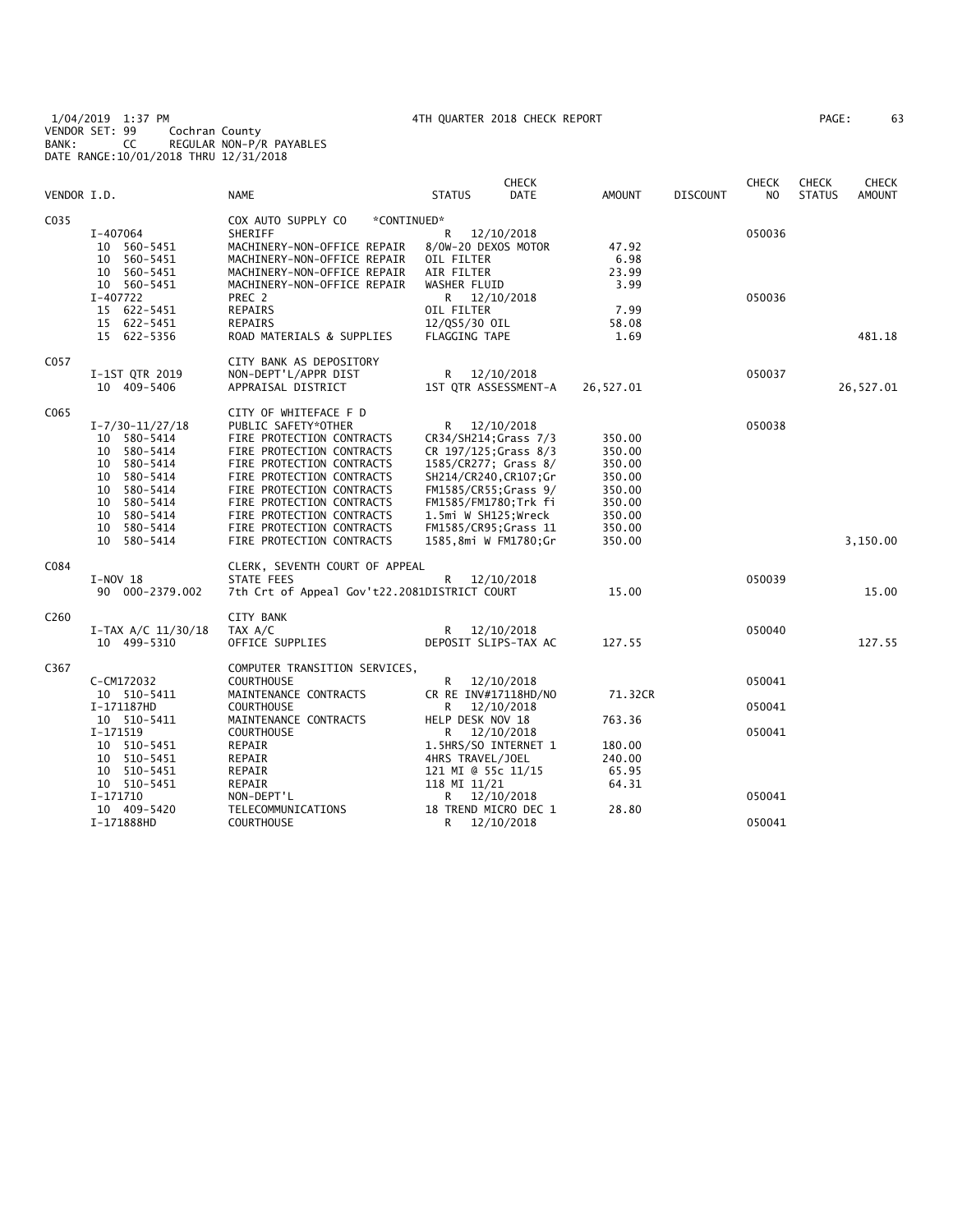1/04/2019 1:37 PM 4TH QUARTER 2018 CHECK REPORT PAGE: 64 VENDOR SET: 99 Cochran County BANK: CC REGULAR NON-P/R PAYABLES DATE RANGE:10/01/2018 THRU 12/31/2018

| 'AGE : | 64 |
|--------|----|
|--------|----|

| VENDOR I.D. |                                                                                                                                                                  | <b>NAME</b>                                                                                                                                                                                                                                     | <b>STATUS</b>                                                                                                                                                                                                                              | <b>CHECK</b><br><b>DATE</b> | AMOUNT                                                                                  | <b>DISCOUNT</b> | <b>CHECK</b><br>NO. | <b>CHECK</b><br><b>STATUS</b> | <b>CHECK</b><br>AMOUNT |
|-------------|------------------------------------------------------------------------------------------------------------------------------------------------------------------|-------------------------------------------------------------------------------------------------------------------------------------------------------------------------------------------------------------------------------------------------|--------------------------------------------------------------------------------------------------------------------------------------------------------------------------------------------------------------------------------------------|-----------------------------|-----------------------------------------------------------------------------------------|-----------------|---------------------|-------------------------------|------------------------|
| C367        | I-171888HD<br>10 510-5411                                                                                                                                        | COMPUTER TRANSITION SERVICES<br><b>COURTHOUSE</b><br>MAINTENANCE CONTRACTS                                                                                                                                                                      | *CONTINUED*<br>R 12/10/2018<br>HELP DESK DEC 18                                                                                                                                                                                            |                             | 692.04                                                                                  |                 | 050041              |                               | 1,963.14               |
| C380        | I-DW#18201<br>10 000-4370.101                                                                                                                                    | RUBY CHAVEZ<br>ACTIVITY BLDG<br>RENT-ACTIVITY BUILDING                                                                                                                                                                                          | R 12/10/2018<br>REF DEP FOR 11/23/18                                                                                                                                                                                                       |                             | 150.00                                                                                  |                 | 050042              |                               | 150.00                 |
| C392        | I-1497882<br>10 403-5416<br>10 403-5416                                                                                                                          | CONDUENT GOVERNMENT RECORDS SV<br><b>CLERK</b><br>FILMING & INDEXING<br>FILMING & INDEXING                                                                                                                                                      | R <sub>a</sub><br>20/20 LAND REC<br>FREIGHT                                                                                                                                                                                                | 12/10/2018                  | 1,250.00<br>60.39                                                                       |                 | 050043              |                               | 1,310.39               |
| C410        | I-844185<br>10 650-5590<br>10 650-5590                                                                                                                           | STEWART M CAMPBELL dba<br>LIBRARY<br><b>BOOKS</b><br><b>BOOKS</b>                                                                                                                                                                               | R 12/10/2018<br>15 BOOKS<br><b>DISC</b>                                                                                                                                                                                                    |                             | 241.30<br>48.26CR                                                                       |                 | 050044              |                               | 193.04                 |
| D048        | I-IN93221<br>10 650-5411<br>10 650-5411                                                                                                                          | DATA-LINE OFFICE SYSTEMS<br>LIBRARY<br>MAINTENANCE CONTRACTS<br>MAINTENANCE CONTRACTS                                                                                                                                                           | R<br>COPIER MAINT 11/21-1<br>493 COLOR COPIES 10/                                                                                                                                                                                          | 12/10/2018                  | 37.50<br>49.30                                                                          |                 | 050045              |                               | 86.80                  |
| E075        | I-56816560<br>10 512-5499<br>10 512-5499<br>10 512-5499<br>17 573-5499<br>17 573-5499<br>17 573-5427<br>17 573-5427<br>17 573-5427<br>17 573-5499<br>10 512-5499 | <b>WEX BANK</b><br>JAIL/JUVENILE PROBATION<br>MISCELLANEOUS<br>MISCELLANEOUS<br>MISCELLANEOUS<br>OPERATING EXPENSES<br>OPERATING EXPENSES<br>TRAVEL & TRAINING<br>TRAVEL & TRAINING<br>TRAVEL & TRAINING<br>OPERATING EXPENSES<br>MISCELLANEOUS | R 12/10/2018<br>11.48GL 11/13/XPORT<br>14.74GL 11/13/XPORT<br>12.74GL 11/13/XPORT<br>15.062GL/UNL LBK COU<br>15.657GL/UNL XPORT/A<br>12.702GL/UNL TRNG AU<br>21.701GL/UNL TRNG/LB<br>20.781/UNL TRNG/AMA<br>23.185GL/UNL COURT/L<br>REBATE |                             | 25.90<br>33.83<br>29.77<br>29.16<br>34.38<br>25.36<br>39.41<br>44.39<br>49.76<br>0.64CR |                 | 050046              |                               | 311.32                 |
| F010        | I-927-5510 DEC 18<br>15 624-5420<br>15 624-5420<br>15 624-5420                                                                                                   | FIVE-AREA TELEPHONE CO-OP<br>PREC 4<br>TELECOMMUNICATIONS<br>TELECOMMUNICATIONS<br>TELECOMMUNICATIONS                                                                                                                                           | R 12/10/2018<br><b>BASIC SVC</b><br><b>FEES</b><br>LONG DISTANCE SVC                                                                                                                                                                       |                             | 32.25<br>10.77<br>0.16                                                                  |                 | 050047              |                               | 43.18                  |
| G265        | I-0312787<br>10 403-5310<br>10 403-5310                                                                                                                          | GOVERNMENT FORMS AND SUPPLIES,<br>CO/DIST CLERK<br>OFFICE SUPPLIES<br>OFFICE SUPPLIES                                                                                                                                                           | R<br>100/VINYL DOCUMENT J<br>SHIPPING                                                                                                                                                                                                      | 12/10/2018                  | 222.00<br>17.55                                                                         |                 | 050048              |                               | 239.55                 |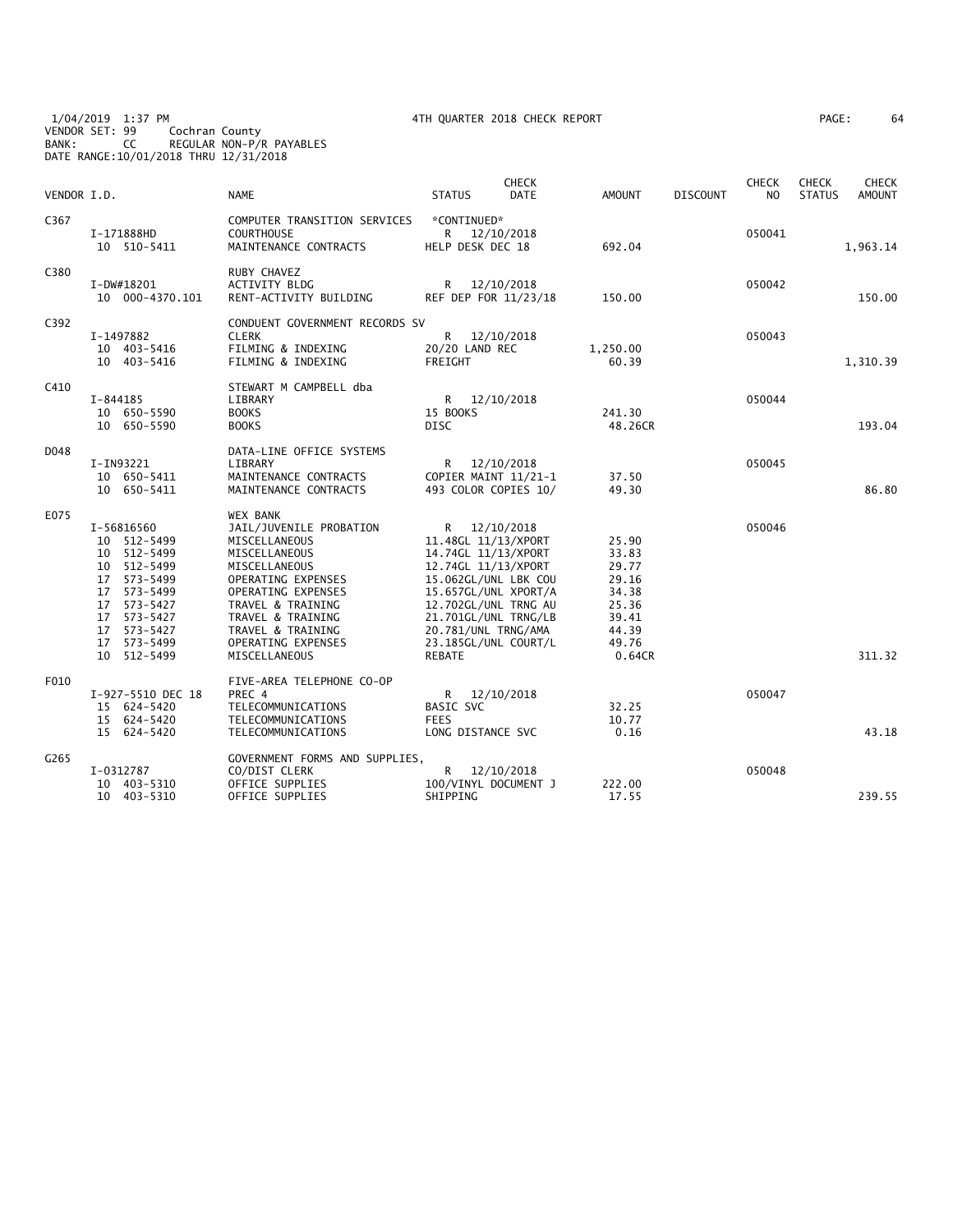1/04/2019 1:37 PM 4TH QUARTER 2018 CHECK REPORT PAGE: 65 VENDOR SET: 99 Cochran County BANK: CC REGULAR NON-P/R PAYABLES DATE RANGE:10/01/2018 THRU 12/31/2018

| AGE: | 6! |
|------|----|
|------|----|

| VENDOR I.D. |                                            | <b>NAME</b>                                                                                  | <b>STATUS</b>                                                | <b>CHECK</b><br><b>DATE</b> | <b>AMOUNT</b>      | <b>DISCOUNT</b> | <b>CHECK</b><br>N <sub>O</sub> | <b>CHECK</b><br><b>STATUS</b> | <b>CHECK</b><br><b>AMOUNT</b> |
|-------------|--------------------------------------------|----------------------------------------------------------------------------------------------|--------------------------------------------------------------|-----------------------------|--------------------|-----------------|--------------------------------|-------------------------------|-------------------------------|
| H019        | I-aiSMARTBENCH'19<br>22 403-5499           | HOCKLEY COUNTY, TEXAS<br>CLERK R M & P<br>CNTY CLERK R.M. & P LGC118.05 2019 MAINT FEE/12% O | R 12/10/2018                                                 |                             | 923.28             |                 | 050049                         |                               | 923.28                        |
| H026        | $I$ -#1603/PATTON                          | RICHARD L. HUSEN, ATTY.<br>DISTRICT COURT                                                    | R 12/10/2018                                                 |                             |                    |                 | 050050                         |                               |                               |
|             | 10 435-5400<br>I-#1609/PATTON              | ATTORNEY AD LITEM<br>DISTRICT COURT                                                          | PLEA(F)/HOLLYE PATTO<br>R 12/10/2018                         |                             | 375.00             |                 | 050050                         |                               |                               |
|             | 10 435-5400<br>I-#1610/RICHARDON           | ATTORNEY AD LITEM<br>DISTRICT COURT                                                          | PLEA(F)/HOLLYE PATTO<br>R 12/10/2018                         |                             | 375.00             |                 | 050050                         |                               |                               |
|             | 10 435-5400<br>I-#6478/RICHARDSON          | ATTORNEY AD LITEM<br>COUNTY COURT                                                            | PLEA(F)/MICHAEL RICH<br>R 12/10/2018                         |                             | 375.00             |                 | 050050                         |                               |                               |
|             | 10 426-5400<br>I-#6479/RICHARDSON          | ATTORNEY AD LITEM<br>COUNTY COURT                                                            | PLEA(M)/MICHAEL RICH<br>R 12/10/2018                         |                             | 200.00             |                 | 050050                         |                               |                               |
|             | 10 426-5400                                | ATTORNEY AD LITEM                                                                            | PLEA(M)/MICHAEL T RI                                         |                             | 200.00             |                 |                                |                               | 1,525.00                      |
| H097        | I-ST INSP FEE/#0778<br>15 624-5451         | <b>LARRY HATTER</b><br>PREC 4<br><b>REPAIRS</b>                                              | R 12/10/2018<br>R/B STATE INSP FEE '                         |                             | 7.50               |                 | 050051                         |                               | 7.50                          |
| H126        |                                            | HOLLAND'S OFFICE TECHNOLOGIES                                                                |                                                              |                             |                    |                 |                                |                               |                               |
|             | I-00131679<br>10 495-5310                  | <b>AUDITOR</b><br>OFFICE SUPPLIES                                                            | $\mathsf{R}$<br>2PK/1099 FORMS                               | 12/10/2018                  | 55.54              |                 | 050052                         |                               |                               |
|             | 10 495-5310<br>I-00131695                  | OFFICE SUPPLIES<br>TREASURER                                                                 | 1PK/1099 ENVELOPES<br>R 12/10/2018                           |                             | 10.69              |                 | 050052                         |                               |                               |
|             | 10 497-5310<br>10 497-5310                 | OFFICE SUPPLIES<br>OFFICE SUPPLIES                                                           | 2PK/W-2 LASER 4PT(50<br>2PK/W-2 ENVELOPES(50                 |                             | 47.98<br>45.98     |                 |                                |                               | 160.19                        |
| H152        |                                            | HARRIS LOCAL GOVERNMENT                                                                      |                                                              |                             |                    |                 |                                |                               |                               |
|             | I-MN00010537<br>10 499-5411<br>10 499-5411 | TAX A/C<br>MAINTENANCE CONTRACTS<br>MAINTENANCE CONTRACTS                                    | R 12/10/2018<br>1ST QTR'19 ONLINE CO<br>1ST QTR MAINT/ONLINE |                             | 7,306.88<br>364.98 |                 | 050053                         |                               | 7,671.86                      |
| H318        |                                            | AGP PHARMACY, LLC dba                                                                        |                                                              |                             |                    |                 |                                |                               |                               |
|             | I-499971<br>10 512-5391                    | JAIL/MEDS<br>MEDICAL CARE-PRISONERS                                                          | R 12/10/2018<br>RX#1/PONCE-NAVARRETT                         |                             | 28.39              |                 | 050054                         |                               | 28.39                         |
| J049        | I-LOCAL MATCH 12/18<br>10 571-5472         | JUVENILE PROBATION FUND<br>JUVENILE PROBATION<br>LOCAL SUPPORT-JUV BOARD                     | R 12/10/2018<br>LOCAL FUNDS MATCH DE                         |                             | 4,166.00           |                 | 050055                         |                               | 4,166.00                      |
| K086        |                                            | <b>HERMAN KLASSEN</b>                                                                        |                                                              |                             |                    |                 |                                |                               |                               |
|             | $I-102418$<br>10 662-5451<br>10 662-5451   | <b>ACTIVITY BLDG</b><br><b>REPAIR</b><br>REPAIR                                              | R 12/10/2018<br>RPR 3 BATHROOMS<br>RPR 4 OUTSIDE DOORS/      |                             | 325.00<br>595.00   |                 | 050056                         |                               | 920.00                        |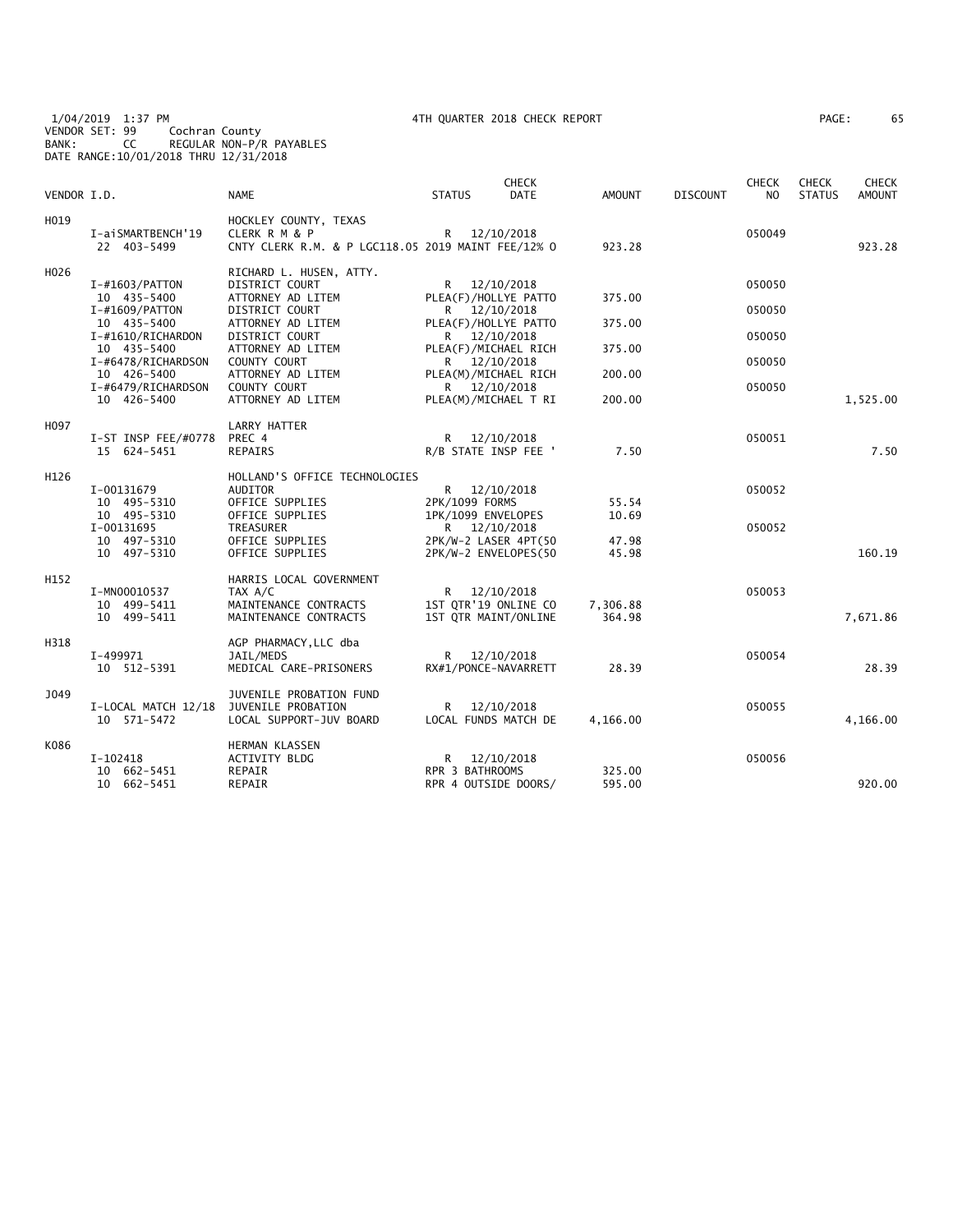1/04/2019 1:37 PM 4TH QUARTER 2018 CHECK REPORT PAGE: 66 VENDOR SET: 99 Cochran County BANK: CC REGULAR NON-P/R PAYABLES DATE RANGE:10/01/2018 THRU 12/31/2018

|  |  | 'AGE : |  | 66 |
|--|--|--------|--|----|
|--|--|--------|--|----|

|             |             |                              |                                        | <b>CHECK</b> |         |                 | <b>CHECK</b> | <b>CHECK</b>  | <b>CHECK</b>  |
|-------------|-------------|------------------------------|----------------------------------------|--------------|---------|-----------------|--------------|---------------|---------------|
| VENDOR I.D. |             | NAME                         | <b>STATUS</b>                          | <b>DATE</b>  | AMOUNT  | <b>DISCOUNT</b> | NO.          | <b>STATUS</b> | <b>AMOUNT</b> |
| L010        |             | LEWIS FARM & RANCH STORE INC |                                        |              |         |                 |              |               |               |
|             | C-82270     | PREC 2                       | R 12/10/2018                           |              |         |                 | 050057       |               |               |
|             | 15 622-5356 | ROAD MATERIALS & SUPPLIES    | <b>RET WRENCH</b>                      |              | 22.99CR |                 |              |               |               |
|             | I-82221     | COURTHOUSE/DIST COURT        | R 12/10/2018                           |              |         |                 | 050057       |               |               |
|             | 10 510-5332 | CUSTODIAL SUPPLIES           | 6 OFF SPRAY                            |              | 39.54   |                 |              |               |               |
|             | 10 435-5499 | MISCELLANEOUS                | 2.5CS DRINKS                           |              | 26.25   |                 |              |               |               |
|             | 10 435-5499 | MISCELLANEOUS                | 1CS WATER                              |              | 5.95    |                 |              |               |               |
|             | 10 510-5332 | CUSTODIAL SUPPLIES           | DISC                                   |              | 3.95CR  |                 |              |               |               |
|             | 10 435-5499 | MISCELLANEOUS                | <b>DISC</b>                            |              | 3.22CR  |                 |              |               |               |
|             | I-82244     | PREC 4                       | R                                      | 12/10/2018   |         |                 | 050057       |               |               |
|             | 15 624-5356 | ROAD MATERIALS & SUPPLIES    | TOILET PAPER                           |              | 11.99   |                 |              |               |               |
|             | 15 624-5356 | ROAD MATERIALS & SUPPLIES    | COFFEE FILTERS                         |              | 2.79    |                 |              |               |               |
|             | 15 624-5356 | ROAD MATERIALS & SUPPLIES    | 2 SPRAYWAY                             |              | 5.98    |                 |              |               |               |
|             | $I - 82264$ | PREC 2                       | R                                      | 12/10/2018   |         |                 | 050057       |               |               |
|             | 15 622-5356 | ROAD MATERIALS & SUPPLIES    | <b>WRENCH</b>                          |              | 22.99   |                 |              |               |               |
|             | $I - 82392$ | <b>CEMETERY</b>              | R 12/10/2018                           |              |         |                 | 050057       |               |               |
|             | 10 516-5332 | CUSTODIAL SUPPLIES           | 2 WASP KILLER                          |              | 7.98    |                 |              |               |               |
|             | 10 516-5332 | CUSTODIAL SUPPLIES           | <b>DISC</b>                            |              | 0.80CR  |                 |              |               |               |
|             | $I - 82535$ | MUSEUM                       | R.                                     | 12/10/2018   |         |                 | 050057       |               |               |
|             | 10 652-5451 | REPAIR                       | 1 SHEET 3/8" PLYWOOD                   |              | 21.95   |                 |              |               |               |
|             | 10 652-5451 | REPAIR                       | 8.5FT 1x4; DOOR REPA                   |              | 4.68    |                 |              |               |               |
|             | 10 652-5451 | REPAIR                       | $6 \frac{1}{4} \times 4$               |              | 0.84    |                 |              |               |               |
|             | 10 652-5451 | REPAIR                       | $6 \frac{1}{4} \times 4 - \frac{1}{2}$ |              | 1.14    |                 |              |               |               |
|             | 10 652-5451 | REPAIR                       | <b>6 FENDER WASHERS</b>                |              | 0.72    |                 |              |               |               |
|             | 10 652-5451 | REPAIR                       | 6 1/4 NUTS                             |              | 0.18    |                 |              |               |               |
|             | 10 652-5451 | REPAIR                       | DISC                                   |              | 2.95CR  |                 |              |               |               |
|             | I-82704     | PREC 4                       | R.                                     | 12/10/2018   |         |                 | 050057       |               |               |
|             | 15 624-5356 | ROAD MATERIALS & SUPPLIES    | 2 HEAT LAMP                            |              | 19.98   |                 |              |               |               |
|             | 15 624-5356 | ROAD MATERIALS & SUPPLIES    | 2 BULBS @4.99                          |              | 9.98    |                 |              |               |               |
|             | 15 624-5356 | ROAD MATERIALS & SUPPLIES    | <b>DISC</b>                            |              | 3.00CR  |                 |              |               |               |
|             | I-83148     | <b>COURTHOUSE</b>            | R                                      | 12/10/2018   |         |                 | 050057       |               |               |
|             | 10 510-5451 | REPAIR                       | 0-RING                                 |              | 1.00    |                 |              |               |               |
|             | 10 510-5451 | REPAIR                       | O-RING                                 |              | 2.95    |                 |              |               |               |
|             | 10 510-5451 | REPAIR                       | <b>DISC</b>                            |              | 0.40CR  |                 |              |               |               |
|             | I-83149     | COURTHOUSE                   | R.                                     | 12/10/2018   |         |                 | 050057       |               |               |
|             | 10 510-5451 | REPAIR                       | 3 SPRINKLERS                           |              | 13.77   |                 |              |               |               |
|             | 10 510-5451 | REPAIR                       | 3 SPRINKLERS                           |              | 41.97   |                 |              |               |               |
|             | 10 510-5451 | REPAIR                       | 1 JOINT 3/4 scH 40 P                   |              | 5.99    |                 |              |               |               |
|             | 10 510-5451 | REPAIR                       | 1 JOINT 3/4 LT WALL                    |              | 3.99    |                 |              |               |               |
|             | 10 510-5451 | REPAIR                       | <b>GLUE</b>                            |              | 5.99    |                 |              |               |               |
|             | 10 510-5451 | REPAIR                       | 3 EL 3/4"                              |              | 1.47    |                 |              |               |               |
|             | 10 510-5451 | REPAIR                       | 2 FPT EL 3/4"                          |              | 0.98    |                 |              |               |               |
|             | 10 510-5451 | REPAIR                       | 3 COLLARS 3/4"                         |              | 1.17    |                 |              |               |               |
|             | 10 510-5451 | REPAIR                       | 2 THREADED TEE 3/4                     |              | 0.98    |                 |              |               |               |
|             | 10 510-5451 | REPAIR                       | 1 TEE $3/4"$                           |              | 0.39    |                 |              |               |               |
|             | 10 510-5451 | REPAIR                       | DISC                                   |              | 7.67CR  |                 |              |               |               |
|             | $I - 83316$ | PARK                         | R.                                     | 12/10/2018   |         |                 | 050057       |               |               |
|             | 10 660-5451 | REPAIR                       | 1" COMP COUPLER                        |              | 3.99    |                 |              |               |               |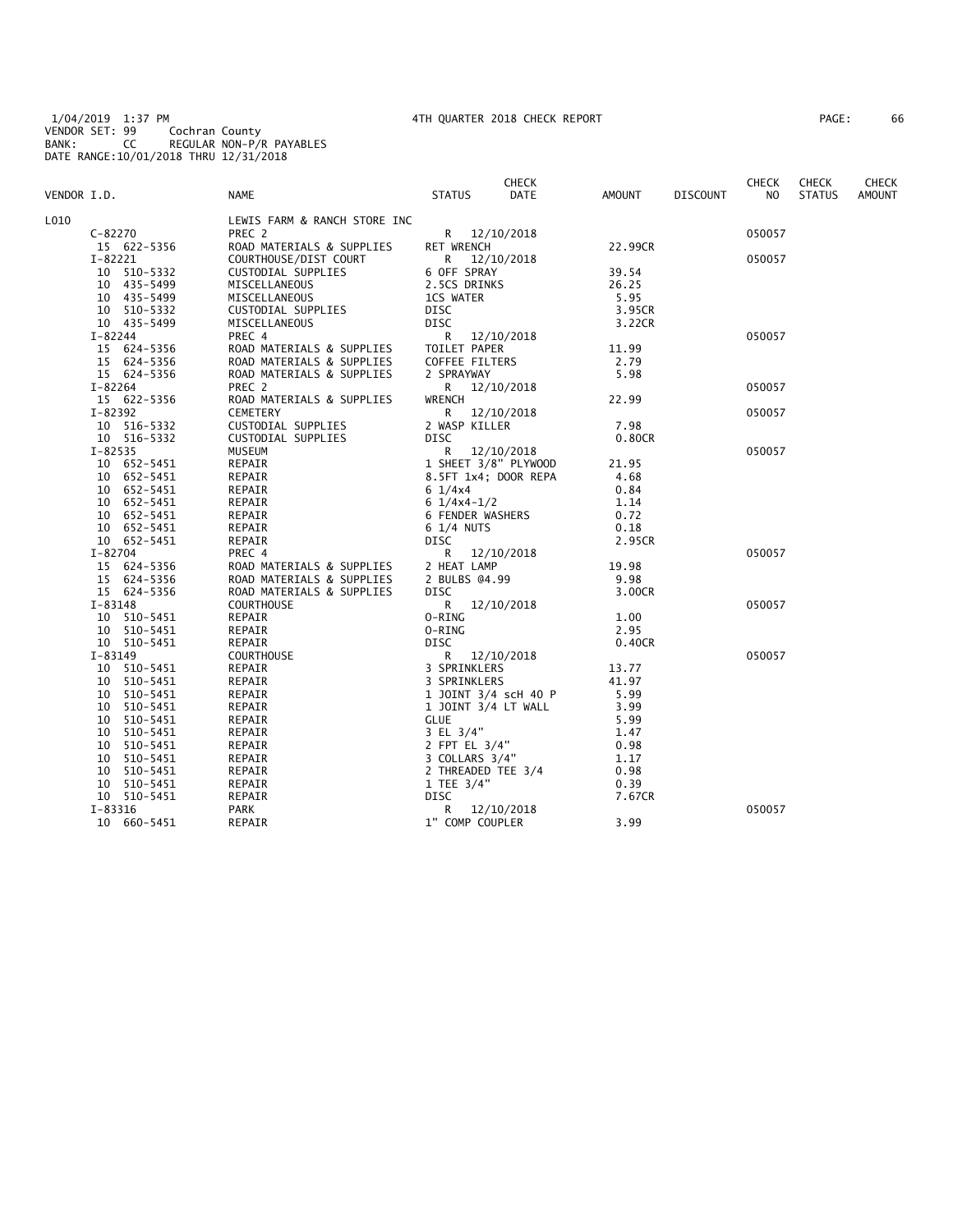1/04/2019 1:37 PM 4TH QUARTER 2018 CHECK REPORT PAGE: 67 VENDOR SET: 99 Cochran County BANK: CC REGULAR NON-P/R PAYABLES DATE RANGE:10/01/2018 THRU 12/31/2018

| AGE: | 67 |
|------|----|
|------|----|

| VENDOR I.D. |                                                                 | <b>NAME</b>                                                                          | <b>STATUS</b>                                                           | CHECK<br>DATE            | AMOUNT                    | <b>DISCOUNT</b> | <b>CHECK</b><br>NO. | <b>CHECK</b><br><b>STATUS</b> | <b>CHECK</b><br>AMOUNT |
|-------------|-----------------------------------------------------------------|--------------------------------------------------------------------------------------|-------------------------------------------------------------------------|--------------------------|---------------------------|-----------------|---------------------|-------------------------------|------------------------|
| L010        | I-83316<br>10 660-5451                                          | LEWIS FARM & RANCH STORE<br><b>PARK</b><br>REPAIR                                    | *CONTINUED*<br>R 12/10/2018<br>1" MPT                                   |                          | 1.09                      |                 | 050057              |                               |                        |
|             | 10 660-5451<br>I-83427<br>10 512-5392                           | REPAIR<br>JAIL<br>MISCELLANEOUS SUPPLIES                                             | 1" CAP SLIP<br>R 12/10/2018<br>2CS BLEACH                               |                          | 0.59<br>47.84             |                 | 050057              |                               |                        |
|             | 10 512-5392<br>I-83492<br>10 510-5451<br>10 510-5451            | MISCELLANEOUS SUPPLIES<br><b>COURTHOUSE</b><br>REPAIR<br>REPAIR                      | <b>DISC</b><br>R.<br>1/2 CLOSE NIPPLE<br>$1/2$ UNION                    | 12/10/2018               | 4.78CR<br>1.29<br>7.49    |                 | 050057              |                               |                        |
|             | 10 510-5451<br>I-83546<br>10 510-5451                           | REPAIR<br><b>COURTHOUSE</b><br>REPAIR                                                | DISC<br>R<br>WOOD STAIN                                                 | 12/10/2018               | 0.88CR<br>8.59            |                 | 050057              |                               |                        |
|             | 10 510-5451<br>10 510-5332<br>10 510-5451                       | REPAIR<br>CUSTODIAL SUPPLIES<br>REPAIR                                               | PAINT BRUSH<br>FABULOSO<br><b>DISC</b>                                  |                          | 2.99<br>7.99<br>1.16CR    |                 |                     |                               |                        |
|             | 10 510-5332                                                     | CUSTODIAL SUPPLIES                                                                   | DISC                                                                    |                          | 0.80CR                    |                 |                     |                               | 292.85                 |
| N095        | $I-11/29/18$<br>10 403-5311                                     | NEOFUNDS BY NEOPOST<br><b>CLERK</b><br>POSTAL EXPENSES                               | R<br>POSTAGE ADDED TO MTR                                               | 12/10/2018               | 1,000.00                  |                 | 050059              |                               | 1,000.00               |
| N103        | $I-1036$<br>10 455-5310                                         | NETPROTECT LLC<br>JUSTICE OF PEACE<br>OFFICE SUPPLIES                                | R 12/10/2018<br>DELL LAPTOP 5590/3YR                                    |                          | 989.00                    |                 | 050060              |                               |                        |
|             | 10 455-5310<br>10 455-5310<br>$I-1037$<br>10 455-5310           | OFFICE SUPPLIES<br>OFFICE SUPPLIES<br>JUSTICE OF PEACE<br>OFFICE SUPPLIES            | FREIGHT<br>OFFICE 2019 HOME/BUS<br>R 12/10/2018<br>VIDEO MAGISTRATE 11/ |                          | 35.70<br>249.99<br>249.00 |                 | 050060              |                               | 1,523.69               |
| 0013        |                                                                 | OLD REPUBLIC SURETY COMPA                                                            |                                                                         |                          |                           |                 |                     |                               |                        |
|             | I-4238/TREVA 19<br>10 499-5480<br>I-4239/TREVA 19               | TAX A/C<br><b>BONDS &amp; NOTARY FEES</b><br>TAX A/C                                 | R<br>CO BOND RNW/TREVA JA<br>R                                          | 12/10/2018<br>12/10/2018 | 500.00                    |                 | 050061<br>050061    |                               |                        |
|             | 10 499-5480<br>I-4241/BUTLER 19<br>10 490-5480                  | <b>BONDS &amp; NOTARY FEES</b><br><b>ELECTIONS</b><br><b>BONDS &amp; NOTARY FEES</b> | ST BOND RNW/TREVA JA<br>R<br>PUB OFF'L RNW/CHERYL                       | 12/10/2018               | 100.00<br>50.00           |                 | 050061              |                               |                        |
|             | I-4243/SUSAN 19<br>10 499-5480                                  | TAX A/C<br>BONDS & NOTARY FEES                                                       | R<br>PUB OFF'L RNW/SUSAN                                                | 12/10/2018               | 50.00                     |                 | 050061              |                               |                        |
|             | I-4386/SILHAN 19<br>15 610-5480<br>I-4466/DE LA CRUZ 19 SHERIFF | COMMISSIONERS COURT<br><b>BONDS &amp; NOTARY FEES</b>                                | R<br>PUB OFF'L BOND RNW/E<br>R                                          | 12/10/2018<br>12/10/2018 | 50.00                     |                 | 050061<br>050061    |                               |                        |
|             | 10 560-5480<br>I-4684/ROBERTS 19<br>15 610-5480                 | <b>BONDS &amp; NOTARY FEES</b><br>COMMISSIONERS COURT<br>BONDS & NOTARY FEES         | PUB OFF'L BOND RNW/D<br>R<br>PUB OFF'L BOND RNW/                        | 12/10/2018               | 50.00<br>50.00            |                 | 050061              |                               |                        |
|             | I-5093/MORIN 19<br>15 610-5480<br>I-7511/DIXIE 19               | COMMISSIONERS COURT<br><b>BONDS &amp; NOTARY FEES</b><br>TAX A/C                     | R.<br>PUB OFF'L BOND RNW/R<br>R                                         | 12/10/2018<br>12/10/2018 | 50.00                     |                 | 050061<br>050061    |                               |                        |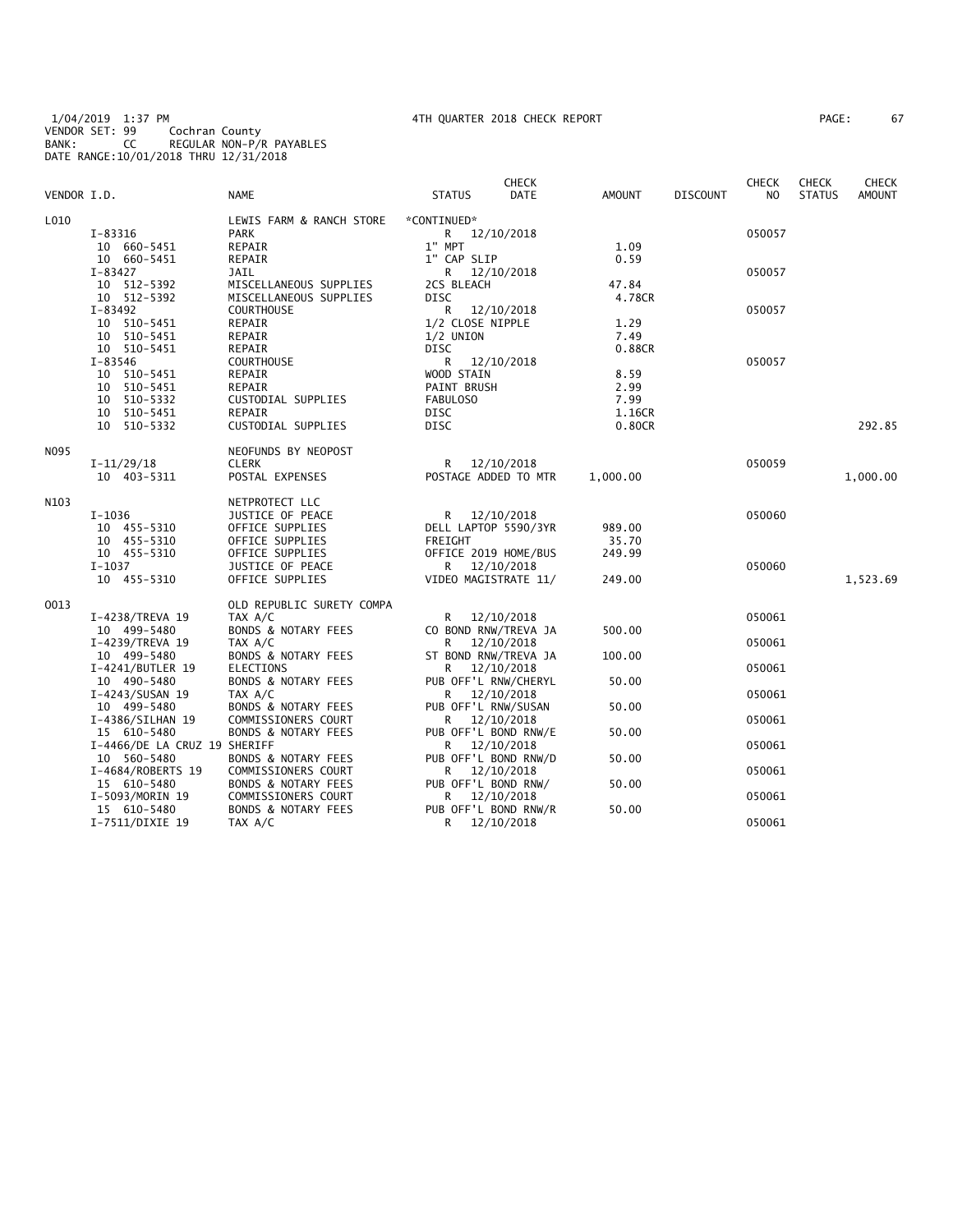1/04/2019 1:37 PM 4TH QUARTER 2018 CHECK REPORT PAGE: 68 VENDOR SET: 99 Cochran County BANK: CC REGULAR NON-P/R PAYABLES DATE RANGE:10/01/2018 THRU 12/31/2018

| AGE : | 68 |
|-------|----|
|-------|----|

| VENDOR I.D. |                                       | <b>NAME</b>                               | <b>STATUS</b>            | <b>CHECK</b><br><b>DATE</b> | <b>AMOUNT</b> | <b>DISCOUNT</b> | <b>CHECK</b><br>N <sub>O</sub> | <b>CHECK</b><br><b>STATUS</b> | <b>CHECK</b><br>AMOUNT |
|-------------|---------------------------------------|-------------------------------------------|--------------------------|-----------------------------|---------------|-----------------|--------------------------------|-------------------------------|------------------------|
|             |                                       |                                           |                          |                             |               |                 |                                |                               |                        |
| 0013        |                                       | OLD REPUBLIC SURETY COMPANY               | *CONTINUED*              |                             |               |                 |                                |                               |                        |
|             | I-7511/DIXIE 19                       | TAX A/C<br><b>BONDS &amp; NOTARY FEES</b> | R.                       | 12/10/2018                  | 50.00         |                 | 050061                         |                               |                        |
|             | 10 499-5480<br>I-W150274469 2019      | <b>AUDITOR</b>                            | PUB OFF'L RNW/DIXIE<br>R | 12/10/2018                  |               |                 | 050061                         |                               |                        |
|             | 10 495-5480                           | <b>BONDS &amp; NOTARY FEES</b>            | PUB OFF'L BOND RNW/B     |                             | 50.00         |                 |                                |                               |                        |
|             | I-W150304235/JP 2019 JUSTICE OF PEACE |                                           | R 12/10/2018             |                             |               |                 | 050061                         |                               |                        |
|             | 10 455-5480                           | BONDS & NOTARY FEES                       | PUB OFF'L BOND RNW/D     |                             | 50.00         |                 |                                |                               |                        |
|             | I-W15304237/SEALY19                   | TREASURER                                 | R                        | 12/10/2018                  |               |                 | 050061                         |                               |                        |
|             | 10 497-5480                           | <b>BONDS &amp; NOTARY FEES</b>            | PUB OFF'L BOND RNW/D     |                             | 250.00        |                 |                                |                               | 1,300.00               |
| P017        |                                       | <b>POSTMASTER</b>                         |                          |                             |               |                 |                                |                               |                        |
|             | $I-JP$ 12/6/18                        | JUSTICE OF PEACE                          | R 12/10/2018             |                             |               |                 | 050063                         |                               |                        |
|             | 10 455-5311                           | POSTAL EXPENSES                           | 2/RL STAMPS              |                             | 100.00        |                 |                                |                               | 100.00                 |
| S071        |                                       | SCRIPT OFFICE PRODUCTS, INC.              |                          |                             |               |                 |                                |                               |                        |
|             | I-55834                               | <b>ELECTIONS</b>                          | R                        | 12/10/2018                  |               |                 | 050064                         |                               |                        |
|             | 10 490-5310                           | OFFICE SUPPLIES                           | JUMBO PAPER CLIPS        |                             | 0.95          |                 |                                |                               |                        |
|             | 10 490-5310                           | OFFICE SUPPLIES                           | SMALL PAPER CLIPS        |                             | 0.95          |                 |                                |                               |                        |
|             | I-55867                               | <b>CLERK</b>                              | R 12/10/2018             |                             |               |                 | 050064                         |                               |                        |
|             | 10 403-5310                           | OFFICE SUPPLIES                           | 3/CORRECTION TAPE        |                             | 11.85         |                 |                                |                               |                        |
|             | 10 403-5310                           | OFFICE SUPPLIES                           | BSN36660 CLASP ENVEL     |                             | 9.95          |                 |                                |                               |                        |
|             | I-55873                               | SHERIFF/CRTHSE SEC                        | R 12/10/2018             |                             |               |                 | 050064                         |                               |                        |
|             | 10 560-5310                           | OFFICE SUPPLIES                           | 2/NOTARY STAMPS/ELID     |                             | 44.60         |                 |                                |                               |                        |
|             | 10 435-5310                           | OFFICE SUPPLIES                           | 3/RESTRICTED ACCESS      |                             | 68.97         |                 |                                |                               |                        |
|             | $I - 55905$                           | TREASURER                                 | R 12/10/2018             |                             |               |                 | 050064                         |                               |                        |
|             | 10 497-5310                           | OFFICE SUPPLIES                           | SMALL PAPER CLIPS        |                             | 2.95          |                 |                                |                               |                        |
|             | 10 497-5310                           | OFFICE SUPPLIES                           | RIBBON AOLAPHA 600       |                             | 7.39          |                 |                                |                               |                        |
|             | 10 497-5310                           | OFFICE SUPPLIES                           | <b>TAPE</b>              |                             | 11.95         |                 |                                |                               |                        |
|             | I-55906                               | JUSTICE OF PEACE                          | R                        | 12/10/2018                  |               |                 | 050064                         |                               |                        |
|             | 10 455-5310                           | OFFICE SUPPLIES                           | DESK CALENDAR            |                             | 6.95          |                 |                                |                               |                        |
|             | 10 455-5310                           | OFFICE SUPPLIES                           | ADDING MACHINE ROLLS     |                             | 9.95          |                 |                                |                               |                        |
|             | 10 455-5310                           | OFFICE SUPPLIES                           | SMALL STICKY NOTES       |                             | 2.95          |                 |                                |                               |                        |
|             | 10 455-5310                           | OFFICE SUPPLIES                           | ROLLER INK               |                             | 4.95          |                 |                                |                               |                        |
|             | 10 455-5310                           | OFFICE SUPPLIES                           | <b>ENVELOPES</b>         |                             | 86.95         |                 |                                |                               |                        |
|             | $I - 55907$                           | TAX A/C                                   | R 12/10/2018             |                             |               |                 | 050064                         |                               |                        |
|             | 10 499-5310                           | OFFICE SUPPLIES                           | WALL CALENDAR            |                             | 29.95         |                 |                                |                               |                        |
|             | 10 499-5310                           | OFFICE SUPPLIES                           | REFILL ENERGEL BLK       |                             | 2.58          |                 |                                |                               |                        |
|             | $I-55918$                             | SHERIFF                                   | R.                       | 12/10/2018                  |               |                 | 050064                         |                               |                        |
|             | 10 560-5310                           | OFFICE SUPPLIES                           | 2/NOTARY STAMPS/RUBE     |                             | 42.74         |                 |                                |                               |                        |
|             | $I - 55947$                           | TREASURER                                 | R                        | 12/10/2018                  |               |                 | 050064                         |                               |                        |
|             | 10 497-5310                           | OFFICE SUPPLIES                           | WALL CALENDAR            |                             | 18.95         |                 |                                |                               |                        |
|             | $I - 55960$                           | TREASURER                                 | R                        | 12/10/2018                  |               |                 | 050064                         |                               |                        |
|             | 10 497-5310                           | OFFICE SUPPLIES                           | MDA47234 DELL 5130 1     |                             | 164.95        |                 |                                |                               |                        |
|             | 10 497-5310                           | OFFICE SUPPLIES                           | DESK CALENDAR            |                             | 8.95          |                 |                                |                               |                        |
|             | I-55981                               | JUSTICE OF PEACE                          | R.                       | 12/10/2018                  |               |                 | 050064                         |                               |                        |
|             | 10 455-5310                           | OFFICE SUPPLIES                           | <b>TONER</b>             |                             | 68.49         |                 |                                |                               | 607.92                 |
|             |                                       |                                           |                          |                             |               |                 |                                |                               |                        |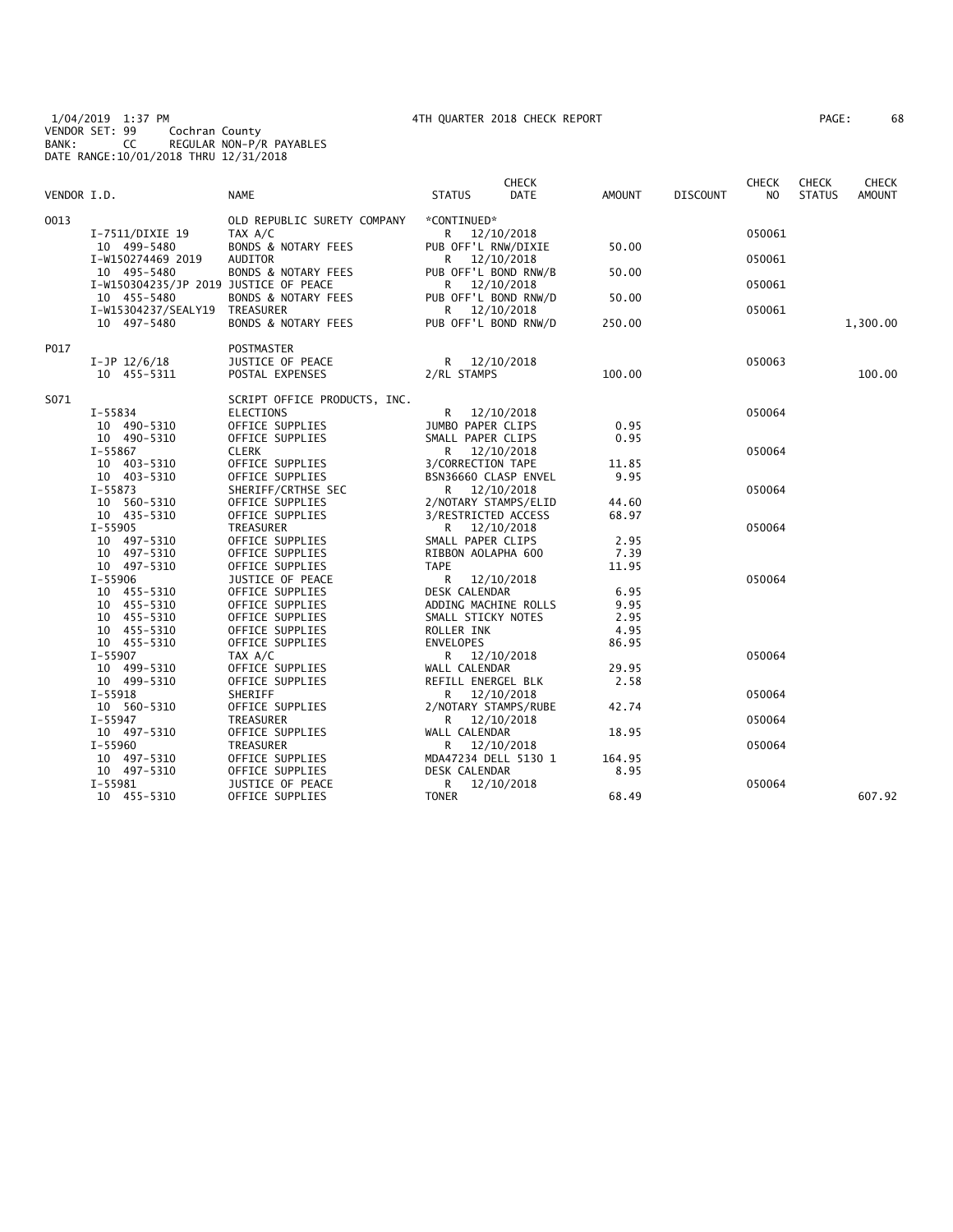1/04/2019 1:37 PM 4TH QUARTER 2018 CHECK REPORT PAGE: 69 VENDOR SET: 99 Cochran County BANK: CC REGULAR NON-P/R PAYABLES DATE RANGE:10/01/2018 THRU 12/31/2018

|             |                                                                                                                                                        |                                                                                                                                                      |                                                                                                                                                                                                  | <b>CHECK</b>             |                                                                                     |          | <b>CHECK</b>     | <b>CHECK</b>  | <b>CHECK</b>  |
|-------------|--------------------------------------------------------------------------------------------------------------------------------------------------------|------------------------------------------------------------------------------------------------------------------------------------------------------|--------------------------------------------------------------------------------------------------------------------------------------------------------------------------------------------------|--------------------------|-------------------------------------------------------------------------------------|----------|------------------|---------------|---------------|
| VENDOR I.D. |                                                                                                                                                        | NAME                                                                                                                                                 | <b>STATUS</b>                                                                                                                                                                                    | DATE                     | <b>AMOUNT</b>                                                                       | DISCOUNT | N <sub>O</sub>   | <b>STATUS</b> | <b>AMOUNT</b> |
| S079        | I-6864303 RI<br>10 510-5451<br>10 510-5451<br>10 510-5451<br>10<br>510-5451<br>10 510-5451<br>10 510-5451<br>10 510-5451<br>10 510-5451<br>10 510-5451 | STEWART & STEVENSON LLC<br><b>COURTHOUSE</b><br>REPAIR<br>REPAIR<br>REPAIR<br>REPAIR<br>REPAIR<br>REPAIR<br>REPAIR<br>REPAIR<br>REPAIR               | R 12/10/2018<br>RPR GEN/LEAKING ANTI<br>SCA P-CHRGD, GAL JUG<br>5/CLNT, SCA P-CHRGD<br>VBELT/GASKET/WATER P<br>CORE CREDIT/WATER PU<br>ENVIRONMENTAL CHG<br>TRUCK CHARGE<br>SHIPPING<br>SUPPLIES |                          | 1,394.25<br>12.77<br>43.15<br>623.77<br>84.00CR<br>69.71<br>360.00<br>1.82<br>62.74 |          | 050065           |               | 2,484.21      |
| S316        | $I-TJJD/XPRT 11/18$<br>17 573-5427<br>17 573-5427<br>17 573-5427<br>17 573-5499                                                                        | <b>BRYANT SEARS</b><br>JUVENILE PROBATION<br>TRAVEL & TRAINING<br>TRAVEL & TRAINING<br>TRAVEL & TRAINING<br>OPERATING EXPENSES                       | R 12/10/2018<br>2/NITES AUSTIN 11/26<br>LODGING TAX<br>MEALS/JPO<br>MEALS JUVENILE 11/26                                                                                                         |                          | 298.00<br>44.70<br>44.44<br>7.89                                                    |          | 050066           |               | 395.03        |
| S450        | I-DW#18196<br>10 000-4370.101                                                                                                                          | AMELIA SALAZAR<br><b>ACTIVITY BLDG</b><br>RENT-ACTIVITY BUILDING                                                                                     | R 12/10/2018<br>REF DEP FOR 11/24/18                                                                                                                                                             |                          | 150.00                                                                              |          | 050067           |               | 150.00        |
| V053        | $I-1630$<br>10 662-5451<br>10 665-5451                                                                                                                 | VP PLUMBING INC.<br>ACTIVITY BLDG<br>REPAIR<br>REPAIRS                                                                                               | $\mathsf{R}$<br>RAN SEWER MCH/UNSTOP<br>SEWER MACHINE FEE                                                                                                                                        | 12/10/2018               | 110.00<br>25.00                                                                     |          | 050068           |               | 135.00        |
| W008        | I-2019 DUES/682<br>15 610-5481                                                                                                                         | WEST TEXAS COUNTY JUDGES & COM<br>COMMISSIONERS COURT<br>DUES AND REGISTRATION                                                                       | R<br>ANNUAL MEMBERSHIP/20                                                                                                                                                                        | 12/10/2018               | 150.00                                                                              |          | 050069           |               | 150.00        |
| W055        | $I-266-0638$ 11/18<br>10 652-5420<br>10 652-5420<br>10 652-5420<br>10 652-5420<br>10 652-5420                                                          | WINDSTREAM COMMUNICATIONS SW<br>MUSEUM<br>TELECOMMUNICATIONS<br>TELECOMMUNICATIONS<br>TELECOMMUNICATIONS<br>TELECOMMUNICATIONS<br>TELECOMMUNICATIONS | R 12/10/2018<br>SERVICES<br>DISC<br><b>FEES</b><br>PICC CJG<br>LONG DISTANCE SVC                                                                                                                 |                          | 134.94<br>25.00CR<br>32.64<br>1.16<br>8.53                                          |          | 050070           |               |               |
|             | $I-266-5051$ 11/18<br>10 650-5420<br>10 650-5420<br>10 650-5420<br>$I-266-5074$ 11/18<br>10 570-5420                                                   | LIBRARY<br>TELECOMMUNICATIONS<br>TELECOMMUNICATIONS<br>TELECOMMUNICATIONS<br>ADULT PROBATION<br>TELECOMMUNICATIONS                                   | R<br>SERVICES/2 LINES<br><b>FEES</b><br>LONG DISTANCE SVC<br>R<br>SERVICES                                                                                                                       | 12/10/2018<br>12/10/2018 | 126.12<br>39.51<br>0.38<br>49.25                                                    |          | 050070<br>050070 |               |               |
|             | 10 570-5420<br>$I-266-5161$ $11/18$<br>10 497-5420                                                                                                     | TELECOMMUNICATIONS<br>TREASURER<br>TELECOMMUNICATIONS                                                                                                | <b>FEES</b><br>R<br>SERVICES                                                                                                                                                                     | 12/10/2018               | 17.38<br>37.30                                                                      |          | 050070           |               |               |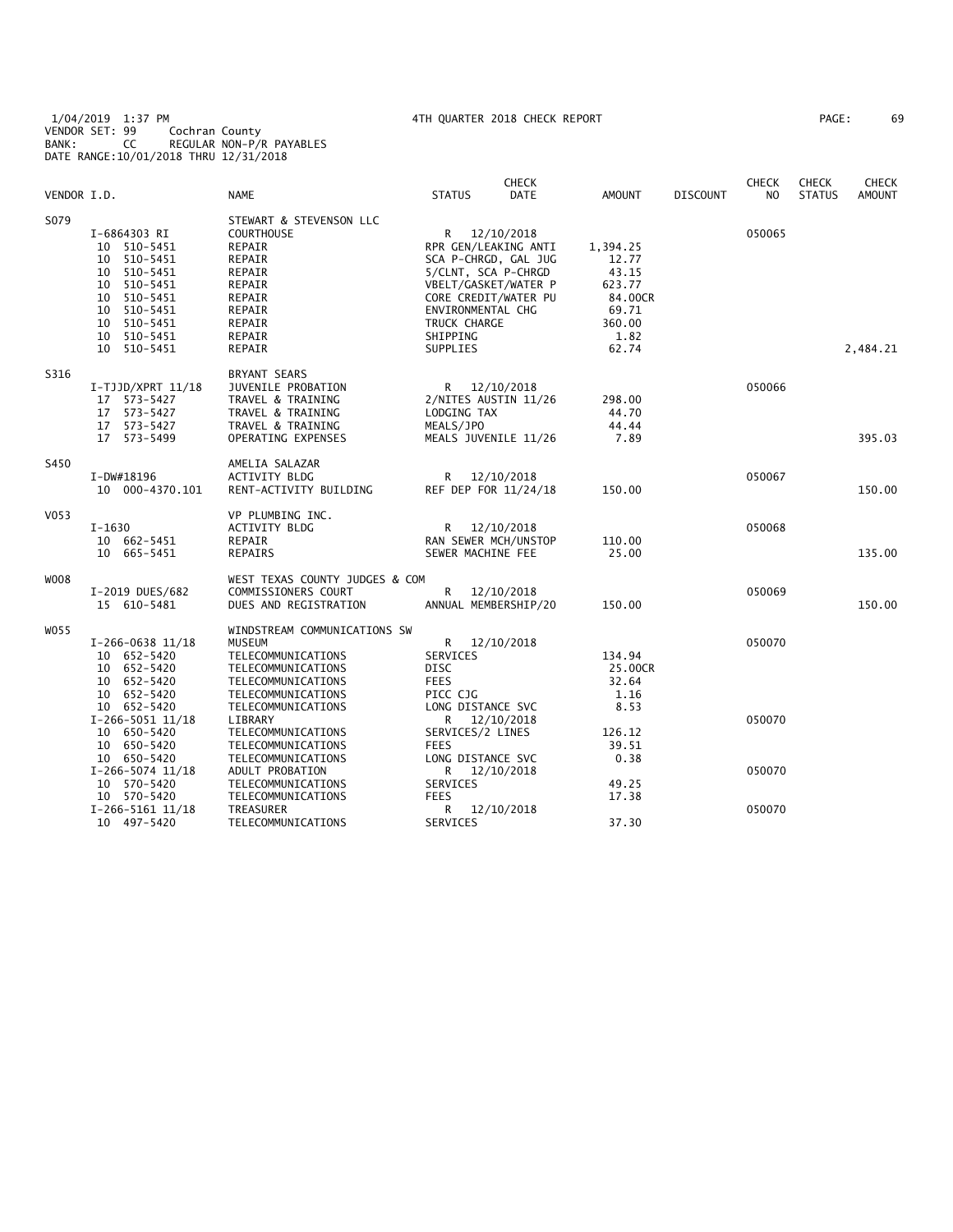1/04/2019 1:37 PM 4TH QUARTER 2018 CHECK REPORT PAGE: 70 VENDOR SET: 99 Cochran County BANK: CC REGULAR NON-P/R PAYABLES DATE RANGE:10/01/2018 THRU 12/31/2018

|  |  | AGE: |  | 70 |
|--|--|------|--|----|
|--|--|------|--|----|

|             |                      |                              |                      | <b>CHECK</b> |        |                 | <b>CHECK</b> | <b>CHECK</b>  | <b>CHECK</b>  |
|-------------|----------------------|------------------------------|----------------------|--------------|--------|-----------------|--------------|---------------|---------------|
| VENDOR I.D. |                      | <b>NAME</b>                  | <b>STATUS</b>        | <b>DATE</b>  | AMOUNT | <b>DISCOUNT</b> | NO.          | <b>STATUS</b> | <b>AMOUNT</b> |
| WO55        |                      | WINDSTREAM COMMUNICATIONS SW | *CONTINUED*          |              |        |                 |              |               |               |
|             | $I-266-5161$ $11/18$ | TREASURER                    | R.                   | 12/10/2018   |        |                 | 050070       |               |               |
|             | 10 497-5420          | TELECOMMUNICATIONS           | <b>FEES</b>          |              | 17.36  |                 |              |               |               |
|             | $I-266-5171$ $11/18$ | TAX A/C                      | R                    | 12/10/2018   |        |                 | 050070       |               |               |
|             | 10 499-5420          | TELECOMMUNICATIONS           | SERVICES/3 LINES     |              | 246.58 |                 |              |               |               |
|             | 10 499-5420          | TELECOMMUNICATIONS           | <b>FEES</b>          |              | 65.37  |                 |              |               |               |
|             | 10 499-5420          | TELECOMMUNICATIONS           | LONG DISTANCE SVC    |              | 12.25  |                 |              |               |               |
|             | $I-266-5211$ $11/18$ | SHERIFF                      | R.                   | 12/10/2018   |        |                 | 050070       |               |               |
|             | 10 560-5420          | TELECOMMUNICATIONS           | SERVICES/3 LINES     |              | 127.95 |                 |              |               |               |
|             | 10 560-5420          | TELECOMMUNICATIONS           | <b>FEES</b>          |              | 59.29  |                 |              |               |               |
|             | 10 560-5420          | TELECOMMUNICATIONS           | LONG DISTANCE SVC    |              | 10.38  |                 |              |               |               |
|             | $I-266-5215$ 11/18   | <b>EXTENSION SVC</b>         | R                    | 12/10/2018   |        |                 | 050070       |               |               |
|             | 10 665-5420          | TELECOMMUNICATIONS           | SERVICES/3 LINES     |              | 144.88 |                 |              |               |               |
|             | 10 665-5420          | TELECOMMUNICATIONS           | <b>FEES</b>          |              | 59.25  |                 |              |               |               |
|             | 10 665-5420          | TELECOMMUNICATIONS           | LONG DISTANCE SVC    |              | 0.16   |                 |              |               |               |
|             | $I-266-5302$ 11/18   | JUSTICE OF PEACE             | R 12/10/2018         |              |        |                 | 050070       |               |               |
|             | 10 455-5420          | TELECOMMUNICATIONS           | SERVICES             |              | 31.83  |                 |              |               |               |
|             | 10 455-5420          | TELECOMMUNICATIONS           | <b>FEES</b>          |              | 17.34  |                 |              |               |               |
|             | 10 455-5420          | TELECOMMUNICATIONS           | LONG DISTANCE SVC    |              | 1.24   |                 |              |               |               |
|             | $I-266-5411$ $11/18$ | JUVENILE PROBATION           | R 12/10/2018         |              |        |                 | 050070       |               |               |
|             | 17 573-5499          | OPERATING EXPENSES           | SERVICES             |              | 31.83  |                 |              |               |               |
|             | 17 573-5499          | OPERATING EXPENSES           | <b>FEES</b>          |              | 17.35  |                 |              |               |               |
|             | 17 573-5499          | OPERATING EXPENSES           | LONG DISTANCE SVC    |              | 3.65   |                 |              |               |               |
|             | $I-266-5412$ 11/18   | DIST CT/NON-DEPT'L/CONSTABLE | R 12/10/2018         |              |        |                 | 050070       |               |               |
|             | 10 435-5420          | TELECOMMUNICATIONS           | SERVICES             |              | 23.87  |                 |              |               |               |
|             | 10 435-5420          | TELECOMMUNICATIONS           | INTERNET             |              | 130.00 |                 |              |               |               |
|             | 10 435-5420          | TELECOMMUNICATIONS           | <b>FEES</b>          |              | 11.92  |                 |              |               |               |
|             | 10 435-5420          | TELECOMMUNICATIONS           | PICC CHG             |              | 1.16   |                 |              |               |               |
|             | 10<br>409–5420       | TELECOMMUNICATIONS           | COURTHOUSE INTERNET  |              | 130.00 |                 |              |               |               |
|             | 10<br>409–5420       | TELECOMMUNICATIONS           | <b>FEES</b>          |              | 15.89  |                 |              |               |               |
|             | 10<br>550-5420       | TELECOMMUNICATIONS           | SERVICES             |              | 23.86  |                 |              |               |               |
|             | 10 550-5420          | TELECOMMUNICATIONS           | <b>FEES</b>          |              | 11.92  |                 |              |               |               |
|             | $I-266-5450$ 11/18   | <b>CLERK</b>                 | R                    | 12/10/2018   |        |                 | 050070       |               |               |
|             | 10 403-5420          | TELECOMMUNICATIONS           | SERVICES/3 LINES     |              | 113.00 |                 |              |               |               |
|             | 10 403-5420          | TELECOMMUNICATIONS           | <b>FEES</b>          |              | 74.28  |                 |              |               |               |
|             | 10 403-5420          | TELECOMMUNICATIONS           | LONG DISTANCE SVC    |              | 14.64  |                 |              |               |               |
|             | $I-266-5508$ 11/18   | CO JUDGE/COMM'R CT           | R                    | 12/10/2018   |        |                 | 050070       |               |               |
|             | 15 610-5420          | TELECOMMUNICATIONS           | SERVICES/2 LINES     |              | 64.76  |                 |              |               |               |
|             | 15 610-5420          | TELECOMMUNICATIONS           | <b>FEES</b>          |              | 55.11  |                 |              |               |               |
|             | 15 610-5420          | TELECOMMUNICATIONS           | LONG DISTANCE SVC    |              | 3.11   |                 |              |               |               |
|             | I-266-5700 11/18     | SHERIFF                      | R                    | 12/10/2018   |        |                 | 050070       |               |               |
|             | 10 560-5420          | TELECOMMUNICATIONS           | SERVICES             |              | 43.38  |                 |              |               |               |
|             | 10 560-5420          | TELECOMMUNICATIONS           | <b>FEES</b>          |              | 14.08  |                 |              |               |               |
|             | 10 560-5420          | TELECOMMUNICATIONS           | LONG DISTANCE SVC    |              | 0.91   |                 |              |               |               |
|             | $I-266-5822$ 11/18   | AUDITOR/NON-DEPT'L           | R                    | 12/10/2018   |        |                 | 050070       |               |               |
|             | 10 409-5420          | TELECOMMUNICATIONS           | 266-5629 FAX LINE SE |              | 20.89  |                 |              |               |               |
|             | 10<br>409–5420       | TELECOMMUNICATIONS           | <b>FEES</b>          |              | 20.00  |                 |              |               |               |
|             | 10 409-5420          | TELECOMMUNICATIONS           | INTERNET             |              | 130.00 |                 |              |               |               |
|             |                      |                              |                      |              |        |                 |              |               |               |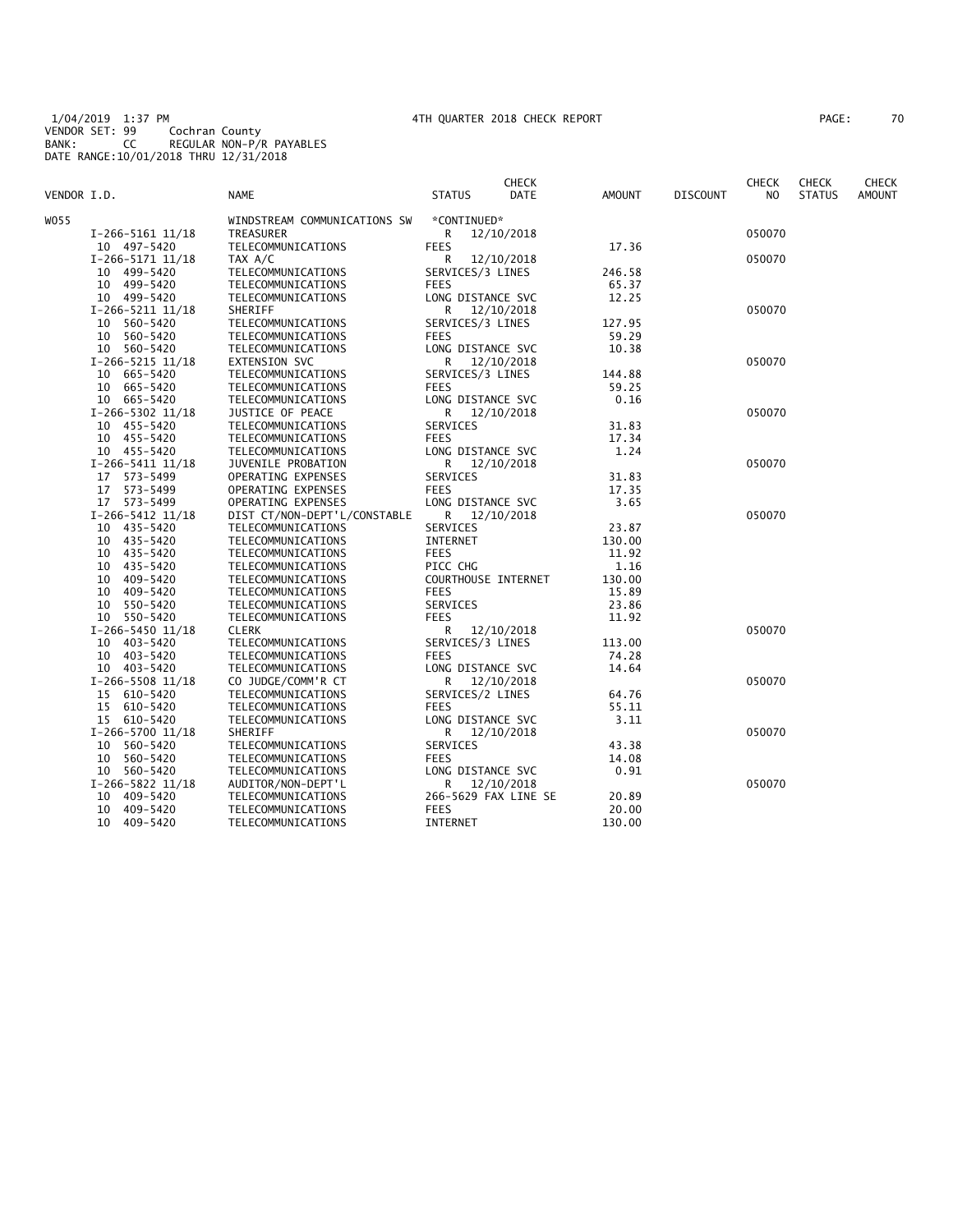1/04/2019 1:37 PM 4TH QUARTER 2018 CHECK REPORT PAGE: 71 VENDOR SET: 99 Cochran County BANK: CC REGULAR NON-P/R PAYABLES DATE RANGE:10/01/2018 THRU 12/31/2018

| AGE: | 71 |  |
|------|----|--|
|      |    |  |

|             |                  |                              |                      | <b>CHECK</b> |          |                 | <b>CHECK</b> | <b>CHECK</b>  | <b>CHECK</b>  |
|-------------|------------------|------------------------------|----------------------|--------------|----------|-----------------|--------------|---------------|---------------|
| VENDOR I.D. |                  | <b>NAME</b>                  | <b>STATUS</b>        | DATE         | AMOUNT   | <b>DISCOUNT</b> | NO.          | <b>STATUS</b> | <b>AMOUNT</b> |
| W055        |                  | WINDSTREAM COMMUNICATIONS SW | *CONTINUED*          |              |          |                 |              |               |               |
|             | I-266-5822 11/18 | AUDITOR/NON-DEPT'L           | R 12/10/2018         |              |          |                 | 050070       |               |               |
|             | 409–5420<br>10   | TELECOMMUNICATIONS           | PICC CHG             |              | 1.16     |                 |              |               |               |
|             | 409-5420<br>10   | TELECOMMUNICATIONS           | STATIC IP            |              | 15.00    |                 |              |               |               |
|             | 409–5420<br>10   | TELECOMMUNICATIONS           | LONG DISTANCE SVC    |              | 0.69     |                 |              |               |               |
|             | 495-5420<br>10   | TELECOMMUNICATIONS           | SERVICES             |              | 20.89    |                 |              |               |               |
|             | 10 495-5420      | TELECOMMUNICATIONS           | <b>FEES</b>          |              | 20.01    |                 |              |               |               |
|             | 10 495-5420      | TELECOMMUNICATIONS           | INTERNET             |              | 130.00   |                 |              |               |               |
|             | 10 495-5420      | TELECOMMUNICATIONS           | PICC CHG             |              | 1.16     |                 |              |               |               |
|             | 10 495-5420      | TELECOMMUNICATIONS           | LONG DISTANCE SVC    |              | 0.25     |                 |              |               |               |
|             | I-266-8661 11/18 | <b>ATTORNEY</b>              | R                    | 12/10/2018   |          |                 | 050070       |               |               |
|             | 10 475-5420      | TELECOMMUNICATIONS           | SERVICES/2 LINES     |              | 75.21    |                 |              |               |               |
|             | 10 475-5420      | TELECOMMUNICATIONS           | <b>FEES</b>          |              | 39.51    |                 |              |               |               |
|             | 10 475-5420      | TELECOMMUNICATIONS           | LONG DISTANCE SVC    |              | 0.09     |                 |              |               |               |
|             | I-266-8888 11/18 | SHERIFF                      | R                    | 12/10/2018   |          |                 | 050070       |               |               |
|             | 10 560-5420      | TELECOMMUNICATIONS           | SERVICES/FAX LINE/CR |              | 32.38    |                 |              |               |               |
|             | 10 560-5420      | TELECOMMUNICATIONS           | <b>FEES</b>          |              | 14.06    |                 |              |               |               |
|             | 10 560-5420      | TELECOMMUNICATIONS           | LONG DISTANCE SVC    |              | 1.12     |                 |              |               | 2,523.23      |
|             |                  |                              |                      |              |          |                 |              |               |               |
| W070        |                  | R D WALLACE OIL CO INC       |                      |              |          |                 |              |               |               |
|             | I-12520010 NOV18 | <b>CEMETERY</b>              | R.                   | 12/10/2018   |          |                 | 050072       |               |               |
|             | 10 516-5330      | FUEL & OIL                   | 24GL/UNL 11/6        |              | 55.51    |                 |              |               |               |
|             | 10 516-5330      | FUEL & OIL                   | 25.15GL/UNL 11/28    |              | 53.14    |                 |              |               |               |
|             | I-12520019 NOV18 | PARK/CEMETERY                | R 12/10/2018         |              |          |                 | 050072       |               |               |
|             | 10 516-5451      | REPAIR                       | ST INSP/1984 CHEVY # |              | 7.00     |                 |              |               |               |
|             | 10 516-5451      | REPAIR                       | STATE FORM           |              | 3.00     |                 |              |               |               |
|             | 10 660-5330      | FUEL AND OIL                 | 22.7GL/UNL 11/16     |              | 50.24    |                 |              |               |               |
|             | I-12520021 NOV18 | PREC <sub>3</sub>            | R 12/10/2018         |              |          |                 | 050072       |               |               |
|             | 15 623-5330      | FUEL AND OIL                 | 726.1GL/DYED DIESEL  |              | 1,887.86 |                 |              |               |               |
|             | 15<br>623-5330   | FUEL AND OIL                 | 2/POWER SVC          |              | 23.90    |                 |              |               |               |
|             | 15 623-5330      | FUEL AND OIL                 | 2/POWER SVC          |              | 11.90    |                 |              |               |               |
|             | 15 623-5330      | FUEL AND OIL                 | 89.80GL/REG ETH 11/3 |              | 198.73   |                 |              |               |               |
|             | I-12520030 NOV18 | PREC 1                       | R 12/10/2018         |              |          |                 | 050072       |               |               |
|             | 15 621-5330      | FUEL & OIL                   | 89.9GL/DYED DIESEL 1 |              | 238.24   |                 |              |               |               |
|             | 15 621-5330      | FUEL & OIL                   | 43GL/DYED DIESEL 11/ |              | 113.95   |                 |              |               |               |
|             | 15<br>621-5330   | FUEL & OIL                   | 58.2GL/DYED DIESEL 1 |              | 154.23   |                 |              |               |               |
|             | 15<br>621-5330   | FUEL & OIL                   | 50GL/DYED DIESEL 11/ |              | 132.50   |                 |              |               |               |
|             | 15<br>621-5330   | FUEL & OIL                   | 93GL/DYED DIESEL 11/ |              | 237.15   |                 |              |               |               |
|             | 621-5330<br>15   | FUEL & OIL                   | 76GL/DYED DIESEL 11/ |              | 193.80   |                 |              |               |               |
|             | 15<br>621-5330   | FUEL & OIL                   | 60GL/DYED DIESEL 11/ |              | 147.00   |                 |              |               |               |
|             | 15<br>621-5330   | FUEL & OIL                   | 73GL/DYED DIESEL 11/ |              | 178.85   |                 |              |               |               |
|             | 15<br>621-5330   | FUEL & OIL                   | 48GL/DYED DIESEL 11/ |              | 117.60   |                 |              |               |               |
|             | 621-5330<br>15   | FUEL & OIL                   | 40GL/DYED DIESEL 11/ |              | 98.00    |                 |              |               |               |
|             | 15<br>621-5330   | FUEL & OIL                   | 81.5GL/DYED DIESEL 1 |              | 199.68   |                 |              |               |               |
|             | 621-5330<br>15   | FUEL & OIL                   | 2.5GL/DEF            |              | 10.75    |                 |              |               |               |
|             | 15<br>621-5330   | FUEL & OIL                   | 70GL/DYED DIESEL 11/ |              | 171.50   |                 |              |               |               |
|             | 15<br>621-5330   | FUEL & OIL                   | 40GL/DYED DIESEL 11/ |              | 98.00    |                 |              |               |               |
|             | 15<br>621-5330   | FUEL & OIL                   | 64GL/DYED DIESEL 11/ |              | 156.80   |                 |              |               |               |
|             |                  |                              |                      |              |          |                 |              |               |               |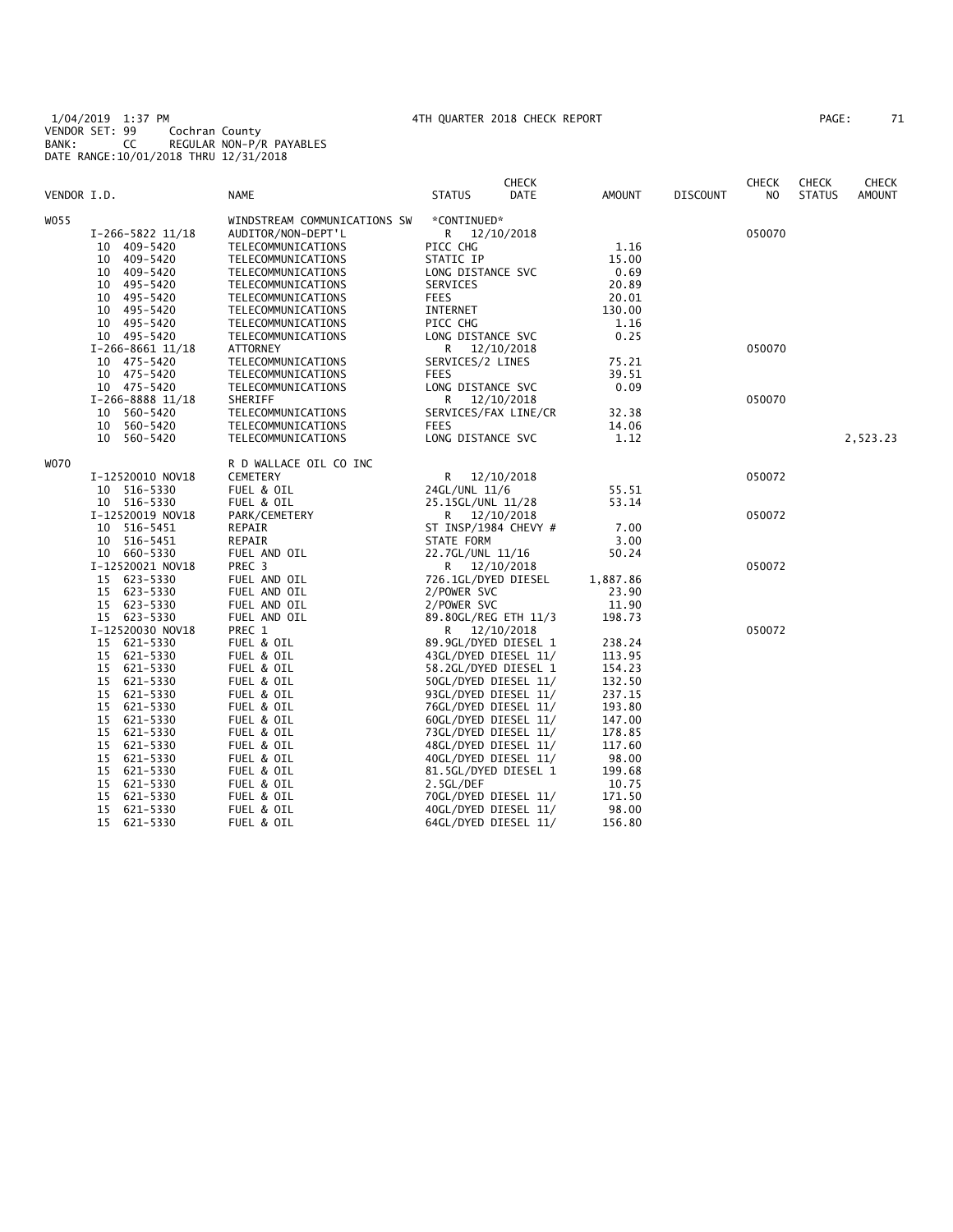1/04/2019 1:37 PM 4TH QUARTER 2018 CHECK REPORT PAGE: 72 VENDOR SET: 99 Cochran County BANK: CC REGULAR NON-P/R PAYABLES DATE RANGE:10/01/2018 THRU 12/31/2018

| PAGE : |  |
|--------|--|
|--------|--|

| W070<br>R D WALLACE OIL CO INC<br>*CONTINUED*<br>PREC 1<br>050072<br>I-12520030 NOV18<br>R 12/10/2018<br>15 621-5330<br>FUEL & OIL<br>27GL/UNL 11/6<br>57.05<br>15 621-5330<br>FUEL & OIL<br>26.2GL/SUPREME 11/15<br>57.59<br>I-12520032 NOV18<br>PREC 2<br>R 12/10/2018<br>050072<br>15 622-5330<br>FUEL AND OIL<br>813GL/DYED DIESEL 11<br>2,195.10<br>15 622-5330<br>FUEL AND OIL<br>50GL/DYED DIESEL 11/<br>137.75<br>15 622-5330<br>FUEL AND OIL<br>30.35GL/UNL 11/14<br>61.09<br>15 622-5330<br>FUEL AND OIL<br>26.18GL/UNL 11/27<br>50.08<br>I-12520041 NOV18<br>PREC 4<br>050072<br>R 12/10/2018<br>15 624-5330<br>FUEL AND OIL<br>521.1GL/DYED DIESEL<br>1,354.86<br>15 624-5451<br>ST INSP/BELLY DUMP #<br>REPAIRS<br>7.00<br>15 624-5451<br>REPAIRS<br>PAPER FORM<br>3.00<br>52.83<br>15 624-5330<br>FUEL AND OIL<br>25GL/UNL 11/30<br>SHERIFF<br>I-12520043 NOV18<br>050072<br>R 12/10/2018<br>FUEL AND OIL<br>10 560-5330<br>2,618.831GL/UNL NOVE<br>2,834.74<br>I-12520239 NOV18<br>NON-DEPT'L/TAX A/C<br>050072<br>R 12/10/2018<br>CONTINUING EDUCATION<br>7.405GL/UNL;11/6 DIX<br>10 499-5427<br>17.88<br>I-12520241 NOV18<br>EXTENSION SVC<br>050072<br>R 12/10/2018<br>10 665-5330<br>FUEL AND OIL<br>32.25GL/UNL 11/13<br>71.36<br>I-12520261 NOV18<br>VETERANS SVC<br>R 12/10/2018<br>050072<br>10 405-5330<br>FUEL AND OIL<br>22.5GL/UNL 11/14<br>49.80<br>23.25<br>10 405-5330<br>FUEL AND OIL<br>11GL/UNL 11/28<br>11,512.71 | <b>CHECK</b><br><b>AMOUNT</b> |
|-----------------------------------------------------------------------------------------------------------------------------------------------------------------------------------------------------------------------------------------------------------------------------------------------------------------------------------------------------------------------------------------------------------------------------------------------------------------------------------------------------------------------------------------------------------------------------------------------------------------------------------------------------------------------------------------------------------------------------------------------------------------------------------------------------------------------------------------------------------------------------------------------------------------------------------------------------------------------------------------------------------------------------------------------------------------------------------------------------------------------------------------------------------------------------------------------------------------------------------------------------------------------------------------------------------------------------------------------------------------------------------------------------------------------------------------------------|-------------------------------|
|                                                                                                                                                                                                                                                                                                                                                                                                                                                                                                                                                                                                                                                                                                                                                                                                                                                                                                                                                                                                                                                                                                                                                                                                                                                                                                                                                                                                                                                     |                               |
|                                                                                                                                                                                                                                                                                                                                                                                                                                                                                                                                                                                                                                                                                                                                                                                                                                                                                                                                                                                                                                                                                                                                                                                                                                                                                                                                                                                                                                                     |                               |
|                                                                                                                                                                                                                                                                                                                                                                                                                                                                                                                                                                                                                                                                                                                                                                                                                                                                                                                                                                                                                                                                                                                                                                                                                                                                                                                                                                                                                                                     |                               |
|                                                                                                                                                                                                                                                                                                                                                                                                                                                                                                                                                                                                                                                                                                                                                                                                                                                                                                                                                                                                                                                                                                                                                                                                                                                                                                                                                                                                                                                     |                               |
|                                                                                                                                                                                                                                                                                                                                                                                                                                                                                                                                                                                                                                                                                                                                                                                                                                                                                                                                                                                                                                                                                                                                                                                                                                                                                                                                                                                                                                                     |                               |
|                                                                                                                                                                                                                                                                                                                                                                                                                                                                                                                                                                                                                                                                                                                                                                                                                                                                                                                                                                                                                                                                                                                                                                                                                                                                                                                                                                                                                                                     |                               |
|                                                                                                                                                                                                                                                                                                                                                                                                                                                                                                                                                                                                                                                                                                                                                                                                                                                                                                                                                                                                                                                                                                                                                                                                                                                                                                                                                                                                                                                     |                               |
|                                                                                                                                                                                                                                                                                                                                                                                                                                                                                                                                                                                                                                                                                                                                                                                                                                                                                                                                                                                                                                                                                                                                                                                                                                                                                                                                                                                                                                                     |                               |
|                                                                                                                                                                                                                                                                                                                                                                                                                                                                                                                                                                                                                                                                                                                                                                                                                                                                                                                                                                                                                                                                                                                                                                                                                                                                                                                                                                                                                                                     |                               |
|                                                                                                                                                                                                                                                                                                                                                                                                                                                                                                                                                                                                                                                                                                                                                                                                                                                                                                                                                                                                                                                                                                                                                                                                                                                                                                                                                                                                                                                     |                               |
|                                                                                                                                                                                                                                                                                                                                                                                                                                                                                                                                                                                                                                                                                                                                                                                                                                                                                                                                                                                                                                                                                                                                                                                                                                                                                                                                                                                                                                                     |                               |
|                                                                                                                                                                                                                                                                                                                                                                                                                                                                                                                                                                                                                                                                                                                                                                                                                                                                                                                                                                                                                                                                                                                                                                                                                                                                                                                                                                                                                                                     |                               |
|                                                                                                                                                                                                                                                                                                                                                                                                                                                                                                                                                                                                                                                                                                                                                                                                                                                                                                                                                                                                                                                                                                                                                                                                                                                                                                                                                                                                                                                     |                               |
|                                                                                                                                                                                                                                                                                                                                                                                                                                                                                                                                                                                                                                                                                                                                                                                                                                                                                                                                                                                                                                                                                                                                                                                                                                                                                                                                                                                                                                                     |                               |
|                                                                                                                                                                                                                                                                                                                                                                                                                                                                                                                                                                                                                                                                                                                                                                                                                                                                                                                                                                                                                                                                                                                                                                                                                                                                                                                                                                                                                                                     |                               |
|                                                                                                                                                                                                                                                                                                                                                                                                                                                                                                                                                                                                                                                                                                                                                                                                                                                                                                                                                                                                                                                                                                                                                                                                                                                                                                                                                                                                                                                     |                               |
|                                                                                                                                                                                                                                                                                                                                                                                                                                                                                                                                                                                                                                                                                                                                                                                                                                                                                                                                                                                                                                                                                                                                                                                                                                                                                                                                                                                                                                                     |                               |
|                                                                                                                                                                                                                                                                                                                                                                                                                                                                                                                                                                                                                                                                                                                                                                                                                                                                                                                                                                                                                                                                                                                                                                                                                                                                                                                                                                                                                                                     |                               |
|                                                                                                                                                                                                                                                                                                                                                                                                                                                                                                                                                                                                                                                                                                                                                                                                                                                                                                                                                                                                                                                                                                                                                                                                                                                                                                                                                                                                                                                     |                               |
|                                                                                                                                                                                                                                                                                                                                                                                                                                                                                                                                                                                                                                                                                                                                                                                                                                                                                                                                                                                                                                                                                                                                                                                                                                                                                                                                                                                                                                                     |                               |
|                                                                                                                                                                                                                                                                                                                                                                                                                                                                                                                                                                                                                                                                                                                                                                                                                                                                                                                                                                                                                                                                                                                                                                                                                                                                                                                                                                                                                                                     |                               |
|                                                                                                                                                                                                                                                                                                                                                                                                                                                                                                                                                                                                                                                                                                                                                                                                                                                                                                                                                                                                                                                                                                                                                                                                                                                                                                                                                                                                                                                     |                               |
|                                                                                                                                                                                                                                                                                                                                                                                                                                                                                                                                                                                                                                                                                                                                                                                                                                                                                                                                                                                                                                                                                                                                                                                                                                                                                                                                                                                                                                                     |                               |
|                                                                                                                                                                                                                                                                                                                                                                                                                                                                                                                                                                                                                                                                                                                                                                                                                                                                                                                                                                                                                                                                                                                                                                                                                                                                                                                                                                                                                                                     |                               |
| W164<br>WARREN CAT                                                                                                                                                                                                                                                                                                                                                                                                                                                                                                                                                                                                                                                                                                                                                                                                                                                                                                                                                                                                                                                                                                                                                                                                                                                                                                                                                                                                                                  |                               |
| PREC <sub>2</sub><br>050073<br>I-PS020361952<br>R<br>12/10/2018                                                                                                                                                                                                                                                                                                                                                                                                                                                                                                                                                                                                                                                                                                                                                                                                                                                                                                                                                                                                                                                                                                                                                                                                                                                                                                                                                                                     |                               |
| 165.96<br>15 622-5451<br>REPAIRS<br>12GL/15W40 DEO                                                                                                                                                                                                                                                                                                                                                                                                                                                                                                                                                                                                                                                                                                                                                                                                                                                                                                                                                                                                                                                                                                                                                                                                                                                                                                                                                                                                  |                               |
| I-W0020128340<br>PREC 3<br>R 12/10/2018<br>050073                                                                                                                                                                                                                                                                                                                                                                                                                                                                                                                                                                                                                                                                                                                                                                                                                                                                                                                                                                                                                                                                                                                                                                                                                                                                                                                                                                                                   |                               |
| 15 623-5451<br>REPAIRS<br>RPR TANDEM DRV/WARR<br>42.36                                                                                                                                                                                                                                                                                                                                                                                                                                                                                                                                                                                                                                                                                                                                                                                                                                                                                                                                                                                                                                                                                                                                                                                                                                                                                                                                                                                              |                               |
| 15 623-5451<br>SUPPLY CHG<br>REPAIRS<br>20.00                                                                                                                                                                                                                                                                                                                                                                                                                                                                                                                                                                                                                                                                                                                                                                                                                                                                                                                                                                                                                                                                                                                                                                                                                                                                                                                                                                                                       |                               |
|                                                                                                                                                                                                                                                                                                                                                                                                                                                                                                                                                                                                                                                                                                                                                                                                                                                                                                                                                                                                                                                                                                                                                                                                                                                                                                                                                                                                                                                     |                               |
| I-W0020129265<br>PREC 3<br>050073<br>R 12/10/2018                                                                                                                                                                                                                                                                                                                                                                                                                                                                                                                                                                                                                                                                                                                                                                                                                                                                                                                                                                                                                                                                                                                                                                                                                                                                                                                                                                                                   |                               |
| 15 623-5451<br>REPAIRS<br>EMERGENCY CHG/WARR<br>278.73                                                                                                                                                                                                                                                                                                                                                                                                                                                                                                                                                                                                                                                                                                                                                                                                                                                                                                                                                                                                                                                                                                                                                                                                                                                                                                                                                                                              |                               |
| 15 623-5451<br>REPAIRS<br>TANDEM, BRAKE, WHEEL S                                                                                                                                                                                                                                                                                                                                                                                                                                                                                                                                                                                                                                                                                                                                                                                                                                                                                                                                                                                                                                                                                                                                                                                                                                                                                                                                                                                                    |                               |
| 15 623-5451<br>REPAIRS<br>RPL TIRE<br>210.93                                                                                                                                                                                                                                                                                                                                                                                                                                                                                                                                                                                                                                                                                                                                                                                                                                                                                                                                                                                                                                                                                                                                                                                                                                                                                                                                                                                                        |                               |
| 15 623-5451<br>REPAIRS<br>900.00<br>2/TRANSPORT TO/FR SI                                                                                                                                                                                                                                                                                                                                                                                                                                                                                                                                                                                                                                                                                                                                                                                                                                                                                                                                                                                                                                                                                                                                                                                                                                                                                                                                                                                            |                               |
| 15 623-5451<br>REPAIRS<br>TRANSPORT MACHINE<br>450.00                                                                                                                                                                                                                                                                                                                                                                                                                                                                                                                                                                                                                                                                                                                                                                                                                                                                                                                                                                                                                                                                                                                                                                                                                                                                                                                                                                                               | 2,067.98                      |
| OMNIBASE SERVICES OF TEXAS, LP<br>0041                                                                                                                                                                                                                                                                                                                                                                                                                                                                                                                                                                                                                                                                                                                                                                                                                                                                                                                                                                                                                                                                                                                                                                                                                                                                                                                                                                                                              |                               |
| FTA FEES<br>I-3RD QTR FEES 18<br>R 12/12/2018<br>050074                                                                                                                                                                                                                                                                                                                                                                                                                                                                                                                                                                                                                                                                                                                                                                                                                                                                                                                                                                                                                                                                                                                                                                                                                                                                                                                                                                                             |                               |
| Omni Collection Fee<br>3RD QTE FEES 2018<br>10 000-2206.003<br>66.00                                                                                                                                                                                                                                                                                                                                                                                                                                                                                                                                                                                                                                                                                                                                                                                                                                                                                                                                                                                                                                                                                                                                                                                                                                                                                                                                                                                | 66.00                         |
| A029<br>ANTHONY MECHANICAL SERVICE, INC                                                                                                                                                                                                                                                                                                                                                                                                                                                                                                                                                                                                                                                                                                                                                                                                                                                                                                                                                                                                                                                                                                                                                                                                                                                                                                                                                                                                             |                               |
| I-064173<br><b>COURTHOUSE</b><br>R.<br>12/28/2018<br>050097                                                                                                                                                                                                                                                                                                                                                                                                                                                                                                                                                                                                                                                                                                                                                                                                                                                                                                                                                                                                                                                                                                                                                                                                                                                                                                                                                                                         |                               |
| REPAIR<br>RPR LEAK OUTDR CONDE<br>285.00<br>10 510-5451                                                                                                                                                                                                                                                                                                                                                                                                                                                                                                                                                                                                                                                                                                                                                                                                                                                                                                                                                                                                                                                                                                                                                                                                                                                                                                                                                                                             |                               |
| VEH CHG<br>90.00<br>10 510-5451<br>REPAIR                                                                                                                                                                                                                                                                                                                                                                                                                                                                                                                                                                                                                                                                                                                                                                                                                                                                                                                                                                                                                                                                                                                                                                                                                                                                                                                                                                                                           | 375.00                        |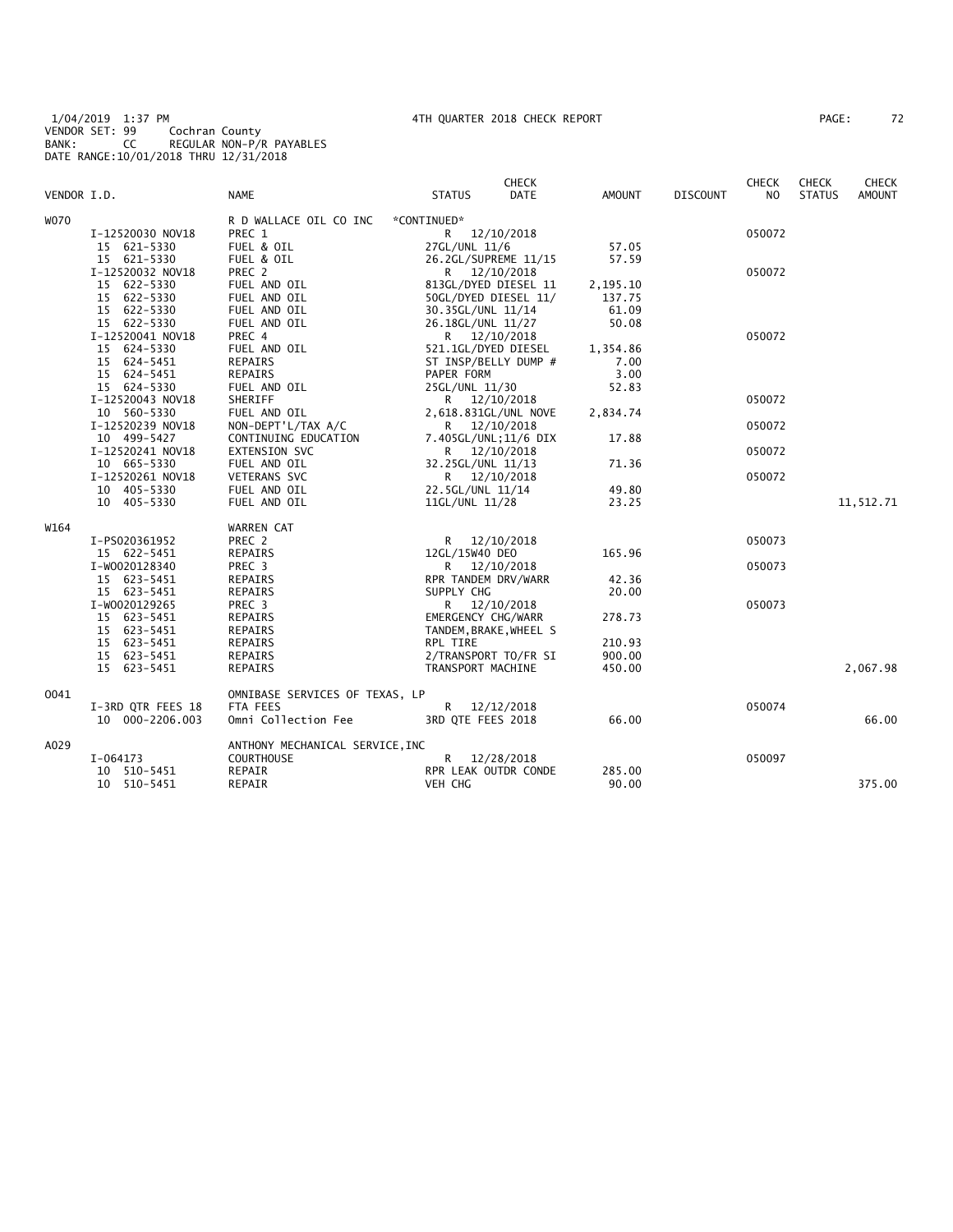1/04/2019 1:37 PM 4TH QUARTER 2018 CHECK REPORT PAGE: 73 VENDOR SET: 99 Cochran County BANK: CC REGULAR NON-P/R PAYABLES DATE RANGE:10/01/2018 THRU 12/31/2018

|             |                |                              |                       | <b>CHECK</b> |         |                 | <b>CHECK</b> | <b>CHECK</b>  | CHECK         |
|-------------|----------------|------------------------------|-----------------------|--------------|---------|-----------------|--------------|---------------|---------------|
| VENDOR I.D. |                | <b>NAME</b>                  | <b>STATUS</b>         | <b>DATE</b>  | AMOUNT  | <b>DISCOUNT</b> | NO.          | <b>STATUS</b> | <b>AMOUNT</b> |
| A171        |                | AMERICAN LAW ENFORCEMENT     |                       |              |         |                 |              |               |               |
|             | I-0141097      | SHERIFF                      | R                     | 12/28/2018   |         |                 | 050098       |               |               |
|             | 10 560-5451    | MACHINERY-NON-OFFICE REPAIR  | 5/CALIBRATION RADARS  |              | 200.00  |                 |              |               |               |
|             | 10 560-5451    | MACHINERY-NON-OFFICE REPAIR  | 4/TUNING FORKS        |              | 80.00   |                 |              |               | 280.00        |
| A178        |                | AMAZON                       |                       |              |         |                 |              |               |               |
|             | I-433584877355 | JAIL/AUDTOR/NON-DEPT'L/CLERK | R                     | 12/28/2018   |         |                 | 050099       |               |               |
|             | 10 512-5392    | MISCELLANEOUS SUPPLIES       | 2/FARBERWARE 6QT JUM  |              | 39.98   |                 |              |               |               |
|             | 10 495-5310    | OFFICE SUPPLIES              | DOUBLE SIDED TAPE     |              | 4.56    |                 |              |               |               |
|             | 409-5300<br>10 | COUNTY-WIDE SUPPLIES         | <b>VELCRO</b>         |              | 7.47    |                 |              |               |               |
|             | 10 403-5310    | OFFICE SUPPLIES              | 1TB EXTERNAL HD       |              | 49.99   |                 |              |               |               |
|             | 10 512-5392    | MISCELLANEOUS SUPPLIES       | 8PC COOKING UTENSILS  |              | 18.95   |                 |              |               |               |
|             | I-435584485734 | JAIL                         | R 12/28/2018          |              |         |                 | 050099       |               |               |
|             | 10 512-5392    | MISCELLANEOUS SUPPLIES       | <b>WEN 73004 CART</b> |              | 105.03  |                 |              |               |               |
|             | I-459543565999 | <b>COURTHOUSE</b>            | R.                    | 12/28/2018   |         |                 | 050099       |               |               |
|             | 10 510-5332    | CUSTODIAL SUPPLIES           | 20x25x2 MERV 8 PLEAT  |              | 52.88   |                 |              |               |               |
|             | I-473594833866 | <b>COURTHOUSE</b>            | R                     | 12/28/2018   |         |                 | 050099       |               |               |
|             | 24 510-5499    | COURTHOUSE SECURITY CCP102.0 | NAVEPOINT 6U WALL MO  |              | 98.95   |                 |              |               |               |
|             | I-548686968953 | LIBRARY                      | R.                    | 12/28/2018   |         |                 | 050099       |               |               |
|             | 10 650-5499    | MISCELLANEOUS                | 4FT NATIONAL TREE     |              | 33.17   |                 |              |               |               |
|             | 10 650-5590    | <b>BOOKS</b>                 | PAST TENSE: A JACK RE |              | 17.39   |                 |              |               |               |
|             | 10 650-5590    | <b>BOOKS</b>                 | ARCHENEMIES           |              | 12.61   |                 |              |               |               |
|             | 10 650-5590    | <b>BOOKS</b>                 | LOOK ALIVE TWENTY-FI  |              | 16.80   |                 |              |               |               |
|             | 10 650-5590    | <b>BOOKS</b>                 | CONTROL               |              | 9.99    |                 |              |               |               |
|             | I-765863439377 | SHERIFF/K9                   | R 12/28/2018          |              |         |                 | 050099       |               |               |
|             | 10 560-5335    | CANINE CARE & SUPPLIES       | FLDING METAL DOG CRA  |              | 38.99   |                 |              |               |               |
|             | 10 560-5334    | OTHER SUPPLIES               | NIGHTFOX 81R IR MONO  |              | 99.99   |                 |              |               | 606.75        |
| A206        |                | DAVID LYNN ALEXANDER         |                       |              |         |                 |              |               |               |
|             | I-PREC 3 OCT18 | PREC <sub>3</sub>            | R                     | 12/28/2018   |         |                 | 050100       |               |               |
|             | 15 623-5356    | ROAD MATERIALS & SUPPLIES    | 3 BOBTAILS/12CY@2.50  |              | 90.00   |                 |              |               | 90.00         |
| B007        |                | BOB BARKER COMPANY, INC.     |                       |              |         |                 |              |               |               |
|             | I-UT1000478986 | SHERIFF/JAIL                 | R                     | 12/28/2018   |         |                 | 050101       |               |               |
|             | 560-5205<br>10 | UNIFORMS                     | 40/EMBROIDERY LTRNG   |              | 144.40  |                 |              |               |               |
|             | 512-5205<br>10 | UNIFORMS                     | 8/EMBROIDERY LTRNG/C  |              | 28.88   |                 |              |               |               |
|             | 560-5205<br>10 | UNIFORMS                     | 8/EMBROIDERY LTRNG/C  |              | 28.88   |                 |              |               |               |
|             | 10<br>560-5205 | UNIFORMS                     | 8/EMBR LTRNG/NOT SEN  |              | 28.88CR |                 |              |               |               |
|             | 10<br>512-5205 | UNIFORMS                     | 4/BLK PANTS/JARED     |              | 79.96   |                 |              |               |               |
|             | 560-5205<br>10 | UNIFORMS                     | 4/BLK PANTS/REGINA    |              | 79.96   |                 |              |               |               |
|             | 560-5205<br>10 | UNIFORMS                     | 4/BLK PANTS/JUSTIN    |              | 79.96   |                 |              |               |               |
|             | 512-5205<br>10 | UNIFORMS                     | 4/BLK PANTS/RUBEN     |              | 79.96   |                 |              |               |               |
|             | 560-5205<br>10 | UNIFORMS                     | 4/KH PANTS/HESTER     |              | 79.96   |                 |              |               |               |
|             | 560-5205<br>10 | <b>UNIFORMS</b>              | 4/KH PANTS/DUDLEY     |              | 79.96   |                 |              |               |               |
|             | 512-5205<br>10 | UNIFORMS                     | 1/2 SHIPPING          |              | 20.16   |                 |              |               |               |
|             | 10 560-5205    | UNIFORMS                     | 1/2 SHIPPING          |              | 20.15   |                 |              |               |               |
|             | I-UT100047908  | SHERIFF                      | R.                    | 12/28/2018   |         |                 | 050101       |               |               |
|             | 10 560-5205    | UNIFORMS                     | 3/BLK POLOS/SCOTT     |              | 46.47   |                 |              |               |               |
|             | I-UT1000479211 | JAIL                         | R                     | 12/28/2018   |         |                 | 050101       |               |               |
|             |                |                              |                       |              |         |                 |              |               |               |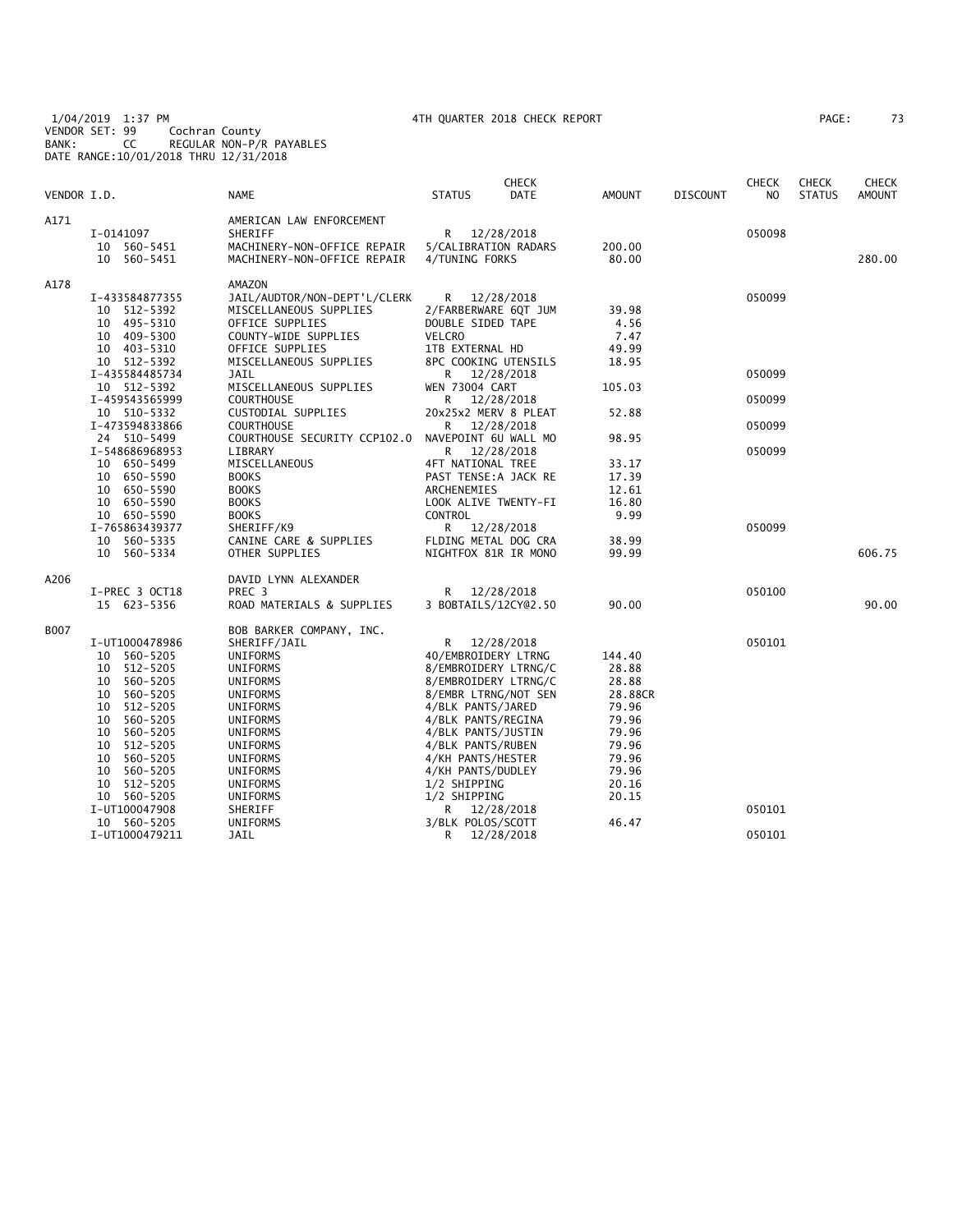1/04/2019 1:37 PM 4TH QUARTER 2018 CHECK REPORT PAGE: 74 VENDOR SET: 99 Cochran County BANK: CC REGULAR NON-P/R PAYABLES DATE RANGE:10/01/2018 THRU 12/31/2018

| AGE: |  | 74 |
|------|--|----|
|      |  |    |

| VENDOR I.D. |                                                                                  | <b>NAME</b>                                                                                                                           | <b>STATUS</b>                                                                         | <b>CHECK</b><br>DATE     | <b>AMOUNT</b>                    | <b>DISCOUNT</b> | <b>CHECK</b><br>N <sub>O</sub> | <b>CHECK</b><br><b>STATUS</b> | <b>CHECK</b><br><b>AMOUNT</b> |
|-------------|----------------------------------------------------------------------------------|---------------------------------------------------------------------------------------------------------------------------------------|---------------------------------------------------------------------------------------|--------------------------|----------------------------------|-----------------|--------------------------------|-------------------------------|-------------------------------|
| <b>B007</b> | I-UT1000479211<br>10 512-5205                                                    | BOB BARKER COMPANY, INC<br>JAIL<br><b>UNIFORMS</b>                                                                                    | *CONTINUED*<br>R 12/28/2018<br>3/5PT STAR EMB                                         |                          | 22.23                            |                 | 050101                         |                               | 762.05                        |
| B026        | $I-3004$ $12/18$<br>15 623-5440                                                  | BLEDSOE WATER SUPPLY CORP<br>PREC <sub>3</sub><br>UTILITIES                                                                           | R<br>775GL WATER NOV 18                                                               | 12/28/2018               | 22.11                            |                 | 050102                         |                               | 22.11                         |
| <b>B198</b> | I-S4497384.001<br>10 510-5332<br>510-5332<br>10<br>510-5332<br>10<br>10 510-5332 | BLAINE INDUSTRIAL SUPPLY<br><b>COURTHOUSE</b><br>CUSTODIAL SUPPLIES<br>CUSTODIAL SUPPLIES<br>CUSTODIAL SUPPLIES<br>CUSTODIAL SUPPLIES | R 12/28/2018<br>1GL/DISINFECTANT CLN<br>PINESOL<br>2/409 CLNR<br>1CS/MULTI PURPOSE CL |                          | 13.38<br>43.01<br>11.93<br>52.94 |                 | 050103                         |                               | 121.26                        |
| B248        | I-NOV 2018<br>10 512-5499<br>I-NOV18/MEDS/MBR<br>10 512-5391                     | BAILEY COUNTY SHERIFF'S OFFICE<br>JAIL<br>MISCELLANEOUS<br>JAIL<br>MEDICAL CARE-PRISONERS                                             | R 12/28/2018<br>30 DAYS/MIKEAL RICHA<br>R<br>11/13 X-RAYS/MIKEAL                      | 12/28/2018               | 1,650.00<br>32.00                |                 | 050104<br>050104               |                               | 1,682.00                      |
| C084        | I-DEC 18<br>90 000-2379.002                                                      | CLERK, SEVENTH COURT OF APPEAL<br><b>STATE FEES</b><br>7th Crt of Appeal Gov't22.2081COUNTY COURT                                     | R                                                                                     | 12/28/2018               | 10.00                            |                 | 050105                         |                               | 10.00                         |
| C371        | I-06 FORD #5206/2019 CONSTABLE<br>10 550-5451                                    | COCHRAN COUNTY TAX A/C<br>REPAIR                                                                                                      | R 12/28/2018<br>ST INSP FEE/06 FORD                                                   |                          | 7.50                             |                 | 050106                         |                               | 7.50                          |
| C384        | I-3376330<br>10 510-5411                                                         | CHEMAQUA<br><b>COURTHOUSE</b><br>MAINTENANCE CONTRACTS                                                                                | R.<br>WATER TREATMENT DEC                                                             | 12/28/2018               | 125.00                           |                 | 050107                         |                               | 125.00                        |
| C392        | I-1499270<br>10 403-5416<br>10 403-5416                                          | CONDUENT GOVERNMENT RECORDS SV<br><b>CLERK</b><br>FILMING & INDEXING<br>FILMING & INDEXING                                            | R 12/28/2018<br>4/PERMALIFE ARCHIVAL<br>FREIGHT                                       |                          | 100.00<br>25.58                  |                 | 050108                         |                               |                               |
|             | I-1503104<br>10 403-5416<br>10 403-5416                                          | <b>CLERK</b><br>FILMING & INDEXING<br>FILMING & INDEXING                                                                              | R.<br>20/20 LAND REC<br>FREIGHT                                                       | 12/28/2018               | 1,250.00<br>60.39                |                 | 050108                         |                               | 1,435.97                      |
| D048        | I-IN93907<br>10 665-5411<br>I-IN94348                                            | DATA-LINE OFFICE SYSTEMS<br><b>EXTENSION SVC</b><br>MAINTENANCE CONTRACTS<br>LIBRARY                                                  | R<br>COPIER MAINT 12/5/18<br>R                                                        | 12/28/2018<br>12/28/2018 | 33.00                            |                 | 050109<br>050109               |                               |                               |
|             | 10 650-5411<br>10 650-5411                                                       | MAINTENANCE CONTRACTS<br>MAINTENANCE CONTRACTS                                                                                        | COPIER MAINT 12/21/1<br>324 COLOR COPIES 11/                                          |                          | 37.50<br>32.40                   |                 |                                |                               | 102.90                        |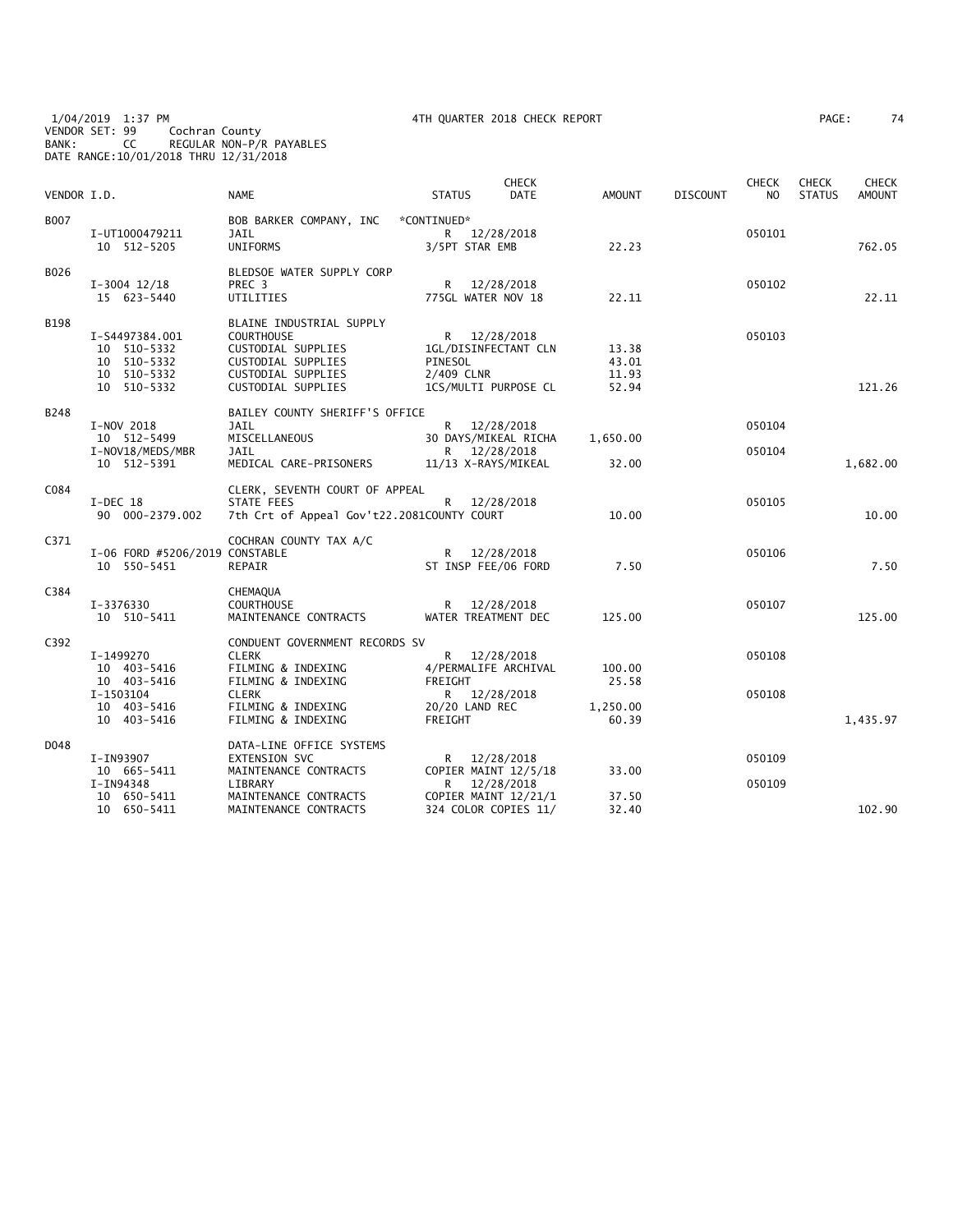1/04/2019 1:37 PM 4TH QUARTER 2018 CHECK REPORT PAGE: 75 VENDOR SET: 99 Cochran County BANK: CC REGULAR NON-P/R PAYABLES DATE RANGE:10/01/2018 THRU 12/31/2018

| PAGE: | 75 |  |
|-------|----|--|
|-------|----|--|

|             |    |                |                           |                       | <b>CHECK</b>           |        |                 | <b>CHECK</b> | <b>CHECK</b>  | <b>CHECK</b>  |
|-------------|----|----------------|---------------------------|-----------------------|------------------------|--------|-----------------|--------------|---------------|---------------|
| VENDOR I.D. |    |                | <b>NAME</b>               | <b>STATUS</b>         | <b>DATE</b>            | AMOUNT | <b>DISCOUNT</b> | NO           | <b>STATUS</b> | <b>AMOUNT</b> |
| D196        |    |                | JORGE DE LA CRUZ, SHERIFF |                       |                        |        |                 |              |               |               |
|             |    | I-120418/XPORT | JAIL                      |                       | R 12/28/2018           |        |                 | 050110       |               |               |
|             |    | 10 512-5499    | MISCELLANEOUS             |                       | MEALS/ELIDA, SCOTT, NA | 23.35  |                 |              |               |               |
|             |    | 10 512-5499    | MISCELLANEOUS             |                       | SNACKS/SWTWTR/BRKFST   | 6.04   |                 |              |               |               |
|             |    | 10 512-5499    | MISCELLANEOUS             | SNACKS/SUPPER??3PM    |                        | 6.88   |                 |              |               |               |
|             |    | I-121018/GROC  | JAIL                      |                       | R 12/28/2018           |        |                 | 050110       |               |               |
|             |    | 10 512-5333    | FOOD-PRISONERS            |                       | 6 ALLSUP'S BREAD 12/   | 4.77   |                 |              |               |               |
|             |    | 10 512-5333    | FOOD-PRISONERS            | 2 ALLSUP'S MILK       |                        | 6.98   |                 |              |               |               |
|             |    | 10 512-5333    | FOOD-PRISONERS            | 3 BAR-S FRANKS        |                        | 3.87   |                 |              |               |               |
|             |    | 10 512-5333    | FOOD-PRISONERS            | LETTUCE               |                        | 1.59   |                 |              |               |               |
|             | 10 | 512-5333       | FOOD-PRISONERS            | 2 2-PK TOMATOES/LG    |                        | 2.78   |                 |              |               |               |
|             |    | 10 512-5333    | FOOD-PRISONERS            |                       | LETTUCE 12/7; ALLSUP'  | 1.59   |                 |              |               |               |
|             |    | 10 512-5333    | FOOD-PRISONERS            | SHREDDED LETTUCE      |                        | 1.59   |                 |              |               |               |
|             | 10 | 512-5333       | FOOD-PRISONERS            |                       | LETTUCE 11/29; ALLSUP  | 1.59   |                 |              |               |               |
|             | 10 | 512-5333       | FOOD-PRISONERS            | 2 2-PK TOMATOES/LG    |                        | 2.78   |                 |              |               |               |
|             | 10 | 512-5333       | FOOD-PRISONERS            |                       | CANOLA OIL 12/4; ALL   | 4.19   |                 |              |               |               |
|             |    | 10 512-5333    | FOOD-PRISONERS            |                       | 6 ALLSUP'S BREAD 12/   | 4.77   |                 |              |               |               |
|             |    | 10 512-5333    | FOOD-PRISONERS            | 12PK HAMBURGER BUNS   |                        | 2.29   |                 |              |               |               |
|             | 10 | 512-5333       | FOOD-PRISONERS            | 2 2-PK TOMATOES/LG    |                        | 2.78   |                 |              |               |               |
|             | 10 | 512-5333       | FOOD-PRISONERS            |                       | 2 ALLSUP'S MILK 12/3   | 6.98   |                 |              |               |               |
|             | 10 | 512-5333       | FOOD-PRISONERS            | 3 2-PK TOMATOES/LG    |                        | 4.17   |                 |              |               |               |
|             | 10 | 512-5333       | FOOD-PRISONERS            | LETTUCE               |                        | 1.59   |                 |              |               |               |
|             | 10 | 512-5333       | FOOD-PRISONERS            | 14 JALAPENOS          |                        | 1.40   |                 |              |               |               |
|             | 10 | 512-5333       | FOOD-PRISONERS            |                       | 2PK ONION 12/2; ALLS   | 0.99   |                 |              |               |               |
|             | 10 | 512-5333       | FOOD-PRISONERS            |                       | SOUR CREAM 12/6; ALLS  | 1.69   |                 |              |               |               |
|             | 10 | 512-5333       | FOOD-PRISONERS            | LETTUCE               |                        | 1.59   |                 |              |               |               |
|             |    | 10 512-5333    | FOOD-PRISONERS            |                       | 4 BANANAS 12/5; ALLS   | 1.00   |                 |              |               |               |
|             |    | 10 512-5333    | FOOD-PRISONERS            | <b>SYRUP</b>          |                        | 2.39   |                 |              |               |               |
|             | 10 | 512-5333       | FOOD-PRISONERS            |                       | CORN TORTILLAS 12/5;   | 1.39   |                 |              |               |               |
|             | 10 | 512-5333       | FOOD-PRISONERS            |                       | 2 SHREDDED JACK CHEE   | 4.98   |                 |              |               |               |
|             | 10 | 512-5333       | FOOD-PRISONERS            | ALLSUP'S MILK 12/9    |                        | 3.49   |                 |              |               |               |
|             | 10 | 512-5333       | FOOD-PRISONERS            | 4 BANANAS 11/30       |                        | 1.00   |                 |              |               |               |
|             | 10 | 512-5333       | FOOD-PRISONERS            |                       | 2 SPAGHETTI 12/2;ALL   | 3.98   |                 |              |               |               |
|             | 10 | 512-5333       | FOOD-PRISONERS            | 2PK BELL PEPPER       |                        | 0.99   |                 |              |               |               |
|             | 10 | 512-5333       | FOOD-PRISONERS            |                       | 2 LAY'S WAVY BBQ 12/   | 6.30   |                 |              |               |               |
|             | 10 | 512-5333       | FOOD-PRISONERS            | <b>DISC</b>           |                        | 2.30CR |                 |              |               |               |
|             | 10 | 512-5333       | FOOD-PRISONERS            | SR CRM POTATO CHIPS   |                        | 5.25   |                 |              |               |               |
|             | 10 | 512-5333       | FOOD-PRISONERS            | BBQ POTATO CHIPS      |                        | 1.75   |                 |              |               |               |
|             | 10 | 512-5333       | FOOD-PRISONERS            | 2 SHARP CHED SHREDS   |                        | 6.30   |                 |              |               |               |
|             | 10 | 512-5333       | FOOD-PRISONERS            |                       | 3 HONEY HAM 8oz 11/3   | 11.55  |                 |              |               |               |
|             | 10 | 512-5333       | FOOD-PRISONERS            | 2 VEG OIL 12/6; FAM\$ |                        | 5.00   |                 |              |               |               |
|             | 10 | 512-5333       | FOOD-PRISONERS            | POTATO MASHER         |                        | 1.00   |                 |              |               |               |
|             | 10 | 512-5333       | FOOD-PRISONERS            |                       | LG EGGS 12/8; ALLSUP'  | 2.99   |                 |              |               |               |
|             | 10 | 512-5333       | FOOD-PRISONERS            | ALLSUP'S MILK         |                        | 3.49   |                 |              |               | 156.80        |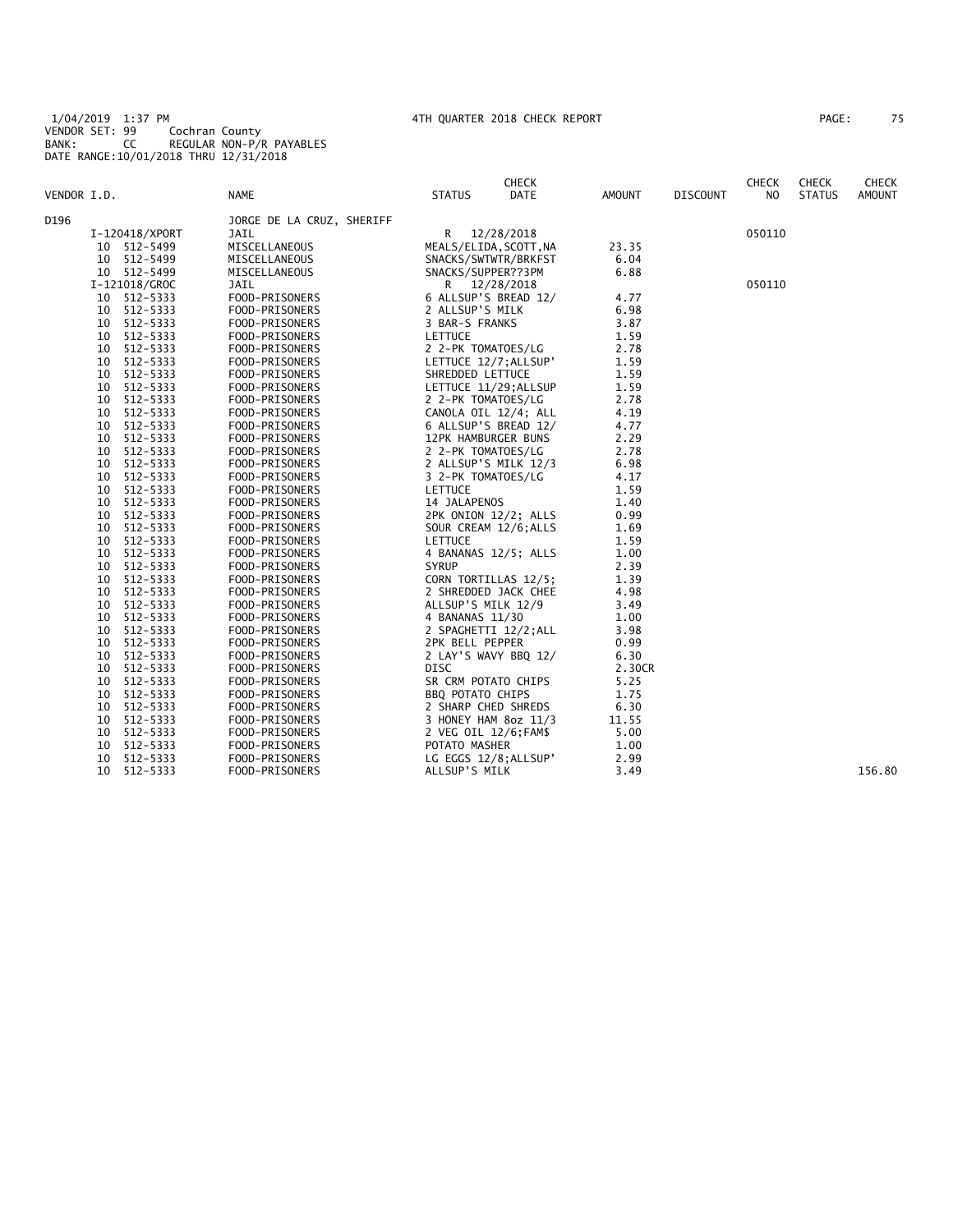1/04/2019 1:37 PM 4TH QUARTER 2018 CHECK REPORT PAGE: 76 VENDOR SET: 99 Cochran County BANK: CC REGULAR NON-P/R PAYABLES DATE RANGE:10/01/2018 THRU 12/31/2018

| 'AGE : | 76 |
|--------|----|
|--------|----|

| VENDOR I.D. |                                                                                                                                  | <b>NAME</b>                                                                                                                                                                                                                                                                                                                                                                                                                                 | <b>CHECK</b><br><b>DATE</b><br><b>STATUS</b>                                 | AMOUNT                                                         | <b>DISCOUNT</b> | <b>CHECK</b><br>N <sub>O</sub> | <b>CHECK</b><br><b>STATUS</b> | <b>CHECK</b><br><b>AMOUNT</b> |
|-------------|----------------------------------------------------------------------------------------------------------------------------------|---------------------------------------------------------------------------------------------------------------------------------------------------------------------------------------------------------------------------------------------------------------------------------------------------------------------------------------------------------------------------------------------------------------------------------------------|------------------------------------------------------------------------------|----------------------------------------------------------------|-----------------|--------------------------------|-------------------------------|-------------------------------|
| E015        | I-'19 SS ADMIN FEE<br>10 409-5499                                                                                                | TEXAS SOCIAL SECURITY PROGRAM<br>NON-DEPT'L<br>MISCELLANEOUS                                                                                                                                                                                                                                                                                                                                                                                | $\mathsf{R}$<br>12/28/2018<br>ANNUAL FEE TO ADMIN                            | 35.00                                                          |                 | 050111                         |                               | 35.00                         |
| E031        | I-DW#18167<br>10 000-4370.101                                                                                                    | FRANK ENRIQUEZ<br><b>ACTIVITY BLDG</b><br>RENT-ACTIVITY BUILDING                                                                                                                                                                                                                                                                                                                                                                            | R 12/28/2018<br>REF DEP FOR 10/27/18                                         | 150.00                                                         |                 | 050112                         |                               | 150.00                        |
| E091        | I-4000007202<br>10 560-5310                                                                                                      | efurnitureMAX, LLC<br>SHERIFF<br>OFFICE SUPPLIES                                                                                                                                                                                                                                                                                                                                                                                            | 12/28/2018<br>R<br>XW OFC CHAIR 24/7,40                                      | 329.99                                                         |                 | 050113                         |                               | 329.99                        |
| F073        | I-381571<br>24 510-5499<br>24 510-5499<br>24 510-5499<br>24 510-5499<br>24 510-5499<br>24 510-5499<br>24 510-5499<br>24 510-5499 | FRONTIER VALLEY INC.<br><b>COURTHOUSE</b><br>COURTHOUSE SECURITY CCP102.0<br>COURTHOUSE SECURITY CCP102.0 2/1" SEALTITE STRAIG<br>COURTHOUSE SECURITY CCP102.0 6/1" SEALTITE<br>COURTHOUSE SECURITY CCP102.0 80/1.5" EMT CONDUIT<br>COURTHOUSE SECURITY CCP102.0 2/1" EMT TIE STRAP<br>COURTHOUSE SECURITY CCP102.0 2/1.5"EMT CONNECTOR<br>COURTHOUSE SECURITY CCP102.0 2/4 SQUARE BOX<br>COURTHOUSE SECURITY CCP102.0 2/COVER 4 SQ BOX BLA | R 12/28/2018<br>12/1.5" EMT TIE STRA                                         | 1.20<br>13.27<br>9.74<br>48.75<br>1.12<br>0.38<br>3.49<br>2.41 |                 | 050114                         |                               | 80.36                         |
| F211        | I-2171461<br>10 560-5454<br>10 560-5454                                                                                          | <b>FLATLAND TIRES</b><br>SHERIFF<br><b>TIRES</b><br><b>TIRES</b>                                                                                                                                                                                                                                                                                                                                                                            | R 12/28/2018<br>4/MOUNT AND BALANCE/<br>4/TIRE DISPOSAL                      | 110.00<br>16.00                                                |                 | 050115                         |                               | 126.00                        |
| F233        | I-100566829<br>24 510-5499<br>24 510-5499                                                                                        | FIRETROL PROTECTION SYSTEMS, I<br><b>COURTHOUSE</b><br>COURTHOUSE SECURITY CCP102.0 INSTL CAMERA SYSTEM<br>COURTHOUSE SECURITY CCP102.0                                                                                                                                                                                                                                                                                                     | R<br>12/28/2018<br>MATERIAL                                                  | 3,000.00<br>9,277.00                                           |                 | 050116                         |                               | 12,277.00                     |
| G031        | I-9025958480<br>10 435-5310                                                                                                      | GRAINGER<br>DISTRICT COURT/CRTRM SEC<br>OFFICE SUPPLIES                                                                                                                                                                                                                                                                                                                                                                                     | R 12/28/2018<br>SLIDING DOOR BAR LOC                                         | 23.89                                                          |                 | 050117                         |                               |                               |
|             | I-9031703813<br>10 510-5332<br>I-9037151033<br>10 409-5300                                                                       | <b>COURTHOUSE</b><br>CUSTODIAL SUPPLIES<br>NON-DEPT'L<br>COUNTY-WIDE SUPPLIES                                                                                                                                                                                                                                                                                                                                                               | R<br>12/28/2018<br>12/SCREW IN 20V LIGH<br>R 12/28/2018<br>2BX/AAA BATTERIES | 48.72<br>9.60                                                  |                 | 050117<br>050117               |                               | 82.21                         |
| G074        | I-FEES NOV 18<br>10 000-2206.002                                                                                                 | GRAVES, HUMPHRIES, STAHL, LTD<br>JUSTICE OF PEACE<br>COLLECTION AGENCY FEES                                                                                                                                                                                                                                                                                                                                                                 | R<br>12/28/2018<br>COLLECTION FEES NOVE                                      | 131.71                                                         |                 | 050118                         |                               | 131.71                        |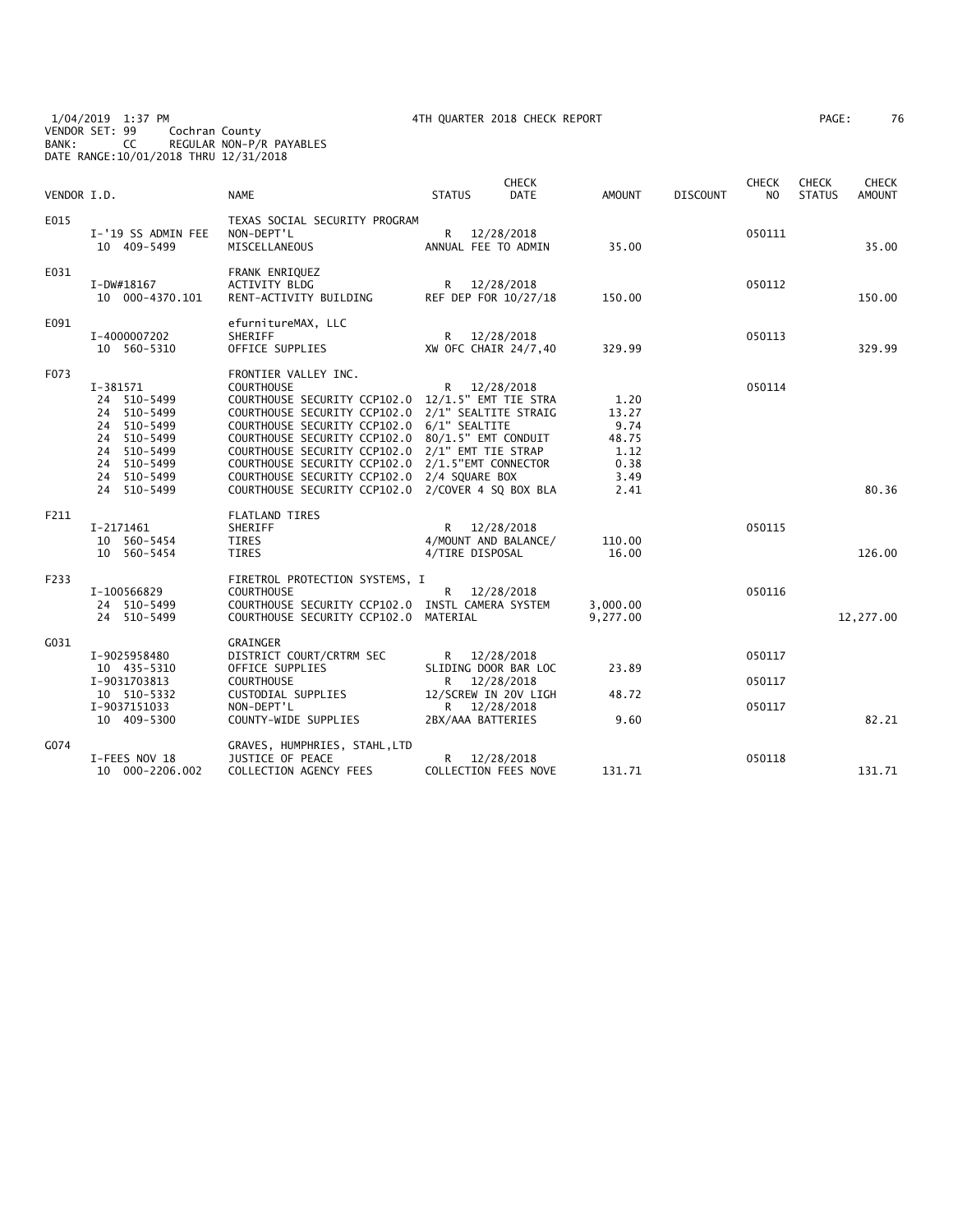1/04/2019 1:37 PM 4TH QUARTER 2018 CHECK REPORT PAGE: 77 VENDOR SET: 99 Cochran County BANK: CC REGULAR NON-P/R PAYABLES DATE RANGE:10/01/2018 THRU 12/31/2018

| PAGE: |  | ź |
|-------|--|---|
|       |  |   |

| VENDOR I.D. |                                                                                                                                           | <b>NAME</b>                                                                                                                                                                           | <b>STATUS</b>                             | <b>CHECK</b><br><b>DATE</b>                                                                                                                          | <b>AMOUNT</b>                                                              | <b>DISCOUNT</b> | <b>CHECK</b><br>N <sub>O</sub> | <b>CHECK</b><br><b>STATUS</b> | <b>CHECK</b><br><b>AMOUNT</b> |
|-------------|-------------------------------------------------------------------------------------------------------------------------------------------|---------------------------------------------------------------------------------------------------------------------------------------------------------------------------------------|-------------------------------------------|------------------------------------------------------------------------------------------------------------------------------------------------------|----------------------------------------------------------------------------|-----------------|--------------------------------|-------------------------------|-------------------------------|
| G161        | I-23850/E<br>15 621-5356<br>15 621-5356                                                                                                   | <b>GEBO'S CREDIT CORPORATION</b><br>PREC 1<br>ROAD MATERIALS & SUPPLIES<br>ROAD MATERIALS & SUPPLIES                                                                                  | HELMET AUTODARK VARI<br>WELDING GLOVES    | R 12/28/2018                                                                                                                                         | 79.99<br>6.69                                                              |                 | 050119                         |                               | 86.68                         |
| G249        | I-201304440<br>17  573-5413.004                                                                                                           | <b>GULF COAST TRADES CENTER</b><br><b>JUVENILE PROBATION</b><br>Other Placements                                                                                                      |                                           | R 12/28/2018<br>5 DAYS/POST(N)@103.0                                                                                                                 | 515.15                                                                     |                 | 050120                         |                               | 515.15                        |
| G265        | I-0313080<br>10 403-5310<br>10 403-5310                                                                                                   | GOVERNMENT FORMS AND SUPPLIES,<br>CO/DIST CLERK<br>OFFICE SUPPLIES<br>OFFICE SUPPLIES                                                                                                 | FREIGHT                                   | R 12/28/2018<br>500 BLUE BORDER PAPE                                                                                                                 | 188.13<br>19.36                                                            |                 | 050121                         |                               | 207.49                        |
| G270        | I-NOV 2018<br>10 512-5499<br>10 512-5499<br>10 512-5499<br>10 512-5499<br>10 512-5499<br>10 512-5499<br>I-NOV 2018/MEDICAL<br>10 512-5391 | GARZA COUNTY LAW ENFORCEMENT C<br>JAIL<br>MISCELLANEOUS<br>MISCELLANEOUS<br>MISCELLANEOUS<br>MISCELLANEOUS<br>MISCELLANEOUS<br>MISCELLANEOUS<br><b>JAIL</b><br>MEDICAL CARE-PRISONERS | 28 DAYS/JESUS PONCE<br>8 DAYS/JOSE ROMERO | R 12/28/2018<br>30 DAYS/BILLY GONZAL<br>22 DAYS/JEREMIE HOLL<br>30 DAYS/ANTHONY MILL<br>28 DAYS/MICHAEL RICH<br>R 12/28/2018<br>MED CK/J PONCE NAVAR | 1,350.00<br>990.00<br>1,350.00<br>1,260.00<br>1,260.00<br>360.00<br>102.00 |                 | 050122<br>050122               |                               | 6,672.00                      |
| H026        | I-6456/PATTON<br>10 426-5400<br>I-6461/PATTON<br>10 426-5400                                                                              | RICHARD L. HUSEN, ATTY.<br>COUNTY COURT<br>ATTORNEY AD LITEM<br>COUNTY COURT<br>ATTORNEY AD LITEM                                                                                     | R.<br>PLEA HRNG(M)/HOLLYE<br>R —          | 12/28/2018<br>12/28/2018<br>PLEA W/6456(M)/HOLLY                                                                                                     | 200.00<br>100.00                                                           |                 | 050123<br>050123               |                               | 300.00                        |
| J074        | I-DEC TRAVEL<br>10 499-5427<br>10 499-5427                                                                                                | TREVA JACKSON, TAX ASSESSOR/CO<br>TAX A/C<br>CONTINUING EDUCATION<br>CONTINUING EDUCATION                                                                                             | R —                                       | 12/28/2018<br>24 MI/CITY COUNCIL/W<br>120MI/TAX A/C MTG LB                                                                                           | 13.08<br>65.40                                                             |                 | 050124                         |                               | 78.48                         |
| L015        | I-NOV18/JUV#1025<br>17 573-5413                                                                                                           | LUBBOCK COUNTY, TEXAS<br>JUVENILE PROBATION<br>Detention Services                                                                                                                     | R.                                        | 12/28/2018<br>26 DAYS/PRE@\$100/#10                                                                                                                  | 2.600.00                                                                   |                 | 050125                         |                               | 2,600.00                      |
| L227        | I-100418/MEDS<br>10 512-5391<br>I-NOV 2018                                                                                                | LYNN COUNTY SHERIFF'S OFFICE<br>JAIL<br>MEDICAL CARE-PRISONERS<br>JAIL                                                                                                                | MEDS/NAVARETTE<br>R.                      | R 12/28/2018<br>12/28/2018                                                                                                                           | 6.39                                                                       |                 | 050126<br>050126               |                               |                               |
|             | 10 512-5499<br>10 512-5499<br>I-NOV18/MEDICAL<br>10 512-5391                                                                              | MISCELLANEOUS<br>MISCELLANEOUS<br>JAIL/MEDICAL<br>MEDICAL CARE-PRISONERS                                                                                                              | OFFICE VISIT/DANCER                       | 30 DAYS/YONDON DANCE<br>30 DAYS/GEORGE NAVAR<br>R 12/28/2018                                                                                         | 1,200.00<br>1,200.00<br>40.00                                              |                 | 050126                         |                               |                               |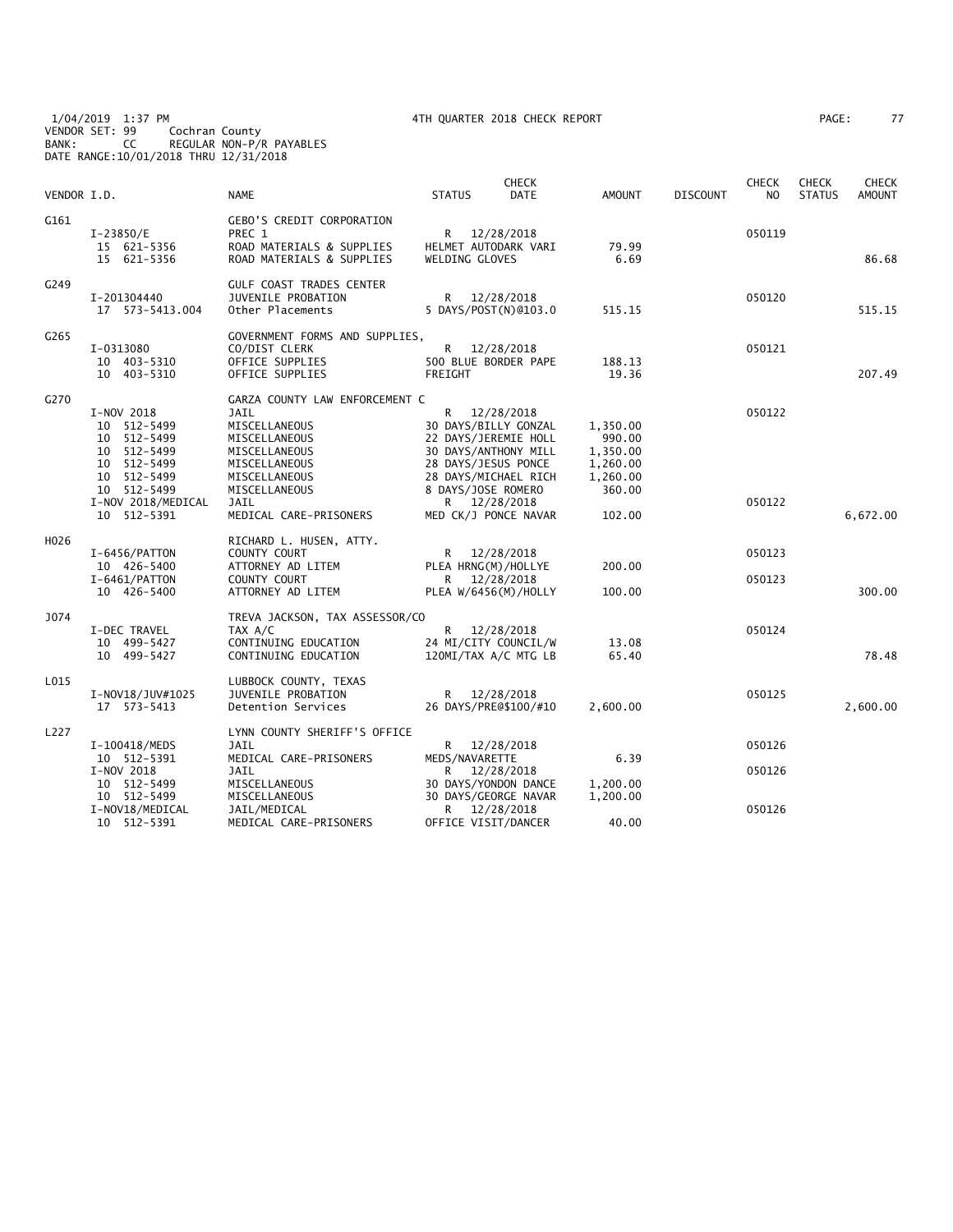1/04/2019 1:37 PM 4TH QUARTER 2018 CHECK REPORT PAGE: 78 VENDOR SET: 99 Cochran County BANK: CC REGULAR NON-P/R PAYABLES DATE RANGE:10/01/2018 THRU 12/31/2018

| VENDOR I.D. |                                                                                    | <b>NAME</b>                                                                                                                | <b>STATUS</b>                                                                                      | <b>CHECK</b><br><b>DATE</b> | AMOUNT                                      | <b>DISCOUNT</b> | <b>CHECK</b><br>NO. | <b>CHECK</b><br><b>STATUS</b> | <b>CHECK</b><br><b>AMOUNT</b> |
|-------------|------------------------------------------------------------------------------------|----------------------------------------------------------------------------------------------------------------------------|----------------------------------------------------------------------------------------------------|-----------------------------|---------------------------------------------|-----------------|---------------------|-------------------------------|-------------------------------|
| L227        | I-NOV18/MEDICAL<br>10 512-5391<br>10 512-5391<br>10 512-5391                       | LYNN COUNTY SHERIFF'S OFFICE<br>JAIL/MEDICAL<br>MEDICAL CARE-PRISONERS<br>MEDICAL CARE-PRISONERS<br>MEDICAL CARE-PRISONERS | *CONTINUED*<br>R<br>OFFICE VISIT/G.NAVAR<br>OFFICE VISIT/G.NAVAR<br>INJECTIONS/G NAVARRE           | 12/28/2018                  | 40.00<br>40.00<br>196.00                    |                 | 050126              |                               |                               |
|             | 10 512-5391<br>I-NOV18/MEDS<br>10 512-5391<br>10 512-5391                          | MEDICAL CARE-PRISONERS<br>JAIL<br>MEDICAL CARE-PRISONERS<br>MEDICAL CARE-PRISONERS                                         | DISC<br>R.<br>RX#1/YONDON DANCER<br>RX#1/GEORGE NAVARRET                                           | 12/28/2018                  | 63.20CR<br>7.89<br>6.39                     |                 | 050126              |                               | 2,673.47                      |
| M011        | I-4021398<br>10 560-5454                                                           | MCWHORTER'S LTD<br>SHERIFF<br><b>TIRES</b>                                                                                 | $\mathsf{R}$<br>FIX FLAT 8/17/18 #59                                                               | 12/28/2018                  | 16.65                                       |                 | 050127              |                               | 16.65                         |
| M239        | $I - 467535$<br>10 650-5590<br>10 650-5590<br>10 650-5590<br>10 650-5590           | MIDAMERICA BOOKS<br>LIBRARY<br><b>BOOKS</b><br><b>BOOKS</b><br><b>BOOKS</b><br><b>BOOKS</b>                                | R 12/28/2018<br>ALL DOLLED UP!<br>AS IT LIES!<br>ONE, TWO, THREE, KIC<br>LIONS, TIGERS&BEARS       |                             | 19.95<br>19.95<br>19.95<br>19.95            |                 | 050128              |                               | 79.80                         |
| M289        | $I-352115$<br>15 624-5451<br>15 624-5451<br>15 624-5451                            | MARCELO RODRIGUEZ dba<br>PREC 4<br>REPAIRS<br>REPAIRS<br><b>REPAIRS</b>                                                    | R 12/28/2018<br>HOSE LEAK/CRACKED FT<br>RMV/RPL HOSE&FITTING<br>BLED FUEL SYS&PRESSU               |                             | 128.76<br>285.00                            |                 | 050129              |                               | 413.76                        |
| N082        | I-iTICKET NOV 18<br>10 455-5499                                                    | <b>NETDATA</b><br>JUSTICE OF PEACE<br>MISCELLANEOUS                                                                        | R<br>NOVEMBER 2018                                                                                 | 12/28/2018                  | 6.00                                        |                 | 050130              |                               | 6.00                          |
| N099        | I-11620<br>10 560-5334<br>10 560-5334<br>10 560-5334<br>10 560-5334<br>10 560-5334 | NARTEC, INC<br>SHERIFF<br>OTHER SUPPLIES<br>OTHER SUPPLIES<br>OTHER SUPPLIES<br>OTHER SUPPLIES<br>OTHER SUPPLIES           | R.<br>200/METH TEST AMPULE<br>100/COCAINE TEST AMP<br>INSTRUCTOR PACKET<br>SHIPPING<br><b>DISC</b> | 12/28/2018                  | 352.80<br>145.00<br>10.00<br>7.99<br>7.99CR |                 | 050131              |                               | 507.80                        |
| 0013        | I-M EVANS 2019<br>15 610-5480                                                      | OLD REPUBLIC SURETY COMPA<br>COMMISSIONERS COURT<br><b>BONDS &amp; NOTARY FEES</b>                                         | R<br>PUBLIC OFF'L BOND/MA                                                                          | 12/28/2018                  | 50.00                                       |                 | 050132              |                               | 50.00                         |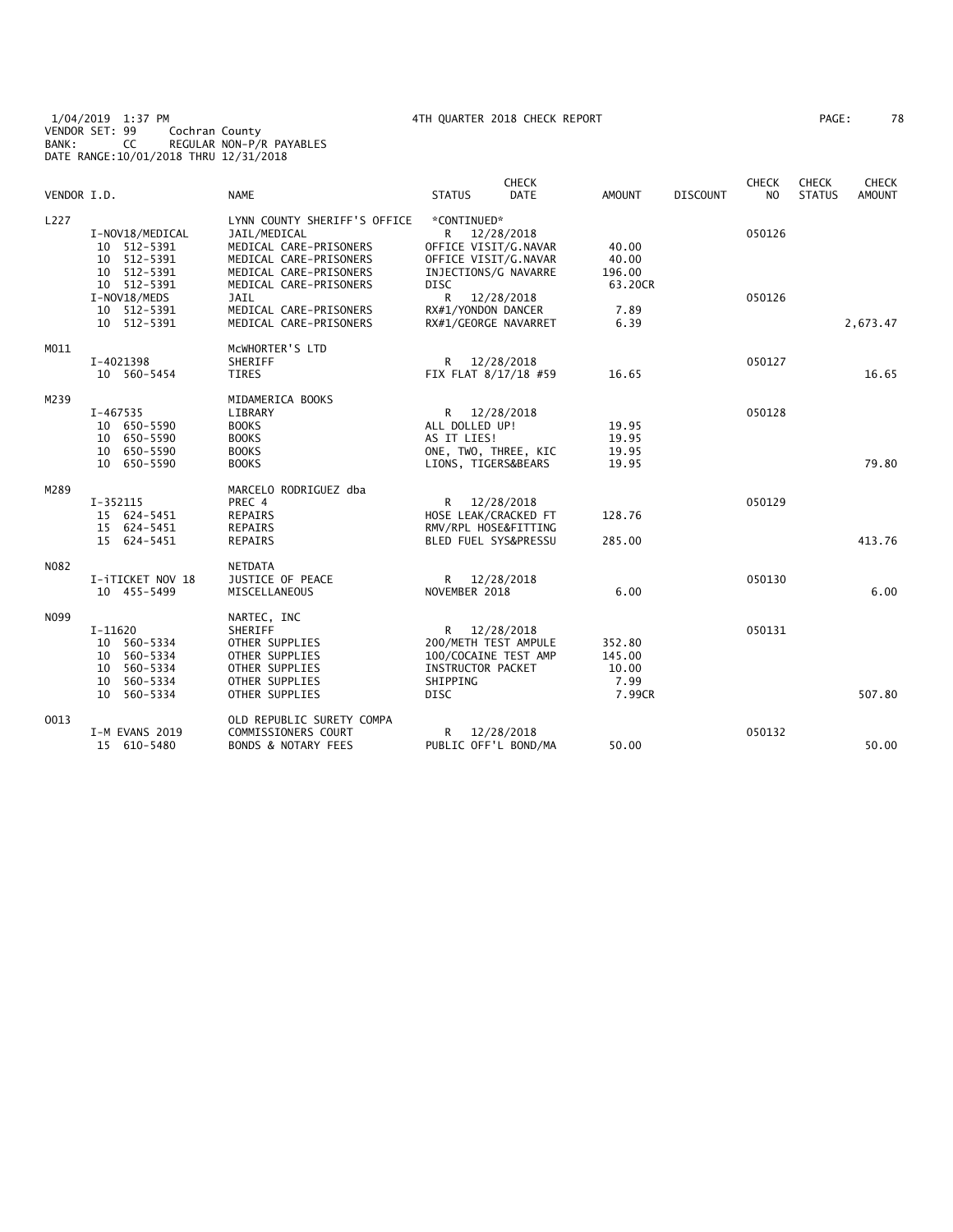1/04/2019 1:37 PM 4TH QUARTER 2018 CHECK REPORT PAGE: 79 VENDOR SET: 99 Cochran County BANK: CC REGULAR NON-P/R PAYABLES DATE RANGE:10/01/2018 THRU 12/31/2018

| PAGE: | 79 |  |
|-------|----|--|
|-------|----|--|

|             |                    |                             |               | <b>CHECK</b>         |               |                 | <b>CHECK</b>   | <b>CHECK</b>  | <b>CHECK</b>  |
|-------------|--------------------|-----------------------------|---------------|----------------------|---------------|-----------------|----------------|---------------|---------------|
| VENDOR I.D. |                    | <b>NAME</b>                 | <b>STATUS</b> | <b>DATE</b>          | <b>AMOUNT</b> | <b>DISCOUNT</b> | N <sub>O</sub> | <b>STATUS</b> | <b>AMOUNT</b> |
| 0037        |                    | ANGELA OVERMAN, ATTY AT LAW |               |                      |               |                 |                |               |               |
|             | I-#1538/Z ACOSTA   | DISTRICT COURT              | R 12/28/2018  |                      |               |                 | 050133         |               |               |
|             | 10 435-5400        | ATTORNEY AD LITEM           |               | 3HRS(F)/ZACHARIAS AC | 225.00        |                 |                |               |               |
|             | $I$ -#1565/B JONES | DISTRICT COURT              |               | R 12/28/2018         |               |                 | 050133         |               |               |
|             | 10 435-5400        | ATTORNEY AD LITEM           |               | 8.25HRS(F)/BEN JONES | 618.75        |                 |                |               |               |
|             | I-#1581/ROJAS      | DISTRICT COURT              |               | R 12/28/2018         |               |                 | 050133         |               |               |
|             | 10 435-5400        | ATTORNEY AD LITEM           |               | 1.25HRS(F)/CATHERINE | 93.75         |                 |                |               | 937.50        |
| P007        |                    | PAYROLL CLEARING ACCT       |               |                      |               |                 |                |               |               |
|             | I-4TH QTR 2018     | WORKERS COMP/ALL DEPTS      | R —           | 12/28/2018           |               |                 | 050134         |               |               |
|             | 10 400-5204        | WORKERS' COMPENSATION       |               | W/C QTRLY DEPOSIT-CN | 47.85         |                 |                |               |               |
|             | 10 403-5204        | WORKERS' COMPENSATION       |               | W/C QTRLY DEPOSIT-CL | 69.44         |                 |                |               |               |
|             | 10 435-5204        | WORKERS' COMPENSATION       |               | W/C QTRLY DEPOSIT-DI | 8.24          |                 |                |               |               |
|             | 10 455-5204        | WORKERS' COMPENSATION       |               | W/C QRTLY DEPOSIT-J. | 35.36         |                 |                |               |               |
|             | 10 475-5204        | WORKERS' COMPENSATION       |               | W/C QTRLY DEPOSIT-CN | 10.78         |                 |                |               |               |
|             | 10 476-5204        | WORKERS' COMPENSATION       |               | W/C QTRLY DEPOSIT-DI | 1.09          |                 |                |               |               |
|             | 10<br>490-5204     | WORKERS' COMPENSATION       |               | W/C QTRLY DEPOSIT-EL | 9.83          |                 |                |               |               |
|             | 10 495-5204        | WORKERS' COMPENSATION       |               | W/C QTRLY DEPOSIT-AU | 58.78         |                 |                |               |               |
|             | 10 497-5204        | WORKERS' COMPENSATION       |               | W/C QTRLY DEPOSIT-TR | 40.50         |                 |                |               |               |
|             | 10 499-5204        | WORKERS' COMPENSATION       |               | W/C QTRLY DEPOSIT-TA | 87.05         |                 |                |               |               |
|             | 10 510-5204        | WORKERS' COMPENSATION       |               | W/C QTRLY DEPOSIT-CO | 228.78        |                 |                |               |               |
|             | 10 512-5204        | WORKERS' COMPENSATION       |               | W/C QTRLY DEPOSIT-JA | 551.83        |                 |                |               |               |
|             | 10 516-5204        | WORKERS' COMPENSATION       |               | W/C QTRLY DEPOSIT-CE | 299.10        |                 |                |               |               |
|             | 10 550-5204        | WORKERS' COMPENSATION       |               | W/C QTRLY DEPOSIT-CO | 148.47        |                 |                |               |               |
|             | 10 560-5204        | WORKERS' COMPENSATION       |               | W/C QTRLY DEPOSIT-SH | 1,880.92      |                 |                |               |               |
|             | 17<br>573-5204     | WORKERS' COMPENSATION       |               | W/C QTRLY DEPOSIT-JU | 79.92         |                 |                |               |               |
|             | 10 650-5204        | WORKERS' COMPENSATION       |               | W/C QTRLY DEPOSIT-LI | 39.72         |                 |                |               |               |
|             | 10 652-5204        | WORKERS' COMPENSATION       |               | W/C QTRLY DEPOSIT-MU | 13.69         |                 |                |               |               |
|             | 660-5204<br>10     | WORKERS' COMPENSATION       |               | W/C QTRLY DEPOSIT-PA | 194.70        |                 |                |               |               |
|             | 662-5204<br>10     | WORKERS' COMPENSATION       |               | W/C QTRLY DEPOSIT-AC | 258.41        |                 |                |               |               |
|             | 665-5204<br>10     | WORKERS' COMPENSATION       |               | W/C QTRLY DEPOSIT-EX | 30.00         |                 |                |               |               |
|             | 15 610-5204        | WORKERS' COMPENSATION       |               | W/C QTRLY DEPOSIT-CO | 169.23        |                 |                |               |               |
|             | 15<br>621-5204     | WORKERS' COMPENSATION       |               | W/C QTRLY DEPOSIT-PR | 544.82        |                 |                |               |               |
|             | 15 622-5204        | WORKERS' COMPENSATION       |               | W/C QTRLY DEPOSIT-PR | 440.68        |                 |                |               |               |
|             | 15 623-5204        | WORKERS' COMPENSATION       |               | W/C QTRLY DEPOSIT-PR | 549.28        |                 |                |               |               |
|             | 15 624-5204        | WORKERS' COMPENSATION       |               | W/C QTRLY DEPOSIT-PR | 558.21        |                 |                |               |               |
|             | 30 518-5204        | WORKERS' COMPENSATION       |               | W/C QTRLY DEPOSIT-AI | 83.44         |                 |                |               | 6,440.12      |
| P202        |                    | THE PRODUCTIVITY CENTER     |               |                      |               |                 |                |               |               |
|             | I-CCSD003113018    | SHERIFF                     |               | R 12/28/2018         |               |                 | 050135         |               |               |
|             | 10 560-5481        | DUES AND REGISTRATION       |               | JAN '19-'20 TCLEDDS/ | 330.00        |                 |                |               | 330.00        |
| S063        |                    | ANGEL RAMIREZ, dba          |               |                      |               |                 |                |               |               |
|             | I-011049           | PREC 2                      |               | R 12/28/2018         |               |                 | 050136         |               |               |
|             | 15 622-5451        | REPAIRS                     |               | RMV/RPL 2 BATT/RPL G | 140.00        |                 |                |               | 140.00        |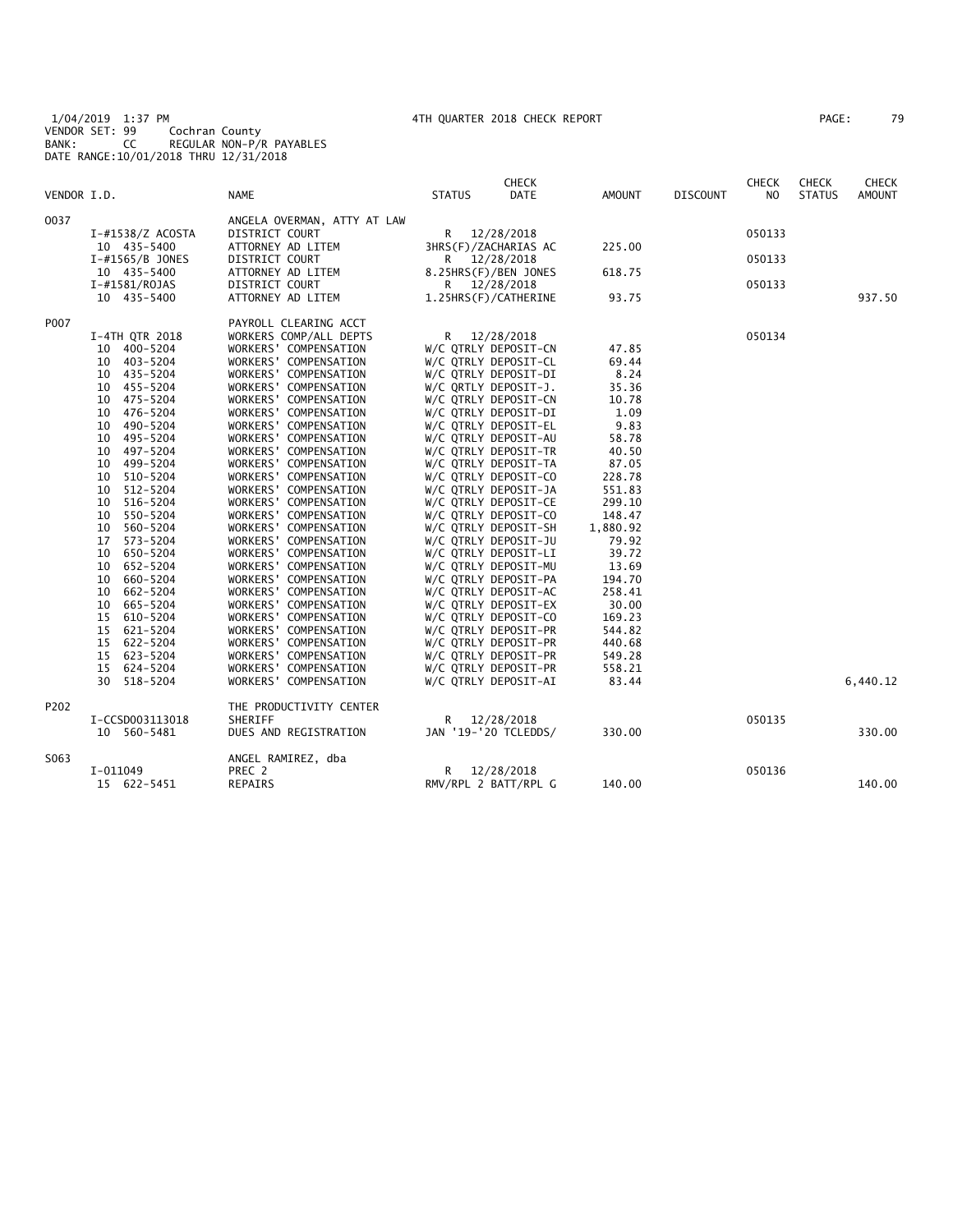1/04/2019 1:37 PM 4TH QUARTER 2018 CHECK REPORT PAGE: 80 VENDOR SET: 99 Cochran County BANK: CC REGULAR NON-P/R PAYABLES DATE RANGE:10/01/2018 THRU 12/31/2018

| 80<br>PAGE : |
|--------------|
|--------------|

|             |          |                     |                               |                      | <b>CHECK</b> |               |                 | <b>CHECK</b> | <b>CHECK</b>  | <b>CHECK</b>  |
|-------------|----------|---------------------|-------------------------------|----------------------|--------------|---------------|-----------------|--------------|---------------|---------------|
| VENDOR I.D. |          |                     | <b>NAME</b>                   | STATUS               | DATE         | <b>AMOUNT</b> | <b>DISCOUNT</b> | NO.          | <b>STATUS</b> | <b>AMOUNT</b> |
| S210        |          |                     | SHAMBURGER AUTO & FARM SUPPLY |                      |              |               |                 |              |               |               |
|             |          | I-366600            | PREC 2                        | R                    | 12/28/2018   |               |                 | 050137       |               |               |
|             |          | 15 622-5356         | ROAD MATERIALS & SUPPLIES     | COMB WRENCH 36MM     |              | 27.49         |                 |              |               |               |
|             |          | 15 622-5356         | ROAD MATERIALS & SUPPLIES     | 12" GRV JOINT PLIER  |              | 29.99         |                 |              |               |               |
|             | I-366827 |                     | PREC 1                        | R                    | 12/28/2018   |               |                 | 050137       |               |               |
|             |          | 15 621-5451         | REPAIRS                       | RAZOR BLADE          |              | 3.49          |                 |              |               |               |
|             |          | 15 621-5451         | REPAIRS                       | 2 LIMO TINT          |              | 26.98         |                 |              |               | 87.95         |
| S222        |          |                     | SOUTH PLAINS COMMUNICATIONS   |                      |              |               |                 |              |               |               |
|             |          | I-0116393-IN        | SHERIFF                       | R                    | 12/28/2018   |               |                 | 050138       |               |               |
|             |          | 10 560-5451         | MACHINERY-NON-OFFICE REPAIR   | VHF PORTABLE SN:B8A1 |              | 1,864.30      |                 |              |               |               |
|             | 10       | 560-5451            | MACHINERY-NON-OFFICE REPAIR   | VHF PORTABLE SN:B8A1 |              | 1,864.30      |                 |              |               |               |
|             | 10       | 560-5451            | MACHINERY-NON-OFFICE REPAIR   | VHF PORTABLE SN:B8A1 |              | 1,864.30      |                 |              |               |               |
|             | 10       | 560-5451            | MACHINERY-NON-OFFICE REPAIR   | VHF PORTABLE SN:B8A1 |              | 1,864.30      |                 |              |               |               |
|             | 10       | 560-5451            | MACHINERY-NON-OFFICE REPAIR   | VHF PORTABLE SN:B8A1 |              | 1,864.30      |                 |              |               |               |
|             | 10       | 560-5451            | MACHINERY-NON-OFFICE REPAIR   | VHF PORTABLE SN:B8A1 |              | 1,864.30      |                 |              |               |               |
|             | 10       | 560-5451            | MACHINERY-NON-OFFICE REPAIR   | VHF PORTABLE SN:B8A1 |              | 1,864.30      |                 |              |               |               |
|             | 10       | 560-5451            | MACHINERY-NON-OFFICE REPAIR   | 7/MIC                |              | 672.00        |                 |              |               | 13,722.10     |
|             |          |                     |                               |                      |              |               |                 |              |               |               |
| S242        |          |                     | SAM'S CLUB                    |                      |              |               |                 |              |               |               |
|             |          | I-1287 121918       | JAIL                          | R                    | 12/28/2018   |               |                 | 050139       |               |               |
|             |          | 10 512-5392         | MISCELLANEOUS SUPPLIES        | 2/TOWELS             |              | 36.48         |                 |              |               |               |
|             |          | 10 512-5392         | MISCELLANEOUS SUPPLIES        | 8"FOAM PLATES        |              | 12.48         |                 |              |               |               |
|             |          | 10 512-5333         | FOOD-PRISONERS                | <b>POTATOES</b>      |              | 4.98          |                 |              |               |               |
|             | 10       | 512-5392            | MISCELLANEOUS SUPPLIES        | 2/TOILET PAPER       |              | 38.96         |                 |              |               |               |
|             |          | 10 512-5333         | FOOD-PRISONERS                | 0ATS                 |              | 8.98          |                 |              |               |               |
|             | 10       | 512-5392            | MISCELLANEOUS SUPPLIES        | 20oz CUPS            |              | 24.28         |                 |              |               |               |
|             |          | 10 512-5392         | MISCELLANEOUS SUPPLIES        | 8" FOAM PLATES       |              | 12.48         |                 |              |               |               |
|             | 10       | 512-5333            | FOOD-PRISONERS                | 2/TORTILLAS          |              | 7.36          |                 |              |               |               |
|             |          | 10 512-5333         | FOOD-PRISONERS                | <b>SYRUP</b>         |              | 6.82          |                 |              |               |               |
|             | 10       | 512-5392            | MISCELLANEOUS SUPPLIES        | 2/PINESOL            |              | 21.16         |                 |              |               |               |
|             | 10       | 512-5333            | FOOD-PRISONERS                | 3/CANOLA OIL         |              | 23.94         |                 |              |               |               |
|             | 10       | 512-5392            | MISCELLANEOUS SUPPLIES        | 8/DISINFECTANT CLNR  |              | 51.84         |                 |              |               |               |
|             | 10       | 512-5392            | MISCELLANEOUS SUPPLIES        | 2/WINDFRESH          |              | 32.96         |                 |              |               |               |
|             | 10       | 512-5392            | MISCELLANEOUS SUPPLIES        | DISH SOAP            |              | 6.98          |                 |              |               |               |
|             | 10       | 512-5333            | FOOD-PRISONERS                | HB BUNS              |              | 3.68          |                 |              |               |               |
|             | 10       | 512-5392            | MISCELLANEOUS SUPPLIES        | 3/LYSOL              |              | 50.94         |                 |              |               |               |
|             | 10       | 512-5333            | FOOD-PRISONERS                | 2/HD BUNS            |              | 7.36          |                 |              |               |               |
|             | 10       | 512-5333            | FOOD-PRISONERS                | HB BUNS              |              | 3.68          |                 |              |               |               |
|             | 10       | 512-5333            | FOOD-PRISONERS                | 2/SALAD              |              | 3.96          |                 |              |               |               |
|             |          | 10 512-5333         | FOOD-PRISONERS                | 4/TORTILLAS          |              | 16.72         |                 |              |               |               |
|             |          | I-2091491585 121718 | JAIL                          | R 12/28/2018         |              |               |                 | 050139       |               |               |
|             |          | 10 512-5333         | FOOD-PRISONERS                | 5/COUNTRY CROCK      |              | 24.90         |                 |              |               |               |
|             | 10       | 512-5333            | FOOD-PRISONERS                | 2/SHREDDED CHEESE    |              | 23.04         |                 |              |               |               |
|             | 10       | 512-5333            | FOOD-PRISONERS                | 4/SLICED CHEESE      |              | 29.92         |                 |              |               |               |
|             | 10       | 512-5333            | FOOD-PRISONERS                | SOUR CREAM           |              | 4.42          |                 |              |               |               |
|             | 10       | 512-5333            | FOOD-PRISONERS                | 4/CINNAMON ROLLS     |              | 27.12         |                 |              |               |               |
|             |          | 10 409-5300         | COUNTY-WIDE SUPPLIES          | HALF/HALF            |              | 8.72          |                 |              |               |               |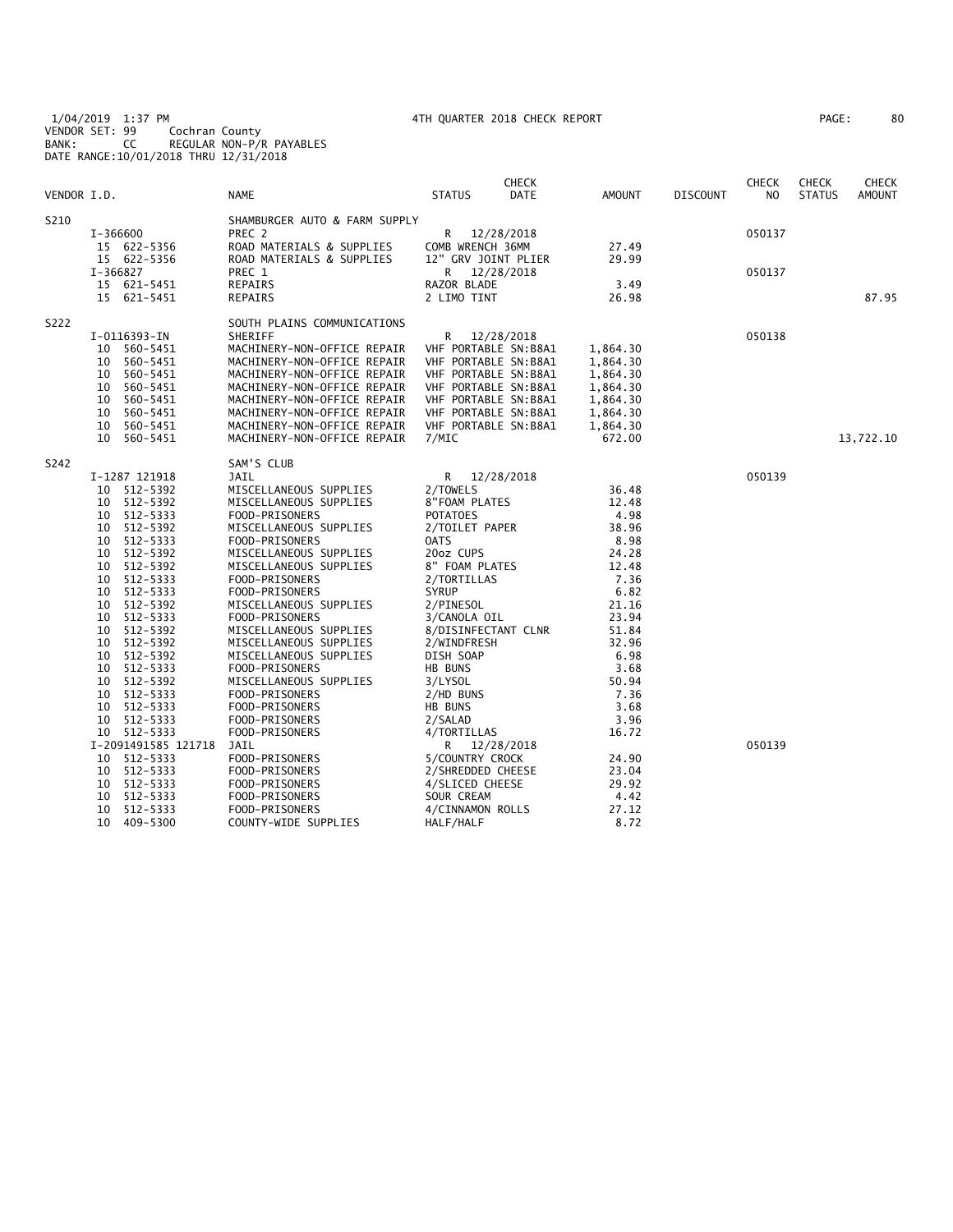1/04/2019 1:37 PM 4TH QUARTER 2018 CHECK REPORT PAGE: 81 VENDOR SET: 99 Cochran County BANK: CC REGULAR NON-P/R PAYABLES DATE RANGE:10/01/2018 THRU 12/31/2018

| VENDOR I.D. |    |                     | NAME               | <b>STATUS</b>        | <b>CHECK</b><br>DATE | <b>AMOUNT</b> | <b>DISCOUNT</b> | <b>CHECK</b><br>NO. | <b>CHECK</b><br><b>STATUS</b> | <b>CHECK</b><br><b>AMOUNT</b> |
|-------------|----|---------------------|--------------------|----------------------|----------------------|---------------|-----------------|---------------------|-------------------------------|-------------------------------|
|             |    |                     |                    |                      |                      |               |                 |                     |                               |                               |
| S242        |    | I-2091491585 121718 | SAM'S CLUB<br>JAIL | *CONTINUED*<br>R     | 12/28/2018           |               |                 | 050139              |                               |                               |
|             | 10 | 512-5333            | FOOD-PRISONERS     | VELVEETA             |                      | 12.98         |                 |                     |                               |                               |
|             | 10 | 512-5333            | FOOD-PRISONERS     | COTTAGE CHEESE       |                      | 6.24          |                 |                     |                               |                               |
|             | 10 | 512-5333            | FOOD-PRISONERS     | 3/CHICKEN THIGHS     |                      | 29.94         |                 |                     |                               |                               |
|             | 10 | 512-5333            | FOOD-PRISONERS     | 4/CHICKEN BREAST     |                      | 51.92         |                 |                     |                               |                               |
|             | 10 | 512-5333            | FOOD-PRISONERS     | <b>CHICKEN WINGS</b> |                      | 19.98         |                 |                     |                               |                               |
|             | 10 | 512-5333            | FOOD-PRISONERS     | 6/TILAPIA            |                      | 59.82         |                 |                     |                               |                               |
|             | 10 | 512-5333            | FOOD-PRISONERS     | POPCORN SHRIMP       |                      | 11.98         |                 |                     |                               |                               |
|             | 10 | 512-5333            | FOOD-PRISONERS     | 4/BBQ SANDWICHES     |                      | 47.92         |                 |                     |                               |                               |
|             | 10 | 512-5333            | FOOD-PRISONERS     | 2/CORNDOGS           |                      | 23.96         |                 |                     |                               |                               |
|             | 10 | 512-5333            | FOOD-PRISONERS     |                      | 3/HAM&CHEESE HOTPOCK | 37.44         |                 |                     |                               |                               |
|             | 10 | 512-5333            | FOOD-PRISONERS     | 3/FROZEN VEG         |                      | 19.44         |                 |                     |                               |                               |
|             | 10 | 512-5333            | FOOD-PRISONERS     | 2/ONION RINGS        |                      | 41.96         |                 |                     |                               |                               |
|             | 10 | 512-5333            | FOOD-PRISONERS     | 2/FRIES              |                      | 39.96         |                 |                     |                               |                               |
|             | 10 | 512-5333            | FOOD-PRISONERS     | 2/BROCCOLI           |                      | 11.96         |                 |                     |                               |                               |
|             | 10 | 512-5333            | FOOD-PRISONERS     | 3/SUGAR              |                      | 74.94         |                 |                     |                               |                               |
|             | 10 | 512-5333            | FOOD-PRISONERS     | 4/CORN               |                      | 23.92         |                 |                     |                               |                               |
|             | 10 | 512-5333            | FOOD-PRISONERS     | 6/GREEN BEANS        |                      | 35.88         |                 |                     |                               |                               |
|             | 10 | 512-5333            | FOOD-PRISONERS     | TUNA FISH            |                      | 9.98          |                 |                     |                               |                               |
|             | 10 | 512-5333            | FOOD-PRISONERS     | ROTEL                |                      | 6.48          |                 |                     |                               |                               |
|             | 10 | 512-5333            | FOOD-PRISONERS     | 2/WOLF BRAND CHILI   |                      | 18.54         |                 |                     |                               |                               |
|             | 10 | 512-5333            | FOOD-PRISONERS     | SWEET PEAS           |                      | 9.48          |                 |                     |                               |                               |
|             | 10 | 512-5333            | FOOD-PRISONERS     | 3/CHEESE SAUCE       |                      | 21.99         |                 |                     |                               |                               |
|             | 10 | 512-5333            | FOOD-PRISONERS     | 3/ECKRICH SAUSAGE    |                      | 18.66         |                 |                     |                               |                               |
|             | 10 | 512-5333            | FOOD-PRISONERS     | 4/APPLE SAUCE        |                      | 27.92         |                 |                     |                               |                               |
|             | 10 | 512-5333            | FOOD-PRISONERS     | 2/SPAM               |                      | 36.96         |                 |                     |                               |                               |
|             | 10 | 512-5333            | FOOD-PRISONERS     | PINTO BEANS          |                      | 7.58          |                 |                     |                               |                               |
|             | 10 | 512-5333            | FOOD-PRISONERS     | 2/RANCH STYLE BEANS  |                      | 12.94         |                 |                     |                               |                               |
|             | 10 | 512-5333            | FOOD-PRISONERS     | 6/PEACHES            |                      | 35.88         |                 |                     |                               |                               |
|             | 10 | 512-5333            | FOOD-PRISONERS     | 6/FRUIT COCKTAIL     |                      | 41.88         |                 |                     |                               |                               |
|             | 10 | 512-5333            | FOOD-PRISONERS     | FROSTED FLAKES       |                      | 6.98          |                 |                     |                               |                               |
|             | 10 | 512-5333            | FOOD-PRISONERS     | HONEY NUT CHEERIOS   |                      | 6.88          |                 |                     |                               |                               |
|             | 10 | 512-5333            | FOOD-PRISONERS     | FROSTED MINI-WHEATS  |                      | 6.98          |                 |                     |                               |                               |
|             | 10 | 512-5333            | FOOD-PRISONERS     | RAISIN BRAN          |                      | 7.78          |                 |                     |                               |                               |
|             | 10 | 512-5333            | FOOD-PRISONERS     | PANCAKE MIX          |                      | 5.98          |                 |                     |                               |                               |
|             | 10 | 512-5333            | FOOD-PRISONERS     | MAC-N-CHEESE         |                      | 14.78         |                 |                     |                               |                               |
|             | 10 | 512-5333            | FOOD-PRISONERS     | RICE                 |                      | 18.98         |                 |                     |                               |                               |
|             | 10 | 512-5333            | FOOD-PRISONERS     | BROWN GRAVY MIX      |                      | 4.48          |                 |                     |                               |                               |
|             | 10 | 512-5333            | FOOD-PRISONERS     | 2/DORITOS            |                      | 6.98          |                 |                     |                               |                               |
|             | 10 | 512-5333            | FOOD-PRISONERS     | 2/TORTILLA CHIPS     |                      | 19.96         |                 |                     |                               |                               |
|             | 10 | 512-5333            | FOOD-PRISONERS     | 3/FRITOS             |                      | 10.47         |                 |                     |                               |                               |
|             | 10 | 512-5333            | FOOD-PRISONERS     | 2/RUFFLES            |                      | 6.98          |                 |                     |                               |                               |
|             | 10 | 512-5333            | FOOD-PRISONERS     | 2/CHIPS              |                      | 6.98          |                 |                     |                               |                               |
|             | 10 | 512-5333            | FOOD-PRISONERS     | EGGS                 |                      | 20.98         |                 |                     |                               |                               |
|             | 10 | 512-5333            | FOOD-PRISONERS     | <b>DISC</b>          |                      | 7.50CR        |                 |                     |                               | 1,430.38                      |
|             |    |                     |                    |                      |                      |               |                 |                     |                               |                               |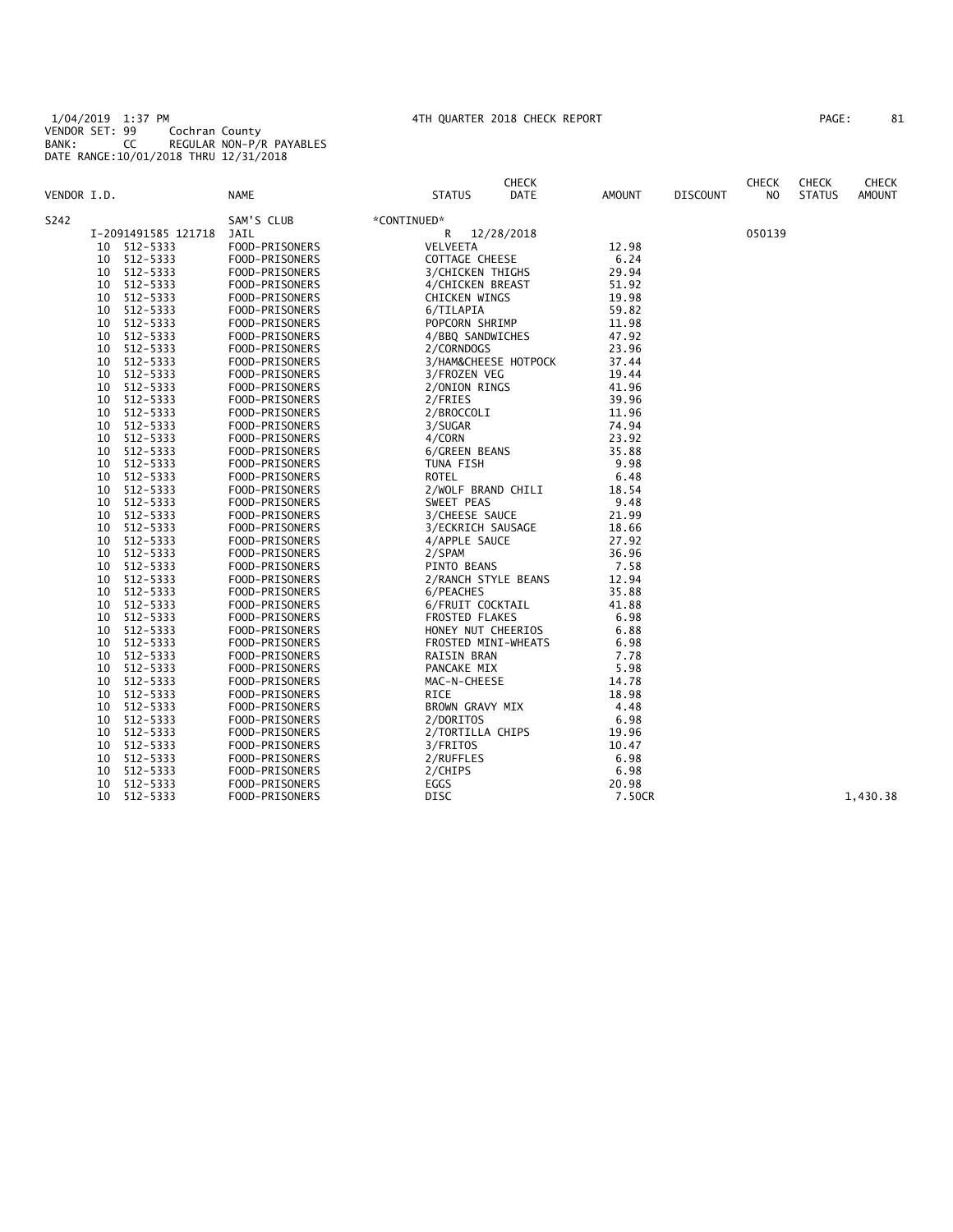1/04/2019 1:37 PM 4TH QUARTER 2018 CHECK REPORT PAGE: 82 VENDOR SET: 99 Cochran County BANK: CC REGULAR NON-P/R PAYABLES DATE RANGE:10/01/2018 THRU 12/31/2018

| PAGE: | 82 |
|-------|----|
|-------|----|

|                |                               | <b>CHECK</b>          |               |                 | <b>CHECK</b> | <b>CHECK</b>  | <b>CHECK</b>  |
|----------------|-------------------------------|-----------------------|---------------|-----------------|--------------|---------------|---------------|
| VENDOR I.D.    | NAME                          | <b>STATUS</b><br>DATE | <b>AMOUNT</b> | <b>DISCOUNT</b> | NO.          | <b>STATUS</b> | <b>AMOUNT</b> |
| S281           | <b>STAPLES</b>                |                       |               |                 |              |               |               |
| I-2195604281   | JAIL                          | R 12/28/2018          |               |                 | 050140       |               |               |
| 10 512-5310    | OFFICE SUPPLIES               | CHARTPAK VINYL NUMBE  | 5.59          |                 |              |               |               |
| 10 512-5310    | OFFICE SUPPLIES               | DISINFECTING WIPES    | 34.19         |                 |              |               |               |
| 10 512-5310    | OFFICE SUPPLIES               | WHITEBOARD            | 36.99         |                 |              |               |               |
| 10 512-5310    | OFFICE SUPPLIES               | DISC                  | 0.60CR        |                 |              |               |               |
| I-2195717391   | JAIL                          | R<br>12/28/2018       |               |                 | 050140       |               |               |
| 10 512-5310    | OFFICE SUPPLIES               | 3/ART TAPE            | 15.17         |                 |              |               |               |
| I-2196142871   | SHERIFF/CLERK                 | 12/28/2018<br>R       |               |                 | 050140       |               |               |
| 10 403-5310    | OFFICE SUPPLIES               | 2/COLUMN PADS         | 14.18         |                 |              |               |               |
| 403-5310<br>10 | OFFICE SUPPLIES               | 3/DESK CALENDARS      | 17.97         |                 |              |               |               |
| 560-5310<br>10 | OFFICE SUPPLIES               | <b>BIC BLUE PENS</b>  | 6.49          |                 |              |               |               |
| 560-5310<br>10 | OFFICE SUPPLIES               | 3/DYMO 12IN LABELS    | 34.17         |                 |              |               |               |
| 560-5310<br>10 | OFFICE SUPPLIES               | 2/BLK TONER           | 153.98        |                 |              |               |               |
| 560-5310<br>10 | OFFICE SUPPLIES               | 2/BLUE TONER          | 149.98        |                 |              |               |               |
| 560-5310<br>10 | OFFICE SUPPLIES               | 2/MAGENTA TONER       | 149.98        |                 |              |               |               |
| 560-5310<br>10 | OFFICE SUPPLIES               | 2/YELLOW TONER        | 149.98        |                 |              |               |               |
| 10<br>560-5310 | OFFICE SUPPLIES               | 4BX/PAPER             | 249.96        |                 |              |               |               |
| 10<br>560-5310 | OFFICE SUPPLIES               | BCCR BARSTYLE LABELS  | 13.29         |                 |              |               |               |
| 10<br>560-5310 | OFFICE SUPPLIES               | INKJET PAPER          | 51.99         |                 |              |               |               |
| 10 560-5310    | OFFICE SUPPLIES               | <b>DISC</b>           | 140.61CR      |                 |              |               |               |
| I-2196187551   | SHERIFF                       | R<br>12/28/2018       |               |                 | 050140       |               |               |
| 10 560-5310    | OFFICE SUPPLIES               | SMEAD BCCR BARSTYLE   | 13.29         |                 |              |               |               |
| 10 560-5310    | OFFICE SUPPLIES               | SMEAD ETS COLORCODED  | 17.37         |                 |              |               |               |
| I-2201233791   | SHERIFF                       | 12/28/2018<br>R       |               |                 | 050140       |               |               |
| 10 560-5310    | OFFICE SUPPLIES               | 365 HOME/IN CAR SFTW  | 99.99         |                 |              |               |               |
| 10 560-5310    | OFFICE SUPPLIES               | DISC                  | 20.00CR       |                 |              |               |               |
| I-2202015061   | SHERIFF/JAIL                  | R<br>12/28/2018       |               |                 | 050140       |               |               |
| 10 512-5310    | OFFICE SUPPLIES               | RUBBERMAID STOOL      | 113.59        |                 |              |               |               |
| 512-5310<br>10 | OFFICE SUPPLIES               | <b>BLK TONER</b>      | 192.99        |                 |              |               |               |
| 560-5310<br>10 | OFFICE SUPPLIES               | <b>ENDTAB FOLDERS</b> | 260.94        |                 |              |               |               |
| 560-5310<br>10 | OFFICE SUPPLIES               | VERBATIM 47GB DVDR    | 29.99         |                 |              |               |               |
| 10<br>560-5310 | OFFICE SUPPLIES               | VERBATIM 700MB 52X    | 29.99         |                 |              |               |               |
| 10<br>512-5310 | OFFICE SUPPLIES               | <b>DISC</b>           | 18.80CR       |                 |              |               |               |
| 10 560-5310    | OFFICE SUPPLIES               | DISC                  | 91.50CR       |                 |              |               |               |
| I-2206169101   | SHERIFF                       | R<br>12/28/2018       |               |                 | 050140       |               |               |
| 10 560-5310    | OFFICE SUPPLIES               | 6/SMEAD BCCRN BARSTY  | 79.74         |                 |              |               |               |
| I-2206920381   | SHERIFF/JAIL/PUB SAFETY       | 12/28/2018<br>R       |               |                 | 050140       |               |               |
| 10 580-5499    | MISCELLANEOUS                 | 10/DC CR2032DL2032/B  | 47.90         |                 |              |               |               |
| 560-5310<br>10 | OFFICE SUPPLIES               | AAA BATT              | 27.49         |                 |              |               |               |
| 512-5310<br>10 | OFFICE SUPPLIES               | AA BATT               | 26.99         |                 |              |               |               |
| 10<br>560-5310 | OFFICE SUPPLIES               | DISC                  | 1.00CR        |                 |              |               |               |
| 10 512-5310    | OFFICE SUPPLIES               | DISC                  | 1.00CR        |                 |              |               |               |
| I-2209589851   | EXTENSION SVC                 | R<br>12/28/2018       |               |                 | 050140       |               |               |
| 10 665-5310    | OFFICE SUPPLIES               | 2YR SQUARETRADE WARR  | 39.99         |                 |              |               |               |
| 10 665-5310    | OFFICE SUPPLIES               | DISC/EPSON VS250 SVG  | 19.20CR       |                 |              |               |               |
| I-2210205281   | SHERIFF/EXTENSION SVC/JAIL/PS | R 12/28/2018          |               |                 | 050140       |               |               |
| 10<br>560-5310 | OFFICE SUPPLIES               | 2/AVERY DIVIDERS      | 5.98          |                 |              |               |               |
|                |                               |                       |               |                 |              |               |               |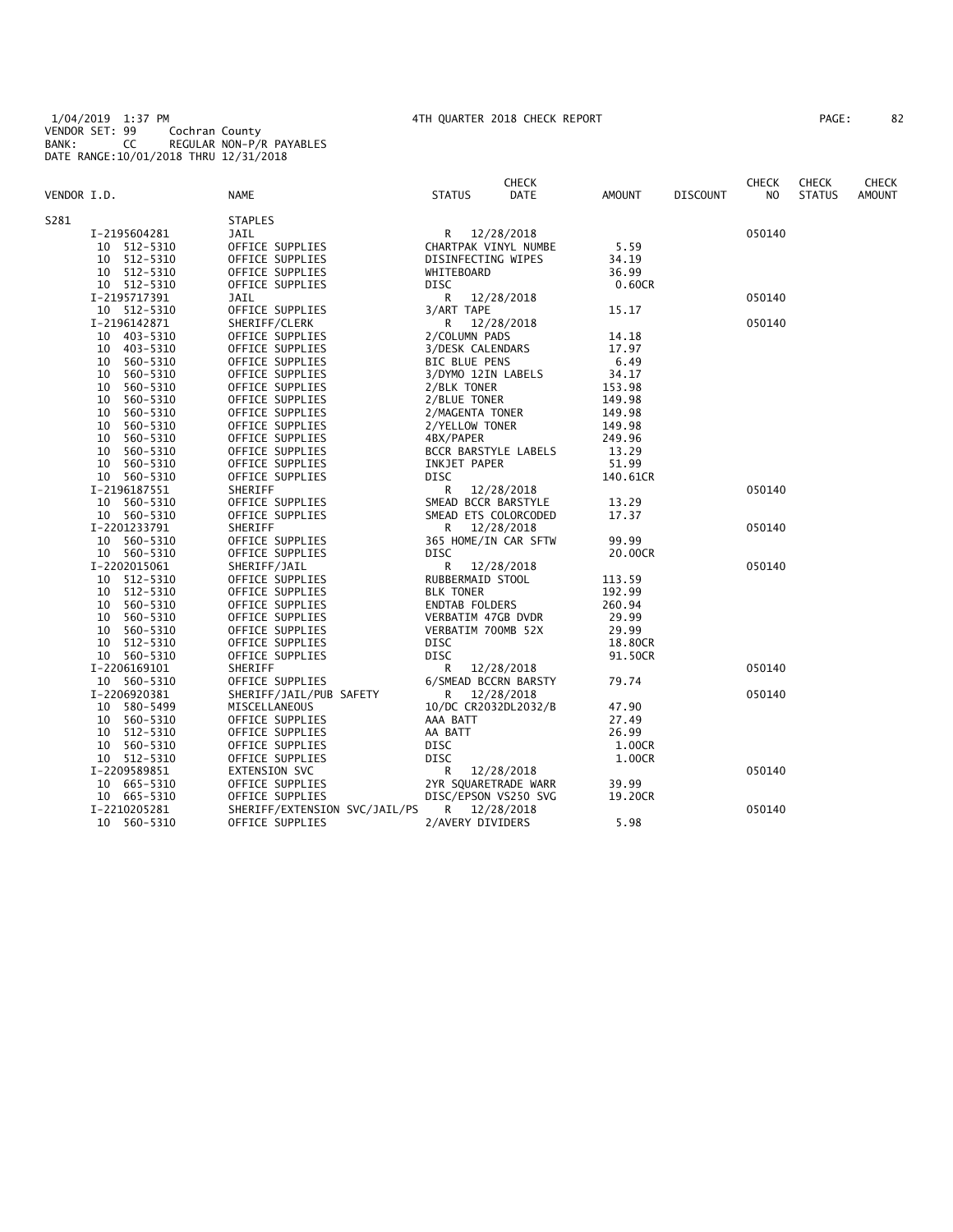1/04/2019 1:37 PM 4TH QUARTER 2018 CHECK REPORT PAGE: 83 VENDOR SET: 99 Cochran County BANK: CC REGULAR NON-P/R PAYABLES DATE RANGE:10/01/2018 THRU 12/31/2018

| PAGE : | 83 |
|--------|----|
|--------|----|

| VENDOR I.D. |                  | <b>NAME</b>                   | <b>CHECK</b><br><b>DATE</b><br><b>STATUS</b> | AMOUNT   | <b>DISCOUNT</b> | <b>CHECK</b><br>N <sub>O</sub> | <b>CHECK</b><br><b>STATUS</b> | <b>CHECK</b><br><b>AMOUNT</b> |
|-------------|------------------|-------------------------------|----------------------------------------------|----------|-----------------|--------------------------------|-------------------------------|-------------------------------|
| S281        |                  | <b>STAPLES</b><br>*CONTINUED* |                                              |          |                 |                                |                               |                               |
|             | I-2210205281     | SHERIFF/EXTENSION SVC/JAIL/PS | R<br>12/28/2018                              |          |                 | 050140                         |                               |                               |
|             | 10 512-5310      | OFFICE SUPPLIES               | 2/BIC BLUE PENS                              | 12.98    |                 |                                |                               |                               |
|             | 560-5310<br>10   | OFFICE SUPPLIES               | AAA BATT                                     | 27.49    |                 |                                |                               |                               |
|             | 560-5310<br>10   | OFFICE SUPPLIES               | AA BATT                                      | 26.99    |                 |                                |                               |                               |
|             | 560-5310<br>10   | OFFICE SUPPLIES               | 2/SHREDDER OIL                               | 19.98    |                 |                                |                               |                               |
|             | 560-5310<br>10   | OFFICE SUPPLIES               | 2/COPY PAPER                                 | 124.98   |                 |                                |                               |                               |
|             | 560-5310<br>10   | OFFICE SUPPLIES               | 2/POPUP NOTES                                | 37.98    |                 |                                |                               |                               |
|             | 560-5310<br>10   | OFFICE SUPPLIES               | 6/SMEAD BARSTYLE COL                         | 79.74    |                 |                                |                               |                               |
|             | 560-5310<br>10   | OFFICE SUPPLIES               | EASY CLOSE ENV                               | 42.47    |                 |                                |                               |                               |
|             | 512-5310<br>10   | OFFICE SUPPLIES               | EASY CLOSE SEC ENV                           | 11.09    |                 |                                |                               |                               |
|             | 560-5310<br>10   | OFFICE SUPPLIES               | LARGE METAL BINDER C                         | 3.99     |                 |                                |                               |                               |
|             | 512-5310<br>10   | OFFICE SUPPLIES               | MEDIUM METAL BINDER                          | 3.59     |                 |                                |                               |                               |
|             | 560-5310<br>10   | OFFICE SUPPLIES               | SMALL METAL BINDER C                         | 10.79    |                 |                                |                               |                               |
|             | 560-5310<br>10   | OFFICE SUPPLIES               | 2/VERBATIM 47GB DVDR                         | 59.98    |                 |                                |                               |                               |
|             | 10<br>560-5310   | OFFICE SUPPLIES               | 2/VERBATIM 700MB 52X                         | 71.98    |                 |                                |                               |                               |
|             | 560-5310<br>10   | OFFICE SUPPLIES               | 5/VERBATIM CD&DVD                            | 39.95    |                 |                                |                               |                               |
|             | 560-5310<br>10   | OFFICE SUPPLIES               | 2/VERBATIM TRIMPAK C                         | 145.98   |                 |                                |                               |                               |
|             | 560-5310<br>10   | OFFICE SUPPLIES               | <b>CLEAR TAPE</b>                            | 23.99    |                 |                                |                               |                               |
|             | 560-5310<br>10   | OFFICE SUPPLIES               | BROWN ENV                                    | 16.69    |                 |                                |                               |                               |
|             | 560-5310<br>10   | OFFICE SUPPLIES               | 5/WHITE ENV                                  | 122.45   |                 |                                |                               |                               |
|             | 580-5499<br>10   | MISCELLANEOUS                 | 5/DURACELL 2032 3V L                         | 23.95    |                 |                                |                               |                               |
|             | 560-5310<br>10   | OFFICE SUPPLIES               | 2/SHARPIE                                    | 23.58    |                 |                                |                               |                               |
|             | 560-5310<br>10   | OFFICE SUPPLIES               | 5/8TAB DIVIDERS                              | 9.95     |                 |                                |                               |                               |
|             | 560-5310<br>10   | OFFICE SUPPLIES               | 4BX/END TAB FOLDERS                          | 201.96   |                 |                                |                               |                               |
|             | 512-5310<br>10   | OFFICE SUPPLIES               | 1BX/END TAB FOLDERS                          | 50.49    |                 |                                |                               |                               |
|             | 665-5310<br>10   | OFFICE SUPPLIES               | EPSON VS250 SVGA 3LC                         | 359.99   |                 |                                |                               |                               |
|             | 10 495-5310      | OFFICE SUPPLIES               | PENCILS                                      | 16.99    |                 |                                |                               |                               |
|             | 10 495-5310      | OFFICE SUPPLIES               | DISC                                         | 6.31CR   |                 |                                |                               |                               |
|             | 560-5310<br>10   | OFFICE SUPPLIES               | DISC                                         | 124.00CR |                 |                                |                               |                               |
|             | 10 665-5310      | OFFICE SUPPLIES               | <b>DISC</b>                                  | 60.00CR  |                 |                                |                               |                               |
|             | I-2211663811     | SHERIFF                       | R<br>12/28/2018                              |          |                 | 050140                         |                               |                               |
|             | 10 560-5310      | OFFICE SUPPLIES               | 10/VERBATIM 32GB USB                         | 1,099.90 |                 |                                |                               |                               |
|             | 10 560-5310      | OFFICE SUPPLIES               | PILOT G2 BLUE PENS                           | 88.98    |                 |                                |                               |                               |
|             | 10 560-5310      | OFFICE SUPPLIES               | <b>DISC</b>                                  | 614.80CR |                 |                                |                               | 3,731.21                      |
| S306        |                  | CATHY SOSEBEE & ASSOCIATES    |                                              |          |                 |                                |                               |                               |
|             | I-220548         | DISTRICT COURT                | R.<br>12/28/2018                             |          |                 | 050141                         |                               |                               |
|             | 10 435-5410      | COURT REPORTER SERVICES       | COURT REPORTING SVC/                         | 175.00   |                 |                                |                               |                               |
|             | 10 435-5410      | COURT REPORTER SERVICES       | 57.5MI @54c                                  | 31.34    |                 |                                |                               | 206.34                        |
| S325        |                  | DONNA SCHMIDT                 |                                              |          |                 |                                |                               |                               |
|             | I-MILEAGE 121818 | JUSTICE OF PEACE              | R.<br>12/28/2018                             |          |                 | 050142                         |                               |                               |
|             | 10 455-5499      | MISCELLANEOUS                 | 24MI/TO FR DEATH SCE                         | 13.08    |                 |                                |                               | 13.08                         |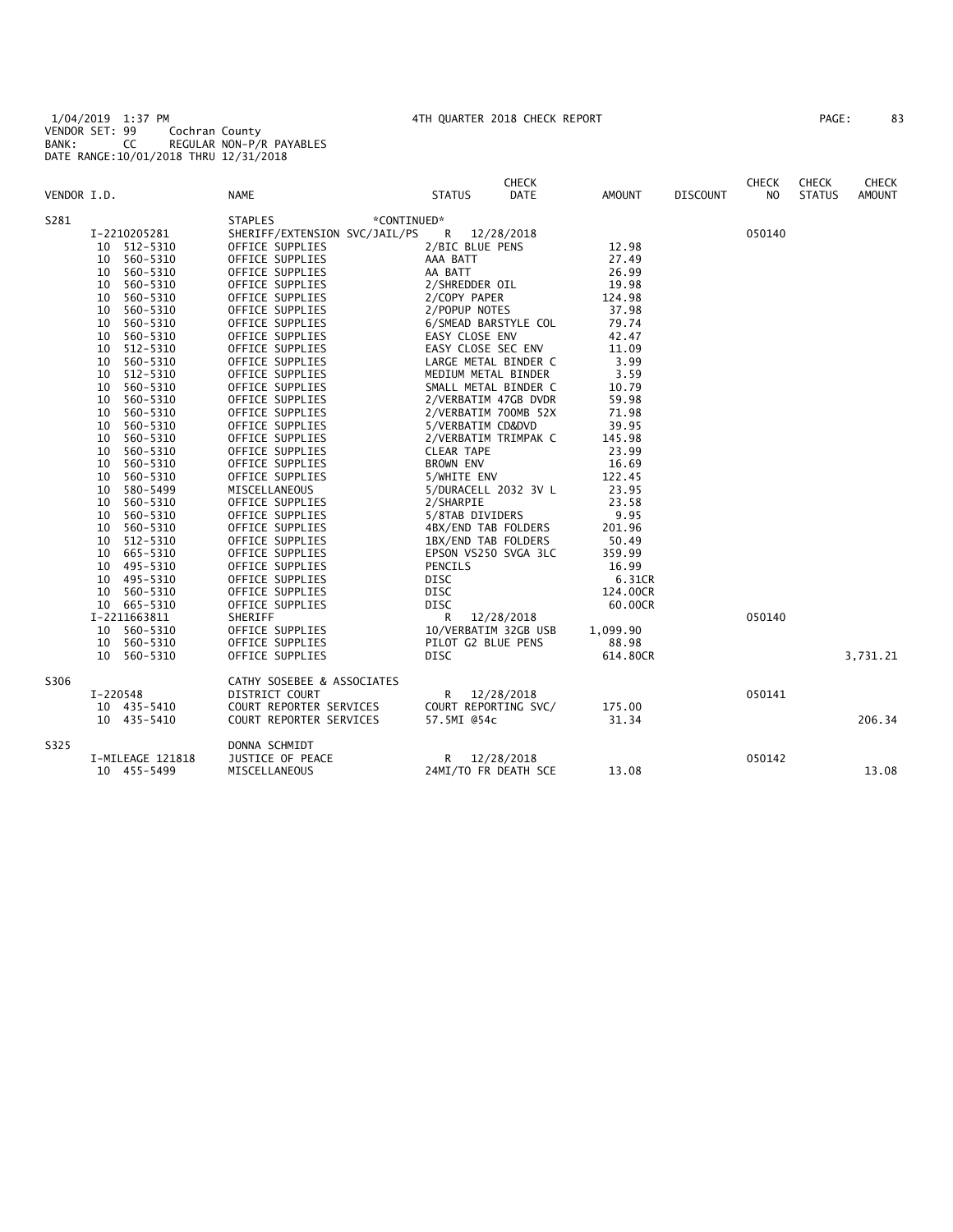1/04/2019 1:37 PM 4TH QUARTER 2018 CHECK REPORT PAGE: 84 VENDOR SET: 99 Cochran County BANK: CC REGULAR NON-P/R PAYABLES DATE RANGE:10/01/2018 THRU 12/31/2018

|  | PAGE : | 8. |
|--|--------|----|
|--|--------|----|

|             |                |                          |                     | <b>CHECK</b>         |               |                 | <b>CHECK</b> | <b>CHECK</b>  | CHECK         |
|-------------|----------------|--------------------------|---------------------|----------------------|---------------|-----------------|--------------|---------------|---------------|
| VENDOR I.D. |                | <b>NAME</b>              | <b>STATUS</b>       | <b>DATE</b>          | <b>AMOUNT</b> | <b>DISCOUNT</b> | NO.          | <b>STATUS</b> | <b>AMOUNT</b> |
| T047        |                | TEXAS AGRILIFE EXTENSION |                     |                      |               |                 |              |               |               |
|             | I-E901044      | <b>EXTENSION SVC</b>     | R                   | 12/28/2018           |               |                 | 050143       |               |               |
|             | 10 665-5310    | OFFICE SUPPLIES          |                     | HP ZBOOK 15UG LAPTOP | 800.00        |                 |              |               | 800.00        |
| T050        |                | TAC UNEMPLOYMENT FUND    |                     |                      |               |                 |              |               |               |
|             | I-4TH QTR 2018 | UNEMPLOYMENT--ALL DEPTS  | R                   | 12/28/2018           |               |                 | 050144       |               |               |
|             | 10 400-5206    | UNEMPLOYMENT             | QTRLY UNEMPLYMNT-CO |                      |               |                 |              |               |               |
|             | 403-5206<br>10 | UNEMPLOYMENT             |                     | QTRLY UNEMPLYMNT-CLE | 6.89          |                 |              |               |               |
|             | 10 435-5206    | UNEMPLOYMENT             |                     | QTRLY UNEMPLYMNT-DIS | 0.84          |                 |              |               |               |
|             | 455-5206<br>10 | UNEMPLOYMENT             | QTRLY UNEMPLYMNT-JP |                      | 0.73          |                 |              |               |               |
|             | 475-5206<br>10 | UNEMPLOYMENT             | QTRLY UNEMPLYMNT-CO |                      | 5.09          |                 |              |               |               |
|             | 476-5206<br>10 | UNEMPLOYMENT             |                     | QTRLY UNEMPLYMNT-DIS | 0.78          |                 |              |               |               |
|             | 490-5206<br>10 | UNEMPLOYMENT             |                     | QTRLY UNEMPLYMNT-ELE | 1.60          |                 |              |               |               |
|             | 495-5206<br>10 | UNEMPLOYMENT             | QTRLY UNEMPLYMNT-CO |                      | 10.80         |                 |              |               |               |
|             | 497-5206<br>10 | UNEMPLOYMENT             |                     | QTRLY UNEMPLYMNT-TRE | 1.15          |                 |              |               |               |
|             | 499-5206<br>10 | UNEMPLOYMENT             |                     | OTRLY UNEMPLYMNT-TAX | 10.15         |                 |              |               |               |
|             | 510-5206<br>10 | UNEMPLOYMENT             |                     | QTRLY UNEMPLYMNT-CRT | 4.29          |                 |              |               |               |
|             | 512-5206<br>10 | <b>UNEMPLOYMENT</b>      |                     | OTRLY UNEMPLYMNT-JAI | 15.59         |                 |              |               |               |
|             | 516-5206<br>10 | UNEMPLOYMENT             |                     | QTRLY UNEMPLYMNT-CEM | 5.36          |                 |              |               |               |
|             | 560-5206<br>10 | UNEMPLOYMENT             |                     | QTRLY UNEMPLYMNT-SHE | 61.66         |                 |              |               |               |
|             | 650-5206<br>10 | UNEMPLOYMENT             |                     | QTRLY UNEMPLYMNT-LIB | 4.78          |                 |              |               |               |
|             | 660-5206<br>10 | UNEMPLOYMENT             |                     | QTRLY UNEMPLYMNT-PAR | 4.97          |                 |              |               |               |
|             | 662-5206<br>10 | UNEMPLOYMENT             |                     | QTRLY UNEMPLYMNT-ACT | 5.36          |                 |              |               |               |
|             | 665-5206<br>10 | UNEMPLOYMENT             |                     | QTRLY UNEMPLYMNT-EXT | 7.24          |                 |              |               |               |
|             | 15<br>621-5206 | UNEMPLOYMENT             |                     | QTRLY UNEMPLYMNT-PRE | 10.77         |                 |              |               |               |
|             | 622-5206<br>15 | UNEMPLOYMENT             |                     | QTRLY UNEMPLYMNT-PRE | 8.68          |                 |              |               |               |
|             | 623-5206<br>15 | UNEMPLOYMENT             |                     | QTRLY UNEMPLYMNT-PRE | 10.80         |                 |              |               |               |
|             | 624-5206<br>15 | UNEMPLOYMENT             |                     | QTRLY UNEMPLYMNT-PRE | 10.98         |                 |              |               |               |
|             | 17<br>573-5206 | UNEMPLOYMENT INSURANCE   |                     | QTRLY UNEMPLYMNT-JUV | 5.14          |                 |              |               | 193.65        |
| T083        |                | TYLER TECHNOLOGIES, INC  |                     |                      |               |                 |              |               |               |
|             | $I-025-244225$ | AUDITOR/TREASURER        |                     | R 12/28/2018         |               |                 | 050145       |               |               |
|             | 10 495-5310    | OFFICE SUPPLIES          |                     | 1/2 T440 DELL POWERE | 2,750.00      |                 |              |               |               |
|             | 497-5310<br>10 | OFFICE SUPPLIES          |                     | 1/2 T440 DELL POWERE | 2,750.00      |                 |              |               |               |
|             | 495-5310<br>10 | OFFICE SUPPLIES          |                     | 1/2 WINDOWS SERVER 2 | 87.50         |                 |              |               |               |
|             | 497-5310<br>10 | OFFICE SUPPLIES          |                     | 1/2 WINDOWS SERVER 2 | 87.50         |                 |              |               |               |
|             | 495-5310<br>10 | OFFICE SUPPLIES          |                     | 2/OPTIPLEX 3050 MINI | 1,810.00      |                 |              |               |               |
|             | 497-5310<br>10 | OFFICE SUPPLIES          |                     | 1/OPTIPLEX 3050 MINI | 905.00        |                 |              |               |               |
|             | 495-5310<br>10 | OFFICE SUPPLIES          |                     | 2/MONITOR DELL E SER | 380.00        |                 |              |               |               |
|             | 10<br>497-5310 | OFFICE SUPPLIES          |                     | MONITOR DELL E SERIE | 190.00        |                 |              |               |               |
|             | 495-5310<br>10 | OFFICE SUPPLIES          | 2/OFFICE SFTWR 2016 |                      | 540.00        |                 |              |               |               |
|             | 10 497-5310    | OFFICE SUPPLIES          |                     | OFFICE SFTWR 2016 B/ | 270.00        |                 |              |               |               |
|             | $I-025-245178$ | NON-DEPT'L               | R                   | 12/28/2018           |               |                 | 050145       |               |               |
|             | 10 409-5411    | MAINTENANCE CONTRACTS    |                     | MONTHLY NETWORK MAIN | 220.50        |                 |              |               | 9,990.50      |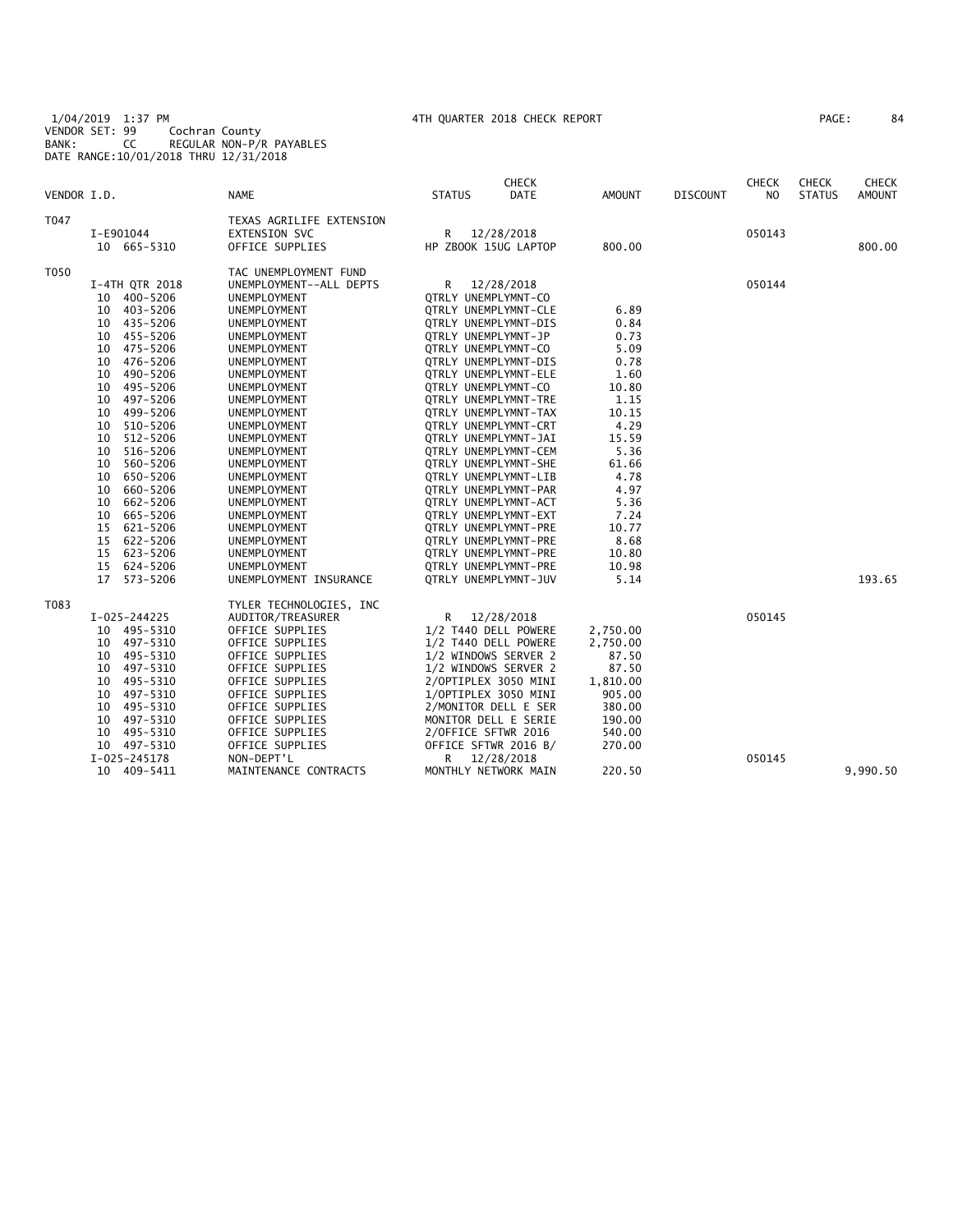1/04/2019 1:37 PM 4TH QUARTER 2018 CHECK REPORT PAGE: 85 VENDOR SET: 99 Cochran County BANK: CC REGULAR NON-P/R PAYABLES

DATE RANGE:10/01/2018 THRU 12/31/2018

| AGE: | 85 |
|------|----|
|------|----|

| VENDOR I.D. |                                                                                                                                                                                                | <b>NAME</b>                                                                                                                                                                                                                        | <b>STATUS</b>                                                                                                                                           | <b>CHECK</b><br>DATE                                                                                                                                       | <b>AMOUNT</b>                                                                      | <b>DISCOUNT</b> | <b>CHECK</b><br>N <sub>O</sub> | <b>CHECK</b><br><b>STATUS</b> | CHECK<br><b>AMOUNT</b> |
|-------------|------------------------------------------------------------------------------------------------------------------------------------------------------------------------------------------------|------------------------------------------------------------------------------------------------------------------------------------------------------------------------------------------------------------------------------------|---------------------------------------------------------------------------------------------------------------------------------------------------------|------------------------------------------------------------------------------------------------------------------------------------------------------------|------------------------------------------------------------------------------------|-----------------|--------------------------------|-------------------------------|------------------------|
| T087        | I-2007176<br>10 403-5310                                                                                                                                                                       | TEXAS DEPARTMENT OF HEALTH<br><b>CLERK</b><br>OFFICE SUPPLIES                                                                                                                                                                      |                                                                                                                                                         | R 12/28/2018<br><b>6 REMOTE BIRTH ACCES</b>                                                                                                                | 10.98                                                                              |                 | 050146                         |                               | 10.98                  |
| T148        | $I-92961$<br>10 403-5411                                                                                                                                                                       | TASCOSA OFFICE MACHINES INC<br><b>CLERK</b><br>MAINTENANCE CONTRACTS                                                                                                                                                               |                                                                                                                                                         | R 12/28/2018<br>877 COPIES 11/10-12/                                                                                                                       | 13.16                                                                              |                 | 050147                         |                               | 13.16                  |
| T295        | I-COCHRAN-0818-B<br>17  573-5413.002                                                                                                                                                           | TRUECORE BEHAVIORAL SOLUTIONS,<br>JUVENILE PROBATION<br>Mental Health External ContracJUVENILE PROBATION                                                                                                                           | R                                                                                                                                                       | 12/28/2018                                                                                                                                                 | 361.16                                                                             |                 | 050148                         |                               | 361.16                 |
| T297        | I-019062<br>10 560-5335                                                                                                                                                                        | TRACTOR SUPPLY CO.<br>SHERIFF/K9<br>CANINE CARE & SUPPLIES                                                                                                                                                                         |                                                                                                                                                         | R 12/28/2018<br>BEEF&POTATO DOG FOOD                                                                                                                       | 52.99                                                                              |                 | 050149                         |                               | 52.99                  |
| T301        | I-100019974<br>10 560-5310<br>560-5310<br>10<br>560-5310<br>10<br>10<br>560-5310<br>560-5310<br>10<br>560-5310<br>10<br>560-5310<br>10<br>560-5310<br>10<br>560-5310<br>10<br>10 560-5310      | RUGGED COMPUTING, INC.dba<br>SHERIFF<br>OFFICE SUPPLIES<br>OFFICE SUPPLIES<br>OFFICE SUPPLIES<br>OFFICE SUPPLIES<br>OFFICE SUPPLIES<br>OFFICE SUPPLIES<br>OFFICE SUPPLIES<br>OFFICE SUPPLIES<br>OFFICE SUPPLIES<br>OFFICE SUPPLIES | R.<br>3/DBL SWING ARM<br>3/RAM-VBD-122<br>1/NOTES<br>SHIPPING&HANDLING                                                                                  | 12/28/2018<br>4/PANASONIC CF-31 IN<br>6/RAM-VBD-122-SW1 AD<br>6/SECURE-N-MOTION LP<br>3/RAM UNIVERSAL LPTO<br>3/8" LONG TOP MALE T<br>4/DC ADAPTER 120 WAT | 3,235.92<br>949.50<br>276.30<br>200.16                                             |                 | 050150                         |                               | 4,661.88               |
| T303        | I-D1147<br>10 560-5205<br>10 512-5205<br>560-5205<br>10<br>10 512-5205                                                                                                                         | THIRTEEN FIFTY APPAREL<br>SHERIFF/JAIL<br>UNIFORMS<br>UNIFORMS<br>UNIFORMS<br>UNIFORMS                                                                                                                                             | DISC<br><b>DISC</b>                                                                                                                                     | R 12/28/2018<br>10/LEOTX SHERIFF CAP<br>10/LEOTX SHERIFF CAP                                                                                               | 349.50<br>349.50<br>52.50CR<br>52.50CR                                             |                 | 050151                         |                               | 594.00                 |
| U019        | I-6095 121918<br>10<br>512-5333<br>512-5333<br>10<br>512-5333<br>10<br>512-5333<br>10<br>512-5333<br>10<br>512-5333<br>10<br>512-5333<br>10<br>512-5333<br>10<br>512-5333<br>10<br>10 512-5333 | UNITED SUPERMARKETS, INC<br>JAIL<br>FOOD-PRISONERS<br>FOOD-PRISONERS<br>FOOD-PRISONERS<br>FOOD-PRISONERS<br>FOOD-PRISONERS<br>FOOD-PRISONERS<br>FOOD-PRISONERS<br>FOOD-PRISONERS<br>FOOD-PRISONERS<br>FOOD-PRISONERS               | 2/PEPPERS<br>2/CHOC PUDDING<br>CANOLA OIL<br>6/POTATOES<br>24/TOMATO SAUCE<br>19/BEEF CHUBS<br>4/BOLOGNA<br>8/CHOPPED HAM<br>22/BAR S FRANKS<br>SIRLOIN | R 12/28/2018                                                                                                                                               | 3.68<br>12.98<br>8.49<br>19.14<br>9.48<br>237.31<br>7.96<br>18.32<br>21.78<br>7.73 |                 | 050152                         |                               |                        |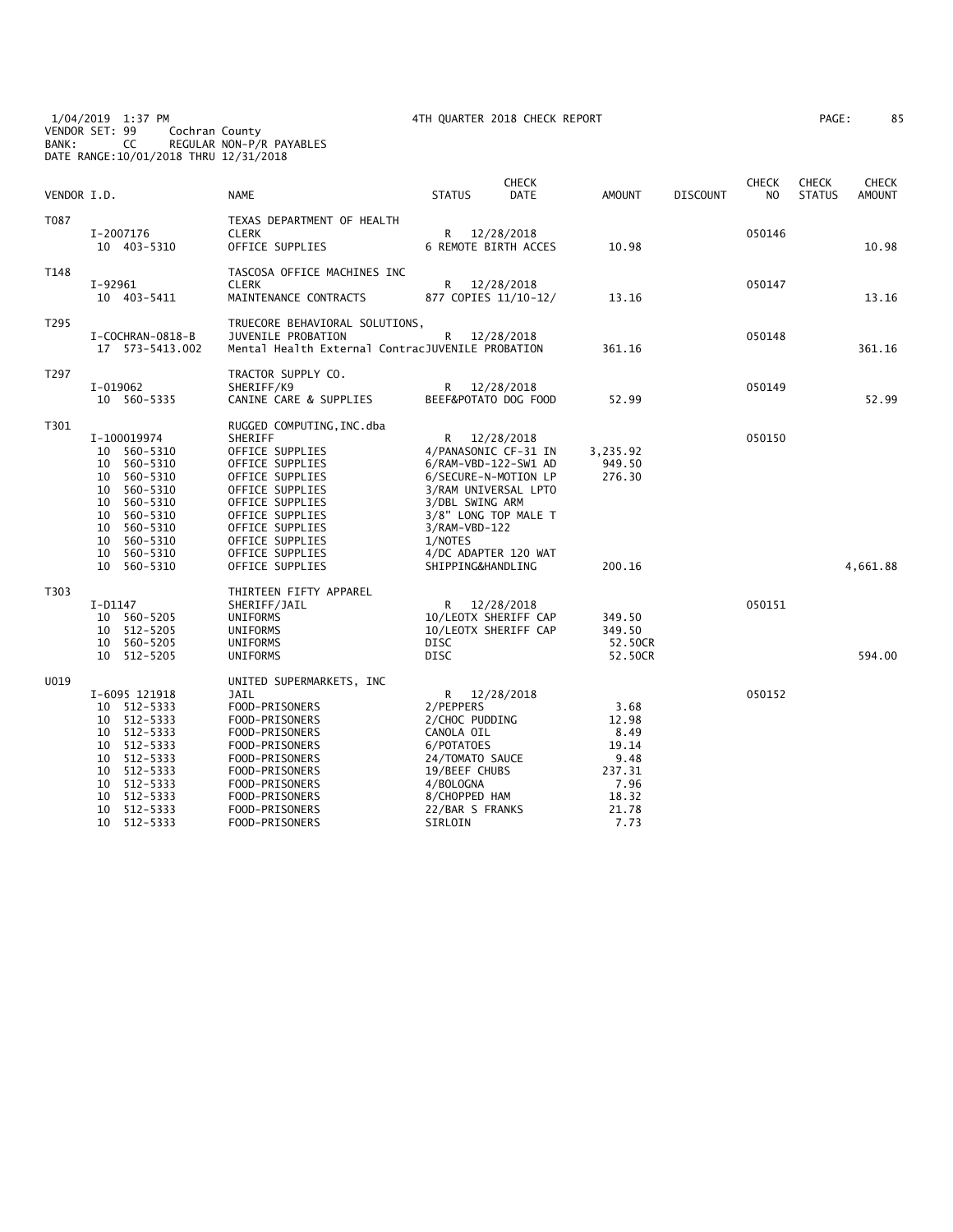1/04/2019 1:37 PM 4TH QUARTER 2018 CHECK REPORT PAGE: 86 VENDOR SET: 99 Cochran County BANK: CC REGULAR NON-P/R PAYABLES DATE RANGE:10/01/2018 THRU 12/31/2018

| 'AGE : | 86 |
|--------|----|
|--------|----|

| VENDOR I.D. |                | <b>NAME</b>              | <b>CHECK</b><br><b>STATUS</b> | <b>DATE</b><br>AMOUNT | <b>DISCOUNT</b> | <b>CHECK</b><br>N <sub>O</sub> | <b>CHECK</b><br><b>STATUS</b> | <b>CHECK</b><br><b>AMOUNT</b> |
|-------------|----------------|--------------------------|-------------------------------|-----------------------|-----------------|--------------------------------|-------------------------------|-------------------------------|
| U019        |                | UNITED SUPERMARKETS, INC | *CONTINUED*                   |                       |                 |                                |                               |                               |
|             | I-6095 121918  | JAIL                     | R 12/28/2018                  |                       |                 | 050152                         |                               |                               |
|             | 512-5333<br>10 | FOOD-PRISONERS           | SIRLOIN                       |                       | 7.47            |                                |                               |                               |
|             | 512-5333<br>10 | FOOD-PRISONERS           | SIRLOIN                       |                       | 7.96            |                                |                               |                               |
|             | 512-5333<br>10 | FOOD-PRISONERS           | SIRLOIN                       |                       | 8.09            |                                |                               |                               |
|             | 512-5333<br>10 | FOOD-PRISONERS           | SIRLOIN                       |                       | 8.16            |                                |                               |                               |
|             | 512-5333<br>10 | FOOD-PRISONERS           | SIRLOIN                       |                       | 7.04            |                                |                               |                               |
|             | 512-5333<br>10 | FOOD-PRISONERS           | SIRLOIN                       |                       | 7.27            |                                |                               |                               |
|             | 512-5333<br>10 | FOOD-PRISONERS           | SIRLOIN                       |                       | 7.40            |                                |                               |                               |
|             | 512-5333<br>10 | FOOD-PRISONERS           | SIRLOIN                       |                       | 6.94            |                                |                               |                               |
|             | 512-5333<br>10 | FOOD-PRISONERS           | SIRLOIN                       |                       | 6.74            |                                |                               |                               |
|             | 512-5333<br>10 | FOOD-PRISONERS           | SIRLOIN                       |                       | 7.37            |                                |                               |                               |
|             | 512-5333<br>10 | FOOD-PRISONERS           | <b>BRISKET</b>                |                       | 52.20           |                                |                               |                               |
|             | 512-5333<br>10 | FOOD-PRISONERS           | <b>BRISKET</b>                |                       | 45.06           |                                |                               |                               |
|             | 512-5333<br>10 | FOOD-PRISONERS           | 2/CRACKLINS                   |                       | 7.98            |                                |                               |                               |
|             | 512-5333<br>10 | FOOD-PRISONERS           | 2/BANANA PUDDING              |                       | 11.98           |                                |                               |                               |
|             | 10<br>512-5333 | FOOD-PRISONERS           | DISC                          |                       | 53.85CR         |                                |                               | 484.68                        |
| U036        |                | UNIFIRST HOLDINGS, INC.  |                               |                       |                 |                                |                               |                               |
|             | I-831 2399527  | <b>JAIL</b>              | R 12/28/2018                  |                       |                 | 050153                         |                               |                               |
|             | 10 512-5392    | MISCELLANEOUS SUPPLIES   | 3x5 MAT                       |                       | 4.40            |                                |                               |                               |
|             | 512-5392<br>10 | MISCELLANEOUS SUPPLIES   | 3x5 ANTI-FATIGUE MAT          |                       | 5.75            |                                |                               |                               |
|             | 512-5392<br>10 | MISCELLANEOUS SUPPLIES   | 2 WET MOPS                    |                       | 3.30            |                                |                               |                               |
|             | 512-5392<br>10 | MISCELLANEOUS SUPPLIES   | 200 MICROFIBER TOWEL          |                       | 38.00           |                                |                               |                               |
|             | 10 512-5392    | MISCELLANEOUS SUPPLIES   | DEFE CHG                      |                       | 13.10           |                                |                               |                               |
|             | I-831 2400919  | <b>JAIL</b>              | R.<br>12/28/2018              |                       |                 | 050153                         |                               |                               |
|             | 512-5392<br>10 | MISCELLANEOUS SUPPLIES   | 3x5 MAT                       |                       | 4.40            |                                |                               |                               |
|             | 512-5392<br>10 | MISCELLANEOUS SUPPLIES   | 3x5 ANTI-FATIGUE MAT          |                       | 5.75            |                                |                               |                               |
|             | 512-5392<br>10 | MISCELLANEOUS SUPPLIES   | 2/WET MOPS                    |                       | 3.30            |                                |                               |                               |
|             | 512-5392<br>10 | MISCELLANEOUS SUPPLIES   | 200/MICROFIBER TOWEL          |                       | 38.00           |                                |                               |                               |
|             | 10 512-5392    | MISCELLANEOUS SUPPLIES   | <b>DEFE CHARGE</b>            |                       | 13.10           |                                |                               |                               |
|             | I-831 2402302  | JAIL                     | R 12/28/2018                  |                       |                 | 050153                         |                               |                               |
|             | 10 512-5392    | MISCELLANEOUS SUPPLIES   | 3x5 MAT                       |                       | 4.40            |                                |                               |                               |
|             | 512-5392<br>10 | MISCELLANEOUS SUPPLIES   | 3x5 ANTI-FATIGUE MAT          |                       | 5.75            |                                |                               |                               |
|             | 512-5392<br>10 | MISCELLANEOUS SUPPLIES   | 2/WET MOPS                    |                       | 3.30            |                                |                               |                               |
|             | 512-5392<br>10 | MISCELLANEOUS SUPPLIES   | 200/MICROFIBER TOWEL          |                       | 38.00           |                                |                               |                               |
|             | 10 512-5392    | MISCELLANEOUS SUPPLIES   | DEFE CHARGE                   |                       | 13.10           |                                |                               |                               |
|             | I-831 2403694  | JAIL                     | R<br>12/28/2018               |                       |                 | 050153                         |                               |                               |
|             | 10 512-5392    | MISCELLANEOUS SUPPLIES   | 3x5 MAT                       |                       | 4.40            |                                |                               |                               |
|             | 512-5392<br>10 | MISCELLANEOUS SUPPLIES   | 3x5 ANTI-FATIGUE MAT          |                       | 5.75            |                                |                               |                               |
|             | 512-5392<br>10 | MISCELLANEOUS SUPPLIES   | 2/WET MOPS                    |                       | 3.30            |                                |                               |                               |
|             | 512-5392<br>10 | MISCELLANEOUS SUPPLIES   | 200/MICROFIBER TOWEL          |                       | 38.00           |                                |                               |                               |
|             | 512-5392<br>10 | MISCELLANEOUS SUPPLIES   | <b>DEFE CHARGE</b>            |                       | 13.10           |                                |                               | 258.20                        |
|             |                |                          |                               |                       |                 |                                |                               |                               |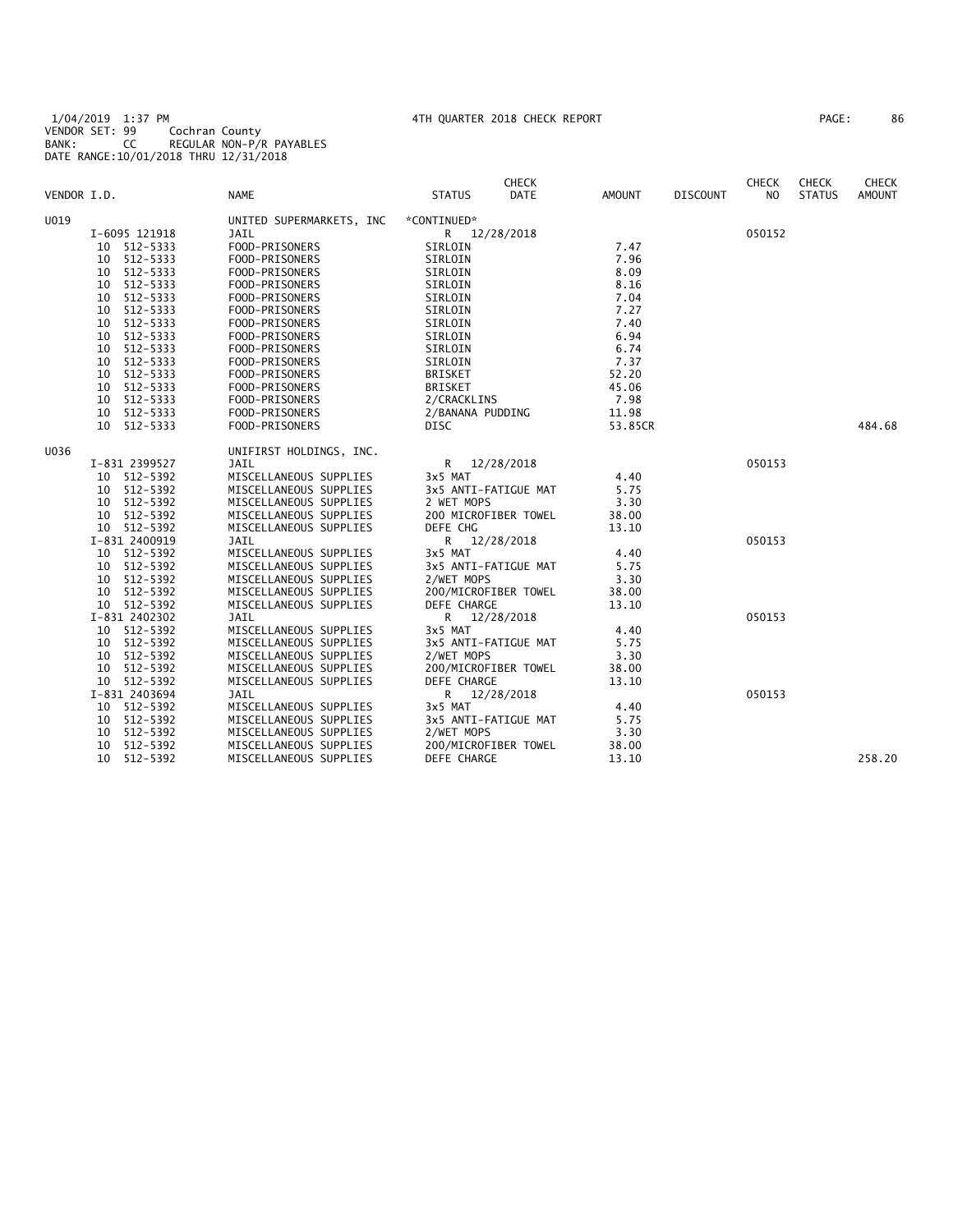1/04/2019 1:37 PM 4TH QUARTER 2018 CHECK REPORT PAGE: 87 VENDOR SET: 99 Cochran County BANK: CC REGULAR NON-P/R PAYABLES DATE RANGE:10/01/2018 THRU 12/31/2018

| PAGE : | 87 |
|--------|----|
|--------|----|

|             |                                            |                                     |                                      | CHECK      |            |                 | CHECK  | <b>CHECK</b>  | CHECK         |
|-------------|--------------------------------------------|-------------------------------------|--------------------------------------|------------|------------|-----------------|--------|---------------|---------------|
| VENDOR I.D. |                                            | <b>NAME</b>                         | <b>STATUS</b>                        | DATE       | AMOUNT     | <b>DISCOUNT</b> | NO     | <b>STATUS</b> | <b>AMOUNT</b> |
| W007        |                                            | THOMSON REUTERS-WEST PAYMENT C      |                                      |            |            |                 |        |               |               |
|             | I-839346235                                | ATTORNEY/LAW LIBRARY                | R                                    | 12/28/2018 |            |                 | 050154 |               |               |
|             | 10 475-5590                                | LAW LIBRARY MTRLS/UPDATES           | DATABASE CHG DEC 18                  |            | 315.00     |                 |        |               |               |
|             | I-839438393                                | ATTORNEY/LAW LIBRARY                | R                                    | 12/28/2018 |            |                 | 050154 |               |               |
|             | 10 475-5590                                | LAW LIBRARY MTRLS/UPDATES           | BOOKS&BOUND VOL DEC                  |            | 577.08     |                 |        |               |               |
|             | I-839447314                                | <b>ATTORNEY</b>                     | R.                                   | 12/28/2018 |            |                 | 050154 |               |               |
|             | 10 475-5590                                | LAW LIBRARY MTRLS/UPDATES           | BOOKS&BOUND VOL DEC                  |            | 115.29     |                 |        |               | 1,007.37      |
| W010        |                                            | WEST TEXAS GAS INC                  |                                      |            |            |                 |        |               |               |
|             | I-020036001501 12/18 PARK/SHOP             |                                     | R                                    | 12/28/2018 |            |                 | 050155 |               |               |
|             | 10 660-5440                                | UTILITIES & IRRIGATION              | CUSTOMER CHG 11/2-12                 |            | 10.00      |                 |        |               |               |
|             | 10 660-5440                                | UTILITIES & IRRIGATION              | GRIP CHG                             |            | 4.13       |                 |        |               |               |
|             | I-020036002501 12/18 PARK/SHOWBARN         |                                     | $\mathsf{R}$                         | 12/28/2018 |            |                 | 050155 |               |               |
|             | 10 660-5440                                | UTILITIES & IRRIGATION              | 12.7MCF(2.47) 11/2-1                 |            | 31.37      |                 |        |               |               |
|             | 10 660-5440                                | UTILITIES & IRRIGATION              | COST OF GAS 1.891                    |            | 24.01      |                 |        |               |               |
|             | 10 660-5440                                | UTILITIES & IRRIGATION              | <b>CUSTOMER CHG</b>                  |            | 13.70      |                 |        |               |               |
|             | 10 660-5440                                | UTILITIES & IRRIGATION              | <b>GRIP CHG</b>                      |            | 10.98      |                 |        |               |               |
|             | I-020049022001 12/18 PREC 3<br>15 623-5440 | UTILITIES                           | R 12/28/2018<br>CUSTOMER CHG 11/2-12 |            | 13.70      |                 | 050155 |               |               |
|             | 15 623-5440                                | UTILITIES                           | <b>GRIP CHG</b>                      |            | 10.98      |                 |        |               | 118.87        |
|             |                                            |                                     |                                      |            |            |                 |        |               |               |
| W055        |                                            | WINDSTREAM COMMUNICATIONS SW        |                                      |            |            |                 |        |               |               |
|             | I-266-5181 122818                          | ELECTIONS                           | R <sub>a</sub>                       | 12/28/2018 |            |                 | 050156 |               |               |
|             | 10 490-5420                                | TELECOMMUNICATIONS                  | SERVICES                             |            | 30.30      |                 |        |               |               |
|             | 10 490-5420                                | TELECOMMUNICATIONS                  | <b>FEES</b>                          |            | 20.93      |                 |        |               |               |
|             | 10 490-5420                                | TELECOMMUNICATIONS                  | LONG DISTANCE SVC                    |            | 7.82       |                 |        |               | 59.05         |
| W062        |                                            | WAL-MART COMMUNITY                  |                                      |            |            |                 |        |               |               |
|             | I-8678 112818                              | NON-DEPT'L                          | R 12/28/2018                         |            |            |                 | 050157 |               |               |
|             | 10 409-5300                                | COUNTY-WIDE SUPPLIES                | MICROWAVE/SN:1G82176                 |            | 119.00     |                 |        |               | 119.00        |
|             |                                            |                                     |                                      |            |            |                 |        |               |               |
| W164        |                                            | WARREN CAT                          |                                      |            |            |                 |        |               |               |
|             | C-CS020041157<br>15 622-5356               | PREC 2<br>ROAD MATERIALS & SUPPLIES | R<br>RET 7 FILTER #1R-075            | 12/28/2018 | 86.10CR    |                 | 050158 |               |               |
|             | 15 622-5356                                | ROAD MATERIALS & SUPPLIES           | RET 1 FILTER #1R-071                 |            | 12.87CR    |                 |        |               |               |
|             | 15 622-5356                                | ROAD MATERIALS & SUPPLIES           | RET 1 ELEMENT AS @46                 |            | 46.50CR    |                 |        |               |               |
|             | 15 622-5356                                | ROAD MATERIALS & SUPPLIES           | RET 1 LUBE FILTER #4                 |            | 13.41CR    |                 |        |               |               |
|             | 622-5356<br>15                             | ROAD MATERIALS & SUPPLIES           | RET 1 LUBE FILTER #4                 |            | 13.98CR    |                 |        |               |               |
|             | 15 622-5356                                | ROAD MATERIALS & SUPPLIES           | RET 2 FILTER #1G-887                 |            | 120.56CR   |                 |        |               |               |
|             | 15<br>622-5356                             | ROAD MATERIALS & SUPPLIES           | RET 1 LUBE FILTER #1                 |            | 17.17CR    |                 |        |               |               |
|             | 15 622-5356                                | ROAD MATERIALS & SUPPLIES           | RET 1 FILTER AS #326                 |            | 34.08CR    |                 |        |               |               |
|             | 15 622-5356                                | ROAD MATERIALS & SUPPLIES           | RET 2 FILTER AS #326                 |            | 63.06CR    |                 |        |               |               |
|             | 15 622-5356                                | ROAD MATERIALS & SUPPLIES           | RET 1 FILTER AS #326                 |            | 30.93CR    |                 |        |               |               |
|             | 15 622-5356                                | ROAD MATERIALS & SUPPLIES           | RET 1 ELEMENT AS #32                 |            | 79.56CR    |                 |        |               |               |
|             | 15 622-5356                                | ROAD MATERIALS & SUPPLIES           | 15% RESTOCK FEE                      |            | 77.77      |                 |        |               |               |
|             | C-LB91421/WRNG PREC                        | PREC 4                              | R                                    | 12/28/2018 |            |                 | 050158 |               |               |
|             | 15 624-5451                                | REPAIRS                             | INSTL SFTWR/GRADER M                 |            | 1,200.12CR |                 |        |               |               |
|             | I-LB91421                                  | PREC 4                              | R                                    | 12/28/2018 |            |                 | 050158 |               |               |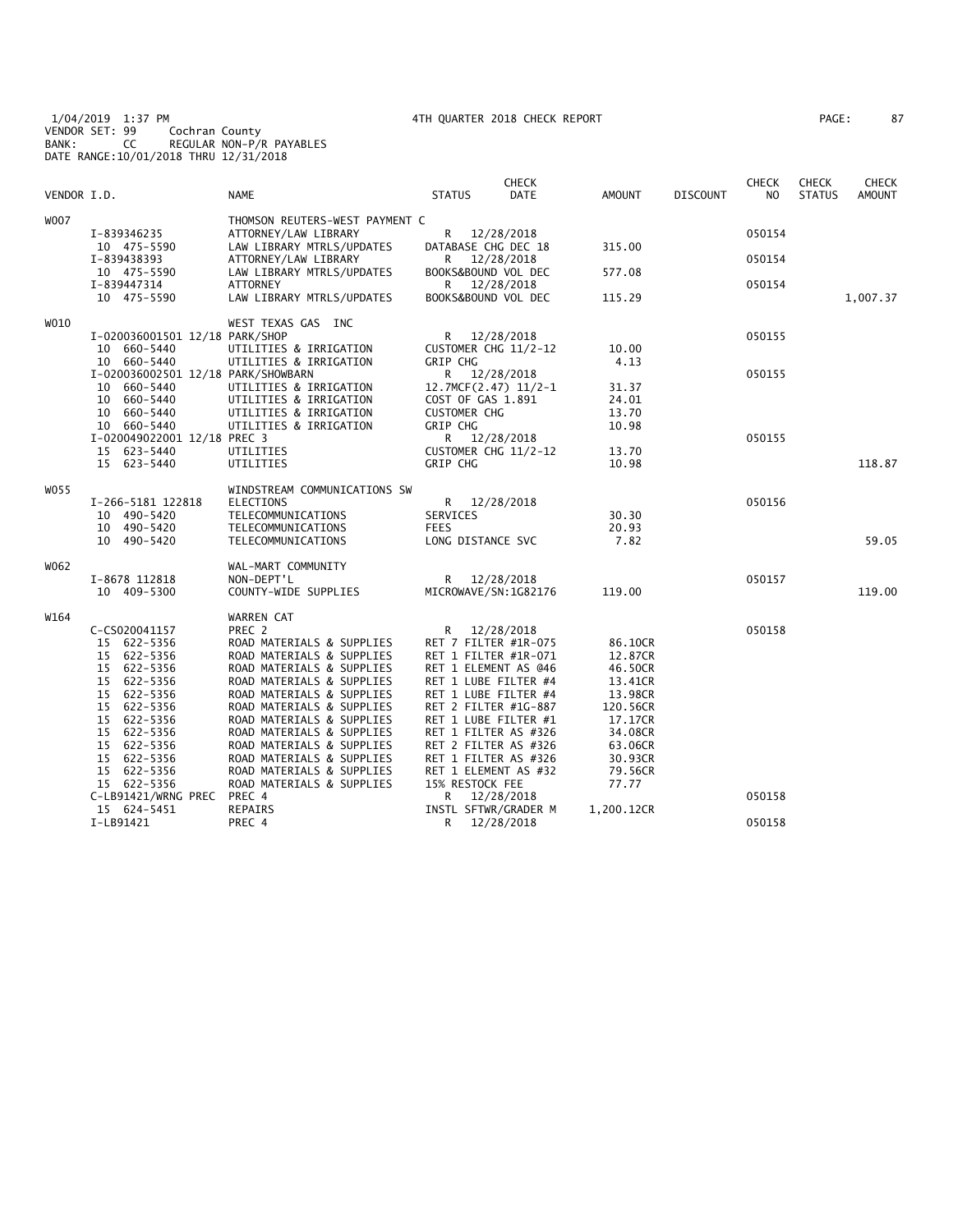#### 1/04/2019 1:37 PM 4TH QUARTER 2018 CHECK REPORT PAGE: 88 VENDOR SET: 99 Cochran County BANK: CC REGULAR NON-P/R PAYABLES DATE RANGE:10/01/2018 THRU 12/31/2018

| 88<br>AGE: |  |  |  |
|------------|--|--|--|
|------------|--|--|--|

| VENDOR I.D. |                                        | <b>NAME</b>               | <b>STATUS</b>        | <b>CHECK</b><br><b>DATE</b> | AMOUNT   | <b>DISCOUNT</b> | <b>CHECK</b><br>N <sub>O</sub> | <b>CHECK</b><br><b>STATUS</b> | <b>CHECK</b><br><b>AMOUNT</b> |
|-------------|----------------------------------------|---------------------------|----------------------|-----------------------------|----------|-----------------|--------------------------------|-------------------------------|-------------------------------|
| W164        |                                        | WARREN CAT<br>*CONTINUED* |                      |                             |          |                 |                                |                               |                               |
|             | I-LB91421                              | PREC 4                    | R                    | 12/28/2018                  |          |                 | 050158                         |                               |                               |
|             | 15 624-5451                            | REPAIRS                   | INSTL SFTWR/GRADER M |                             | 1,200.12 |                 |                                |                               |                               |
|             | I-LB91421 PREC3                        | PREC 3                    | R                    | 12/28/2018                  |          |                 | 050158                         |                               |                               |
|             | 15 623-5451                            | REPAIRS                   | INSTL SFTWR/GRADER M |                             | 1,200.12 |                 |                                |                               | 759.67                        |
| W216        |                                        | CHRISTINA WOODS           |                      |                             |          |                 |                                |                               |                               |
|             | I-#6427/WILLIAMS                       | COUNTY COURT              | R                    | 12/28/2018                  |          |                 | 050159                         |                               |                               |
|             | 10 426-5400                            | ATTORNEY AD LITEM         | DISM(M)/JOY WILLIAMS |                             | 100.00   |                 |                                |                               |                               |
|             | I-#6429/WILLIAMS                       | COUNTY COURT              | R 12/28/2018         |                             |          |                 | 050159                         |                               |                               |
|             | 10 426-5400                            | ATTORNEY AD LITEM         | PLEA HRNG(M)/JOY WIL |                             | 200.00   |                 |                                |                               | 300.00                        |
| W235        |                                        | VANDY NELSON dba          |                      |                             |          |                 |                                |                               |                               |
|             | $I-2887$                               | CRTHSE/ACT BLDG/LIBRARY   | R 12/28/2018         |                             |          |                 | 050160                         |                               |                               |
|             | 10 510-5332                            | CUSTODIAL SUPPLIES        | SPRAY BUGS           |                             | 70.00    |                 |                                |                               |                               |
|             | 10 662-5332                            | CUSTODIAL SUPPLIES        | SPRAY BUGS           |                             | 45.00    |                 |                                |                               |                               |
|             | 10 650-5332                            | CUSTODIAL SUPPLIES        | SPRAY BUGS           |                             | 35.00    |                 |                                |                               |                               |
|             | $I - 2891$                             | ANNEX                     | R 12/28/2018         |                             |          |                 | 050160                         |                               |                               |
|             | 10 409-5499                            | MISCELLANEOUS             | SPRAY BUGS           |                             | 50.00    |                 |                                |                               | 200.00                        |
| X001        |                                        | XCEL ENERGY               |                      |                             |          |                 |                                |                               |                               |
|             | I-54-1324315-7 12/18 ALMOST ALL DEPT'S |                           | R 12/28/2018         |                             |          |                 | 050161                         |                               |                               |
|             | 30 518-5440                            | UTILITIES                 | 300210167 RUNWAY LIG |                             | 72.12    |                 |                                |                               |                               |
|             | 10 510-5440                            | UTILITIES                 | 300240736 COURTHOUSE |                             | 1,303.27 |                 |                                |                               |                               |
|             | 10 660-5440                            | UTILITIES & IRRIGATION    | 300265059 SOFTBALL P |                             | 11.28    |                 |                                |                               |                               |
|             | 10 580-5440                            | UTILITIES [TOWER]         | 300282806 TOWER      |                             | 88.61    |                 |                                |                               |                               |
|             | 15 621-5440                            | UTILITIES                 | 300294119 PREC 1 SHO |                             | 48.22    |                 |                                |                               |                               |
|             | 10 650-5440                            | UTILITIES                 | 300338546 LIBRARY    |                             | 114.21   |                 |                                |                               |                               |
|             | 10 652-5440                            | UTILITIES                 | 300342232 MUSEUM     |                             | 32.14    |                 |                                |                               |                               |
|             | 10 662-5440                            | UTILITIES                 | 300390484 ACTIVITY B |                             | 476.87   |                 |                                |                               |                               |
|             | 10 660-5440                            | UTILITIES & IRRIGATION    | 300410370 PARK       |                             | 203.13   |                 |                                |                               |                               |
|             | 10 660-5440                            | UTILITIES & IRRIGATION    | 300457515 PARK/SHOP  |                             | 29.97    |                 |                                |                               |                               |
|             | 10 516-5440                            | UTILITIES                 | 300555198 CEMETERY   |                             | 11.28    |                 |                                |                               |                               |
|             | 10 660-5440                            | UTILITIES & IRRIGATION    | 300587052 SHOWBARN   |                             | 29.71    |                 |                                |                               |                               |
|             | 10 660-5440                            | UTILITIES & IRRIGATION    | 300587753 RODEO GROU |                             | 11.28    |                 |                                |                               |                               |
|             | 10 409-5440                            | UTILITIES                 | 300588989 ANNEX      |                             | 98.78    |                 |                                |                               |                               |
|             | 10 516-5440                            | UTILITIES                 | 300603417 CEMETERY   |                             | 12.49    |                 |                                |                               |                               |
|             | 10 516-5440                            | UTILITIES                 | 300637038 CEMETERY S |                             | 11.28    |                 |                                |                               | 2,554.64                      |
| X001        |                                        | XCEL ENERGY               |                      |                             |          |                 |                                |                               |                               |
|             | I-54-1829977-7 DEC18 PREC 2            |                           | R 12/28/2018         |                             |          |                 | 050162                         |                               |                               |
|             | 15 622-5440                            | UTILITIES                 | 146KWH 11/8-12/12    |                             | 22.58    |                 |                                |                               |                               |
|             | 15<br>622-5440                         | UTILITIES                 | AREA LIGHT 11/8-12/1 |                             | 15.50    |                 |                                |                               | 38.08                         |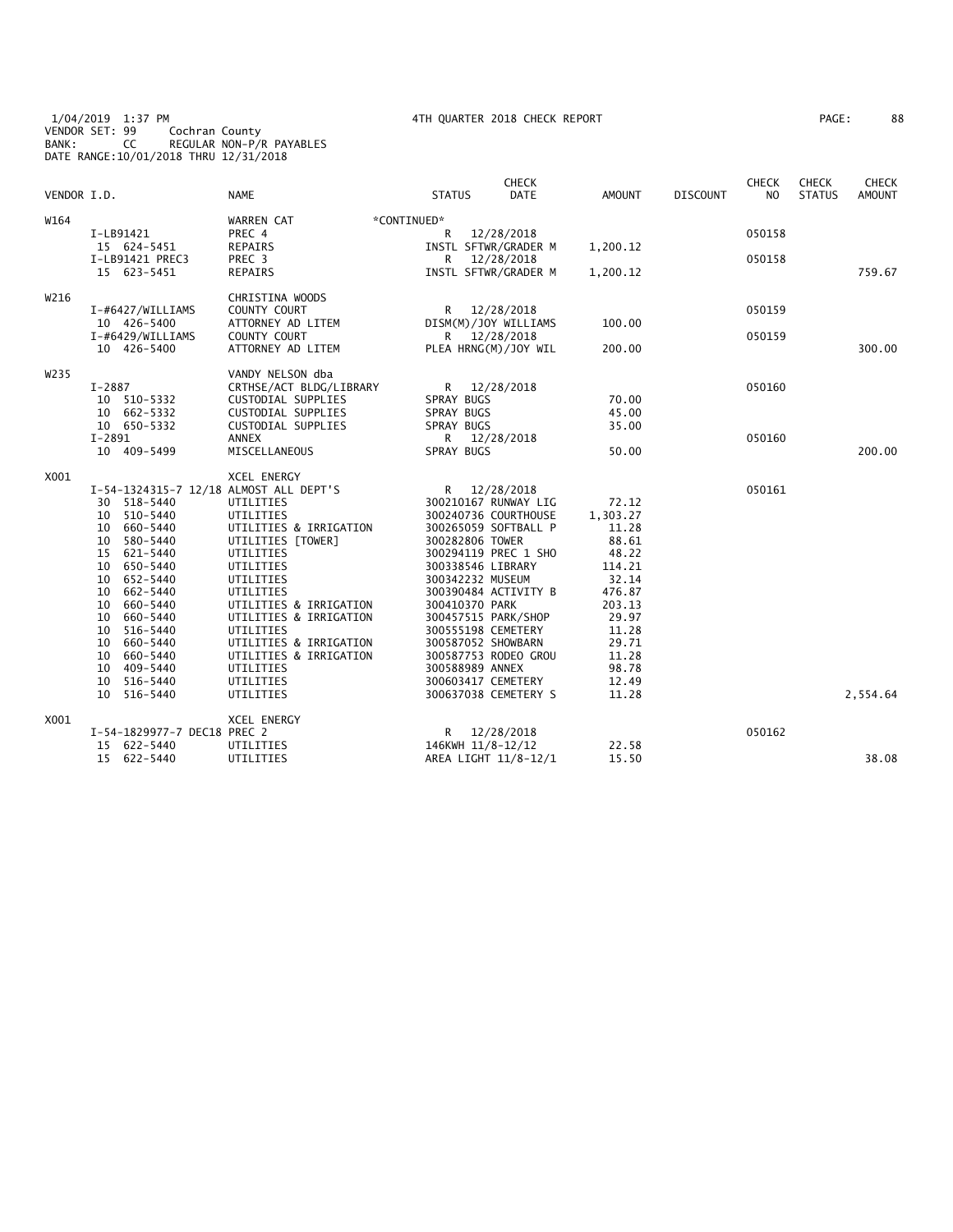1/04/2019 1:37 PM 4TH QUARTER 2018 CHECK REPORT PAGE: 89 VENDOR SET: 99 Cochran County BANK: CC REGULAR NON-P/R PAYABLES DATE RANGE:10/01/2018 THRU 12/31/2018

| AGE: | 89 |
|------|----|
|------|----|

| VENDOR I.D. |          |                    | <b>NAME</b>                         | <b>STATUS</b>                   | <b>CHECK</b><br>DATE | AMOUNT             | <b>DISCOUNT</b> | <b>CHECK</b><br>NO. | <b>CHECK</b><br><b>STATUS</b> | <b>CHECK</b><br><b>AMOUNT</b> |
|-------------|----------|--------------------|-------------------------------------|---------------------------------|----------------------|--------------------|-----------------|---------------------|-------------------------------|-------------------------------|
|             |          |                    |                                     |                                 |                      |                    |                 |                     |                               |                               |
| Y001        |          | C-392358/WRNG ACCT | YELLOWHOUSE MACHINERY CO.<br>PREC 1 | R 12/28/2018                    |                      |                    |                 | 050163              |                               |                               |
|             |          | 15 621-5451        | REPAIRS                             | <b>BREATHER</b>                 |                      | 27.06CR            |                 |                     |                               |                               |
|             | 15       | 621-5451           | REPAIRS                             | FILTER                          |                      | 4.81CR             |                 |                     |                               |                               |
|             | 15       | 621-5451           | REPAIRS                             | AIR FILTER                      |                      | 31.27CR            |                 |                     |                               |                               |
|             | 15       | 621-5451           | <b>REPAIRS</b>                      | AIR FILTER                      |                      | 13.95CR            |                 |                     |                               |                               |
|             | 15       | 621-5451           | <b>REPAIRS</b>                      | 10/TEST MEASURE                 |                      | 21.70CR            |                 |                     |                               |                               |
|             | 15       | 621-5451           | REPAIRS                             | <b>FILTER ELE</b>               |                      | 27.72CR            |                 |                     |                               |                               |
|             | 15       | 621-5451           | <b>REPAIRS</b>                      | <b>FILTER ELE</b>               |                      | 20.13CR            |                 |                     |                               |                               |
|             | 15       | 621-5451           | <b>REPAIRS</b>                      | 10/KIT OILSAMPLE                |                      | 150.00CR           |                 |                     |                               |                               |
|             | 15       | 621-5451           | <b>REPAIRS</b>                      | OIL FILTER                      |                      | 77.20CR            |                 |                     |                               |                               |
|             | 15       | 621-5451           | <b>REPAIRS</b>                      | OIL FILTER                      |                      | 49.95CR            |                 |                     |                               |                               |
|             | 15       | 621-5451           | REPAIRS                             | OIL FILTER                      |                      |                    |                 |                     |                               |                               |
|             |          | 15 621-5451        | <b>REPAIRS</b>                      | <b>FILTER ELE</b>               |                      | 15.32CR<br>26.64CR |                 |                     |                               |                               |
|             |          | 15 621-5451        | REPAIRS                             | <b>FILTER ELE</b>               |                      | 28.15CR            |                 |                     |                               |                               |
|             |          |                    |                                     |                                 |                      |                    |                 |                     |                               |                               |
|             | I-392358 | 15 621-5451        | PREC 1<br>REPAIRS                   | R 12/28/2018<br><b>BREATHER</b> |                      | 27.06              |                 | 050163              |                               |                               |
|             |          |                    |                                     |                                 |                      |                    |                 |                     |                               |                               |
|             | 15       | 621-5451           | <b>REPAIRS</b>                      | <b>FILTER</b>                   |                      | 4.81               |                 |                     |                               |                               |
|             | 15       | 621-5451           | <b>REPAIRS</b>                      | AIR FILTER                      |                      | 31.27              |                 |                     |                               |                               |
|             | 15       | 621-5451           | <b>REPAIRS</b>                      | AIR FILTER                      |                      | 13.95              |                 |                     |                               |                               |
|             | 15       | 621-5451           | REPAIRS                             | 10/TEST MEASURE                 |                      | 21.70              |                 |                     |                               |                               |
|             | 15       | 621-5451           | REPAIRS                             | <b>FILTER ELE</b>               |                      | 27.72              |                 |                     |                               |                               |
|             | 15       | 621-5451           | <b>REPAIRS</b>                      | <b>FILTER ELE</b>               |                      | 20.13              |                 |                     |                               |                               |
|             | 15       | 621-5451           | <b>REPAIRS</b>                      | 10/KIT OILSAMPLE                |                      | 150.00             |                 |                     |                               |                               |
|             | 15       | 621-5451           | <b>REPAIRS</b>                      | OIL FILTER                      |                      | 77.20              |                 |                     |                               |                               |
|             | 15       | 621-5451           | REPAIRS                             | OIL FILTER                      |                      | 49.95              |                 |                     |                               |                               |
|             | 15       | 621-5451           | <b>REPAIRS</b>                      | OIL FILTER                      |                      | 15.32              |                 |                     |                               |                               |
|             | 15       | 621-5451           | <b>REPAIRS</b>                      | <b>FILTER ELE</b>               |                      | 26.64              |                 |                     |                               |                               |
|             |          | 15 621-5451        | <b>REPAIRS</b>                      | <b>FILTER ELE</b>               |                      | 28.15              |                 |                     |                               |                               |
|             |          | I-392358/CEMETERY  | CEMETERY                            | R 12/28/2018                    |                      |                    |                 | 050163              |                               |                               |
|             |          | 10 516-5451        | REPAIR                              | <b>BREATHER</b>                 |                      | 27.06              |                 |                     |                               |                               |
|             | 10       | 516-5451           | REPAIR                              | FILTER                          |                      | 4.81               |                 |                     |                               |                               |
|             | 10       | 516-5451           | REPAIR                              | AIR FILTER                      |                      | 31.27              |                 |                     |                               |                               |
|             | 10       | 516-5451           | REPAIR                              | AIR FILTER                      |                      | 13.95              |                 |                     |                               |                               |
|             | 10       | 516-5451           | REPAIR                              | 10/TEST MEASURE                 |                      | 21.70              |                 |                     |                               |                               |
|             | 10       | 516-5451           | REPAIR                              | <b>FILTER ELE</b>               |                      | 27.72              |                 |                     |                               |                               |
|             | 10       | 516-5451           | REPAIR                              | <b>FILTER ELE</b>               |                      | 20.13              |                 |                     |                               |                               |
|             | 10       | 516-5451           | REPAIR                              | 10/KIT OILSAMPLE                |                      | 150.00             |                 |                     |                               |                               |
|             | 10       | 516-5451           | REPAIR                              | OIL FILTER                      |                      | 77.20              |                 |                     |                               |                               |
|             | 10       | 516-5451           | REPAIR                              | OIL FILTER                      |                      | 49.95              |                 |                     |                               |                               |
|             | 10       | 516-5451           | REPAIR                              | OIL FILTER                      |                      | 15.32              |                 |                     |                               |                               |
|             | 10       | 516-5451           | REPAIR                              | <b>FILTER ELE</b>               |                      | 26.64              |                 |                     |                               |                               |
|             | 10       | 516-5451           | REPAIR                              | <b>FILTER ELE</b>               |                      | 28.15              |                 |                     |                               | 493.90                        |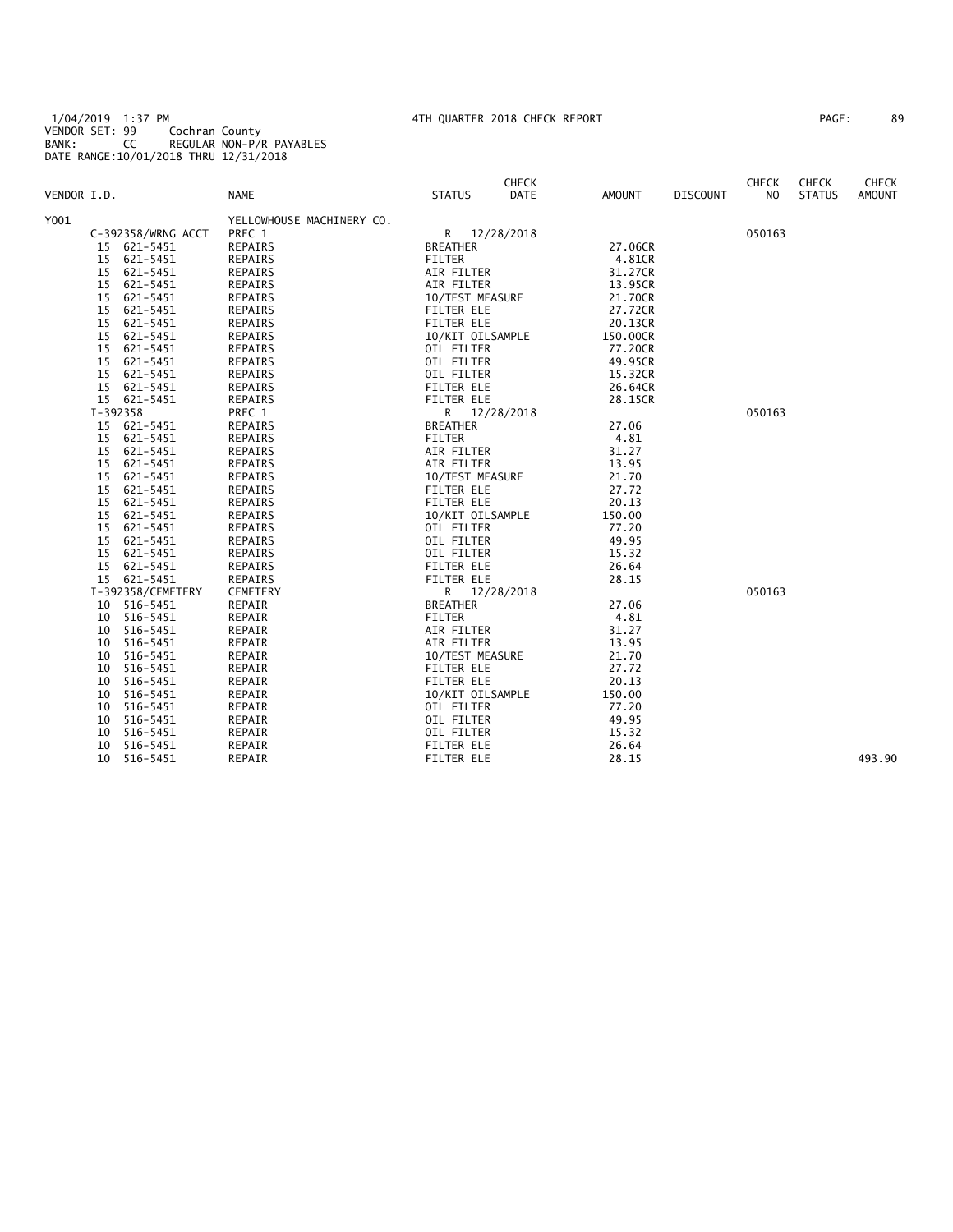1/04/2019 1:37 PM 4TH QUARTER 2018 CHECK REPORT PAGE: 90 VENDOR SET: 99 Cochran County BANK: CC REGULAR NON-P/R PAYABLES DATE RANGE:10/01/2018 THRU 12/31/2018

| PAGE : |  | 90 |
|--------|--|----|
|        |  |    |

|             |                                                                                                                                                                                                           |                                                                                                                                                                                                                                                                                                                                                                                                                                           |                                                                                                                                                                       | <b>CHECK</b>             |                                                                                    |                 | CHECK            | <b>CHECK</b>  | <b>CHECK</b>  |
|-------------|-----------------------------------------------------------------------------------------------------------------------------------------------------------------------------------------------------------|-------------------------------------------------------------------------------------------------------------------------------------------------------------------------------------------------------------------------------------------------------------------------------------------------------------------------------------------------------------------------------------------------------------------------------------------|-----------------------------------------------------------------------------------------------------------------------------------------------------------------------|--------------------------|------------------------------------------------------------------------------------|-----------------|------------------|---------------|---------------|
| VENDOR I.D. |                                                                                                                                                                                                           | <b>NAME</b>                                                                                                                                                                                                                                                                                                                                                                                                                               | <b>STATUS</b>                                                                                                                                                         | DATE                     | <b>AMOUNT</b>                                                                      | <b>DISCOUNT</b> | NO               | <b>STATUS</b> | <b>AMOUNT</b> |
| Y026        | I-OCT 2018<br>512-5499<br>10<br>512-5499<br>10<br>10 512-5499<br>10 512-5499<br>512-5499<br>10<br>512-5391<br>10<br>10 512-5391                                                                           | YOAKUM COUNTY SHERIFF'S OFFICE<br>JAIL/MEDS<br>MISCELLANEOUS<br>MISCELLANEOUS<br>MISCELLANEOUS<br>MISCELLANEOUS<br>MISCELLANEOUS<br>MEDICAL CARE-PRISONERS<br>MEDICAL CARE-PRISONERS                                                                                                                                                                                                                                                      | R<br>1 DAY/JESUS GRADO<br>18 DAYS/RICKY LEVENS<br>15 DAYS/TUCKER JAMES<br>15 DAYS/ISIAH MORIN<br>31 DAYS/CHARLOTTE TA<br>RX#1/CHARLOTTE TARRA<br>RX#2 CHARLOTTE TARRA | 12/28/2018               | 50.00<br>900.00<br>750.00<br>750.00<br>1,550.00<br>12.72<br>21.86                  |                 | 050164           |               | 4,034.58      |
| G005        | I-4TH QTR '18 SPEC<br>90 000-2379.001<br>I-4TH QTR CIVIL '18<br>000-2363.004<br>90<br>000-2363.004<br>90<br>000-2363.001<br>90<br>90<br>000-2363.002<br>90 000-2363.004                                   | <b>GENERAL FUND</b><br>SPECIALTY CT SVC FEES<br>Drug Court Fee CCP102.0178<br>STATE CIVIL FEES<br>Co Filing Fee Ind Lgl Serv.<br>Co Filing Fee Ind Lgl Serv.<br>Divorce & Family Gov't 133.1514TH QTR CIVIL FEES<br>Other Than Divorce/Family 10B 4TH QTR CIVIL FEES<br>Co Filing Fee Ind Lgl Serv.                                                                                                                                       | R<br>4TH QTR SPECIALTY CT<br>R<br>4TH QTR CIVIL FEES<br>4TH QTR CIVIL FEES<br>4TH QTR CIVIL FEES                                                                      | 12/28/2018<br>12/28/2018 | 2.87<br>1.20<br>1.17<br>2.00<br>3.50<br>8.68                                       |                 | 050165<br>050165 |               |               |
|             | I-4TH QTR CRIM '18<br>90 000-2358.001<br>90<br>000-2368<br>000-2370<br>90<br>90<br>000-2369<br>90<br>000-2378<br>000-2363.003<br>90<br>000-2355<br>90<br>90<br>000-2367                                   | STATE CRIM SVC FEES<br>State CCC Date 010104 Forward 4TH QTR CRIMINAL FEE<br>BB Bond Fee (Gov CD 41.258)<br>DNA Test Gov CD 411.147<br>EMS Trauma Sec49.02 SB1131<br>JRF Jury Reimb Fee CCP102.00454TH QTR CRIMINAL FEE<br>Indigent Defense Fee<br>MVF CCP 102.002<br>STF-Sub 95% C(Trans CD542.40 4TH QTR CRIMINAL FEE                                                                                                                   | R 12/28/2018<br>4TH QTR CRIMINAL FEE<br>4TH QTR CRIMINAL FEE<br>4TH QTR CRIMINAL FEE<br>4TH QTR CRIMINAL FEE<br>4TH QTR CRIMINAL FEE                                  |                          | 229.03<br>52.50<br>3.40<br>4.52<br>21.66<br>10.84<br>0.41<br>60.87                 |                 | 050165           |               | 402.65        |
| S217        | I-4TH QTR CIVIL'18<br>90 000-2372<br>000-2373<br>90<br>000-2363.004<br>90<br>90<br>000-2363.004<br>90<br>000-2363.001<br>90<br>000-2363.002<br>90<br>000-2363.004<br>90<br>000-2379<br>90<br>000-2380.001 | STATE COMPTROLLER<br>STATE CIVIL FEES<br>Birth Cert. Gov118.015<br>Marriage License Gov 118.011 4TH QTR REMITTANCE F<br>Co Filing Fee Ind Lgl Serv.<br>Co Filing Fee Ind Lgl Serv.<br>Divorce & Family Gov't 133.1514TH QTR REMITTANCE F<br>Other Than Divorce/Family 10B 4TH QTR REMITTANCE F<br>Co Filing Fee Ind Lgl Serv.<br>Judicial Support Fee/L133.105 4TH QTR REMITTANCE F<br>CJCPT PERSONAL TRAINGSEC51.9714TH QTR REMITTANCE F | R<br>4TH QTR REMITTANCE F<br>4TH QTR REMITTANCE F<br>4TH QTR REMITTANCE F<br>4TH QTR REMITTANCE F                                                                     | 12/28/2018               | 41.40<br>120.00<br>22.80<br>22.14<br>268.00<br>366.50<br>164.88<br>659.82<br>83.00 |                 | 050166           |               | 1,748.54      |
| S217        | I-4TH QTR CRIM '18<br>000-2358.001<br>90<br>000-2368<br>90<br>000-2370<br>90<br>000-2369<br>90<br>90<br>000-2378                                                                                          | STATE COMPTROLLER<br>STATE CRIMINAL FEES<br>State CCC Date 010104 Forward 4TH QTR REMITTANCE F<br>BB Bond Fee (Gov CD 41.258)<br>DNA Test Gov CD 411.147<br>EMS Trauma Sec49.02 SB1131<br>JRF Jury Reimb Fee CCP102.00454TH QTR REMITTANCE F                                                                                                                                                                                              | R<br>4TH QTR REMITTANCE F<br>4TH QTR REMITTANCE F<br>4TH QTR REMITTANCE F                                                                                             | 12/28/2018               | 2,061.28<br>472.50<br>30.60<br>40.69<br>194.97                                     |                 | 050167           |               |               |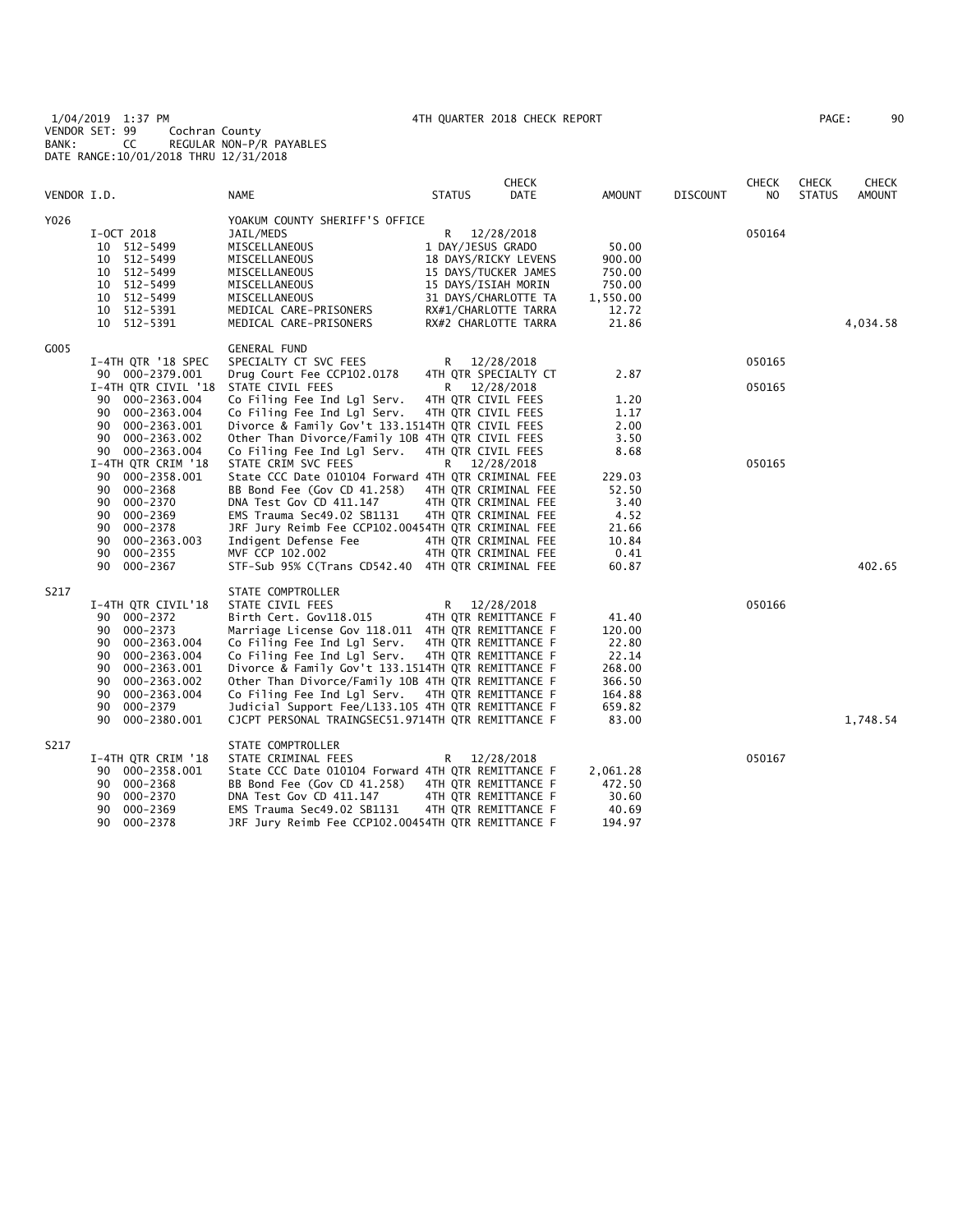1/04/2019 1:37 PM 4TH QUARTER 2018 CHECK REPORT PAGE: 91 VENDOR SET: 99 Cochran County BANK: CC REGULAR NON-P/R PAYABLES DATE RANGE:10/01/2018 THRU 12/31/2018

| PAGE : | 91 |
|--------|----|
|        |    |

| VENDOR I.D. |                                                                                                                                                                                           | <b>NAME</b>                                                                                                                                                                                                                                                                                                                                                                                                                                     | <b>STATUS</b> | <b>CHECK</b><br>DATE                                                                                         | <b>AMOUNT</b>                                                                       | <b>DISCOUNT</b> | <b>CHECK</b><br>NO | <b>CHECK</b><br><b>STATUS</b> | <b>CHECK</b><br><b>AMOUNT</b> |
|-------------|-------------------------------------------------------------------------------------------------------------------------------------------------------------------------------------------|-------------------------------------------------------------------------------------------------------------------------------------------------------------------------------------------------------------------------------------------------------------------------------------------------------------------------------------------------------------------------------------------------------------------------------------------------|---------------|--------------------------------------------------------------------------------------------------------------|-------------------------------------------------------------------------------------|-----------------|--------------------|-------------------------------|-------------------------------|
|             |                                                                                                                                                                                           |                                                                                                                                                                                                                                                                                                                                                                                                                                                 |               |                                                                                                              |                                                                                     |                 |                    |                               |                               |
| S217        | I-4TH QTR CRIM '18<br>90 000-2363.003<br>90 000-2355<br>$000 - 2367$<br>90<br>$000 - 2342$<br>90<br>000-2342.001<br>90<br>000-2376<br>90<br>90 000-2361<br>90 000-2379<br>90 000-2347.001 | STATE COMPTROLLER<br>*CONTINUED*<br>STATE CRIMINAL FEES<br>Indigent Defense Fee<br>MVF CCP 102.002<br>STF-Sub 95% C(Trans CD542.40 4TH QTR REMITTANCE F<br>Arrest Fees - State Officers 4TH QTR REMITTANCE F<br>Omni FTA<br>Co. CrtCriminal Judicial Fund 4TH QTR REMITTANCE F<br>50% of Time Payment to State 4TH QTR REMITTANCE F<br>Judicial Support Fee/L133.105 4TH QTR REMITTANCE F<br>Truancy Prvtn & Diver. 102.0154TH QTR REMITTANCE F | R —           | 12/28/2018<br>4TH OTR REMITTANCE F<br>4TH OTR REMITTANCE F<br>4TH OTR REMITTANCE F                           | 97.51<br>3.66<br>1,156.58<br>12.53<br>100.00<br>120.00<br>74.59<br>299.53<br>104.40 |                 | 050167             |                               | 4,768.84                      |
| S217        | I-4TH QTR E-FILE '18 STATE E-FILE FEES<br>90 000-2363.005<br>000-2363.006<br>90<br>90 000-2363.007<br>90 000-2376.001<br>90 000-2376.002                                                  | STATE COMPTROLLER<br>ELE. FILING FEE DIS CLK<br>ELE FILING FEE COUNTY CLERK<br>ELE FILING FEE JP<br>CRIM ELECTRONIC EFF DIS CLK 4TH OTR REMITTANCE F<br>CRIMINAL ELECTRONIC EFF CO.                                                                                                                                                                                                                                                             |               | R 12/28/2018<br>4TH OTR REMITTANCE F<br>4TH QTR REMITTANCE F<br>4TH OTR REMITTANCE F<br>4TH OTR REMITTANCE F | 440.00<br>90.00<br>40.00<br>4.13<br>21.56                                           |                 | 050168             |                               | 595.69                        |
| S217        | I-CSS 2018 ANNUAL<br>90 000-2365                                                                                                                                                          | STATE COMPTROLLER<br>CHILD SAFETY SEAT FINES<br>50% of Seat Belt (545.412&13) 2018 TERTIARY CARE F                                                                                                                                                                                                                                                                                                                                              |               | R 12/28/2018                                                                                                 | 562.50                                                                              |                 | 050169             |                               | 562.50                        |
| S217        | 90 000-2379.001                                                                                                                                                                           | STATE COMPTROLLER<br>I-SPEC CT 4TH QTR'18 SPECIALTY COURT COST<br>Drug Court Fee CCP102.0178                                                                                                                                                                                                                                                                                                                                                    |               | R 12/28/2018<br>4TH OTR REMITTANCE F                                                                         | 25.79                                                                               |                 | 050170             |                               | 25.79                         |
| S005        | I-BDG AMEND#18-012                                                                                                                                                                        | DORIS SEALY, COUNTY TREAS<br>TRANSFERS TO OTHER FUNDS                                                                                                                                                                                                                                                                                                                                                                                           | $\vee$        | 12/28/2018                                                                                                   |                                                                                     |                 | 050171             |                               | 10,000.00                     |
| S005        | M-CHECK                                                                                                                                                                                   | DORIS SEALY, COUNTY TREAS<br>DORIS SEALY, COUNTY TREAVOIDED V                                                                                                                                                                                                                                                                                                                                                                                   |               | 12/28/2018                                                                                                   |                                                                                     |                 | 050171             |                               | 10,000.00CR                   |
| C411        | I-BDG AMEND#18-012<br>10 700-5700                                                                                                                                                         | COURTHOUSE SECURITY FUND<br>TRANSFERS TO OTHER FUNDS<br>TRANSFERS TO OTHER FUNDS                                                                                                                                                                                                                                                                                                                                                                | R —           | 12/28/2018<br>XFR/SECURITY CAMS; CC                                                                          | 10,000.00                                                                           |                 | 050172             |                               | 10,000.00                     |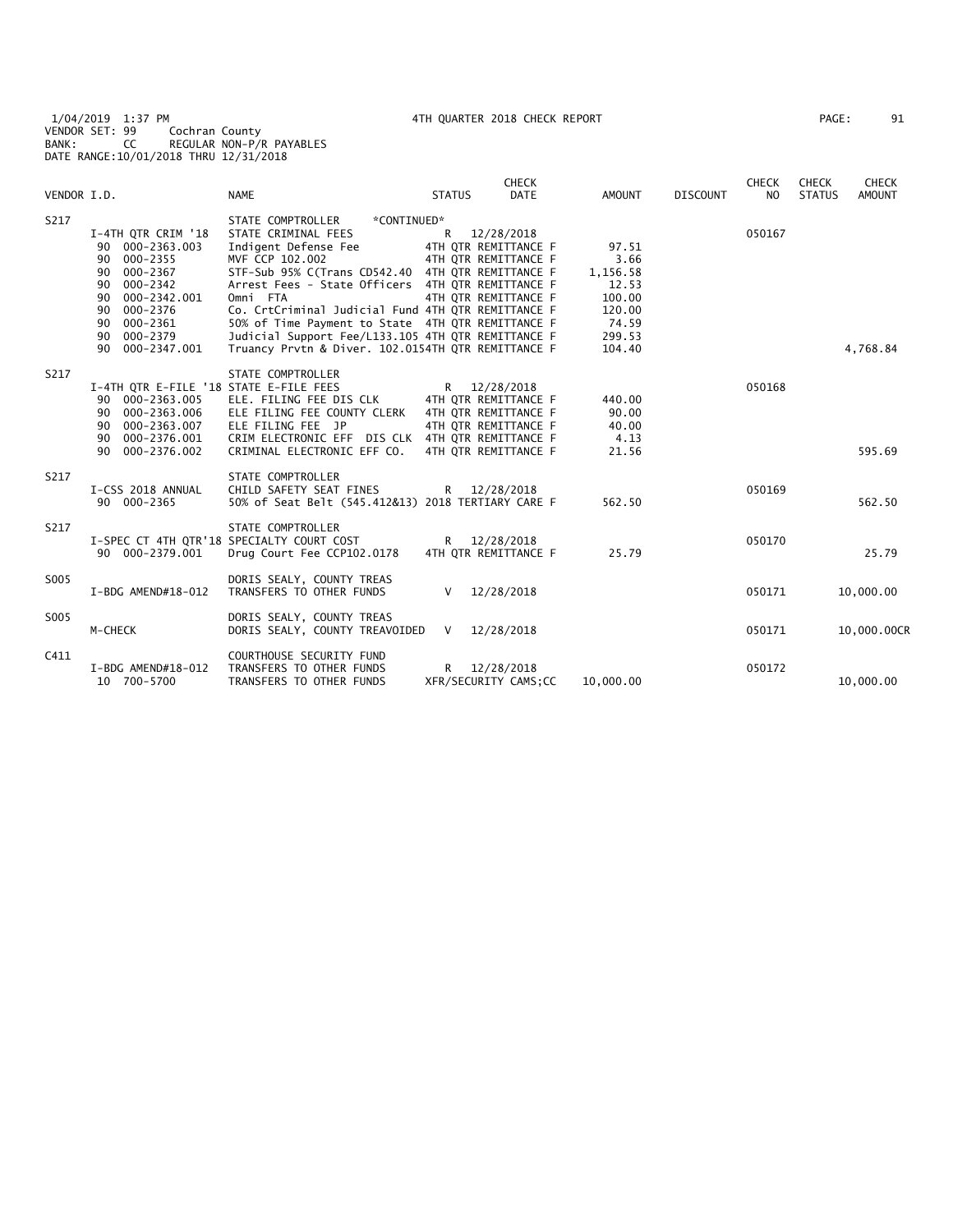1/04/2019 1:37 PM 4TH QUARTER 2018 CHECK REPORT PAGE: 92 VENDOR SET: 99 Cochran County BANK: CC REGULAR NON-P/R PAYABLES DATE RANGE:10/01/2018 THRU 12/31/2018

| VENDOR I.D.         | <b>NAME</b> |                | <b>STATUS</b>       | <b>CHECK</b><br>DATE | AMOUNT         | <b>DISCOUNT</b>  | <b>CHECK</b><br>N <sub>0</sub> | <b>CHECK</b><br><b>STATUS</b> | <b>CHECK</b><br>AMOUNT |
|---------------------|-------------|----------------|---------------------|----------------------|----------------|------------------|--------------------------------|-------------------------------|------------------------|
| * *<br>T O T A L S  | * *         | N <sub>0</sub> |                     |                      | INVOICE AMOUNT | <b>DISCOUNTS</b> |                                |                               | CHECK AMOUNT           |
| REGULAR CHECKS:     |             | 368            |                     |                      | 519,926.97     |                  | 0.00                           |                               | 509,710.97             |
| HAND CHECKS:        |             | 0              |                     |                      | 0.00           |                  | 0.00                           |                               | 0.00                   |
| DRAFTS:             |             | 0              |                     |                      | 0.00           |                  | 0.00                           |                               | 0.00                   |
| EFT:                |             | 0              |                     |                      | 0.00           |                  | 0.00                           |                               | 0.00                   |
| NON CHECKS:         |             | 0              |                     |                      | 0.00           |                  | 0.00                           |                               | 0.00                   |
| <b>VOID CHECKS:</b> |             | 3 VOID DEBITS  | <b>VOID CREDITS</b> | 0.00<br>10.216.00CR  | 10.216.00CR    |                  | 0.00                           |                               |                        |

### TOTAL ERRORS: 0

|    | G/L ACCOUNT     | <b>NAME</b><br>____________________________ | AMOUNT       |
|----|-----------------|---------------------------------------------|--------------|
|    |                 |                                             |              |
|    | 10 000-2206.002 | COLLECTION AGENCY FEES                      | 510.31       |
|    | 10 000-2206.003 | Omni Collection Fee                         | 66.00        |
|    | 10 000-4370.101 | RENT-ACTIVITY BUILDING                      | 450.00       |
|    | 10 000-4370.102 | RENT-PARK FACILITIES                        | 150.00       |
|    | 10 000-4380.200 | OTHER [MISCELLANEOUS]                       | 500.00       |
|    | 10 400-5203     | RETIREMENT                                  | 3,296.11     |
|    | 10 400-5204     | WORKERS' COMPENSATION                       | 47.85        |
|    | 10 403-5203     | RETIREMENT                                  | 5,257.82     |
|    | 10 403-5204     | WORKERS' COMPENSATION                       | 5,2<br>69.44 |
|    | 10 403-5206     | UNEMPLOYMENT                                | 6.89         |
|    | 10 403-5310     | UNEMPLOYMENT<br>OFFICE SUPPLIES             | 1,165.20     |
|    | 10 403-5311     | POSTAL EXPENSES                             | 1,000.00     |
|    | 10 403-5411     | MAINTENANCE CONTRACTS                       | 12,204.67    |
|    | 10 403-5416     | FILMING & INDEXING                          | 5,262.32     |
|    | 10 403-5420     | TELECOMMUNICATIONS                          | 591.13       |
|    | 10 403-5451     | REPAIRS                                     | 250.00       |
|    | 10 405-5330     | FUEL AND OIL                                | 73.05        |
|    | 10 405-5451     | REPAIRS                                     | 17.50        |
|    | 10 409-5300     | COUNTY-WIDE SUPPLIES                        | 612.23       |
|    | 10 409-5311     | POSTAL EXPENSES                             | 737.91       |
|    | 10 409-5406     | APPRAISAL DISTRICT                          | 26,527.01    |
|    | 10 409-5411     | MAINTENANCE CONTRACTS                       | 661.50       |
|    | 10 409-5420     | TELECOMMUNICATIONS                          | 1,202.36     |
|    | 10 409-5440     | UTILITIES                                   | 231.84       |
| 10 | 409-5451        | <b>REPAIRS</b>                              | 933.39       |
|    | 10 409-5497     | LIABILITY INSURANCE                         | 8,343.00     |
|    | 10 409-5499     | MISCELLANEOUS                               | 3,487.41     |
|    | 10 426-5400     | ATTORNEY AD LITEM                           | 1,400.00     |
|    | 10 435-5203     | RETIREMENT                                  | 939.48       |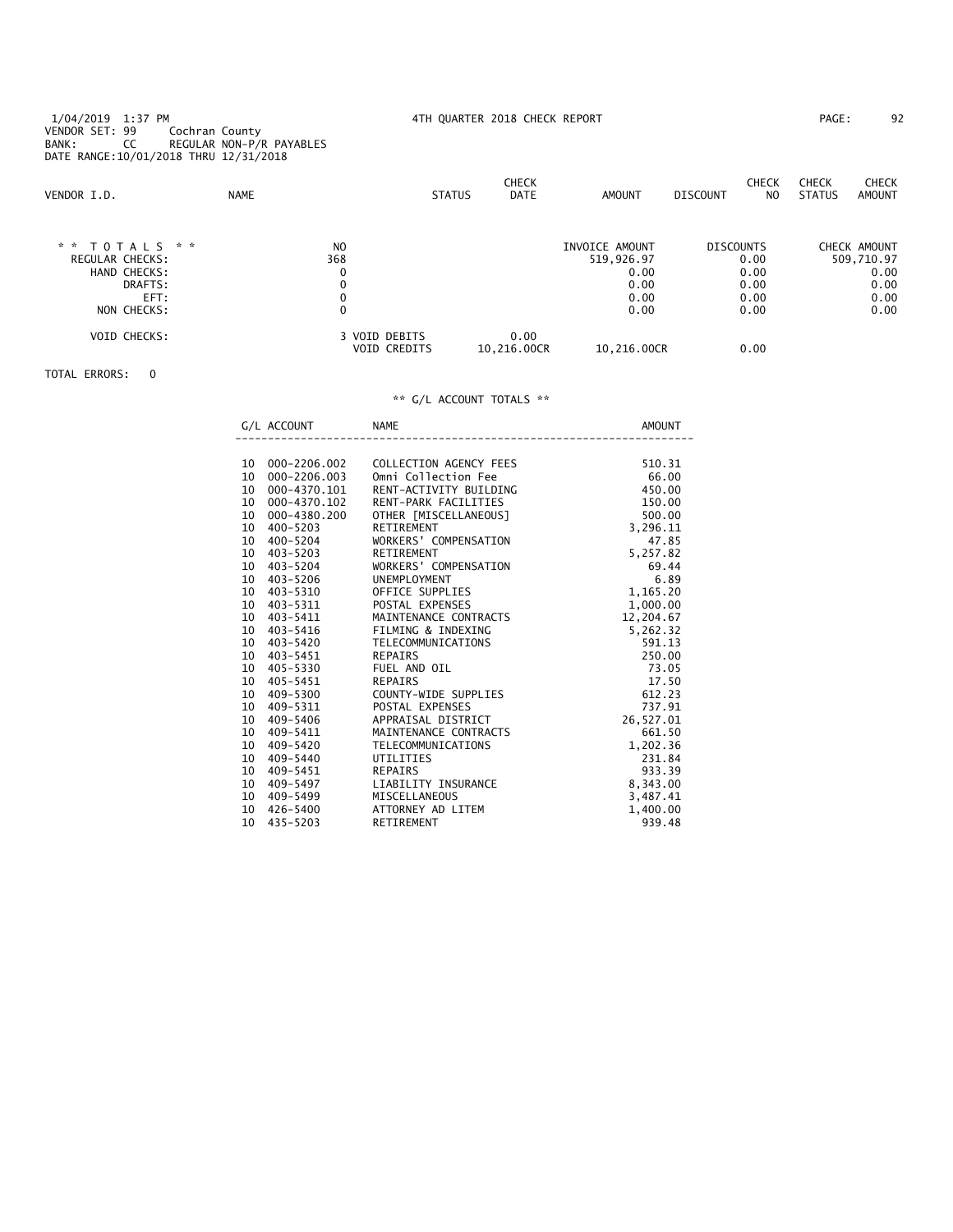1/04/2019 1:37 PM 4TH QUARTER 2018 CHECK REPORT PAGE: 93 VENDOR SET: 99 Cochran County BANK: CC REGULAR NON-P/R PAYABLES DATE RANGE:10/01/2018 THRU 12/31/2018

| G/L ACCOUNT     | <b>NAME</b>                                                                                                                                                                                                                                    | <b>AMOUNT</b> |
|-----------------|------------------------------------------------------------------------------------------------------------------------------------------------------------------------------------------------------------------------------------------------|---------------|
|                 | NAME (NORKERS' COMPENSATION<br>NORKERS' COMPENSATION<br>UNEMPLOYMENT (DETEM 1990 64<br>CEPTCE SUPPLIES (SANCERS 5)<br>CAND UNEMPLOYMENT (DETEM 1990 91<br>CELECOMMUNICATIONS 440.00<br>CELECOMMUNICATIONS 440.00<br>MISCELLANEOUS<br>MISCELLAN |               |
| 10 435-5204     |                                                                                                                                                                                                                                                |               |
| 10 435-5206     |                                                                                                                                                                                                                                                |               |
| 10 435-5310     |                                                                                                                                                                                                                                                |               |
| 10 435-5400     |                                                                                                                                                                                                                                                |               |
| 10 435-5410     |                                                                                                                                                                                                                                                |               |
| 10 435-5420     |                                                                                                                                                                                                                                                |               |
| 10 435-5491     |                                                                                                                                                                                                                                                |               |
| 10 435-5499     |                                                                                                                                                                                                                                                |               |
| 10 455-5203     |                                                                                                                                                                                                                                                |               |
| 10 455-5204     |                                                                                                                                                                                                                                                |               |
| 10 455-5206     |                                                                                                                                                                                                                                                |               |
| 10 455-5310     |                                                                                                                                                                                                                                                |               |
| 10 455-5311     |                                                                                                                                                                                                                                                |               |
| 10 455-5405     |                                                                                                                                                                                                                                                |               |
| 10 455-5411     |                                                                                                                                                                                                                                                |               |
| 10 455-5420     |                                                                                                                                                                                                                                                |               |
| 10 455-5427     |                                                                                                                                                                                                                                                |               |
| 10 455-5451     |                                                                                                                                                                                                                                                |               |
| 10 455-5480     |                                                                                                                                                                                                                                                |               |
| 10 455-5499     |                                                                                                                                                                                                                                                |               |
| 10 475-5203     |                                                                                                                                                                                                                                                |               |
| 10 475-5204     |                                                                                                                                                                                                                                                |               |
| 10 475-5206     |                                                                                                                                                                                                                                                |               |
| 10 475-5310     |                                                                                                                                                                                                                                                |               |
| 10 475-5420     |                                                                                                                                                                                                                                                |               |
| 10 475-5427     |                                                                                                                                                                                                                                                |               |
| 10 475-5590     |                                                                                                                                                                                                                                                |               |
| 10 476-5203     |                                                                                                                                                                                                                                                |               |
| 10 476-5204     |                                                                                                                                                                                                                                                |               |
| 10 476-5206     |                                                                                                                                                                                                                                                |               |
| 10 490-5102     |                                                                                                                                                                                                                                                |               |
| 10 490-5203.001 |                                                                                                                                                                                                                                                |               |
| 10 490-5204     |                                                                                                                                                                                                                                                |               |
| 10 490-5206     |                                                                                                                                                                                                                                                |               |
| 10 490-5310     |                                                                                                                                                                                                                                                |               |
| 10 490-5335     |                                                                                                                                                                                                                                                |               |
| 10 490-5411     |                                                                                                                                                                                                                                                |               |
| 10 490-5420     |                                                                                                                                                                                                                                                |               |
| 10 490-5480     |                                                                                                                                                                                                                                                |               |
| 10 495-5203     |                                                                                                                                                                                                                                                |               |
| 10 495-5204     |                                                                                                                                                                                                                                                |               |
| 10 495-5206     |                                                                                                                                                                                                                                                |               |
| 10 495-5310     |                                                                                                                                                                                                                                                |               |
| 10 495-5420     |                                                                                                                                                                                                                                                |               |
| 10 495-5480     |                                                                                                                                                                                                                                                |               |
| 10<br>497-5203  |                                                                                                                                                                                                                                                |               |
|                 |                                                                                                                                                                                                                                                |               |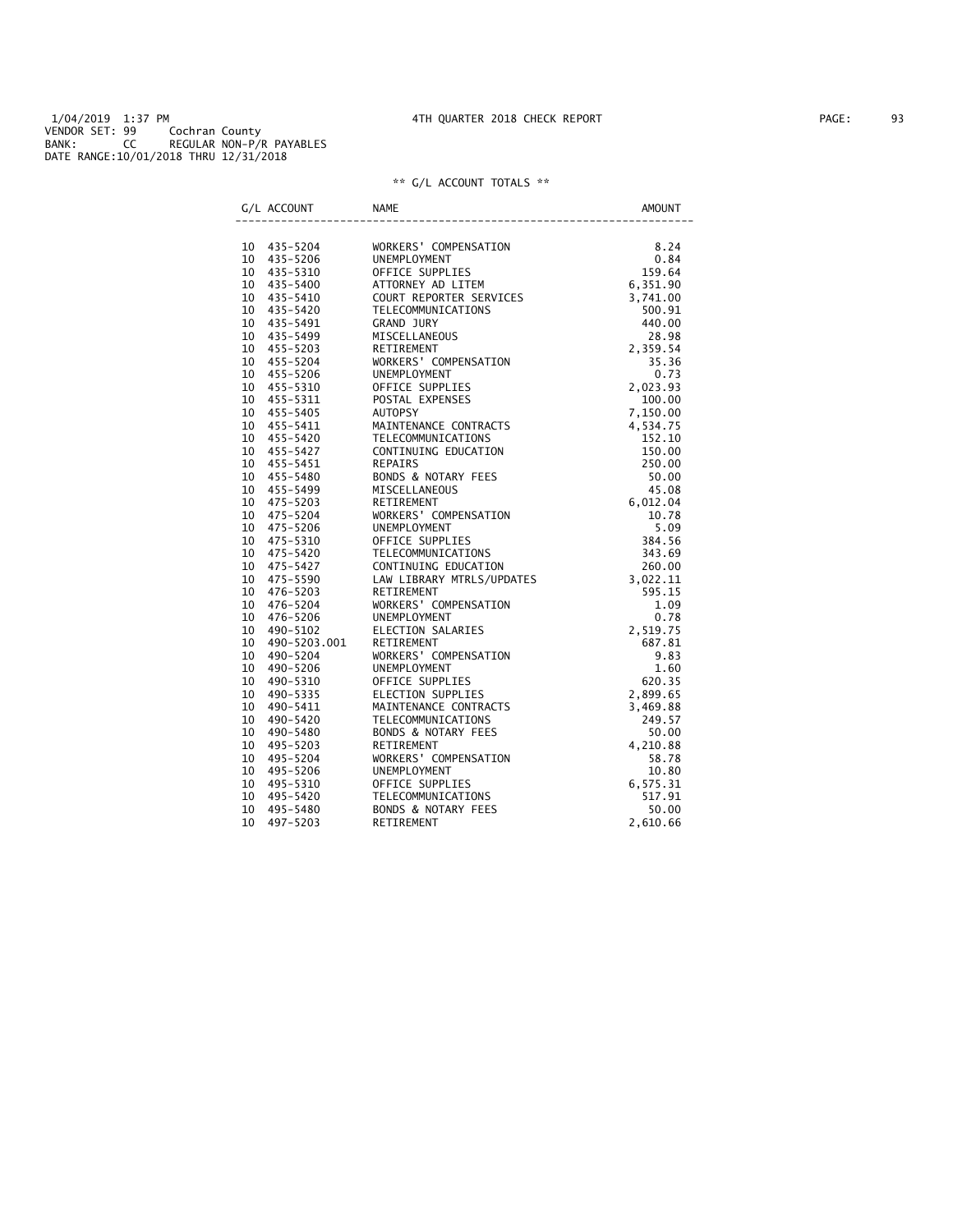1/04/2019 1:37 PM 4TH QUARTER 2018 CHECK REPORT PAGE: 94 VENDOR SET: 99 Cochran County BANK: CC REGULAR NON-P/R PAYABLES DATE RANGE:10/01/2018 THRU 12/31/2018

| G/L ACCOUNT                | <b>NAME</b>                                                                                                                                                                                                                                                    | <b>AMOUNT</b> |
|----------------------------|----------------------------------------------------------------------------------------------------------------------------------------------------------------------------------------------------------------------------------------------------------------|---------------|
|                            | VORKERS' COMPENSATION<br>UNEMPLOYMENT<br>OFFICE SUPPLIES<br>OFFICE SUPPLIES<br>TELECOMMUNICATIONS<br>TELECOMMUNICATIONS<br>RETIREMENT<br>COMPENSATION<br>COMPENSATION<br>OFFICE SUPPLIES<br>UNEMPLOYMENT<br>OFFICE SUPPLIES<br>OFFICE SUPPLIES<br>1,917.       |               |
| 10 497-5204<br>10 497-5206 |                                                                                                                                                                                                                                                                |               |
| 10 497-5310                |                                                                                                                                                                                                                                                                |               |
| 10 497-5420                |                                                                                                                                                                                                                                                                |               |
| 10 497-5480                |                                                                                                                                                                                                                                                                |               |
| 10 499-5203                |                                                                                                                                                                                                                                                                |               |
| 10 499-5204                |                                                                                                                                                                                                                                                                |               |
| 10 499-5206                |                                                                                                                                                                                                                                                                |               |
| 10 499-5310                |                                                                                                                                                                                                                                                                |               |
| 10 499-5311                |                                                                                                                                                                                                                                                                | 150.64CR      |
| 10 499-5408                |                                                                                                                                                                                                                                                                |               |
| 10 499-5411                |                                                                                                                                                                                                                                                                |               |
| 10 499-5420                |                                                                                                                                                                                                                                                                |               |
| 10 499-5427                |                                                                                                                                                                                                                                                                |               |
| 10 499-5480                |                                                                                                                                                                                                                                                                |               |
| 10<br>510-5203             |                                                                                                                                                                                                                                                                |               |
| 10<br>510-5204             |                                                                                                                                                                                                                                                                |               |
| 10<br>510-5206             |                                                                                                                                                                                                                                                                |               |
| 10 510-5332                |                                                                                                                                                                                                                                                                |               |
| 10<br>510-5411             |                                                                                                                                                                                                                                                                |               |
| 10 510-5440                |                                                                                                                                                                                                                                                                |               |
| 10<br>510-5451             |                                                                                                                                                                                                                                                                |               |
| 10 512-5203                |                                                                                                                                                                                                                                                                |               |
| 10 512-5204                |                                                                                                                                                                                                                                                                |               |
| 10 512-5205                |                                                                                                                                                                                                                                                                |               |
| 10 512-5206                |                                                                                                                                                                                                                                                                |               |
| 10 512-5310                |                                                                                                                                                                                                                                                                |               |
| 10 512-5333                |                                                                                                                                                                                                                                                                |               |
| 10 512-5391                |                                                                                                                                                                                                                                                                |               |
| 10 512-5392                |                                                                                                                                                                                                                                                                |               |
| 10 512-5451                |                                                                                                                                                                                                                                                                |               |
| 10 512-5499                |                                                                                                                                                                                                                                                                |               |
| 10 516-5203                |                                                                                                                                                                                                                                                                |               |
| 10 516-5204                |                                                                                                                                                                                                                                                                |               |
| 10 516-5206                |                                                                                                                                                                                                                                                                |               |
| 10 516-5330                |                                                                                                                                                                                                                                                                |               |
| 10<br>516-5332             |                                                                                                                                                                                                                                                                |               |
| 10 516-5440                |                                                                                                                                                                                                                                                                |               |
| 10 516-5451                |                                                                                                                                                                                                                                                                |               |
| 10 550-5203                |                                                                                                                                                                                                                                                                |               |
| 10<br>550-5204             |                                                                                                                                                                                                                                                                |               |
| 10<br>550-5330             |                                                                                                                                                                                                                                                                |               |
| 550-5334<br>10             |                                                                                                                                                                                                                                                                |               |
| 10<br>550-5420             | MAINTENANCE CONTRACTS<br>UTILITTIES<br>UTILITTIES<br>CONTRACTS<br>REFIREMENT<br>RETIREMENT<br>WORKERS' COMPENSATION<br>S.494.32<br>UNIFORMS<br>UNIFORMS<br>UNIFORMS<br>UNIFORMS<br>UNIFORMS<br>OFFICE SUPPLIES<br>OP-PRISONERS<br>OD-PRISONERS<br>TEDGLARE PRI |               |
| 10<br>550-5451             | REPAIR                                                                                                                                                                                                                                                         | 7.50          |
| 10<br>560-5203             | RETIREMENT                                                                                                                                                                                                                                                     | 21,427.80     |
|                            |                                                                                                                                                                                                                                                                |               |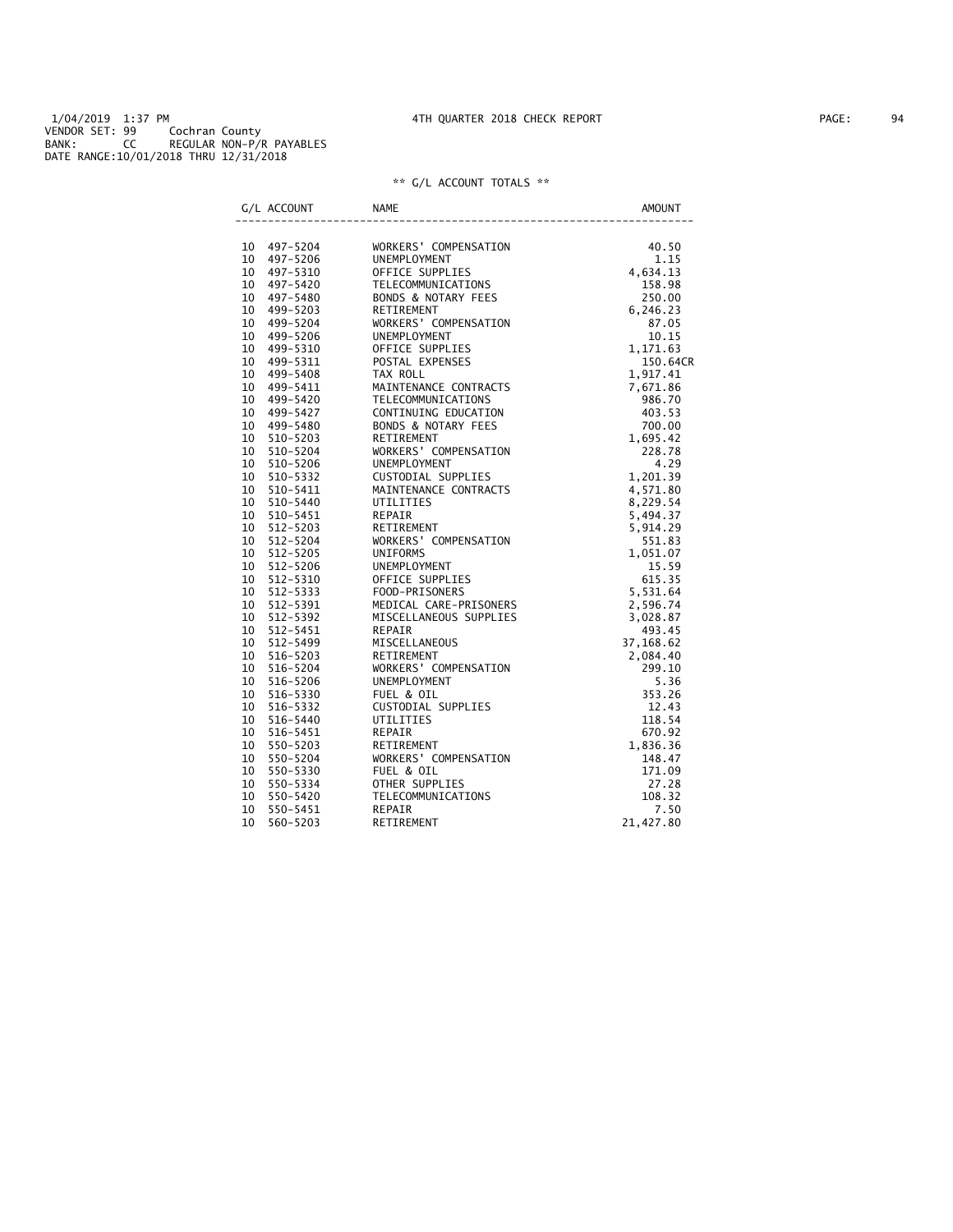1/04/2019 1:37 PM 4TH QUARTER 2018 CHECK REPORT PAGE: 95 VENDOR SET: 99 Cochran County BANK: CC REGULAR NON-P/R PAYABLES DATE RANGE:10/01/2018 THRU 12/31/2018

|    | G/L ACCOUNT | <b>NAME</b>                                                                                                                                                                                                                                  | <b>AMOUNT</b> |
|----|-------------|----------------------------------------------------------------------------------------------------------------------------------------------------------------------------------------------------------------------------------------------|---------------|
|    |             | NAME (NORREST COMPERSATION 1, 880.92<br>NORKERS' COMPENSATION 1, 880.92<br>UNIFORMS COMPENSATION 1, 880.93<br>UNIFORMS COMPENSATION 1, 880.92<br>DUEMPLOYMENT 1, 880.92<br>DUEMPLOYMENT 1, 880.92<br>TOLE SUPPLITES 9, 100.00<br>OUTLINUITRE |               |
|    | 10 560-5204 |                                                                                                                                                                                                                                              |               |
|    | 10 560-5205 |                                                                                                                                                                                                                                              |               |
|    | 10 560-5206 |                                                                                                                                                                                                                                              |               |
|    | 10 560-5310 |                                                                                                                                                                                                                                              |               |
|    | 10 560-5311 |                                                                                                                                                                                                                                              |               |
|    | 10 560-5330 |                                                                                                                                                                                                                                              |               |
|    | 10 560-5334 |                                                                                                                                                                                                                                              |               |
|    | 10 560-5335 |                                                                                                                                                                                                                                              |               |
|    | 10 560-5411 |                                                                                                                                                                                                                                              |               |
|    | 10 560-5420 |                                                                                                                                                                                                                                              |               |
|    | 10 560-5427 |                                                                                                                                                                                                                                              |               |
|    | 10 560-5451 |                                                                                                                                                                                                                                              |               |
|    | 10 560-5452 |                                                                                                                                                                                                                                              |               |
|    | 10 560-5454 |                                                                                                                                                                                                                                              |               |
|    | 10 560-5480 |                                                                                                                                                                                                                                              |               |
|    | 10 560-5481 |                                                                                                                                                                                                                                              |               |
|    | 10 570-5420 |                                                                                                                                                                                                                                              |               |
|    | 10 571-5472 |                                                                                                                                                                                                                                              |               |
|    | 10 580-5404 |                                                                                                                                                                                                                                              |               |
|    | 10 580-5414 |                                                                                                                                                                                                                                              |               |
|    | 10 580-5440 |                                                                                                                                                                                                                                              |               |
|    | 10 580-5499 |                                                                                                                                                                                                                                              |               |
|    | 10 640-5440 |                                                                                                                                                                                                                                              |               |
|    | 10 650-5203 |                                                                                                                                                                                                                                              |               |
|    | 10 650-5204 |                                                                                                                                                                                                                                              |               |
|    | 10 650-5206 |                                                                                                                                                                                                                                              |               |
|    | 10 650-5310 |                                                                                                                                                                                                                                              |               |
|    | 10 650-5332 |                                                                                                                                                                                                                                              |               |
|    | 10 650-5411 |                                                                                                                                                                                                                                              |               |
|    | 10 650-5420 |                                                                                                                                                                                                                                              |               |
|    | 10 650-5427 |                                                                                                                                                                                                                                              |               |
|    | 10 650-5440 |                                                                                                                                                                                                                                              |               |
|    | 10 650-5499 |                                                                                                                                                                                                                                              |               |
|    | 10 650-5590 |                                                                                                                                                                                                                                              |               |
|    | 10 652-5203 |                                                                                                                                                                                                                                              |               |
|    | 10 652-5204 |                                                                                                                                                                                                                                              |               |
|    | 10 652-5420 |                                                                                                                                                                                                                                              |               |
|    | 10 652-5440 |                                                                                                                                                                                                                                              |               |
|    | 10 652-5451 |                                                                                                                                                                                                                                              |               |
|    | 10 660-5203 |                                                                                                                                                                                                                                              |               |
| 10 | 660-5204    |                                                                                                                                                                                                                                              |               |
|    | 10 660-5206 |                                                                                                                                                                                                                                              |               |
|    | 10 660-5330 |                                                                                                                                                                                                                                              |               |
|    | 10 660-5332 |                                                                                                                                                                                                                                              |               |
| 10 | 660–5440    |                                                                                                                                                                                                                                              |               |
| 10 | 660-5451    |                                                                                                                                                                                                                                              |               |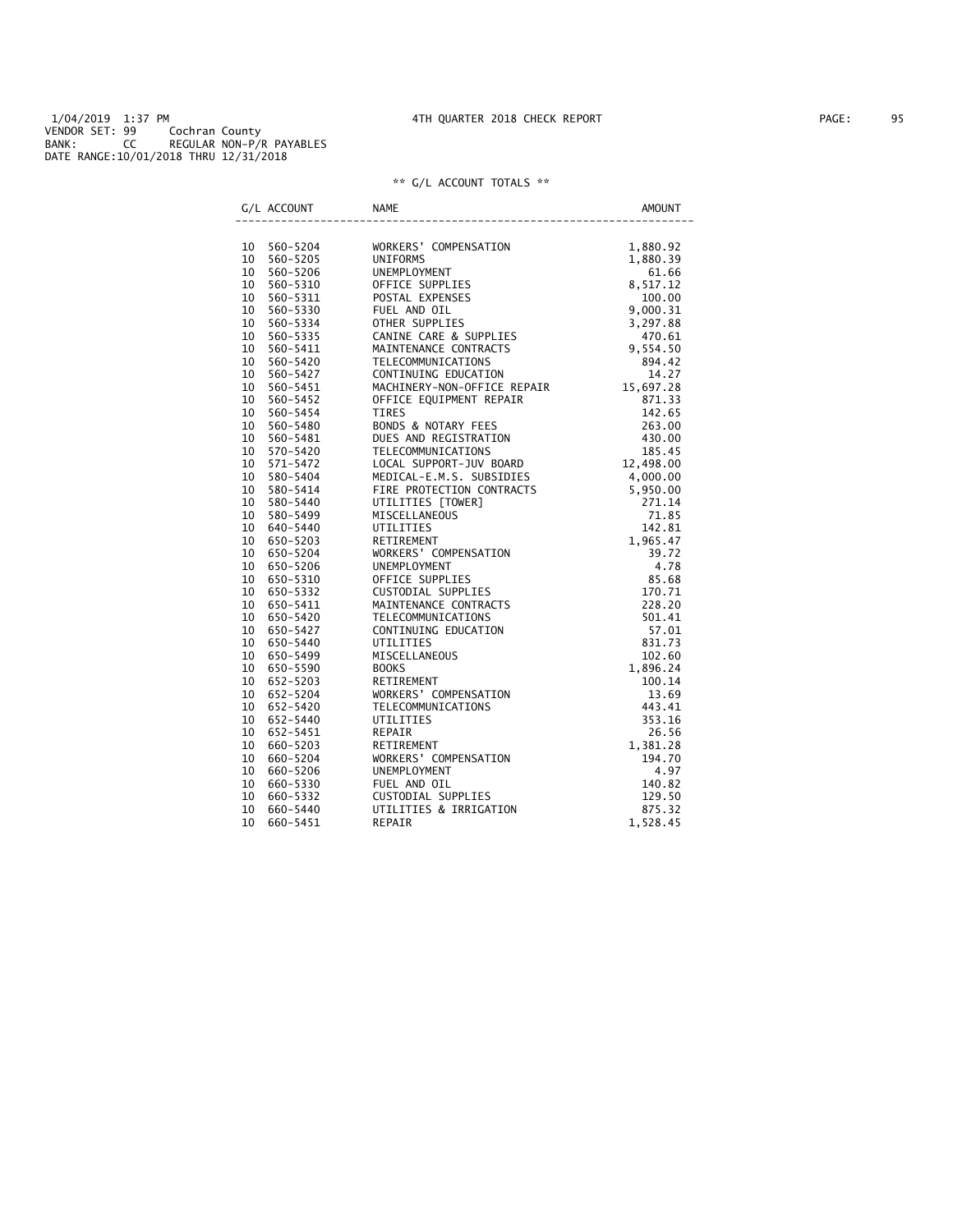| G/L ACCOUNT                | <b>NAME</b>                                                                                                                                                                                                                                              | AMOUNT |
|----------------------------|----------------------------------------------------------------------------------------------------------------------------------------------------------------------------------------------------------------------------------------------------------|--------|
|                            | RETIREMENT<br>RETIREMENT<br>WORKERS' COMPENSATION<br>UNEMPLOYMENT<br>UNEMPLOYMENT<br>USITODIAL SUPPLIES<br>USITODIAL SUPPLIES<br>SPS.27<br>USITODIAL SUPPLIES<br>2,652.73<br>SENIOR CITIZENS CONTRACT<br>2,062.73<br>SENIOR CITIZENS CONTRACT<br>2,065.1 |        |
| 10 662-5203<br>10 662-5204 |                                                                                                                                                                                                                                                          |        |
| 10 662-5206                |                                                                                                                                                                                                                                                          |        |
| 10 662-5332                |                                                                                                                                                                                                                                                          |        |
| $10 662 - 5440$            |                                                                                                                                                                                                                                                          |        |
| 10 662-5451                |                                                                                                                                                                                                                                                          |        |
| $10 663 - 5418$            |                                                                                                                                                                                                                                                          |        |
| 10 665-5203                |                                                                                                                                                                                                                                                          |        |
| 10 665-5204                |                                                                                                                                                                                                                                                          |        |
| 10 665-5206                |                                                                                                                                                                                                                                                          |        |
| 10 665-5310                |                                                                                                                                                                                                                                                          |        |
|                            |                                                                                                                                                                                                                                                          |        |
| 10 665-5330<br>10 665-5411 |                                                                                                                                                                                                                                                          |        |
| 10 665-5420                |                                                                                                                                                                                                                                                          |        |
| $10 665 - 5451$            |                                                                                                                                                                                                                                                          |        |
|                            |                                                                                                                                                                                                                                                          |        |
| 10 665-5499<br>10 700-5700 |                                                                                                                                                                                                                                                          |        |
|                            |                                                                                                                                                                                                                                                          |        |
|                            | 4.337, 227.84<br>NORKERS' COMPENSATION<br>THE SUPPLIES<br>OFFICE SUPPLIES<br>OFFICE SUPPLIES<br>CONN-CONTINUING EDUCATION<br>TELECOMMUNICATIONS<br>CONN-CONTINUING EDUCATION<br>453.70<br>CO. JUDGE-CONTINUING EDUCATION<br>453.70<br>CO. JUDGE-CONT     |        |
| 15 610-5203                |                                                                                                                                                                                                                                                          |        |
| 15 610-5204                |                                                                                                                                                                                                                                                          |        |
| 15 610-5310                |                                                                                                                                                                                                                                                          |        |
| 15 610-5420                |                                                                                                                                                                                                                                                          |        |
| 15 610-5427                |                                                                                                                                                                                                                                                          |        |
| 15 610-5428                |                                                                                                                                                                                                                                                          |        |
| 15 610-5430                |                                                                                                                                                                                                                                                          |        |
| 15 610-5480                |                                                                                                                                                                                                                                                          |        |
| 15 610-5481                |                                                                                                                                                                                                                                                          |        |
| 15 610-5499                |                                                                                                                                                                                                                                                          |        |
| 15 621-5203                |                                                                                                                                                                                                                                                          |        |
| 15 621-5204                |                                                                                                                                                                                                                                                          |        |
| 15 621-5206                |                                                                                                                                                                                                                                                          |        |
| 15 621-5330                |                                                                                                                                                                                                                                                          |        |
| 15 621-5356                |                                                                                                                                                                                                                                                          |        |
| 15 621-5440                |                                                                                                                                                                                                                                                          |        |
| 15 621-5451                |                                                                                                                                                                                                                                                          |        |
| 15 621-5454                |                                                                                                                                                                                                                                                          |        |
| 15 622-5203                |                                                                                                                                                                                                                                                          |        |
| 15 622-5204                |                                                                                                                                                                                                                                                          |        |
| 15 622-5206                |                                                                                                                                                                                                                                                          |        |
| 15 622-5330                |                                                                                                                                                                                                                                                          |        |
| 15 622-5356                |                                                                                                                                                                                                                                                          |        |
| 15 622-5440                |                                                                                                                                                                                                                                                          |        |
| 15 622-5451                |                                                                                                                                                                                                                                                          |        |
| 15 623-5203                |                                                                                                                                                                                                                                                          |        |
| 15<br>623-5204             |                                                                                                                                                                                                                                                          |        |
|                            |                                                                                                                                                                                                                                                          |        |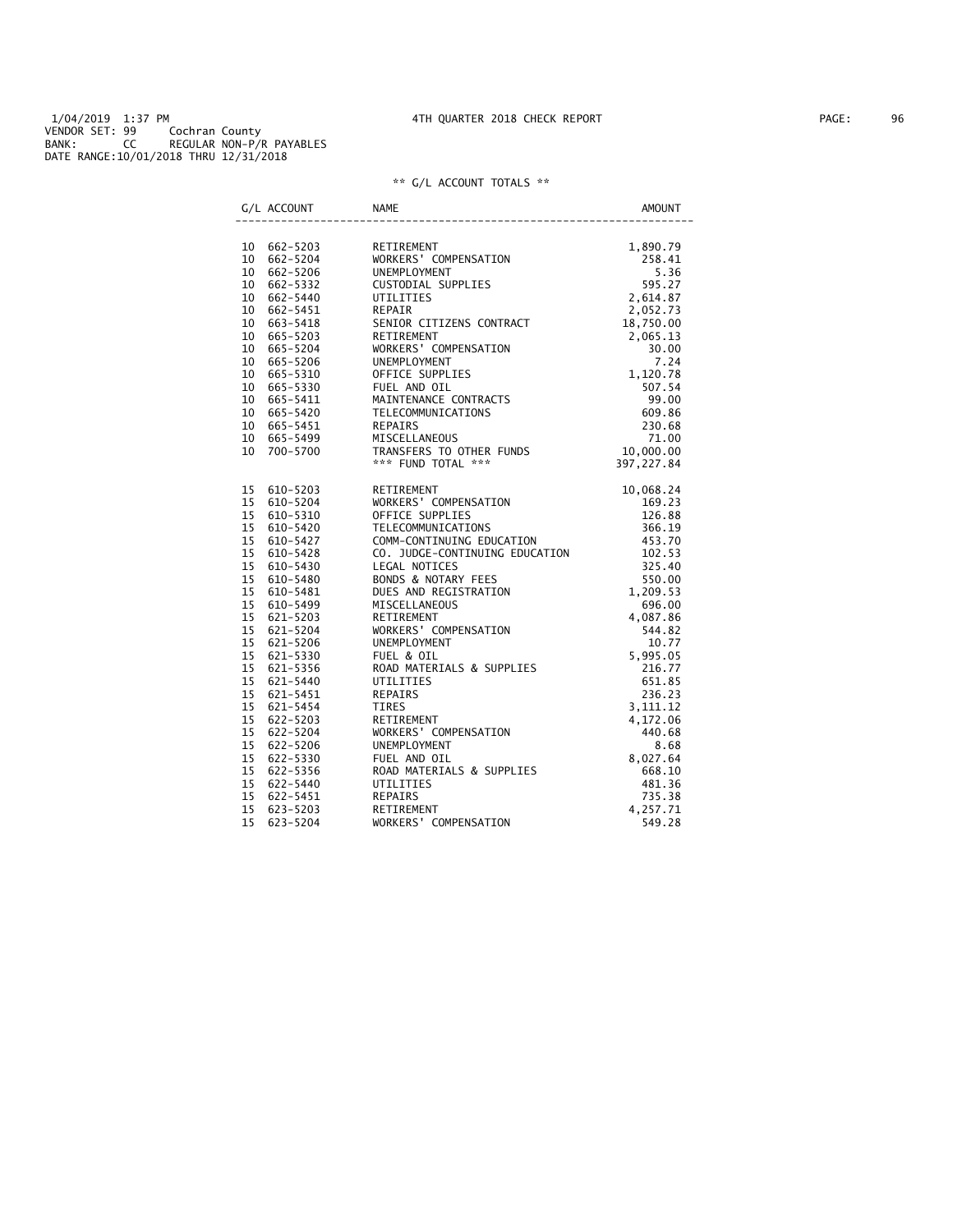#### 1/04/2019 1:37 PM 4TH QUARTER 2018 CHECK REPORT PAGE: 97 VENDOR SET: 99 Cochran County BANK: CC REGULAR NON-P/R PAYABLES DATE RANGE:10/01/2018 THRU 12/31/2018

|     | G/L ACCOUNT                    | <b>NAME</b>                                                                                                                                                                                                                                  | AMOUNT                        |
|-----|--------------------------------|----------------------------------------------------------------------------------------------------------------------------------------------------------------------------------------------------------------------------------------------|-------------------------------|
|     |                                |                                                                                                                                                                                                                                              |                               |
|     | 15 623-5206<br>15 623-5330     | UNEMPLOYMENT<br>FUEL AND OIL                                                                                                                                                                                                                 | 10.80<br>7,149.14             |
|     | 15 623-5356                    | FUEL AND OIL<br>ROAD MATERIALS & SUPPLIES                                                                                                                                                                                                    | 642.29                        |
|     | 15 623-5440                    | UTILITIES                                                                                                                                                                                                                                    | 398.99                        |
|     | 15 623-5451                    | REPAIRS                                                                                                                                                                                                                                      | 3,846.78                      |
|     | 15 623-5454                    |                                                                                                                                                                                                                                              |                               |
|     | 15 624-5203                    |                                                                                                                                                                                                                                              |                               |
|     | 15 624-5204                    |                                                                                                                                                                                                                                              |                               |
|     | 15 624-5206                    | TIRES<br>TIRES<br>RETIREMENT 4,245.35<br>WORKERS' COMPENSATION 558.21<br>10.98<br><b>UNEMPLOYMENT</b>                                                                                                                                        |                               |
|     | 15 624-5330                    |                                                                                                                                                                                                                                              |                               |
|     | 15 624-5356                    | FUEL AND OIL<br>ROAD MATERIALS & SUPPLIES                                                                                                                                                                                                    | $10.2$<br>8, 312.47<br>347.61 |
|     | 15 624-5420                    |                                                                                                                                                                                                                                              |                               |
|     | 15 624-5440                    |                                                                                                                                                                                                                                              |                               |
|     | 15 624-5451                    |                                                                                                                                                                                                                                              |                               |
|     | 15 624-5454                    |                                                                                                                                                                                                                                              |                               |
|     | 15 624-5499                    |                                                                                                                                                                                                                                              |                               |
|     |                                | TELECOMMUNICATIONS<br>UTILITIES<br>UTILITIES<br>290.64<br>REPAIRS<br>TIRES<br>MISCELLANEOUS<br>*** FUND TOTAL<br>*** SUND TOTAL<br>275,770.27                                                                                                |                               |
|     |                                |                                                                                                                                                                                                                                              |                               |
|     | 17 573-5204                    |                                                                                                                                                                                                                                              |                               |
|     | 17 573-5206                    |                                                                                                                                                                                                                                              |                               |
|     | 17 573-5413                    |                                                                                                                                                                                                                                              |                               |
|     | 17 573-5413.001                |                                                                                                                                                                                                                                              |                               |
|     | 17 573-5413.002                |                                                                                                                                                                                                                                              |                               |
|     |                                |                                                                                                                                                                                                                                              |                               |
|     | 17 573-5427                    |                                                                                                                                                                                                                                              |                               |
|     | 17 573-5499                    |                                                                                                                                                                                                                                              |                               |
|     |                                | %WORKERS' COMPENSATION 79.92<br>UNEMPLOYMENT INSURANCE 5.14<br>Detention Services 5.14<br>Detention Services 3,500.00<br>Inter-Cinty Contr TELECOUNSEL'G 520.92<br>Mental Health External Contrac 361.16<br>Other Placements 515.15<br>TRAVE |                               |
|     | 22 403-5499                    | CNTY CLERK R.M. & P LGC118.05 1,935.94                                                                                                                                                                                                       |                               |
|     |                                | *** FUND TOTAL ***                                                                                                                                                                                                                           | 1,935.94                      |
|     | 24 510-5499                    | COURTHOUSE SECURITY CCP102.0                                                                                                                                                                                                                 | 12,456.31<br>12,456.31        |
|     |                                | *** FUND TOTAL ***                                                                                                                                                                                                                           |                               |
|     | 30 518-5203                    | RETIREMENT                                                                                                                                                                                                                                   | 591.98                        |
|     | 30 518-5204                    |                                                                                                                                                                                                                                              | 83.44                         |
|     | 30 518-5440                    |                                                                                                                                                                                                                                              | 205.28                        |
|     |                                | ENSINES AND TOTAL ***<br>*** FUND TOTAL ***<br>Arrest For                                                                                                                                                                                    | 880.70                        |
|     | 90 000-2342                    | Arrest Fees - State Officers                                                                                                                                                                                                                 | 30.40<br>300.00               |
|     | 90 000-2342.001                | Omni FTA                                                                                                                                                                                                                                     |                               |
|     | 90 000-2347.001                | Ummi Fin<br>Truancy Prvtn & Diver. 102.015                                                                                                                                                                                                   | 234.05                        |
|     | 90 000-2355                    | MVF CCP 102.002                                                                                                                                                                                                                              | 8.21                          |
|     | 90 000-2358.001<br>90 000-2361 |                                                                                                                                                                                                                                              |                               |
|     |                                | 8.21<br>State CCC Date 010104 Forward 5,145.13<br>50% of Time Payment to State 5.145.13<br>90% of Time Payment to State 155.28                                                                                                               |                               |
| 90. | 000-2363.001                   | Divorce & Family Gov't 133.151                                                                                                                                                                                                               | 370.28                        |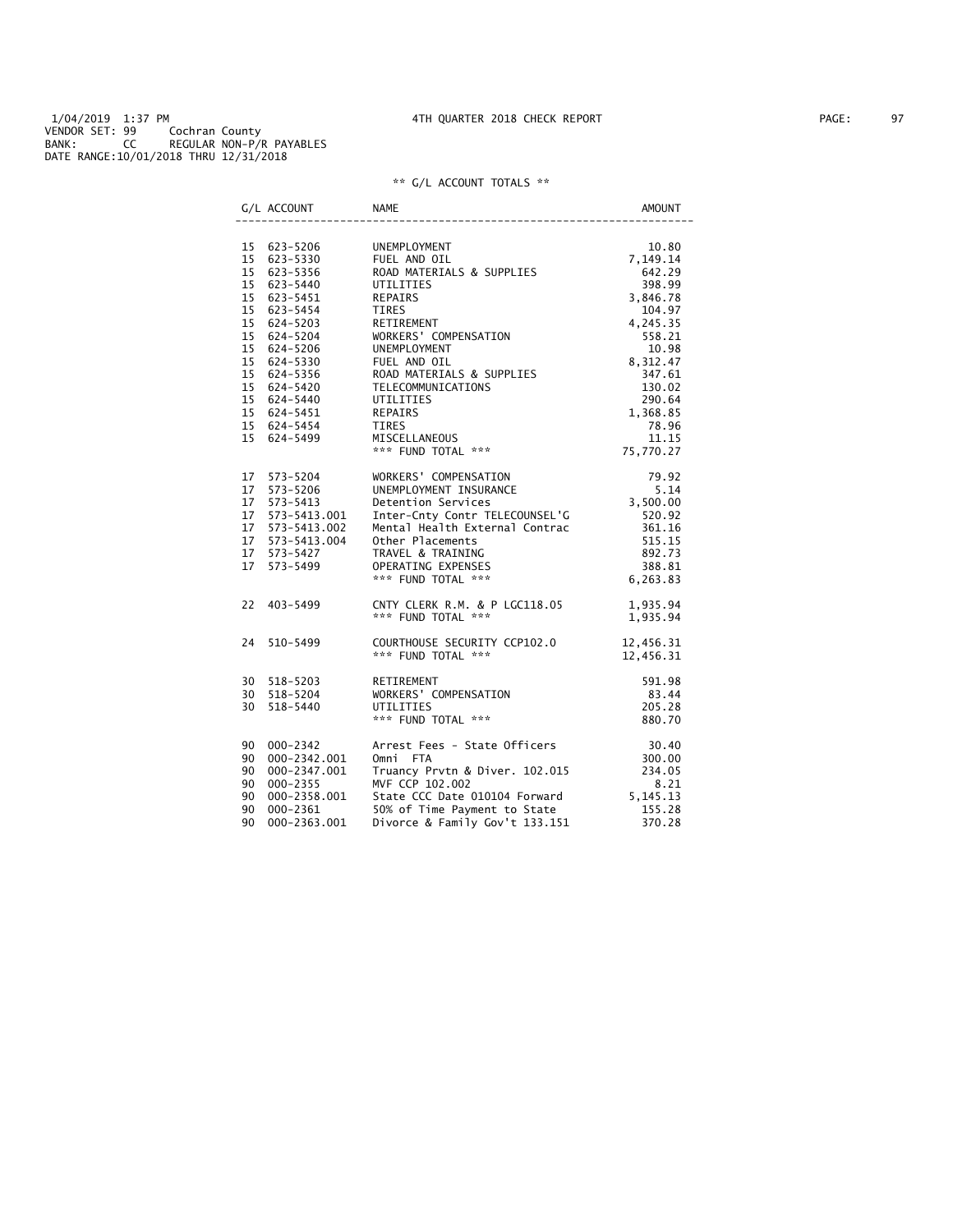| 90 000-2363.002<br>Other Than Divorce/Family 10B<br>520.00<br>242.92<br>000-2363.003<br>Indigent Defense Fee<br>90<br>Co Filing Fee Ind Lgl Serv.<br>000-2363.004<br>305.40<br>90 |              |
|-----------------------------------------------------------------------------------------------------------------------------------------------------------------------------------|--------------|
|                                                                                                                                                                                   |              |
|                                                                                                                                                                                   |              |
|                                                                                                                                                                                   |              |
|                                                                                                                                                                                   |              |
| 530.00<br>000-2363.005<br>ELE. FILING FEE DIS CLK<br>90                                                                                                                           |              |
| 90.00<br>ELE FILING FEE COUNTY CLERK<br>000-2363.006<br>90                                                                                                                        |              |
| 100.00<br>000-2363.007<br>ELE FILING FEE JP<br>90                                                                                                                                 |              |
| 40.00<br>000-2364<br>Juror Donations<br>90                                                                                                                                        |              |
| 50% of Seat Belt (545.412&13)<br>562.50<br>000-2365<br>90                                                                                                                         |              |
| 000-2367<br>STF-Sub 95% C(Trans CD542.40 2,427.88<br>90                                                                                                                           |              |
| BB Bond Fee (Gov CD 41.258)<br>000-2368<br>1,020.00<br>90                                                                                                                         |              |
| 000-2369<br>75.21<br>90<br>EMS Trauma Sec49.02 SB1131                                                                                                                             |              |
| 34.00<br>000-2370<br>DNA Test Gov CD 411.147<br>90                                                                                                                                |              |
| 108.00<br>000-2372<br>Birth Cert. Gov118.015<br>90                                                                                                                                |              |
| Marriage License Gov 118.011<br>000-2373<br>330.00<br>90                                                                                                                          |              |
| Co. CrtCriminal Judicial Fund<br>000-2376<br>120.00<br>90                                                                                                                         |              |
| 10.09<br>000-2376.001<br>CRIM ELECTRONIC EFF DIS CLK<br>90                                                                                                                        |              |
| 51.27<br>000-2376.002<br>CRIMINAL ELECTRONIC EFF CO.<br>90                                                                                                                        |              |
| JRF Jury Reimb Fee CCP102.0045 481.78<br>000-2378<br>90                                                                                                                           |              |
| 000-2379<br>90<br>Judicial Support Fee/L133.105<br>1,550.94                                                                                                                       |              |
| Drug Court Fee CCP102.0178<br>7th Crt of Appeal Gov't22.2081<br>000-2379.001<br>149.74<br>90                                                                                      |              |
| 000-2379.002<br>55.00<br>90                                                                                                                                                       |              |
| 000-2380.001<br>128.00<br>90<br>CJCPT PERSONAL TRAINGSEC51.971                                                                                                                    |              |
| *** FUND TOTAL ***<br>15,176.08                                                                                                                                                   |              |
| <b>DISCOUNTS</b><br>NO.<br>INVOICE AMOUNT                                                                                                                                         | CHECK AMOUNT |
| VENDOR SET: 99 BANK: CC<br>TOTALS:<br>371<br>509,710.97<br>0.00                                                                                                                   | 509,710.97   |
| 371<br>BANK: CC<br>TOTALS:<br>509,710.97<br>0.00                                                                                                                                  | 509,710.97   |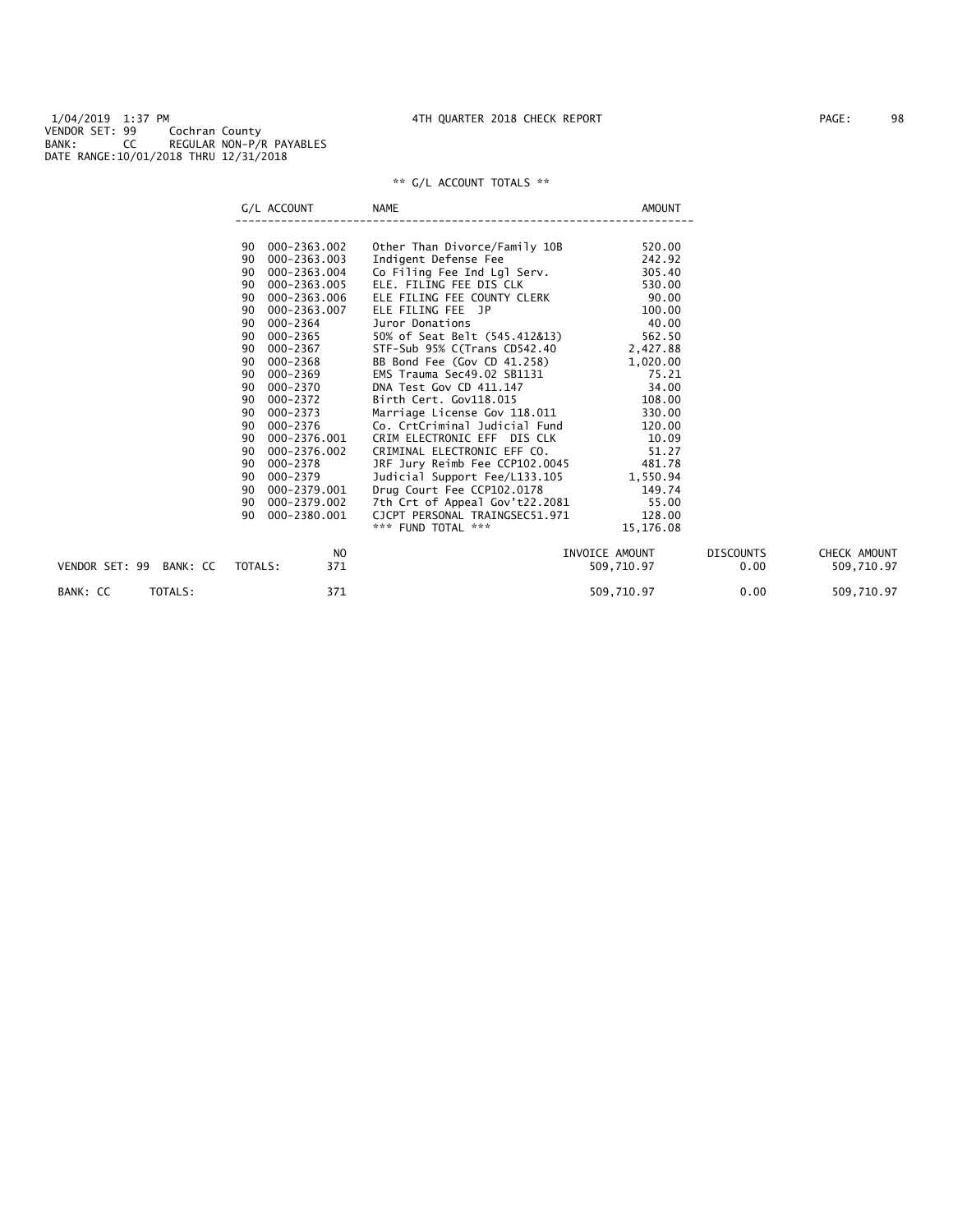1/04/2019 1:37 PM 4TH QUARTER 2018 CHECK REPORT PAGE: 99 VENDOR SET: 99 Cochran County BANK: PR PAYROLL PAYABLES DATE RANGE:10/01/2018 THRU 12/31/2018

|                  |                      |                                | <b>CHECK</b>                 |               |                 | <b>CHECK</b> | <b>CHECK</b>  | <b>CHECK</b>  |
|------------------|----------------------|--------------------------------|------------------------------|---------------|-----------------|--------------|---------------|---------------|
| VENDOR I.D.      |                      | <b>NAME</b>                    | <b>DATE</b><br><b>STATUS</b> | <b>AMOUNT</b> | <b>DISCOUNT</b> | NO.          | <b>STATUS</b> | <b>AMOUNT</b> |
| A067             |                      | AMERICAN FAMILY LIFE ASSURANCE |                              |               |                 |              |               |               |
|                  | I-08 201810250657    | MONTHLY PREMIUM                | R<br>10/31/2018              |               |                 | 049783       |               |               |
|                  | 10 000-2500.4        | INSURANCE PAYABLE              | MONTHLY PREMIUM              | 488.04        |                 |              |               |               |
|                  | 15 000-2500.4        | INSURANCE PAYABLE              | MONTHLY PREMIUM              | 132.29        |                 |              |               |               |
|                  | I-08A201810250657    | MONTHLY PREMIUM                | R —<br>10/31/2018            |               |                 | 049783       |               |               |
|                  | 10 000-2500.4        | INSURANCE PAYABLE              | MONTHLY PREMIUM              | 200.46        |                 |              |               | 820.79        |
| C091             |                      | <b>HUMANA</b>                  |                              |               |                 |              |               |               |
|                  | I-17A201810250657    | VISION MONTHLY PREMIUM         | R<br>10/31/2018              |               |                 | 049784       |               |               |
|                  | 10 000-2500.4        | INSURANCE PAYABLE              | VISION MONTHLY PREMI         | 40.46         |                 |              |               | 40.46         |
| C <sub>253</sub> |                      | COCHRAN COUNTY MONEY MKT       |                              |               |                 |              |               |               |
|                  | I-01 201810250657    | RETIREMENT CONTRIBUTIONS       | R<br>10/31/2018              |               |                 | 049785       |               |               |
|                  | $000 - 2500.3$<br>10 | TCDRS PAYABLE                  | RETIREMENT CONTRIBUT         | 8,864.52      |                 |              |               |               |
|                  | 400-5203<br>10       | RETIREMENT                     | RETIREMENT CONTRIBUT         | 730.64        |                 |              |               |               |
|                  | 403-5203<br>10       | RETIREMENT                     | RETIREMENT CONTRIBUT         | 1,102.04      |                 |              |               |               |
|                  | 435-5203<br>10       | RETIREMENT                     | RETIREMENT CONTRIBUT         | 137.68        |                 |              |               |               |
|                  | 455-5203<br>10       | RETIREMENT                     | RETIREMENT CONTRIBUT         | 544.92        |                 |              |               |               |
|                  | 475-5203<br>10       | RETIREMENT                     | RETIREMENT CONTRIBUT         | 1,314.17      |                 |              |               |               |
|                  | 476-5203<br>10       | RETIREMENT                     | RETIREMENT CONTRIBUT         | 132.34        |                 |              |               |               |
|                  | 490-5203.001<br>10   | RETIREMENT                     | RETIREMENT CONTRIBUT         | 89.23         |                 |              |               |               |
|                  | 495-5203<br>10       | RETIREMENT                     | RETIREMENT CONTRIBUT         | 935.92        |                 |              |               |               |
|                  | 497-5203<br>10       | RETIREMENT                     | RETIREMENT CONTRIBUT         | 663.09        |                 |              |               |               |
|                  | 499-5203<br>10       | RETIREMENT                     | RETIREMENT CONTRIBUT         | 1,386.83      |                 |              |               |               |
|                  | 510-5203<br>10       | RETIREMENT                     | RETIREMENT CONTRIBUT         | 377.00        |                 |              |               |               |
|                  | $512 - 5203$<br>10   | RETIREMENT                     | RETIREMENT CONTRIBUT         | 1,644.78      |                 |              |               |               |
|                  | 516-5203<br>10       | RETIREMENT                     | RETIREMENT CONTRIBUT         | 463.06        |                 |              |               |               |
|                  | 550-5203<br>10       | RETIREMENT                     | RETIREMENT CONTRIBUT         | 408.34        |                 |              |               |               |
|                  | 560-5203<br>10       | RETIREMENT                     | RETIREMENT CONTRIBUT         | 4,870.61      |                 |              |               |               |
|                  | 10<br>650-5203       | RETIREMENT                     | RETIREMENT CONTRIBUT         | 431.75        |                 |              |               |               |
|                  | 652-5203<br>10       | RETIREMENT                     | RETIREMENT CONTRIBUT         | 22.27         |                 |              |               |               |
|                  | 10<br>660-5203       | RETIREMENT                     | RETIREMENT CONTRIBUT         | 306.84        |                 |              |               |               |
|                  | 662-5203<br>10       | RETIREMENT                     | RETIREMENT CONTRIBUT         | 420.46        |                 |              |               |               |
|                  | 10<br>665-5203       | RETIREMENT                     | RETIREMENT CONTRIBUT         | 480.70        |                 |              |               |               |
|                  | 15<br>$000 - 2500.3$ | <b>TCDRS PAYABLE</b>           | RETIREMENT CONTRIBUT         | 3,056.82      |                 |              |               |               |
|                  | 610-5203<br>15       | RETIREMENT                     | RETIREMENT CONTRIBUT         | 2,238.93      |                 |              |               |               |
|                  | 621-5203<br>15       | RETIREMENT                     | RETIREMENT CONTRIBUT         | 949.48        |                 |              |               |               |
|                  | 622-5203<br>15       | RETIREMENT                     | RETIREMENT CONTRIBUT         | 585.93        |                 |              |               |               |
|                  | 15<br>623-5203       | RETIREMENT                     | RETIREMENT CONTRIBUT         | 946.78        |                 |              |               |               |
|                  | 15<br>624-5203       | RETIREMENT                     | RETIREMENT CONTRIBUT         | 955.86        |                 |              |               |               |
|                  | $000 - 2500.3$<br>17 | <b>TCDRS PAYABLE</b>           | RETIREMENT CONTRIBUT         | 244.25        |                 |              |               |               |
|                  | $573 - 5203$<br>17   | RETIREMENT                     | RETIREMENT CONTRIBUT         | 453.60        |                 |              |               |               |
|                  | 30<br>$000 - 2500.3$ | <b>TCDRS</b>                   | RETIREMENT CONTRIBUT         | 70.81         |                 |              |               |               |
|                  | 30<br>518-5203       | RETIREMENT                     | RETIREMENT CONTRIBUT         | 131.51        |                 |              |               | 34,961.16     |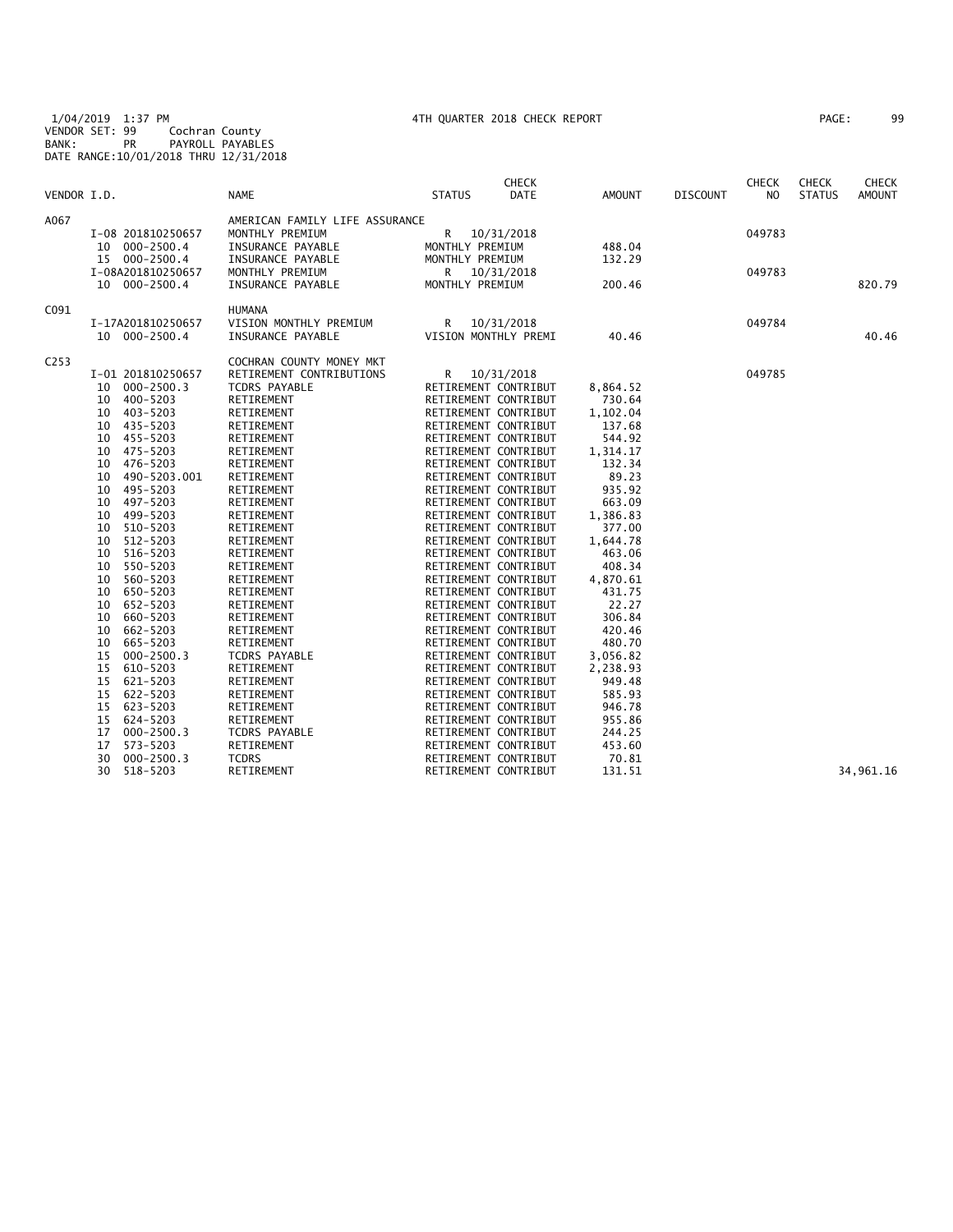1/04/2019 1:37 PM 4TH QUARTER 2018 CHECK REPORT PAGE: 100 VENDOR SET: 99 Cochran County BANK: PR PAYROLL PAYABLES DATE RANGE:10/01/2018 THRU 12/31/2018

| VENDOR I.D. |                                                                                                                                                                                                           | <b>NAME</b>                                                                                                                                                                                              | <b>STATUS</b>                                                                                                                        | <b>CHECK</b><br>DATE     | AMOUNT                                                                                          | <b>DISCOUNT</b> | <b>CHECK</b><br>NO | <b>CHECK</b><br><b>STATUS</b> | <b>CHECK</b><br><b>AMOUNT</b> |
|-------------|-----------------------------------------------------------------------------------------------------------------------------------------------------------------------------------------------------------|----------------------------------------------------------------------------------------------------------------------------------------------------------------------------------------------------------|--------------------------------------------------------------------------------------------------------------------------------------|--------------------------|-------------------------------------------------------------------------------------------------|-----------------|--------------------|-------------------------------|-------------------------------|
| C300        | I-18A201810250657<br>000-2500.4<br>10<br>$000 - 2500.4$<br>15<br>30 000-2500.4                                                                                                                            | COCHRAN COUNTY SCHOOLS FEDERAL<br>MONTHLY PREMUIM<br>INSURANCE PAYABLE<br>INSURANCE PAYABLE<br><b>AFLAC</b>                                                                                              | R 10/31/2018<br>MONTHLY PREMUIM<br>MONTHLY PREMUIM<br>MONTHLY PREMUIM                                                                |                          | 8,941.67<br>923.47<br>78.39                                                                     |                 | 049786             |                               | 9,943.53                      |
| N017        | I-05 201810250657<br>10 000-2500.4<br>I-05A201810250657<br>10 000-2500.4<br>15 000-2500.4                                                                                                                 | NATIONAL FARM LIFE<br>NFL PREMIUM<br>INSURANCE PAYABLE<br>AFTER TAX PREM<br>INSURANCE PAYABLE<br>INSURANCE PAYABLE                                                                                       | R<br>NFL PREMIUM<br>R<br>AFTER TAX PREM<br>AFTER TAX PREM                                                                            | 10/31/2018<br>10/31/2018 | 40.90<br>114.21<br>127.67                                                                       |                 | 049787<br>049787   |                               | 282.78                        |
| N060        | I-04 201810250657<br>$000 - 2500.7$<br>10<br>000-2500.7<br>15<br>30<br>$000 - 2500.7$                                                                                                                     | NATIONWIDE RETIREMENT SOL<br>DEFERRED COMP WITHHELD<br>PEBSCO DEF COMP PAYABLE<br>PEBSCO DEF COMP PAYABLE<br>D.C.                                                                                        | R<br>DEFERRED COMP WITHHE<br>DEFERRED COMP WITHHE<br>DEFERRED COMP WITHHE                                                            | 10/31/2018               | 2,464.14<br>25.00<br>10.86                                                                      |                 | 049788             |                               | 2,500.00                      |
| N081        | I-21 201810250657<br>10 000-2500.4                                                                                                                                                                        | NATIONAL FAMILY CARE LIFE INSU<br>NATIONAL FAMILY CARE<br>INSURANCE PAYABLE                                                                                                                              | R<br>NATIONAL FAMILY CARE                                                                                                            | 10/31/2018               | 59.00                                                                                           |                 | 049789             |                               | 59.00                         |
| 0029        | I-09 201810250657<br>10 000-2500.8                                                                                                                                                                        | OFFICE OF THE ATTORNEY GE<br>CAUSE# 2002517527 &2003521159<br>CHILD SUPPORT PAYABLE                                                                                                                      | R<br>CAUSE# 2002517527 &2                                                                                                            | 10/31/2018               | 1,267.00                                                                                        |                 | 049790             |                               | 1,267.00                      |
| 0029        | I-CDH201810250657<br>10 000-2500.8                                                                                                                                                                        | OFFICE OF THE ATTORNEY GE<br>CAUSE#233-534019-13<br>CHILD SUPPORT PAYABLE                                                                                                                                | R <sub>a</sub><br>CAUSE#233-534019-13                                                                                                | 10/31/2018               | 557.87                                                                                          |                 | 049791             |                               | 557.87                        |
| P187        | I-T1 201810250657<br>000-2500.1<br>10<br>$000 - 2500.1$<br>15<br>$000 - 2500.1$<br>17<br>000-2500.1<br>30                                                                                                 | COCHRAN COUNTY PAYROLL TAX<br>FEDERAL INCOME TAX W/H<br>WITHHOLDING TAX PAYABLE<br>WITHHOLDING TAX PAYABLE<br>WITHHOLDING TAX PAYABLE<br>FEDERAL WITHOLDING                                              | R<br>FEDERAL INCOME TAX W<br>FEDERAL INCOME TAX W<br>FEDERAL INCOME TAX W<br>FEDERAL INCOME TAX W                                    | 10/31/2018               | 9,658.56<br>3,489.79<br>247.11<br>113.06                                                        |                 | 049792             |                               |                               |
|             | I-T3 201810250657<br>$000 - 2500.2$<br>10<br>400-5201<br>10<br>403-5201<br>10<br>10<br>435-5201<br>10 455-5201<br>475-5201<br>10<br>10<br>476-5201<br>490-5201.001<br>10<br>495-5201<br>10<br>10 497-5201 | FICA TAX<br>FICA PAYABLE<br>SOCIAL SECURITY<br>SOCIAL SECURITY<br>SOCIAL SECURITY<br>SOCIAL SECURITY<br>SOCIAL SECURITY<br>SOCIAL SECURITY<br>SOCIAL SECURITY FICA<br>SOCIAL SECURITY<br>SOCIAL SECURITY | R 10/31/2018<br>FICA TAX<br>FICA TAX<br>FICA TAX<br>FICA TAX<br>FICA TAX<br>FICA TAX<br>FICA TAX<br>FICA TAX<br>FICA TAX<br>FICA TAX |                          | 8,049.76<br>348.46<br>452.28<br>65.67<br>259.89<br>626.76<br>63.12<br>42.56<br>404.77<br>316.25 |                 | 049792             |                               |                               |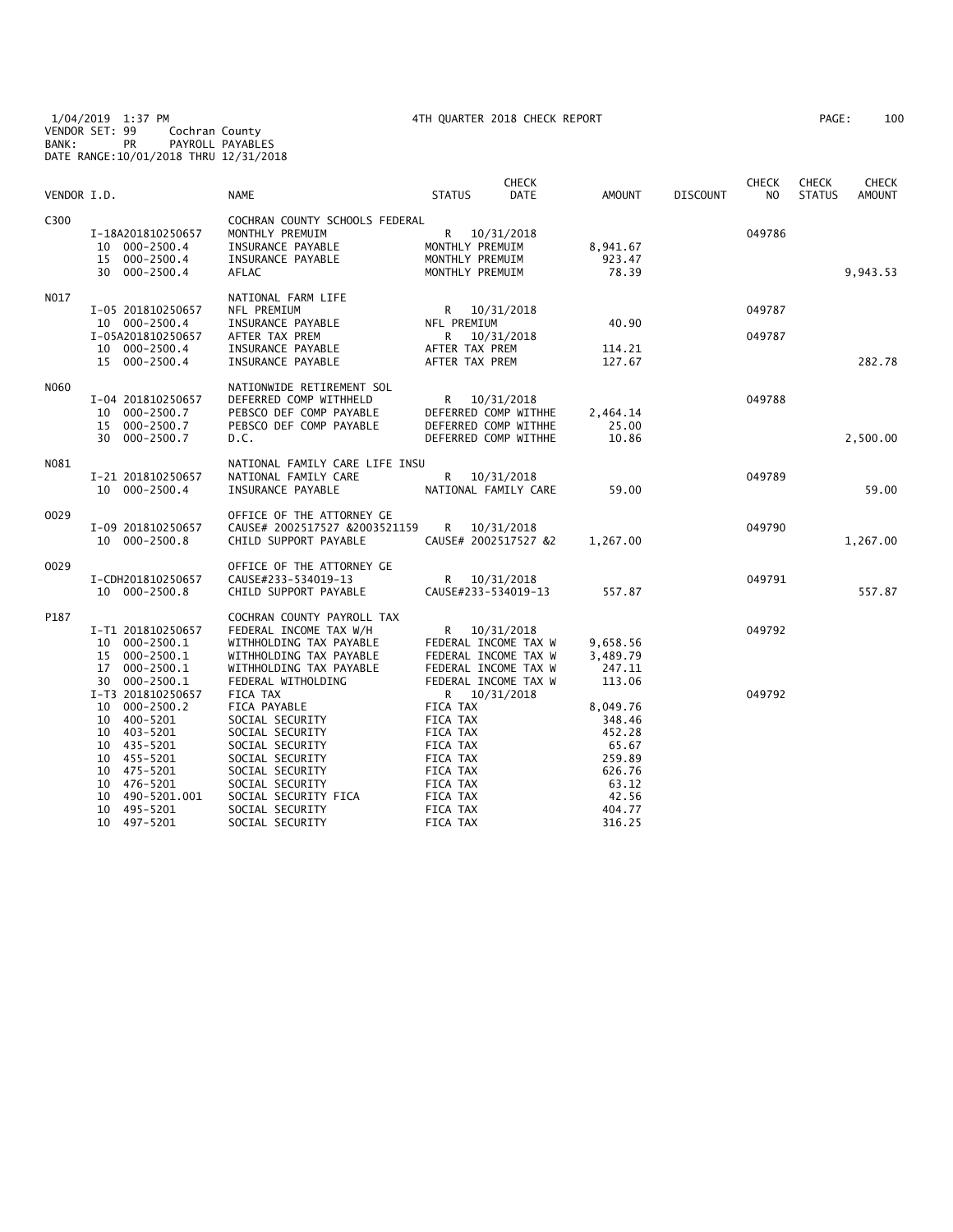1/04/2019 1:37 PM 4TH QUARTER 2018 CHECK REPORT PAGE: 101 VENDOR SET: 99 Cochran County BANK: PR PAYROLL PAYABLES DATE RANGE:10/01/2018 THRU 12/31/2018

| PAGE : |  | 101 |
|--------|--|-----|
|        |  |     |

| VENDOR I.D. |    |                   | <b>NAME</b>                | <b>STATUS</b> | <b>CHECK</b><br>DATE | AMOUNT   | <b>DISCOUNT</b> | <b>CHECK</b><br>NO. | <b>CHECK</b><br><b>STATUS</b> | <b>CHECK</b><br><b>AMOUNT</b> |
|-------------|----|-------------------|----------------------------|---------------|----------------------|----------|-----------------|---------------------|-------------------------------|-------------------------------|
| P187        |    |                   | COCHRAN COUNTY PAYROLL TAX | *CONTINUED*   |                      |          |                 |                     |                               |                               |
|             |    | I-T3 201810250657 | FICA TAX                   | R 10/31/2018  |                      |          |                 | 049792              |                               |                               |
|             | 10 | 499-5201          | SOCIAL SECURITY            | FICA TAX      |                      | 654.65   |                 |                     |                               |                               |
|             | 10 | 510-5201          | SOCIAL SECURITY            | FICA TAX      |                      | 179.80   |                 |                     |                               |                               |
|             | 10 | 512-5201          | SOCIAL SECURITY            | FICA TAX      |                      | 777.39   |                 |                     |                               |                               |
|             | 10 | 516-5201          | SOCIAL SECURITY            | FICA TAX      |                      | 224.39   |                 |                     |                               |                               |
|             | 10 | 550-5201          | SOCIAL SECURITY            | FICA TAX      |                      | 194.75   |                 |                     |                               |                               |
|             | 10 | 560-5201          | SOCIAL SECURITY            | FICA TAX      |                      | 2,583.34 |                 |                     |                               |                               |
|             | 10 | 650-5201          | SOCIAL SECURITY            | FICA TAX      |                      | 205.91   |                 |                     |                               |                               |
|             | 10 | 652-5201          | SOCIAL SECURITY            | FICA TAX      |                      | 10.62    |                 |                     |                               |                               |
|             | 10 | 660-5201          | SOCIAL SECURITY            | FICA TAX      |                      | 148.69   |                 |                     |                               |                               |
|             | 10 | 662-5201          | SOCIAL SECURITY            | FICA TAX      |                      | 200.53   |                 |                     |                               |                               |
|             | 10 | 665-5201          | SOCIAL SECURITY            | FICA TAX      |                      | 289.94   |                 |                     |                               |                               |
|             | 15 | $000 - 2500.2$    | FICA PAYABLE               | FICA TAX      |                      | 2,702.45 |                 |                     |                               |                               |
|             | 15 | 610-5201          | SOCIAL SECURITY            | FICA TAX      |                      | 1,067.81 |                 |                     |                               |                               |
|             | 15 | 621-5201          | SOCIAL SECURITY            | FICA TAX      |                      | 449.28   |                 |                     |                               |                               |
|             | 15 | 622-5201          | SOCIAL SECURITY            | FICA TAX      |                      | 279.44   |                 |                     |                               |                               |
|             | 15 | 623-5201          | SOCIAL SECURITY            | FICA TAX      |                      | 448.72   |                 |                     |                               |                               |
|             | 15 | 624-5201          | SOCIAL SECURITY            | FICA TAX      |                      | 457.20   |                 |                     |                               |                               |
|             | 17 | $000 - 2500.2$    | FICA PAYABLE               | FICA TAX      |                      | 218.94   |                 |                     |                               |                               |
|             | 17 | 573-5201          | SOCIAL SECURITY            | FICA TAX      |                      | 218.94   |                 |                     |                               |                               |
|             | 30 | $000 - 2500.2$    | FICA                       | FICA TAX      |                      | 63.72    |                 |                     |                               |                               |
|             | 30 | 518-5201          | SOCIAL SECURITY            | FICA TAX      |                      | 63.71    |                 |                     |                               |                               |
|             |    | I-T4 201810250657 | MEDICARE TAX               | R.            | 10/31/2018           |          |                 | 049792              |                               |                               |
|             | 10 | $000 - 2500.2$    | FICA PAYABLE               | MEDICARE TAX  |                      | 1,882.60 |                 |                     |                               |                               |
|             | 10 | 400-5201          | SOCIAL SECURITY            | MEDICARE TAX  |                      | 81.49    |                 |                     |                               |                               |
|             | 10 | 403-5201          | SOCIAL SECURITY            | MEDICARE TAX  |                      | 105.77   |                 |                     |                               |                               |
|             | 10 | 435-5201          | SOCIAL SECURITY            | MEDICARE TAX  |                      | 15.35    |                 |                     |                               |                               |
|             | 10 | 455-5201          | SOCIAL SECURITY            | MEDICARE TAX  |                      | 60.78    |                 |                     |                               |                               |
|             | 10 | 475-5201          | SOCIAL SECURITY            | MEDICARE TAX  |                      | 146.58   |                 |                     |                               |                               |
|             | 10 | 476-5201          | SOCIAL SECURITY            | MEDICARE TAX  |                      | 14.76    |                 |                     |                               |                               |
|             | 10 | 490-5201.001      | SOCIAL SECURITY FICA       | MEDICARE TAX  |                      | 9.95     |                 |                     |                               |                               |
|             | 10 | 495-5201          | SOCIAL SECURITY            | MEDICARE TAX  |                      | 94.67    |                 |                     |                               |                               |
|             | 10 | 497-5201          | SOCIAL SECURITY            | MEDICARE TAX  |                      | 73.96    |                 |                     |                               |                               |
|             | 10 | 499-5201          | SOCIAL SECURITY            | MEDICARE TAX  |                      | 153.10   |                 |                     |                               |                               |
|             | 10 | 510-5201          | SOCIAL SECURITY            | MEDICARE TAX  |                      | 42.05    |                 |                     |                               |                               |
|             | 10 | 512-5201          | SOCIAL SECURITY            | MEDICARE TAX  |                      | 181.81   |                 |                     |                               |                               |
|             | 10 | 516-5201          | SOCIAL SECURITY            | MEDICARE TAX  |                      | 52.48    |                 |                     |                               |                               |
|             | 10 | 550-5201          | SOCIAL SECURITY            | MEDICARE TAX  |                      | 45.55    |                 |                     |                               |                               |
|             | 10 | 560-5201          | SOCIAL SECURITY            | MEDICARE TAX  |                      | 604.17   |                 |                     |                               |                               |
|             | 10 | 650-5201          | SOCIAL SECURITY            | MEDICARE TAX  |                      | 48.15    |                 |                     |                               |                               |
|             | 10 | 652-5201          | SOCIAL SECURITY            | MEDICARE TAX  |                      | 2.48     |                 |                     |                               |                               |
|             | 10 | 660-5201          | SOCIAL SECURITY            | MEDICARE TAX  |                      | 34.78    |                 |                     |                               |                               |
|             | 10 | 662-5201          | SOCIAL SECURITY            | MEDICARE TAX  |                      | 46.91    |                 |                     |                               |                               |
|             | 10 | 665-5201          | SOCIAL SECURITY            | MEDICARE TAX  |                      | 67.81    |                 |                     |                               |                               |
|             | 15 | $000 - 2500.2$    | FICA PAYABLE               | MEDICARE TAX  |                      | 632.02   |                 |                     |                               |                               |
|             | 15 | 610-5201          | SOCIAL SECURITY            | MEDICARE TAX  |                      | 249.73   |                 |                     |                               |                               |
|             | 15 | 621-5201          | SOCIAL SECURITY            | MEDICARE TAX  |                      | 105.07   |                 |                     |                               |                               |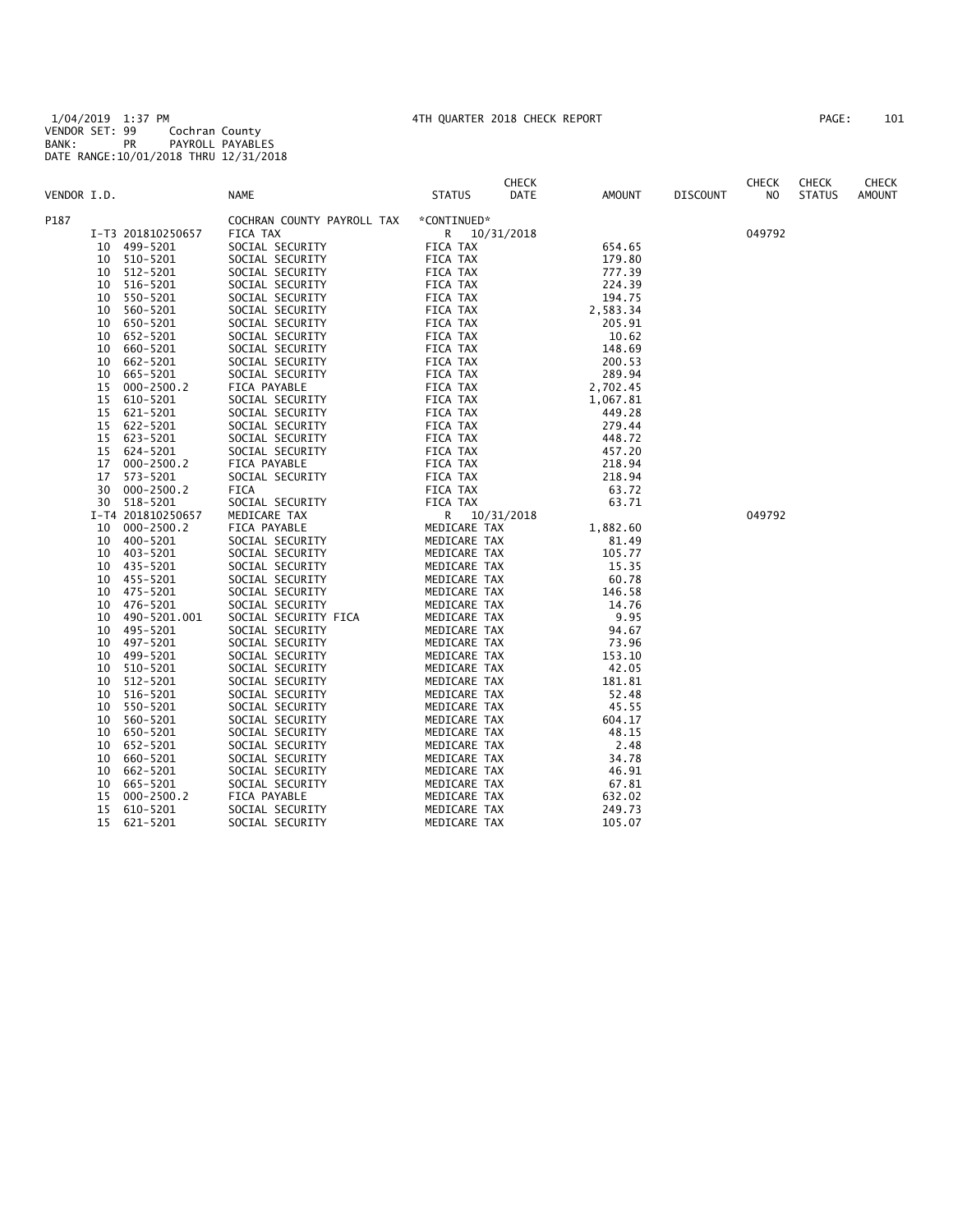1/04/2019 1:37 PM 4TH QUARTER 2018 CHECK REPORT PAGE: 102 VENDOR SET: 99 Cochran County BANK: PR PAYROLL PAYABLES DATE RANGE:10/01/2018 THRU 12/31/2018

| 102<br>PAGE : |  |
|---------------|--|
|---------------|--|

|             |    |                   |                            |                   | <b>CHECK</b>         |          |                 | <b>CHECK</b> | <b>CHECK</b>  | <b>CHECK</b>  |
|-------------|----|-------------------|----------------------------|-------------------|----------------------|----------|-----------------|--------------|---------------|---------------|
| VENDOR I.D. |    |                   | NAME                       | <b>STATUS</b>     | DATE                 | AMOUNT   | <b>DISCOUNT</b> | NO.          | <b>STATUS</b> | <b>AMOUNT</b> |
| P187        |    |                   | COCHRAN COUNTY PAYROLL TAX | *CONTINUED*       |                      |          |                 |              |               |               |
|             |    | I-T4 201810250657 | MEDICARE TAX               |                   | R 10/31/2018         |          |                 | 049792       |               |               |
|             |    | 15 622-5201       | SOCIAL SECURITY            | MEDICARE TAX      |                      | 65.35    |                 |              |               |               |
|             | 15 | 623-5201          | SOCIAL SECURITY            | MEDICARE TAX      |                      | 104.94   |                 |              |               |               |
|             | 15 | 624-5201          | SOCIAL SECURITY            | MEDICARE TAX      |                      | 106.93   |                 |              |               |               |
|             | 17 | $000 - 2500.2$    | FICA PAYABLE               | MEDICARE TAX      |                      | 51.20    |                 |              |               |               |
|             | 17 | 573-5201          | SOCIAL SECURITY            | MEDICARE TAX      |                      | 51.20    |                 |              |               |               |
|             | 30 | $000 - 2500.2$    | FICA                       | MEDICARE TAX      |                      | 14.90    |                 |              |               |               |
|             | 30 | 518-5201          | SOCIAL SECURITY            | MEDICARE TAX      |                      | 14.90    |                 |              |               | 40,739.70     |
| T218        |    |                   | TEXAS ASS'N OF COUNTIES    |                   |                      |          |                 |              |               |               |
|             |    | I-11 201810250657 | EMPLOYEE PREMIUMS          |                   | R 10/31/2018         |          |                 | 049793       |               |               |
|             | 10 | 400-5202          | GROUP INSURANCE            | EMPLOYEE PREMIUMS |                      | 749.27   |                 |              |               |               |
|             | 10 | 403-5202          | <b>GROUP INSURANCE</b>     | EMPLOYEE PREMIUMS |                      | 1,737.60 |                 |              |               |               |
|             | 10 | 455-5202          | GROUP INSURANCE            | EMPLOYEE PREMIUMS |                      | 868.80   |                 |              |               |               |
|             | 10 | 475-5202          | GROUP INSURANCE            | EMPLOYEE PREMIUMS |                      | 1,737.60 |                 |              |               |               |
|             | 10 | 495-5202          | GROUP INSURANCE            | EMPLOYEE PREMIUMS |                      | 1,737.60 |                 |              |               |               |
|             | 10 | 497-5202          | GROUP INSURANCE            | EMPLOYEE PREMIUMS |                      | 868.80   |                 |              |               |               |
|             | 10 | 499-5202          | GROUP INSURANCE            | EMPLOYEE PREMIUMS |                      | 2,606.40 |                 |              |               |               |
|             | 10 | 510-5202          | GROUP INSURANCE            | EMPLOYEE PREMIUMS |                      | 868.80   |                 |              |               |               |
|             | 10 | 512-5202          | GROUP INSURANCE            | EMPLOYEE PREMIUMS |                      | 3,223.25 |                 |              |               |               |
|             | 10 | 516-5202          | GROUP INSURANCE [50%]      | EMPLOYEE PREMIUMS |                      | 891.64   |                 |              |               |               |
|             | 10 | 550-5202          | GROUP INSURANCE            | EMPLOYEE PREMIUMS |                      | 868.80   |                 |              |               |               |
|             | 10 | 560-5202          | GROUP INSURANCE            | EMPLOYEE PREMIUMS |                      | 9,808.75 |                 |              |               |               |
|             | 10 | 650-5202          | <b>GROUP INSURANCE</b>     | EMPLOYEE PREMIUMS |                      | 910.42   |                 |              |               |               |
|             | 10 | 652-5202          | GROUP INSURANCE            | EMPLOYEE PREMIUMS |                      | 41.62    |                 |              |               |               |
|             | 10 | 660-5202          | GROUP INSURANCE [35%]      | EMPLOYEE PREMIUMS |                      | 592.18   |                 |              |               |               |
|             | 10 | 662-5202          | GROUP INSURANCE            | EMPLOYEE PREMIUMS |                      | 785.56   |                 |              |               |               |
|             | 10 | 665-5202          | <b>GROUP INSURANCE</b>     | EMPLOYEE PREMIUMS |                      | 868.80   |                 |              |               |               |
|             | 15 | 610-5202          | <b>GROUP INSURANCE</b>     | EMPLOYEE PREMIUMS |                      | 3,594.73 |                 |              |               |               |
|             | 15 | 621-5202          | GROUP INSURANCE            | EMPLOYEE PREMIUMS |                      | 1,737.60 |                 |              |               |               |
|             | 15 | 622-5202          | <b>GROUP INSURANCE</b>     | EMPLOYEE PREMIUMS |                      | 1,737.60 |                 |              |               |               |
|             | 15 | 623-5202          | GROUP INSURANCE            | EMPLOYEE PREMIUMS |                      | 1,737.60 |                 |              |               |               |
|             | 15 | 624-5202          | <b>GROUP INSURANCE</b>     | EMPLOYEE PREMIUMS |                      | 1,737.60 |                 |              |               |               |
|             | 17 | 573-5202          | GROUP HEALTH INSURANCE     | EMPLOYEE PREMIUMS |                      | 868.80   |                 |              |               |               |
|             |    | 30 518-5202       | GROUP INSURANCE [15%]      | EMPLOYEE PREMIUMS |                      | 253.78   |                 |              |               |               |
|             |    | I-12 201810250657 | GROUP LIFE INSURANCE       | R.                | 10/31/2018           |          |                 | 049793       |               |               |
|             | 10 | 400-5202          | <b>GROUP INSURANCE</b>     |                   | GROUP LIFE INSURANCE | 2.94     |                 |              |               |               |
|             | 10 | 403-5202          | GROUP INSURANCE            |                   | GROUP LIFE INSURANCE | 6.82     |                 |              |               |               |
|             | 10 | 455-5202          | <b>GROUP INSURANCE</b>     |                   | GROUP LIFE INSURANCE | 3.41     |                 |              |               |               |
|             | 10 | 475-5202          | <b>GROUP INSURANCE</b>     |                   | GROUP LIFE INSURANCE | 6.82     |                 |              |               |               |
|             | 10 | 495-5202          | <b>GROUP INSURANCE</b>     |                   | GROUP LIFE INSURANCE | 6.82     |                 |              |               |               |
|             | 10 | 497-5202          | GROUP INSURANCE            |                   | GROUP LIFE INSURANCE | 3.41     |                 |              |               |               |
|             | 10 | 499-5202          | <b>GROUP INSURANCE</b>     |                   | GROUP LIFE INSURANCE | 10.23    |                 |              |               |               |
|             | 10 | 510-5202          | GROUP INSURANCE            |                   | GROUP LIFE INSURANCE | 3.41     |                 |              |               |               |
|             | 10 | 512-5202          | GROUP INSURANCE            |                   | GROUP LIFE INSURANCE | 12.65    |                 |              |               |               |
|             | 10 | 516-5202          | GROUP INSURANCE [50%]      |                   | GROUP LIFE INSURANCE | 3.51     |                 |              |               |               |
|             | 10 | 550-5202          | GROUP INSURANCE            |                   | GROUP LIFE INSURANCE | 3.41     |                 |              |               |               |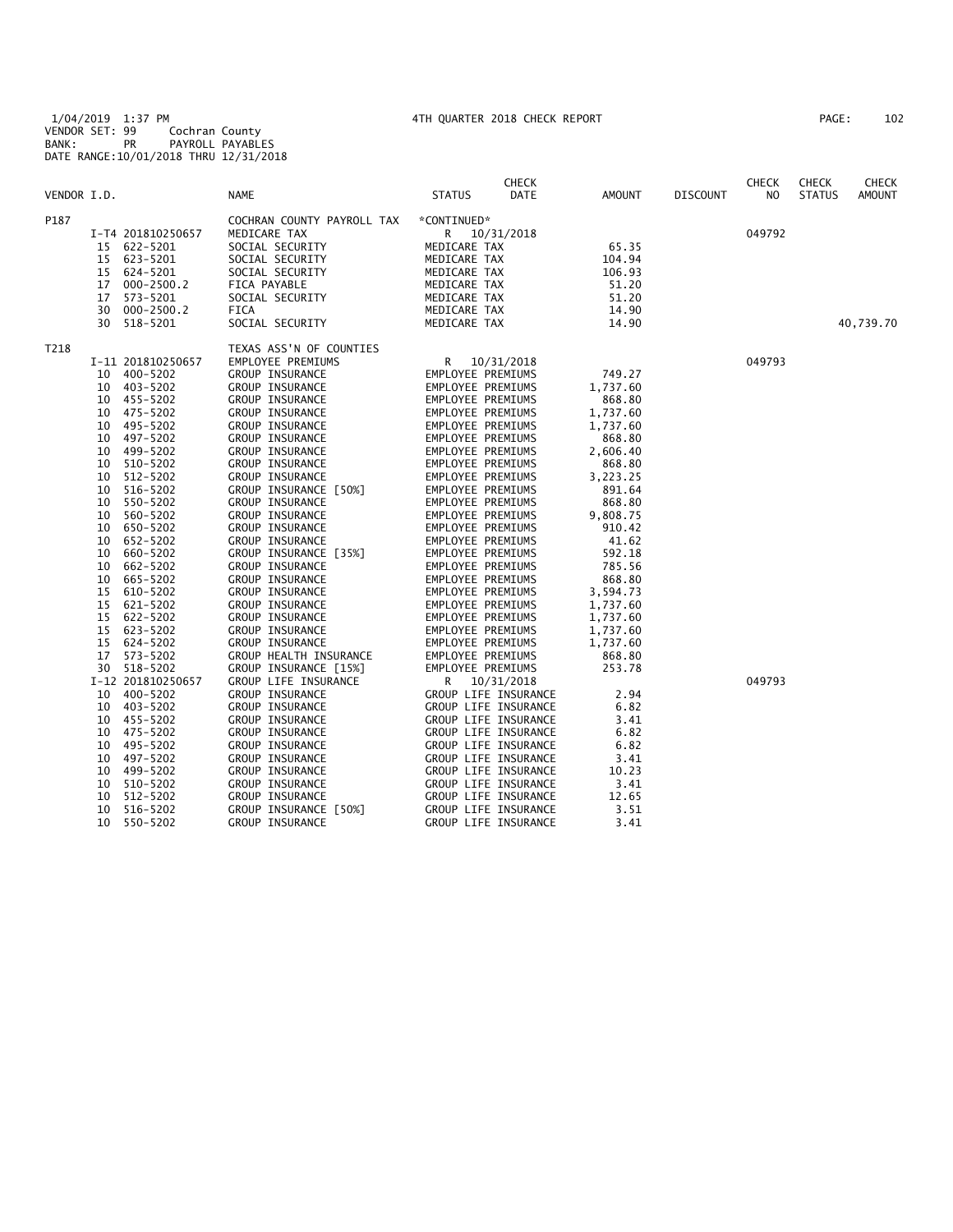1/04/2019 1:37 PM 4TH QUARTER 2018 CHECK REPORT PAGE: 103 VENDOR SET: 99 Cochran County BANK: PR PAYROLL PAYABLES DATE RANGE:10/01/2018 THRU 12/31/2018

| VENDOR I.D.<br><b>NAME</b><br><b>STATUS</b><br>DATE<br>AMOUNT<br><b>DISCOUNT</b><br>NO<br><b>STATUS</b><br><b>AMOUNT</b><br>T218<br>TEXAS ASS'N OF COUNTIES<br>*CONTINUED*<br>GROUP LIFE INSURANCE<br>I-12 201810250657<br>10/31/2018<br>049793<br>R<br>10 560-5202<br>GROUP INSURANCE<br>GROUP LIFE INSURANCE<br>38.50<br>650-5202<br>GROUP INSURANCE<br>GROUP LIFE INSURANCE<br>3.57<br>10<br>652-5202<br>GROUP INSURANCE<br>GROUP LIFE INSURANCE<br>0.16<br>10<br>660-5202<br>GROUP INSURANCE [35%]<br>GROUP LIFE INSURANCE<br>2.32<br>10<br>3.09<br>662-5202<br>GROUP INSURANCE<br>GROUP LIFE INSURANCE<br>10<br>10<br>665-5202<br>GROUP INSURANCE<br>GROUP LIFE INSURANCE<br>3.41<br>15 610-5202<br>GROUP INSURANCE<br>GROUP LIFE INSURANCE<br>14.11<br>6.82<br>15<br>621-5202<br>GROUP INSURANCE<br>GROUP LIFE INSURANCE<br>15 622-5202<br>GROUP INSURANCE<br>GROUP LIFE INSURANCE<br>6.82<br>623-5202<br>GROUP LIFE INSURANCE<br>6.82<br>15<br>GROUP INSURANCE<br>15 624-5202<br>GROUP INSURANCE<br>GROUP LIFE INSURANCE<br>5.63<br>17<br>573-5202<br>GROUP HEALTH INSURANCE<br>GROUP LIFE INSURANCE<br>3.41<br>30 518-5202<br>GROUP INSURANCE [15%]<br>GROUP LIFE INSURANCE<br>0.99<br>I-15 201810250657<br>DEPENDENT HEALTH PREM WITHHELD<br>R 10/31/2018<br>049793<br>DEPENDENT HEALTH PRE<br>10 000-2500.4<br>INSURANCE PAYABLE<br>2,220.70<br>43, 213. 38<br>C <sub>253</sub><br>COCHRAN COUNTY MONEY MKT<br>NON DEPT SUPP DEATH<br>049794<br>I-201810250658<br>R 10/31/2018<br>10 409-5207<br>SUPPLEMENTAL DEATH BENEFITS<br>NON DEPT SUPP DEATH<br>1,485.85<br>1,485.85<br>A067<br>AMERICAN FAMILY LIFE ASSURANCE<br>MONTHLY PREMIUM<br>R 11/30/2018<br>049958<br>I-08 201811190659<br>10 000-2500.4<br>INSURANCE PAYABLE<br>MONTHLY PREMIUM<br>446.83<br>15 000-2500.4<br>INSURANCE PAYABLE<br>MONTHLY PREMIUM<br>132.29<br>I-08A201811190659<br>MONTHLY PREMIUM<br>R<br>11/30/2018<br>049958<br>MONTHLY PREMIUM<br>779.58<br>10 000-2500.4<br>INSURANCE PAYABLE<br>200.46<br>C091<br><b>HUMANA</b><br>VISION MONTHLY PREMIUM<br>049959<br>I-17A201811190659<br>R.<br>11/30/2018<br>40.46<br>10 000-2500.4<br>INSURANCE PAYABLE<br>VISION MONTHLY PREMI<br>40.46<br>C <sub>253</sub><br>COCHRAN COUNTY MONEY MKT<br>I-01 201811190659<br>RETIREMENT CONTRIBUTIONS<br>R<br>11/30/2018<br>049960<br>$000 - 2500.3$<br>RETIREMENT CONTRIBUT<br>10<br>TCDRS PAYABLE<br>9,316.36<br>400-5203<br>RETIREMENT<br>RETIREMENT CONTRIBUT<br>730.64<br>10<br>403-5203<br>RETIREMENT CONTRIBUT<br>RETIREMENT<br>1,110.05<br>10<br>435-5203<br>RETIREMENT CONTRIBUT<br>137.68<br>10<br>RETIREMENT<br>455-5203<br>RETIREMENT<br>RETIREMENT CONTRIBUT<br>627.80<br>10<br>10<br>475-5203<br>RETIREMENT<br>RETIREMENT CONTRIBUT<br>1,307.42<br>476-5203<br>RETIREMENT CONTRIBUT<br>132.34<br>10<br>RETIREMENT<br>10<br>490-5203<br>RETIREMENT<br>RETIREMENT CONTRIBUT<br>41.55<br>10<br>490-5203.001<br>RETIREMENT<br>RETIREMENT CONTRIBUT<br>214.15<br>495-5203<br>937.74<br>10<br>RETIREMENT<br>RETIREMENT CONTRIBUT<br>10<br>497-5203<br>RETIREMENT CONTRIBUT<br>637.50<br>RETIREMENT<br>499-5203<br>1,389.07<br>10<br>RETIREMENT<br>RETIREMENT CONTRIBUT<br>10<br>510-5203<br>RETIREMENT<br>RETIREMENT CONTRIBUT<br>373.19 |  |  | <b>CHECK</b> |  | <b>CHECK</b> | <b>CHECK</b> | <b>CHECK</b> |
|-----------------------------------------------------------------------------------------------------------------------------------------------------------------------------------------------------------------------------------------------------------------------------------------------------------------------------------------------------------------------------------------------------------------------------------------------------------------------------------------------------------------------------------------------------------------------------------------------------------------------------------------------------------------------------------------------------------------------------------------------------------------------------------------------------------------------------------------------------------------------------------------------------------------------------------------------------------------------------------------------------------------------------------------------------------------------------------------------------------------------------------------------------------------------------------------------------------------------------------------------------------------------------------------------------------------------------------------------------------------------------------------------------------------------------------------------------------------------------------------------------------------------------------------------------------------------------------------------------------------------------------------------------------------------------------------------------------------------------------------------------------------------------------------------------------------------------------------------------------------------------------------------------------------------------------------------------------------------------------------------------------------------------------------------------------------------------------------------------------------------------------------------------------------------------------------------------------------------------------------------------------------------------------------------------------------------------------------------------------------------------------------------------------------------------------------------------------------------------------------------------------------------------------------------------------------------------------------------------------------------------------------------------------------------------------------------------------------------------------------------------------------------------------------------------------------------------------------------------------------------------------------------------------------------------------------------------------------------------------------------------------------------------------------------------------------------------------------------------------------------------------------------------------------------------------------------------------------------------|--|--|--------------|--|--------------|--------------|--------------|
|                                                                                                                                                                                                                                                                                                                                                                                                                                                                                                                                                                                                                                                                                                                                                                                                                                                                                                                                                                                                                                                                                                                                                                                                                                                                                                                                                                                                                                                                                                                                                                                                                                                                                                                                                                                                                                                                                                                                                                                                                                                                                                                                                                                                                                                                                                                                                                                                                                                                                                                                                                                                                                                                                                                                                                                                                                                                                                                                                                                                                                                                                                                                                                                                                             |  |  |              |  |              |              |              |
|                                                                                                                                                                                                                                                                                                                                                                                                                                                                                                                                                                                                                                                                                                                                                                                                                                                                                                                                                                                                                                                                                                                                                                                                                                                                                                                                                                                                                                                                                                                                                                                                                                                                                                                                                                                                                                                                                                                                                                                                                                                                                                                                                                                                                                                                                                                                                                                                                                                                                                                                                                                                                                                                                                                                                                                                                                                                                                                                                                                                                                                                                                                                                                                                                             |  |  |              |  |              |              |              |
|                                                                                                                                                                                                                                                                                                                                                                                                                                                                                                                                                                                                                                                                                                                                                                                                                                                                                                                                                                                                                                                                                                                                                                                                                                                                                                                                                                                                                                                                                                                                                                                                                                                                                                                                                                                                                                                                                                                                                                                                                                                                                                                                                                                                                                                                                                                                                                                                                                                                                                                                                                                                                                                                                                                                                                                                                                                                                                                                                                                                                                                                                                                                                                                                                             |  |  |              |  |              |              |              |
|                                                                                                                                                                                                                                                                                                                                                                                                                                                                                                                                                                                                                                                                                                                                                                                                                                                                                                                                                                                                                                                                                                                                                                                                                                                                                                                                                                                                                                                                                                                                                                                                                                                                                                                                                                                                                                                                                                                                                                                                                                                                                                                                                                                                                                                                                                                                                                                                                                                                                                                                                                                                                                                                                                                                                                                                                                                                                                                                                                                                                                                                                                                                                                                                                             |  |  |              |  |              |              |              |
|                                                                                                                                                                                                                                                                                                                                                                                                                                                                                                                                                                                                                                                                                                                                                                                                                                                                                                                                                                                                                                                                                                                                                                                                                                                                                                                                                                                                                                                                                                                                                                                                                                                                                                                                                                                                                                                                                                                                                                                                                                                                                                                                                                                                                                                                                                                                                                                                                                                                                                                                                                                                                                                                                                                                                                                                                                                                                                                                                                                                                                                                                                                                                                                                                             |  |  |              |  |              |              |              |
|                                                                                                                                                                                                                                                                                                                                                                                                                                                                                                                                                                                                                                                                                                                                                                                                                                                                                                                                                                                                                                                                                                                                                                                                                                                                                                                                                                                                                                                                                                                                                                                                                                                                                                                                                                                                                                                                                                                                                                                                                                                                                                                                                                                                                                                                                                                                                                                                                                                                                                                                                                                                                                                                                                                                                                                                                                                                                                                                                                                                                                                                                                                                                                                                                             |  |  |              |  |              |              |              |
|                                                                                                                                                                                                                                                                                                                                                                                                                                                                                                                                                                                                                                                                                                                                                                                                                                                                                                                                                                                                                                                                                                                                                                                                                                                                                                                                                                                                                                                                                                                                                                                                                                                                                                                                                                                                                                                                                                                                                                                                                                                                                                                                                                                                                                                                                                                                                                                                                                                                                                                                                                                                                                                                                                                                                                                                                                                                                                                                                                                                                                                                                                                                                                                                                             |  |  |              |  |              |              |              |
|                                                                                                                                                                                                                                                                                                                                                                                                                                                                                                                                                                                                                                                                                                                                                                                                                                                                                                                                                                                                                                                                                                                                                                                                                                                                                                                                                                                                                                                                                                                                                                                                                                                                                                                                                                                                                                                                                                                                                                                                                                                                                                                                                                                                                                                                                                                                                                                                                                                                                                                                                                                                                                                                                                                                                                                                                                                                                                                                                                                                                                                                                                                                                                                                                             |  |  |              |  |              |              |              |
|                                                                                                                                                                                                                                                                                                                                                                                                                                                                                                                                                                                                                                                                                                                                                                                                                                                                                                                                                                                                                                                                                                                                                                                                                                                                                                                                                                                                                                                                                                                                                                                                                                                                                                                                                                                                                                                                                                                                                                                                                                                                                                                                                                                                                                                                                                                                                                                                                                                                                                                                                                                                                                                                                                                                                                                                                                                                                                                                                                                                                                                                                                                                                                                                                             |  |  |              |  |              |              |              |
|                                                                                                                                                                                                                                                                                                                                                                                                                                                                                                                                                                                                                                                                                                                                                                                                                                                                                                                                                                                                                                                                                                                                                                                                                                                                                                                                                                                                                                                                                                                                                                                                                                                                                                                                                                                                                                                                                                                                                                                                                                                                                                                                                                                                                                                                                                                                                                                                                                                                                                                                                                                                                                                                                                                                                                                                                                                                                                                                                                                                                                                                                                                                                                                                                             |  |  |              |  |              |              |              |
|                                                                                                                                                                                                                                                                                                                                                                                                                                                                                                                                                                                                                                                                                                                                                                                                                                                                                                                                                                                                                                                                                                                                                                                                                                                                                                                                                                                                                                                                                                                                                                                                                                                                                                                                                                                                                                                                                                                                                                                                                                                                                                                                                                                                                                                                                                                                                                                                                                                                                                                                                                                                                                                                                                                                                                                                                                                                                                                                                                                                                                                                                                                                                                                                                             |  |  |              |  |              |              |              |
|                                                                                                                                                                                                                                                                                                                                                                                                                                                                                                                                                                                                                                                                                                                                                                                                                                                                                                                                                                                                                                                                                                                                                                                                                                                                                                                                                                                                                                                                                                                                                                                                                                                                                                                                                                                                                                                                                                                                                                                                                                                                                                                                                                                                                                                                                                                                                                                                                                                                                                                                                                                                                                                                                                                                                                                                                                                                                                                                                                                                                                                                                                                                                                                                                             |  |  |              |  |              |              |              |
|                                                                                                                                                                                                                                                                                                                                                                                                                                                                                                                                                                                                                                                                                                                                                                                                                                                                                                                                                                                                                                                                                                                                                                                                                                                                                                                                                                                                                                                                                                                                                                                                                                                                                                                                                                                                                                                                                                                                                                                                                                                                                                                                                                                                                                                                                                                                                                                                                                                                                                                                                                                                                                                                                                                                                                                                                                                                                                                                                                                                                                                                                                                                                                                                                             |  |  |              |  |              |              |              |
|                                                                                                                                                                                                                                                                                                                                                                                                                                                                                                                                                                                                                                                                                                                                                                                                                                                                                                                                                                                                                                                                                                                                                                                                                                                                                                                                                                                                                                                                                                                                                                                                                                                                                                                                                                                                                                                                                                                                                                                                                                                                                                                                                                                                                                                                                                                                                                                                                                                                                                                                                                                                                                                                                                                                                                                                                                                                                                                                                                                                                                                                                                                                                                                                                             |  |  |              |  |              |              |              |
|                                                                                                                                                                                                                                                                                                                                                                                                                                                                                                                                                                                                                                                                                                                                                                                                                                                                                                                                                                                                                                                                                                                                                                                                                                                                                                                                                                                                                                                                                                                                                                                                                                                                                                                                                                                                                                                                                                                                                                                                                                                                                                                                                                                                                                                                                                                                                                                                                                                                                                                                                                                                                                                                                                                                                                                                                                                                                                                                                                                                                                                                                                                                                                                                                             |  |  |              |  |              |              |              |
|                                                                                                                                                                                                                                                                                                                                                                                                                                                                                                                                                                                                                                                                                                                                                                                                                                                                                                                                                                                                                                                                                                                                                                                                                                                                                                                                                                                                                                                                                                                                                                                                                                                                                                                                                                                                                                                                                                                                                                                                                                                                                                                                                                                                                                                                                                                                                                                                                                                                                                                                                                                                                                                                                                                                                                                                                                                                                                                                                                                                                                                                                                                                                                                                                             |  |  |              |  |              |              |              |
|                                                                                                                                                                                                                                                                                                                                                                                                                                                                                                                                                                                                                                                                                                                                                                                                                                                                                                                                                                                                                                                                                                                                                                                                                                                                                                                                                                                                                                                                                                                                                                                                                                                                                                                                                                                                                                                                                                                                                                                                                                                                                                                                                                                                                                                                                                                                                                                                                                                                                                                                                                                                                                                                                                                                                                                                                                                                                                                                                                                                                                                                                                                                                                                                                             |  |  |              |  |              |              |              |
|                                                                                                                                                                                                                                                                                                                                                                                                                                                                                                                                                                                                                                                                                                                                                                                                                                                                                                                                                                                                                                                                                                                                                                                                                                                                                                                                                                                                                                                                                                                                                                                                                                                                                                                                                                                                                                                                                                                                                                                                                                                                                                                                                                                                                                                                                                                                                                                                                                                                                                                                                                                                                                                                                                                                                                                                                                                                                                                                                                                                                                                                                                                                                                                                                             |  |  |              |  |              |              |              |
|                                                                                                                                                                                                                                                                                                                                                                                                                                                                                                                                                                                                                                                                                                                                                                                                                                                                                                                                                                                                                                                                                                                                                                                                                                                                                                                                                                                                                                                                                                                                                                                                                                                                                                                                                                                                                                                                                                                                                                                                                                                                                                                                                                                                                                                                                                                                                                                                                                                                                                                                                                                                                                                                                                                                                                                                                                                                                                                                                                                                                                                                                                                                                                                                                             |  |  |              |  |              |              |              |
|                                                                                                                                                                                                                                                                                                                                                                                                                                                                                                                                                                                                                                                                                                                                                                                                                                                                                                                                                                                                                                                                                                                                                                                                                                                                                                                                                                                                                                                                                                                                                                                                                                                                                                                                                                                                                                                                                                                                                                                                                                                                                                                                                                                                                                                                                                                                                                                                                                                                                                                                                                                                                                                                                                                                                                                                                                                                                                                                                                                                                                                                                                                                                                                                                             |  |  |              |  |              |              |              |
|                                                                                                                                                                                                                                                                                                                                                                                                                                                                                                                                                                                                                                                                                                                                                                                                                                                                                                                                                                                                                                                                                                                                                                                                                                                                                                                                                                                                                                                                                                                                                                                                                                                                                                                                                                                                                                                                                                                                                                                                                                                                                                                                                                                                                                                                                                                                                                                                                                                                                                                                                                                                                                                                                                                                                                                                                                                                                                                                                                                                                                                                                                                                                                                                                             |  |  |              |  |              |              |              |
|                                                                                                                                                                                                                                                                                                                                                                                                                                                                                                                                                                                                                                                                                                                                                                                                                                                                                                                                                                                                                                                                                                                                                                                                                                                                                                                                                                                                                                                                                                                                                                                                                                                                                                                                                                                                                                                                                                                                                                                                                                                                                                                                                                                                                                                                                                                                                                                                                                                                                                                                                                                                                                                                                                                                                                                                                                                                                                                                                                                                                                                                                                                                                                                                                             |  |  |              |  |              |              |              |
|                                                                                                                                                                                                                                                                                                                                                                                                                                                                                                                                                                                                                                                                                                                                                                                                                                                                                                                                                                                                                                                                                                                                                                                                                                                                                                                                                                                                                                                                                                                                                                                                                                                                                                                                                                                                                                                                                                                                                                                                                                                                                                                                                                                                                                                                                                                                                                                                                                                                                                                                                                                                                                                                                                                                                                                                                                                                                                                                                                                                                                                                                                                                                                                                                             |  |  |              |  |              |              |              |
|                                                                                                                                                                                                                                                                                                                                                                                                                                                                                                                                                                                                                                                                                                                                                                                                                                                                                                                                                                                                                                                                                                                                                                                                                                                                                                                                                                                                                                                                                                                                                                                                                                                                                                                                                                                                                                                                                                                                                                                                                                                                                                                                                                                                                                                                                                                                                                                                                                                                                                                                                                                                                                                                                                                                                                                                                                                                                                                                                                                                                                                                                                                                                                                                                             |  |  |              |  |              |              |              |
|                                                                                                                                                                                                                                                                                                                                                                                                                                                                                                                                                                                                                                                                                                                                                                                                                                                                                                                                                                                                                                                                                                                                                                                                                                                                                                                                                                                                                                                                                                                                                                                                                                                                                                                                                                                                                                                                                                                                                                                                                                                                                                                                                                                                                                                                                                                                                                                                                                                                                                                                                                                                                                                                                                                                                                                                                                                                                                                                                                                                                                                                                                                                                                                                                             |  |  |              |  |              |              |              |
|                                                                                                                                                                                                                                                                                                                                                                                                                                                                                                                                                                                                                                                                                                                                                                                                                                                                                                                                                                                                                                                                                                                                                                                                                                                                                                                                                                                                                                                                                                                                                                                                                                                                                                                                                                                                                                                                                                                                                                                                                                                                                                                                                                                                                                                                                                                                                                                                                                                                                                                                                                                                                                                                                                                                                                                                                                                                                                                                                                                                                                                                                                                                                                                                                             |  |  |              |  |              |              |              |
|                                                                                                                                                                                                                                                                                                                                                                                                                                                                                                                                                                                                                                                                                                                                                                                                                                                                                                                                                                                                                                                                                                                                                                                                                                                                                                                                                                                                                                                                                                                                                                                                                                                                                                                                                                                                                                                                                                                                                                                                                                                                                                                                                                                                                                                                                                                                                                                                                                                                                                                                                                                                                                                                                                                                                                                                                                                                                                                                                                                                                                                                                                                                                                                                                             |  |  |              |  |              |              |              |
|                                                                                                                                                                                                                                                                                                                                                                                                                                                                                                                                                                                                                                                                                                                                                                                                                                                                                                                                                                                                                                                                                                                                                                                                                                                                                                                                                                                                                                                                                                                                                                                                                                                                                                                                                                                                                                                                                                                                                                                                                                                                                                                                                                                                                                                                                                                                                                                                                                                                                                                                                                                                                                                                                                                                                                                                                                                                                                                                                                                                                                                                                                                                                                                                                             |  |  |              |  |              |              |              |
|                                                                                                                                                                                                                                                                                                                                                                                                                                                                                                                                                                                                                                                                                                                                                                                                                                                                                                                                                                                                                                                                                                                                                                                                                                                                                                                                                                                                                                                                                                                                                                                                                                                                                                                                                                                                                                                                                                                                                                                                                                                                                                                                                                                                                                                                                                                                                                                                                                                                                                                                                                                                                                                                                                                                                                                                                                                                                                                                                                                                                                                                                                                                                                                                                             |  |  |              |  |              |              |              |
|                                                                                                                                                                                                                                                                                                                                                                                                                                                                                                                                                                                                                                                                                                                                                                                                                                                                                                                                                                                                                                                                                                                                                                                                                                                                                                                                                                                                                                                                                                                                                                                                                                                                                                                                                                                                                                                                                                                                                                                                                                                                                                                                                                                                                                                                                                                                                                                                                                                                                                                                                                                                                                                                                                                                                                                                                                                                                                                                                                                                                                                                                                                                                                                                                             |  |  |              |  |              |              |              |
|                                                                                                                                                                                                                                                                                                                                                                                                                                                                                                                                                                                                                                                                                                                                                                                                                                                                                                                                                                                                                                                                                                                                                                                                                                                                                                                                                                                                                                                                                                                                                                                                                                                                                                                                                                                                                                                                                                                                                                                                                                                                                                                                                                                                                                                                                                                                                                                                                                                                                                                                                                                                                                                                                                                                                                                                                                                                                                                                                                                                                                                                                                                                                                                                                             |  |  |              |  |              |              |              |
|                                                                                                                                                                                                                                                                                                                                                                                                                                                                                                                                                                                                                                                                                                                                                                                                                                                                                                                                                                                                                                                                                                                                                                                                                                                                                                                                                                                                                                                                                                                                                                                                                                                                                                                                                                                                                                                                                                                                                                                                                                                                                                                                                                                                                                                                                                                                                                                                                                                                                                                                                                                                                                                                                                                                                                                                                                                                                                                                                                                                                                                                                                                                                                                                                             |  |  |              |  |              |              |              |
|                                                                                                                                                                                                                                                                                                                                                                                                                                                                                                                                                                                                                                                                                                                                                                                                                                                                                                                                                                                                                                                                                                                                                                                                                                                                                                                                                                                                                                                                                                                                                                                                                                                                                                                                                                                                                                                                                                                                                                                                                                                                                                                                                                                                                                                                                                                                                                                                                                                                                                                                                                                                                                                                                                                                                                                                                                                                                                                                                                                                                                                                                                                                                                                                                             |  |  |              |  |              |              |              |
|                                                                                                                                                                                                                                                                                                                                                                                                                                                                                                                                                                                                                                                                                                                                                                                                                                                                                                                                                                                                                                                                                                                                                                                                                                                                                                                                                                                                                                                                                                                                                                                                                                                                                                                                                                                                                                                                                                                                                                                                                                                                                                                                                                                                                                                                                                                                                                                                                                                                                                                                                                                                                                                                                                                                                                                                                                                                                                                                                                                                                                                                                                                                                                                                                             |  |  |              |  |              |              |              |
|                                                                                                                                                                                                                                                                                                                                                                                                                                                                                                                                                                                                                                                                                                                                                                                                                                                                                                                                                                                                                                                                                                                                                                                                                                                                                                                                                                                                                                                                                                                                                                                                                                                                                                                                                                                                                                                                                                                                                                                                                                                                                                                                                                                                                                                                                                                                                                                                                                                                                                                                                                                                                                                                                                                                                                                                                                                                                                                                                                                                                                                                                                                                                                                                                             |  |  |              |  |              |              |              |
|                                                                                                                                                                                                                                                                                                                                                                                                                                                                                                                                                                                                                                                                                                                                                                                                                                                                                                                                                                                                                                                                                                                                                                                                                                                                                                                                                                                                                                                                                                                                                                                                                                                                                                                                                                                                                                                                                                                                                                                                                                                                                                                                                                                                                                                                                                                                                                                                                                                                                                                                                                                                                                                                                                                                                                                                                                                                                                                                                                                                                                                                                                                                                                                                                             |  |  |              |  |              |              |              |
|                                                                                                                                                                                                                                                                                                                                                                                                                                                                                                                                                                                                                                                                                                                                                                                                                                                                                                                                                                                                                                                                                                                                                                                                                                                                                                                                                                                                                                                                                                                                                                                                                                                                                                                                                                                                                                                                                                                                                                                                                                                                                                                                                                                                                                                                                                                                                                                                                                                                                                                                                                                                                                                                                                                                                                                                                                                                                                                                                                                                                                                                                                                                                                                                                             |  |  |              |  |              |              |              |
|                                                                                                                                                                                                                                                                                                                                                                                                                                                                                                                                                                                                                                                                                                                                                                                                                                                                                                                                                                                                                                                                                                                                                                                                                                                                                                                                                                                                                                                                                                                                                                                                                                                                                                                                                                                                                                                                                                                                                                                                                                                                                                                                                                                                                                                                                                                                                                                                                                                                                                                                                                                                                                                                                                                                                                                                                                                                                                                                                                                                                                                                                                                                                                                                                             |  |  |              |  |              |              |              |
|                                                                                                                                                                                                                                                                                                                                                                                                                                                                                                                                                                                                                                                                                                                                                                                                                                                                                                                                                                                                                                                                                                                                                                                                                                                                                                                                                                                                                                                                                                                                                                                                                                                                                                                                                                                                                                                                                                                                                                                                                                                                                                                                                                                                                                                                                                                                                                                                                                                                                                                                                                                                                                                                                                                                                                                                                                                                                                                                                                                                                                                                                                                                                                                                                             |  |  |              |  |              |              |              |
|                                                                                                                                                                                                                                                                                                                                                                                                                                                                                                                                                                                                                                                                                                                                                                                                                                                                                                                                                                                                                                                                                                                                                                                                                                                                                                                                                                                                                                                                                                                                                                                                                                                                                                                                                                                                                                                                                                                                                                                                                                                                                                                                                                                                                                                                                                                                                                                                                                                                                                                                                                                                                                                                                                                                                                                                                                                                                                                                                                                                                                                                                                                                                                                                                             |  |  |              |  |              |              |              |
|                                                                                                                                                                                                                                                                                                                                                                                                                                                                                                                                                                                                                                                                                                                                                                                                                                                                                                                                                                                                                                                                                                                                                                                                                                                                                                                                                                                                                                                                                                                                                                                                                                                                                                                                                                                                                                                                                                                                                                                                                                                                                                                                                                                                                                                                                                                                                                                                                                                                                                                                                                                                                                                                                                                                                                                                                                                                                                                                                                                                                                                                                                                                                                                                                             |  |  |              |  |              |              |              |
|                                                                                                                                                                                                                                                                                                                                                                                                                                                                                                                                                                                                                                                                                                                                                                                                                                                                                                                                                                                                                                                                                                                                                                                                                                                                                                                                                                                                                                                                                                                                                                                                                                                                                                                                                                                                                                                                                                                                                                                                                                                                                                                                                                                                                                                                                                                                                                                                                                                                                                                                                                                                                                                                                                                                                                                                                                                                                                                                                                                                                                                                                                                                                                                                                             |  |  |              |  |              |              |              |
|                                                                                                                                                                                                                                                                                                                                                                                                                                                                                                                                                                                                                                                                                                                                                                                                                                                                                                                                                                                                                                                                                                                                                                                                                                                                                                                                                                                                                                                                                                                                                                                                                                                                                                                                                                                                                                                                                                                                                                                                                                                                                                                                                                                                                                                                                                                                                                                                                                                                                                                                                                                                                                                                                                                                                                                                                                                                                                                                                                                                                                                                                                                                                                                                                             |  |  |              |  |              |              |              |
|                                                                                                                                                                                                                                                                                                                                                                                                                                                                                                                                                                                                                                                                                                                                                                                                                                                                                                                                                                                                                                                                                                                                                                                                                                                                                                                                                                                                                                                                                                                                                                                                                                                                                                                                                                                                                                                                                                                                                                                                                                                                                                                                                                                                                                                                                                                                                                                                                                                                                                                                                                                                                                                                                                                                                                                                                                                                                                                                                                                                                                                                                                                                                                                                                             |  |  |              |  |              |              |              |
|                                                                                                                                                                                                                                                                                                                                                                                                                                                                                                                                                                                                                                                                                                                                                                                                                                                                                                                                                                                                                                                                                                                                                                                                                                                                                                                                                                                                                                                                                                                                                                                                                                                                                                                                                                                                                                                                                                                                                                                                                                                                                                                                                                                                                                                                                                                                                                                                                                                                                                                                                                                                                                                                                                                                                                                                                                                                                                                                                                                                                                                                                                                                                                                                                             |  |  |              |  |              |              |              |
|                                                                                                                                                                                                                                                                                                                                                                                                                                                                                                                                                                                                                                                                                                                                                                                                                                                                                                                                                                                                                                                                                                                                                                                                                                                                                                                                                                                                                                                                                                                                                                                                                                                                                                                                                                                                                                                                                                                                                                                                                                                                                                                                                                                                                                                                                                                                                                                                                                                                                                                                                                                                                                                                                                                                                                                                                                                                                                                                                                                                                                                                                                                                                                                                                             |  |  |              |  |              |              |              |
|                                                                                                                                                                                                                                                                                                                                                                                                                                                                                                                                                                                                                                                                                                                                                                                                                                                                                                                                                                                                                                                                                                                                                                                                                                                                                                                                                                                                                                                                                                                                                                                                                                                                                                                                                                                                                                                                                                                                                                                                                                                                                                                                                                                                                                                                                                                                                                                                                                                                                                                                                                                                                                                                                                                                                                                                                                                                                                                                                                                                                                                                                                                                                                                                                             |  |  |              |  |              |              |              |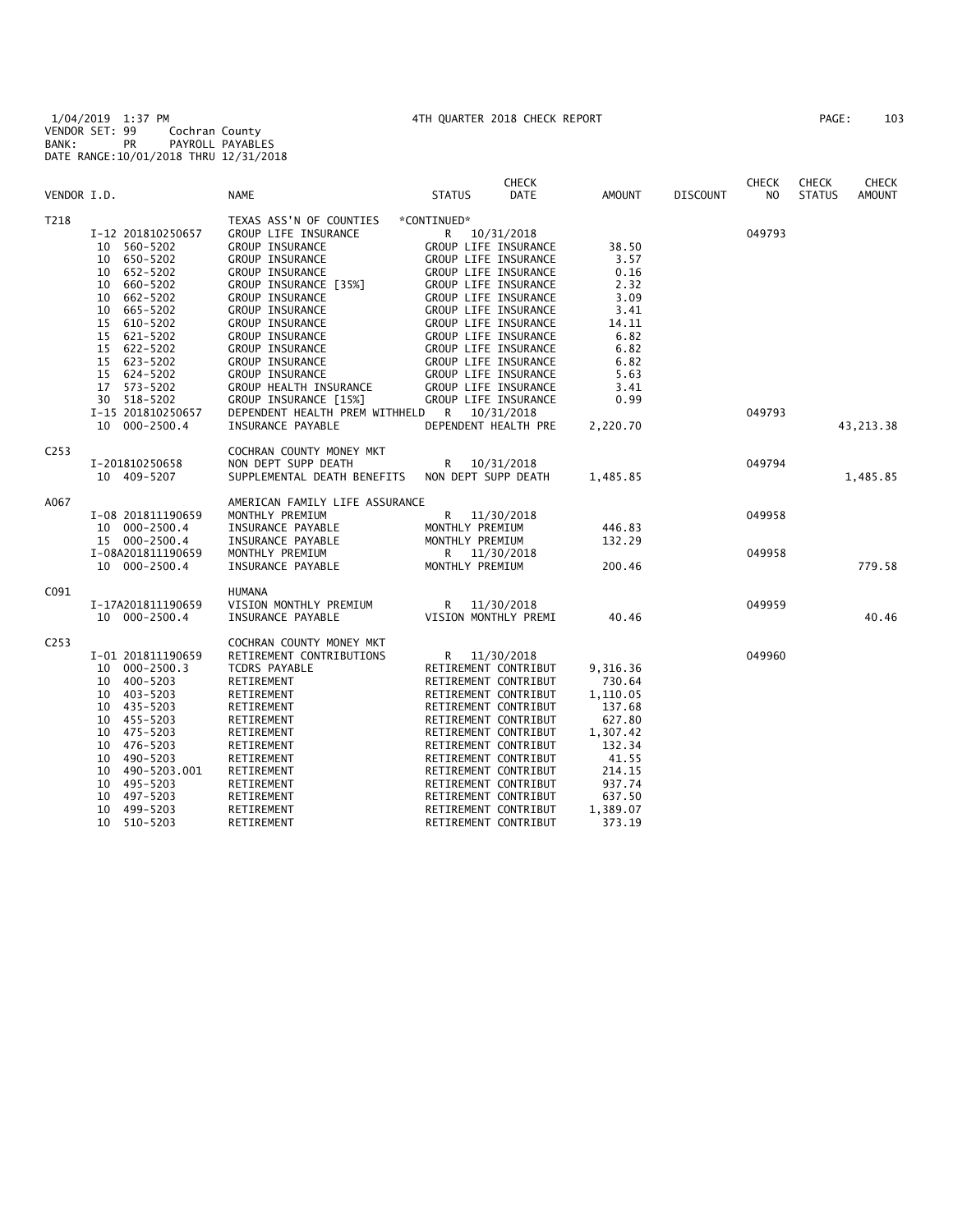|                  |                      |                                                        | <b>CHECK</b>                 |               |                 | <b>CHECK</b>   | <b>CHECK</b>  | <b>CHECK</b>  |
|------------------|----------------------|--------------------------------------------------------|------------------------------|---------------|-----------------|----------------|---------------|---------------|
| VENDOR I.D.      |                      | <b>NAME</b>                                            | <b>STATUS</b><br><b>DATE</b> | <b>AMOUNT</b> | <b>DISCOUNT</b> | N <sub>O</sub> | <b>STATUS</b> | <b>AMOUNT</b> |
| C <sub>253</sub> |                      | COCHRAN COUNTY MONEY MKT                               | *CONTINUED*                  |               |                 |                |               |               |
|                  | I-01 201811190659    | RETIREMENT CONTRIBUTIONS                               | R<br>11/30/2018              |               |                 | 049960         |               |               |
|                  | 10 512-5203          | RETIREMENT                                             | RETIREMENT CONTRIBUT         | 1,686.62      |                 |                |               |               |
|                  | 516-5203<br>10       | RETIREMENT                                             | RETIREMENT CONTRIBUT         | 463.06        |                 |                |               |               |
|                  | 550-5203<br>10       | RETIREMENT                                             | RETIREMENT CONTRIBUT         | 408.34        |                 |                |               |               |
|                  | 560-5203<br>10       | RETIREMENT                                             | RETIREMENT CONTRIBUT         | 5,417.74      |                 |                |               |               |
|                  | 650-5203<br>10       | RETIREMENT                                             | RETIREMENT CONTRIBUT         | 436.14        |                 |                |               |               |
|                  | 652-5203<br>10       | RETIREMENT                                             | RETIREMENT CONTRIBUT         | 22.27         |                 |                |               |               |
|                  | 660-5203<br>10       | RETIREMENT                                             | RETIREMENT CONTRIBUT         | 306.84        |                 |                |               |               |
|                  | 662-5203<br>10       | RETIREMENT                                             | RETIREMENT CONTRIBUT         | 420.46        |                 |                |               |               |
|                  | 665-5203<br>10       | RETIREMENT                                             | RETIREMENT CONTRIBUT         | 501.23        |                 |                |               |               |
|                  | 15<br>$000 - 2500.3$ | TCDRS PAYABLE                                          | RETIREMENT CONTRIBUT         | 3,192.08      |                 |                |               |               |
|                  | 610-5203<br>15       | RETIREMENT                                             | RETIREMENT CONTRIBUT         | 2,238.93      |                 |                |               |               |
|                  | 621-5203<br>15       | RETIREMENT                                             | RETIREMENT CONTRIBUT         | 938.64        |                 |                |               |               |
|                  | 15<br>622-5203       | RETIREMENT                                             | RETIREMENT CONTRIBUT         | 847.98        |                 |                |               |               |
|                  | $623 - 5203$<br>15   | RETIREMENT                                             | RETIREMENT CONTRIBUT         | 946.78        |                 |                |               |               |
|                  | 15<br>624-5203       | RETIREMENT                                             | RETIREMENT CONTRIBUT         | 955.86        |                 |                |               |               |
|                  | 17<br>$000 - 2500.3$ | <b>TCDRS PAYABLE</b>                                   | RETIREMENT CONTRIBUT         | 252.38        |                 |                |               |               |
|                  | 17<br>573-5203       | RETIREMENT                                             | RETIREMENT CONTRIBUT         | 468.70        |                 |                |               |               |
|                  | 30<br>$000 - 2500.3$ | <b>TCDRS</b>                                           | RETIREMENT CONTRIBUT         | 70.81         |                 |                |               |               |
|                  | 30<br>518-5203       | RETIREMENT                                             | RETIREMENT CONTRIBUT         | 131.51        |                 |                |               | 36,661.86     |
|                  |                      |                                                        |                              |               |                 |                |               |               |
| C300             |                      | COCHRAN COUNTY SCHOOLS FEDERAL                         |                              |               |                 |                |               |               |
|                  | I-18A201811190659    | MONTHLY PREMUIM                                        | R 11/30/2018                 |               |                 | 049961         |               |               |
|                  | $000 - 2500.4$<br>10 | INSURANCE PAYABLE                                      | MONTHLY PREMUIM              | 8,941.67      |                 |                |               |               |
|                  | 15<br>$000 - 2500.4$ | INSURANCE PAYABLE                                      | MONTHLY PREMUIM              | 923.47        |                 |                |               |               |
|                  | 30 000-2500.4        | AFLAC                                                  | MONTHLY PREMUIM              | 78.39         |                 |                |               | 9,943.53      |
| N017             |                      |                                                        |                              |               |                 |                |               |               |
|                  |                      | NATIONAL FARM LIFE<br>NFL PREMIUM                      |                              |               |                 | 049962         |               |               |
|                  | I-05 201811190659    |                                                        | R<br>11/30/2018              |               |                 |                |               |               |
|                  | 10 000-2500.4        | INSURANCE PAYABLE                                      | NFL PREMIUM                  | 40.90         |                 |                |               |               |
|                  | I-05A201811190659    | AFTER TAX PREM                                         | 11/30/2018<br>R              |               |                 | 049962         |               |               |
|                  | 10 000-2500.4        | INSURANCE PAYABLE                                      | AFTER TAX PREM               | 114.21        |                 |                |               |               |
|                  | 15 000-2500.4        | INSURANCE PAYABLE                                      | AFTER TAX PREM               | 127.67        |                 |                |               | 282.78        |
| N060             |                      | NATIONWIDE RETIREMENT SOL                              |                              |               |                 |                |               |               |
|                  | I-04 201811190659    | DEFERRED COMP WITHHELD                                 | R<br>11/30/2018              |               |                 | 049963         |               |               |
|                  | $000 - 2500.7$<br>10 | PEBSCO DEF COMP PAYABLE                                | DEFERRED COMP WITHHE         | 2,464.14      |                 |                |               |               |
|                  | 15<br>$000 - 2500.7$ | PEBSCO DEF COMP PAYABLE                                | DEFERRED COMP WITHHE         | 25.00         |                 |                |               |               |
|                  | $000 - 2500.7$<br>30 | D.C.                                                   | DEFERRED COMP WITHHE         | 10.86         |                 |                |               | 2,500.00      |
|                  |                      |                                                        |                              |               |                 |                |               |               |
| N081             | I-21 201811190659    | NATIONAL FAMILY CARE LIFE INSU<br>NATIONAL FAMILY CARE | R<br>11/30/2018              |               |                 | 049964         |               |               |
|                  | 10<br>$000 - 2500.4$ | INSURANCE PAYABLE                                      | NATIONAL FAMILY CARE         | 59.00         |                 |                |               | 59.00         |
|                  |                      |                                                        |                              |               |                 |                |               |               |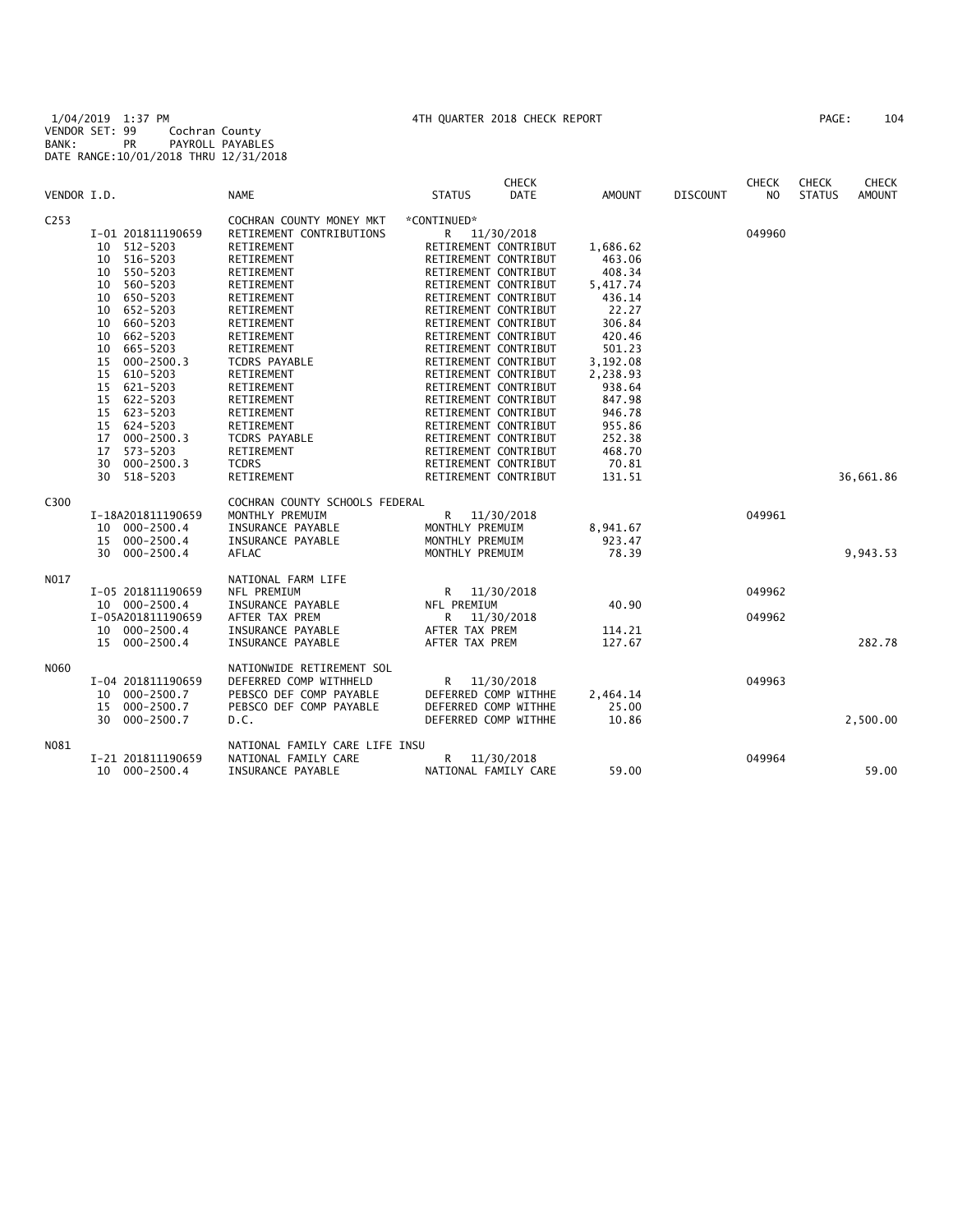1/04/2019 1:37 PM 4TH QUARTER 2018 CHECK REPORT PAGE: 105 VENDOR SET: 99 Cochran County BANK: PR PAYROLL PAYABLES DATE RANGE:10/01/2018 THRU 12/31/2018

| VENDOR I.D. |                                                                                                                                                                          | <b>NAME</b>                                                                                                                                                               | <b>STATUS</b>                                                                                            | <b>CHECK</b><br>DATE                                                                                                       | <b>AMOUNT</b>                                                                         | <b>DISCOUNT</b> | <b>CHECK</b><br>NO | <b>CHECK</b><br><b>STATUS</b> | CHECK<br><b>AMOUNT</b> |
|-------------|--------------------------------------------------------------------------------------------------------------------------------------------------------------------------|---------------------------------------------------------------------------------------------------------------------------------------------------------------------------|----------------------------------------------------------------------------------------------------------|----------------------------------------------------------------------------------------------------------------------------|---------------------------------------------------------------------------------------|-----------------|--------------------|-------------------------------|------------------------|
| 0029        | I-09 201811190659<br>10 000-2500.8                                                                                                                                       | OFFICE OF THE ATTORNEY GE<br>CAUSE# 2002517527 &2003521159<br>CHILD SUPPORT PAYABLE                                                                                       | R                                                                                                        | 11/30/2018<br>CAUSE# 2002517527 &2                                                                                         | 1,267.00                                                                              |                 | 049965             |                               | 1,267.00               |
| 0029        | I-CDH201811190659<br>10 000-2500.8                                                                                                                                       | OFFICE OF THE ATTORNEY GE<br>CAUSE#233-534019-13<br>CHILD SUPPORT PAYABLE                                                                                                 | CAUSE#233-534019-13                                                                                      | R 11/30/2018                                                                                                               | 557.87                                                                                |                 | 049966             |                               | 557.87                 |
| P187        | I-T1 201811190659<br>$000 - 2500.1$<br>10<br>$000 - 2500.1$<br>15<br>17<br>$000 - 2500.1$<br>000-2500.1<br>30<br>I-T3 201811190659                                       | COCHRAN COUNTY PAYROLL TA<br>FEDERAL INCOME TAX W/H<br>WITHHOLDING TAX PAYABLE<br>WITHHOLDING TAX PAYABLE<br>WITHHOLDING TAX PAYABLE<br>FEDERAL WITHOLDING<br>FICA TAX    | R.                                                                                                       | 11/30/2018<br>FEDERAL INCOME TAX W<br>FEDERAL INCOME TAX W<br>FEDERAL INCOME TAX W<br>FEDERAL INCOME TAX W<br>R 11/30/2018 | 10,252.64<br>3,676.77<br>255.03<br>113.06                                             |                 | 049967<br>049967   |                               |                        |
|             | $000 - 2500.2$<br>10<br>400-5201<br>10<br>403-5201<br>10<br>435-5201<br>10<br>455-5201<br>10<br>475-5201<br>10<br>476-5201<br>10<br>490-5201<br>10<br>490-5201.001<br>10 | FICA PAYABLE<br>SOCIAL SECURITY<br>SOCIAL SECURITY<br>SOCIAL SECURITY<br>SOCIAL SECURITY<br>SOCIAL SECURITY<br>SOCIAL SECURITY<br>SOCIAL SECURITY<br>SOCIAL SECURITY FICA | FICA TAX<br>FICA TAX<br>FICA TAX<br>FICA TAX<br>FICA TAX<br>FICA TAX<br>FICA TAX<br>FICA TAX<br>FICA TAX |                                                                                                                            | 8,152.53<br>348.46<br>456.10<br>65.67<br>299.41<br>623.54<br>63.12<br>19.82<br>102.13 |                 |                    |                               |                        |
|             | 495-5201<br>10<br>10<br>497-5201<br>499-5201<br>10<br>510-5201<br>10<br>512-5201<br>10<br>516-5201<br>10<br>550-5201<br>10                                               | SOCIAL SECURITY<br>SOCIAL SECURITY<br>SOCIAL SECURITY<br>SOCIAL SECURITY<br>SOCIAL SECURITY<br>SOCIAL SECURITY<br>SOCIAL SECURITY                                         | FICA TAX<br>FICA TAX<br>FICA TAX<br>FICA TAX<br>FICA TAX<br>FICA TAX<br>FICA TAX                         |                                                                                                                            | 405.64<br>304.04<br>655.71<br>177.98<br>797.36<br>224.38<br>194.75                    |                 |                    |                               |                        |
|             | 560-5201<br>10<br>650-5201<br>10<br>652-5201<br>10<br>660-5201<br>10<br>662-5201<br>10<br>665-5201<br>10<br>15<br>$000 - 2500.2$<br>610-5201<br>15                       | SOCIAL SECURITY<br>SOCIAL SECURITY<br>SOCIAL SECURITY<br>SOCIAL SECURITY<br>SOCIAL SECURITY<br>SOCIAL SECURITY<br>FICA PAYABLE<br>SOCIAL SECURITY                         | FICA TAX<br>FICA TAX<br>FICA TAX<br>FICA TAX<br>FICA TAX<br>FICA TAX<br>FICA TAX<br>FICA TAX             |                                                                                                                            | 2,544.63<br>208.00<br>10.62<br>148.68<br>200.53<br>301.96<br>2,819.10<br>1,067.81     |                 |                    |                               |                        |
|             | 15<br>621-5201<br>15<br>622-5201<br>623-5201<br>15<br>15<br>624-5201<br>17<br>$000 - 2500.2$<br>573-5201<br>17<br>$000 - 2500.2$<br>30<br>518-5201<br>30                 | SOCIAL SECURITY<br>SOCIAL SECURITY<br>SOCIAL SECURITY<br>SOCIAL SECURITY<br>FICA PAYABLE<br>SOCIAL SECURITY<br><b>FICA</b><br>SOCIAL SECURITY                             | FICA TAX<br>FICA TAX<br>FICA TAX<br>FICA TAX<br>FICA TAX<br>FICA TAX<br>FICA TAX<br>FICA TAX             |                                                                                                                            | 444.11<br>404.42<br>448.72<br>454.04<br>223.53<br>223.53<br>63.72<br>63.72            |                 |                    |                               |                        |
|             | I-T4 201811190659                                                                                                                                                        | MEDICARE TAX                                                                                                                                                              | R                                                                                                        | 11/30/2018                                                                                                                 |                                                                                       |                 | 049967             |                               |                        |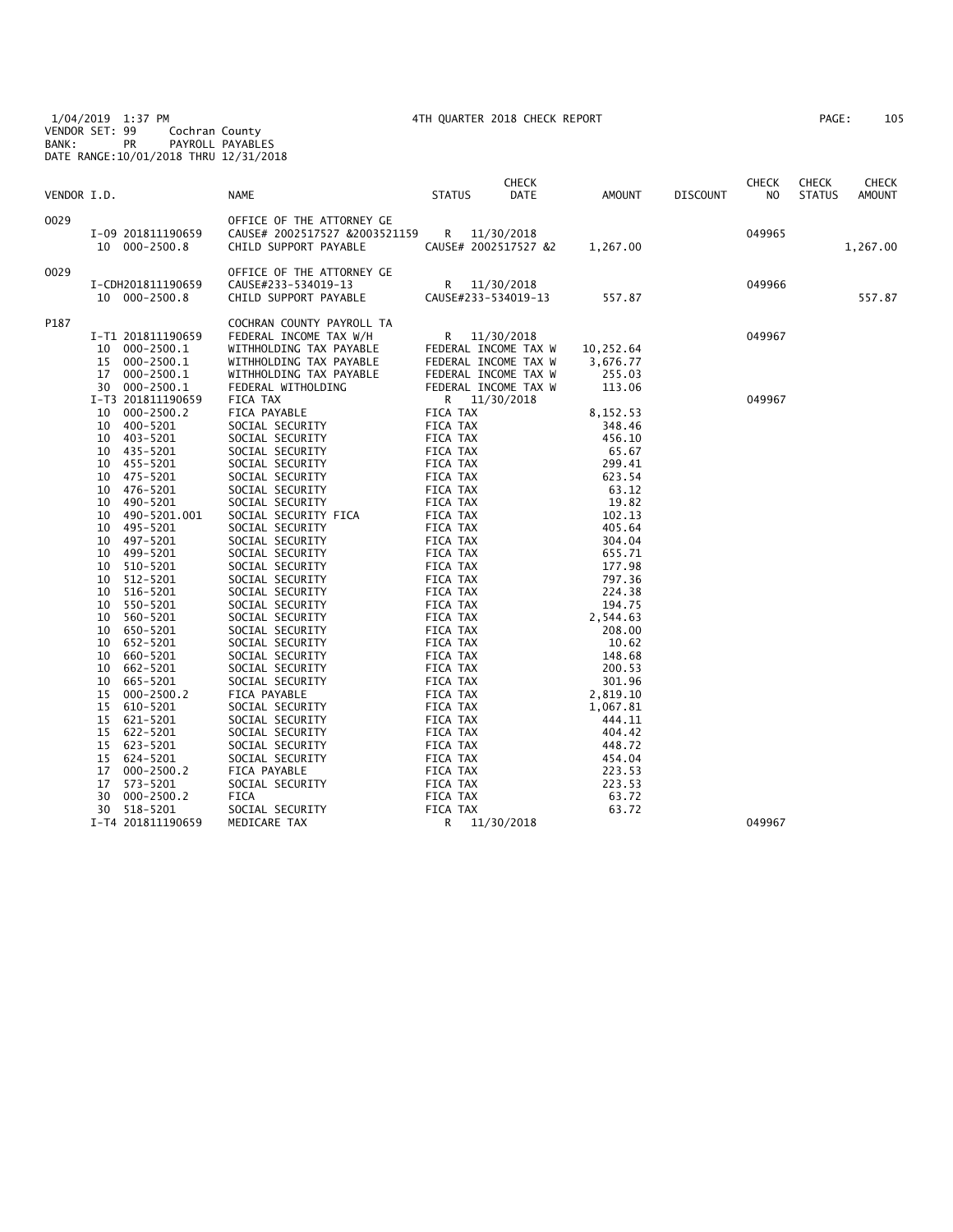1/04/2019 1:37 PM 4TH QUARTER 2018 CHECK REPORT PAGE: 106 VENDOR SET: 99 Cochran County BANK: PR PAYROLL PAYABLES DATE RANGE:10/01/2018 THRU 12/31/2018

| PAGE : | 106 |
|--------|-----|
|        |     |

|             |    |                   |                            |                   | <b>CHECK</b> |          |                 | <b>CHECK</b> | <b>CHECK</b>  | <b>CHECK</b>  |
|-------------|----|-------------------|----------------------------|-------------------|--------------|----------|-----------------|--------------|---------------|---------------|
| VENDOR I.D. |    |                   | NAME                       | <b>STATUS</b>     | DATE         | AMOUNT   | <b>DISCOUNT</b> | NO.          | <b>STATUS</b> | <b>AMOUNT</b> |
| P187        |    |                   | COCHRAN COUNTY PAYROLL TAX | *CONTINUED*       |              |          |                 |              |               |               |
|             |    | I-T4 201811190659 | MEDICARE TAX               | R.                | 11/30/2018   |          |                 | 049967       |               |               |
|             | 10 | $000 - 2500.2$    | FICA PAYABLE               | MEDICARE TAX      |              | 1,906.64 |                 |              |               |               |
|             | 10 | 400-5201          | SOCIAL SECURITY            | MEDICARE TAX      |              | 81.49    |                 |              |               |               |
|             | 10 | 403-5201          | SOCIAL SECURITY            | MEDICARE TAX      |              | 106.67   |                 |              |               |               |
|             | 10 | 435-5201          | SOCIAL SECURITY            | MEDICARE TAX      |              | 15.35    |                 |              |               |               |
|             | 10 | 455-5201          | SOCIAL SECURITY            | MEDICARE TAX      |              | 70.02    |                 |              |               |               |
|             | 10 | 475-5201          | SOCIAL SECURITY            | MEDICARE TAX      |              | 145.83   |                 |              |               |               |
|             | 10 | 476-5201          | SOCIAL SECURITY            | MEDICARE TAX      |              | 14.76    |                 |              |               |               |
|             | 10 | 490-5201          | SOCIAL SECURITY            | MEDICARE TAX      |              | 4.63     |                 |              |               |               |
|             | 10 | 490-5201.001      | SOCIAL SECURITY FICA       | MEDICARE TAX      |              | 23.89    |                 |              |               |               |
|             | 10 | 495-5201          | SOCIAL SECURITY            | MEDICARE TAX      |              | 94.87    |                 |              |               |               |
|             | 10 | 497-5201          | SOCIAL SECURITY            | MEDICARE TAX      |              | 71.11    |                 |              |               |               |
|             | 10 | 499-5201          |                            | MEDICARE TAX      |              | 153.35   |                 |              |               |               |
|             |    |                   | SOCIAL SECURITY            |                   |              |          |                 |              |               |               |
|             | 10 | 510-5201          | SOCIAL SECURITY            | MEDICARE TAX      |              | 41.63    |                 |              |               |               |
|             | 10 | 512-5201          | SOCIAL SECURITY            | MEDICARE TAX      |              | 186.48   |                 |              |               |               |
|             | 10 | 516-5201          | SOCIAL SECURITY            | MEDICARE TAX      |              | 52.48    |                 |              |               |               |
|             | 10 | 550-5201          | SOCIAL SECURITY            | MEDICARE TAX      |              | 45.55    |                 |              |               |               |
|             | 10 | 560-5201          | SOCIAL SECURITY            | MEDICARE TAX      |              | 595.11   |                 |              |               |               |
|             | 10 | 650-5201          | SOCIAL SECURITY            | MEDICARE TAX      |              | 48.64    |                 |              |               |               |
|             | 10 | 652-5201          | SOCIAL SECURITY            | MEDICARE TAX      |              | 2.48     |                 |              |               |               |
|             | 10 | 660-5201          | SOCIAL SECURITY            | MEDICARE TAX      |              | 34.77    |                 |              |               |               |
|             | 10 | 662-5201          | SOCIAL SECURITY            | MEDICARE TAX      |              | 46.91    |                 |              |               |               |
|             | 10 | 665-5201          | SOCIAL SECURITY            | MEDICARE TAX      |              | 70.62    |                 |              |               |               |
|             | 15 | $000 - 2500.2$    | FICA PAYABLE               | MEDICARE TAX      |              | 659.32   |                 |              |               |               |
|             | 15 | 610-5201          | SOCIAL SECURITY            | MEDICARE TAX      |              | 249.73   |                 |              |               |               |
|             | 15 | 621-5201          | SOCIAL SECURITY            | MEDICARE TAX      |              | 103.87   |                 |              |               |               |
|             | 15 | 622-5201          | SOCIAL SECURITY            | MEDICARE TAX      |              | 94.59    |                 |              |               |               |
|             | 15 | 623-5201          | SOCIAL SECURITY            | MEDICARE TAX      |              | 104.94   |                 |              |               |               |
|             | 15 | 624-5201          | SOCIAL SECURITY            | MEDICARE TAX      |              | 106.19   |                 |              |               |               |
|             | 17 | $000 - 2500.2$    | FICA PAYABLE               | MEDICARE TAX      |              | 52.28    |                 |              |               |               |
|             | 17 | 573-5201          | SOCIAL SECURITY            | MEDICARE TAX      |              | 52.28    |                 |              |               |               |
|             | 30 | $000 - 2500.2$    | FICA                       | MEDICARE TAX      |              | 14.90    |                 |              |               |               |
|             | 30 | 518-5201          | SOCIAL SECURITY            | MEDICARE TAX      |              | 14.90    |                 |              |               | 42,081.54     |
| T218        |    |                   | TEXAS ASS'N OF COUNTIES    |                   |              |          |                 |              |               |               |
|             |    | I-11 201811190659 | EMPLOYEE PREMIUMS          | R —               | 11/30/2018   |          |                 | 049968       |               |               |
|             | 10 | 400-5202          | GROUP INSURANCE            | EMPLOYEE PREMIUMS |              | 749.27   |                 |              |               |               |
|             | 10 | 403-5202          | GROUP INSURANCE            | EMPLOYEE PREMIUMS |              | 1,737.60 |                 |              |               |               |
|             | 10 | 455-5202          | GROUP INSURANCE            | EMPLOYEE PREMIUMS |              | 868.80   |                 |              |               |               |
|             | 10 | 475-5202          | GROUP INSURANCE            | EMPLOYEE PREMIUMS |              | 1,737.60 |                 |              |               |               |
|             | 10 | 495-5202          | GROUP INSURANCE            | EMPLOYEE PREMIUMS |              | 1,737.60 |                 |              |               |               |
|             | 10 | 497-5202          | GROUP INSURANCE            | EMPLOYEE PREMIUMS |              | 868.80   |                 |              |               |               |
|             | 10 | 499-5202          | <b>GROUP INSURANCE</b>     | EMPLOYEE PREMIUMS |              | 2,606.40 |                 |              |               |               |
|             | 10 | 510-5202          | GROUP INSURANCE            | EMPLOYEE PREMIUMS |              | 868.80   |                 |              |               |               |
|             | 10 | 512-5202          | GROUP INSURANCE            | EMPLOYEE PREMIUMS |              | 3,570.77 |                 |              |               |               |
|             | 10 | 516-5202          | GROUP INSURANCE [50%]      | EMPLOYEE PREMIUMS |              | 891.64   |                 |              |               |               |
|             | 10 | 550-5202          | GROUP INSURANCE            | EMPLOYEE PREMIUMS |              | 868.80   |                 |              |               |               |
|             |    |                   |                            |                   |              |          |                 |              |               |               |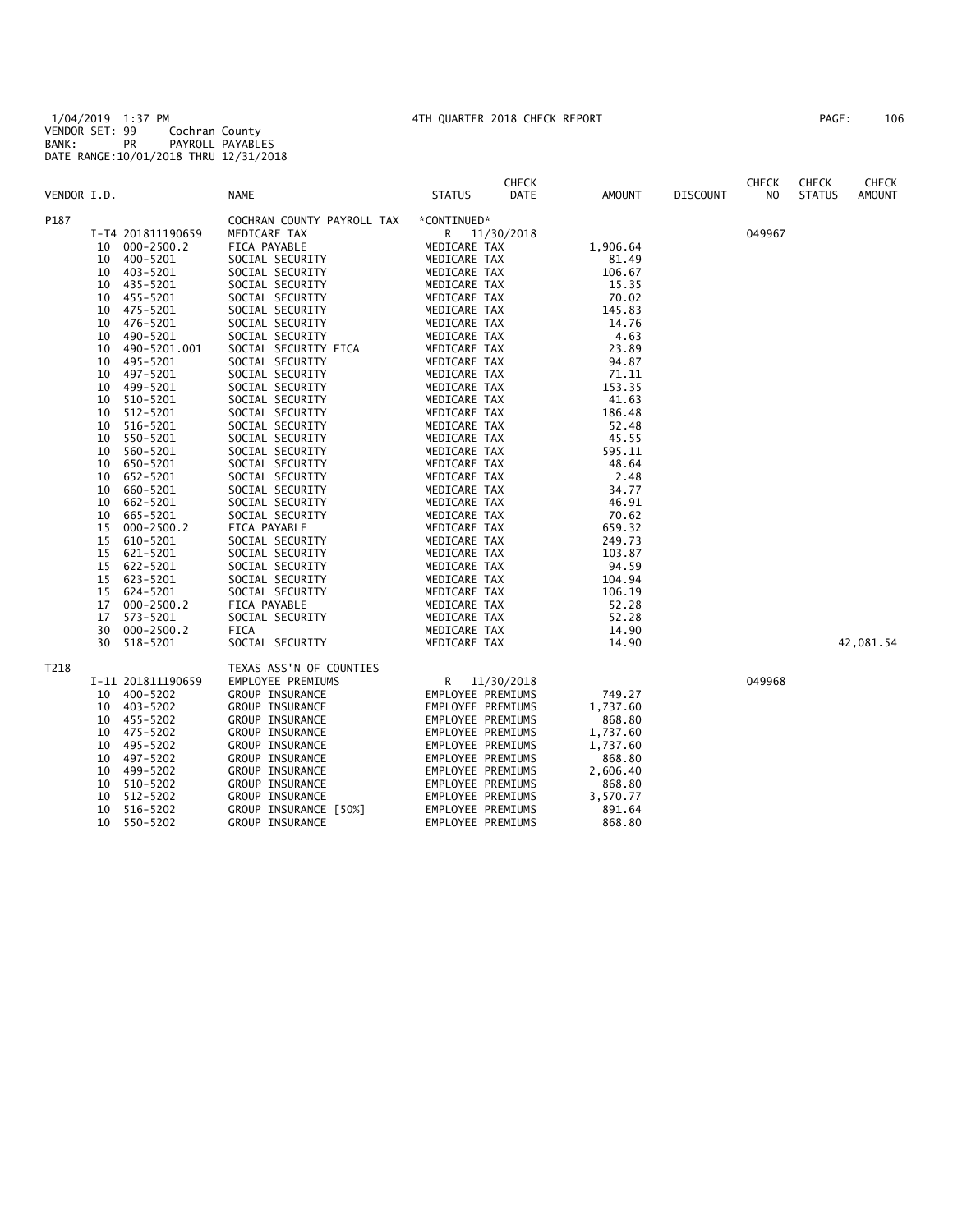1/04/2019 1:37 PM 4TH QUARTER 2018 CHECK REPORT PAGE: 107 VENDOR SET: 99 Cochran County BANK: PR PAYROLL PAYABLES DATE RANGE:10/01/2018 THRU 12/31/2018

| VENDOR I.D. |    |                   | <b>NAME</b>                    | <b>CHECK</b><br><b>STATUS</b><br><b>DATE</b> | <b>AMOUNT</b> | <b>DISCOUNT</b> | <b>CHECK</b><br>N <sub>O</sub> | <b>CHECK</b><br><b>STATUS</b> | <b>CHECK</b><br><b>AMOUNT</b> |
|-------------|----|-------------------|--------------------------------|----------------------------------------------|---------------|-----------------|--------------------------------|-------------------------------|-------------------------------|
| T218        |    |                   | TEXAS ASS'N OF COUNTIES        | *CONTINUED*                                  |               |                 |                                |                               |                               |
|             |    | I-11 201811190659 | EMPLOYEE PREMIUMS              | R 11/30/2018                                 |               |                 | 049968                         |                               |                               |
|             | 10 | 560-5202          | GROUP INSURANCE                | EMPLOYEE PREMIUMS                            | 9,461.23      |                 |                                |                               |                               |
|             | 10 | 650-5202          | GROUP INSURANCE                | EMPLOYEE PREMIUMS                            | 910.42        |                 |                                |                               |                               |
|             |    | 10 652-5202       | GROUP INSURANCE                | EMPLOYEE PREMIUMS                            | 41.62         |                 |                                |                               |                               |
|             | 10 | 660-5202          | GROUP INSURANCE [35%]          | EMPLOYEE PREMIUMS                            | 592.18        |                 |                                |                               |                               |
|             | 10 | 662-5202          | GROUP INSURANCE                | EMPLOYEE PREMIUMS                            | 785.56        |                 |                                |                               |                               |
|             | 10 | 665-5202          | GROUP INSURANCE                | EMPLOYEE PREMIUMS                            | 868.80        |                 |                                |                               |                               |
|             | 15 | 610-5202          | GROUP INSURANCE                | EMPLOYEE PREMIUMS                            | 3,594.73      |                 |                                |                               |                               |
|             | 15 | 621-5202          | GROUP INSURANCE                | EMPLOYEE PREMIUMS                            | 1,737.60      |                 |                                |                               |                               |
|             | 15 | 622-5202          | GROUP INSURANCE                | EMPLOYEE PREMIUMS                            | 1,737.60      |                 |                                |                               |                               |
|             | 15 | 623-5202          | GROUP INSURANCE                | EMPLOYEE PREMIUMS                            | 1,737.60      |                 |                                |                               |                               |
|             | 15 | 624-5202          | GROUP INSURANCE                | EMPLOYEE PREMIUMS                            | 1,737.60      |                 |                                |                               |                               |
|             | 17 | 573-5202          | GROUP HEALTH INSURANCE         | EMPLOYEE PREMIUMS                            | 868.80        |                 |                                |                               |                               |
|             |    | 30 518-5202       | GROUP INSURANCE [15%]          | EMPLOYEE PREMIUMS                            | 253.78        |                 |                                |                               |                               |
|             |    | I-12 201811190659 | GROUP LIFE INSURANCE           | R<br>11/30/2018                              |               |                 | 049968                         |                               |                               |
|             | 10 | 400-5202          | GROUP INSURANCE                | GROUP LIFE INSURANCE                         | 2.94          |                 |                                |                               |                               |
|             | 10 | 403-5202          | GROUP INSURANCE                | GROUP LIFE INSURANCE                         | 6.82          |                 |                                |                               |                               |
|             | 10 | 455-5202          | GROUP INSURANCE                | GROUP LIFE INSURANCE                         | 3.41          |                 |                                |                               |                               |
|             | 10 | 475-5202          | GROUP INSURANCE                | GROUP LIFE INSURANCE                         | 6.82          |                 |                                |                               |                               |
|             | 10 | 495-5202          | GROUP INSURANCE                | GROUP LIFE INSURANCE                         | 6.82          |                 |                                |                               |                               |
|             | 10 | 497-5202          | GROUP INSURANCE                | GROUP LIFE INSURANCE                         | 3.41          |                 |                                |                               |                               |
|             | 10 | 499-5202          | GROUP INSURANCE                | GROUP LIFE INSURANCE                         | 10.23         |                 |                                |                               |                               |
|             | 10 | 510-5202          | GROUP INSURANCE                | GROUP LIFE INSURANCE                         | 3.41          |                 |                                |                               |                               |
|             | 10 | 512-5202          | GROUP INSURANCE                | GROUP LIFE INSURANCE                         | 14.01         |                 |                                |                               |                               |
|             | 10 | 516-5202          | GROUP INSURANCE [50%]          | GROUP LIFE INSURANCE                         | 3.51          |                 |                                |                               |                               |
|             | 10 | 550-5202          | GROUP INSURANCE                | GROUP LIFE INSURANCE                         | 3.41          |                 |                                |                               |                               |
|             | 10 | 560-5202          | GROUP INSURANCE                | GROUP LIFE INSURANCE                         | 37.14         |                 |                                |                               |                               |
|             | 10 | 650-5202          | GROUP INSURANCE                | GROUP LIFE INSURANCE                         | 3.57          |                 |                                |                               |                               |
|             | 10 | 652-5202          | GROUP INSURANCE                | GROUP LIFE INSURANCE                         | 0.16          |                 |                                |                               |                               |
|             | 10 | 660-5202          | GROUP INSURANCE [35%]          | GROUP LIFE INSURANCE                         | 2.32          |                 |                                |                               |                               |
|             | 10 | 662-5202          | GROUP INSURANCE                | GROUP LIFE INSURANCE                         | 3.09          |                 |                                |                               |                               |
|             | 10 | 665-5202          | GROUP INSURANCE                | GROUP LIFE INSURANCE                         | 3.41          |                 |                                |                               |                               |
|             | 15 | 610-5202          | GROUP INSURANCE                | GROUP LIFE INSURANCE                         | 14.11         |                 |                                |                               |                               |
|             | 15 | 621-5202          | GROUP INSURANCE                | GROUP LIFE INSURANCE                         | 6.82          |                 |                                |                               |                               |
|             | 15 | 622-5202          | GROUP INSURANCE                | GROUP LIFE INSURANCE                         | 6.82          |                 |                                |                               |                               |
|             | 15 | 623-5202          | GROUP INSURANCE                | GROUP LIFE INSURANCE                         | 6.82          |                 |                                |                               |                               |
|             | 15 | 624-5202          | GROUP INSURANCE                | GROUP LIFE INSURANCE                         | 5.63          |                 |                                |                               |                               |
|             |    | 17 573-5202       | GROUP HEALTH INSURANCE         | GROUP LIFE INSURANCE                         | 3.41          |                 |                                |                               |                               |
|             |    | 30 518-5202       | GROUP INSURANCE [15%]          | GROUP LIFE INSURANCE                         | 0.99          |                 |                                |                               |                               |
|             |    | I-15 201811190659 | DEPENDENT HEALTH PREM WITHHELD | R 11/30/2018                                 |               |                 | 049968                         |                               |                               |
|             |    | 10 000-2500.4     | INSURANCE PAYABLE              | DEPENDENT HEALTH PRE                         | 2,220.70      |                 |                                |                               | 43, 213. 38                   |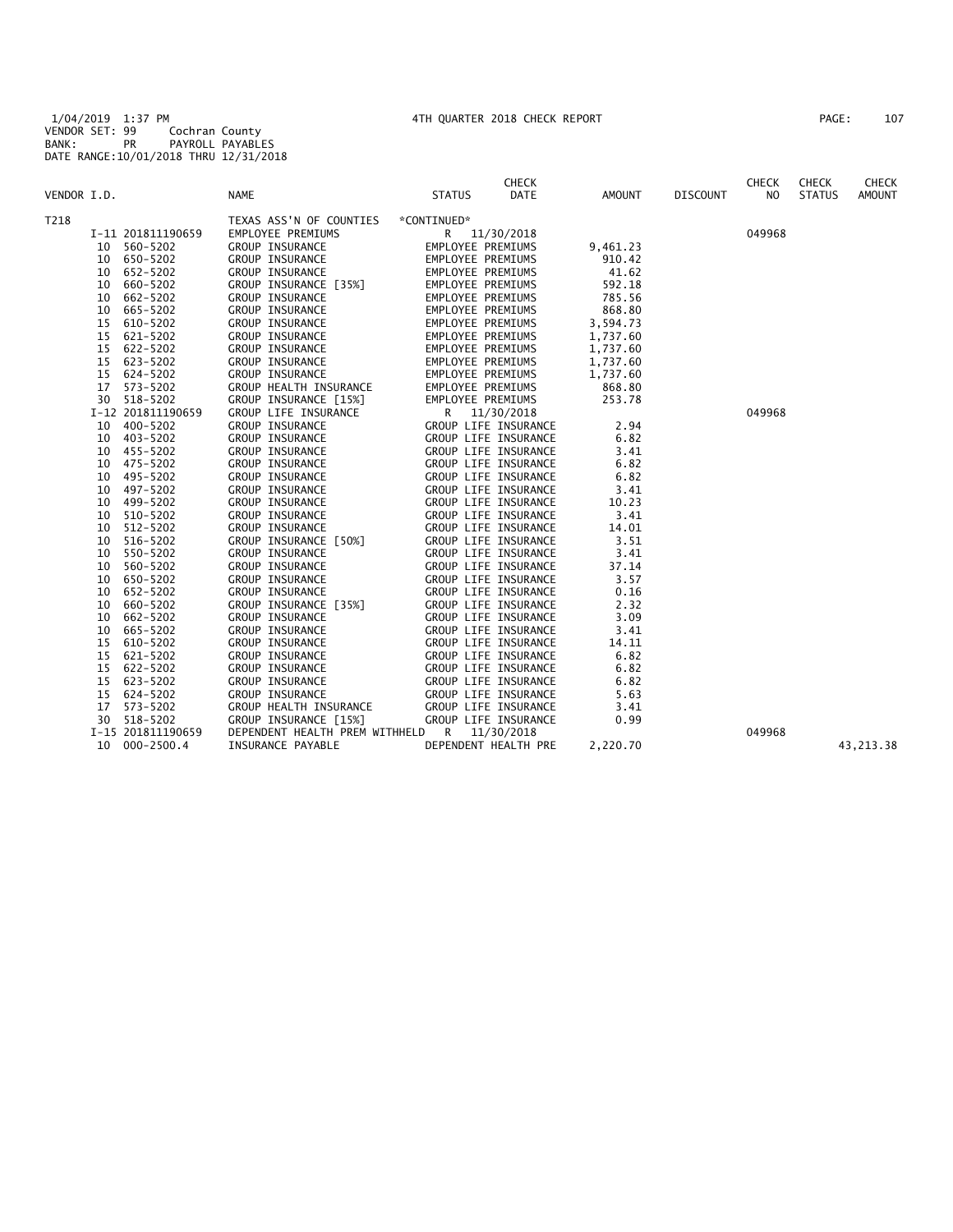1/04/2019 1:37 PM 4TH QUARTER 2018 CHECK REPORT PAGE: 108 VENDOR SET: 99 Cochran County BANK: PR PAYROLL PAYABLES DATE RANGE:10/01/2018 THRU 12/31/2018

| VENDOR I.D.      |                                                     | <b>NAME</b>                                                                    | <b>STATUS</b>                           | <b>CHECK</b><br>DATE               | <b>AMOUNT</b>    | <b>DISCOUNT</b> | <b>CHECK</b><br>N <sub>O</sub> | CHECK<br><b>STATUS</b> | <b>CHECK</b><br><b>AMOUNT</b> |
|------------------|-----------------------------------------------------|--------------------------------------------------------------------------------|-----------------------------------------|------------------------------------|------------------|-----------------|--------------------------------|------------------------|-------------------------------|
| C253             | I-201811190660<br>10 409-5207                       | COCHRAN COUNTY MONEY MKT<br>NON DEPT SUPP DEATH<br>SUPPLEMENTAL DEATH BENEFITS | NON DEPT SUPP DEATH                     | R 11/30/2018                       | 1,558.10         |                 | 049969                         |                        | 1,558.10                      |
| A067             | I-08 201812260661<br>10 000-2500.4                  | AMERICAN FAMILY LIFE ASSURANCE<br>MONTHLY PREMIUM<br>INSURANCE PAYABLE         | R<br>MONTHLY PREMIUM                    | 12/31/2018                         | 446.83           |                 | 050085                         |                        |                               |
|                  | 15 000-2500.4<br>I-08A201812260661<br>10 000-2500.4 | INSURANCE PAYABLE<br>MONTHLY PREMIUM<br>INSURANCE PAYABLE                      | MONTHLY PREMIUM<br>R<br>MONTHLY PREMIUM | 12/31/2018                         | 132.29<br>200.46 |                 | 050085                         |                        | 779.58                        |
| C091             |                                                     | <b>HUMANA</b>                                                                  |                                         |                                    |                  |                 |                                |                        |                               |
|                  | I-17A201812260661<br>10 000-2500.4                  | VISION MONTHLY PREMIUM<br>INSURANCE PAYABLE                                    | R                                       | 12/31/2018<br>VISION MONTHLY PREMI | 40.46            |                 | 050086                         |                        | 40.46                         |
| C <sub>253</sub> | I-01 201812260661                                   | COCHRAN COUNTY MONEY MKT<br>RETIREMENT CONTRIBUTIONS                           | R                                       | 12/31/2018                         |                  |                 | 050087                         |                        |                               |
|                  | $000 - 2500.3$<br>10                                | <b>TCDRS PAYABLE</b>                                                           |                                         | RETIREMENT CONTRIBUT               | 9,335.48         |                 |                                |                        |                               |
|                  | 10 400-5203                                         | RETIREMENT                                                                     |                                         | RETIREMENT CONTRIBUT               | 730.64           |                 |                                |                        |                               |
|                  | 10 403-5203                                         | RETIREMENT                                                                     |                                         | RETIREMENT CONTRIBUT               | 1,118.83         |                 |                                |                        |                               |
|                  | 435-5203<br>10                                      | RETIREMENT                                                                     |                                         | RETIREMENT CONTRIBUT               | 137.68           |                 |                                |                        |                               |
|                  | 455-5203<br>10                                      | RETIREMENT                                                                     |                                         | RETIREMENT CONTRIBUT               | 518.11           |                 |                                |                        |                               |
|                  | 475-5203<br>10                                      | RETIREMENT                                                                     |                                         | RETIREMENT CONTRIBUT               | 1,303.74         |                 |                                |                        |                               |
|                  | 476-5203<br>10                                      | RETIREMENT                                                                     |                                         | RETIREMENT CONTRIBUT               | 132.34           |                 |                                |                        |                               |
|                  | 490-5203.001<br>10                                  | RETIREMENT                                                                     |                                         | RETIREMENT CONTRIBUT               | 113.37           |                 |                                |                        |                               |
|                  | 495-5203<br>10                                      | RETIREMENT                                                                     |                                         | RETIREMENT CONTRIBUT               | 935.92           |                 |                                |                        |                               |
|                  | 497-5203<br>10                                      | RETIREMENT                                                                     |                                         | RETIREMENT CONTRIBUT               | 636.69           |                 |                                |                        |                               |
|                  | 499–5203<br>10                                      | RETIREMENT                                                                     |                                         | RETIREMENT CONTRIBUT               | 1,389.75         |                 |                                |                        |                               |
|                  | 510-5203<br>10                                      | RETIREMENT                                                                     |                                         | RETIREMENT CONTRIBUT               | 366.13           |                 |                                |                        |                               |
|                  | 10 512-5203                                         | RETIREMENT                                                                     |                                         | RETIREMENT CONTRIBUT               | 1,684.50         |                 |                                |                        |                               |
|                  | 516-5203<br>10                                      | RETIREMENT                                                                     |                                         | RETIREMENT CONTRIBUT               | 463.06           |                 |                                |                        |                               |
|                  | 10 550-5203                                         | RETIREMENT                                                                     |                                         | RETIREMENT CONTRIBUT               | 408.34           |                 |                                |                        |                               |
|                  | 560-5203<br>10                                      | RETIREMENT                                                                     |                                         | RETIREMENT CONTRIBUT               | 5,744.02         |                 |                                |                        |                               |
|                  | 10 650-5203                                         | RETIREMENT                                                                     |                                         | RETIREMENT CONTRIBUT               | 442.28           |                 |                                |                        |                               |
|                  | 652-5203<br>10                                      | RETIREMENT                                                                     |                                         | RETIREMENT CONTRIBUT               | 22.27            |                 |                                |                        |                               |
|                  | 660-5203<br>10                                      | RETIREMENT                                                                     |                                         | RETIREMENT CONTRIBUT               | 306.84           |                 |                                |                        |                               |
|                  | 662-5203<br>10                                      | RETIREMENT                                                                     |                                         | RETIREMENT CONTRIBUT               | 420.46           |                 |                                |                        |                               |
|                  | 665-5203<br>10                                      | RETIREMENT                                                                     |                                         | RETIREMENT CONTRIBUT               | 462.33           |                 |                                |                        |                               |
|                  | $000 - 2500.3$<br>15                                | TCDRS PAYABLE                                                                  |                                         | RETIREMENT CONTRIBUT               | 3,179.10         |                 |                                |                        |                               |
|                  | 610-5203<br>15                                      | RETIREMENT                                                                     |                                         | RETIREMENT CONTRIBUT               | 2,238.93         |                 |                                |                        |                               |
|                  | 621-5203<br>15                                      | RETIREMENT                                                                     |                                         | RETIREMENT CONTRIBUT               | 923.13           |                 |                                |                        |                               |
|                  | 15<br>622-5203                                      | RETIREMENT                                                                     |                                         | RETIREMENT CONTRIBUT               | 839.37           |                 |                                |                        |                               |
|                  | 15<br>623-5203                                      | RETIREMENT                                                                     |                                         | RETIREMENT CONTRIBUT               | 946.78           |                 |                                |                        |                               |
|                  | 15<br>624-5203                                      | RETIREMENT                                                                     |                                         | RETIREMENT CONTRIBUT               | 955.86           |                 |                                |                        |                               |
|                  | 17<br>$000 - 2500.3$                                | TCDRS PAYABLE                                                                  |                                         | RETIREMENT CONTRIBUT               | 245.88           |                 |                                |                        |                               |
|                  | 17<br>573-5203                                      | RETIREMENT                                                                     |                                         | RETIREMENT CONTRIBUT               | 456.63           |                 |                                |                        |                               |
|                  | 30<br>$000 - 2500.3$                                | <b>TCDRS</b>                                                                   |                                         | RETIREMENT CONTRIBUT               | 70.81            |                 |                                |                        |                               |
|                  | 30<br>518-5203                                      | RETIREMENT                                                                     |                                         | RETIREMENT CONTRIBUT               | 131.51           |                 |                                |                        | 36,660.78                     |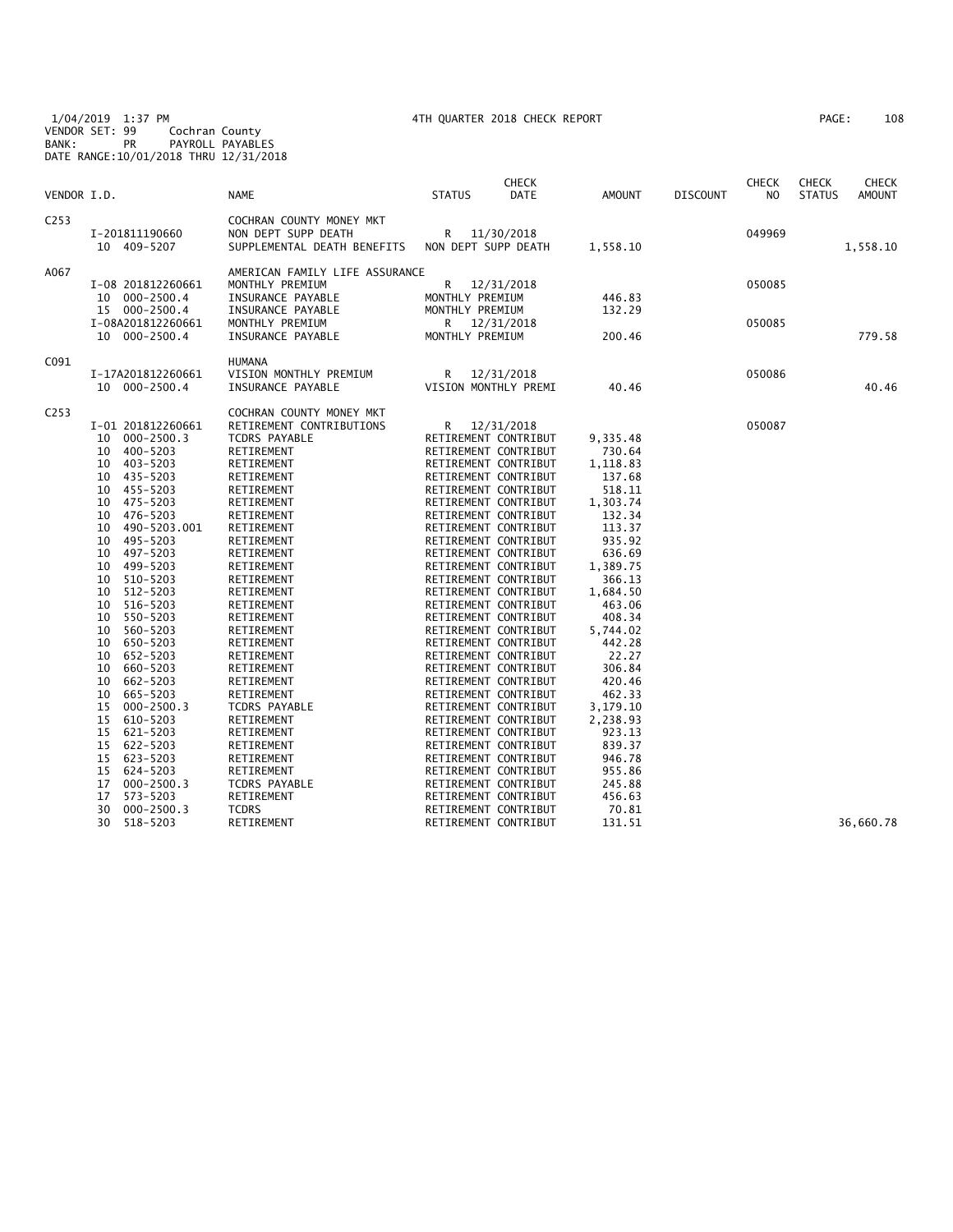1/04/2019 1:37 PM 4TH QUARTER 2018 CHECK REPORT PAGE: 109 VENDOR SET: 99 Cochran County BANK: PR PAYROLL PAYABLES DATE RANGE:10/01/2018 THRU 12/31/2018

| VENDOR I.D. |                                                                                                                                                                                                              | <b>NAME</b>                                                                                                                                                                                              | <b>STATUS</b>                                                                                                               | <b>CHECK</b><br><b>DATE</b>                                                                                | <b>AMOUNT</b>                                                                                   | <b>DISCOUNT</b> | CHECK<br>N <sub>O</sub> | CHECK<br><b>STATUS</b> | <b>CHECK</b><br><b>AMOUNT</b> |
|-------------|--------------------------------------------------------------------------------------------------------------------------------------------------------------------------------------------------------------|----------------------------------------------------------------------------------------------------------------------------------------------------------------------------------------------------------|-----------------------------------------------------------------------------------------------------------------------------|------------------------------------------------------------------------------------------------------------|-------------------------------------------------------------------------------------------------|-----------------|-------------------------|------------------------|-------------------------------|
| C300        | I-18A201812260661<br>10 000-2500.4<br>15 000-2500.4<br>30 000-2500.4                                                                                                                                         | COCHRAN COUNTY SCHOOLS FEDERAL<br>MONTHLY PREMUIM<br>INSURANCE PAYABLE<br>INSURANCE PAYABLE<br><b>AFLAC</b>                                                                                              | MONTHLY PREMUIM<br>MONTHLY PREMUIM<br>MONTHLY PREMUIM                                                                       | R 12/31/2018                                                                                               | 8,950.43<br>1,143.10<br>78.39                                                                   |                 | 050088                  |                        | 10, 171.92                    |
| N017        | I-05 201812260661<br>10 000-2500.4<br>I-05A201812260661<br>10 000-2500.4<br>15 000-2500.4                                                                                                                    | NATIONAL FARM LIFE<br>NFL PREMIUM<br>INSURANCE PAYABLE<br>AFTER TAX PREM<br>INSURANCE PAYABLE<br>INSURANCE PAYABLE                                                                                       | NFL PREMIUM<br>R<br>AFTER TAX PREM<br>AFTER TAX PREM                                                                        | R 12/31/2018<br>12/31/2018                                                                                 | 40.90<br>114.21<br>127.67                                                                       |                 | 050089<br>050089        |                        | 282.78                        |
| N060        | I-04 201812260661<br>$000 - 2500.7$<br>10<br>15 000-2500.7<br>30 000-2500.7                                                                                                                                  | NATIONWIDE RETIREMENT SOL<br>DEFERRED COMP WITHHELD<br>PEBSCO DEF COMP PAYABLE<br>PEBSCO DEF COMP PAYABLE<br>D.C.                                                                                        |                                                                                                                             | R 12/31/2018<br>DEFERRED COMP WITHHE<br>DEFERRED COMP WITHHE<br>DEFERRED COMP WITHHE                       | 2,464.14<br>25.00<br>10.86                                                                      |                 | 050090                  |                        | 2,500.00                      |
| N081        | I-21 201812260661<br>10 000-2500.4                                                                                                                                                                           | NATIONAL FAMILY CARE LIFE INSU<br>NATIONAL FAMILY CARE<br>INSURANCE PAYABLE                                                                                                                              |                                                                                                                             | R 12/31/2018<br>NATIONAL FAMILY CARE                                                                       | 59.00                                                                                           |                 | 050091                  |                        | 59.00                         |
| 0029        | I-09 201812260661<br>10 000-2500.8                                                                                                                                                                           | OFFICE OF THE ATTORNEY GE<br>CAUSE# 2002517527 &2003521159<br>CHILD SUPPORT PAYABLE                                                                                                                      | R                                                                                                                           | 12/31/2018<br>CAUSE# 2002517527 &2                                                                         | 1,267.00                                                                                        |                 | 050092                  |                        | 1,267.00                      |
| 0029        | I-CDH201812260661<br>10 000-2500.8                                                                                                                                                                           | OFFICE OF THE ATTORNEY GE<br>CAUSE#233-534019-13<br>CHILD SUPPORT PAYABLE                                                                                                                                | CAUSE#233-534019-13                                                                                                         | R 12/31/2018                                                                                               | 557.87                                                                                          |                 | 050093                  |                        | 557.87                        |
| P187        | I-T1 201812260661<br>$000 - 2500.1$<br>10<br>$000 - 2500.1$<br>15<br>$000 - 2500.1$<br>17<br>000-2500.1<br>30                                                                                                | COCHRAN COUNTY PAYROLL TA<br>FEDERAL INCOME TAX W/H<br>WITHHOLDING TAX PAYABLE<br>WITHHOLDING TAX PAYABLE<br>WITHHOLDING TAX PAYABLE<br>FEDERAL WITHOLDING                                               | R <sub>a</sub>                                                                                                              | 12/31/2018<br>FEDERAL INCOME TAX W<br>FEDERAL INCOME TAX W<br>FEDERAL INCOME TAX W<br>FEDERAL INCOME TAX W | 10,342.33<br>3,656.06<br>244.67<br>112.70                                                       |                 | 050094                  |                        |                               |
|             | I-T3 201812260661<br>10<br>$000 - 2500.2$<br>400-5201<br>10<br>403-5201<br>10<br>10<br>435-5201<br>455-5201<br>10<br>475-5201<br>10<br>476-5201<br>10<br>10<br>490-5201.001<br>10<br>495-5201<br>10 497-5201 | FICA TAX<br>FICA PAYABLE<br>SOCIAL SECURITY<br>SOCIAL SECURITY<br>SOCIAL SECURITY<br>SOCIAL SECURITY<br>SOCIAL SECURITY<br>SOCIAL SECURITY<br>SOCIAL SECURITY FICA<br>SOCIAL SECURITY<br>SOCIAL SECURITY | <b>FICA TAX</b><br>FICA TAX<br>FICA TAX<br>FICA TAX<br>FICA TAX<br>FICA TAX<br>FICA TAX<br>FICA TAX<br>FICA TAX<br>FICA TAX | R 12/31/2018                                                                                               | 8,167.20<br>348.46<br>460.29<br>65.67<br>247.10<br>621.78<br>63.12<br>54.07<br>404.77<br>303.65 |                 | 050094                  |                        |                               |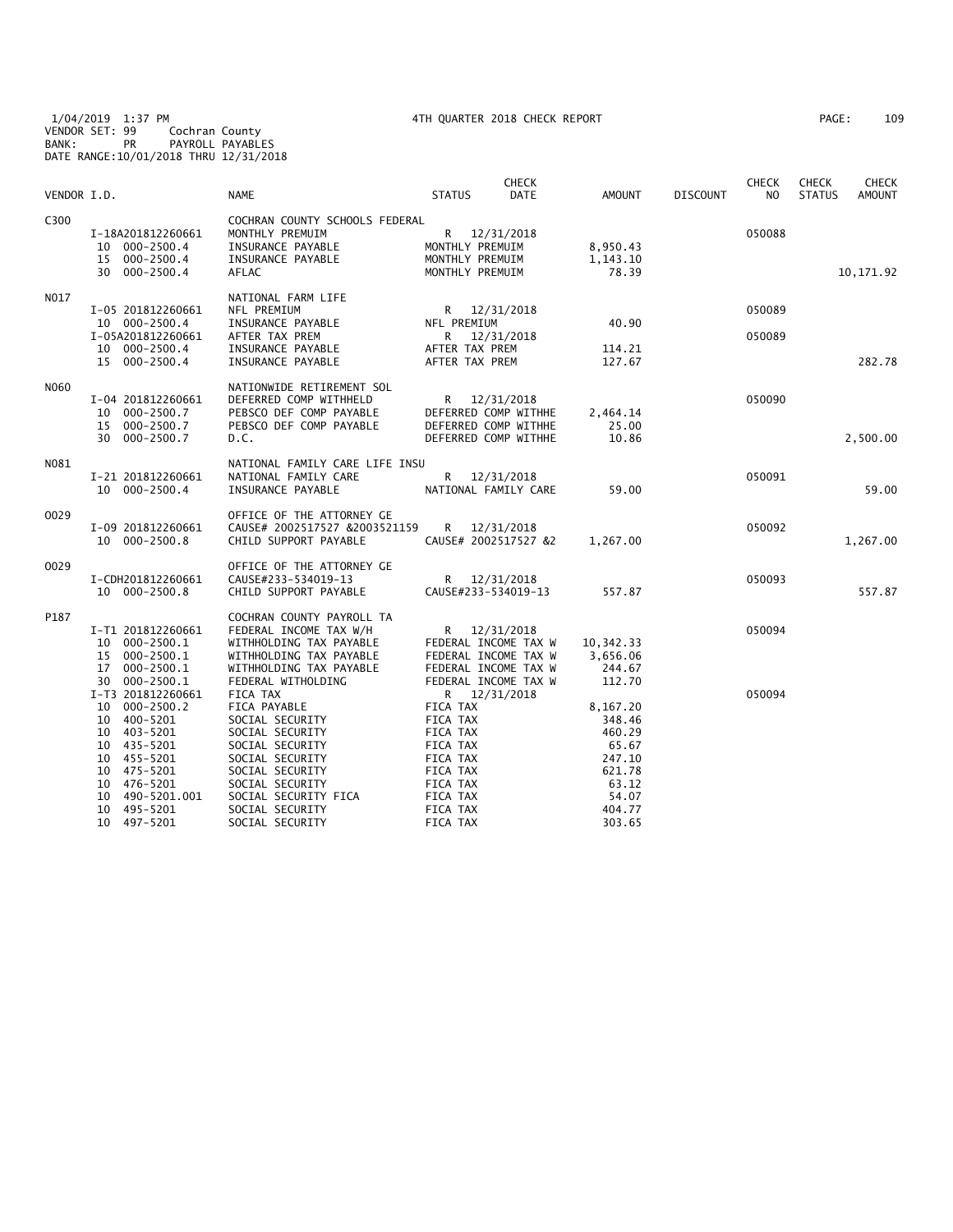1/04/2019 1:37 PM 4TH QUARTER 2018 CHECK REPORT PAGE: 110 VENDOR SET: 99 Cochran County BANK: PR PAYROLL PAYABLES DATE RANGE:10/01/2018 THRU 12/31/2018

| AGE : |  | 110 |
|-------|--|-----|
|       |  |     |

|             |    |                   |                            |               | <b>CHECK</b> |               |                 | <b>CHECK</b> | <b>CHECK</b>  | <b>CHECK</b>  |
|-------------|----|-------------------|----------------------------|---------------|--------------|---------------|-----------------|--------------|---------------|---------------|
| VENDOR I.D. |    |                   | <b>NAME</b>                | <b>STATUS</b> | DATE         | <b>AMOUNT</b> | <b>DISCOUNT</b> | NO.          | <b>STATUS</b> | <b>AMOUNT</b> |
| P187        |    |                   | COCHRAN COUNTY PAYROLL TAX | *CONTINUED*   |              |               |                 |              |               |               |
|             |    | I-T3 201812260661 | FICA TAX                   | R 12/31/2018  |              |               |                 | 050094       |               |               |
|             | 10 | 499-5201          | SOCIAL SECURITY            | FICA TAX      |              | 656.03        |                 |              |               |               |
|             | 10 | 510-5201          | SOCIAL SECURITY            | FICA TAX      |              | 174.61        |                 |              |               |               |
|             | 10 | 512-5201          | SOCIAL SECURITY            | FICA TAX      |              | 796.36        |                 |              |               |               |
|             | 10 | 516-5201          | SOCIAL SECURITY            | FICA TAX      |              | 223.70        |                 |              |               |               |
|             | 10 | 550-5201          | SOCIAL SECURITY            | FICA TAX      |              | 194.75        |                 |              |               |               |
|             | 10 | 560-5201          | SOCIAL SECURITY            | FICA TAX      |              | 2,700.23      |                 |              |               |               |
|             | 10 | 650-5201          | SOCIAL SECURITY            | FICA TAX      |              | 210.93        |                 |              |               |               |
|             | 10 | 652-5201          | SOCIAL SECURITY            | FICA TAX      |              | 10.62         |                 |              |               |               |
|             | 10 | 660-5201          | SOCIAL SECURITY            | FICA TAX      |              | 148.25        |                 |              |               |               |
|             | 10 | 662-5201          | SOCIAL SECURITY            | FICA TAX      |              | 200.53        |                 |              |               |               |
|             | 10 | 665-5201          | SOCIAL SECURITY            | FICA TAX      |              | 282.29        |                 |              |               |               |
|             | 15 | $000 - 2500.2$    | FICA PAYABLE               | FICA TAX      |              | 2,807.59      |                 |              |               |               |
|             | 15 | 610-5201          | SOCIAL SECURITY            | FICA TAX      |              | 1,067.81      |                 |              |               |               |
|             | 15 | 621-5201          | SOCIAL SECURITY            | FICA TAX      |              | 436.71        |                 |              |               |               |
|             | 15 | 622-5201          | SOCIAL SECURITY            | FICA TAX      |              | 400.31        |                 |              |               |               |
|             | 15 | 623-5201          | SOCIAL SECURITY            | FICA TAX      |              | 448.72        |                 |              |               |               |
|             | 15 | 624-5201          | SOCIAL SECURITY            | FICA TAX      |              | 454.04        |                 |              |               |               |
|             | 17 | $000 - 2500.2$    | FICA PAYABLE               | FICA TAX      |              | 217.78        |                 |              |               |               |
|             | 17 | 573-5201          | SOCIAL SECURITY            | FICA TAX      |              | 217.78        |                 |              |               |               |
|             | 30 | $000 - 2500.2$    | FICA                       | FICA TAX      |              | 63.54         |                 |              |               |               |
|             | 30 | 518-5201          | SOCIAL SECURITY            | FICA TAX      |              | 63.53         |                 |              |               |               |
|             |    | I-T4 201812260661 | MEDICARE TAX               | R.            | 12/31/2018   |               |                 | 050094       |               |               |
|             | 10 | $000 - 2500.2$    | FICA PAYABLE               | MEDICARE TAX  |              | 1,910.08      |                 |              |               |               |
|             | 10 | 400-5201          | SOCIAL SECURITY            | MEDICARE TAX  |              | 81.49         |                 |              |               |               |
|             | 10 | 403-5201          | SOCIAL SECURITY            | MEDICARE TAX  |              | 107.64        |                 |              |               |               |
|             | 10 | 435-5201          | SOCIAL SECURITY            | MEDICARE TAX  |              | 15.35         |                 |              |               |               |
|             | 10 | 455-5201          | SOCIAL SECURITY            | MEDICARE TAX  |              | 57.79         |                 |              |               |               |
|             | 10 | 475-5201          | SOCIAL SECURITY            | MEDICARE TAX  |              | 145.42        |                 |              |               |               |
|             | 10 | 476-5201          | SOCIAL SECURITY            | MEDICARE TAX  |              | 14.76         |                 |              |               |               |
|             | 10 | 490-5201.001      | SOCIAL SECURITY FICA       | MEDICARE TAX  |              | 12.65         |                 |              |               |               |
|             | 10 | 495-5201          | SOCIAL SECURITY            | MEDICARE TAX  |              | 94.67         |                 |              |               |               |
|             | 10 | 497-5201          | SOCIAL SECURITY            | MEDICARE TAX  |              | 71.02         |                 |              |               |               |
|             | 10 | 499-5201          | SOCIAL SECURITY            | MEDICARE TAX  |              | 153.43        |                 |              |               |               |
|             | 10 | 510-5201          | SOCIAL SECURITY            | MEDICARE TAX  |              | 40.84         |                 |              |               |               |
|             | 10 | 512-5201          | SOCIAL SECURITY            | MEDICARE TAX  |              | 186.25        |                 |              |               |               |
|             | 10 | 516-5201          | SOCIAL SECURITY            | MEDICARE TAX  |              | 52.32         |                 |              |               |               |
|             | 10 | 550-5201          | SOCIAL SECURITY            | MEDICARE TAX  |              | 45.55         |                 |              |               |               |
|             | 10 | 560-5201          | SOCIAL SECURITY            | MEDICARE TAX  |              | 631.50        |                 |              |               |               |
|             | 10 | 650-5201          | SOCIAL SECURITY            | MEDICARE TAX  |              | 49.32         |                 |              |               |               |
|             | 10 | 652-5201          | SOCIAL SECURITY            | MEDICARE TAX  |              | 2.48          |                 |              |               |               |
|             | 10 | 660-5201          | SOCIAL SECURITY            | MEDICARE TAX  |              | 34.67         |                 |              |               |               |
|             | 10 | 662-5201          | SOCIAL SECURITY            | MEDICARE TAX  |              | 46.91         |                 |              |               |               |
|             | 10 | 665-5201          | SOCIAL SECURITY            | MEDICARE TAX  |              | 66.02         |                 |              |               |               |
|             | 15 | $000 - 2500.2$    | FICA PAYABLE               | MEDICARE TAX  |              | 656.63        |                 |              |               |               |
|             | 15 | 610-5201          | SOCIAL SECURITY            | MEDICARE TAX  |              | 249.73        |                 |              |               |               |
|             | 15 | 621-5201          | SOCIAL SECURITY            | MEDICARE TAX  |              | 102.14        |                 |              |               |               |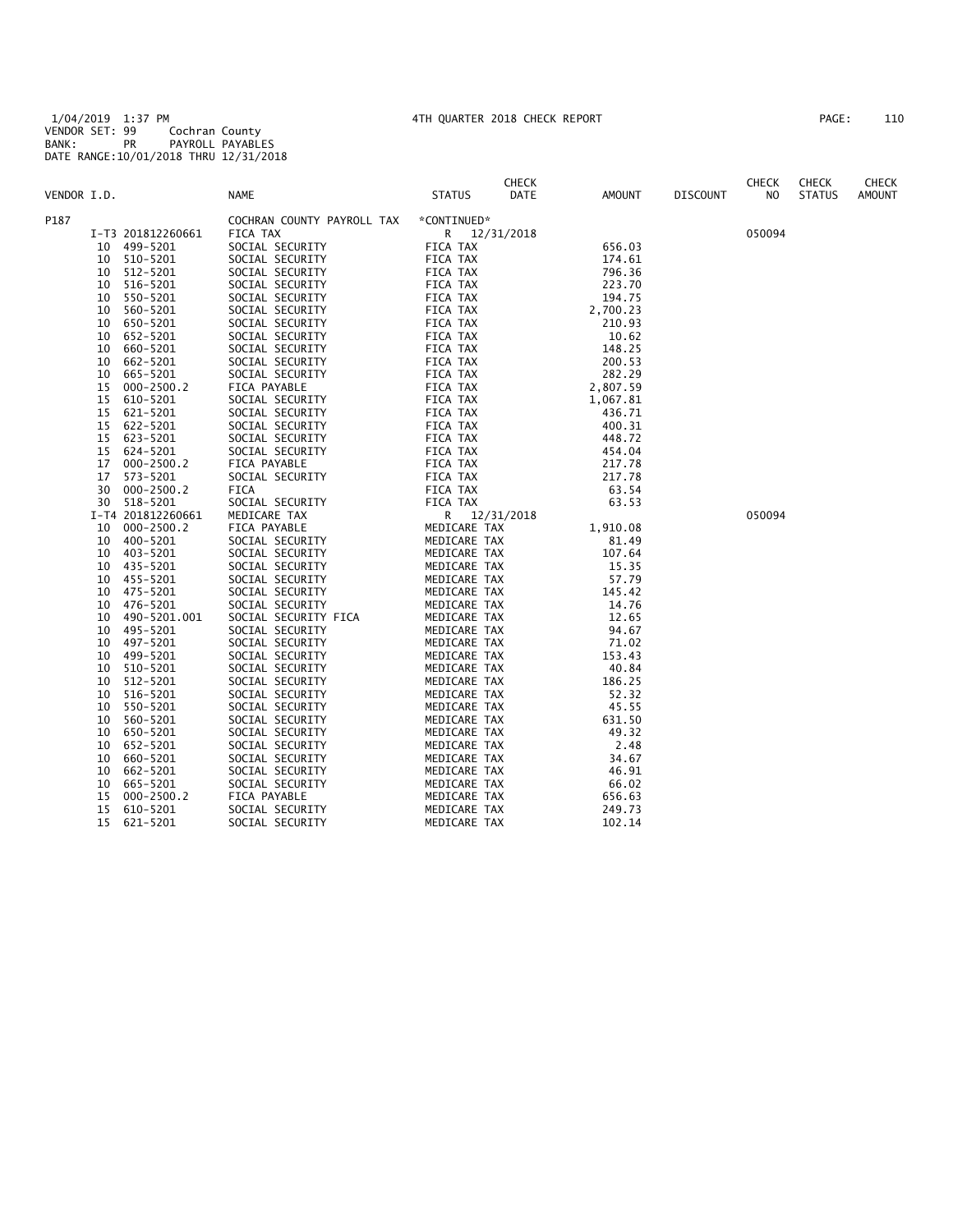1/04/2019 1:37 PM 4TH QUARTER 2018 CHECK REPORT PAGE: 111 VENDOR SET: 99 Cochran County BANK: PR PAYROLL PAYABLES DATE RANGE:10/01/2018 THRU 12/31/2018

| AGE : |  | 111 |  |
|-------|--|-----|--|
|       |  |     |  |

|             |    |                   |                            |                   | <b>CHECK</b>         |          |                 | <b>CHECK</b> | <b>CHECK</b>  | <b>CHECK</b>  |
|-------------|----|-------------------|----------------------------|-------------------|----------------------|----------|-----------------|--------------|---------------|---------------|
| VENDOR I.D. |    |                   | NAME                       | <b>STATUS</b>     | DATE                 | AMOUNT   | <b>DISCOUNT</b> | NO.          | <b>STATUS</b> | <b>AMOUNT</b> |
| P187        |    |                   | COCHRAN COUNTY PAYROLL TAX | *CONTINUED*       |                      |          |                 |              |               |               |
|             |    | I-T4 201812260661 | MEDICARE TAX               |                   | R 12/31/2018         |          |                 | 050094       |               |               |
|             |    | 15 622-5201       | SOCIAL SECURITY            | MEDICARE TAX      |                      | 93.63    |                 |              |               |               |
|             | 15 | 623-5201          | SOCIAL SECURITY            | MEDICARE TAX      |                      | 104.94   |                 |              |               |               |
|             | 15 | 624-5201          | SOCIAL SECURITY            | MEDICARE TAX      |                      | 106.19   |                 |              |               |               |
|             | 17 | $000 - 2500.2$    | FICA PAYABLE               | MEDICARE TAX      |                      | 50.93    |                 |              |               |               |
|             | 17 | 573-5201          | SOCIAL SECURITY            | MEDICARE TAX      |                      | 50.93    |                 |              |               |               |
|             | 30 | 000-2500.2        | FICA                       | MEDICARE TAX      |                      | 14.85    |                 |              |               |               |
|             | 30 | 518-5201          | SOCIAL SECURITY            | MEDICARE TAX      |                      | 14.85    |                 |              |               | 42,132.96     |
| T218        |    |                   | TEXAS ASS'N OF COUNTIES    |                   |                      |          |                 |              |               |               |
|             |    | I-11 201812260661 | EMPLOYEE PREMIUMS          |                   | R 12/31/2018         |          |                 | 050095       |               |               |
|             | 10 | 400-5202          | GROUP INSURANCE            | EMPLOYEE PREMIUMS |                      | 749.27   |                 |              |               |               |
|             | 10 | 403-5202          | GROUP INSURANCE            | EMPLOYEE PREMIUMS |                      | 1,737.60 |                 |              |               |               |
|             | 10 | 455-5202          | <b>GROUP INSURANCE</b>     | EMPLOYEE PREMIUMS |                      | 868.80   |                 |              |               |               |
|             | 10 | 475-5202          | <b>GROUP INSURANCE</b>     | EMPLOYEE PREMIUMS |                      | 1,737.60 |                 |              |               |               |
|             | 10 | 495-5202          | GROUP INSURANCE            | EMPLOYEE PREMIUMS |                      | 1,737.60 |                 |              |               |               |
|             | 10 | 497-5202          | GROUP INSURANCE            | EMPLOYEE PREMIUMS |                      | 868.80   |                 |              |               |               |
|             | 10 | 499-5202          | GROUP INSURANCE            | EMPLOYEE PREMIUMS |                      | 2,606.40 |                 |              |               |               |
|             | 10 | 510-5202          | GROUP INSURANCE            | EMPLOYEE PREMIUMS |                      | 868.80   |                 |              |               |               |
|             | 10 | 512-5202          | GROUP INSURANCE            | EMPLOYEE PREMIUMS |                      | 3,223.25 |                 |              |               |               |
|             | 10 | 516-5202          | GROUP INSURANCE [50%]      | EMPLOYEE PREMIUMS |                      | 891.64   |                 |              |               |               |
|             | 10 | 550-5202          | GROUP INSURANCE            | EMPLOYEE PREMIUMS |                      | 868.80   |                 |              |               |               |
|             | 10 | 560-5202          | GROUP INSURANCE            | EMPLOYEE PREMIUMS |                      | 8,939.95 |                 |              |               |               |
|             | 10 | 650-5202          | GROUP INSURANCE            | EMPLOYEE PREMIUMS |                      | 910.42   |                 |              |               |               |
|             | 10 | 652-5202          | GROUP INSURANCE            | EMPLOYEE PREMIUMS |                      | 41.62    |                 |              |               |               |
|             | 10 | 660-5202          | GROUP INSURANCE [35%]      | EMPLOYEE PREMIUMS |                      | 592.18   |                 |              |               |               |
|             | 10 | 662-5202          | GROUP INSURANCE            | EMPLOYEE PREMIUMS |                      | 785.56   |                 |              |               |               |
|             | 10 | 665-5202          | GROUP INSURANCE            | EMPLOYEE PREMIUMS |                      | 868.80   |                 |              |               |               |
|             | 15 | 610-5202          | <b>GROUP INSURANCE</b>     | EMPLOYEE PREMIUMS |                      | 3,594.73 |                 |              |               |               |
|             | 15 | 621-5202          | GROUP INSURANCE            | EMPLOYEE PREMIUMS |                      | 1,737.60 |                 |              |               |               |
|             | 15 | 622-5202          | GROUP INSURANCE            | EMPLOYEE PREMIUMS |                      | 1,737.60 |                 |              |               |               |
|             | 15 | 623-5202          | <b>GROUP INSURANCE</b>     | EMPLOYEE PREMIUMS |                      | 1,737.60 |                 |              |               |               |
|             | 15 | 624-5202          | <b>GROUP INSURANCE</b>     | EMPLOYEE PREMIUMS |                      | 1,737.60 |                 |              |               |               |
|             | 17 | 573-5202          | GROUP HEALTH INSURANCE     | EMPLOYEE PREMIUMS |                      | 868.80   |                 |              |               |               |
|             | 30 | 518-5202          | GROUP INSURANCE [15%]      | EMPLOYEE PREMIUMS |                      | 253.78   |                 |              |               |               |
|             |    | I-12 201812260661 | GROUP LIFE INSURANCE       |                   | R 12/31/2018         |          |                 | 050095       |               |               |
|             | 10 | 400-5202          | <b>GROUP INSURANCE</b>     |                   | GROUP LIFE INSURANCE | 2.94     |                 |              |               |               |
|             | 10 | 403-5202          | <b>GROUP INSURANCE</b>     |                   | GROUP LIFE INSURANCE | 6.82     |                 |              |               |               |
|             | 10 | 455-5202          | GROUP INSURANCE            |                   | GROUP LIFE INSURANCE | 3.41     |                 |              |               |               |
|             | 10 | 475-5202          | <b>GROUP INSURANCE</b>     |                   | GROUP LIFE INSURANCE | 6.82     |                 |              |               |               |
|             | 10 | 495–5202          | GROUP INSURANCE            |                   | GROUP LIFE INSURANCE | 6.82     |                 |              |               |               |
|             | 10 | 497-5202          | GROUP INSURANCE            |                   | GROUP LIFE INSURANCE | 3.41     |                 |              |               |               |
|             | 10 | 499-5202          | GROUP INSURANCE            |                   | GROUP LIFE INSURANCE | 10.23    |                 |              |               |               |
|             | 10 | 510-5202          | GROUP INSURANCE            |                   | GROUP LIFE INSURANCE | 3.41     |                 |              |               |               |
|             | 10 | 512-5202          | GROUP INSURANCE            |                   | GROUP LIFE INSURANCE | 12.65    |                 |              |               |               |
|             | 10 | 516-5202          | GROUP INSURANCE [50%]      |                   | GROUP LIFE INSURANCE | 3.51     |                 |              |               |               |
|             | 10 | 550-5202          | GROUP INSURANCE            |                   | GROUP LIFE INSURANCE | 3.41     |                 |              |               |               |
|             |    |                   |                            |                   |                      |          |                 |              |               |               |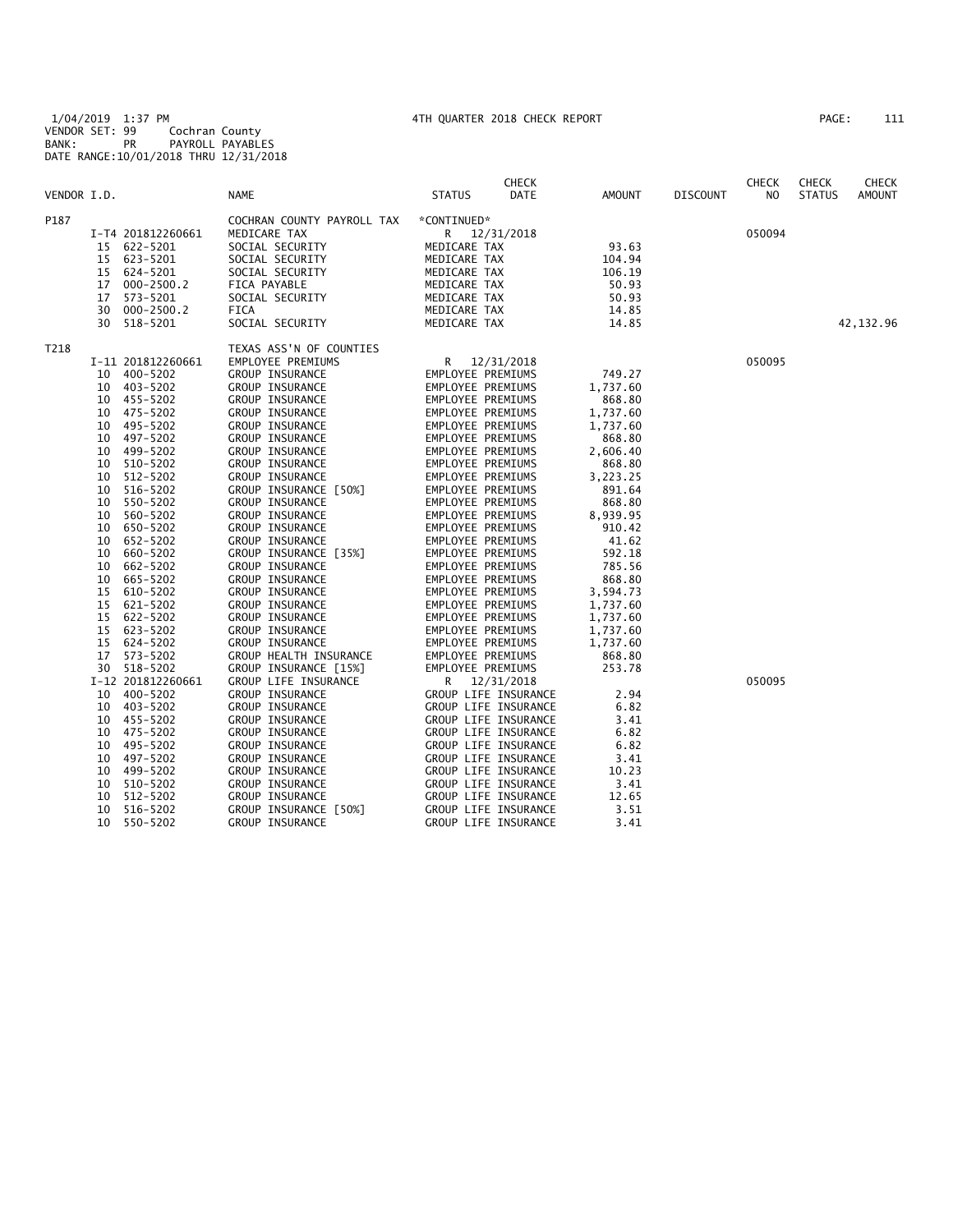1/04/2019 1:37 PM 4TH QUARTER 2018 CHECK REPORT PAGE: 112 VENDOR SET: 99 Cochran County BANK: PR PAYROLL PAYABLES DATE RANGE:10/01/2018 THRU 12/31/2018

| VENDOR I.D.      |                                                                                                                                                                                                                             | <b>NAME</b>                                                                                                                                                                                                                                                                                                                           | <b>STATUS</b>                                                                                                                                                                                                                                                                                          | <b>CHECK</b><br>DATE | AMOUNT                                                                                 | <b>DISCOUNT</b>  | <b>CHECK</b><br>N <sub>O</sub> | <b>CHECK</b><br><b>STATUS</b> | <b>CHECK</b><br><b>AMOUNT</b>                 |
|------------------|-----------------------------------------------------------------------------------------------------------------------------------------------------------------------------------------------------------------------------|---------------------------------------------------------------------------------------------------------------------------------------------------------------------------------------------------------------------------------------------------------------------------------------------------------------------------------------|--------------------------------------------------------------------------------------------------------------------------------------------------------------------------------------------------------------------------------------------------------------------------------------------------------|----------------------|----------------------------------------------------------------------------------------|------------------|--------------------------------|-------------------------------|-----------------------------------------------|
| T218             | I-12 201812260661<br>560-5202<br>10<br>650-5202<br>10<br>652-5202<br>10<br>10<br>660-5202<br>10<br>662-5202<br>665-5202<br>10<br>15<br>610-5202<br>621-5202<br>15<br>15<br>$622 - 5202$<br>15<br>623-5202<br>15<br>624-5202 | TEXAS ASS'N OF COUNTIES<br>GROUP LIFE INSURANCE<br><b>GROUP INSURANCE</b><br>GROUP INSURANCE<br><b>GROUP INSURANCE</b><br>GROUP INSURANCE [35%]<br><b>GROUP INSURANCE</b><br><b>GROUP INSURANCE</b><br><b>GROUP INSURANCE</b><br><b>GROUP INSURANCE</b><br><b>GROUP INSURANCE</b><br><b>GROUP INSURANCE</b><br><b>GROUP INSURANCE</b> | *CONTINUED*<br>R<br>GROUP LIFE INSURANCE<br>GROUP LIFE INSURANCE<br><b>GROUP LIFE INSURANCE</b><br>GROUP LIFE INSURANCE<br>GROUP LIFE INSURANCE<br><b>GROUP LIFE INSURANCE</b><br>GROUP LIFE INSURANCE<br>GROUP LIFE INSURANCE<br>GROUP LIFE INSURANCE<br>GROUP LIFE INSURANCE<br>GROUP LIFE INSURANCE | 12/31/2018           | 35.09<br>3.57<br>0.16<br>2.32<br>3.09<br>3.41<br>14.11<br>6.82<br>6.82<br>6.82<br>5.63 |                  | 050095                         |                               |                                               |
|                  | 17<br>573-5202<br>30<br>$518 - 5202$<br>I-15 201812260661<br>$000 - 2500.4$<br>10                                                                                                                                           | GROUP HEALTH INSURANCE<br>GROUP INSURANCE [15%]<br>DEPENDENT HEALTH PREM WITHHELD<br>INSURANCE PAYABLE                                                                                                                                                                                                                                | GROUP LIFE INSURANCE<br>GROUP LIFE INSURANCE<br>R 12/31/2018<br>DEPENDENT HEALTH PRE                                                                                                                                                                                                                   |                      | 3.41<br>0.99<br>2,220.70                                                               |                  | 050095                         |                               | 42,341.17                                     |
| C <sub>253</sub> | I-201812260662<br>10 409-5207                                                                                                                                                                                               | COCHRAN COUNTY MONEY MKT<br>NON-DEPT SUPP DEATH<br>SUPPLEMENTAL DEATH BENEFITS                                                                                                                                                                                                                                                        | R 12/31/2018<br>NON-DEPT SUPP DEATH                                                                                                                                                                                                                                                                    |                      | 1,558.08                                                                               |                  | 050096                         |                               | 1,558.08                                      |
|                  | * * TOTALS * *<br><b>REGULAR CHECKS:</b><br>$\cdots$                                                                                                                                                                        | NO.<br>36                                                                                                                                                                                                                                                                                                                             |                                                                                                                                                                                                                                                                                                        |                      | INVOICE AMOUNT<br>413,168.22<br>$\sim$ 0.0                                             | <b>DISCOUNTS</b> | 0.00<br>$\sim$ $\sim$          |                               | CHECK AMOUNT<br>413, 168. 22<br>$\sim$ $\sim$ |

| 1 U I A L J     | IV            | LIVVULLE APIUUNT | <b>ULJLUUINIJ</b> | CHLCK APOUNT |
|-----------------|---------------|------------------|-------------------|--------------|
| REGULAR CHECKS: | 36            | 413,168.22       | 0.00              | 413, 168. 22 |
| HAND CHECKS:    |               | 0.00             | 0.00              | 0.00         |
| DRAFTS:         |               | 0.00             | 0.00              | 0.00         |
| EFT:            |               | 0.00             | 0.00              | 0.00         |
| NON CHECKS:     |               | 0.00             | 0.00              | 0.00         |
| VOID CHECKS:    | 0 VOID DEBITS | 0.00             |                   |              |
|                 | VOID CREDITS  | 0.00<br>0.00     | 0.00              |              |
|                 |               |                  |                   |              |

TOTAL ERRORS: 0

|     | G/L ACCOUNT    | NAME                    | AMOUNT    |
|-----|----------------|-------------------------|-----------|
|     |                |                         |           |
| 10. | $000 - 2500.1$ | WITHHOLDING TAX PAYABLE | 30,253.53 |
| 10. | $000 - 2500.2$ | FICA PAYABLE            | 30,068.81 |
| 10  | $000 - 2500.3$ | TCDRS PAYABLE           | 27.516.36 |
| 10  | 000-2500.4     | INSURANCE PAYABLE       | 36,242.66 |
| 10. | 000-2500.7     | PEBSCO DEF COMP PAYABLE | 7.392.42  |
| 10  | $000 - 2500.8$ | CHILD SUPPORT PAYABLE   | 5,474.61  |
| 10  | 400-5201       | SOCIAL SECURITY         | 1.289.85  |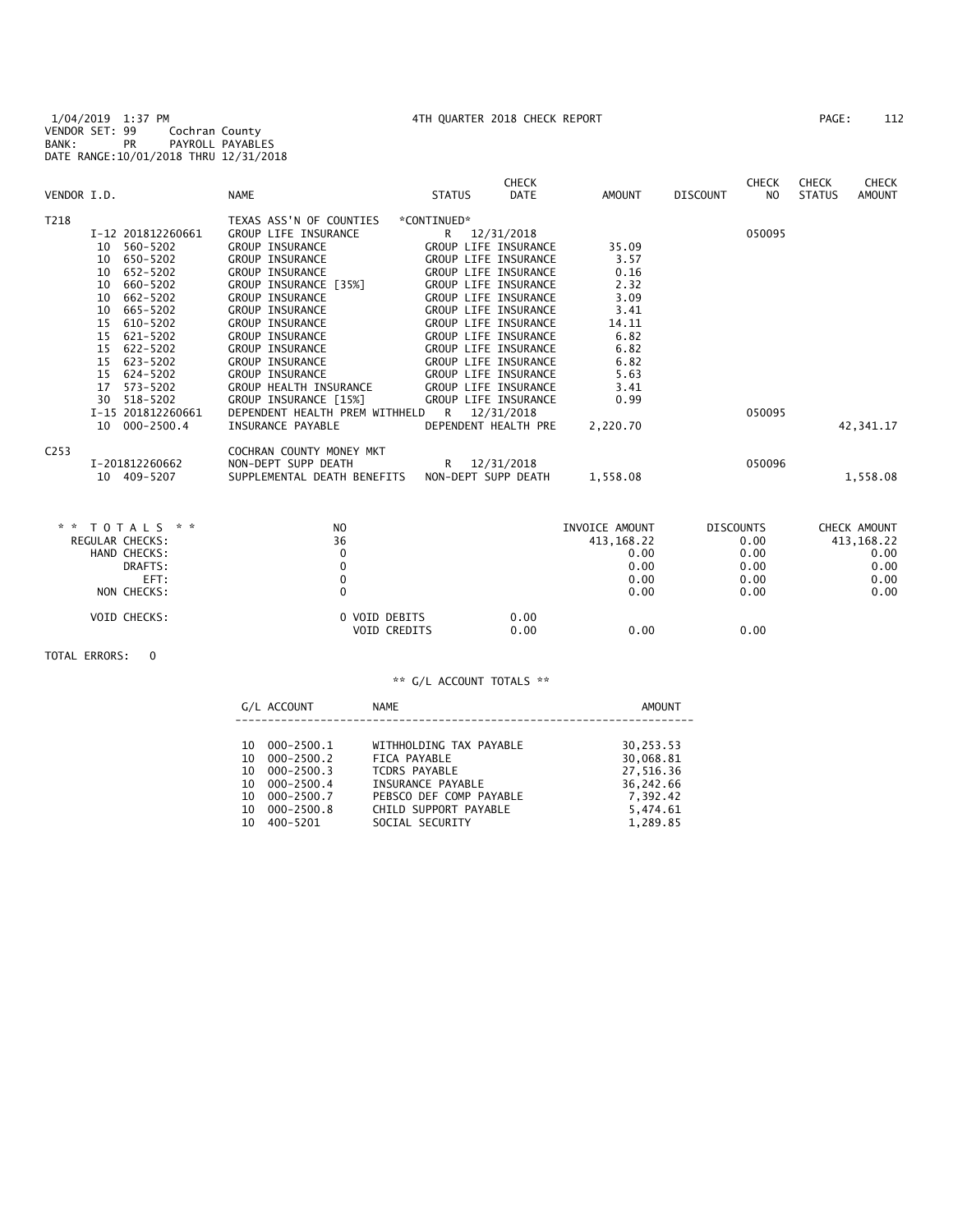1/04/2019 1:37 PM 4TH QUARTER 2018 CHECK REPORT PAGE: 113 VENDOR SET: 99 Cochran County BANK: PR PAYROLL PAYABLES DATE RANGE:10/01/2018 THRU 12/31/2018

| G/L ACCOUNT |              |                                                                                                                                                                                                                                                            |  |
|-------------|--------------|------------------------------------------------------------------------------------------------------------------------------------------------------------------------------------------------------------------------------------------------------------|--|
|             |              | NAME<br>CROUP INSURANCE<br>CROUP INSURANCE<br>SOCIAL SECURITY<br>CROUP INSURANCE<br>CROUP INSURANCE<br>CROUP INSURANCE<br>THEFTTS<br>CROUP INSURANCE<br>THEFTTS<br>4,602.03<br>243.06                                                                      |  |
| 10 400-5202 |              |                                                                                                                                                                                                                                                            |  |
| 10          | 400-5203     |                                                                                                                                                                                                                                                            |  |
| 10 403-5201 |              |                                                                                                                                                                                                                                                            |  |
| 10 403-5202 |              |                                                                                                                                                                                                                                                            |  |
| 10 403-5203 |              |                                                                                                                                                                                                                                                            |  |
| 10 409-5207 |              |                                                                                                                                                                                                                                                            |  |
| 10 435-5201 |              |                                                                                                                                                                                                                                                            |  |
| 10 435-5203 |              |                                                                                                                                                                                                                                                            |  |
| 10 455-5201 |              |                                                                                                                                                                                                                                                            |  |
| 10 455-5202 |              |                                                                                                                                                                                                                                                            |  |
| 10 455-5203 |              |                                                                                                                                                                                                                                                            |  |
| 10 475-5201 |              |                                                                                                                                                                                                                                                            |  |
| 10 475-5202 |              |                                                                                                                                                                                                                                                            |  |
| 10          | 475-5203     |                                                                                                                                                                                                                                                            |  |
| 10 476-5201 |              |                                                                                                                                                                                                                                                            |  |
| 10          | 476-5203     |                                                                                                                                                                                                                                                            |  |
| 10 490-5201 |              |                                                                                                                                                                                                                                                            |  |
| 10          | 490-5201.001 |                                                                                                                                                                                                                                                            |  |
| 10 490-5203 |              |                                                                                                                                                                                                                                                            |  |
| 10          | 490-5203.001 |                                                                                                                                                                                                                                                            |  |
| 10 495-5201 |              |                                                                                                                                                                                                                                                            |  |
| 10 495-5202 |              |                                                                                                                                                                                                                                                            |  |
| 10 495-5203 |              |                                                                                                                                                                                                                                                            |  |
| 10 497-5201 |              |                                                                                                                                                                                                                                                            |  |
| 10 497-5202 |              |                                                                                                                                                                                                                                                            |  |
| 10 497-5203 |              |                                                                                                                                                                                                                                                            |  |
| 10 499-5201 |              |                                                                                                                                                                                                                                                            |  |
| 10 499-5202 |              |                                                                                                                                                                                                                                                            |  |
| 10 499-5203 |              |                                                                                                                                                                                                                                                            |  |
| 10          | 510-5201     |                                                                                                                                                                                                                                                            |  |
| 10          | 510-5202     |                                                                                                                                                                                                                                                            |  |
| 10          | 510-5203     |                                                                                                                                                                                                                                                            |  |
| 10          | 512-5201     |                                                                                                                                                                                                                                                            |  |
| 10          | 512-5202     |                                                                                                                                                                                                                                                            |  |
| 10          | 512-5203     |                                                                                                                                                                                                                                                            |  |
| 10          | 516-5201     |                                                                                                                                                                                                                                                            |  |
| 10          | 516-5202     |                                                                                                                                                                                                                                                            |  |
| 10          | 516-5203     |                                                                                                                                                                                                                                                            |  |
| 10          | 550-5201     |                                                                                                                                                                                                                                                            |  |
| 10          | 550-5202     |                                                                                                                                                                                                                                                            |  |
| 10          | 550-5203     |                                                                                                                                                                                                                                                            |  |
| 10          | 560-5201     |                                                                                                                                                                                                                                                            |  |
| 10          | 560-5202     |                                                                                                                                                                                                                                                            |  |
| 10          | 560-5203     |                                                                                                                                                                                                                                                            |  |
| 10          | 650-5201     |                                                                                                                                                                                                                                                            |  |
| 10          | 650-5202     | RETTREMENT<br>SOCIAL SECURITY<br>SOCIAL SECURITY<br>RETTREMENT<br>RETTREMENT<br>RETTREMENT<br>RETTREMENT<br>CROUP INSURANCE<br>CROUP INSURANCE<br>SOCIAL SECURITY<br>CROUP INSURANCE<br>CROUP INSURANCE<br>SOCIAL SECURITY<br>SOCIAL SECURITY<br>SOCIAL SE |  |
|             |              |                                                                                                                                                                                                                                                            |  |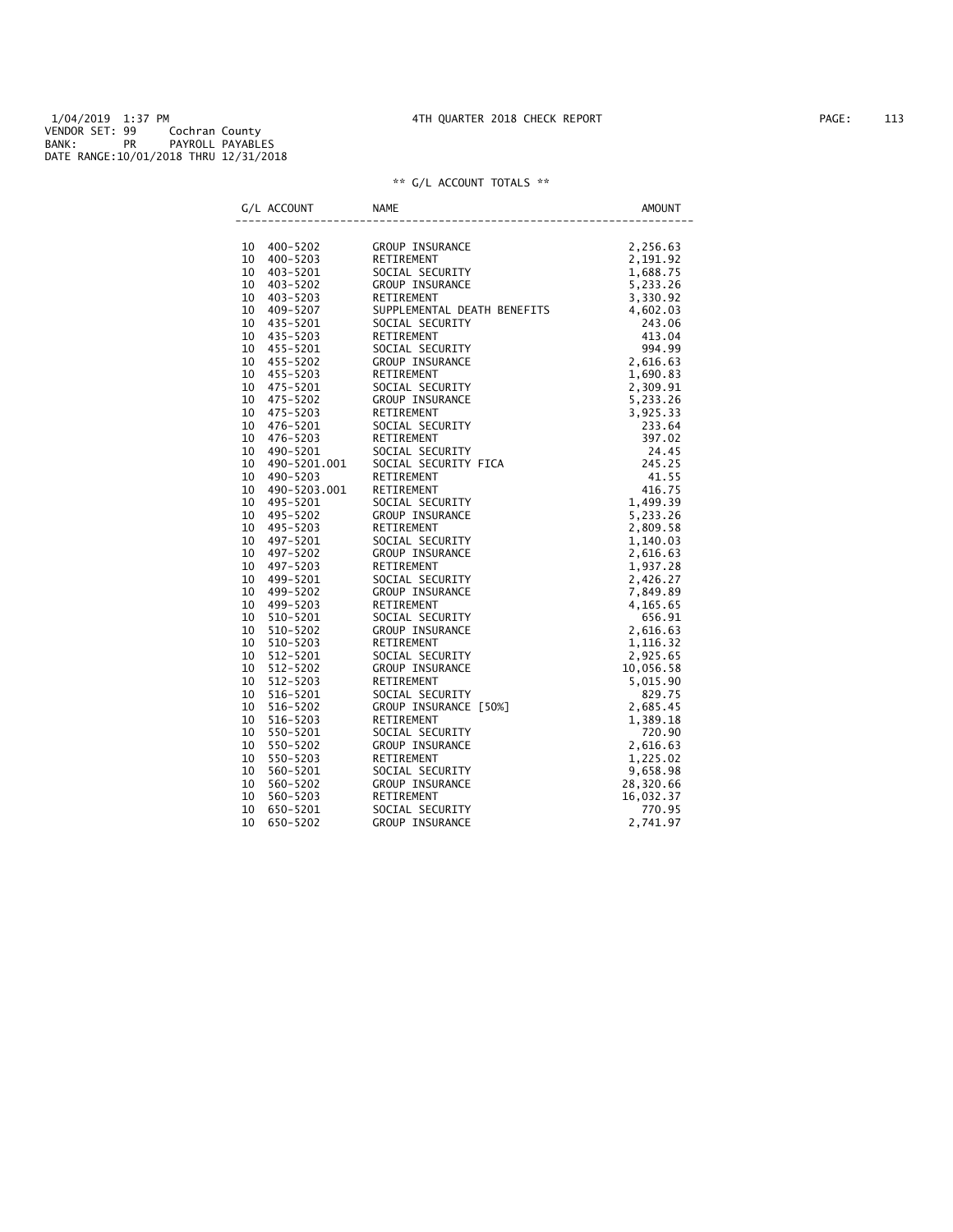|    | G/L ACCOUNT                             | NAME                                                                                                                                                                                                                                                                         | AMOUNT |
|----|-----------------------------------------|------------------------------------------------------------------------------------------------------------------------------------------------------------------------------------------------------------------------------------------------------------------------------|--------|
|    |                                         | 4.310.17<br>SOCIAL SECURITY<br>SOCIAL SECURITY<br>RETIREMENT<br>SOCIAL SECURITY<br>SOCIAL SECURITY<br>SOCIAL SECURITY<br>549.84<br>GROUP INSURANCE [35%]<br>THE SOCIAL SECURITY<br>SOCIAL SECURITY<br>742.32<br>SOCIAL SECURITY<br>742.32<br>RETIREMENT<br>2                 |        |
|    | 10 650-5203<br>10 652-5201              |                                                                                                                                                                                                                                                                              |        |
|    |                                         |                                                                                                                                                                                                                                                                              |        |
|    | 10 652-5202                             |                                                                                                                                                                                                                                                                              |        |
|    | 10 652-5203                             |                                                                                                                                                                                                                                                                              |        |
|    | $10$ 660-5201<br>10 660-5202            |                                                                                                                                                                                                                                                                              |        |
|    | 10 660-5202<br>10 660-5203              |                                                                                                                                                                                                                                                                              |        |
|    |                                         |                                                                                                                                                                                                                                                                              |        |
|    | 10 662-5201<br>$10 662 - 5202$          |                                                                                                                                                                                                                                                                              |        |
|    |                                         |                                                                                                                                                                                                                                                                              |        |
|    | 10 662-5203                             |                                                                                                                                                                                                                                                                              |        |
|    | 10 665-5201                             |                                                                                                                                                                                                                                                                              |        |
|    | 10 665-5202                             |                                                                                                                                                                                                                                                                              |        |
|    | 10 665-5203                             |                                                                                                                                                                                                                                                                              |        |
|    |                                         |                                                                                                                                                                                                                                                                              |        |
|    | 15 000-2500.1<br>15 000-2500.2          |                                                                                                                                                                                                                                                                              |        |
|    |                                         |                                                                                                                                                                                                                                                                              |        |
|    |                                         |                                                                                                                                                                                                                                                                              |        |
|    | 15 000-2500.3<br>15 000-2500.4          |                                                                                                                                                                                                                                                                              |        |
|    |                                         |                                                                                                                                                                                                                                                                              |        |
|    | 15 $000-2500.7$<br>15 000-2500.7        |                                                                                                                                                                                                                                                                              |        |
|    | 15 610-5202                             |                                                                                                                                                                                                                                                                              |        |
|    | 15 610-5203                             |                                                                                                                                                                                                                                                                              |        |
|    | $15$ 621-5201<br>15 621-5202            |                                                                                                                                                                                                                                                                              |        |
|    | 15 621-5202                             |                                                                                                                                                                                                                                                                              |        |
|    | $\overline{15}$ 621-5203<br>15 622-5201 |                                                                                                                                                                                                                                                                              |        |
|    | 15 622-5201                             |                                                                                                                                                                                                                                                                              |        |
|    |                                         |                                                                                                                                                                                                                                                                              |        |
|    | 15 622-5202<br>15 622-5203              |                                                                                                                                                                                                                                                                              |        |
|    |                                         |                                                                                                                                                                                                                                                                              |        |
|    | 15 623-5201<br>15 623-5202              |                                                                                                                                                                                                                                                                              |        |
|    |                                         |                                                                                                                                                                                                                                                                              |        |
|    | 15 623-5203<br>15 624-5201              |                                                                                                                                                                                                                                                                              |        |
|    | 15 624-5202                             |                                                                                                                                                                                                                                                                              |        |
|    | 15 624-5203                             |                                                                                                                                                                                                                                                                              |        |
|    |                                         | VITHHOLDING TAX PAYABLE<br>TCORS PAYABLE<br>TORS PAYABLE<br>TORS PAYABLE<br>TORS PAYABLE<br>TORS PAYABLE<br>TORS PAYABLE<br>TORS PAYABLE<br>TORS PAYABLE<br>SOCTAL SECURITY<br>SOCTAL SECURITY<br>3, 952.62<br>75.00<br>SOCTAL SECURITY<br>8, 9769.92<br>SOC                 |        |
| 17 | 000-2500.1                              |                                                                                                                                                                                                                                                                              |        |
| 17 | $000 - 2500.2$                          |                                                                                                                                                                                                                                                                              |        |
| 17 | $000 - 2500.3$                          |                                                                                                                                                                                                                                                                              |        |
| 17 | 573-5201                                |                                                                                                                                                                                                                                                                              |        |
| 17 | 573-5202                                |                                                                                                                                                                                                                                                                              |        |
| 17 | 573-5203                                |                                                                                                                                                                                                                                                                              |        |
|    |                                         | WITHHOLDING TAX PAYABLE<br>FICA PAYABLE<br>TCDRS PAYABLE<br>SOCIAL SECURITY<br>SOCIAL SECURITY<br>SOCIAL SECURITY<br>SALE<br>SOCIAL SECURITY<br>SALE<br>SALE<br>SALE<br>SALE<br>SALE<br>SALE<br>SALE<br>SALE<br>SALE<br>SALE<br>SALE<br>SALE<br>SALE<br>SALE<br>SALE<br>SALE |        |
| 30 |                                         | 000-2500.1 FEDERAL WITHOLDING                                                                                                                                                                                                                                                | 338.82 |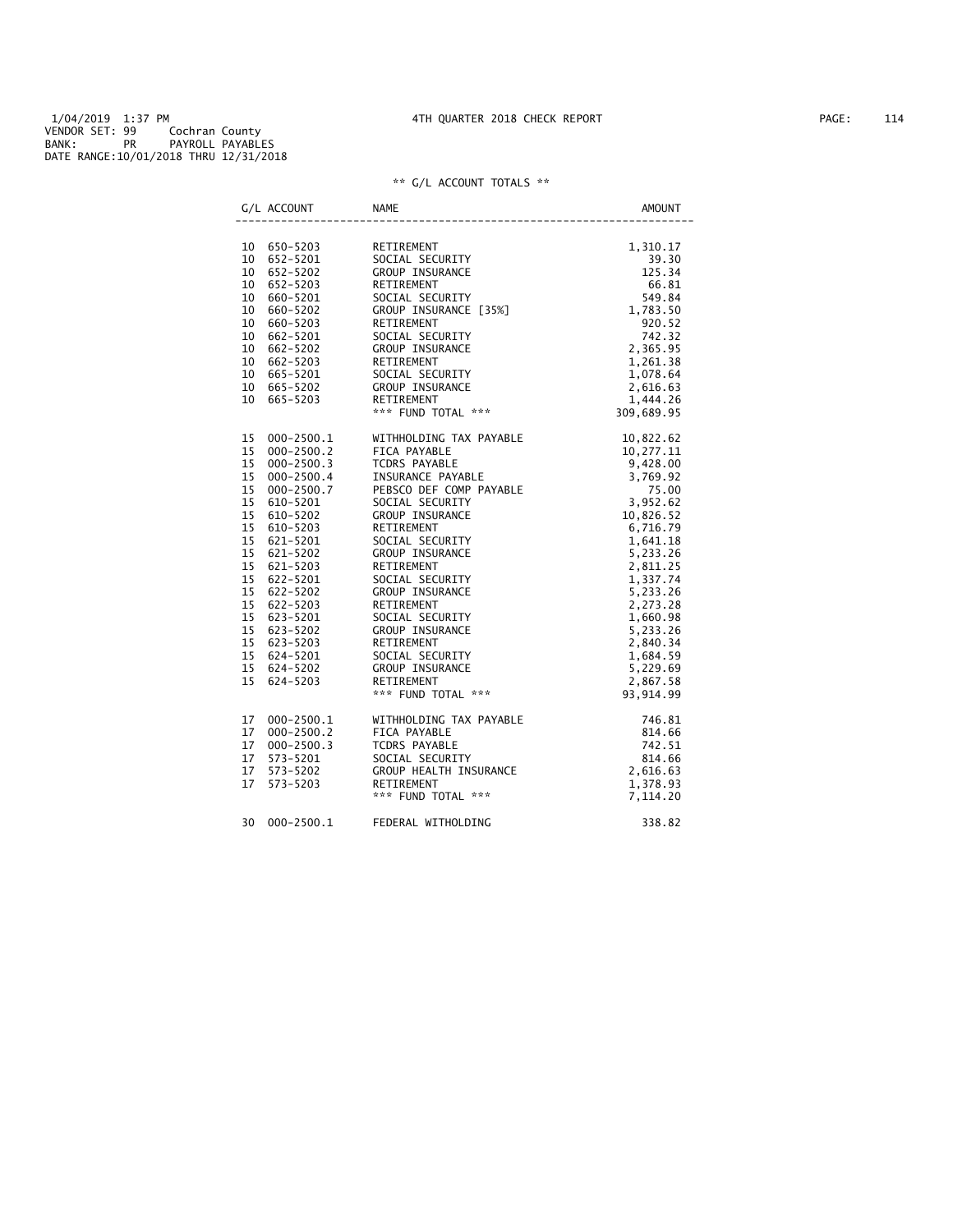|                            | G/L ACCOUNT                                                                                                    | <b>NAME</b>                                                     | AMOUNT                                        |                          |                              |
|----------------------------|----------------------------------------------------------------------------------------------------------------|-----------------------------------------------------------------|-----------------------------------------------|--------------------------|------------------------------|
|                            | $000 - 2500.2$<br>30<br>$000 - 2500.3$<br>30<br>$000 - 2500.4$<br>30<br>$000 - 2500.7$<br>30<br>518-5201<br>30 | <b>FICA</b><br><b>TCDRS</b><br>AFLAC<br>D.C.<br>SOCIAL SECURITY | 235.63<br>212.43<br>235.17<br>32.58<br>235.61 |                          |                              |
|                            | 518-5202<br>30<br>518-5203<br>30                                                                               | GROUP INSURANCE [15%]<br>RETIREMENT<br>*** FUND TOTAL ***       | 764.31<br>394.53<br>2,449.08                  |                          |                              |
| VENDOR SET: 99<br>BANK: PR | N <sub>O</sub><br>36<br>TOTALS:                                                                                |                                                                 | INVOICE AMOUNT<br>413, 168. 22                | <b>DISCOUNTS</b><br>0.00 | CHECK AMOUNT<br>413, 168. 22 |
| TOTALS:<br>BANK: PR        | 36                                                                                                             |                                                                 | 413, 168. 22                                  | 0.00                     | 413, 168.22                  |
| <b>REPORT TOTALS:</b>      | 407                                                                                                            |                                                                 | 922,879.19                                    | 0.00                     | 922,879.19                   |